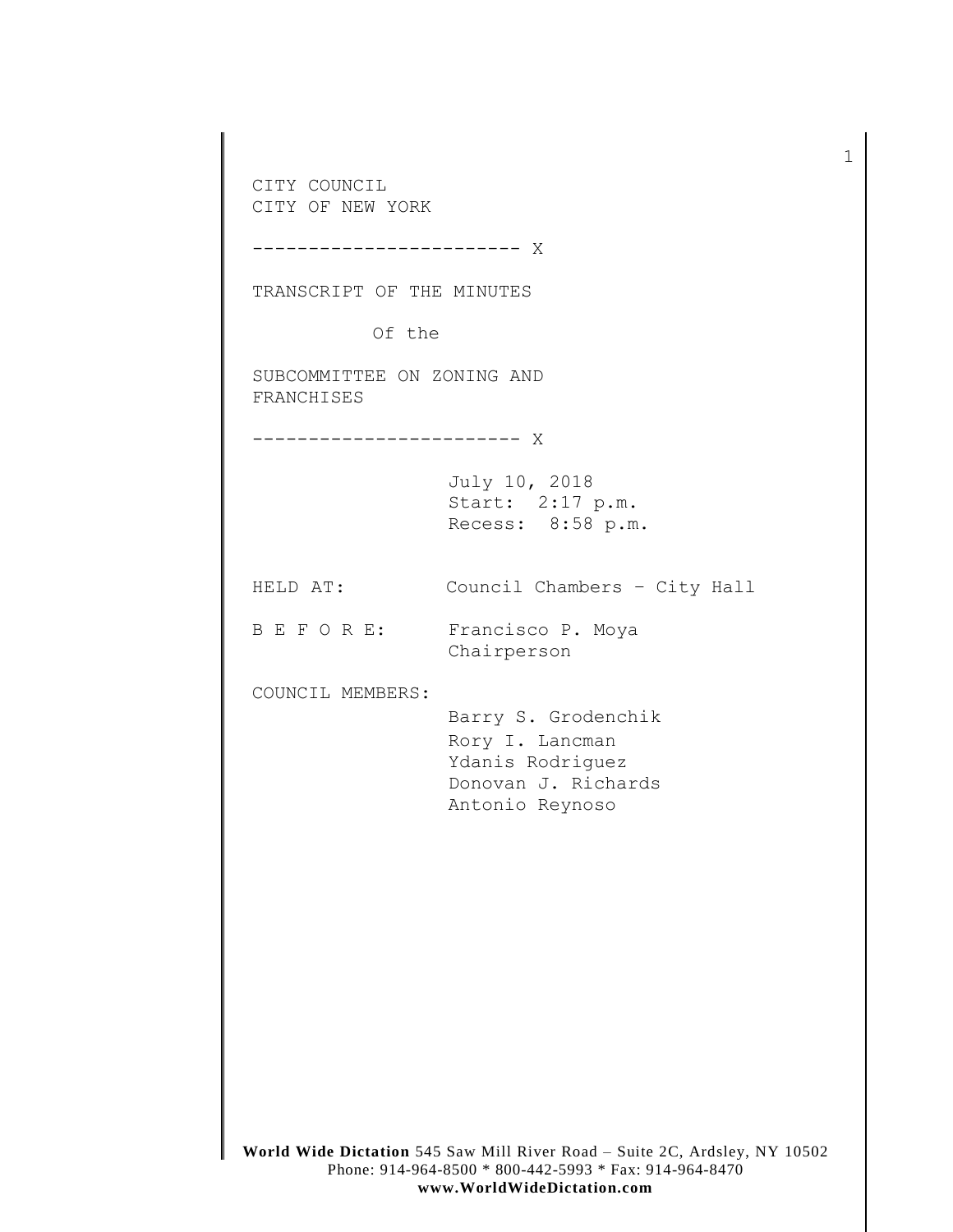## A P P E A R A N C E S (CONTINUED)

James Patchett, President and CEO of New York City Economic Development Corporation

Cecilia Kushner, Vice President of New York City Economic Development Corporation

Gregg Bishop, Commissioner of Small Business Services

Maria Torres-Springer, Commissioner of New York City Department of Housing Preservation and Development

Iris Weinshall, Chief Operating Office of New York Public Library

Danita Nichols, Manager at Inwood Library

Cassandra Lewis, Policy and Advocacy Associate of The Children's Village

Yvonne Stennett, Executive Director of Community League of the Heights

Ebenezer Smith, District Manager of Manhattan Community Board 12

Shahabuddeen Ally, Chairman of Manhattan Community Board 12

Richard Lewis, First Vice Chair of Community Board 12

Elizabeth Loris-Ritter, Chair of Parks and Cultural Affairs Committee, Community Board 12

Gale Brewer, Manhattan Borough President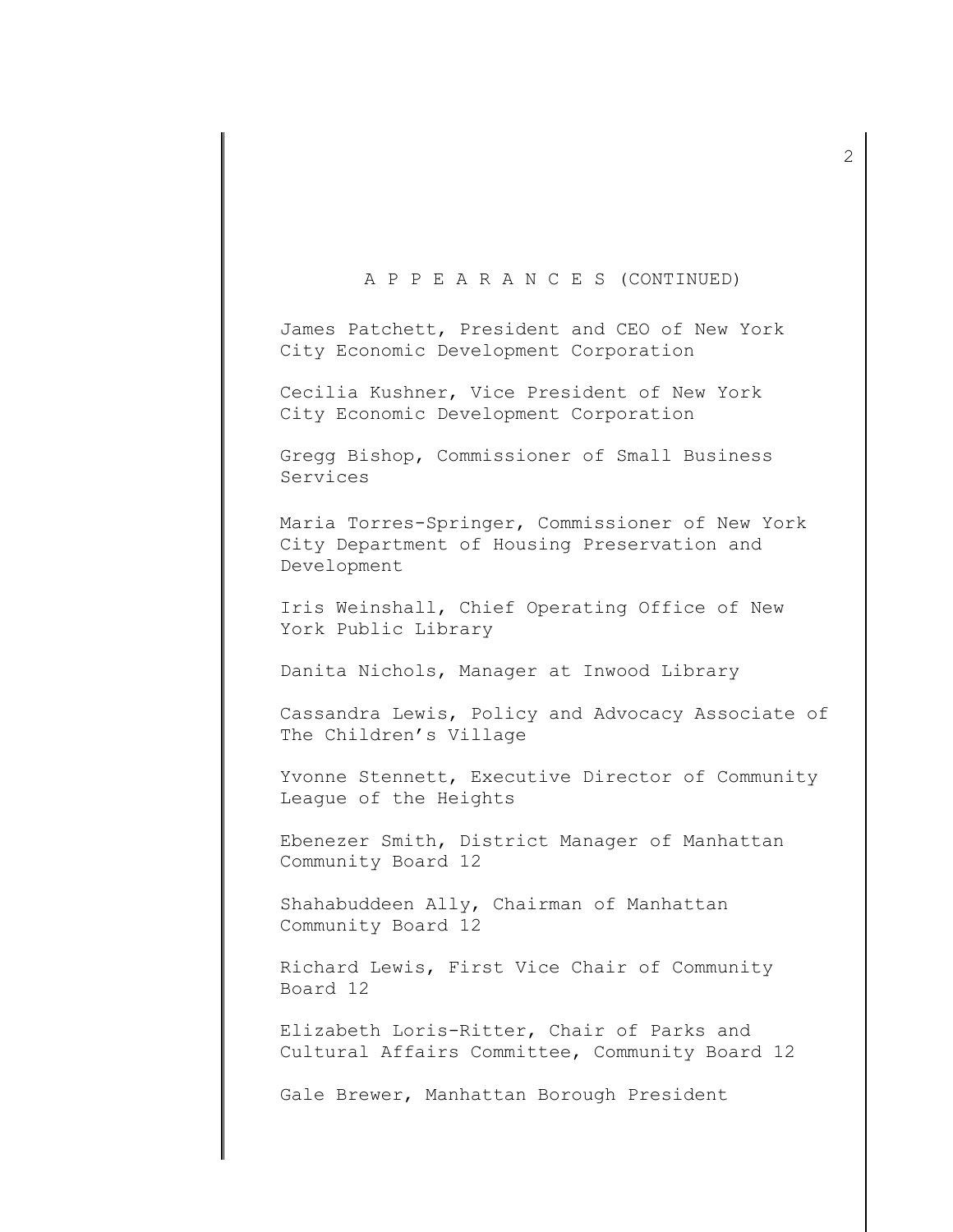Candis Tolliver, Deputy Political Director, 32BJ SEIU

Katie Moore, New York Hotel Trades Council

James Cataldi

Laurie Tobias-Cohen, Representative for Congressman Adriano Espaillat

Carla Cruz, Laborers Union

Bennet Melsak, Inwood Resident

Eli Weiss, Managing Director of Joy Construction

Jorge Madruga, Owner of Maddd Equities

Diosanis Perez, Inwood Resident

Charles Bendit, CEO of Taconic Investment Partners

George Tsapello, Vice President of Taconic Investment Partners

Rita Gorman, Inwood Resident

Ted Freed, Inwood Resident

Robert Jackson, former City Council Member

Nancy Preston, Inwood Resident

Zuleima Till, Executive Director of Bodega Association

Mino Lora, Executive Director of Peoples Theater Project

Ivan Diaz, Inwood Resident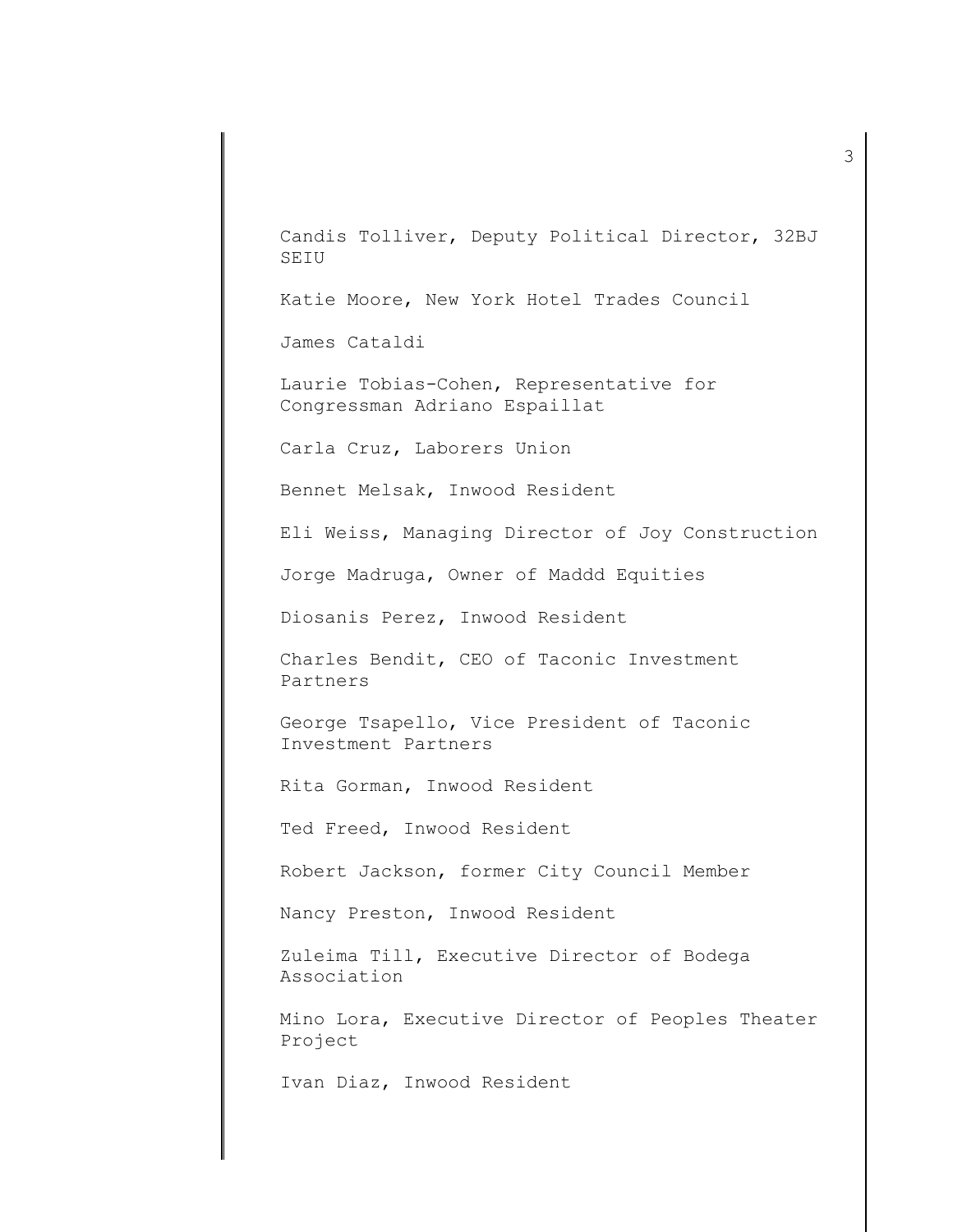Maria Lizardo, Executive Director of Northern Manhattan Improvement Corporation

Charles Corliss, Executive Director of Inwood Community Services

Elijio Reynoso, Washington Heights Tennis Association

Marty Goodman, Retires Transit Worker

Velarde Jesus, Inwood Resident, Paralegal for Urban Justice Center

Maggie Clark

Brother Anthony Zuba, Capuchin Friar

Dana Hershard, Inwood Resident

Peter Farkas, Concord Development Partners

Omar Soriano, Owner, Twin Donuts

Robert Joseph, Municipal Arts Society of New York

Graham Ciralo, Member, Good Shepherd Church

Marshall Douglas

Carla Fisk, Organizer with Inwood Small Business Coalition

Tiffany Lee, Executive Director of Altagracia Faith and Justice Works

Cliff Elkind, Inwood Resident

Bernadette Elkind, Inwood Resident

Jeannie Dubnow, Riverside Edgecombe Neighborhood Association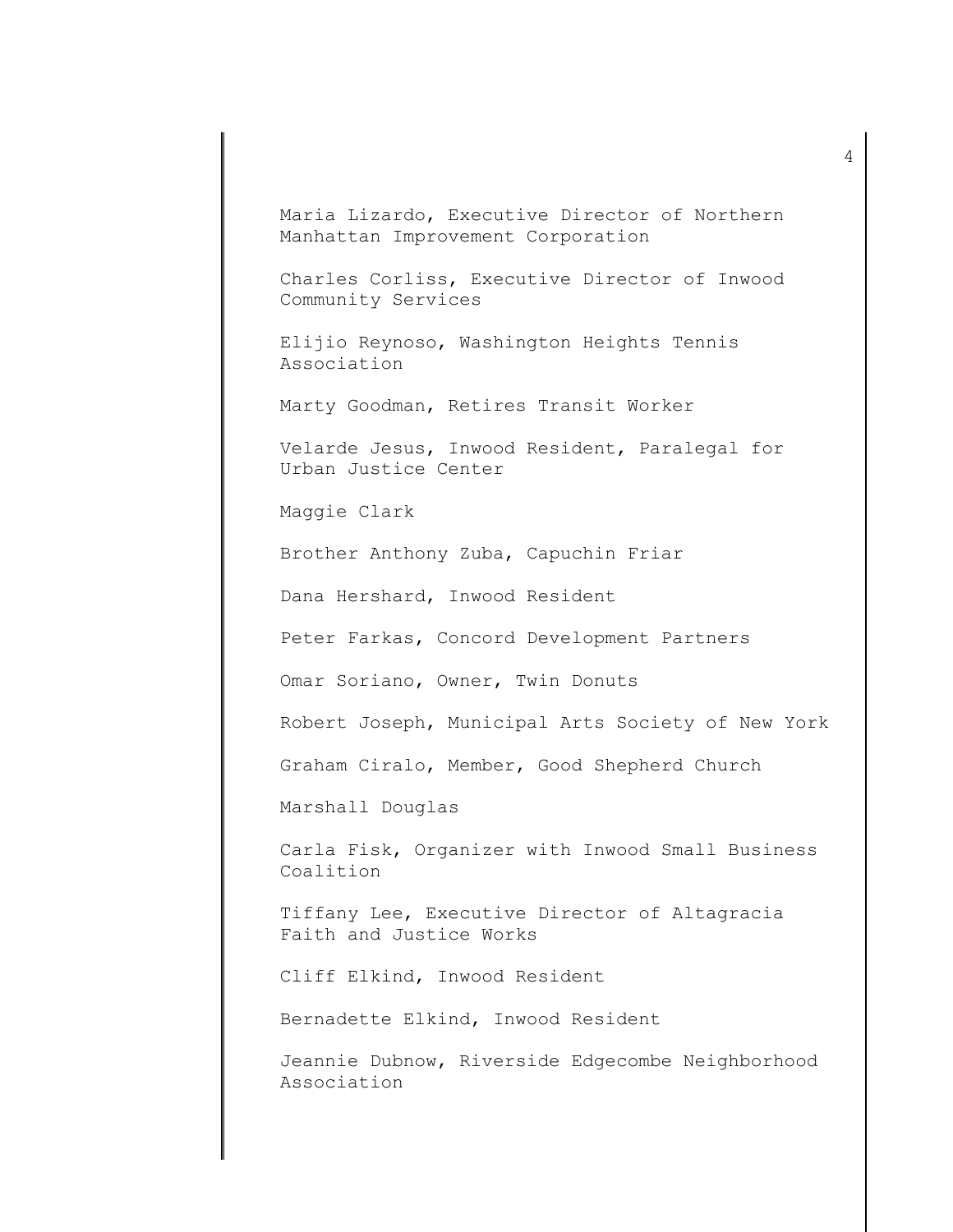Ava Farkas, Director of Metropolitan Council on Housing

M. Hirsch, Inwood Resident

Laura, Northern Manhattan is Not for Sale

Sarah Fisher, Member of Community Board Health and Environment Business Development Committee

Katherine O'Sullivan, Inwood Resident

Ray Rogers, Inwood Resident

Steven Latham, Inwood Resident

Lena Melendez, Inwood Resident

Julia Ruben, Save Inwood Library

Anna Orosco, Northern Manhattan is Not for Sale

Valen Rinelli, Inwood Resident

Sharon Mimondazir, Inwood Resident

Jeannie Matte, Inwood Resident

Denise Rickles

Olga Shiglova, Inwood Resident

Avi Garelick

Christopher Kelly, Inwood Resident

Ivana Floyd, Inwood Resident

Brian Cook, Assistant Comptroller of Economic Development for NYC Comptroller Scott M. Stringer

Phil Simpson, Inwood Resident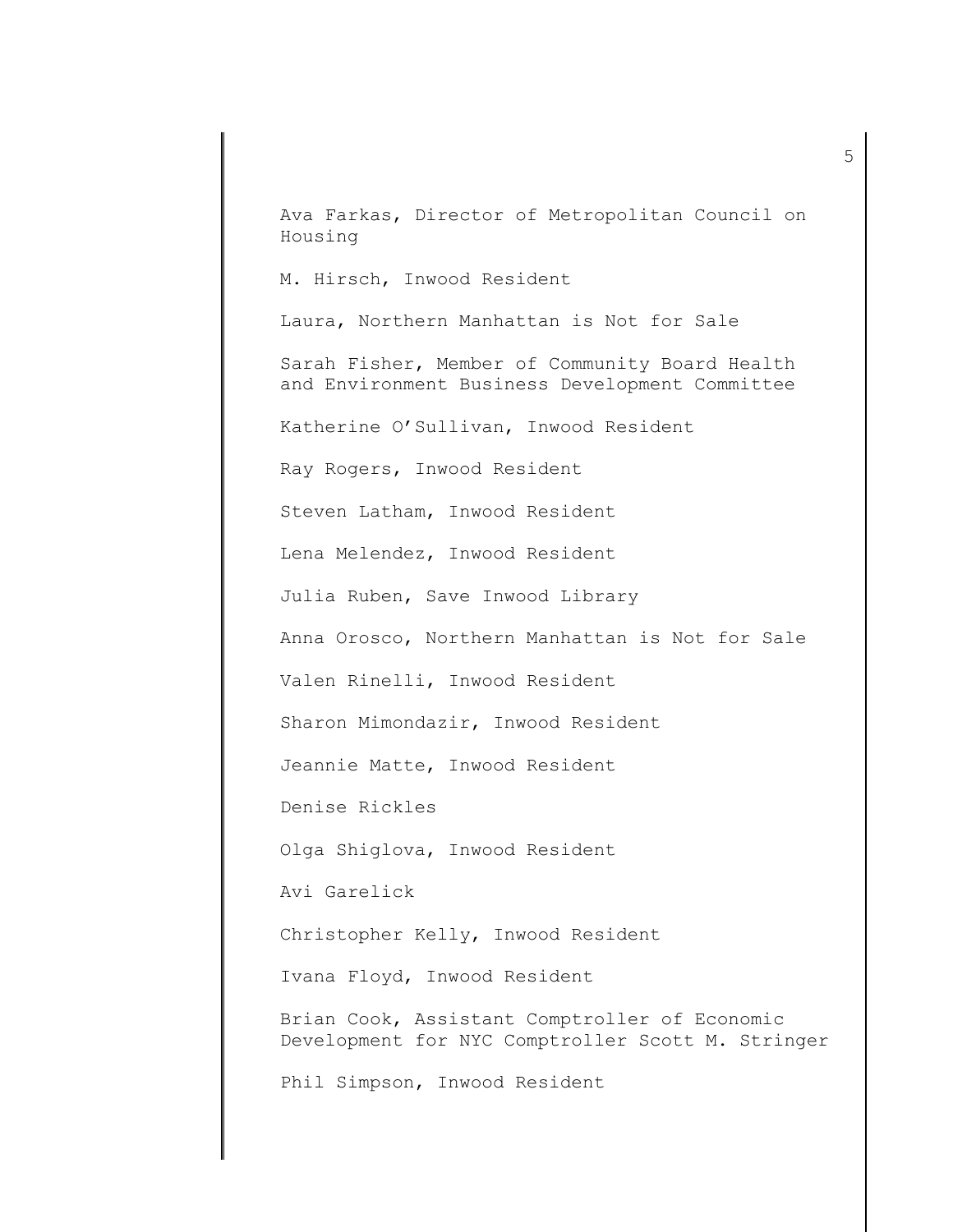Leslie Caraballo-Castillo, Inwood Resident Thomas Lewin, Inwood Resident Ellen Osuna, New York City Resident David Eisenbach Zoya Cosur, Inwood Resident Zoisa Perez Gertrude Hamilton, Inwood Resident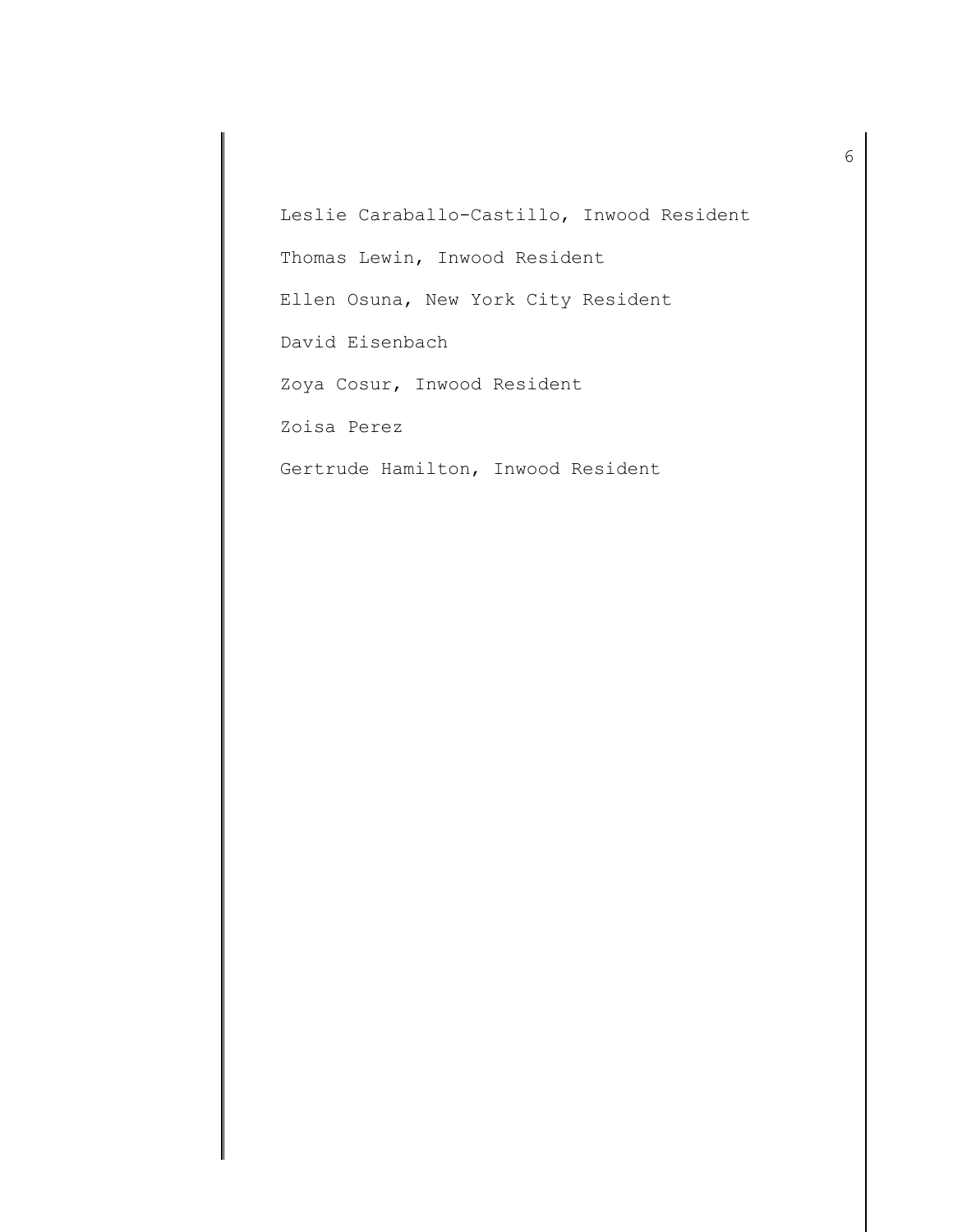ISRAEL MARTINEZ: Sound check for the Committee on Zoning Part 2, Inwood Rezoning. Being recorded by Israel Martinez. Scheduled to take place 1 p.m. in City Council Chambers, July 10th, 2018.

CHAIRPERSON MOYA: Good afternoon. I am Council Member Francisco Moya. I am the Chair of the Subcommittee on Zoning and Franchises. Today we are joined by Council Members Lancman, Grodenchik, and Council Member Rodriguez. And we have Council Member Richards who has just walked in. This afternoon we will hold a public hearing on the Inwood Rezoning applications, LU's 135 through 140. If you are here to testify please fill out a white speaker slip and make sure you give it to the Sergeant At Arms. If you wish to hear today's testimonies translated into Spanish please see the Council's Community Engagement staff in the back of the room in order for you to obtain a headset. This application consists of six separate Land Use Actions for which the New York City Economic Development Corporation is the applicant. The first Action is a zoning map amendment that would rezone certain manufacturing districts to residential districts, up-zone or modify other manufacturing districts to facilitate economic development and

**World Wide Dictation** 545 Saw Mill River Road – Suite 2C, Ardsley, NY 10502 Phone: 914-964-8500 \* 800-442-5993 \* Fax: 914-964-8470 **www.WorldWideDictation.com**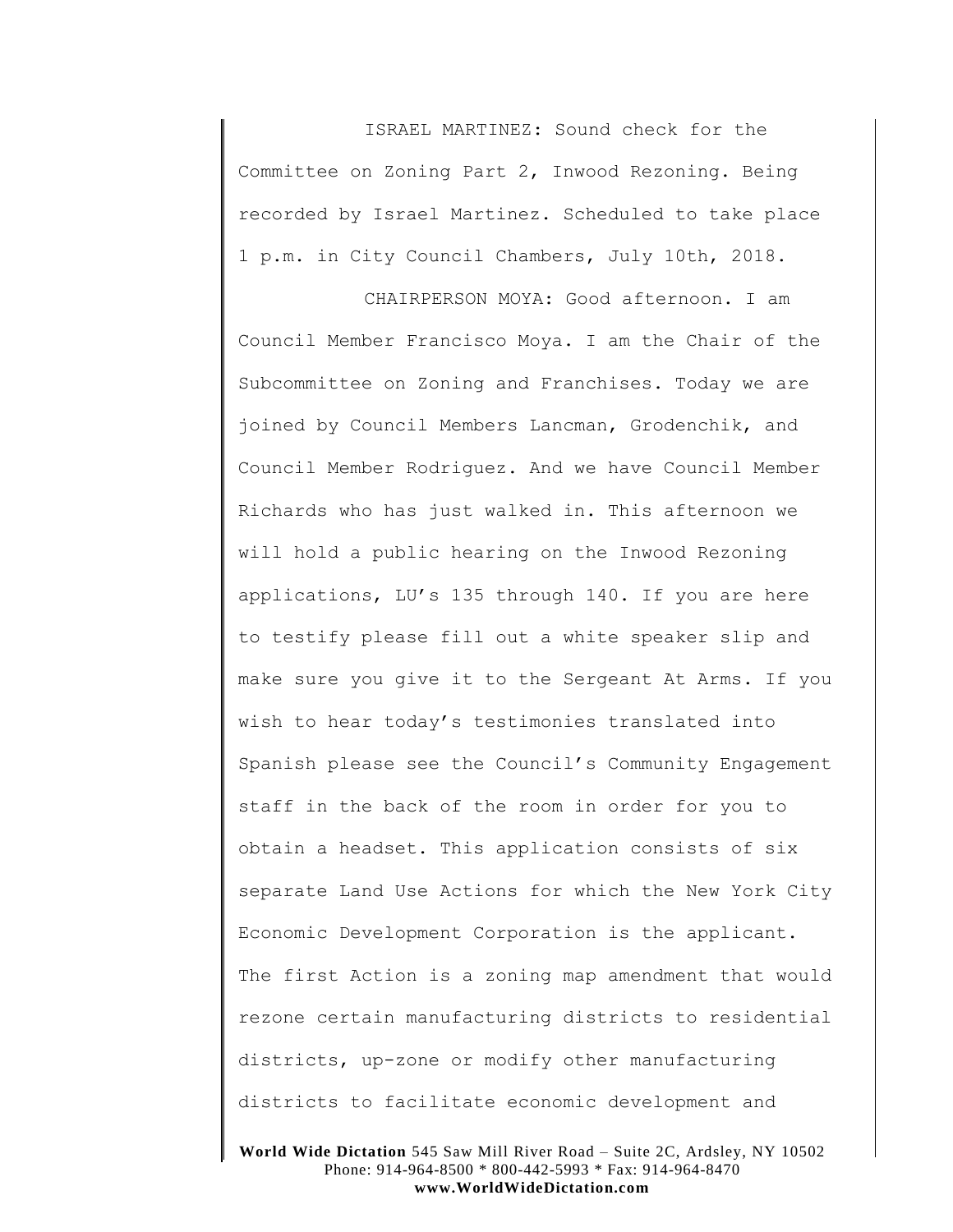utilities consolidation. Contextual rezoning many existing residential districts, up-zone certain commercial corridors and map more up to date commercial overlays throughout the neighborhood. The zoning text amendment would establish mandatory inclusionary areas that would require affordable housing protection as part of new housing development. The text amendment would also establish a special Inwood district within the rezoning area which would have special urban design and use rules. The Application also includes disposition actions and acquisition actions that would facilitate the development of waterfront open space by both the City and private developers. Enable a land swap between the City and a private land owner to create affordable housing development, and allow HPD to develop a 100 percent affordable building. And a brand new library, social service delivery center and Pre-K facility on the site of the Inwood Library. And an adjacent DOE owned parcel. Additionally, we will hear the application for an urban development action area designation and project to facilitate the library project. The community is represented by Council Member Ydanis Rodriguez who has engaged with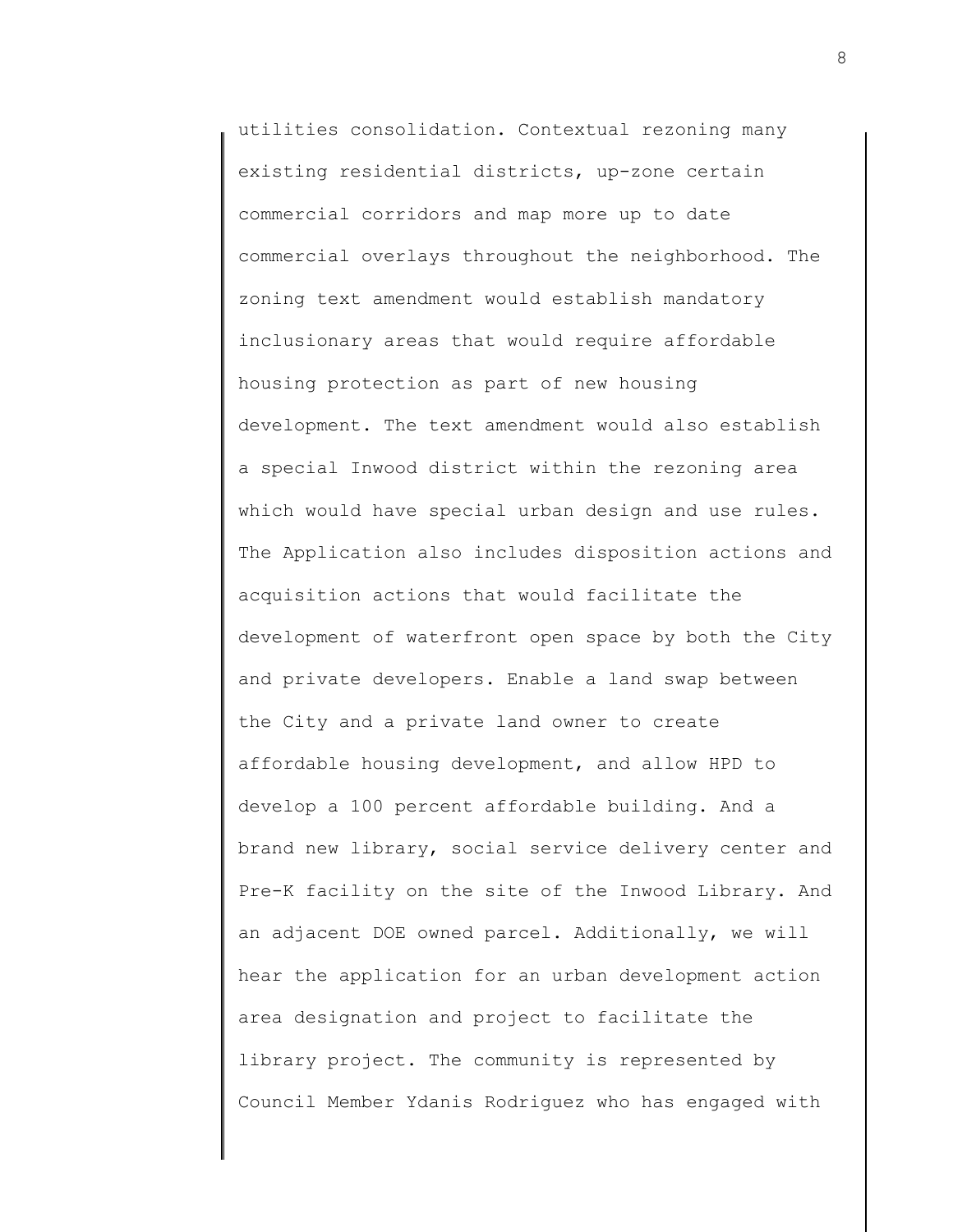the de Blasio administration and the community for many years to make sure that this process result is the best possible outcome for the community. But, before turning it over to him, however, I would like to state a few of the priorities I have been pushing for throughout both this process and as well as other neighborhood processes in my capacity as the Chair of the Subcommittee. First of all, I wanted it noted that I believe that housing is a human right. A government that is guided by justice and egalitarianism is obligated to ensure access to safe, secure and affordable housing. We as a City need to do better both in the quality of affordable housing that we produce, and the depth of affordability that is achieved. The affordable housing should be deeply affordable so that local residents can actually afford the housing that is being built. No one should be forced to choose between buying groceries and paying rent. There are City owned sites in and around the study area that should be used for affordable housing even though the agencies may be reluctant to part with them. let the record show that I am firmly behind Council Member Rodriguez to build affordable housing on these sites. Additionally, affordable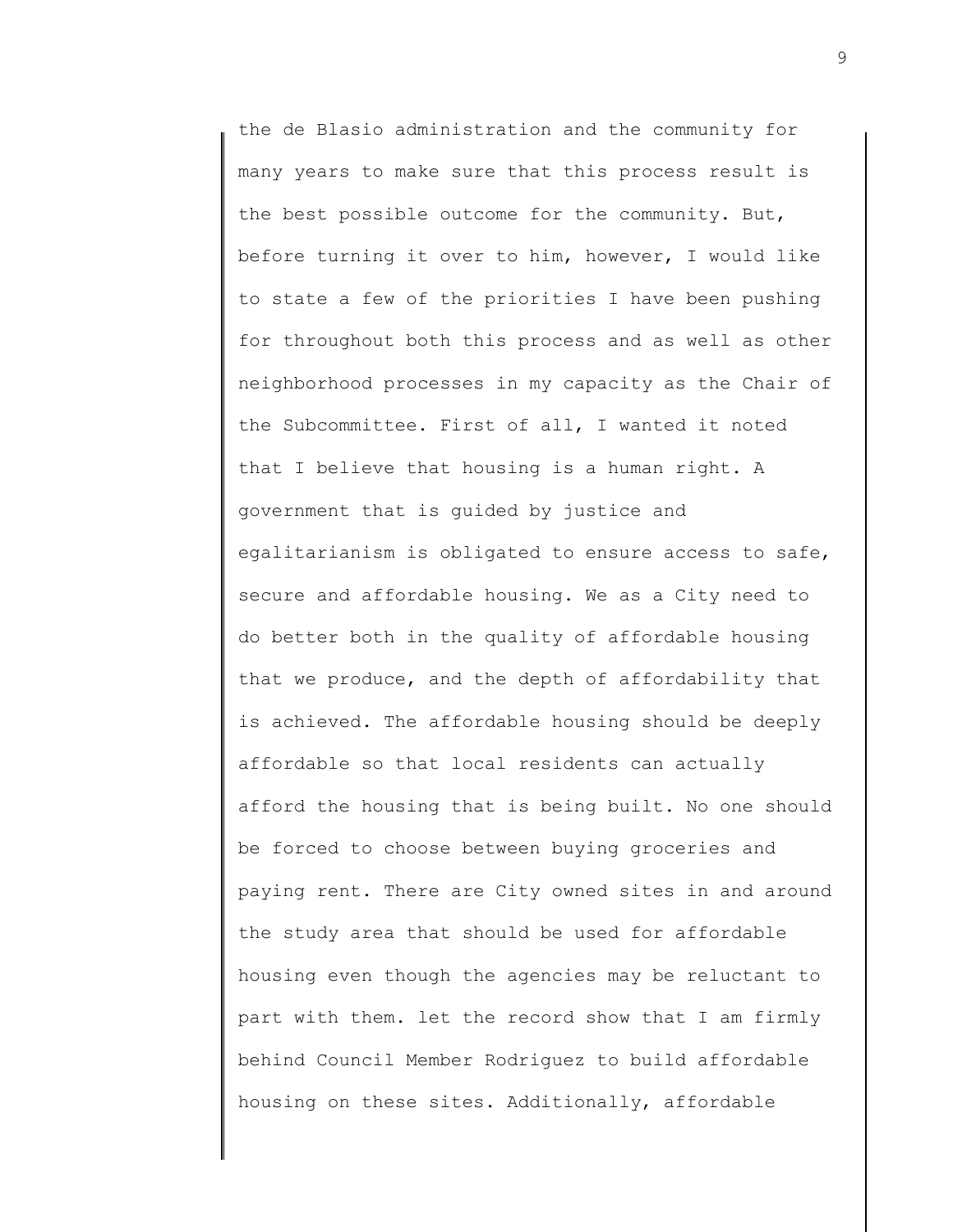housing should not be built on populated areas like super fund sites. As we've seen in about 70 percent of low income housing in the United States. Nor should it be built in food desserts as we see in many low income neighborhoods in New York City. Next, New York City is in the midst of a housing emergency and we need to recognize why that is. It's time that we acknowledge that the proliferation of market rate, and luxury housing is directly responsible for the current prices. But it's not the wealthy renters who bear the burden of this housing pinch, it's struggling, working class New Yorkers. New York City's rental vacancy is 3.63% according to a March 18 report by the New York City Department of Housing Preservation. That's well below the 5% threshold that triggers a housing emergency, but that figure belies which New Yorkers are actually affected by it. The vacancy rate for rent stabilized units is just 2.6% while the rate of private, non-regulated units is 6.6% above the housing emergency bar. In other words, the housing crisis is disproportionately squeezing working class New Yorkers while sparing wealthy households. I also believe that a protection should be in place for workers and residents affected by the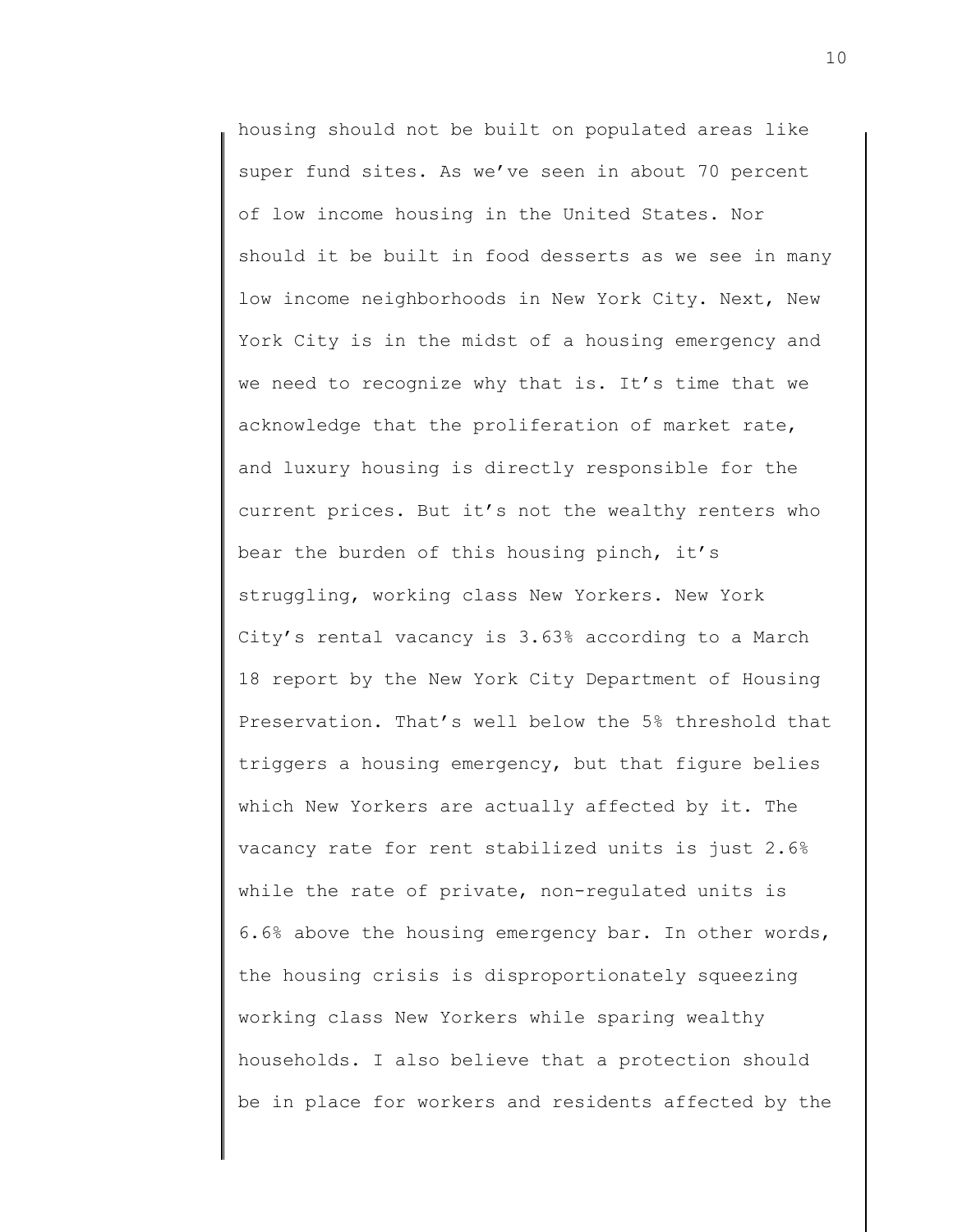rezoning. The men and women who build these new developments should be paid at a prevailing wage, under fair and work safety conditions. We also need to expand the forthcoming certificate of no harassment program to prevent landlords from pushing tenants out of their units in order to raise the rent. Finally, I believe we need to study these communities before and after rezoning's to determine their effects as I am concerned about how equitably the burdens of these housing plans are being born across the City. In order to craft good policy we need good data. These studies would be integral to making well informed decisions that would make this a more just City. With that, I would like to invite Council Member Rodriguez to make an opening statement.

COUNCIL MEMBER RODRIGUEZ: Thank you. Good afternoon. First of all I'd like to thank Chair Moya and also thank Chair Salamanca from the Land Use Committee. Thanks to Speaker Johnson for all of the support that they've been providing in the Central Office through the Land Use. The best thing that any municipality can have are the Council I know that we have here. So, thank you James and George for the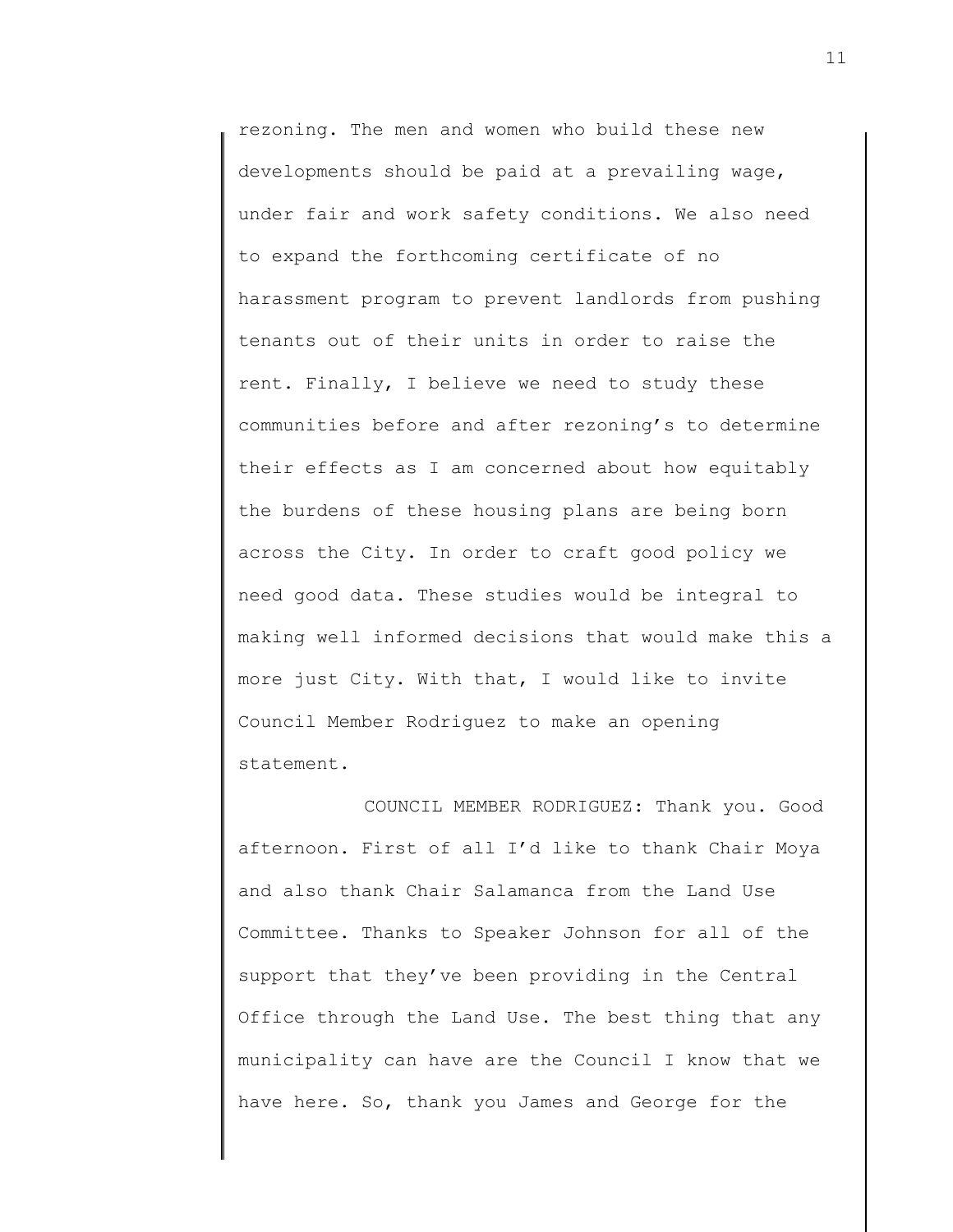great job that you've been doing. And also thank you to my staff, Jose Luis, my Chief of Staff. Stefan Emiliano, Beverly and the rest, everyone has been doing a great job. Thanks to the Community Board for all of the recommendations that you put in as you vote in this process. [SPEAKING SPANISH 00:08:57- 00:11:23] I want to learn from what happened in other places. The rezoning in Inwood will only happen if we continue addressing some concerns that the community has been bringing to us loud and clear. My record speaks by itself from my 53 years that I have, 40 years or more have been dedicated to social justice. So, I just want to be clear with that because there are some politicians, that now it's easier because of politicians that come and say their position against the rezoning but they voted for vacancy to control. And vacancy to control was the cause of the crisis that have been pushing thousands, of thousands of tenants from our community. Like many of you in this room, I have dedicated my entire life to the social justice fight against racism and discrimination, police brutality, and representing the voices. We share the same goals, to maintain the landscape or community. A community where working class can live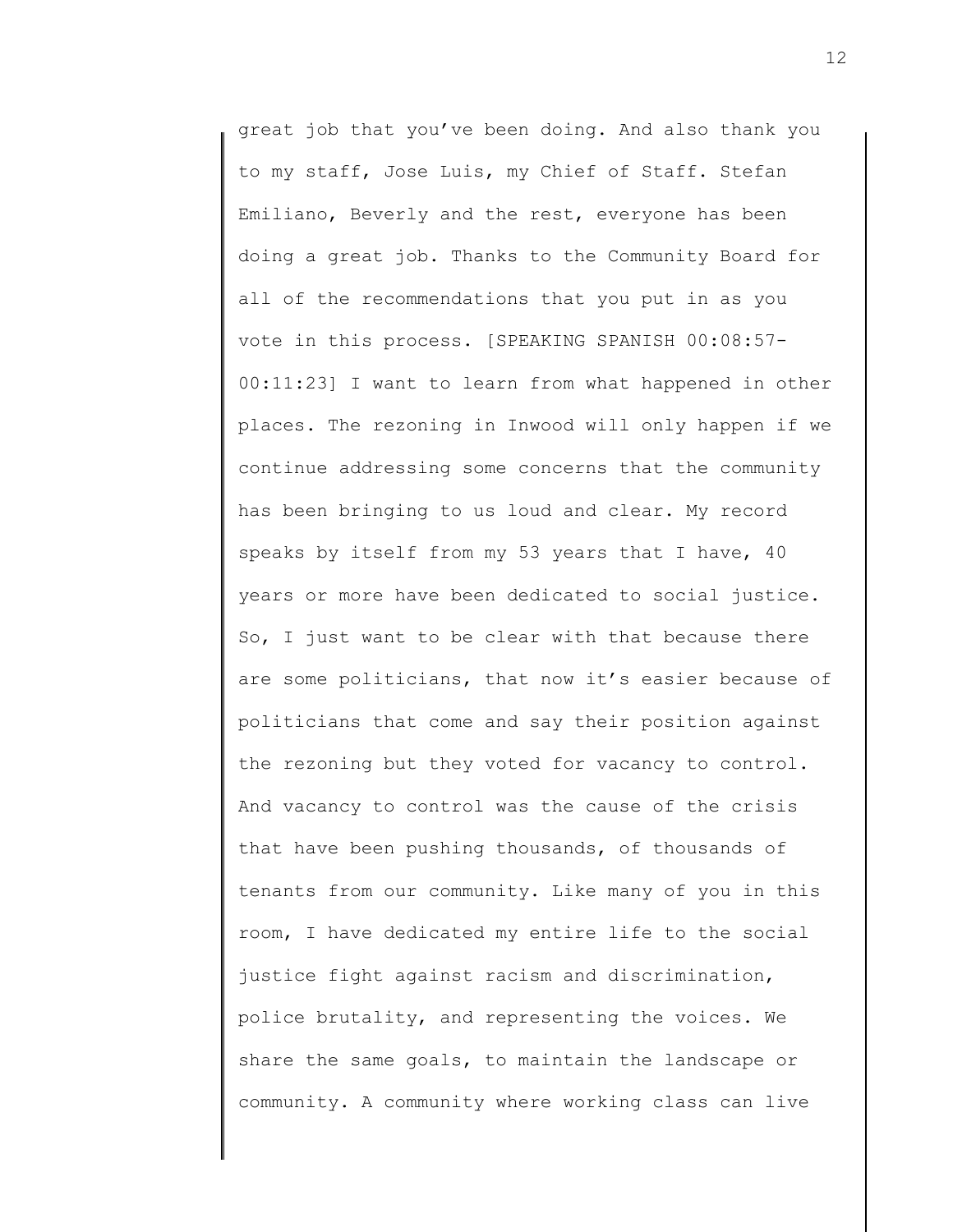with dignity and not get pushed out of their homes. And when we can build affordable housing, most of them according to the median income of Community Board 12. The community I have been honored to represent, Washington Heights, Inwood and Marble Hill, has historically been home to many immigrant groups that have influenced the cultural or entire city. Jacob Javitz, Greenspan (sic), Harry Belafonte, Henry Kissinger. The mother of Thomas Perez, all of them graduated from George Washington High School. And that's only a few of the immigrants that came here decades ago now the community has changed and we also have to continue working regardless of your country of origin. People, like you and me, that have come from all over the world with the hope of creating a better life for themselves and their families. My community, like other underserved community has not benefited from the investment necessary to create new economy opportunities because most of those billions of dollars stay in Midtown. While other communities in the City have enjoyed public investment in new affordable housing, community infrastructure, education, and training, we have been ignored by previous administration. With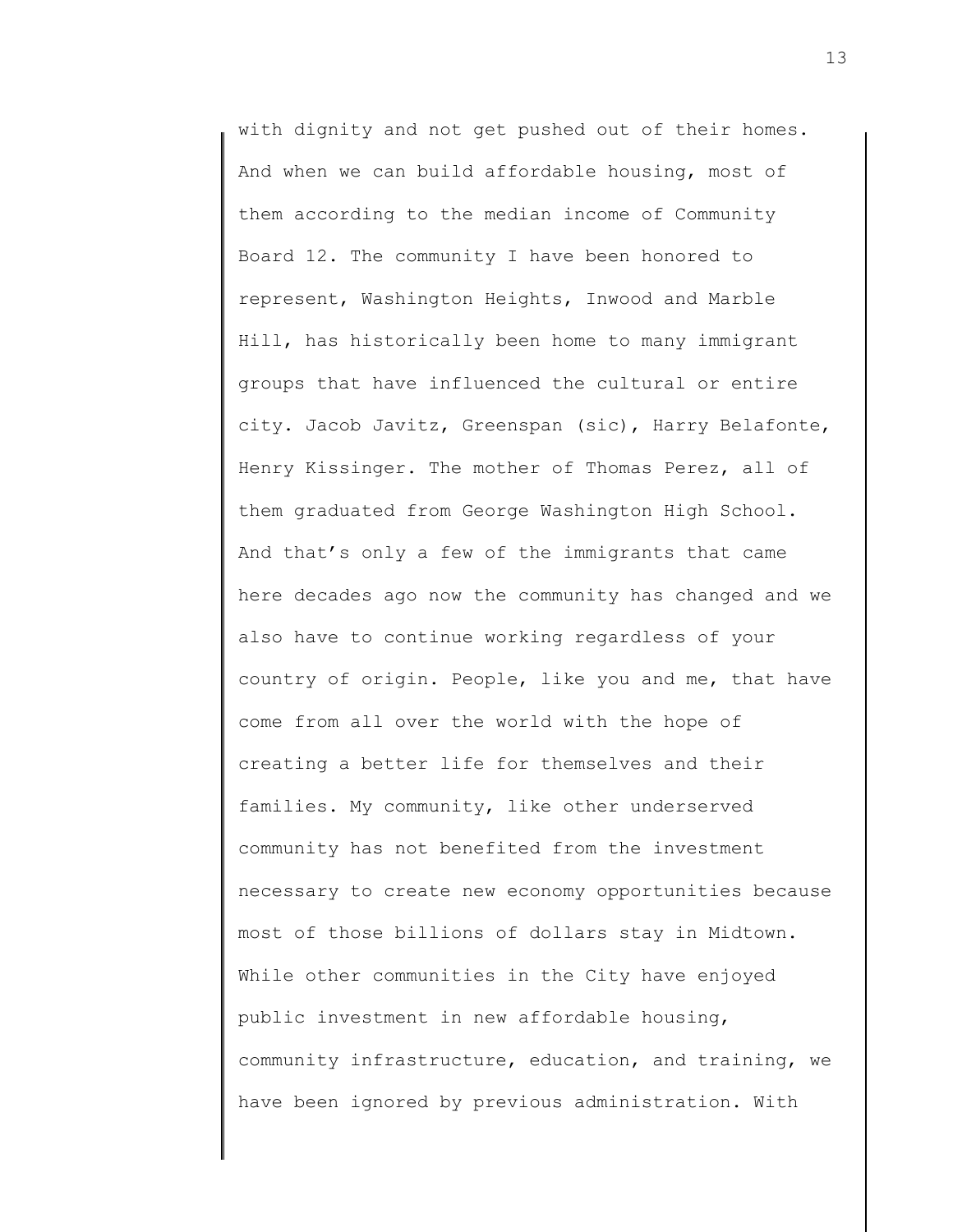the NYC proposal we are striving to have the opportunity to address many of the challenges that have gone neglected for countless years. There are certainly changes that will need to be made to this rezoning proposal to respond directly to the community feedback. Today we are here to listen to your concerns and your voices on the proposed rezoning plan. Particularly in the preservation and construction of affordable housing which we agree has to be more clearly defined and articulated by the administration. From the onset of this process I have been consistent in demanding that we keep families in their homes by preserving existing affordable apartments and creating new affordable units for working families. Let's deal with the reality, in the four years of the previous administration, only 250 affordable units were created. Only one building, 100 percent affordable at (inaudible) was built by the previous administration. I have been clear that we must protect our small businesses by creating affordable commercial space, contracting with MWBE businesses and providing quality training for our labor force so that they have the ability to earn decent wages to build our new affordable housing.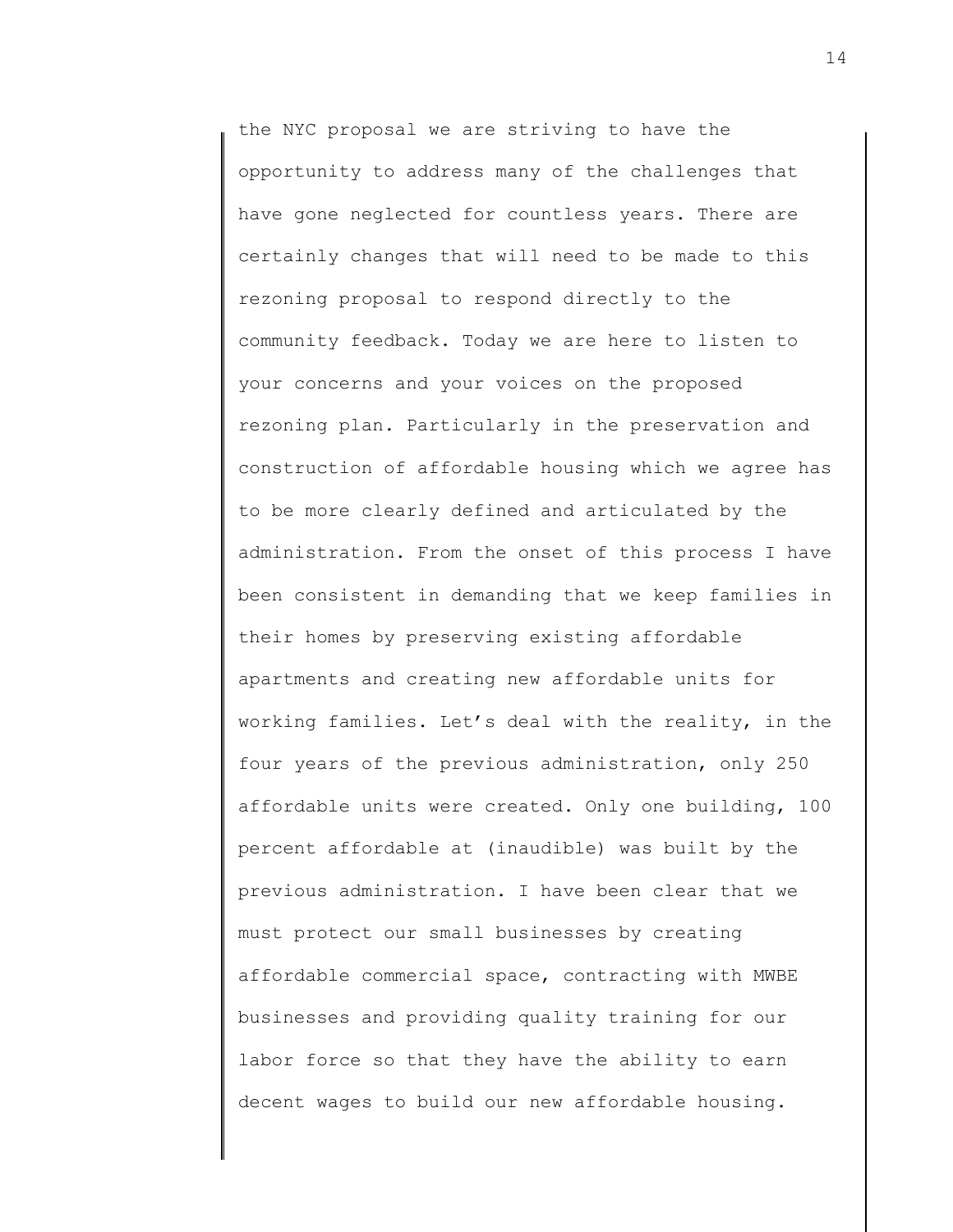Additionally, we must lead in tech and STEM education for K to 12, to build a strong local pipeline of talented high school students for a higher education degree in mechatronics. This is one significant effort in leveling the playing field for women and people of color as they advance in the growing tech field. We must ensure the future of the institution that are created are well funded and focus on celebrating our diversity through investments in art and culture. Including the first national research and performing arts center dedicated to immigrants that we don't have so far in the nation. All of the research centers that we have, they are located in (inaudible) in academic institutions, but there is not one that we have in the nation. And I think at the time when immigrants are on the attack, the City can be a role model building the first immigrant research center performance art. We must invest in service providing community based organization to ensure the financial sustainability. We must enhance our green space where our children can be exposed to sports that are so important to their development. But our poor children, they do not get the same quality of sports in Washington Heights as children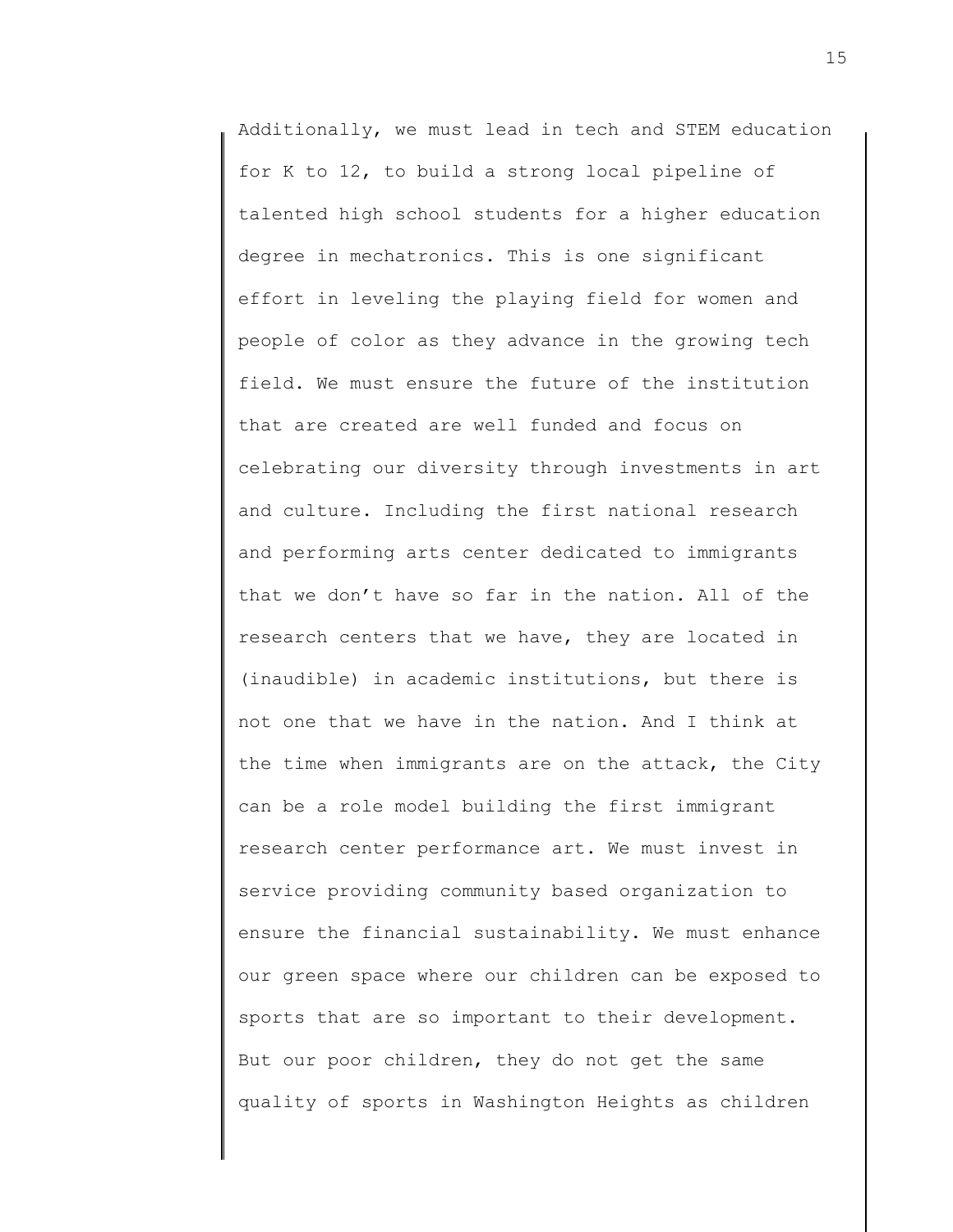get in the upper middle class community. I am eager to hear from all of you who have come to testify today. It doesn't matter if your opinion is for or against it, I just hope that you bring recommendations on how we can make this rezoning better for everyone. A rezoning that should allow to turn Washington Heights, Inwood and Marble Hill as a role model where the working class will live in dignity and taken to the middle class, the children of the working class. [SPEAKING SPANISH]

CHAIRPERSON MOYA: Thank you, Council Member Rodriguez.

[UPROAD FROM AUDIENCE]

CHAIRPERSON MOYA: So, folks, we have some rules here and we'd like for you all to respect that if you could. Let me just remind everyone please, that you have a voice here if you want to be heard. Please sign the slip, come down and you'll be able to testify, but we ask that everyone please be quiet. Let the panelists come up and give the presentation so we can run this hearing accordingly. So I want to thank you all in advance if you can please keep that in mind as we go forward. [SPEAKING SPANISH 00:18:23- 00:18:55] Do we have our staff here? Thank you. We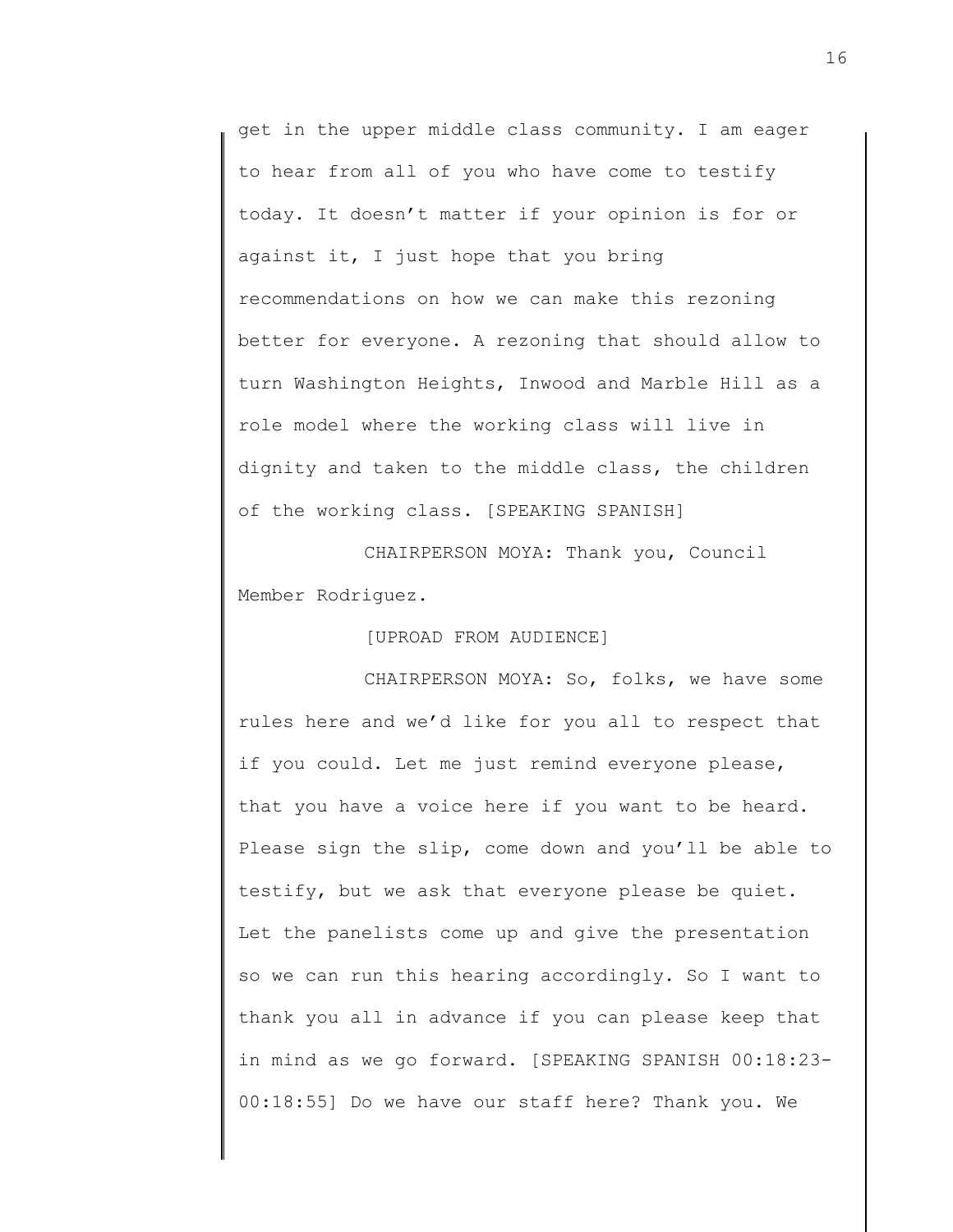have been joined by Council Member Reynoso and now I'd like to invite the representatives of the Economic Development Corporation and other City agencies to make their presentation on the proposed rezoning. We are joined by James Patchett, President and CEO of NYCEDC. Cecilia Kushner, Vice President of EDC. Gregg Bishop, Commissioner SBS and of course we are joined by the Commissioner of HPD, Commissioner Springer. Thank you for being here this afternoon. Did everyone get their translations? Those that wanted the translation services? I'm going to have the Counsel please swear in the panel.

COUNSEL: Do you each swear or affirm that the testimony that you're about to give will be the truth, the whole truth and nothing but the truth and that you will answer all questions truthfully? Please each state your name and the affirmation.

CECILIA KUSHNER: Cecilia Kushner, I swear.

JAMES PATCHETT: James Patchett, I do. COMMISSIONER SPRINGER: Maria Torres-Springer, yes.

> COMMISSIONER BISHOP: Gregg Bishop, I do. COUNSEL: Thank you.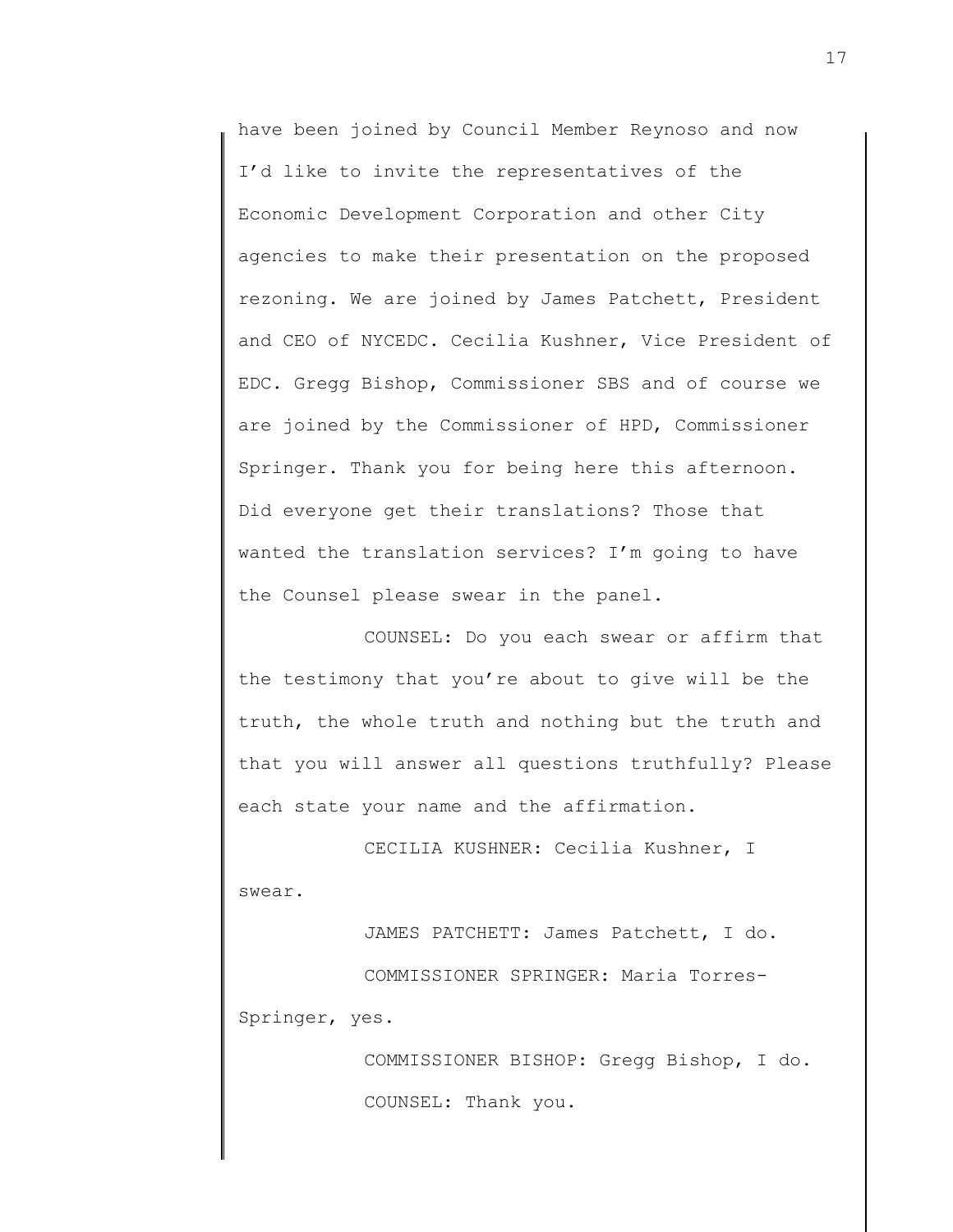CHAIRPERSON MOYA: Thank you. You may begin.

JAMES PATCHETT: Good afternoon y buenas tardes. Chair Moya, Council Member Rodriguez, and members of the City Council Subcommittee on Zoning. My name is James Patchett and I am the president and CEO of the City's Economic Development Corporation known as EDC. Here with me this morning to provide testimony are Maria Torres-Springer, Commissioner of HPD and Gregg Bishop, Commissioner of SBS, Small Business Services. We are also joined by many of our colleagues from partner agencies who have been working with EDC to implement the Inwood NYC Neighborhood Plan. I'd also like to recognize Manhattan Community Board 12. And Borough President, Gale Brewer who has worked tirelessly to ensure the community voices have been heard throughout this process. We are grateful for their continued advocacy and for pushing this City to do better for the Inwood Community. We appreciate the opportunity to discuss Inwood NYC this afternoon. After speaking with thousands of residents through this over three year, bilingual planning process, one thing is clear, Inwood is truly a beloved neighborhood. Located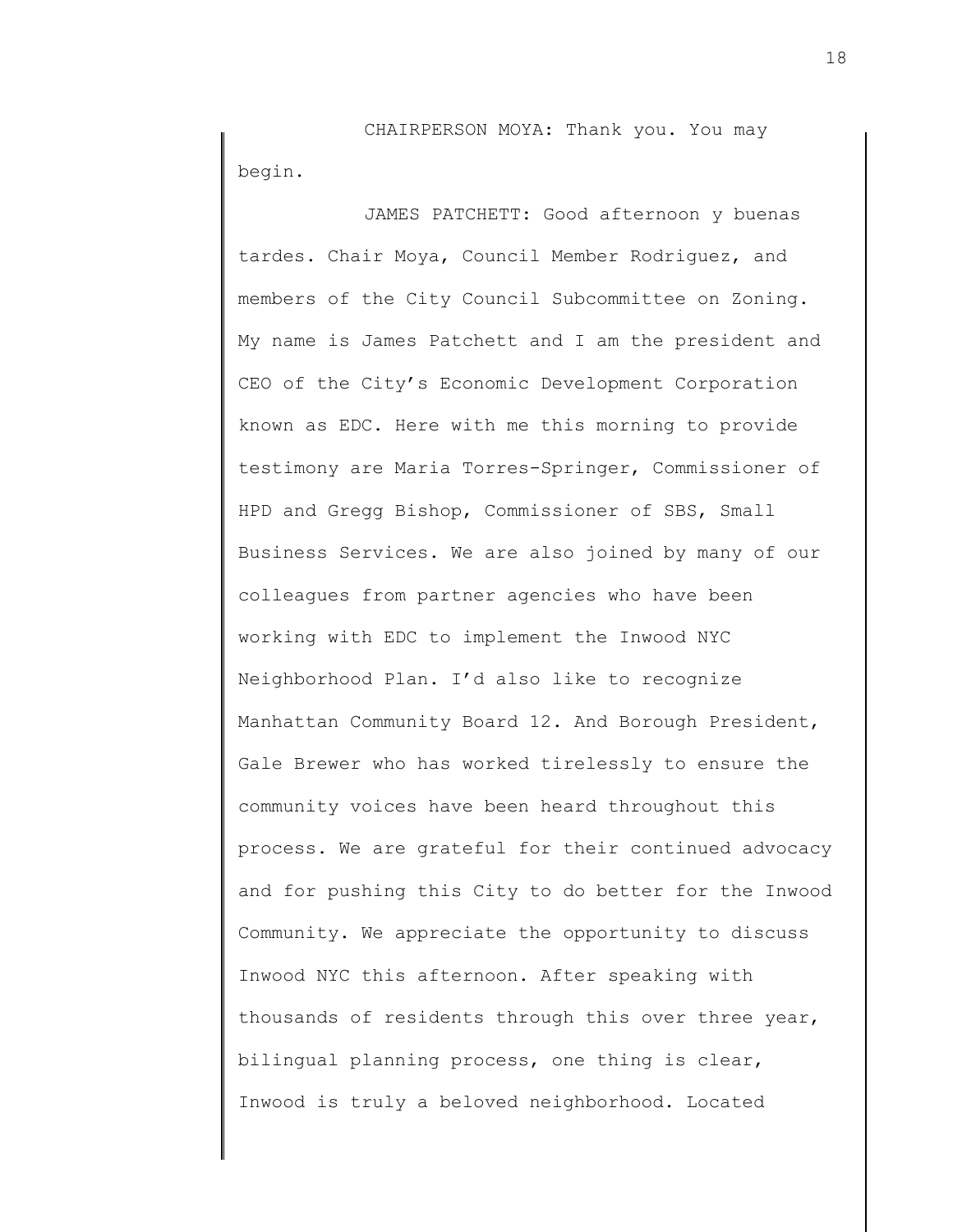between Inwood Hill Park, a 200 acre jewel on the Hudson and the Harlem River, the area is home to over 40,000 residents. Half of these residents are foreign born and more than 75% of the population identifies as being Hispanic or Latino. With one of the highest concentration of Dominican residents in the five Boroughs, Inwood is one of the ethnic enclaves that make New York the most diverse and dynamic city in the world. The area also has amenities and character that has attracted families for generations. A distinctive neighborhood fabric, one of the largest stocks of rent stabilized housing in the City, good transit access, ample green space and delicious food. But despite Inwood's many positive attributes, it also has experienced a number of challenges that call for immediate action. The areas unemployment rate remains higher than the City average, and rents are increasing faster than those in other neighborhoods. Together these factors threaten Inwood as a haven for immigrants and working families. Council Member Rodriguez has eloquently described his vision for connecting residents of Inwood and Northern Manhattan with 21st Century economy jobs. Today, residents are being left behind because they lack the right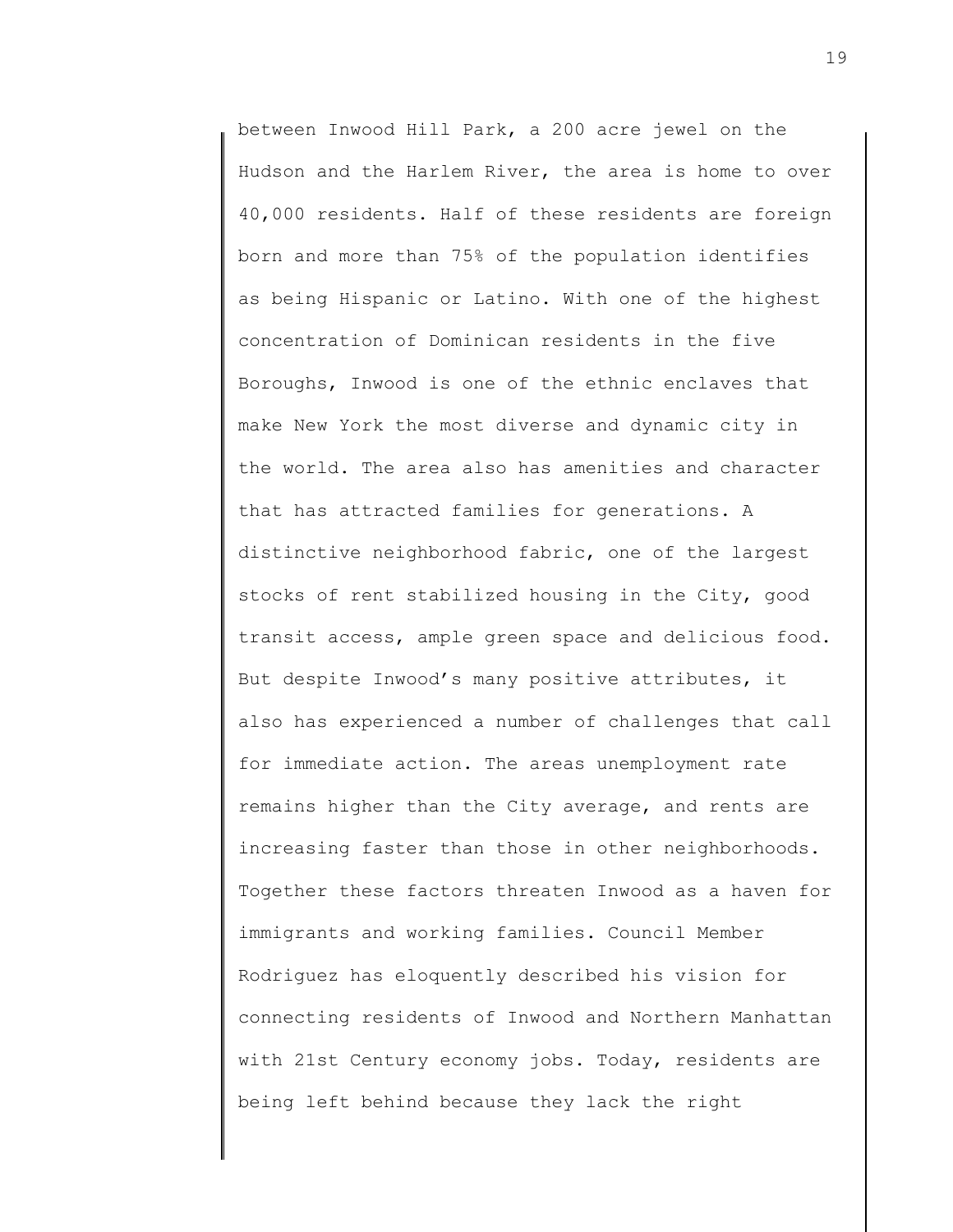preparation for an awareness in STEM careers. Especially in healthcare and technology. This plan will change that through a comprehensive and innovative set of investments in STEM programming throughout the neighborhood. Inwood's affordable housing is one of its greatest assets, but this asset has not been replenished over time. Only 200 units of housing have been built in Inwood in the past two decades. This plan will keep Inwood affordable by significantly expanding the stock of affordable homes for the first time in generations. Of course our first priority is to protect Inwood residents. For the last several years, we have been taking aggressive action to preserve existing affordable housing and protect tenants from harassment, and these efforts will continue long after the rezoning is complete. Another challenge facing Inwood is infrastructure. Through our dialogue with the Inwood community, we have frequently heard concerns that the City has not made sufficient investments in local infrastructure such as streets, sewers, parks and community facilities. In response, we are working with Council Member Rodriguez to define a set of transformative public investments that will enhance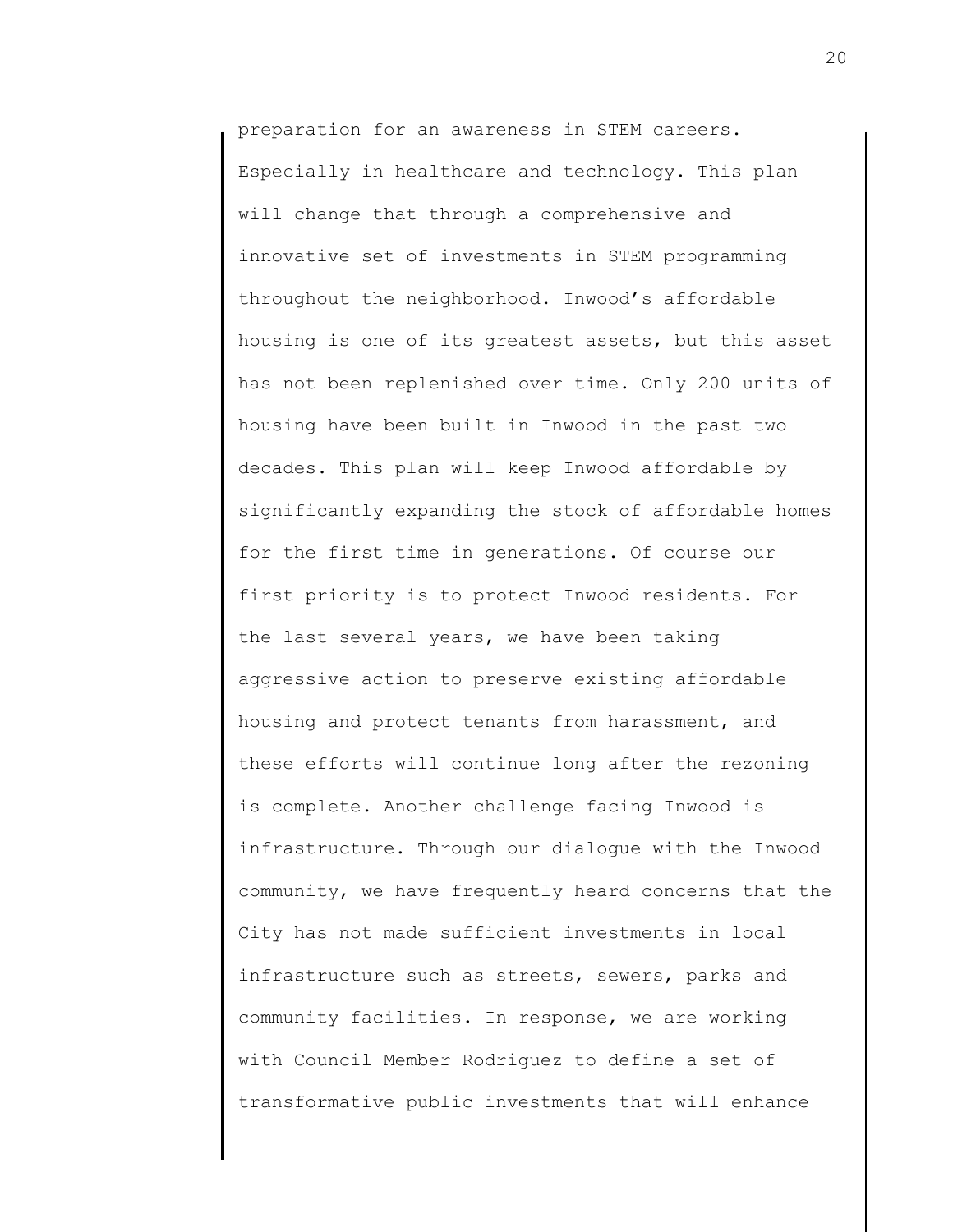quality of life for decades to come. Given these realities, creating a comprehensive plan for Inwood's future has been a community priority for years. Our sense of urgency was heightened following Council Member Rodriguez's call to action for the neighborhood three years ago. This also coincided with the start of Housing New York. The Mayor's plan to build and preserve hundreds of thousands of affordable homes throughout the City. This created a unique opportunity to conduct comprehensive neighborhood studies throughout all five Boroughs. The Inwood plan before you today, outlines a number of key steps and strategies to keep the neighborhood affordable and attractive for immigrants and working families. While the application before the Council is specific to zoning and land use, this is just one of the tools we are deploying to meet our objectives. Inwood residents need existing affordable housing to stay affordable as well as more opportunities for affordable homes so that families can stay in this wonderful neighborhood. They also seek new and improved open space and access to the waterfront. Job training and career opportunities, support for local small businesses and the arts and cultural scene.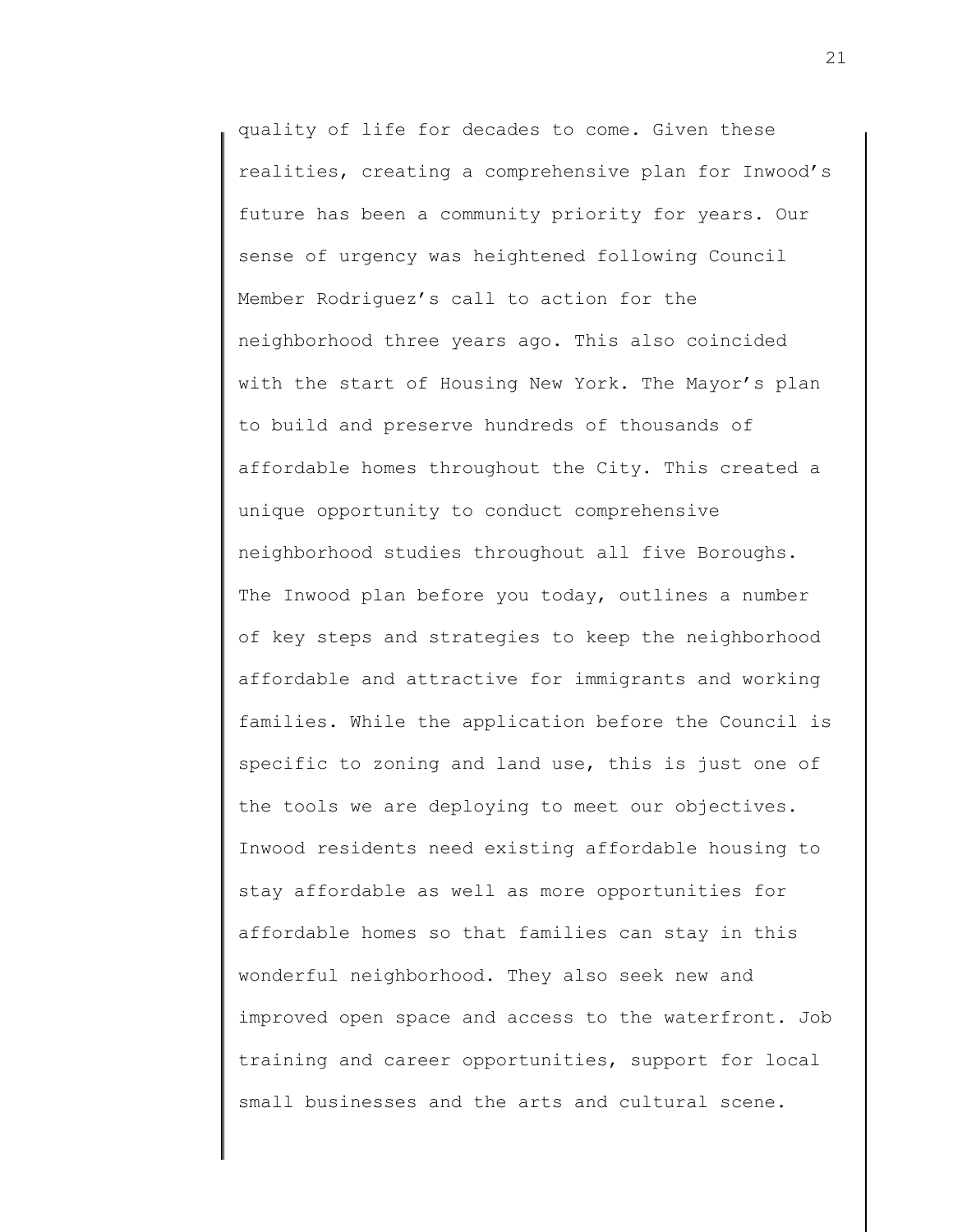Better community services and significant

infrastructure investments. All of these pressing needs are addressed through the multi-agency effort we call Inwood NYC. Zoning Inwood has been frozen in time. The last zoning update was made in 1961, the same year John F. Kennedy became President. This zoning has created two Inwood's; one is West of 10th Avenue and has lively commercial corridors and charming build character. But no zoning height limits and no mandate for affordable housing. The other is along and east of 10th Avenue, where zoning mostly does not permit any new housing and limits the potential for commercial and communities facilities. Today these areas are defined by over 10 acres of parking lots, unattractive streetscapes and lack of access to the Harlem River waterfront. This cuts residents off from the Harlem River which should be a valuable asset to the community. Today's rezoning proposal has been shaped by years of planning and waterfront studies conducted by the City and the community under the leadership of Community Board 12 and Council Member Rodriguez. The land use application under review seeks to address several key priorities we learned through the process. Preserving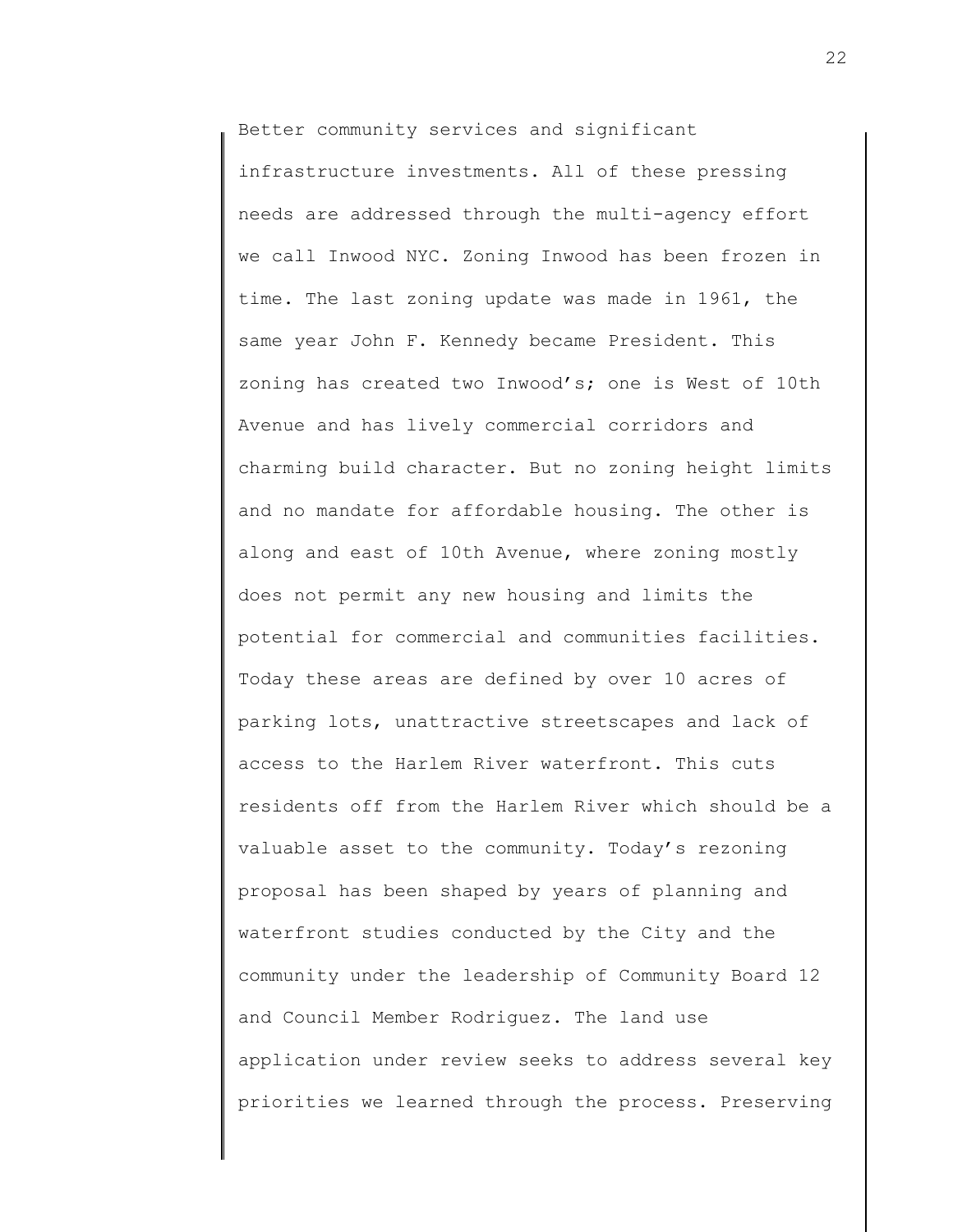Inwood's distinctive character, especially that of the existing residential community west of 10th Avenue. Extending the neighborhoods vibrant mixed use character to restored and revitalized public waterfront. And creating opportunities for thousands of new homes. Including the first significant expansion of Inwood's affordable housing stock in decades. All of these objectives seek to strike a balance between preserving the neighborhood character and creating much needed affordable housing, commercial and community facility space. The Land Use Actions before you reflect this objective. The proposed zoning would facilitate the creation of over 4,000 new homes including over 900 permanently affordable homes on privately owned sites through the Mandatory and Inclusionary Housing Program. By applying the MIH program, we will ensure that all the new housing in up-zoned areas comes with permanently affordable housing. While we acknowledge that we must go further to meet the acute affordability needs of Inwood, this action is an important catalyst. To that end we are using City owned land to create more affordable housing and meet other community needs. Through a partnership with New York Public Library,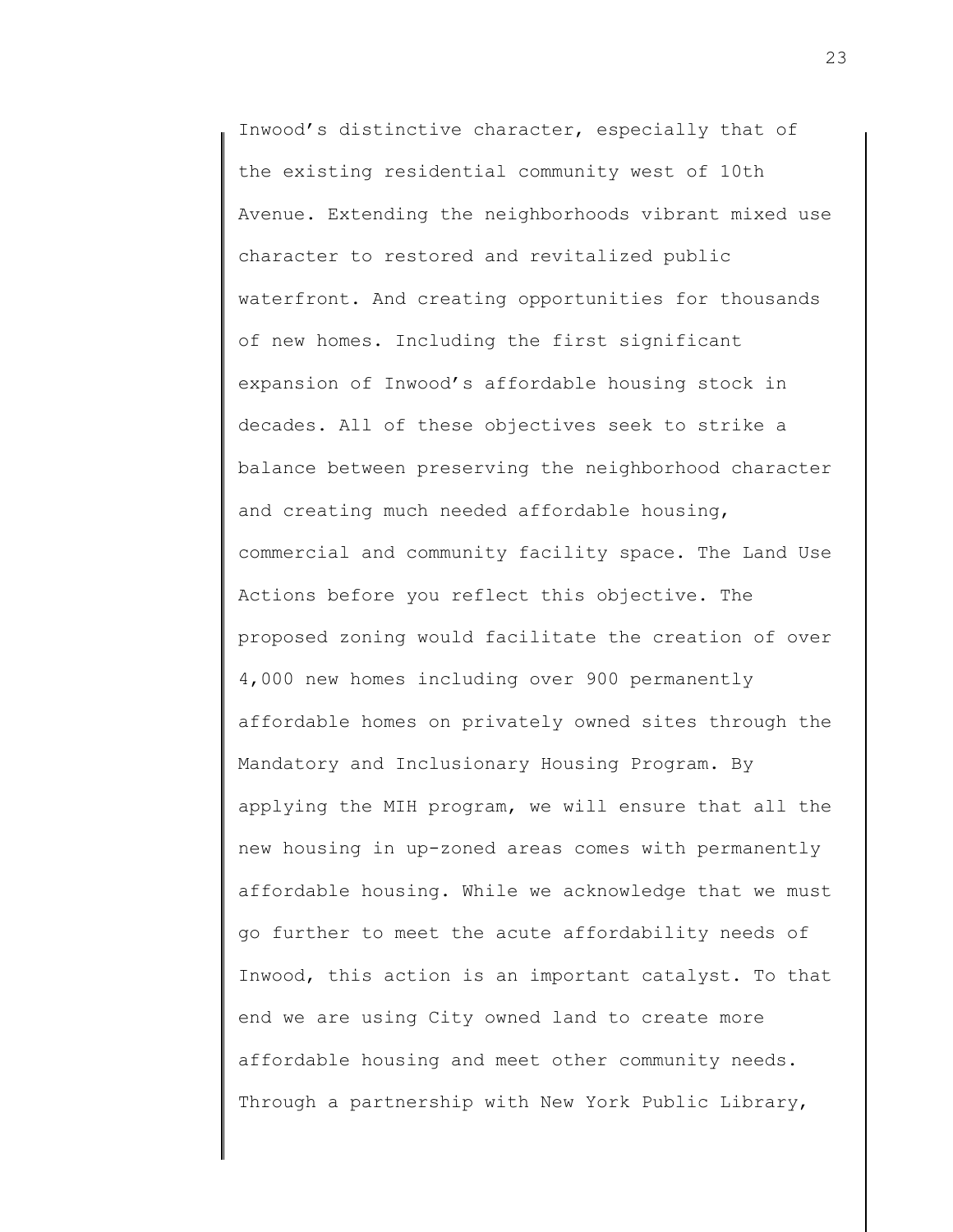we will build a state of the art new library, universal Pre-K space, and 175 deeply affordable homes on the site of the existing Inwood Branch Library. I'm also pleased to announce today that the City will develop hundreds of affordable homes and waterfront open space on a City owned site in the northern part of Inwood. Together these projects will significantly expand Inwood's affordable housing stock for the first time in decades. We are also working with private property owners to incentivize the creation of hundreds of affordable homes on noncity owned sites. Perhaps most importantly, the City is taking strong and immediate action to preserve Inwood's existing affordable housing and protect tenants from harassment. In late 2016, the City funded the opening of a new Inwood Office of Legal Services NYC in order to bring these services closer to local tenants. We are also launching a pilot of Certificate of No Harassment program in Inwood. My colleague, Commissioner Torres-Springer will elaborate on these efforts in her testimony. Next, I want to emphasize this rezoning proposal has changed and evolved in response to community feedback. In response to feedback from Community Board 12, local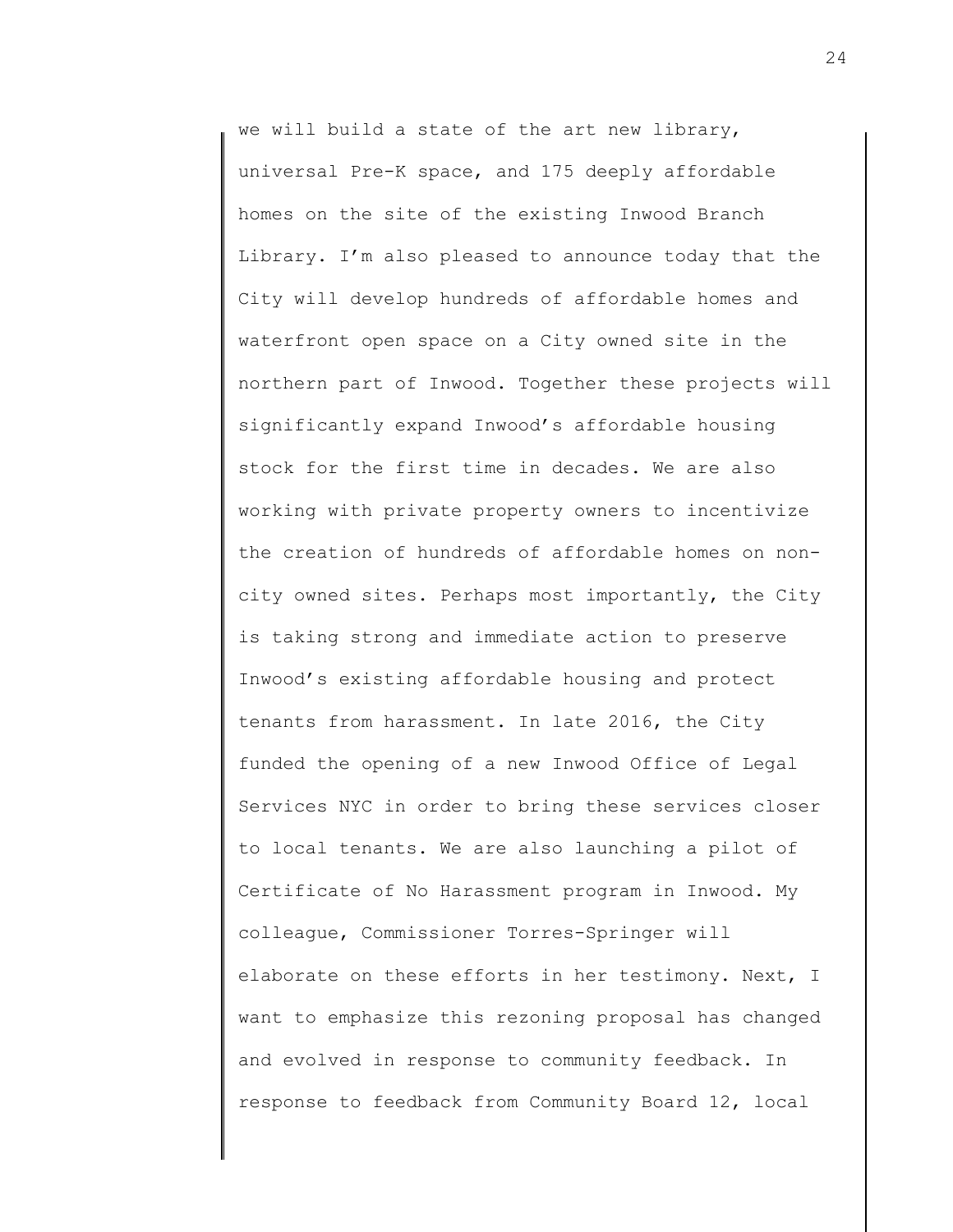groups and elected officials, we expanded the rezoning from a much more targeted proposal focused exclusively on the Harlem River Waterfront to a more comprehensive approach that encompasses the entire neighborhood and balances sustainable growth with preservation of Inwood's distinctive build character. We also filed an amended land use application in April that directly responds to feedback from CB12 and other participants in the ULURP process. My colleague, Cecilia Kushner, will describe these challenges to the proposal in more detail during her remarks. We are also using zoning as a tool to encourage the construction of new commercial and community facility space. We are heard from the community a desire for more opportunities for business and non-profit organizations to locate and expand in Inwood. As well as the desire for more indoor community spaces. Long standing ground floor shops that currently do not conform with zoning would be made conforming. We are also making a concerted effort to promote the future growth of institutions and industries like healthcare which officer jobs at a range of education levels. Overall, the rezoning would create potential for approximately 1.5 million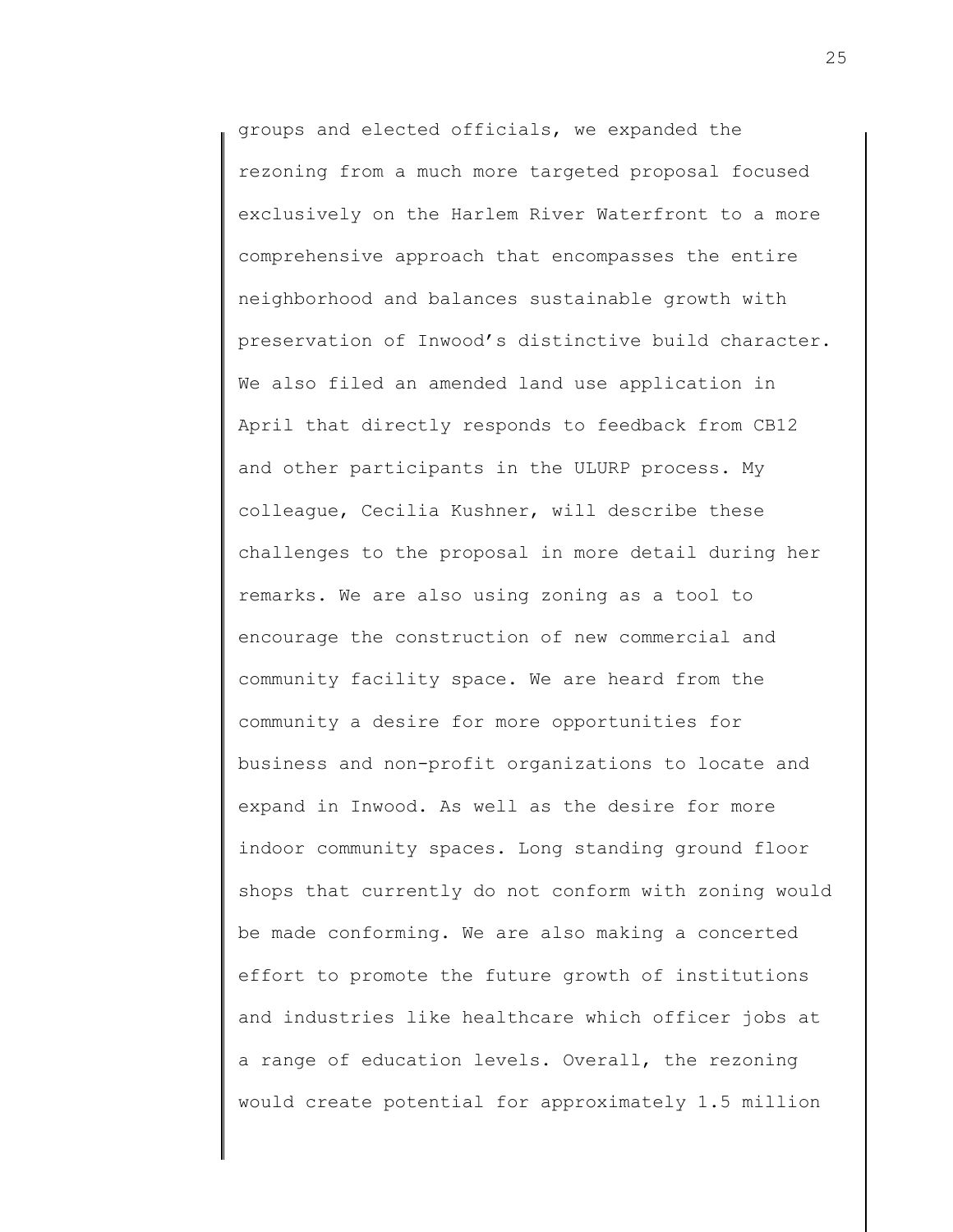square feet of commercial and community facility space over and above what the zoning currently allows with over 45,000 jobs associated with that space. There is one more aspect of the rezoning proposal I'd like to highlight, through a tool called the Waterfront Access Plan, we are creating a framework for public and private investments that will eventually create over one mile of restored public waterfront, esplanades and open spaces along the Harlem River. An action that is long overdue. Under zoning all mixed use development and waterfront sites will be required to build and maintain public open space. At the North Cove which today is a much loved informal community space and bird habitat, and Academy Street on Sherman Creek near Niches Dyckman Houses campus, we are de-mapping unused streets as a first step toward potential future investments in new public open spaces. These actions will help the Inwood community realize a long held desire to improve an gain access to the incredible waterfront resource in their backyard. In addition to implementing zoning changes, the effort to plan for Inwood's future is focused on providing the community with much needed infrastructure and programming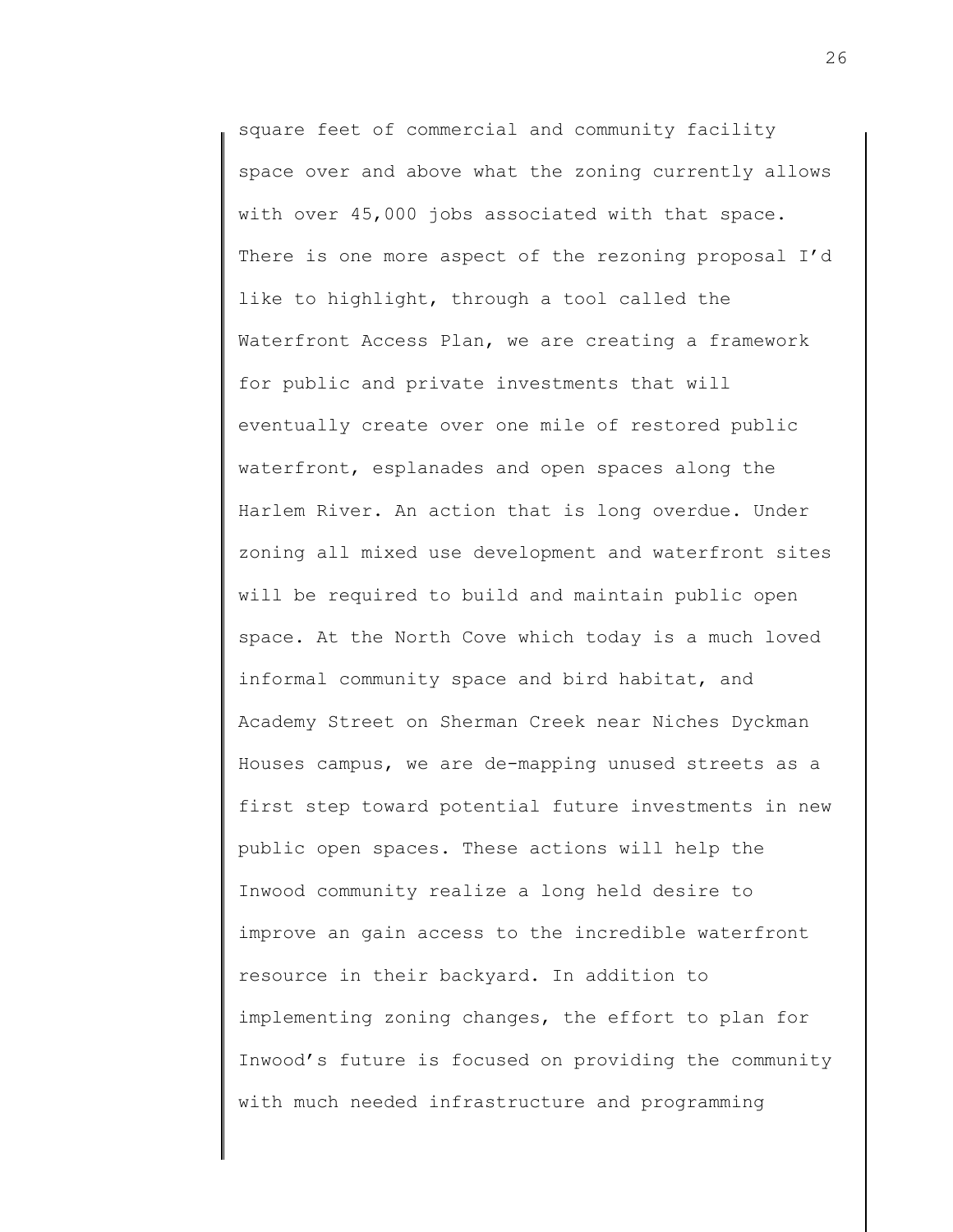investments. These initiatives ensure that current needs are met while laying a foundation for sustainable growth. I'd like to briefly talk about the vision and some of the early actions the City has already taken. An aspect of the plan that I am particularly excited about is economic development and access to opportunity. With leadership from the Council Member we are excited to leverage the momentum of our collective efforts to put forth a strong economic development vision for Inwood. One that seeks to give Inwood residents the tools to participate in our rapidly changing 21 Century economy. Our vision has three main components. A neighborhood wide initiative to make STEM fields exciting and accessible to Inwood youth, workforce investments to connect working age residents with good jobs in growing industries like healthcare and technology. And expanding awareness of STEM and technology throughout the community. Expanding access to opportunity must start with education. Our vision for Inwood is to provide as many onramps as possible for students of every age to get excited about STEM. Be exposed to careers and learn the foundational and applied skills needed to be ready for future pursuit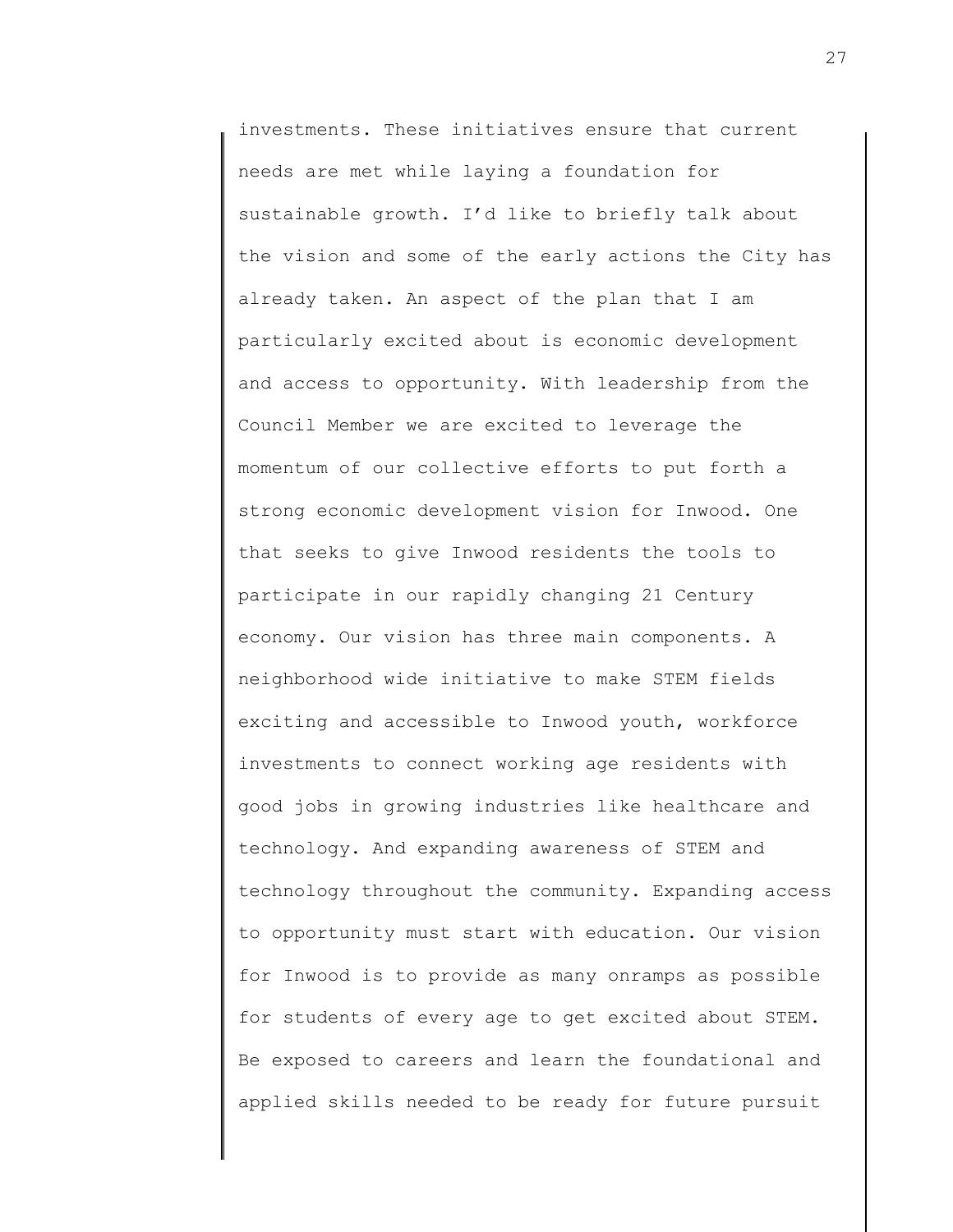of STEM in their post-secondary education. We think the most effective way to do this is to create a network of sites throughout the community where youth can access programming so that no student is ever far away from the opportunity to participate with STEM learning. To that end we are adding programing in District 6 schools which serve the Inwood community to give students the tools they need for 21st Century careers. We are working with the department of education to expand Algebra for All, Computer Science for All and existing literacy programs in schools to ensure that Inwood youth are starting from a strong foundation. We are also exploring ways to work with innovative programming partners and those in higher education to drive further collaboration with Inwood Schools. One example of a potential partnership is with the George Washington Educational Campus where Council Member Rodriguez has highlighted an exciting opportunity to create a STEM education hub serving youth from all over the neighborhood. Another is the potential for a new multidisciplinary degree program combining electrical engineering, computer science and related fields. The president of City College of New York is here today to talk about this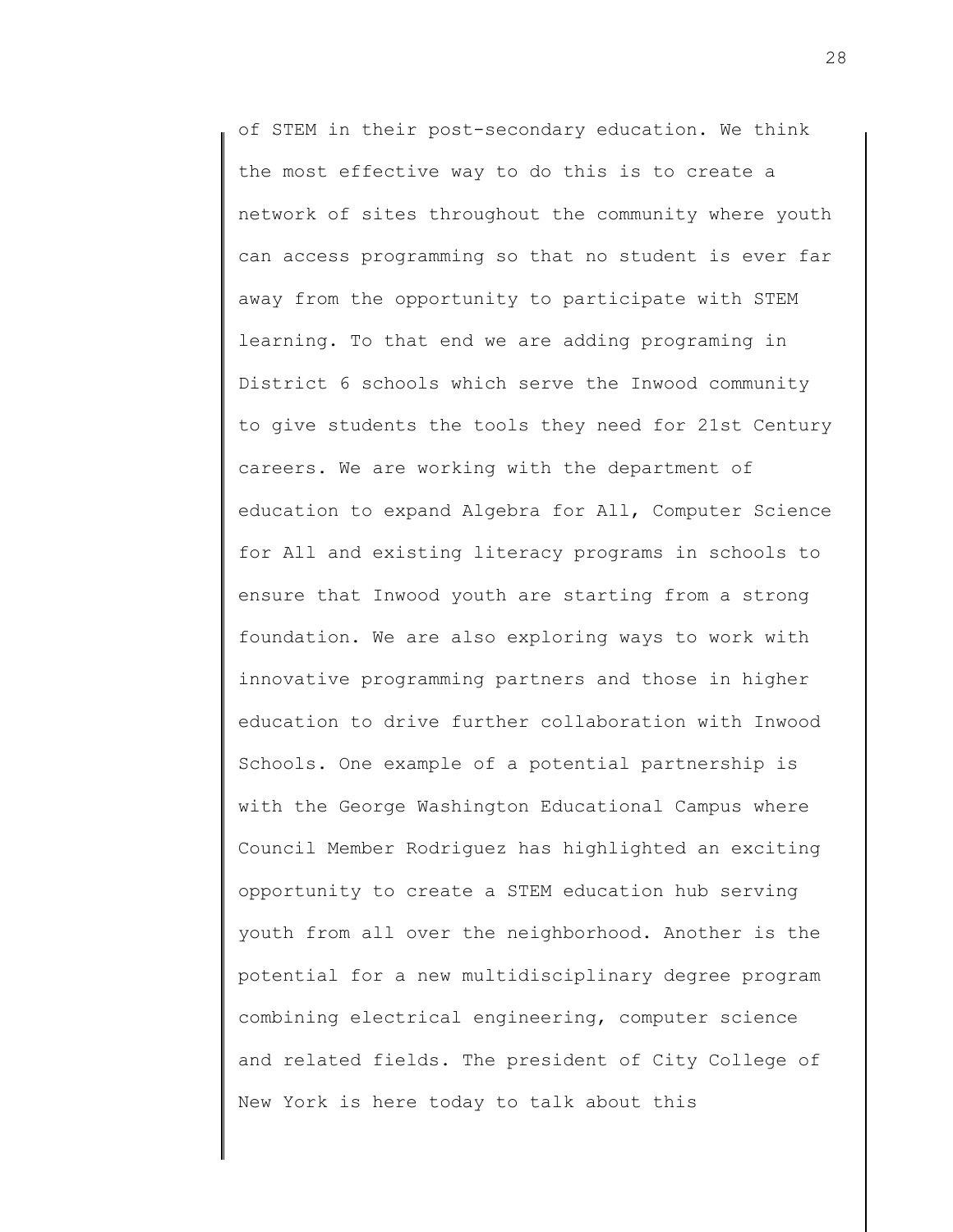opportunity. Regardless of what the economy looks like in the coming years, these fundamental skills are critical to adapt to this changing world. For working age residents, addressing this challenge involves addressing unemployment, and underemployment head on. In connecting Inwood residents with stable, good paying jobs particularly in rapidly growing fields like healthcare and tech. In 2016, the City opened a new Northern Manhattan Workforce 1 Center to bring workforce services closer to the residents. This center provides a new set of culturally relevant services known as the global talent pipeline aimed at the needs and strengths of foreign born workers and focuses on jobs in healthcare and tech. Recently, in partnership with Council Member Rodriguez, New York Alliance for Careers in Healthcare and New York Presbyterian Hospital, we have been working to strengthen the pipeline connecting local residents with jobs at the Allen Hospital in Inwood, the Columbia Presbyterian Main Campus in Washington Heights as well as other renowned medical institutions in Northern Manhattan. In a few minutes my colleague, Commissioner Bishop, will explain more about how we are creating stronger pathways to good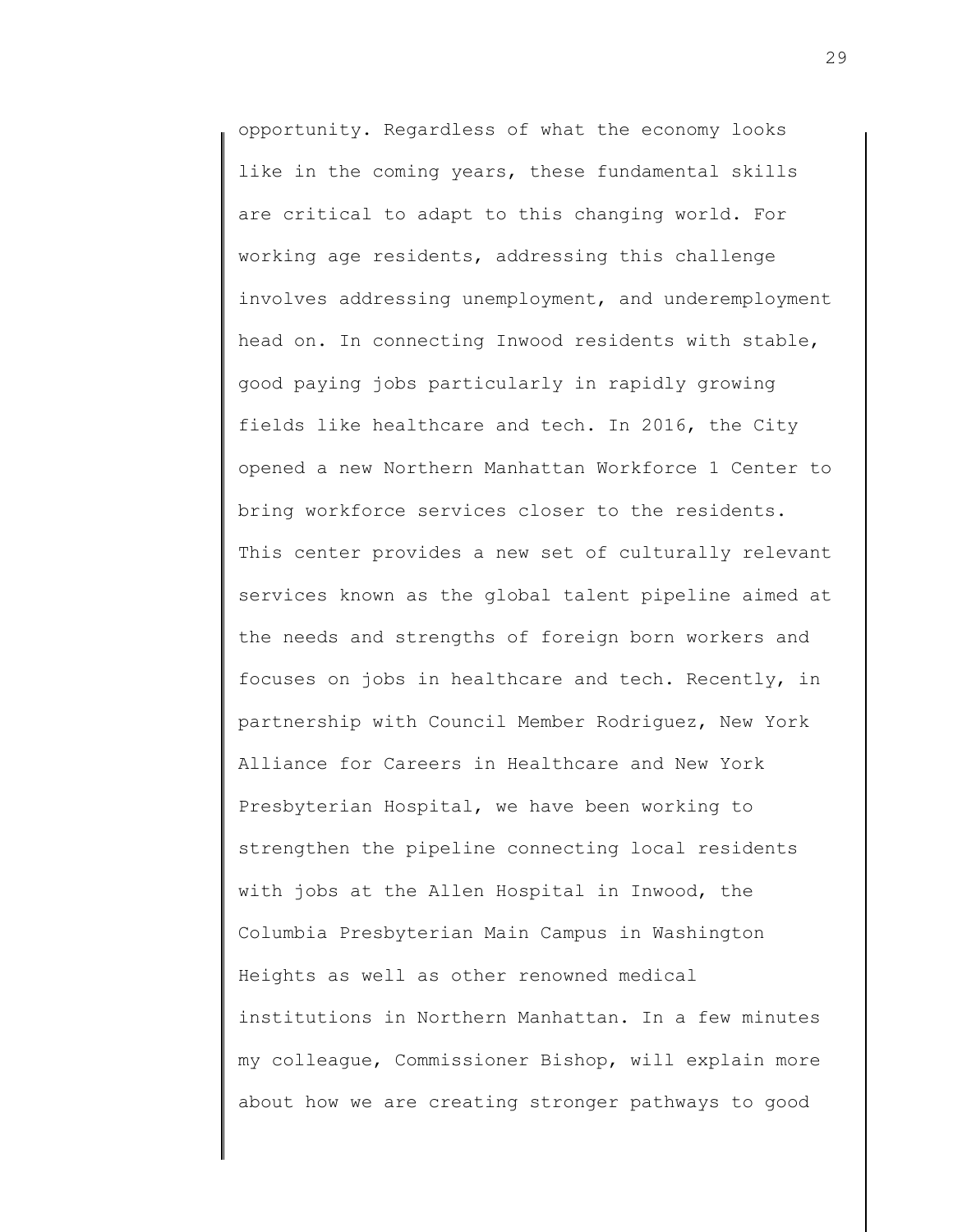paying jobs. By implementing these programs we are working to ensure community residents are ready for continued economic shifts. Beyond education and workforce onramps we are finding ways to engage the larger community in STEM and technology. In May, the City announced that Inwood would be the second location for the Neighborhood Co-Lab Program run out of the office of the Chief Technology Officer. Through this the City will work with Inwood leaders to get the community excited in talking about technology by identifying specific neighborhood challenges that the community wants to solve. And challenging the community and the industry to find innovative technology solutions. This model has worked well in Brownsville, Brooklyn and we are excited to bring it to Inwood. By creating onramps through education, workforce, and community program we hope to make STEM pervasive in Inwood. Another aspect of our economic development strategy is support for Inwood's vibrant small businesses. Through the neighborhood 360 program, the City has invested over \$1 million in grants to local organizations for projects like marketing, extra sanitation services and free workshops to assist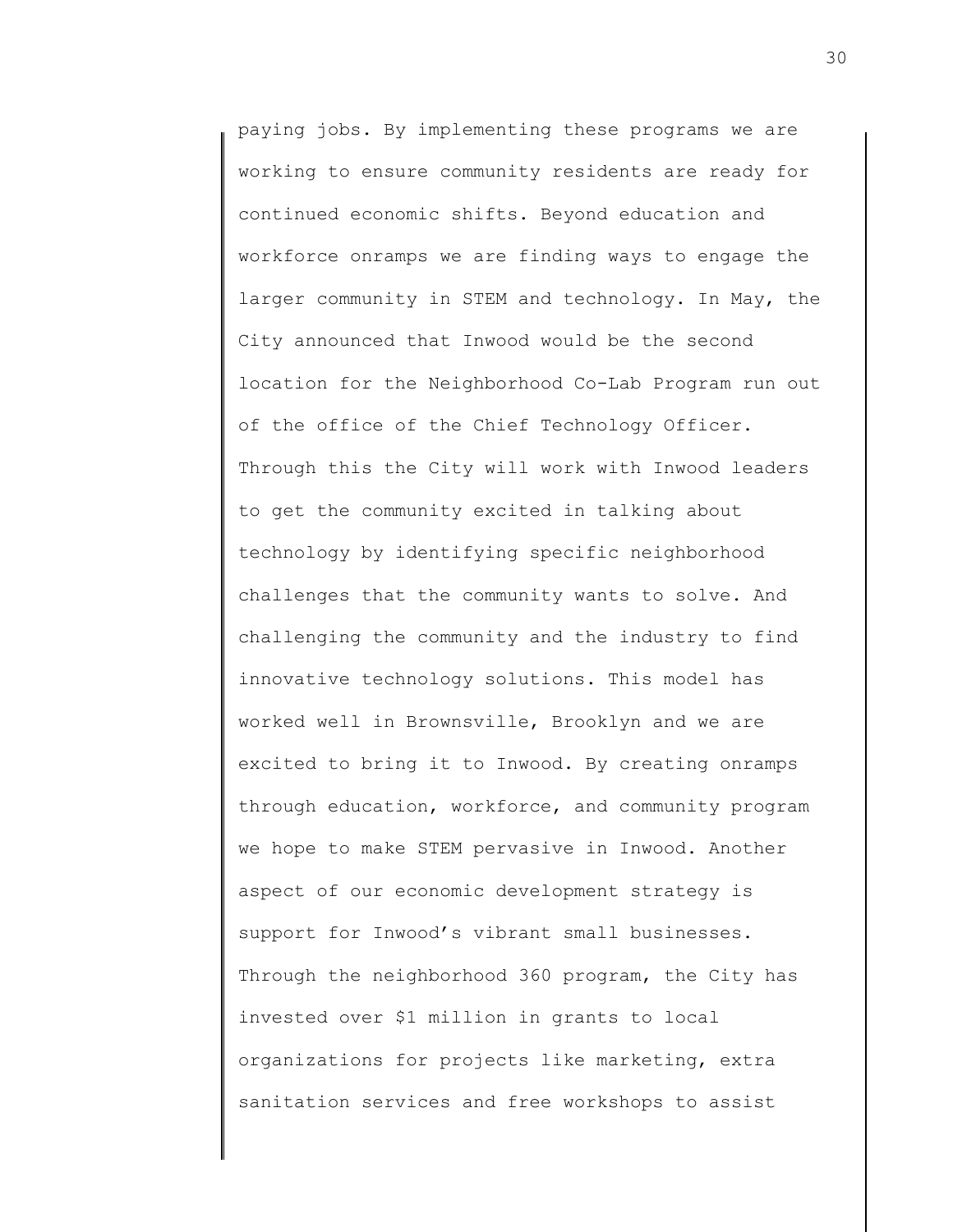business owners and entrepreneurs with leases, access to capital and starting a new business. Recognizing Inwood's diverse cultures in an underutilized asset. We've also provided funding and training to local arts organizations to help support their work. Commission Bishop and staff from the Department of Cultural Affairs are here to talk about those efforts. Finally we believe that a comprehensive plan for Inwood must include a robust set of capital investment and infrastructure. Here, again, the City is already taking action. DOT is rehabilitating the Broadway Bridge and implementing pedestrian and bike improvements to make it easier and safer to get around the neighborhood. We are developing a drainage plan to guide future investments in water and sewer infrastructure while DEP and the Department of Design and Construction carry out a sewer upgrade project in northern part of Inwood. We are also making major investments in the neighborhoods great parks, large and small. The Parks Department recently committed over \$15 million to renovate the Inwood Nature Center, restore the Dyckman Farmhouse and other worthy projects. Just to the south of Inwood, the City is making a transformative \$30 million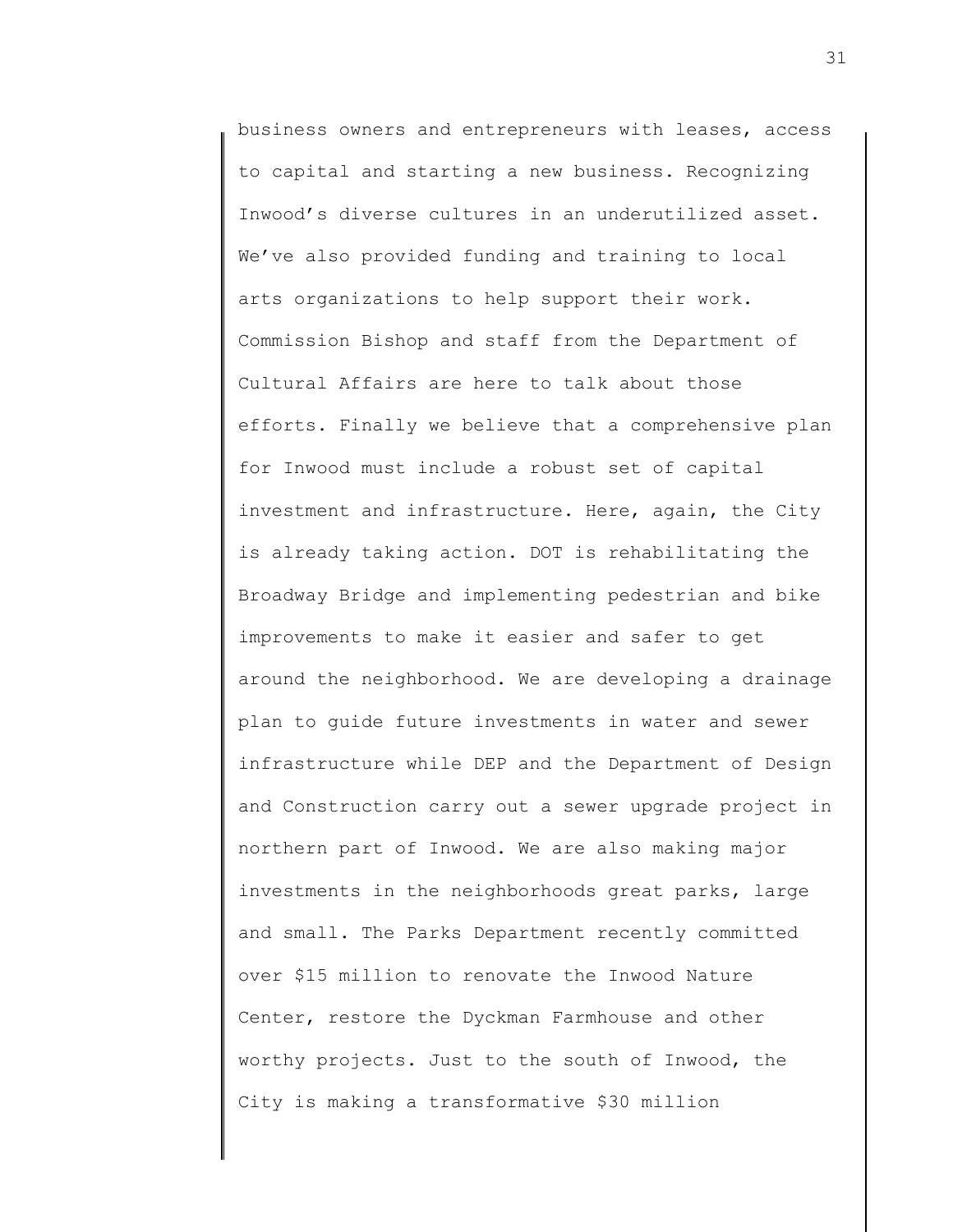investment in Highbridge Park through the Anchor Parks Program. Today, I'd like to highlight two additional (inaudible) that we have been able to secure. The City will invest \$15 million to bring waterfront infrastructure on the Hudson River in the vicinity of Dyckman Street into a state of good repair. Including two piers and a floating dock that allow community groups and residents to access this wonderful natural resource. We have also identified funding to restore and provide public access to the historic Highbridge Water Tower in Highbridge Park. Colleagues from these agencies are here to answer your questions. Going forward we are working with Council Member Rodriguez to finalize a list of additional capital investments that will deliver on the ambitious goals of this plan. We look forward to sharing more details in the coming weeks. In closing, this plan is not just about zoning. It's about bringing all the City's tool to bear to address the urgent needs of a diverse and vibrant community. It's about ensuring that all Inwood residents continue to have access to economic opportunity, affordable homes and good quality of life in a diverse and equitable neighborhood. It's about making sure that Inwood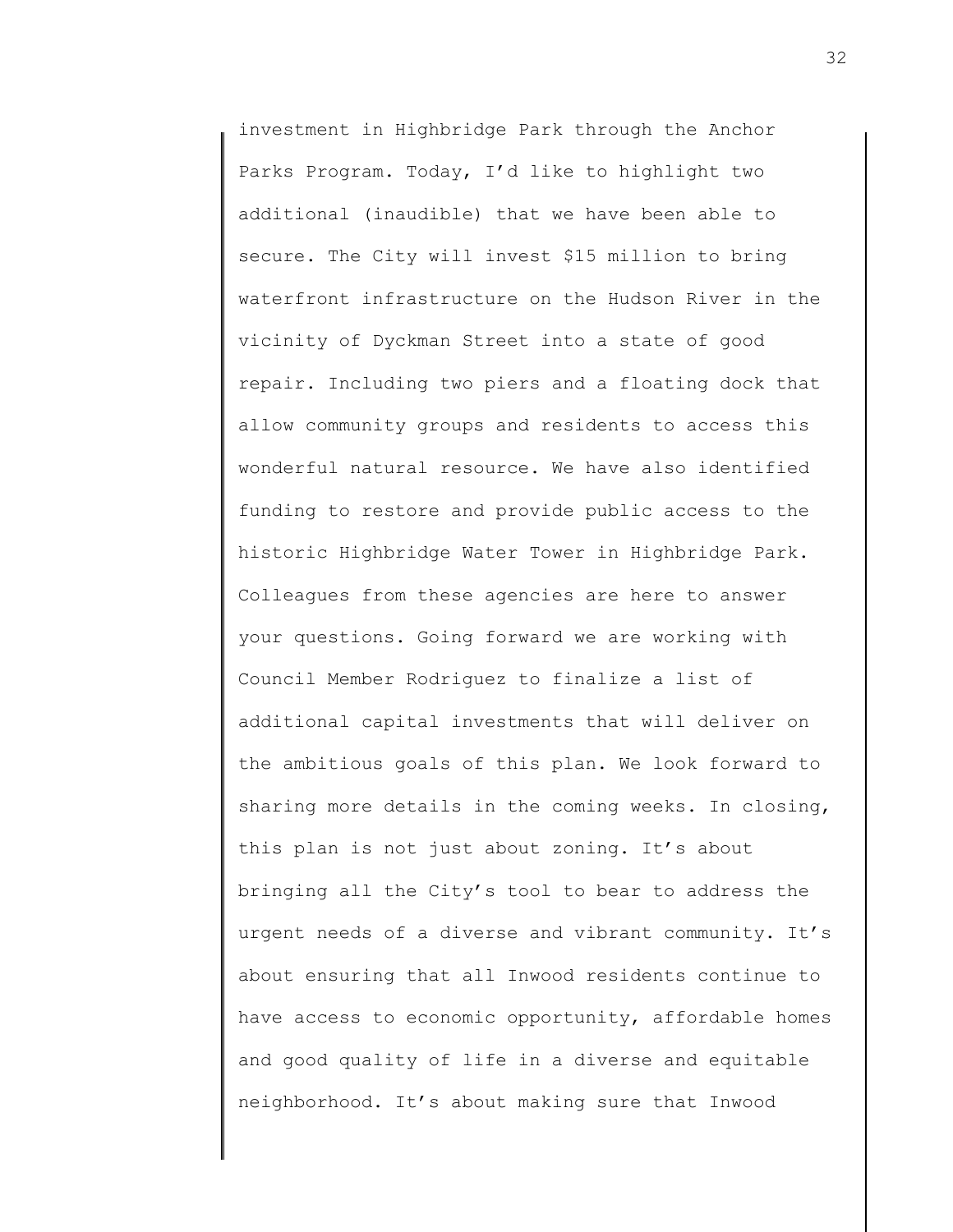remains what it always has been, a haven for immigrants and working families. Thank you for your consideration. My colleague, Cecilia Kushner will now give a brief presentation on the rezoning proposal and I'm happy to answer any questions at the end.

CECILIA KUSHNER: Thank you, President Patchett. Thank you, Chair Moya, and members of the Subcommittee and Council Member Rodriguez...

[UPROAR FROM AUDIENCE]

CHAIRPERSON MOYA: Can, one second please. Folks, I know that there is a lot of passion in this, but we have to get through this together so I please ask that you be respectful of the panel. As we will be respectful to everyone that is coming up to testify as well. So, please adhere to the rules of the chamber. Thank you so much. You may proceed.

CECILIA KUSHNER: Thank you. My name is Cecilia Kushner. I am the Senior Vice President of the Economic Development Corporation. And as President Patchett said I'm just going to spend a few minutes to give some more details about the zoning proposal. So, as President Patchett mentioned, this proposal has changed over the last three years. This process started in March of 2015 when Council Member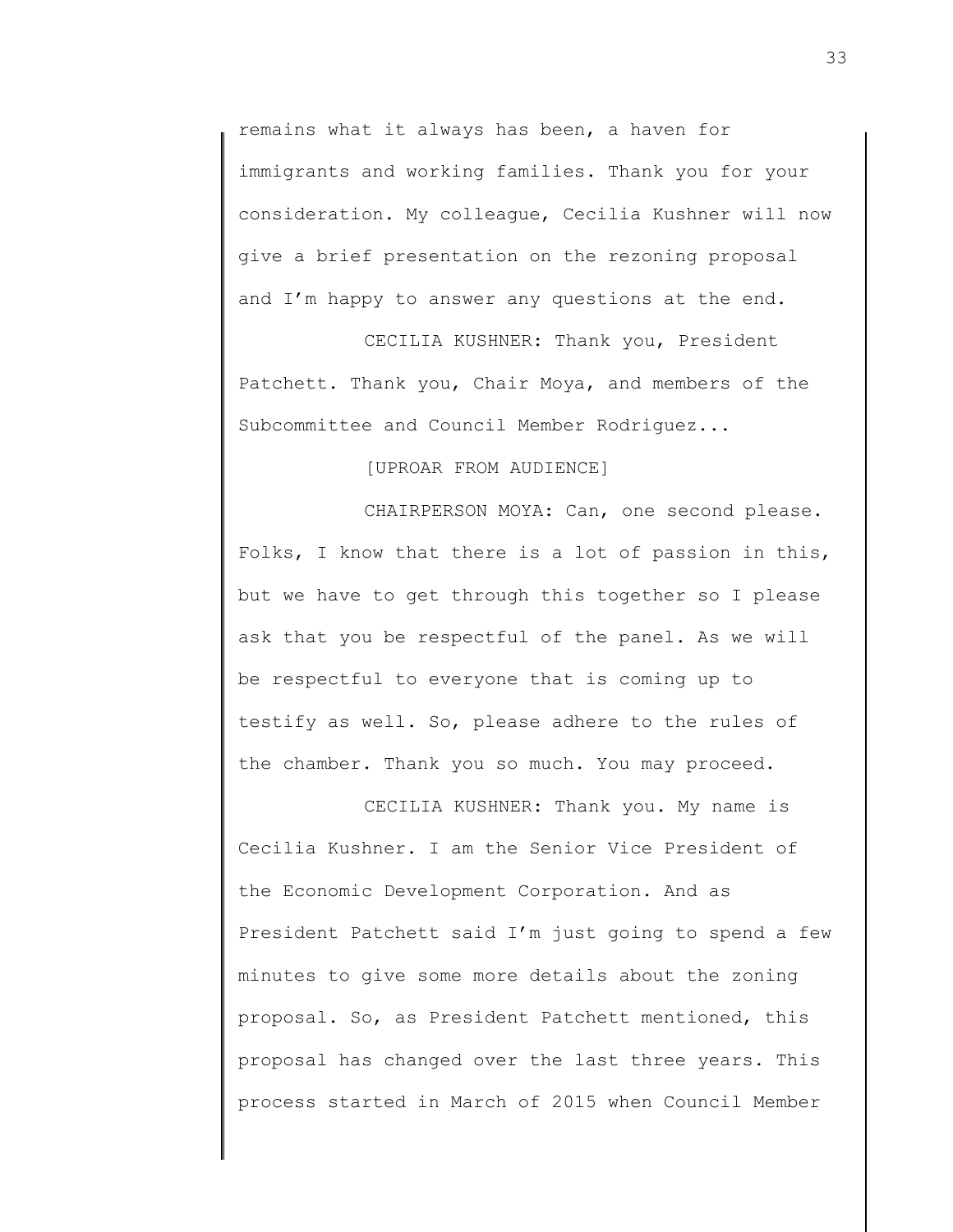Rodriguez called on the City to study and invest in Inwood. There were multiple public workshops, a community survey and several public open houses through 2015 and 2016 resulting in a draft zoning proposal in July 2016 that focused solely on the area along and east of 10th Avenue along the waterfront. As the engagement process progressed we heard growing concerns about the area west of 10th Avenue. Specifically that warn of private rezoning application would degrade the distinctive and consistent build character of the community. Beginning in September 2016, we received a request from Community Board 12, local community groups, Borough President Brewer and Council Member Rodriguez to apply contextual zoning to these areas and in response we delayed starting the public review process so we could study these requests. In spring 2016, Council Member Rodriguez and Borough President Brewer formally requested that the City expand the rezoning area and apply a balanced framework that preserves neighborhood character while also ensuring that new development provides affordable housing. The administration agreed to that request and more than doubled the zoning area in response to include all of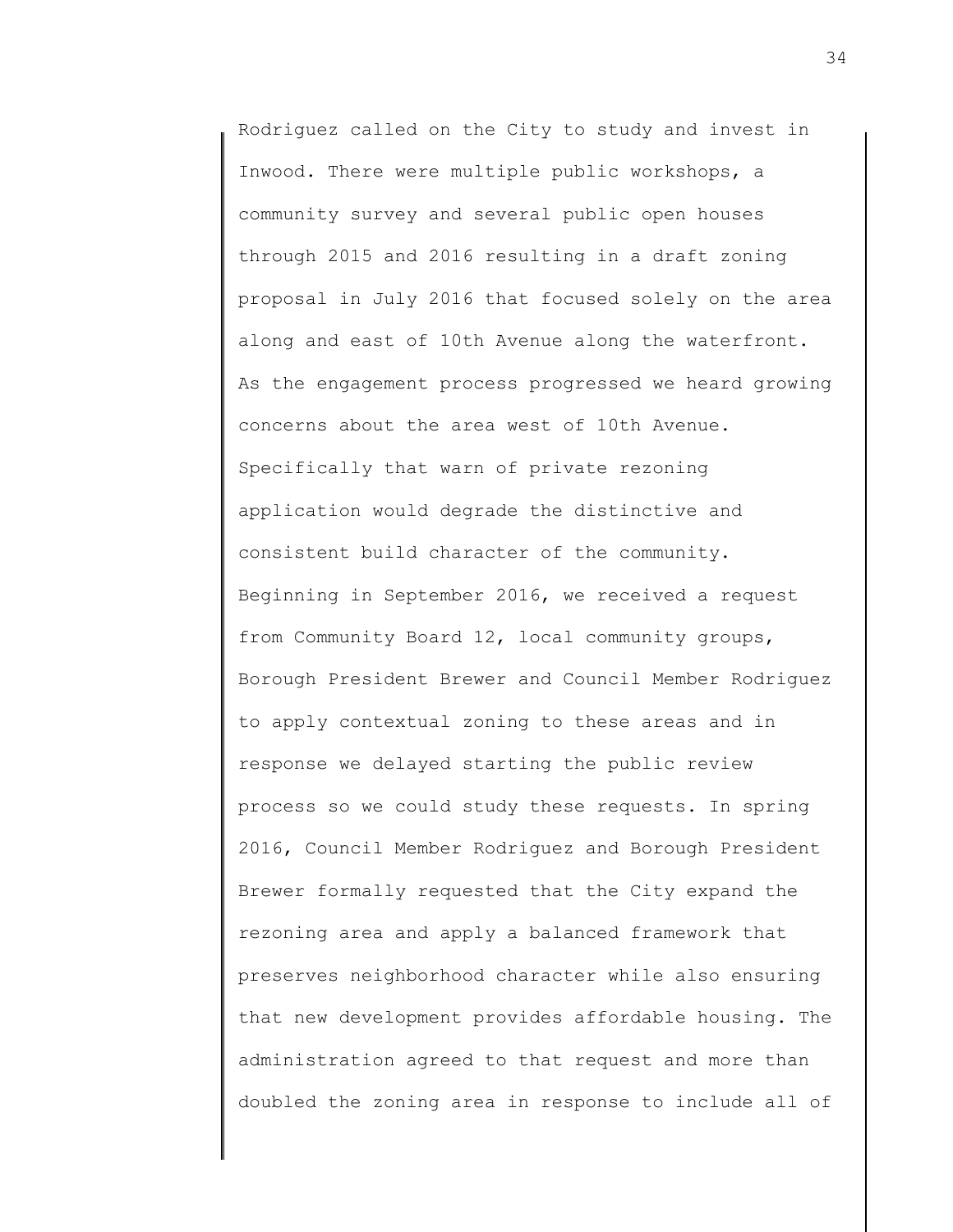Inwood west of 10th Avenue. We continued outreach as we revised this proposal and we began environmental review last summer, and entered ULURP in January. The original zoning proposal aimed to extend the vibrant mixed use character of Inwood East to the Harlem River, and to require permanently affordable housing where housing is not allowed today, and where we have more than 10 acres of parking lots that don't meet the needs of Inwood residents. That is the area in purple on the map. The revised proposal that is in front of you, would apply our 7A rezoning district with closely mirrored existing midrise apartment building stock. To 80% of the expanded area west of 10th avenue. That is the area in blue on the map. And along Inwood's major commercial corridors, along Dychman Street, Broadway and West 207th Street where current zoning allows hundreds of units to be built without any affordable housing or height limit. The expanded proposal allows for some additional density, maps MIH and while still imposing height limit and other contextual requirements that do not exist today. And that is the area in green on the map. So, first we'd like to thank the Inwood Community, Borough President Brewer and Council Member Rodriguez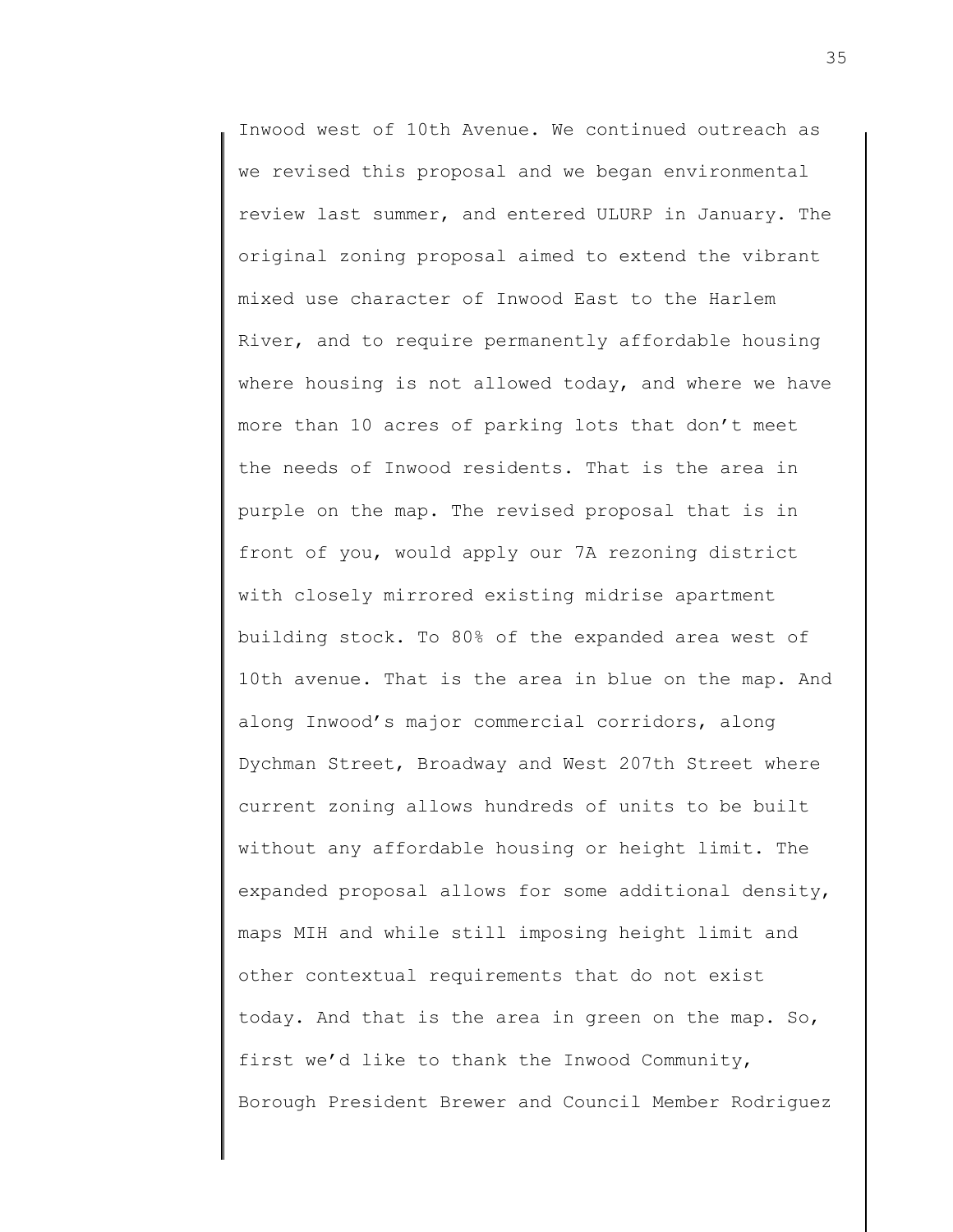for making this plan better and for asking us to go back to the drawing board. Zoning is one of the important tools the City is harnessing to implement Inwood NYC. As Chair Moya mentioned, there are several proposed land use actions in front of you including the zoning map amendment, to rezone 59 blocks in Inwood with a balance between new development and preservation. A number of zoning tax amendments to establish the special Inwood District to tailor zoning to the specific characteristics of this neighborhood. Map mandatory inclusionary housing and create an Inwood Waterfront access plan. We also have UDAP approval and disposition to facilitate the development of affordable housing and a state of the art new library. As well as property disposition and acquisition to facilitate the creation of waterfront open space, affordable housing, and reconfigure a City parcel in the tip of Manhattan area to produce more affordable housing. And finally, we also have a couple of City map changes to de-map streets to facilitate future waterfront open spaces. As President Patchett mentioned, zoning in Inwood has not been updated in over half a century and its holding back progress, and the needs and the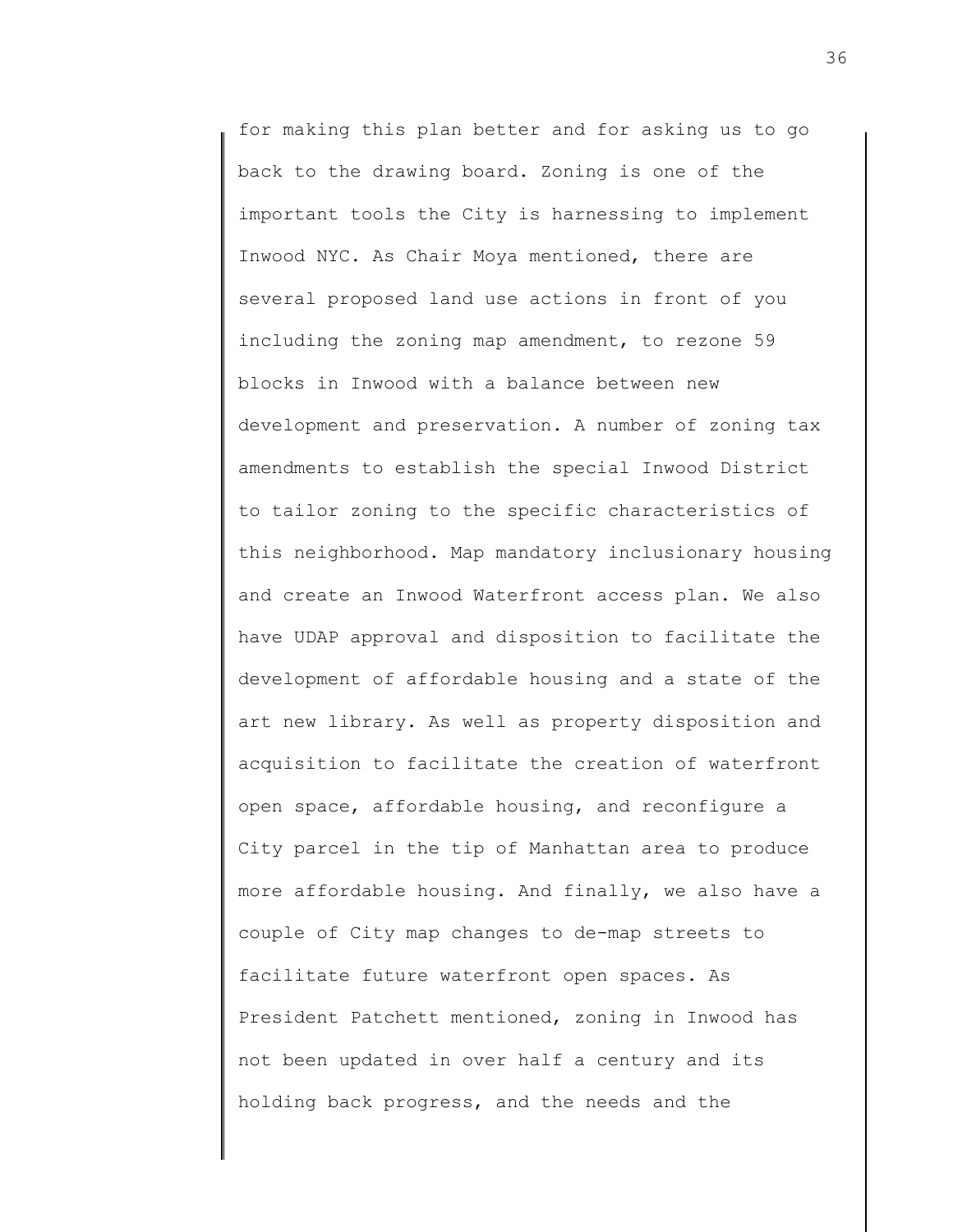priorities of the community as identified. In Inwood, a large portion of the neighborhood is zoned for manufacturing in C8 districts which are commercial districts for heavy commercial uses. Warehousing is allowed which is all of the R districts that are in yellow on the map as well as the C44 district. Affordable housing is not required. And because of a lack of height limit and street wall requirements, new development could completely erode the existing character. And finally, current zoning does not require waterfront open space which has been a long standing goal of this community and the City. The proposed zoning that's in front of you is not off the shelf. It is highly tailored for the unique condition of this community and the neighborhood. It aims to take a balanced approach by addressing many needs, extending the vibrant mixed use character of Inwood East to the Harlem River requiring permanently affordable housing, strengthening the existing character with a focus on preservation west of 10th Avenue. And creating opportunities for economic development, job growth and new community facilities. The proposed Land Use Actions are needed to ensure that new permanently affordable homes are built in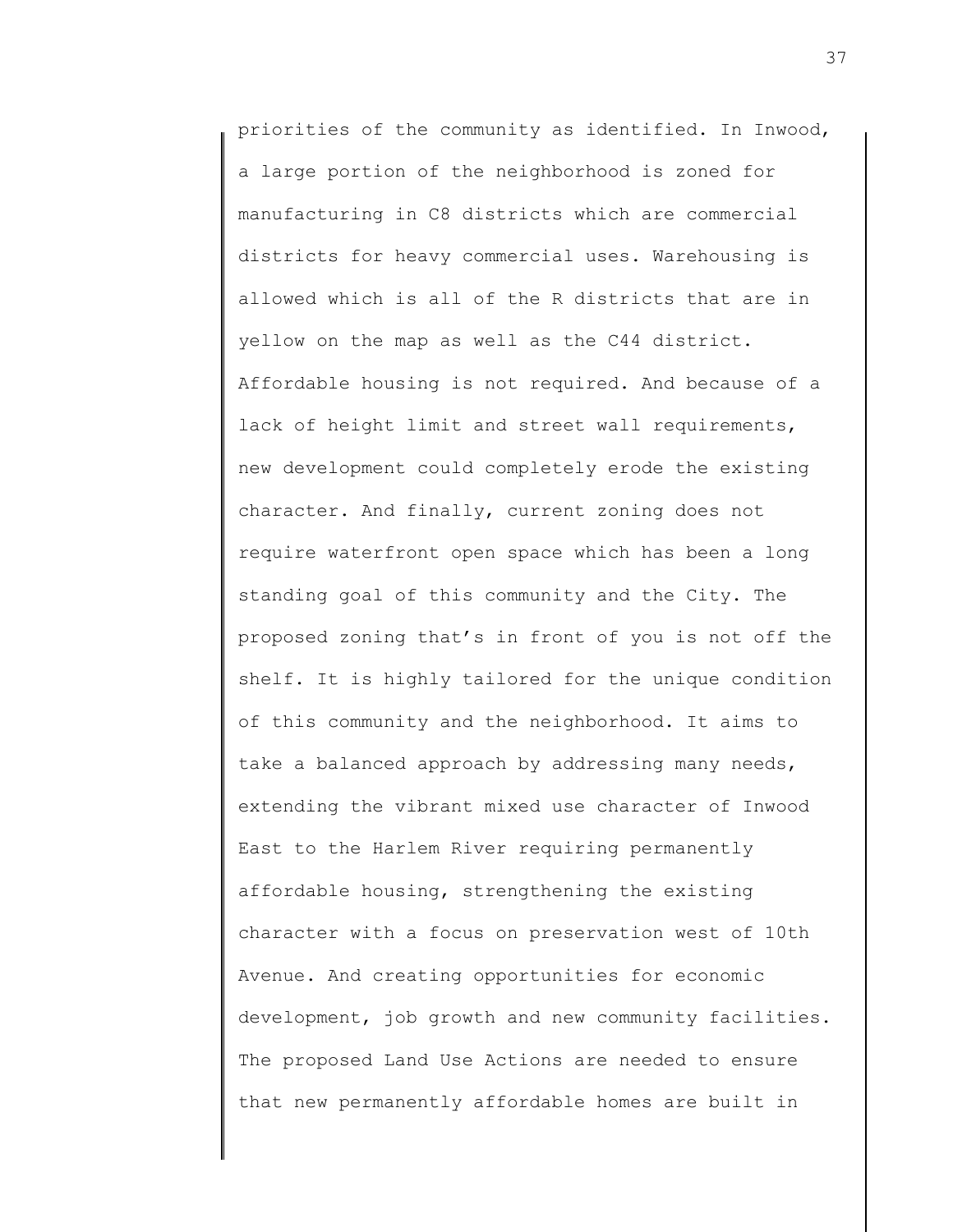Inwood. As Council Member Rodriguez and Moya said, preserving existing affordable housing and protecting existing tenants are the highest priority. Replenishing Inwood's housing and affordable housing stock is critical to ensure that the neighborhood continues to offer opportunities for immigrants and working families to find a home. Today, under existing zoning there is no way to require new affordable housing on privately owned sites. And housing is not allowed east of 10th Avenue. The proposed zoning will open acres of parking lots along the waterfront for housing and Map MIH to require permanently affordable housing. The proposed Land Use Actions are also needed to encourage an active public realm and waterfront. Opening up the waterfront has been a community and City long term goal in Inwood. The proposed zoning and the waterfront access plan would require public open space and provide a framework for a continuous public shoreline. Today there are some parts of the neighborhood, especially west of 10th Avenue, where we have active streets with retail and community use on the ground floor built up to the sidewalk. The proposed zoning will reinforce this vibrant character where it exists in a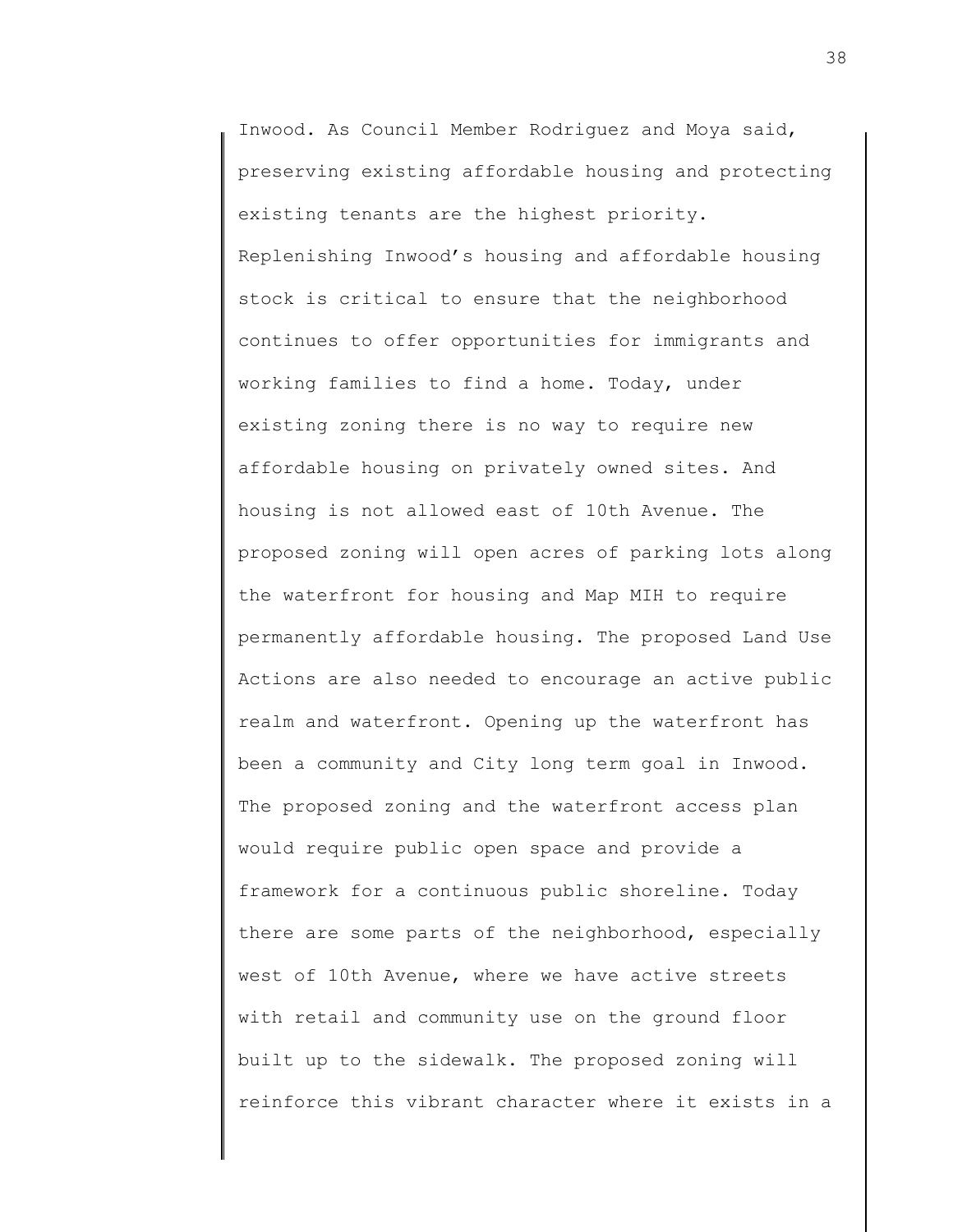neighborhood and required it in portions of the neighborhood where it has not been achieved. For example, along 10th Avenue near the train east of 10th Avenue. The proposed Land Use Actions are also needed to unlock opportunity for job intensive uses. As President Patchett mentioned, the City is investing in Inwood's residents including students and job seekers, as well as its businesses and its cultural assets. The land use actions are necessary to ensure there is space for businesses, not for profit offices and facilities, cultural amenities and other job creating uses. Mixed use zoning will encourage commercial and community facility uses along with residential. And on some blocks on the top of Manhattan area, proposed zoning is focused solely on...

CHAIRPERSON MOYA: [interposing] I'm sorry, can you just go just a little slower for the translation? Thank you.

CECILIA KUSHNER: Slow down. Yes. I will do that thank you.

CHAIRPERSON MOYA: Thank you.

CECILA KUSHNER: Thank you for stopping me. And commercial overlays will ensure that existing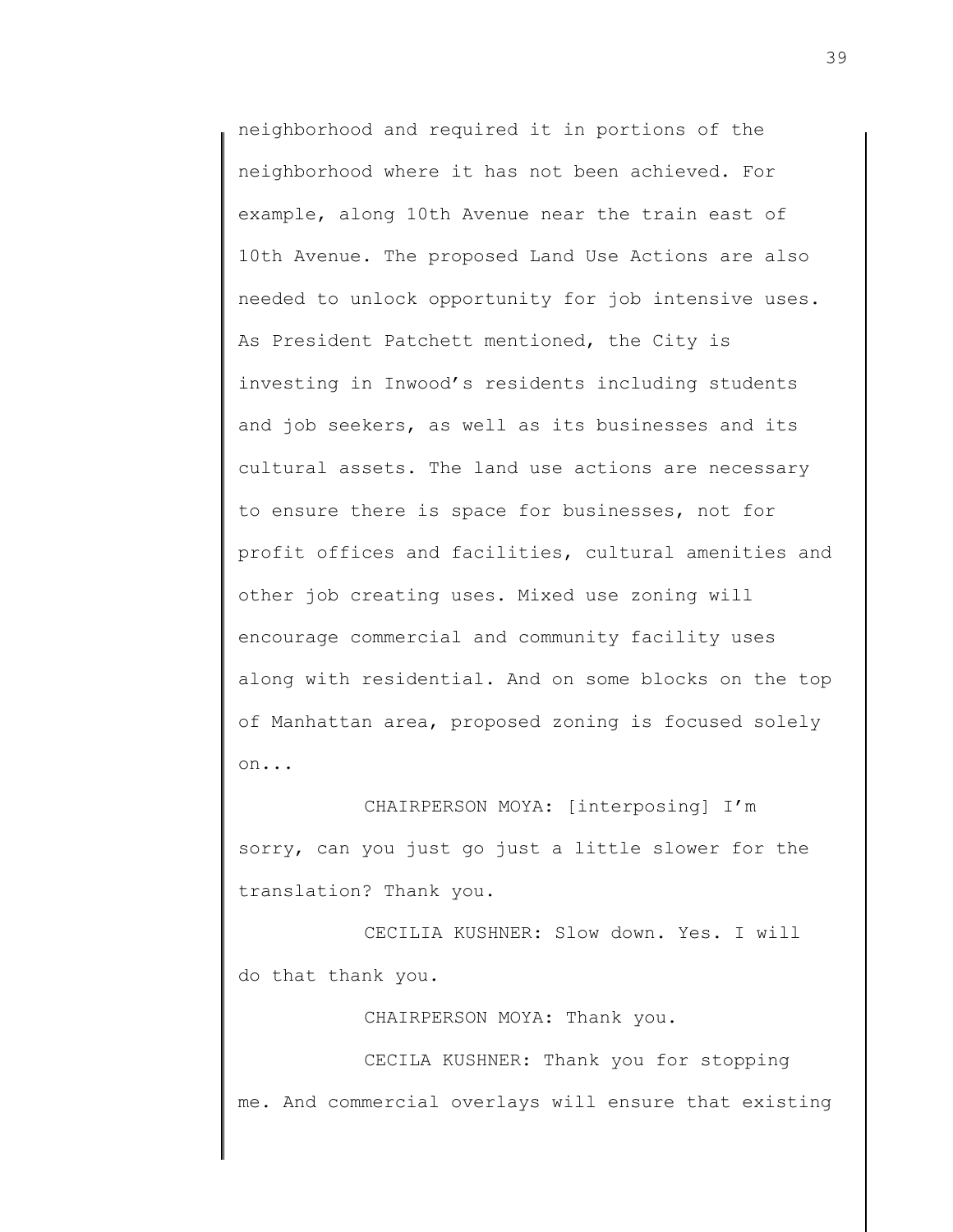retail can expand and new retail is encouraged on the first two floors. The proposal has evolved since January. In April the City filed an amended ULURP application with improvements to the zoning, many of which responded to community feedback. The application changes included the creation of industrial mixed use zoning in Sherman Creek to facilitate the relocation of wholesale businesses. Changes to encourage additional commercial development along existing commercial corridors. Transit easements for subway station improvements. Better waterfront open space and circulation in the tip of Manhattan area. Bulk (sic) flexibility to encourage better building design, and required along Dyckman and West 207th Street that 50% of the ground floor frontage be required for retail and service establishments. And limited frontage of 25 feet for bank and loan offices. And in response to further community comments, the City Planning Commission also made modifications to the proposal to strengthen public shoreline requirements, refine ground floor regulation and further facilitate job incentive uses where they exist today. So, in closing, I just want to emphasize that the proposal before you is a result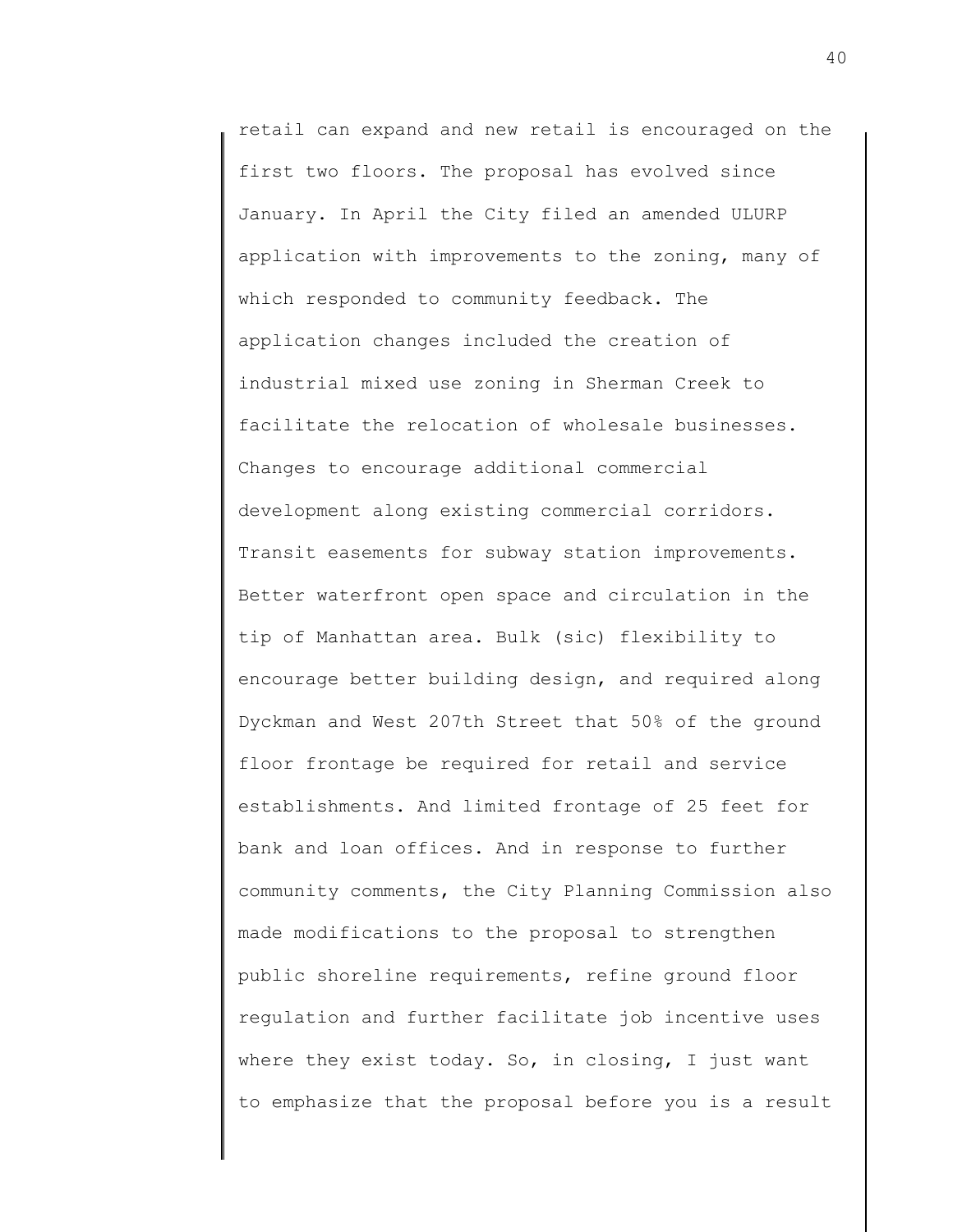of a long process that takes into account all of the community feedback that we've heard since 2015. We tried to have a highly tailored approach to zoning, harnessing it to meet a wide range of policy goals that reflect the very feedback we've gotten as well as the unique characteristics of this neighborhood. And we look forward to continued dialogue with Inwood residents and with the City Council to better the proposal. Thank you.

CHAIRPERSON MOYA: Thank you. Commissioner?

COMMISSIONER TORRES-SPRINGER: Good afternoon, Chair Moya and members of the City Council Zoning Subcommittee. My name is Maria Torres-Springer. I'm the Commissioner of the Department of Housing Preservation and Development. Before beginning, I would like to extend in particular my thanks to Council Member Ydanis Rodriguez for his extraordinary leadership in the Inwood community. He has been a tireless advocate for the needs of the community, and through his vision and work with the City this proposal has continually improved. Over the last several years HPD has been closely involved in the Inwood neighborhood planning process and we have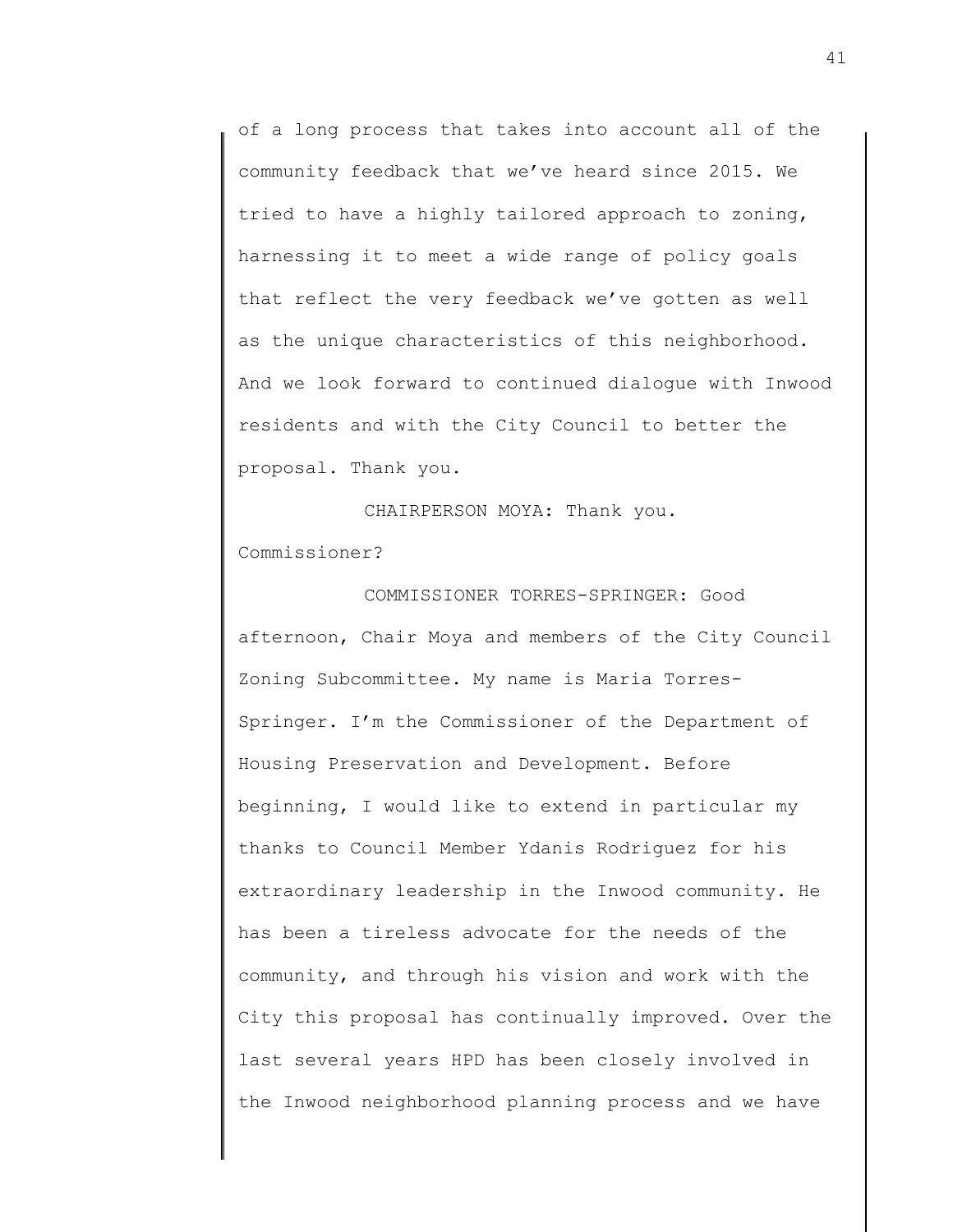developed, and are continuing to refine a housing strategy for the area as outlined in our draft Inwood Housing Plan which I will talk about through these slides. Now despite the huge number of rent stabilized apartments in Inwood, as our City and our neighborhoods grow, rents are increasing everywhere. Between 2002 and 2014, rents in Inwood and Washington Heights increased by 38%. Which is more than rents increase citywide. While Inwood has significant diversity of incomes as you can see on this chart, there are a significant number of low income and extremely low income residents in the neighborhood. As you may know, Inwood has one of the highest concentration of rent stabilized housing in the City, more than 2/3 of all homes in Inwood and Washington Heights are regulated by government agency. Compared to about a third of homes across the City. Since 2003, HPD has financed the preservation of over 2,000 affordable homes in Inwood and Washington Heights. But that's been mentioned, the last affordable apartment building constructed in Inwood was over 10 years ago. A big reason for this is that there is very little land in Inwood that is zoned for residential available to be developed as housing. The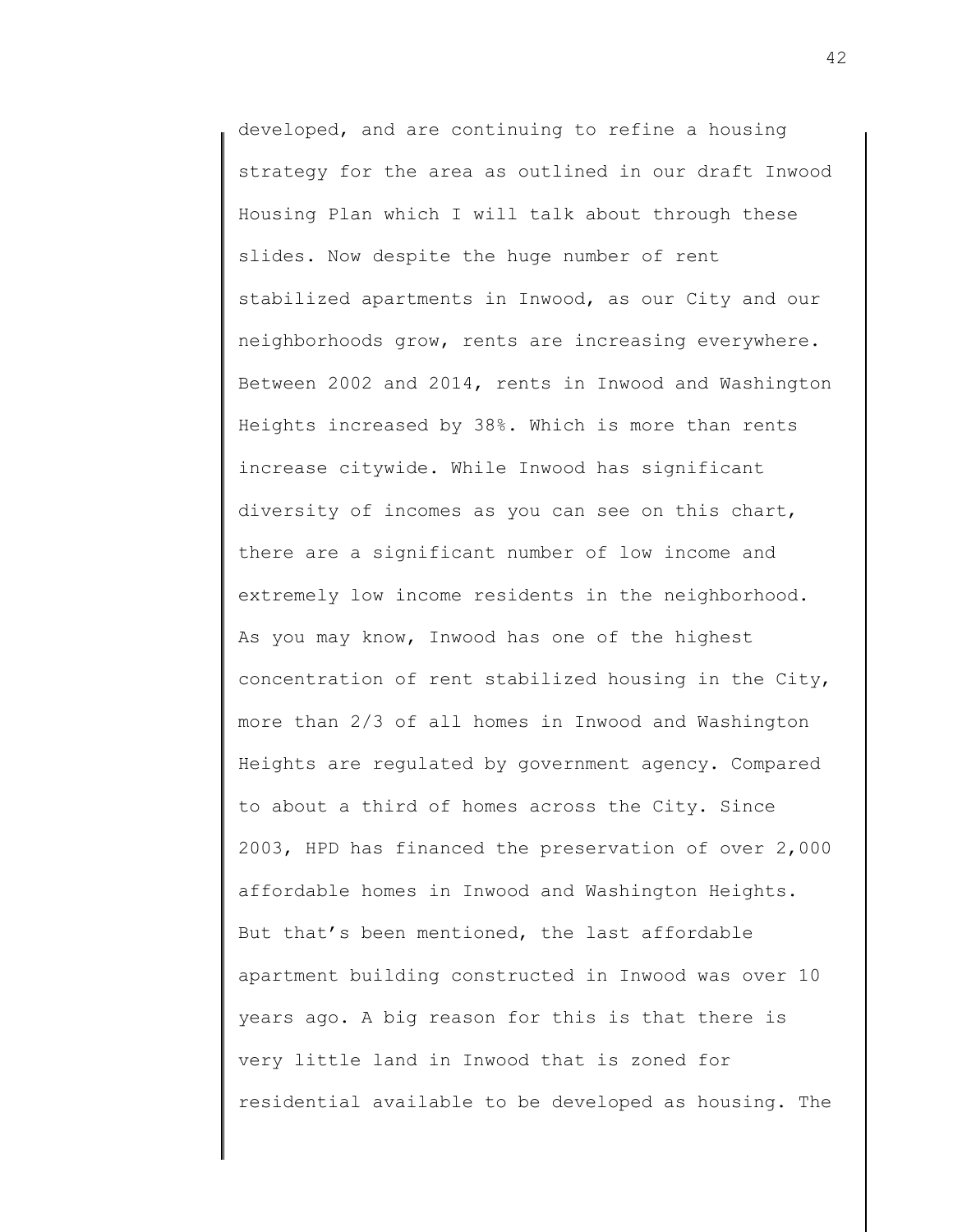proposal before you today will allow us to reverse this trend to create thousands of new affordable apartments in Inwood over the next several years. The rezoning proposal is crucial to helping address the high demand for housing by enabling growth in appropriate areas while requiring permanently affordable apartments. Now working closely with our sister agencies and through robust community engagement, HPD developed the Draft Inwood Housing Plan which memorializes a set of strategies to address the areas unique housing needs. First and foremost, as always, we want to preserve existing affordable housing and keep people in their homes, but we also need to ensure that we are pursuing opportunities for the creation of new affordable housing in order to keep pace with our growing population. Lastly, we are continuing to make improvements to the way we do business to ensure residents are better able to access and benefit from our investments. Preserving the affordable housing that already exists in Inwood is our number one priority. HPS offers loans and tax incentives to help building owners improve the quality, physical condition and efficiency of their properties. In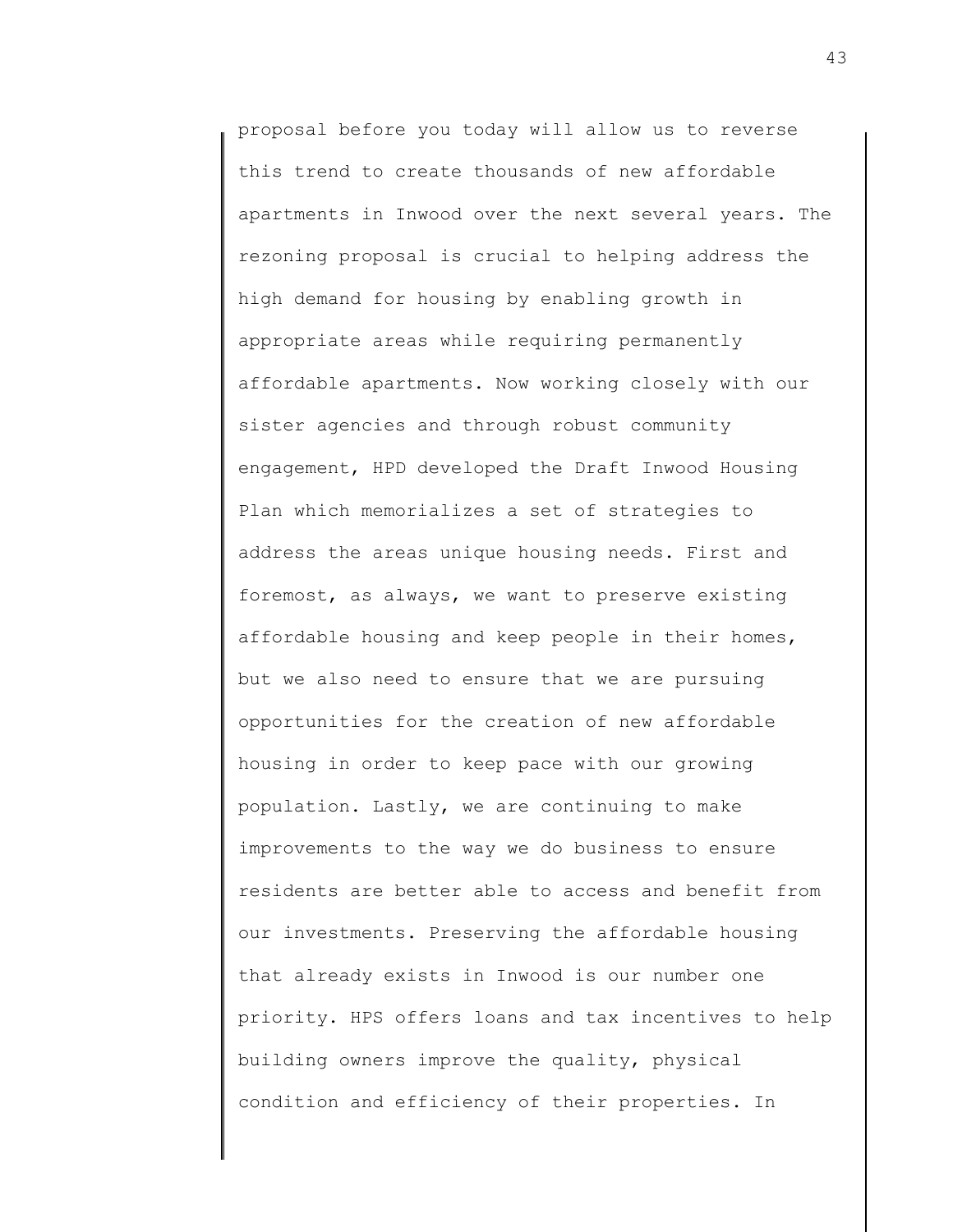exchange for financial assistance, property owners are required to maintain rents at levels that are affordable to existing tenants and to limit rent increases in the future. We are conducting more proactive and strategic outreach to property owners than ever before to let them know about our financing programs to make building improvements and to extend affordability. Our new Neighborhood Pillars Initiative will dedicate funding for not for profits and other mission based organizations to acquire and rehab unsubsidized rent stabilized buildings so they can maintain the affordability of this crucial housing stock. We also launched a landlord ambassador pilot and designated MHANY to conduct outreach and provide support to local property owners interested in using our financing programs to preserve affordability. HPD continues to improve housing quality through enforcement of the housing maintenance code which is critical to ensuring that landlords provide proper maintenance and essential services. Since 2014 we've increased the number of inspections in Inwood and Washington Heights by 11% and the number of violations issued by 21%. We are part of the multiagency Tenant Harassment Protection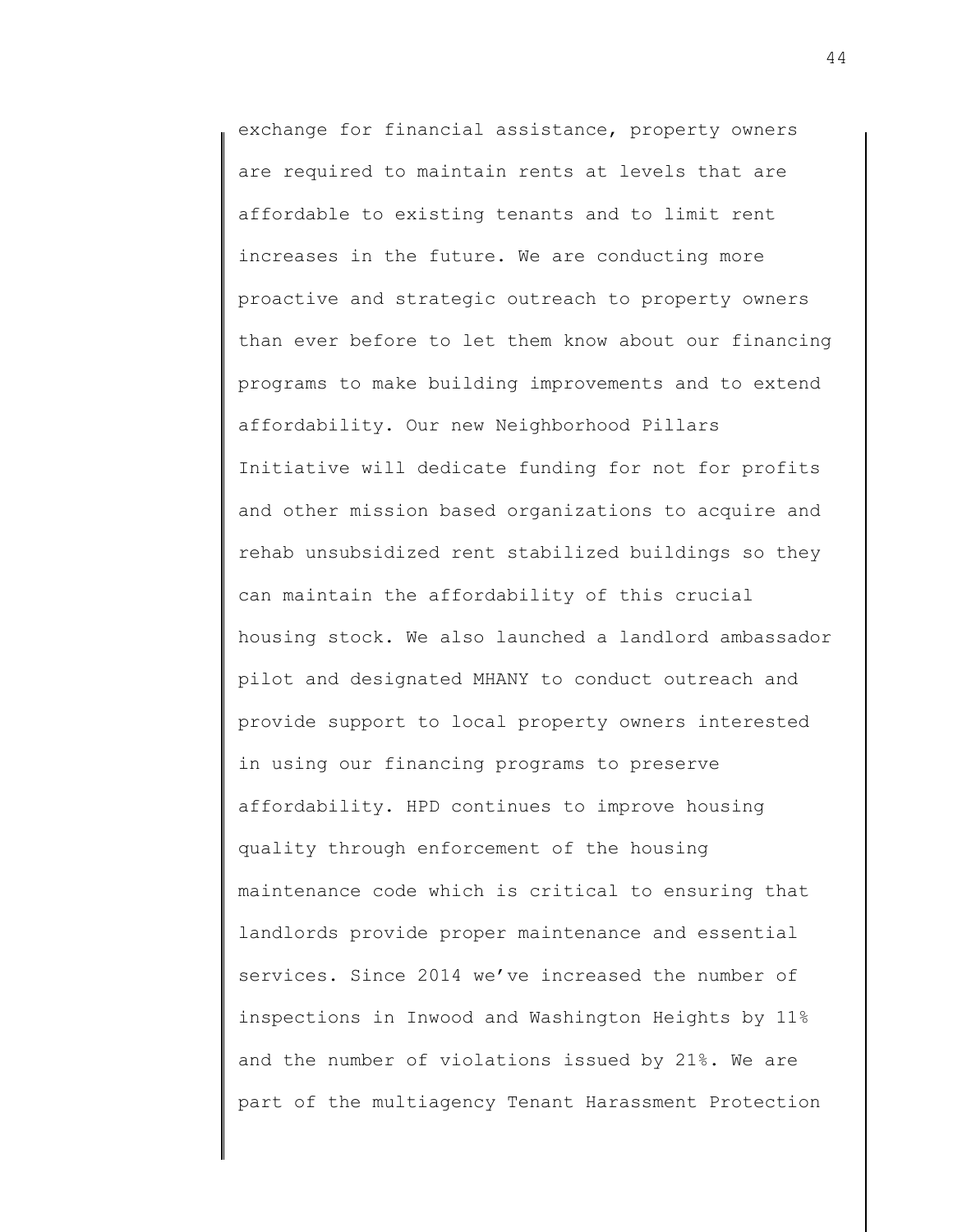Taskforce. Each enforcement agency issues appropriate violations for physical conditions or conducts appropriate investigations into allegations of harassment. In Manhattan Community District 12, the taskforce has inspected 20 buildings with 570 dwelling units, issuing more than 1,300 hazardous or immediately hazardous violations. Many of these buildings have ongoing cases in housing court initiated by HPD and or tenants. And more than 10 buildings are active in our AEP or Alternative Enforcement Program. Referrals to the taskforce by community groups and elected officials have been instrumental in identifying some of the most egregious cases of harassment throughout the City. In Inwood, where more than 2/3 of all apartments are rent stabilized, we know that keeping tenants in their homes is going to be the most important way to ensure long term affordability. We've launched a number of important new programs to protect tenants from harassment and deregulation. Outreach specialists from Tenant Support Unit or TSU who are trained in community engagement and collectively speak over 12 languages conduct door to door outreach to document building conditions, inform tenants of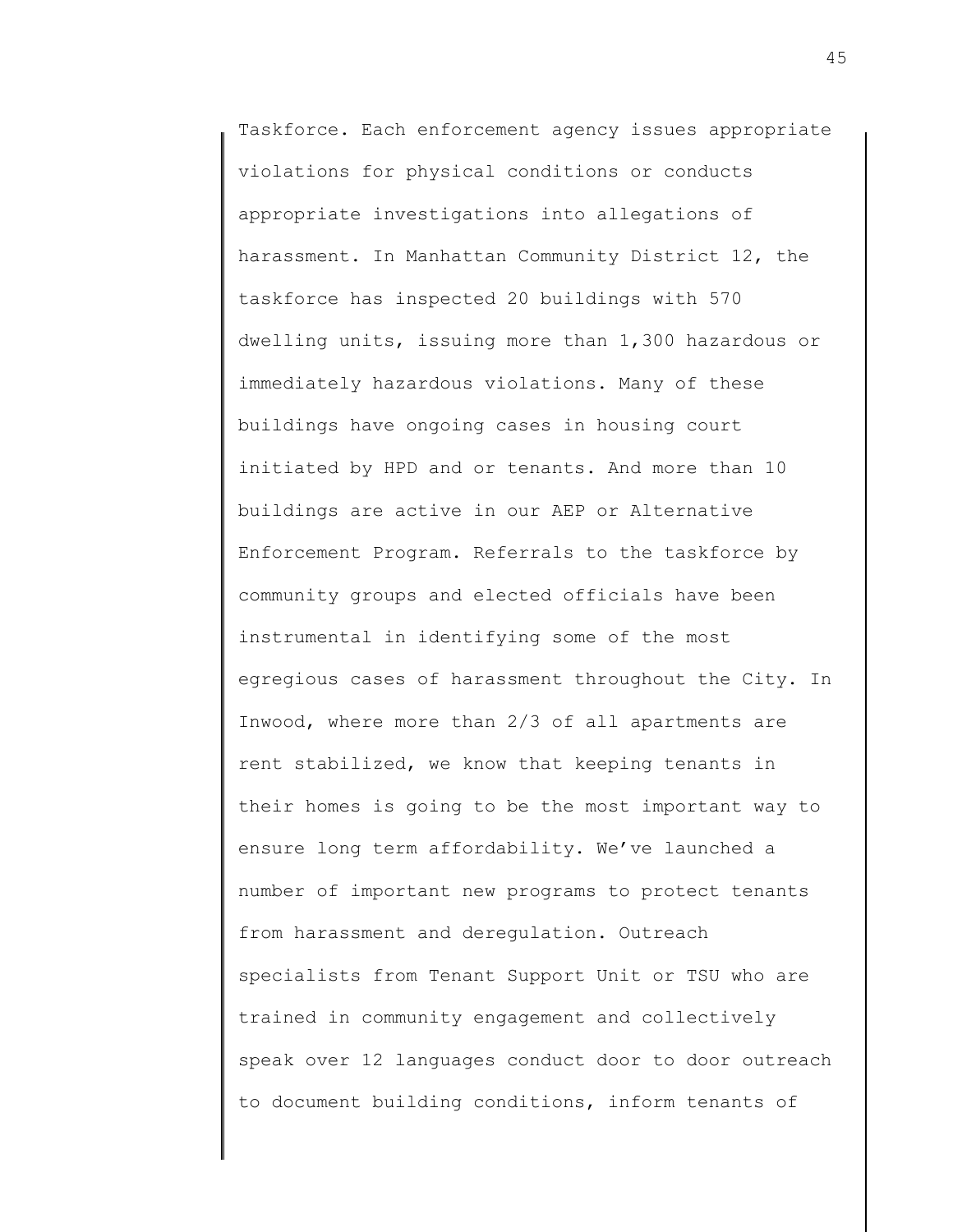their rights and identify housing related issues. Tenants in need of assistance are comprehensively case managed and connected to a range of services including emergency repairs and free legal services. From July '15 to June '18, TSU specialists have knocked on over 31,400 doors and assisted close to 2,500 tenants in Inwood. To support tenants who are facing eviction or harassment, the City has expanded funding for civil legal services for low income New Yorkers at HRA's Office of Civil Justice. From 2015 to May 2018, City funded legal service programs for tenants have assisted approximately 1,300 households in the Inwood zip code of 10034, providing legal assistance to approximately 3,300 Inwood residents facing displacement, eviction or harassment by unscrupulous landlords. And HPD, I'm happy to report will include Inwood and Washington Heights in its very new Partners in Preservation Initiative to establish a hub for neighborhood base and high displacement initiatives. A core element of this program will include additional resources for community based organizations to help organize tenants and develop and implement action plans for at risk buildings in close coordination with HPD and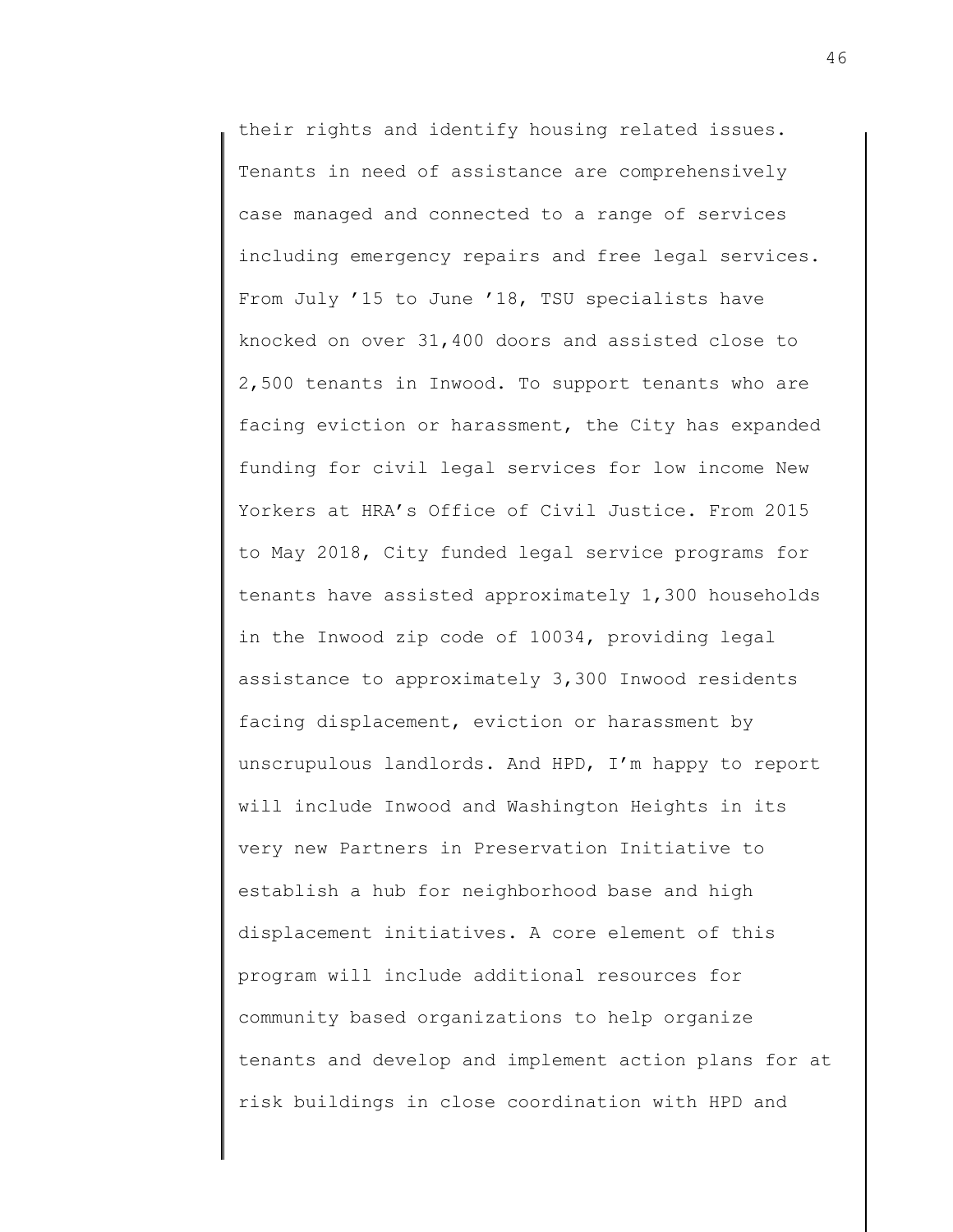other relevant partners. The Certification of No Harassment Program is really a product of a collaborative yearlong working group in response to growing interest across the City. The program will identify specific buildings that meet the criteria indicating that tenants may be harassed and owners of such buildings will be required to obtain a (INAUDIBLE) certification of no harassment before being granted permits for demos or change of use, or occupancy. Now one of the major goals of this rezoning is to encourage new construction of affordable housing as has been mentioned a few times. Something that hasn't happened in Inwood in about 10 years. First, through the application of the new mandatory inclusionary housing program, any new development and most of the neighborhood would be required by law to set aside at least 25 to 30% of all apartments as permanently affordable. We also offer subsidies and tax benefits to encourage developers to work with us to develop 100% affordable housing. Several property owners have already committed to using City financing to develop affordable housing that exceeds the minimum MIH requirements. I also want to highlight that any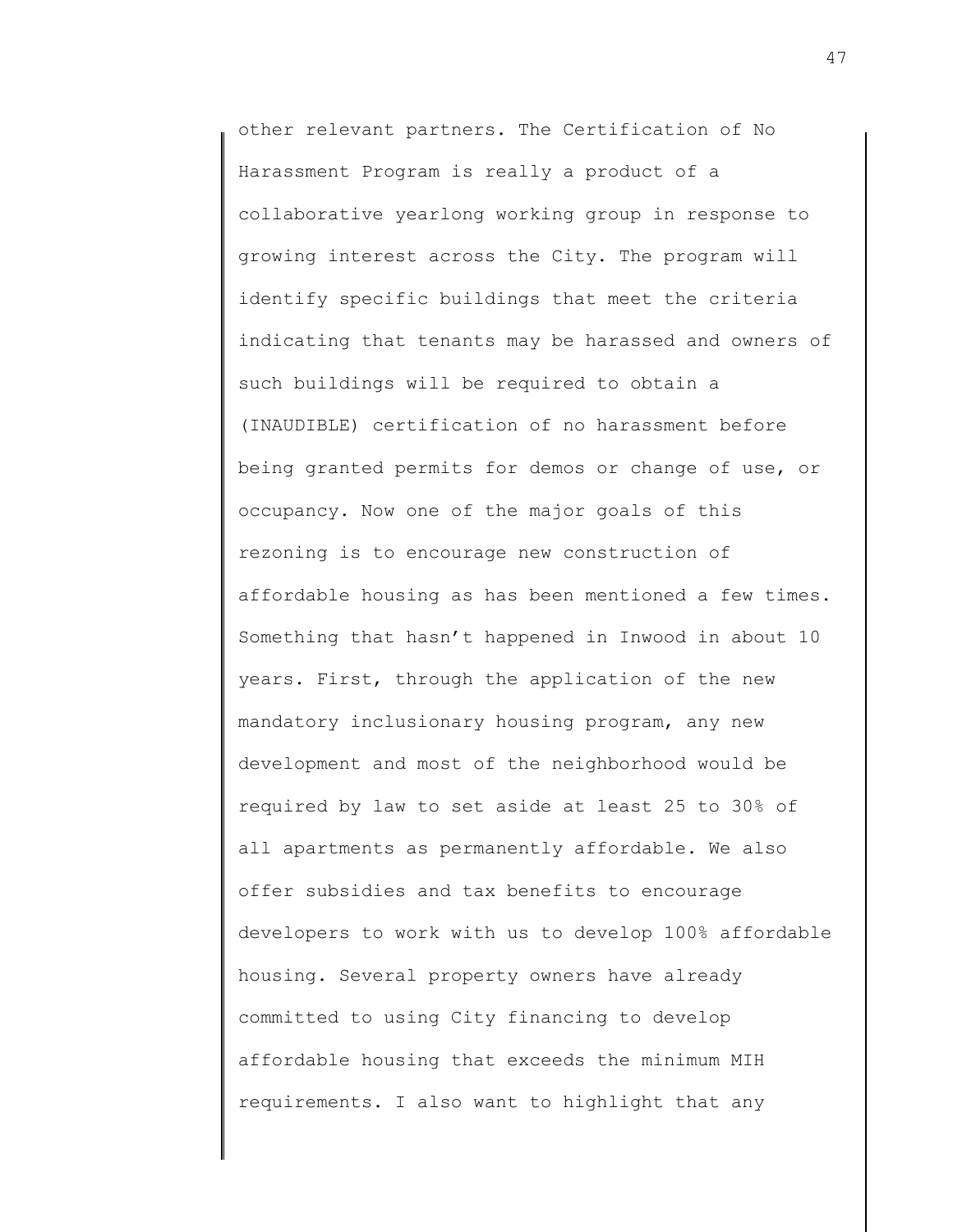project in an MIH area that receives HPD subsidy must set aside an additional 15% of apartments permanently affordable. On top of the mandated MIH requirements. And as always, we are looking to identify opportunities to develop affordable housing on publicly owned land. For example, at the Inwood Affordable Housing and Library Development Project which I'll talk more about in a second, we also continue to evaluate the feasibility of other public sites in the neighborhood for affordable housing. In partnership with HDC and the New York Public Library, we recently announced the development plans for the Inwood Affordable Housing and Library Development Project. The development team is being led by longstanding not for profit groups like CLOTH and the Children's Village in partnership with Olympic and Ranger will bring years of development experience to the team. As mentioned, it will create 175 deeply affordable homes, a new, modern Inwood Library, space for the City's UPK program and an ACTS center. Activities, Culture and Training center which will have cultural educational programming. All 175 apartments will be permanently affordable. And the ACTS Center will provide community facility space for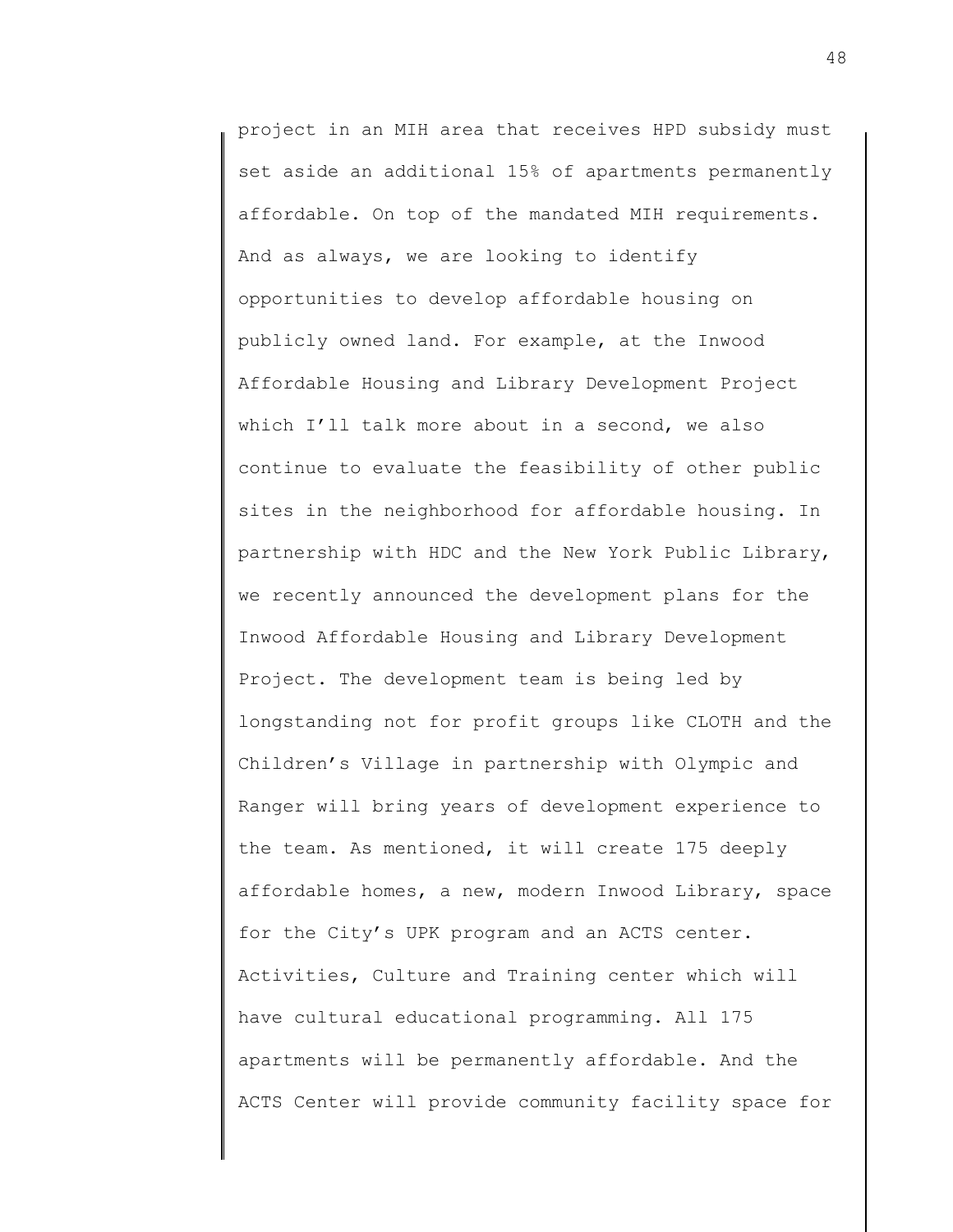education, health and wellness related programs, job training and community activities. The activities, programs and services at this center will be open to the public. On community meetings in Inwood we have heard time and time again that in addition to creating new housing, the City needs to make sure that residents in need can access that housing. We are working to remove barriers to qualifying for affordable housing. For example, just last month we updated our affordable housing marketing handbook to strengthen the City's policies and procedures for allocating affordable housing through our New York City Housing Connect Lotteries. These policy changes make affordable housing more accessible to New Yorkers who have otherwise been previously disqualified and they include, for instance, limiting options to reject applicants based on credit history, and debt. And ensuring that applicants can no longer be punished for taking their landlords to court. Clarifying eligibility guidelines for a speedier review process by eliminating the mandatory employment history requirement for self-employment and freelance income. Introducing additional protections for domestic violence survivors such as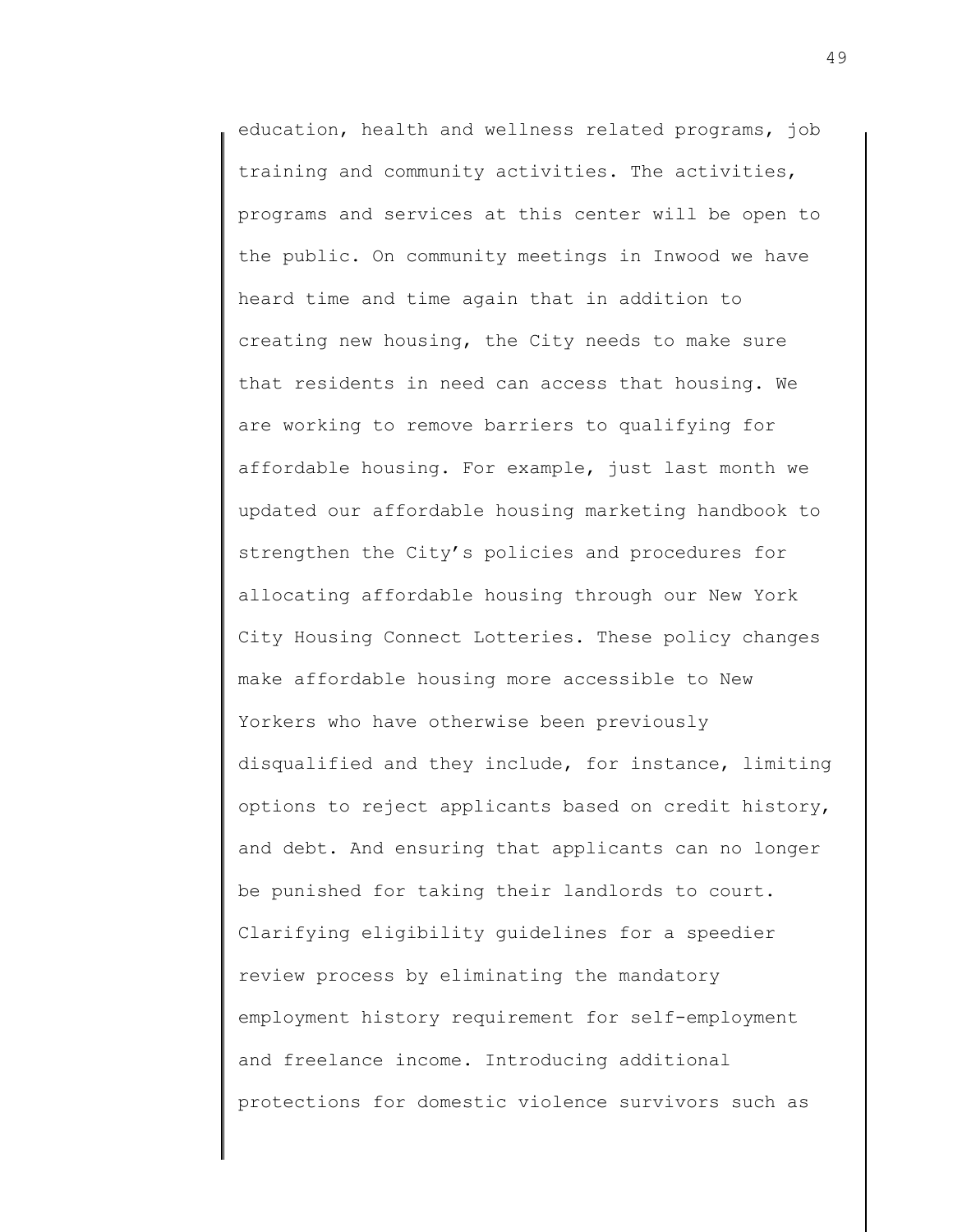ensuring applications cannot be denied housing for adverse factors such as poor credit, or negative debt payment history if those factors are a direct result of domestic violence, dating violence, sexual assault or stalking. We continue to take steps to help residents become better prepared to submit and complete accurate applications including through our housing ambassadors program which trains local community groups to help residents submit applications for the lottery. Community League of the Heights is our partner in Inwood and Washington Heights. And last, but not least, we are committed to ensuring that our investments in affordable housing, creates jobs and strengthen small businesses. Through Hire NYC, all developers are now required to post available construction jobs with a local Workforce 1 Center and interview qualified candidates. In our public site RFPs we now require developers to create a targeted hiring outreach plan as part of the competitive review. Our new Build Up program requires developers to spend at least a quarter of all HPD supported costs on certified minority and women owned businesses. Before concluding, I would like to thank the members of the Inwood community many of whom are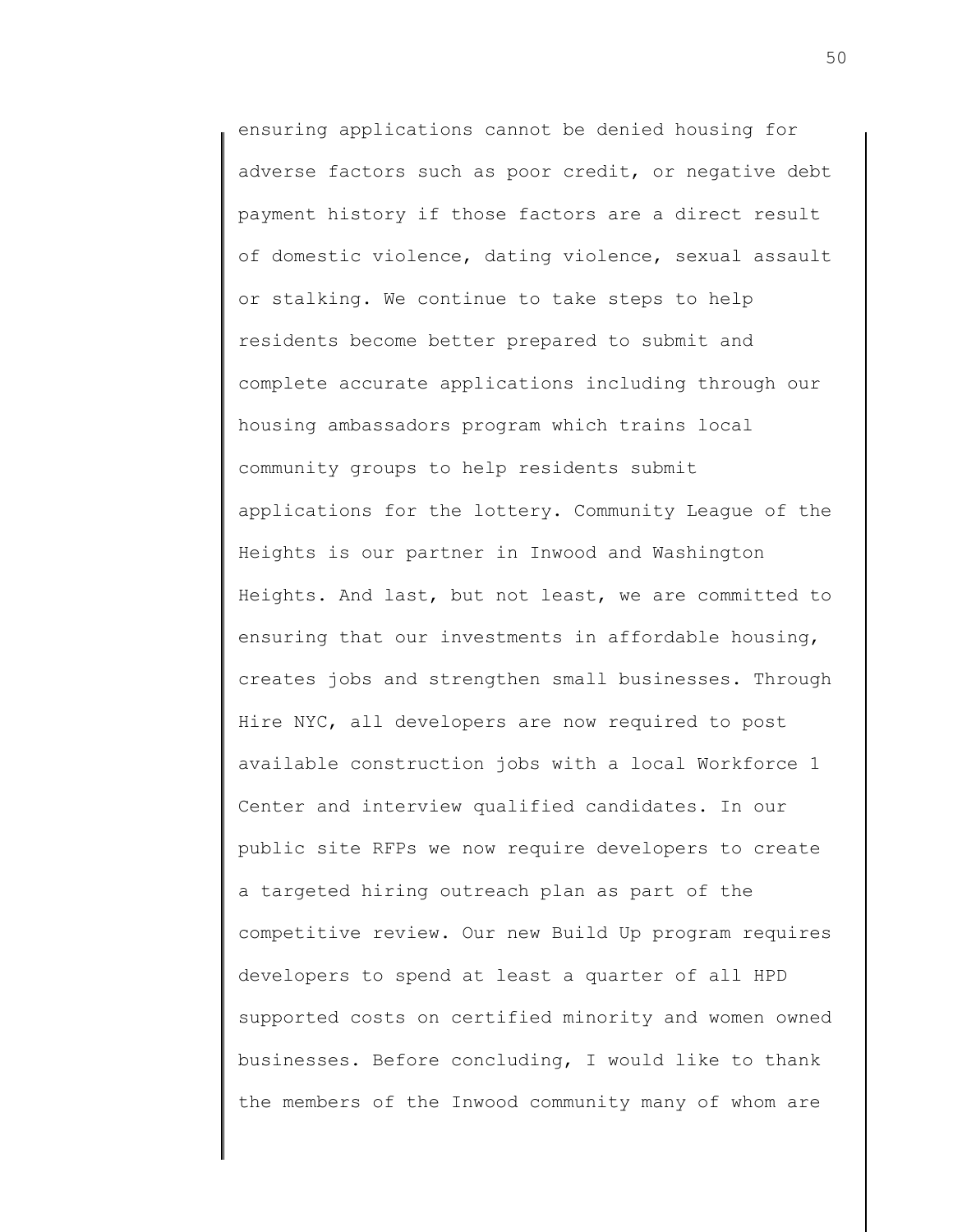here today for their continued advocacy for their neighborhood. Many of these strategies, whether applied locally or citywide, have come directly from our conversations and collaborations with community groups and elected officials in Inwood and I look forward to our continued collaboration. And at this point would like to pass this onto Commissioner Gregg Bishop.

COMMISSIONER BISHOP: Thank you. Good afternoon, Chair Moya, Council Member Rodriguez and members of the Subcommittee on Zoning and Franchises. My name is Gregg Bishop and I'm the Commissioner of the New York City Department of Small Business Services. At SBS, we aim to unlock economic potential by connecting New Yorkers to quality jobs, building stronger businesses and fostering thriving neighborhoods. Over the last year, SBS has worked closely with our partner agencies, community based organizations, business and residents to implement new investments for small business and job seekers in Inwood with the goal of increasing economic security of local residents. Chief among the new investments to date is Neighborhood 360. A program created to identify and develop commercial revitalizations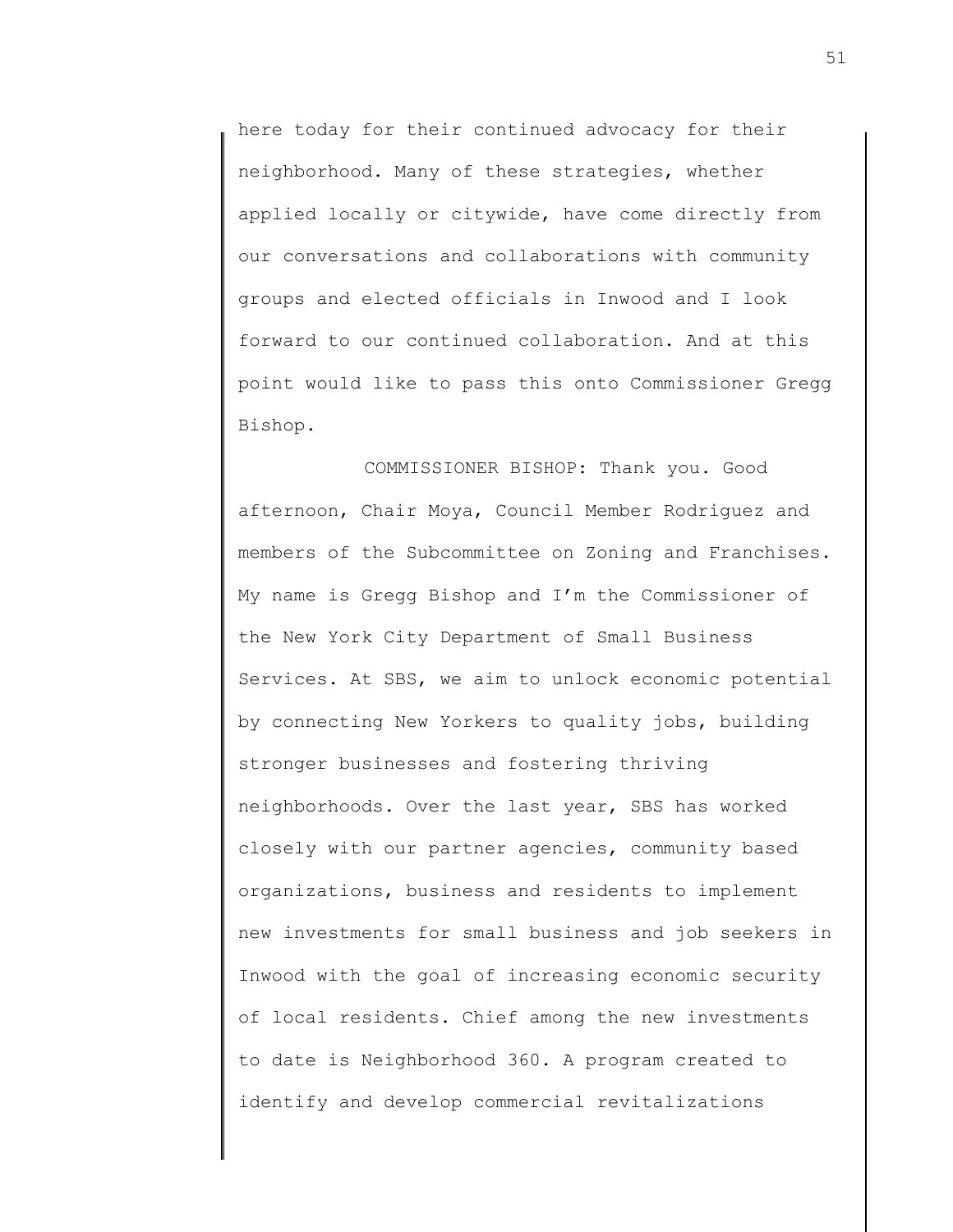projects in partnership with local stakeholders. Through Neighborhood 360, SBS worked with the local community partners including the Washington Heights Bid, Inwood Artworks, Northern Manhattan Arts and Culture, and others to conduct a commercial district needs assessment. That analyzed several local commercial corridors, conditions and opportunities for improvements. Findings from the CDNA directly guided the priorities for the competitive Neighborhood 360 grant which resulted in SBS awarding over \$1.1 million in funding over three years in early 2017. In partnership with several Inwood community based organizations, the funding will provide direct resources to staff, plan and implement customized commercial revitalization projects including direct business services, district marketing, supplemental sanitation services and merchant organizing over the next three years. The grant funding supports one on one small business consultation, advising, and community engagement activities and events. This includes the Film Works Alfresco free outdoor summer film series offered in Inwood Hill Park in both English and Spanish. In addition, our funding provides opportunities for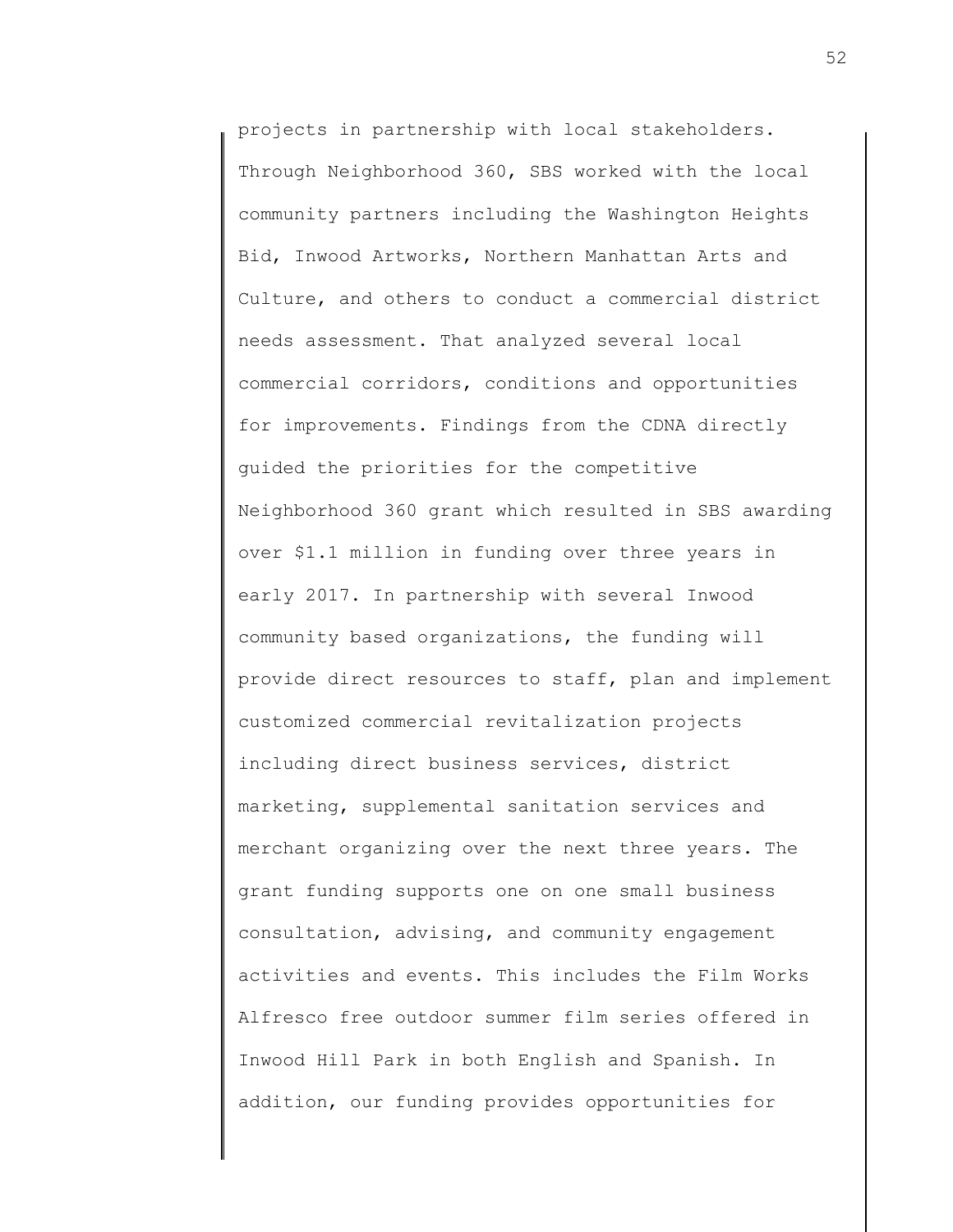local merchants to learn new skills in hospitality, customer service and small business financing through free workshops taught by area professionals. These workshops are tailored around the needs and requests of Inwood small business owners. SBS also provides free business services to small business in Inwood through the NYC Business Solution Centers located at 560 West 181st Street. These free services help businesses start, operate and expand in New York City and include business education, access to capital, free legal resources and commercial lease review. SBS recently launched the Commercial Lease Assistance program which provides eligible businesses with pro bono legal services to address commercial lease issues prior to litigation. Through the program which can be accessed at the nearby NYC Business Solutions Center, our legal service providers can assist small businesses with signing a lease, renewing, amending or terminating an existing lease or resolving other commercial lease related issues such as landlord harassment, bad conditions and breach of contract. All free for Inwood businesses. We also heard from the Inwood community about the desire to increase quality employment and training opportunities for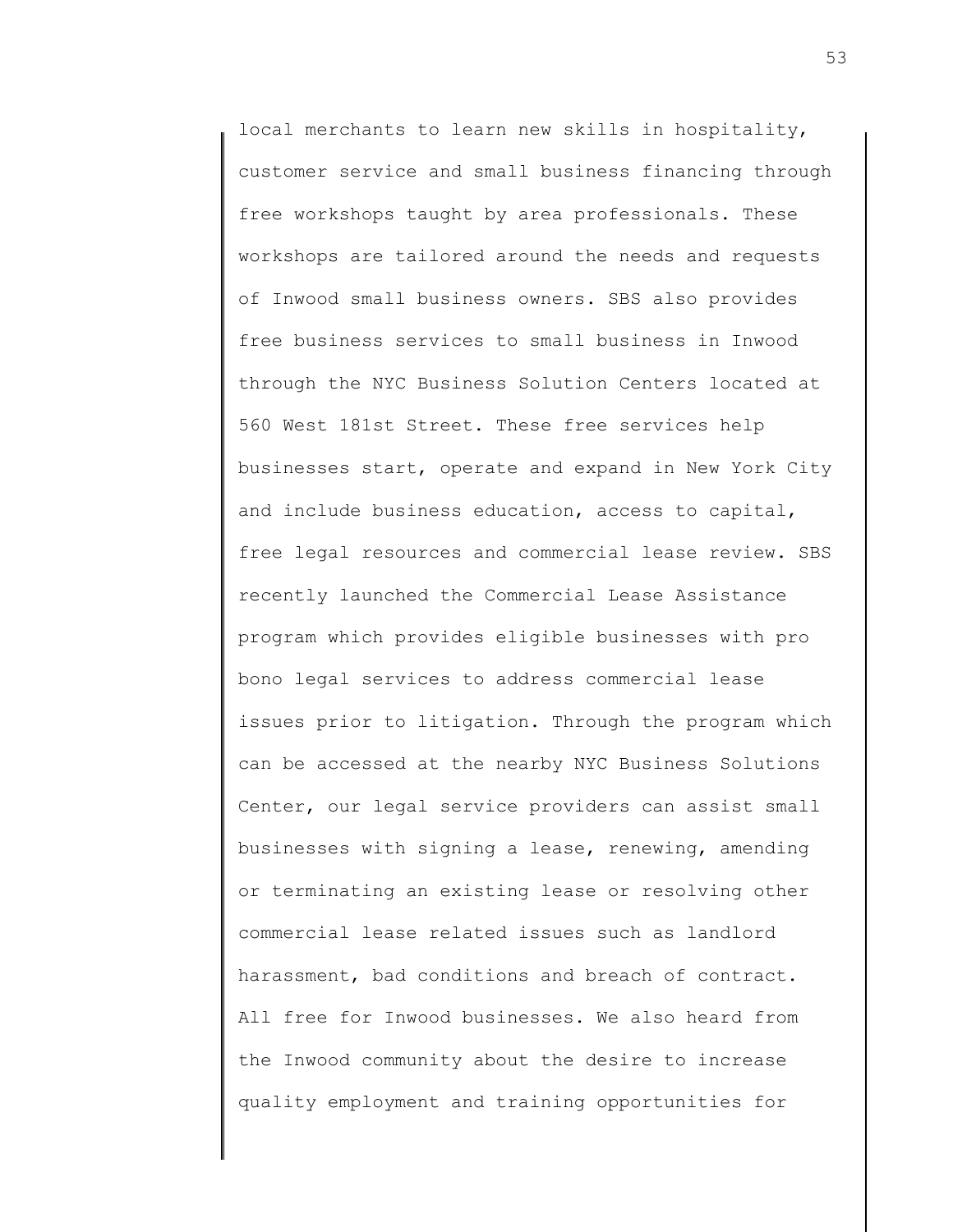residents of Inwood. To address this, SBS will ensure access to Workforce 1 training and recruitment services. SBS operates a network of 21 Workforce 1 career centers across the City including one currently located at 516 West 181st Street. The centers programming includes services designed to provide the necessary support for foreign born New Yorkers to be successful in growing industries in the New York City labor Market. The center focuses on providing, integrating, and customized services to help foreign born New Yorkers to effectively connect to job opportunities. Job seekers can also receive support to connect to employment, connect to training and post training employment and develop skills to strengthen their job candidacy. The center offers occupational training programs including bilingual medical assistance training, commercial driver's license training and web development training. Additionally, SBS works with a network of over 300 workforce development community partners across the City to connect Inwood residents to quality employment and trainings. SBS healthcare industry partnership, the New York Alliance for Careers in Healthcare, NYACH, is also in conversations with New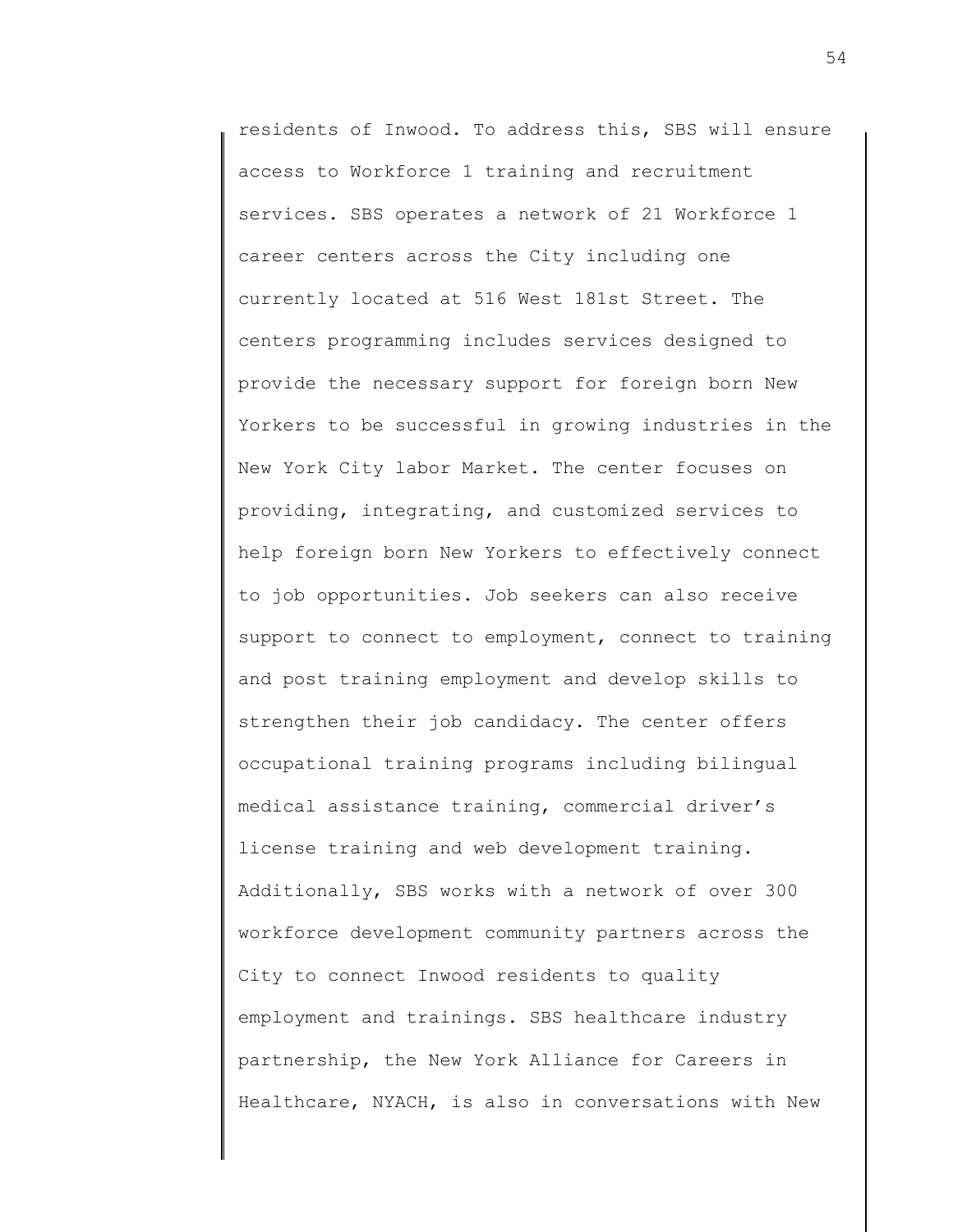York Presbyterian Hospital to consider partnership opportunities to increase healthcare training and employment for Inwood Residents. In addition to our Chamber on the Go and compliance with our advisor teams, SBS also recently launched a mobile outreach unit. This is another way we are boosting our support to communities by bringing our services directly to business owners and job seekers in their own neighborhoods. Allowing SBS to rapidly address their needs. SBS is committed to serving the residents of Inwood and will continue to provide necessary services for the community's business owners and job seekers. Thank you and we are happy to take your questions.

CHAIRPERSON MOYA: Thank you. Thank you to all the panelists. Just a couple of questions. Do you believe that neighborhood re-zonings lead to real estate speculation?

[UPROAR FROM AUDIENCE]

CHAIRPERSON MOYA: Wait, please, folks. JAMES PATCHETT: It is our view that real estate speculation is occurring throughout the City. I think as evidence by the increase in rents in Inwood which has gone up 38% over the last 12 years.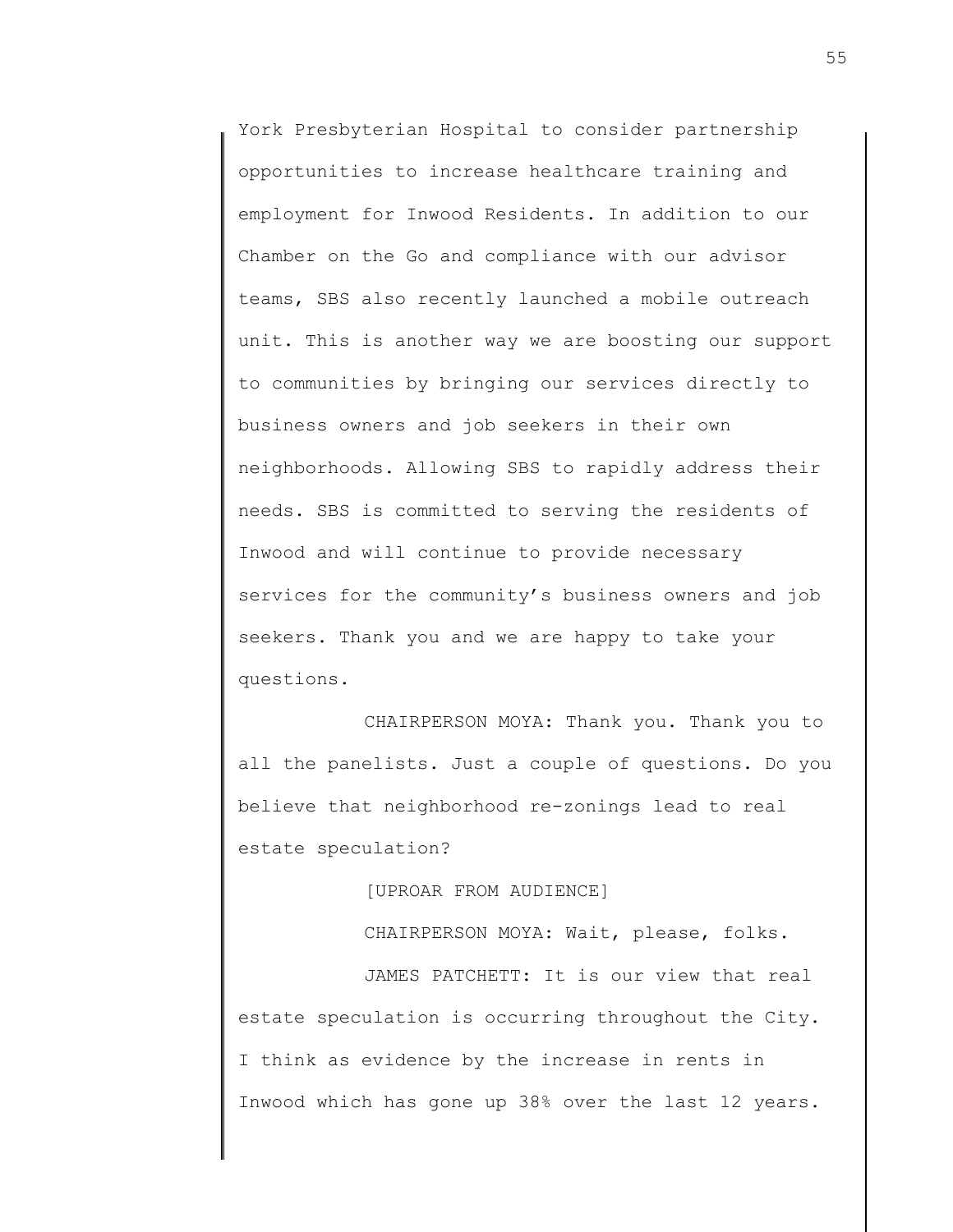Notwithstanding the fact that there's been no zoning action and no affordable housing built in the neighborhood compared to 24% citywide.

CHAIRPERSON MOYA: I ask that because there's been several large purchases of rent regulated housing since the announcement of the possible rezoning in Inwood. And, folks, you'll be removed. I've given several warnings, I've asked you to please comply. We have a lot of questions that we want answered, but please respectful or else you will be removed from the chamber okay? So, my point is that there's been large purchases from rent regulated housing since the announcement of the possible rezoning of Inwood. Don't you feel that that's really how it leads to speculation coming into communities where now big developers are purchasing big swaths of land in order to benefit themselves as opposed to what can come in for the community?

COMMISSIONER TORRES-SPRINGER: We certainly share what I know a lot of community residents feel and certainly in discussion with the Council Member, the desire to make sure that the investment that happens in neighborhoods is not predatory investment. And we believe that the actions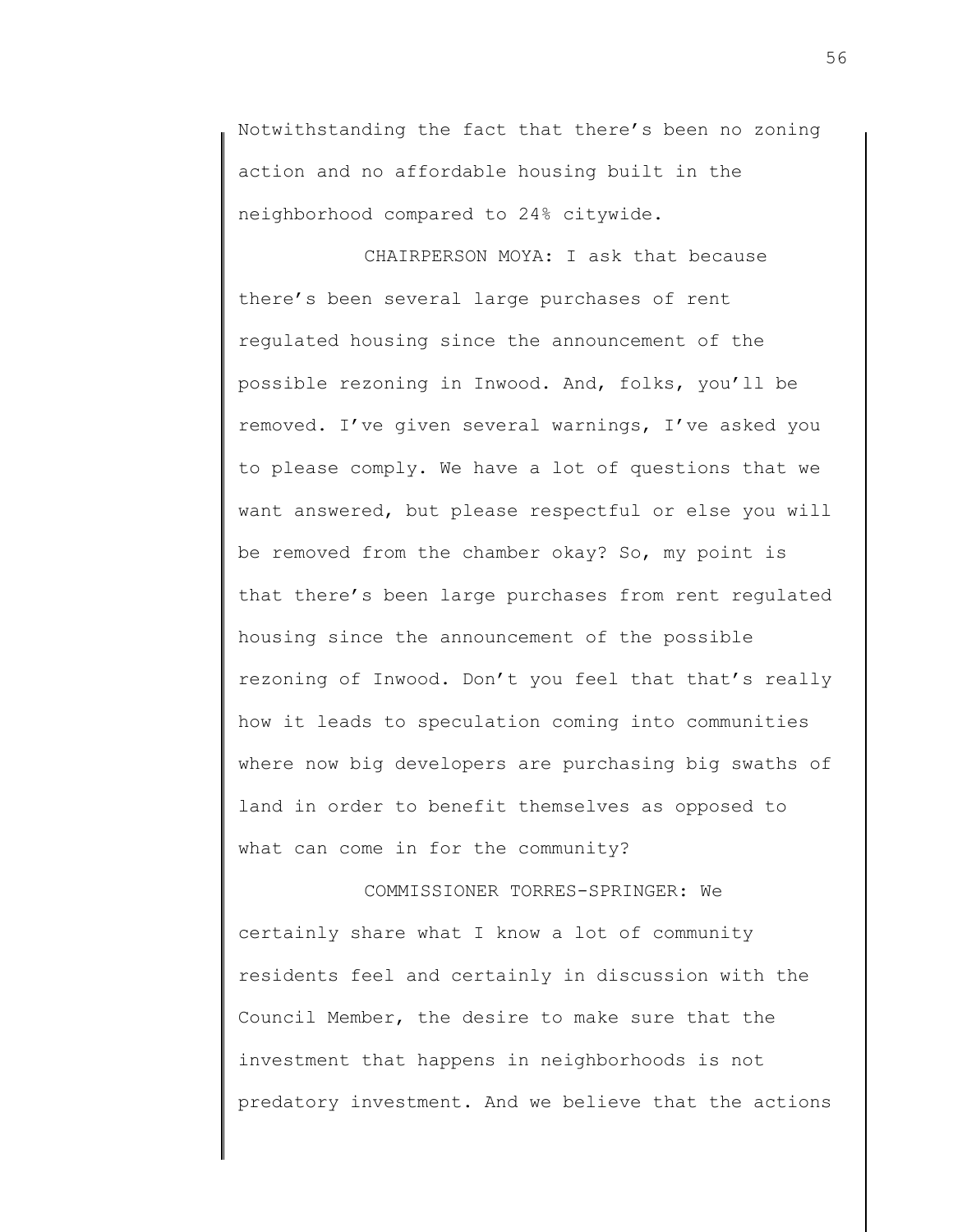that are the result of this rezoning, in addition to all of the other programs and services, and I'll name a few just to be clear, that we're taking are the best tools to ensure that investments that are happening in neighborhoods are beneficial to communities versus being predatory. So, for example, to the extent that there is development happening in a neighborhood like Inwood now, there is no requirement for affordable housing. So the mapping of MIH allows us to ensure that the benefit of affordable housing happens as the development happens. In addition, we have an entire gamut of anti-displacement initiatives, preservation initiatives. Some of which have been ongoing like all of the legal services to tenants, work on antiharassment and new ones like the Certification of No Harassment. Like the predatory equity watch list. And we're going to bring all of that to bear because the one thing that we do know, in order to both ensure we are meeting the housing crisis, while at the same time protecting tenants, we have to use all of those tools. And we're prepared to do that. We've been doing a lot of that already in the neighborhood and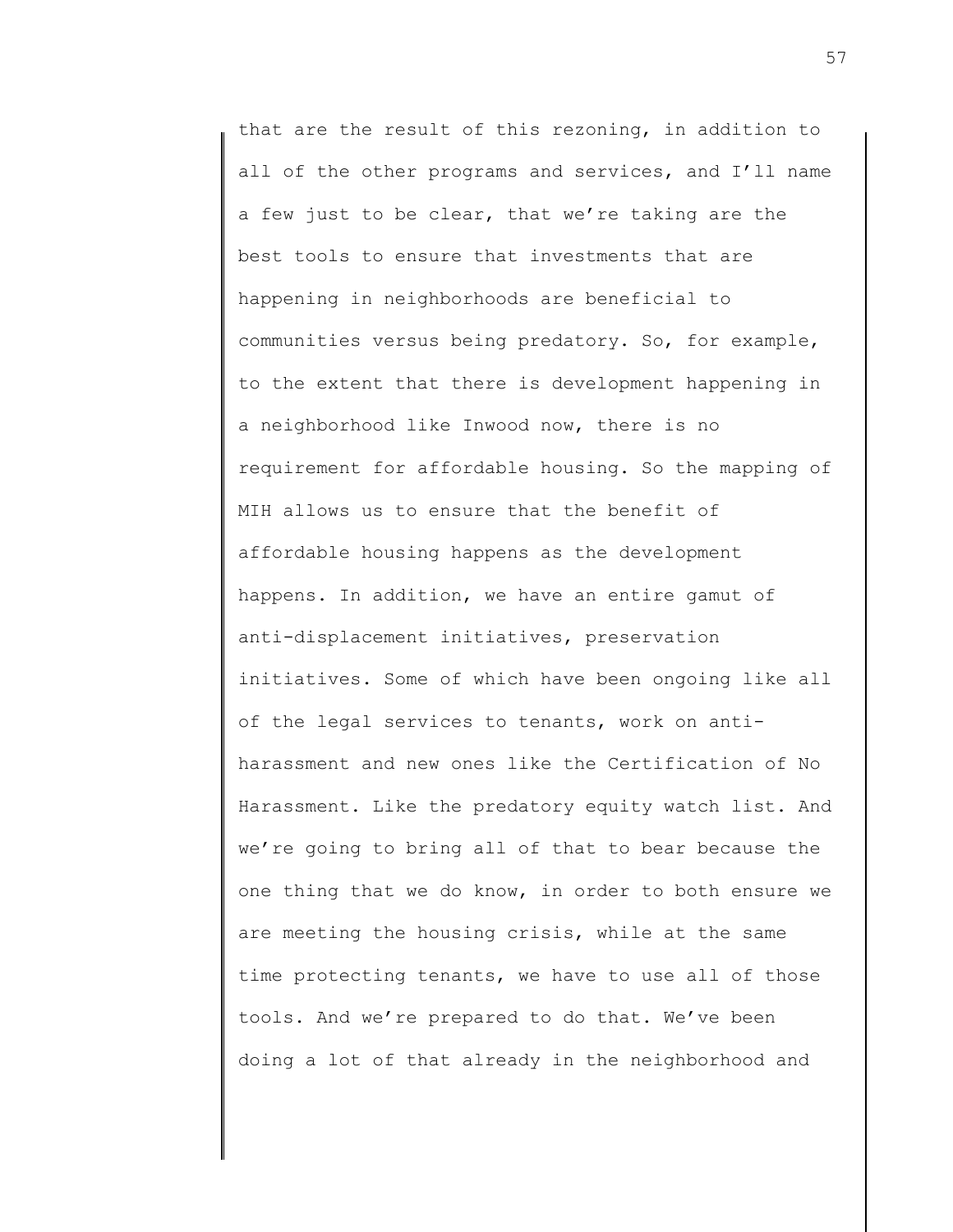we will certainly make sure that that continues as hopefully this rezoning gets implemented.

CHAIRPERSON MOYA: So, based on that, do you think that the neighborhood with this rezoning will be more affordable to live in in 10 years?

COMMISSIONER TORRES-SPRINGER: We will use every tool that we have to make sure that people will stay in their homes. That they will continue to be able to call this neighborhood home. The reality is that if we do nothing, if we do not build more affordable housing, if we do not increase the supply of housing, rents will continue to rise and outpace incomes deepening the crisis. And so actions that are part of the proposal before you today allow us to prepare for that future and we're going to do that in a way where we're not just looking at investments in housing. But investments in the bones of the community that we know are needed because it can't just be about housing. It also has to be about the schools, and parks, and infrastructure. Investments that the neighborhood has not seen in decades and now we have the opportunity to do that together.

CHAIRPERSON MOYA: And what was the housing market like in Inwood that drew you to that 58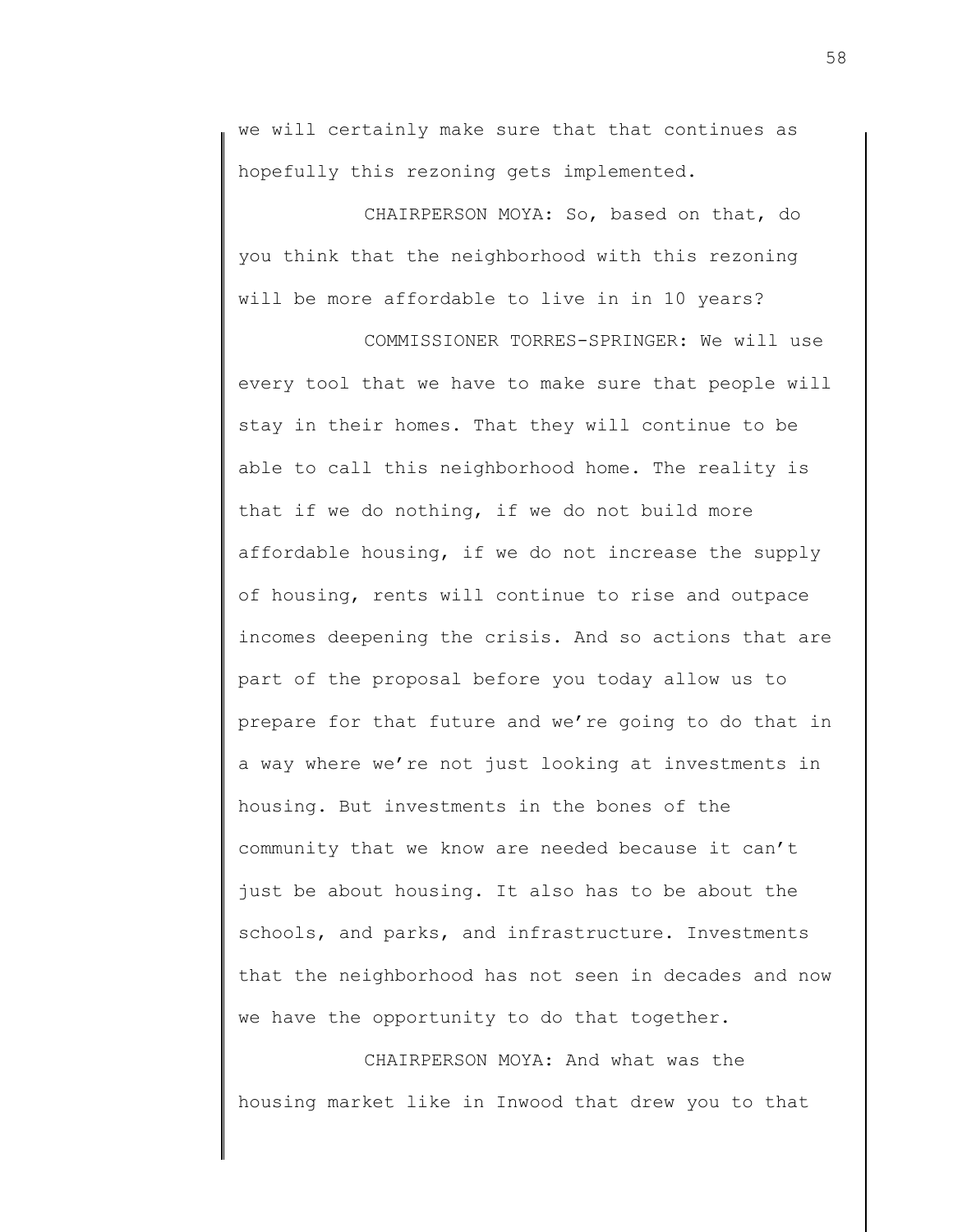neighborhood? And is it fair to say that the neighborhood is already attractive to developers before the rezoning?

COMMISSIONER TORRES-SPRINGER: I'll mention a couple of things and (inaudible) my colleagues want to add. Because of the restrictions, as mentioned in the power point in terms of zoning. There has not been significant development in the area, but that also means that there hasn't been affordable housing that's developed. Only 200 units and that was more than a decade ago. And so as rents continue to rise, our hope through this plan is to get ahead of further market changes and make the investments that are necessary to build the housing that will benefit current residents. But also position the neighborhood more strongly into the future.

CHAIRPERSON MOYA: And I just want to reiterate, just to reiterate again we have seen significant rent increases over the last decade as the residents well know and obviously it's a concern of ours. Clearly no zoning action has not led to no rent increases. In fact, as I said, it has outpaced citywide averages by more than 14% over the last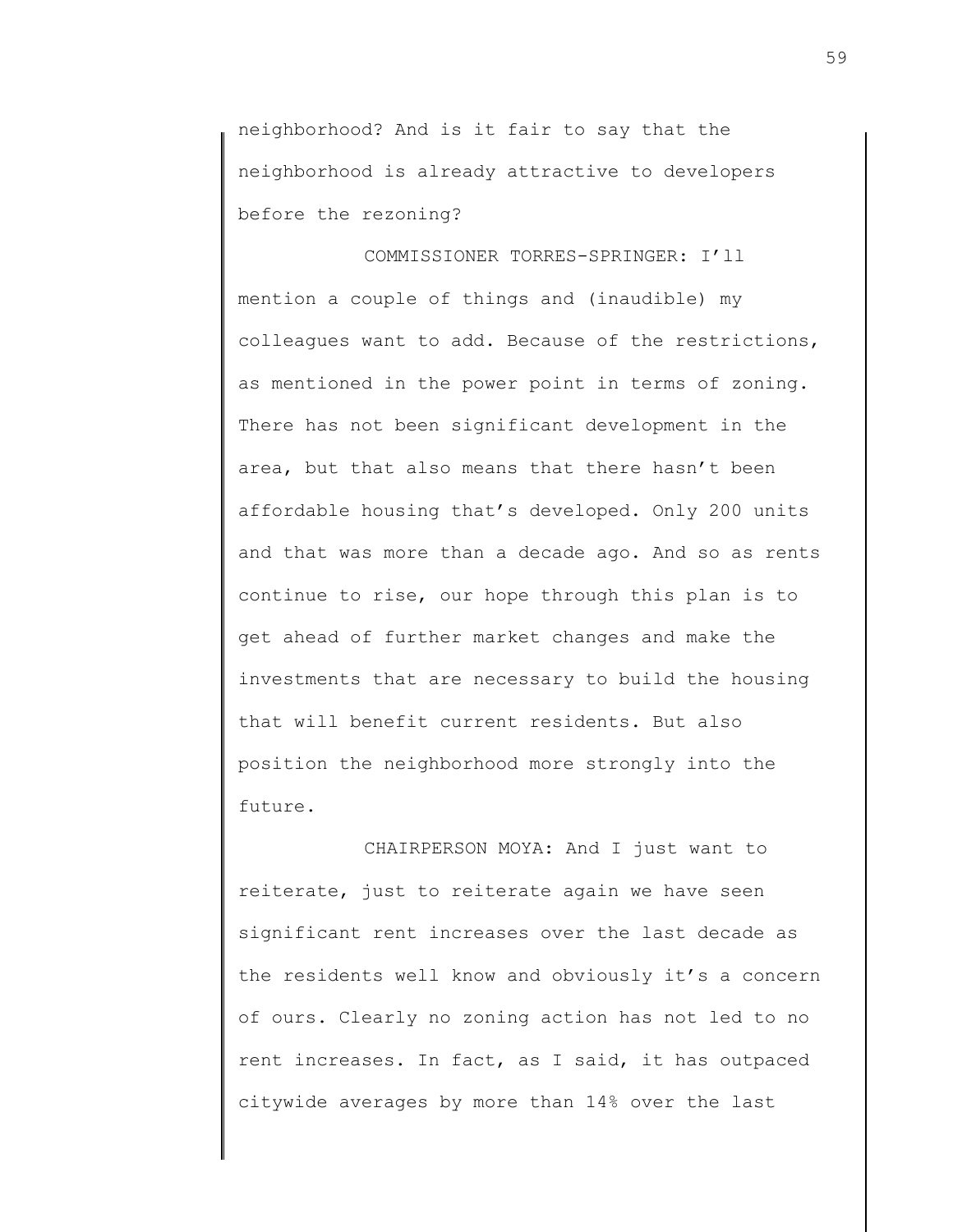decade. The, "what drew us to Inwood", what drew us to Inwood was the fact that we believe this is a community that deserves the City's focus and attention because it's an area that has been disconnected from the eastern waterfront forever. There is no reason that there needs to be such a significant amount of physical infrastructure and parking lots that cut off residents. Residents should have a right to access that waterfront. That has been a community priority for decades. We also believe there is, frankly, a history of disinvestment in underserved communities across the City, which includes Inwood. We recently completed a rezoning of downtown Far Rockaway and were able to bring significant investments to that community as a part of it. the reason we focused on the community was because it had been a community that had long been disinvested and forgotten by previous administrations. So, we believe this is an opportunity, in a time of limited resources, to bring a focus to this community and bring investments that we believe the community needs with the guidance of local elected officials, the Council Member in particular.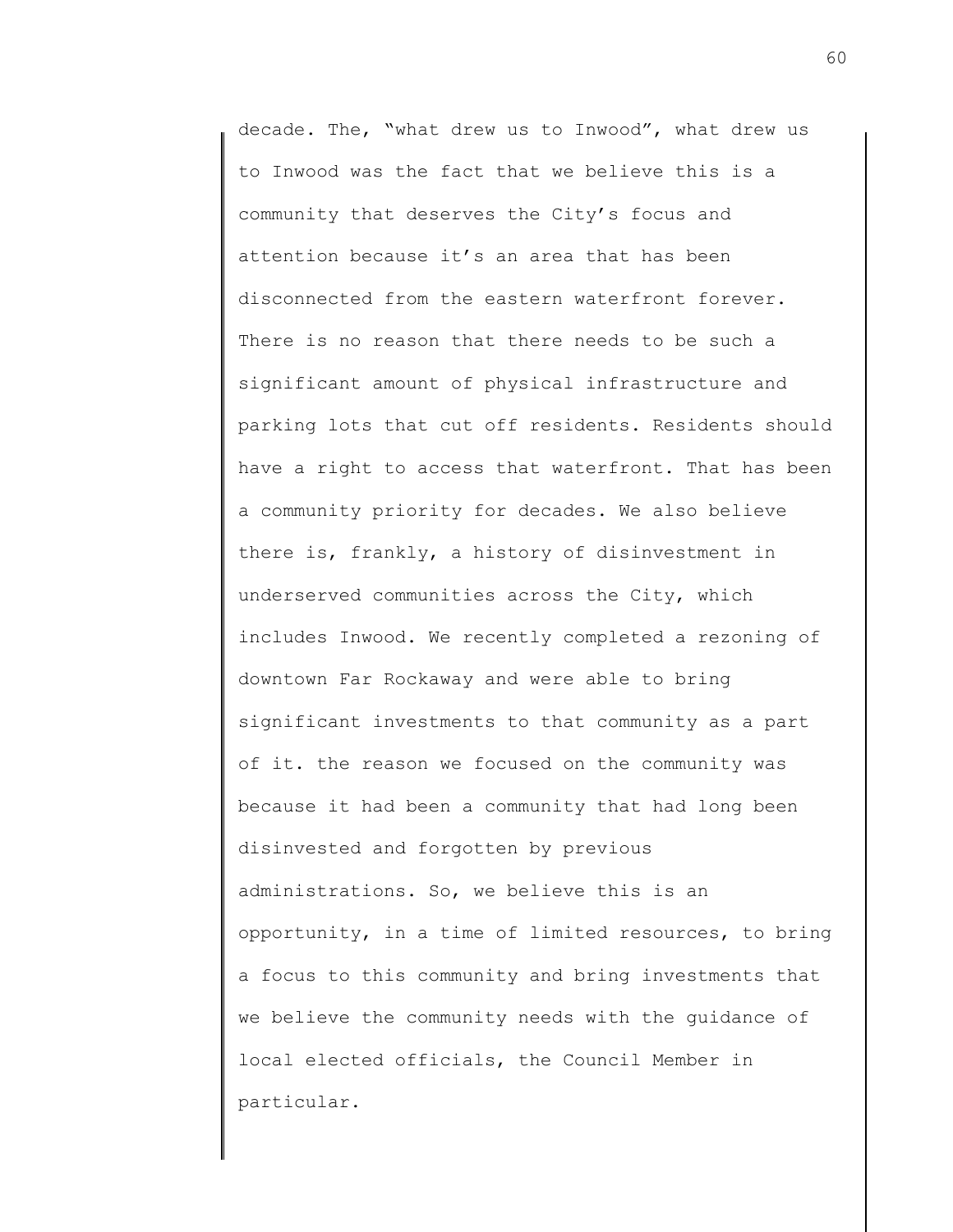CHAIRPERSON MOYA: So, let me ask you another question. Why are we relying on the market and private development to create affordable housing for New Yorkers.

## [UPROAD AND APPLAUSE FROM CROWD]

CHAIRPERSON MOYA: Folks, folks, folks, please, please, please. Please. I'm going to ask again. Why are we relying on the market and private developers to create affordable housing for New Yorkers? And doesn't the profit motive in the creation of housing mean that it will always skew towards the higher income brackets of our City's AMIs?

COMMISSIONER TORRES-SPRINGER: That's a very important question, Chair Moya. The affordable housing model that we have really advanced here in New York and has resulted in the creation and preservation of hundreds of thousands of units of housing. It's public/private model. And by that what I mean is that in a time where we don't have unlimited City resources to build affordable housing ourselves, we have to rely on a model that leverages private investment. And so the model that we have been employing, for instance, for every City dollar,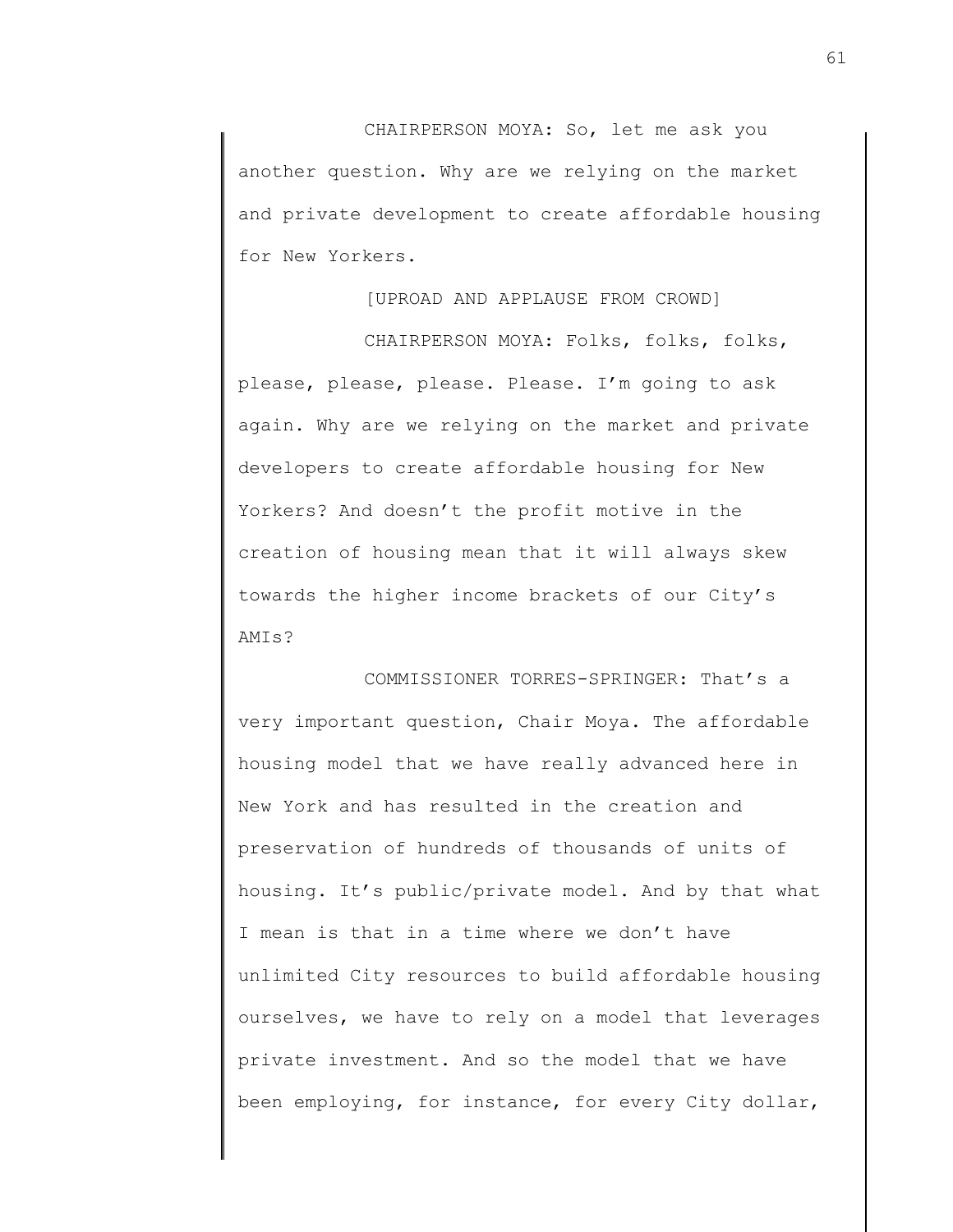capital dollar invested in a project, it leverages another \$5.00 of State, and federal, and private investment. The leveraging, however, of that private investment does not mean that we are without protections. We have very strong regulatory agreements that ensure that we are getting the bargain that is necessary to ensure that that project is affordable into the long run, and meets the need of community residents. The question of the income mix, of course has been a topic of much interest over the course of the last several years. The Mayor's Housing Plan has a target of 25%, for instance, of the entire 300,000 goal for extremely low and very low income households. We have exceeded that target. A full third of the production to date has been for extremely low and very low income families, and in fiscal year 17, that number was close to 50. So we have to leverage private investment because it's a time of scarce resources, but I guarantee you that we are doing that in a way where we're ensuring that we're protecting the tenants who are in the projects in which they are located. Not just today but into the future.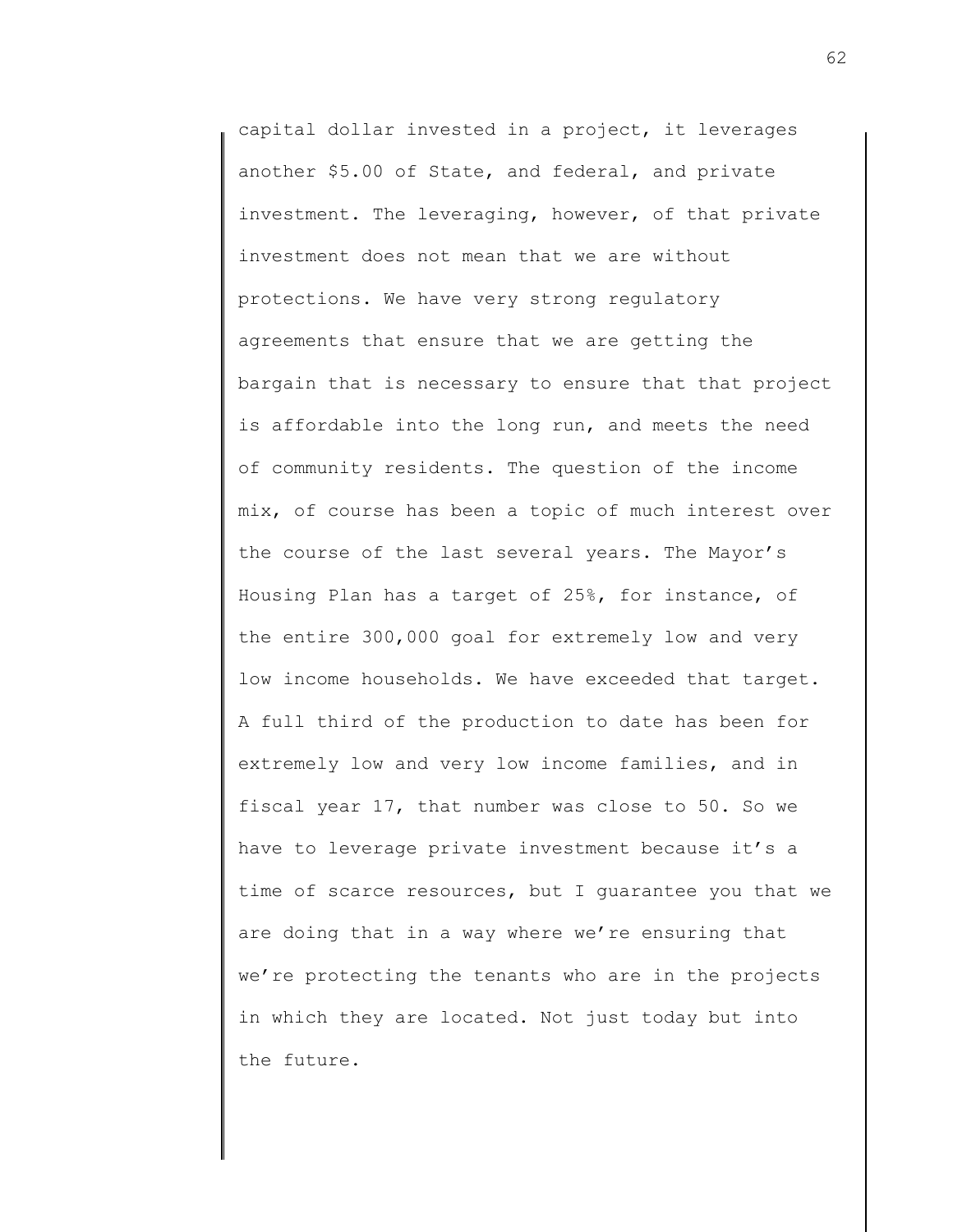CHAIRPERSON MOYA: Thank you. Will the upzoning of the commercial U have an effects on the rent stabilized housing in the area?

JAMES PATCHETT: I think where the focus on the area of Dyckman and 207th Street and Broadway which you're referring to as the Commercial U. That area has currently no affordable housing requirement and no height limits. So, the City's effort here is to create certainty around what future development would look like there by providing height limits so that there is certainty about how high buildings could be because at the moment different sites could be aggregated to create additional height. So we're creating height limits and also making a requirement for affordable housing as a part of new development.

CHAIRPERSON MOYA: So, dealing with the environmental impact study in the EDC amendment suggests that only 31 business will be displaced through development activity. Give the Borough Presidents assessment of soft sites with 147 businesses at risk of displacement in the commercial U alone. Could you explain how you developed the small business displacement numbers and why they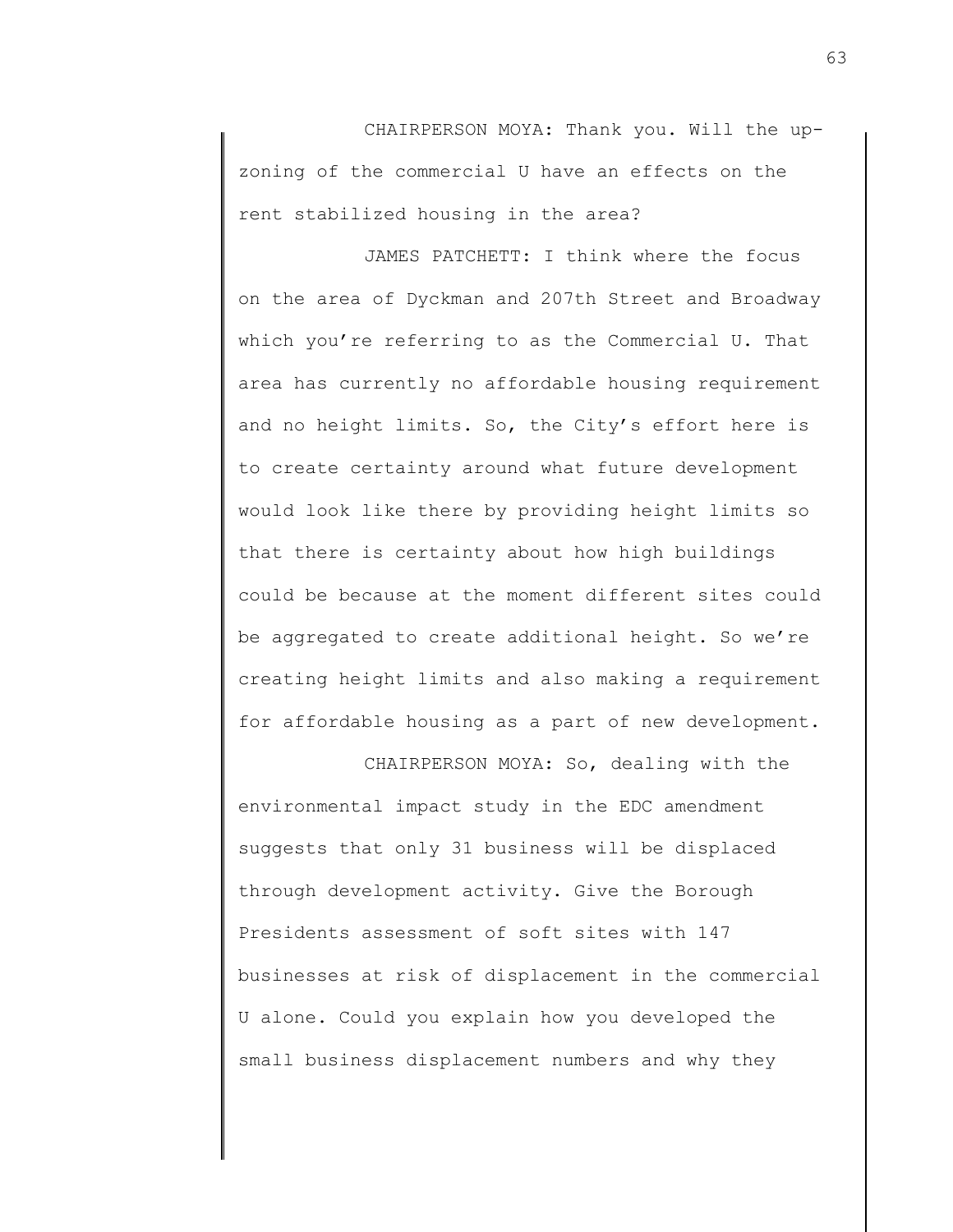differ so drastically from the Borough Presidents findings?

JAMES PATCHETT: So, I can't speak to the Borough Presidents findings, but I can tell you that we take very seriously the possibility that businesses will be impacted by development. Whether it happens under the current zoning framework or a future zoning framework. As I said, the current zoning on that area, what you're referring to as the commercial U, provides no requirements for affordable housing. So, new construction could there now with no height limit and no requirement for affordable housing. So, we believe by implementing these changes we have the ability to require affordable housing in new development because we know it's going to happen at some point and we want to get ahead of it. And we want to provide height limits to provide certainty for the neighborhood about what that's going to look like. As far as the impacts on small businesses, this is an issue that has been of significant concern to the Council Member. He has relayed it to us repeatedly. We recognize that it's a real concern and we have some tools that we talked about as a part of our presentation that we are committed too, but we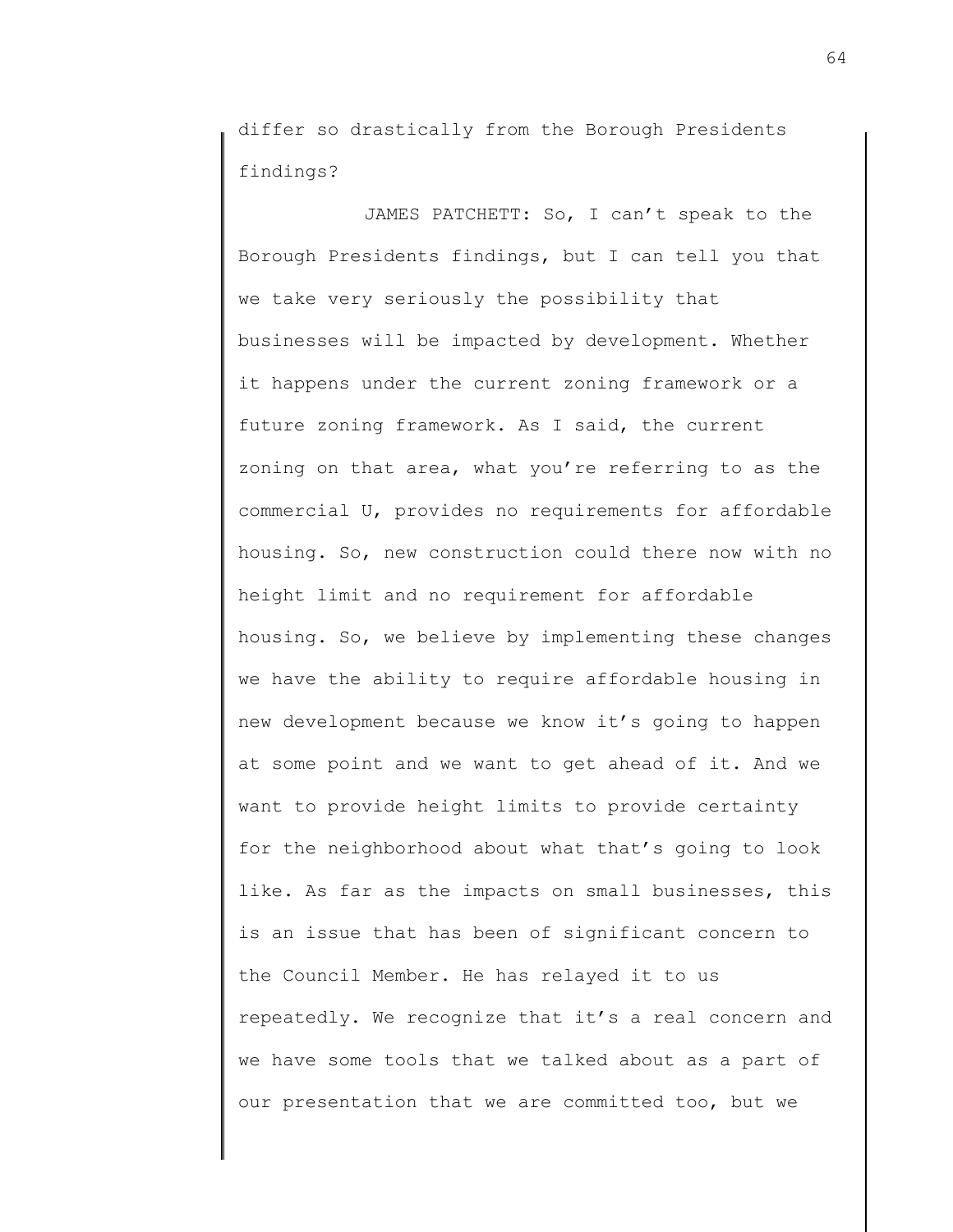are also committed to continuing the conversation about additional ways to address the issues of concern about displacement from development.

CHAIRPERSON MOYA: Thank you. Aside from the library project, will the new affordable housing on City owned sites be at incomes appropriate to the local community? And what about on the private sites?

COMMISSIONER TORRES-SPRINGER: So, first in terms of the public sites and we've worked very, very closely with Council Member Rodriguez and we will continue to do that to make sure that we are using that precious land that's within our control in a way that's consistent not just with the income mix in the community, but really the vision that the community has for what the future of these sites should be. And so I think that the library project example is a good one. So, that 175 permanently affordable units. The ranges, in terms of income for the units available through that project given the program, the subsidy program that will be used. It really caps incomes for individuals between \$22,440.00 and for a family of three that's about \$28,000.00 to \$56,000.00. And so we believe deeply affordable projects. We will use the same method in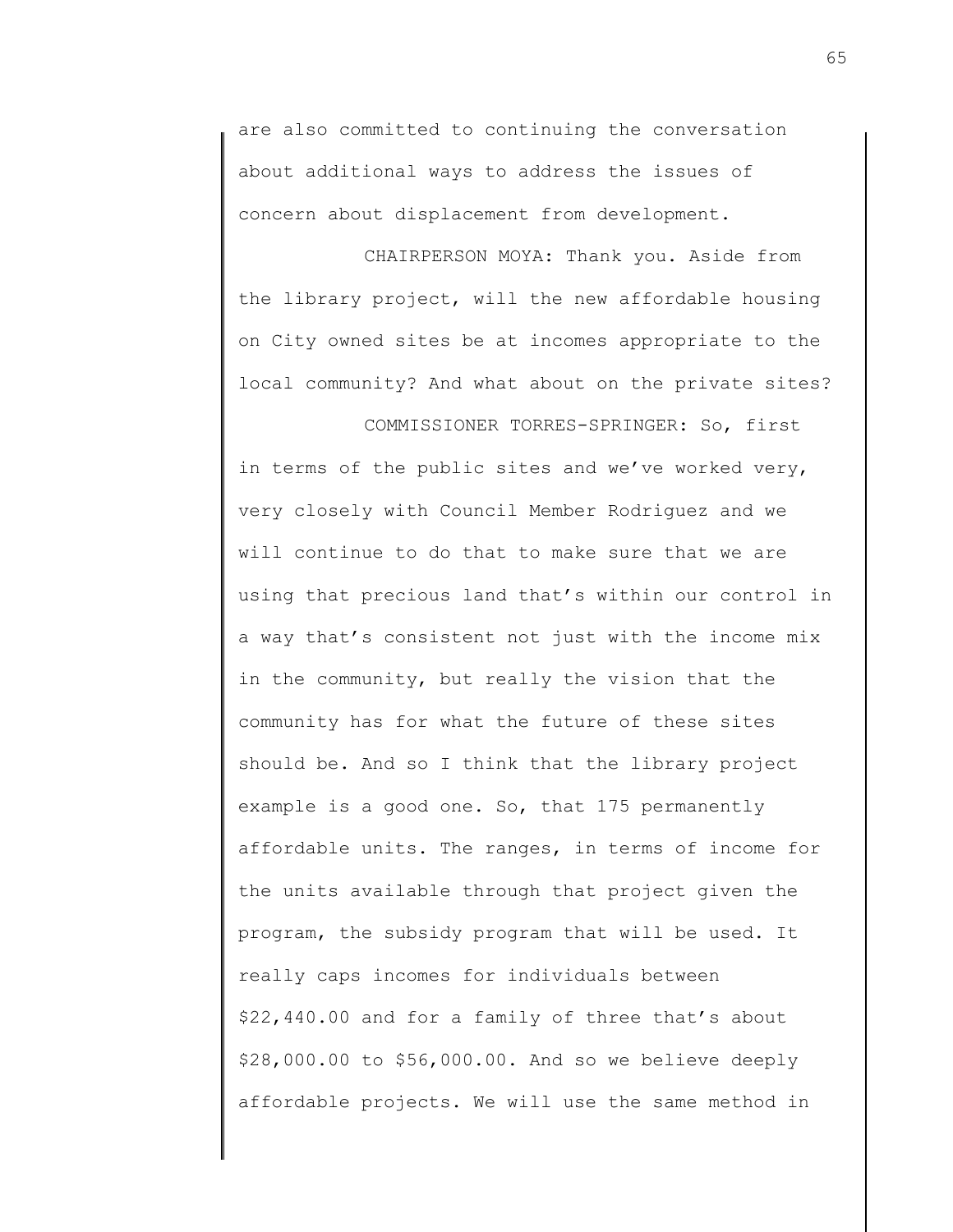future public sites. It starts really with a community engagement, community visioning process where we make sure that we understand what the different aspirations are of the community for the site. We will broaden (sic) a procurement in order to find the best developer team. We have to make sure that the project is financially feasible, but in every instance we want to make sure that we are getting as many deeply affordable units as the project can bear. And as is needed by the project. Depending on the MIH option of course, that is chosen, that sets the incomes in terms of the private sites. If a project, a private site uses HPD subsidies then our program term sheets have income ranges associated with each of those. But we will also then require, in addition to the MIH requirement, and additional 15% of permanently affordable. All of which is to say that if the site is a public site or a private site, if it takes advantage of our subsidy programs, we work very hard to maximize affordability.

CHAIRPERSON MOYA: When it comes to the retail, what retail controls will be put in place in the commercial U?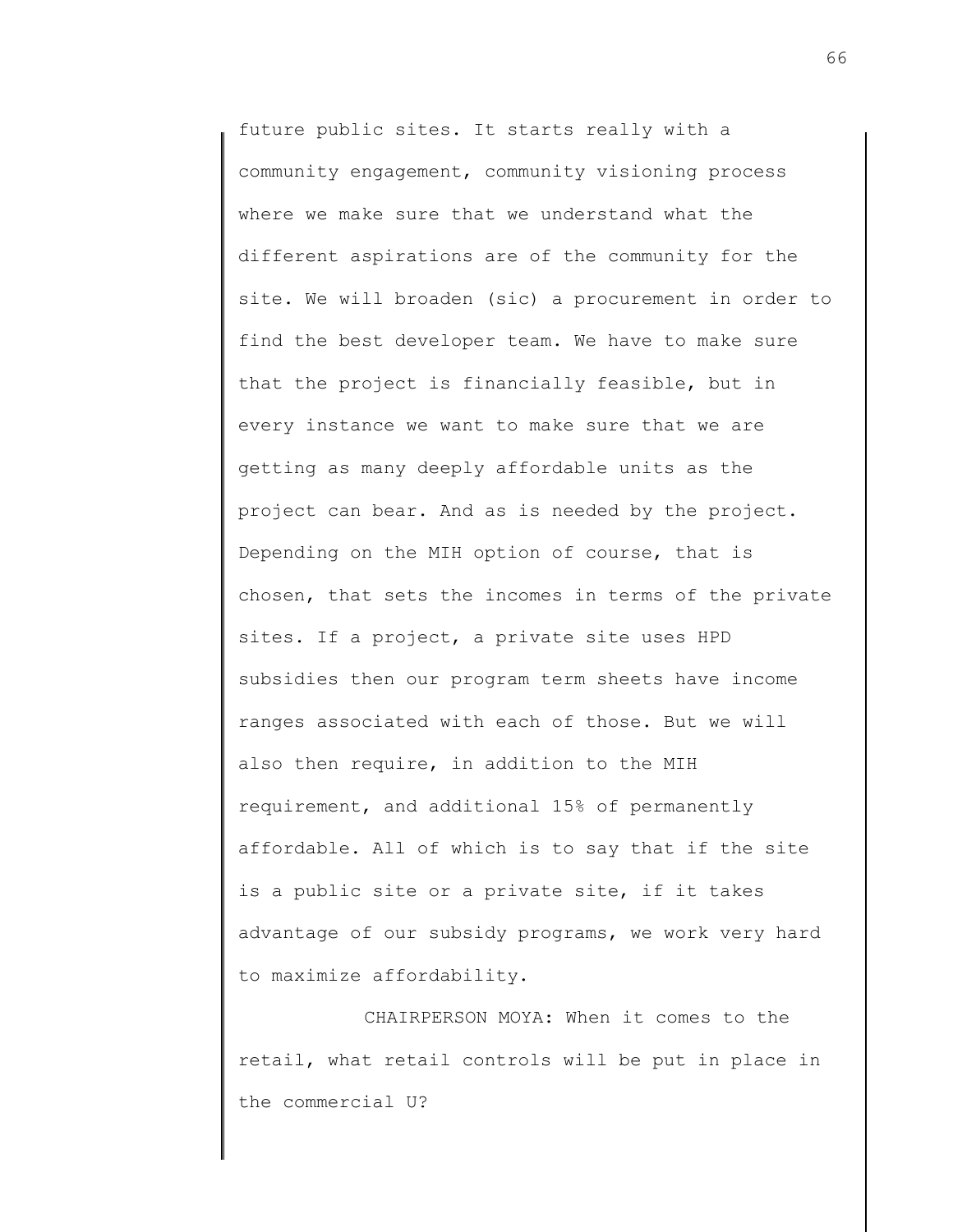JAMES PATCHETT: So, we as a part of this process, after the original land use application was filed at the advocacy of the Council Member, we made two changes to the zoning. One of which was to require that at least 50% of the ground floor spaces be dedicated to retail and/or services. What we don't want to see from this is if there is new development, to see not an active street front. So, the objective there is to set a requirement as we've done in other neighborhoods that the developers, if they build buildings, are required to provide and active street front. The second requirement that we put in was a limitation on the amount of street frontage you could have from banks. We thought that was important because in some communities we've had financial institutions was an issue on the Upper West Side in the past. There were so many banks that it felt like that was the only retailer in the community and so, one zoning adjustment that has been made and that we've done in this community, is to limit the size of banks, and the amount of street frontage they can take.

CHAIRPERSON MOYA: Why wasn't the DOT bridge repair site included in the rezoning? Or the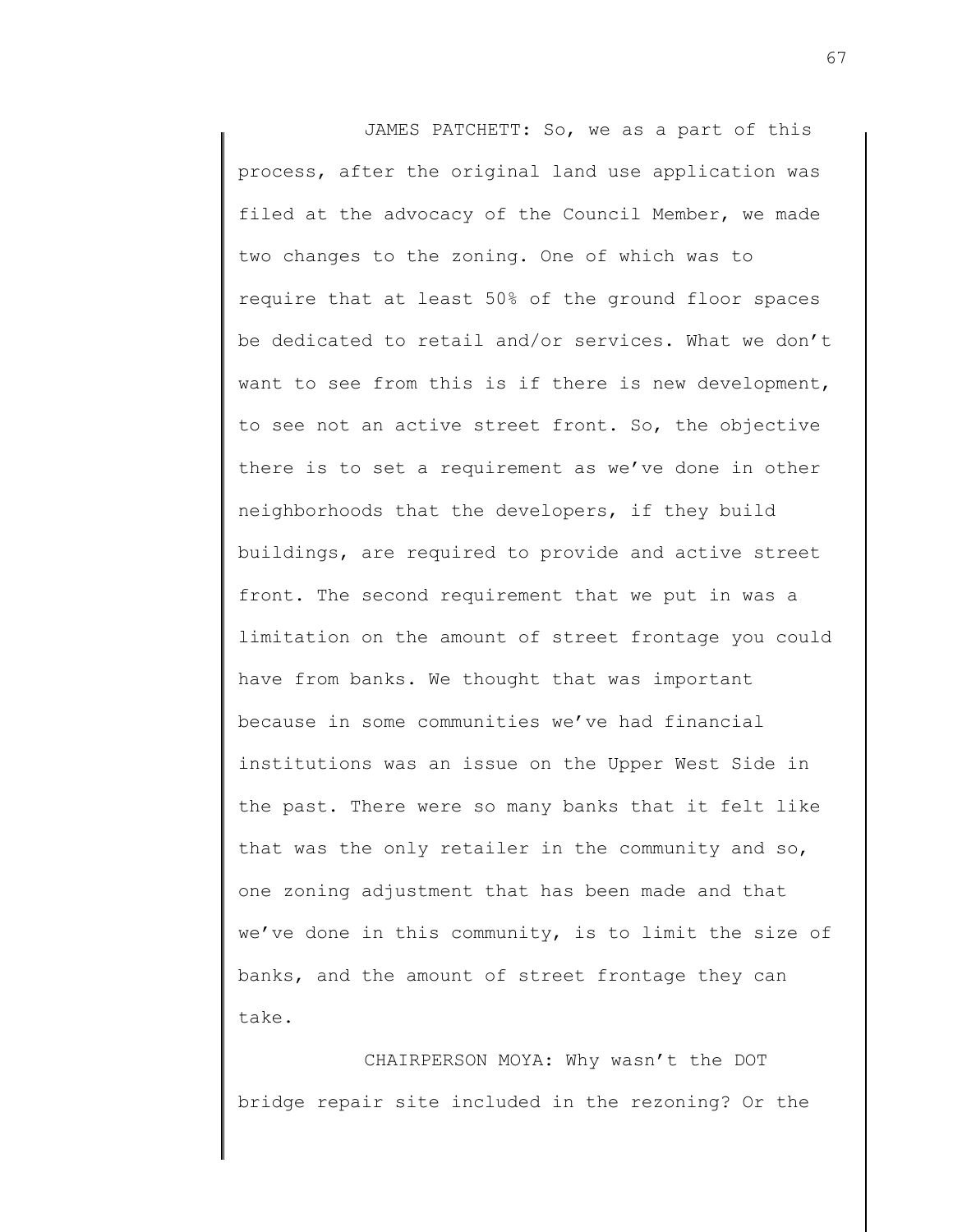sanitation site? It's in the heart of the new residential area and has extraordinarily low density.

JAMES PATCHETT: So, we are very serious about trying to identify every City owned site that is viable for development and turning it into 100% affordable housing. That is our objective in this community. We started, as Maria mentioned, with the library project, as part of this process we have also been able to successfully turn a City owned site which was entirely land locked, it was up against the Harlem River, had no street frontage. We were able to work out a transaction with a private party such that we were able to create a housing site which will be 100% affordable housing. We will create hundreds of units of affordable housing from what was effectively a parking lot on the waterfront. So, we think that we have demonstrated our willingness to be creative. As respect to the DOT site, the Department of Transportation runs a bridge repair facility out of there. As I think the residents of Inwood have expressed concerns about how quickly they can get in and out of their community. Thus, the two bridges that connect that community are a really important central means of egress to the community. And having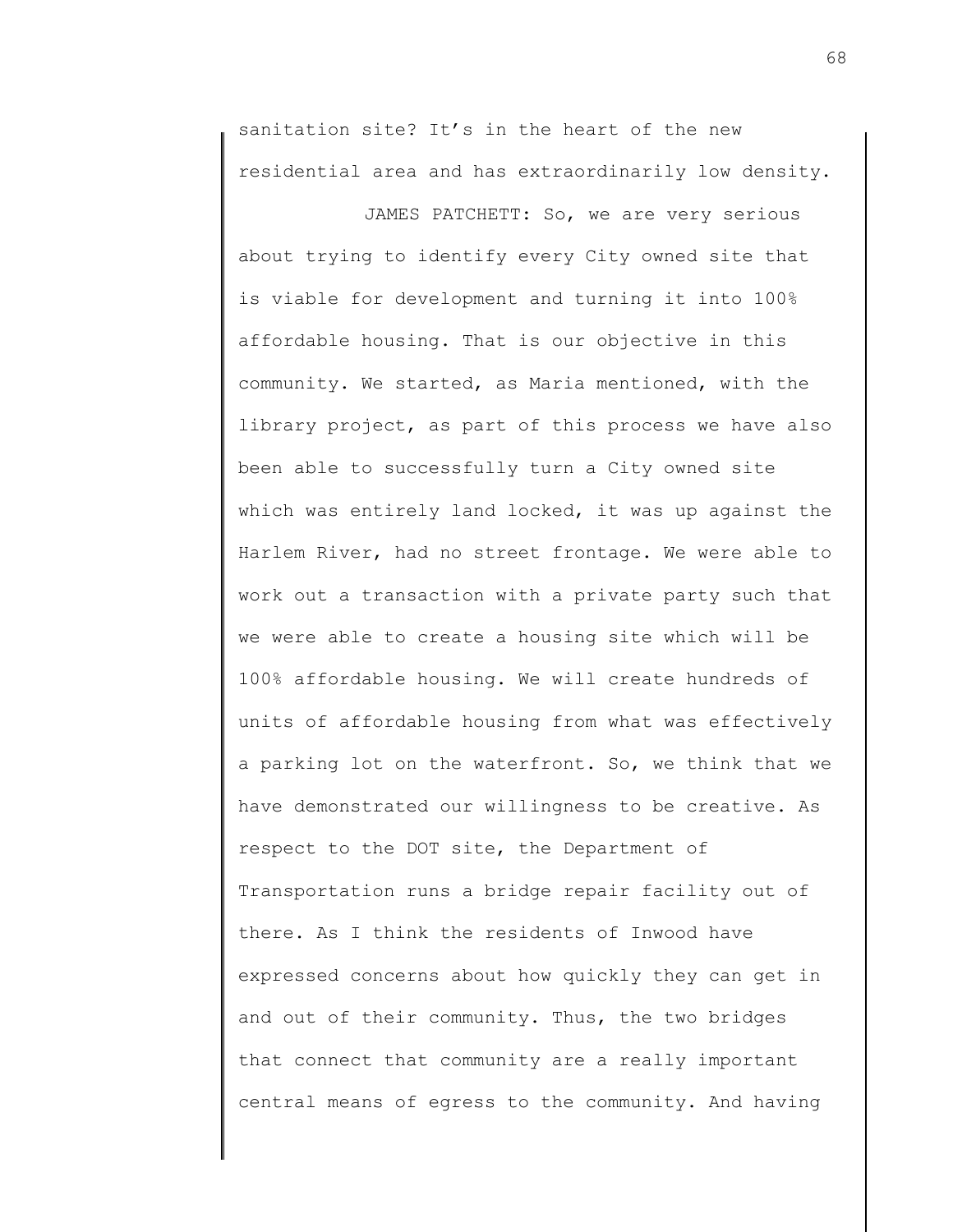a DOT facility located proximate to that is extremely important. So in the event that there is an emergency or an incident on those bridges it can be repaired quickly. It's important the DOT be able to have close access to that. There is a limited number of these facilities, they need to be located on the waterfront so that they're close to the bridges which clearly are located on the waterfront. And so that's why that site needs to be there. As respect to the Department of Sanitation site, I say two things about that. The first is that it is overall the City's objective to rethink the use of that site, but that is contingent on finding another location for the sanitation facility. And we've been in conversations with the Council about potential other locations. The City has recently built sanitation facilities in Manhattan, in Tribeca, and on the Upper East Side. We don't currently have an agreement with the City Council to locate another sanitation facility. So once we are able to do that, we are optimistic that we might be able to do something else with that site. I'm not certain if it's the best housing site in and of itself, but we are open to being creative with the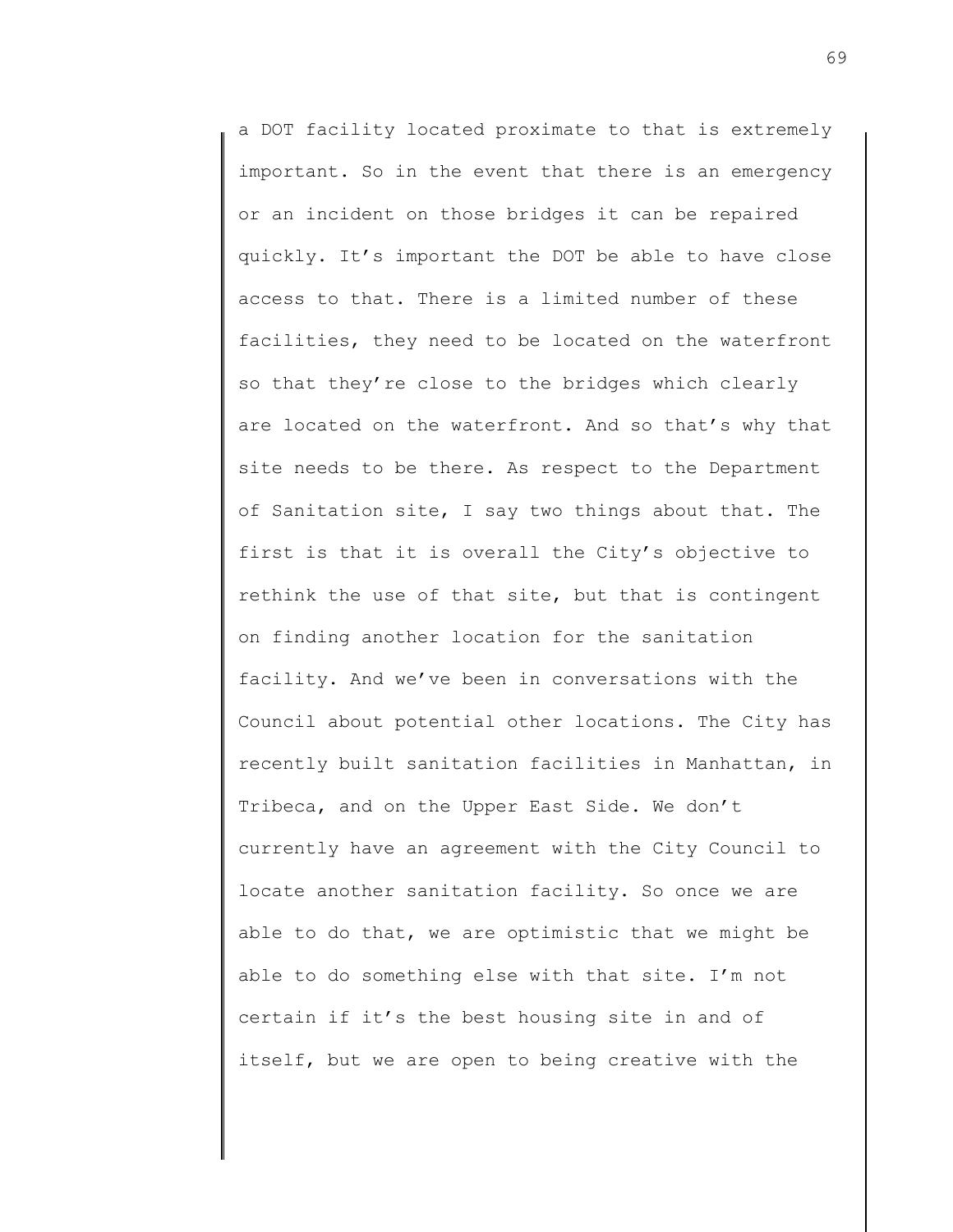community about how to best use it, and the other City sites in the neighborhood.

CHAIRPERSON MOYA: Thank you. just a couple more questions. So, the theoretical capacity of the rezoning appears to be a net of approximately 40,000 additional residence over existing conditions. The City has reduced that number to approximate  $1/3$ based...

JAMES PATCHETT: [interposing] Well...

CHAIRPERSON MOYA: On the assumption used (sic) 12 projects...

JAMES PATCHETT: [interposing] I'm sorry, 12,000 residence.

CHAIRPERSON MOYA: 12,000?

JAMES PATCHETT: Yes, I don't know are...

CHAIRPERSON MOYA: Okay.

JAMES PATCHETT: There are currently 40,000 residence.

CHAIRPERSON MOYA: So, then I must have a different number because I had 40...

JAMES PATCHETT: [interposing] It's 4,000 (SIC) new units of expected.

CHAIRPERSON MOYA: 40,000 additional

residence over the existing conditions. The City had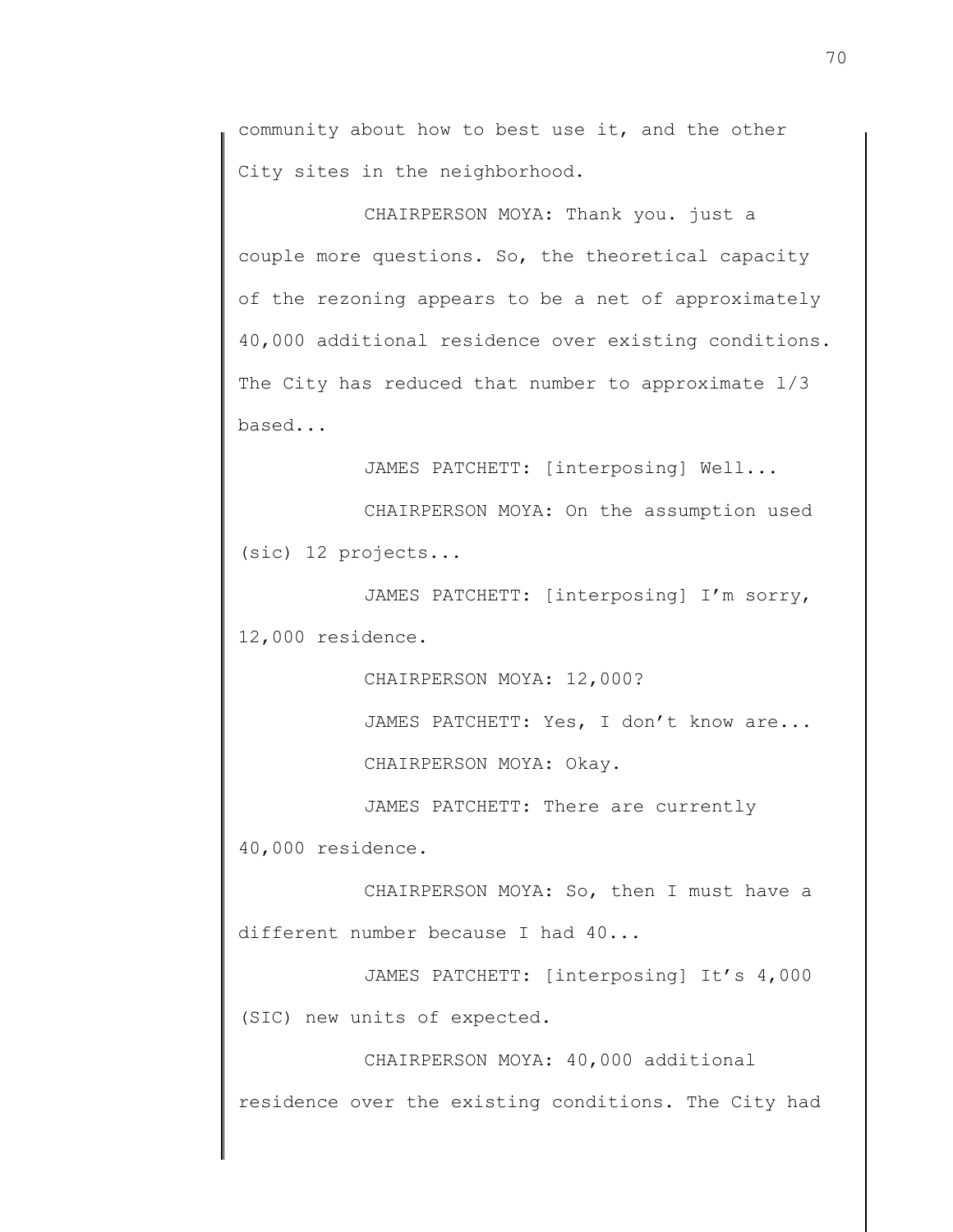reduced the number to approximately 1/3 based on the assumption used in their projections for build year 2032. Inwood population would double if 40,000 new residents moved in and is it not true that in Long Island City, the rezoning anticipated 300 new apartment and ended up with 10,000? How could we be certain that the projections are not similarly flawed for Inwood?

JAMES PATCHETT: I think, speaking about, and I can't speak in detail about Long Island City right now. I mean I think clearly we use the...

[UPROAD FROM AUDIENCE]

CHAIRPERSON MOYA: Folks, folks.

JAMES PATCHETT: We use the best available information we have at the time to make our estimates based on what we believe are the accessible sites. There is an accepted methodology. In some cases we expect way more residential units than ever get constructed and sometimes there are more residents who move in than anticipated. The estimates we have are that we would expect a population increase of about 2,200 in Inwood with any action. And we expect an increase of about 14,000 with action. So that's a net increase of 12,000.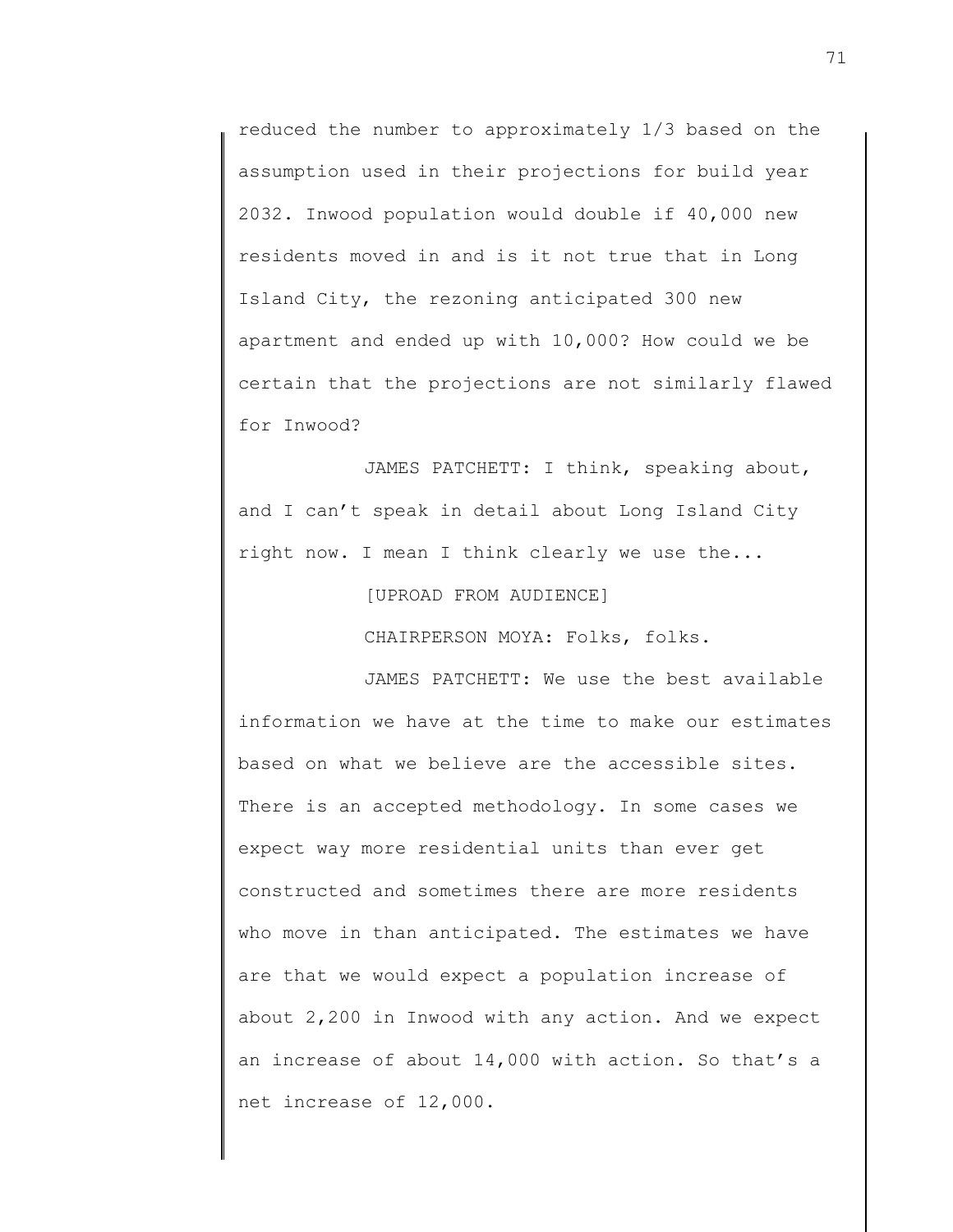CHAIRPERSON MOYA: Okay. And which MIH option would best meet the needs of this community? And the Community Board called for deep affordability option. Now how can enforce option 3 on a private development?

JAMES PATCHETT: So, I mean I think the two options that we looked at in the environmental impact statement were options 1 and 2. Which were 60% of area median income with at least 10% being committed to 40% of area median income. And also a 30% affordable housing requirement with 80% of area median income. As far as what the preference is for this community, that's something we are obviously going to speak with the Council Member about and the rest of the community to determine what makes the most sense at the end of the day.

CHAIRPERSON MOYA: Okay. Moving on, how many individuals have applied to jobs through the Hire NYC program?

COMMISSIONER BISHOP: So, Hire NYC, just to be clear, Hire NYC is based on projects around the City.

CHAIRPERSON MOYA: [interposing] Correct.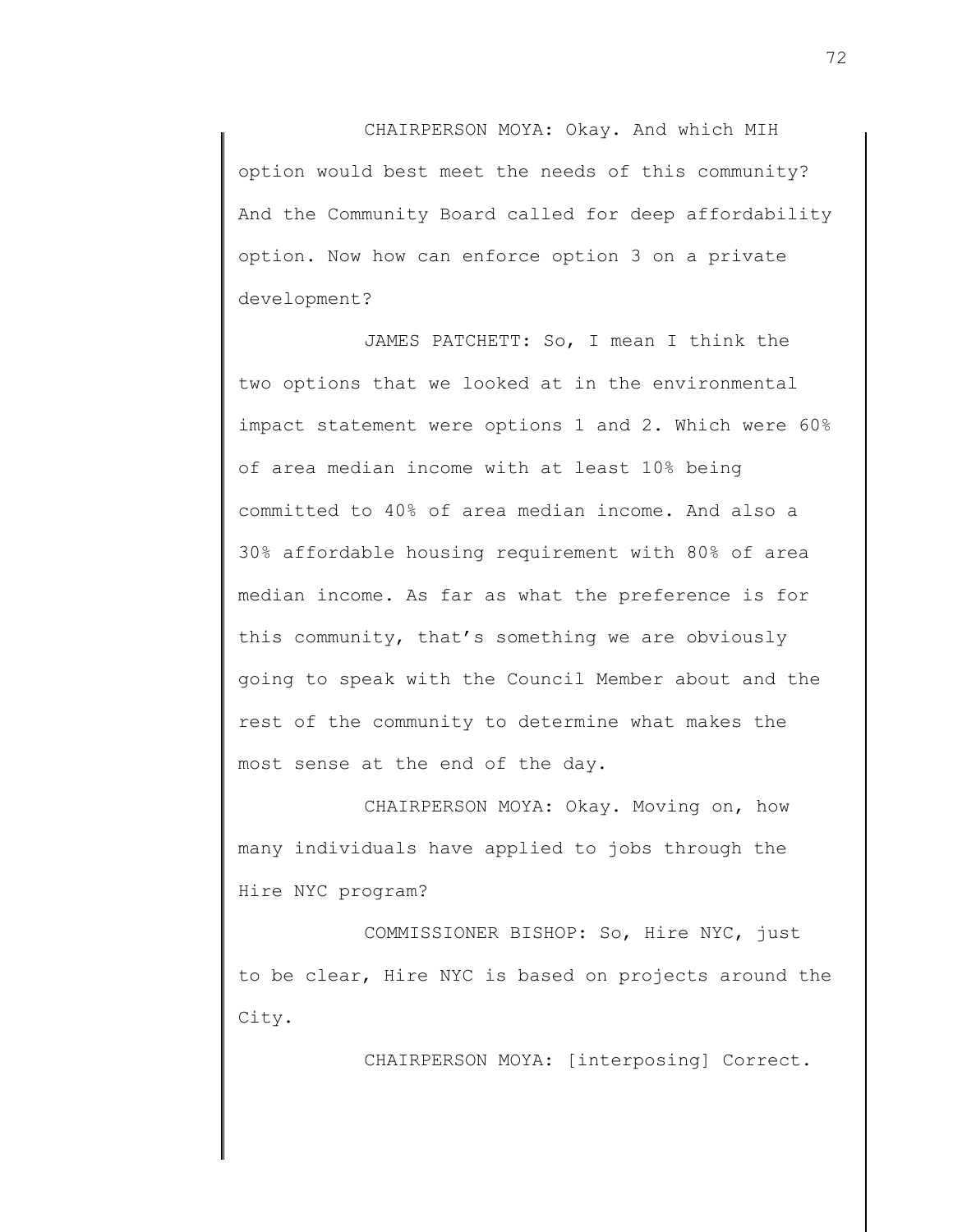COMMISSIONER BISHOP: So, it all depends on what's happening whether its through the HPD or EDC. We work with the developer that is obligated to hire locally and I don't have that number right now, but it's dependent on the actual projects. And I think in the past...

CHAIRPERSON MOYA: [interposing] So to date...

COMMISSIONER BISHOP: been a few... CHAIRPERSON MOYA: [interposing] To date, how many people have applied through Hire NYC?

COMMISSIONER BISHOP: So, I don't have that number on me.

CHAIRPERSON MOYA: So, I just want to say that this is second major rezoning hearing that we've had. I asked the same question and I got the same response from your department. That's completely unacceptable to this Committee, to the body here, and the people who are taking their time out to come here and we still never get the answer to a very simple question for a program that the City is touting and haling this as one of the best programs that they have. I am saying one last time to the folks at SBS that when you're coming here to this Committee, when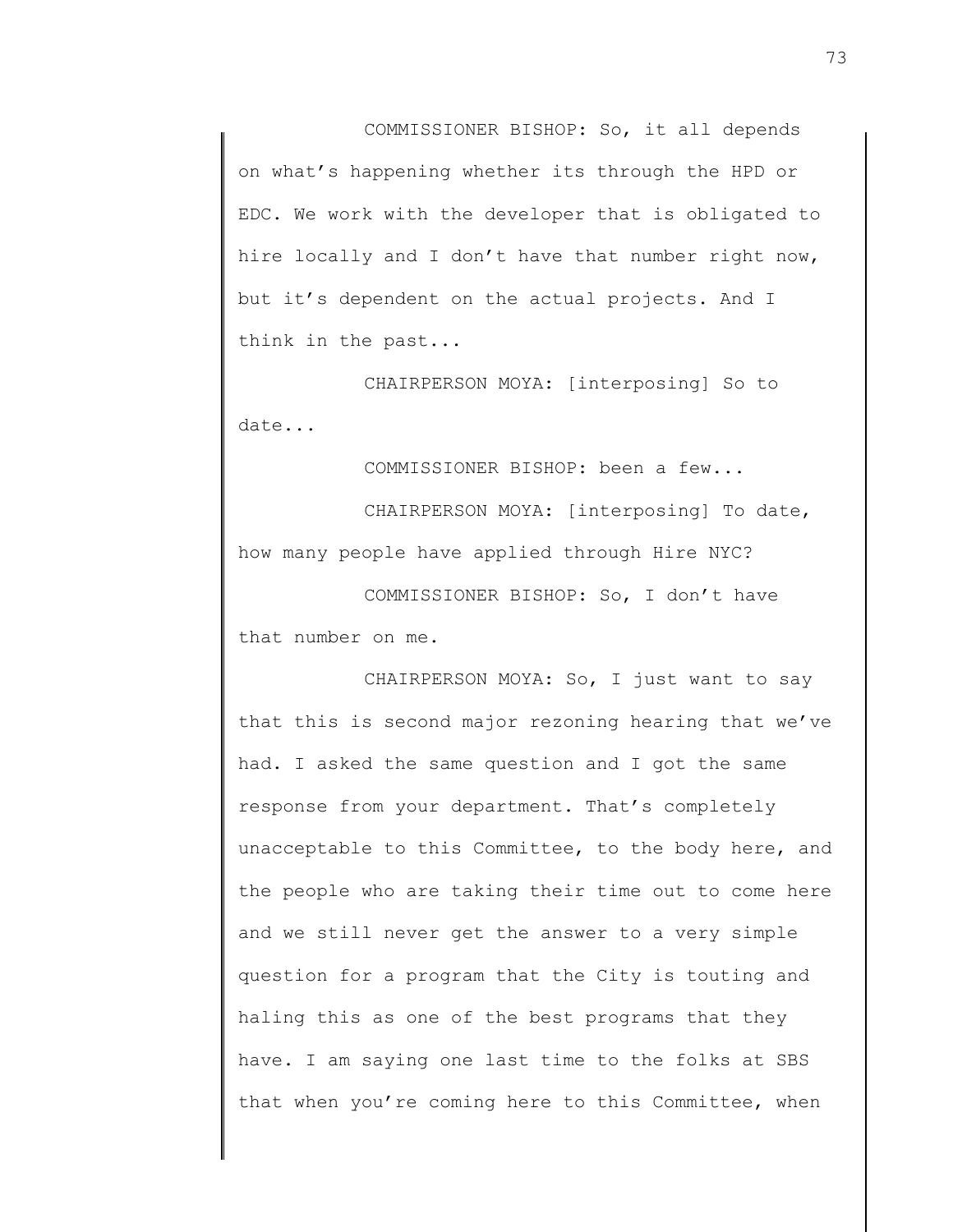you're going to come and talk about rezoning's, be prepared. I'm going to ask you another question on Hire NYC. How many individuals have been interviewed or considered for hire by employers through the Hire NYC program?

COMMISSIONER BISHOP: So I was prepared to talk about the Workforce 1 Center and the work that we do. So, Hire NYC, as I said, it's based on the actual projects. There have not been a lot of projects across the City...

CHAIRPERSON MOYA [interposing] I know. How many have been hired?

COMMISSIONER BISHOP: I can get back to you with that number.

CHAIRPERSON MOYA: How many individuals have been hired through the program?

COMMISSIONER BISHOP: Again, I'll get back to you with that number.

CHAIRPERSON MOYA: How many employers have participated in the Hire NYC program?

COMMISSIONER BISHOP: Again, I apologize. I was prepared to talk about the Workforce 1 Center and the work that we do in Inwood. I will get back to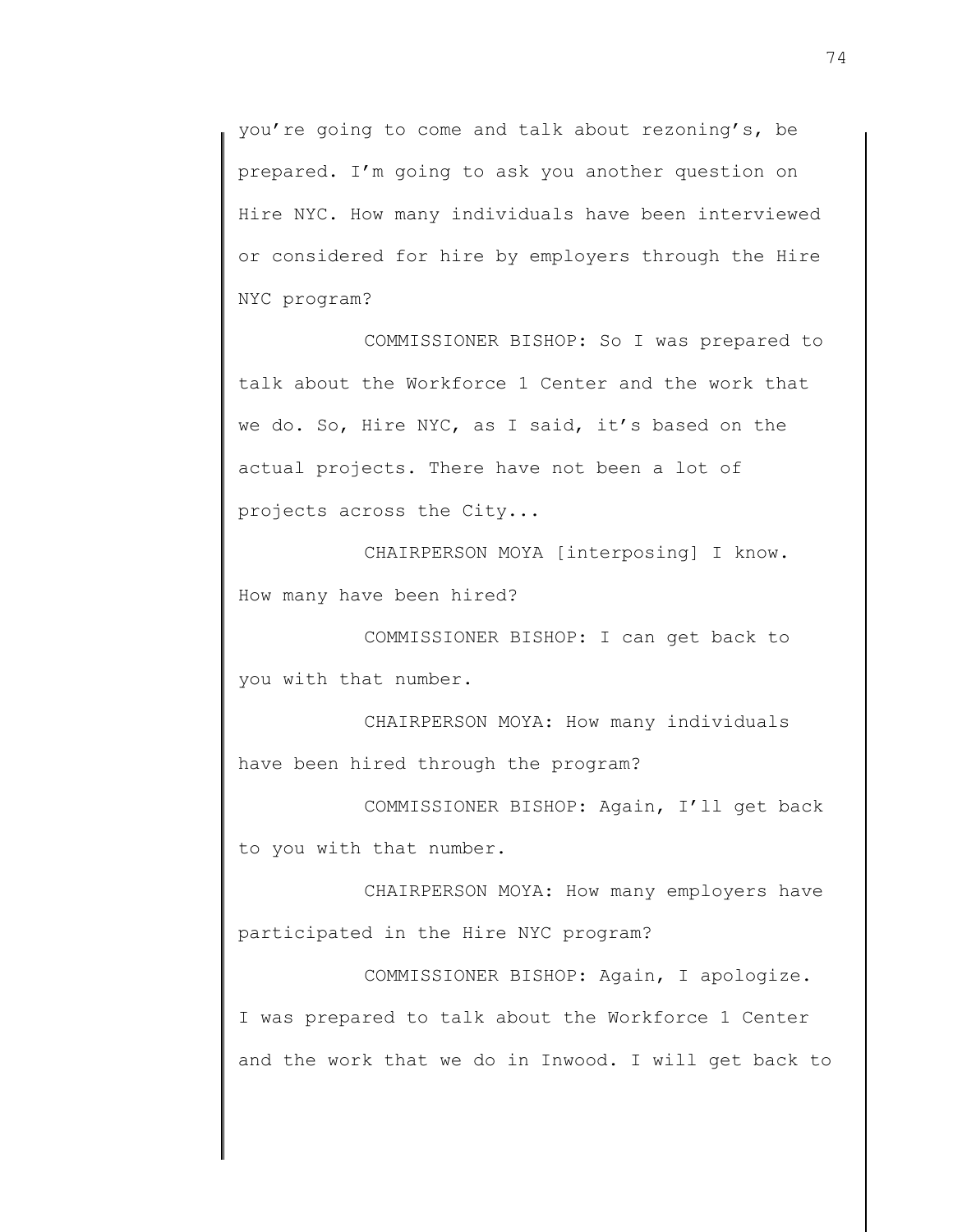you on how many employers have actually worked with Hire NYC.

CHAIRPERSON MOYA: So, this program has been labeled by the City as the best model for hiring local residents, what data can the Administration proves to back this claim?

COMMISSIONER BISHOP: So, I have, and we have worked closely with local employers through our Workforce 1 Center. We've served over 7,000 residents through the Workforce 1 Center. Hire NYC is just one of the tools we've talked about. In terms of forcing a private developer to hire locally. Hire NCY is the best tool that we do have. However, we do have companies that look for local residents and those companies are in technology, those companies are in healthcare. Those companies are in transportation. Now we work with our Workforce 1 systems to ensure that we connect Inwood residents to the best quality jobs.

CHAIRPERSON MOYA: I have a bunch of questions that I think I'm going to get the same response. So, again, I ask that you provide myself and this Committee all the data and the questions that I've asked on Hire NYC. I now want to turn it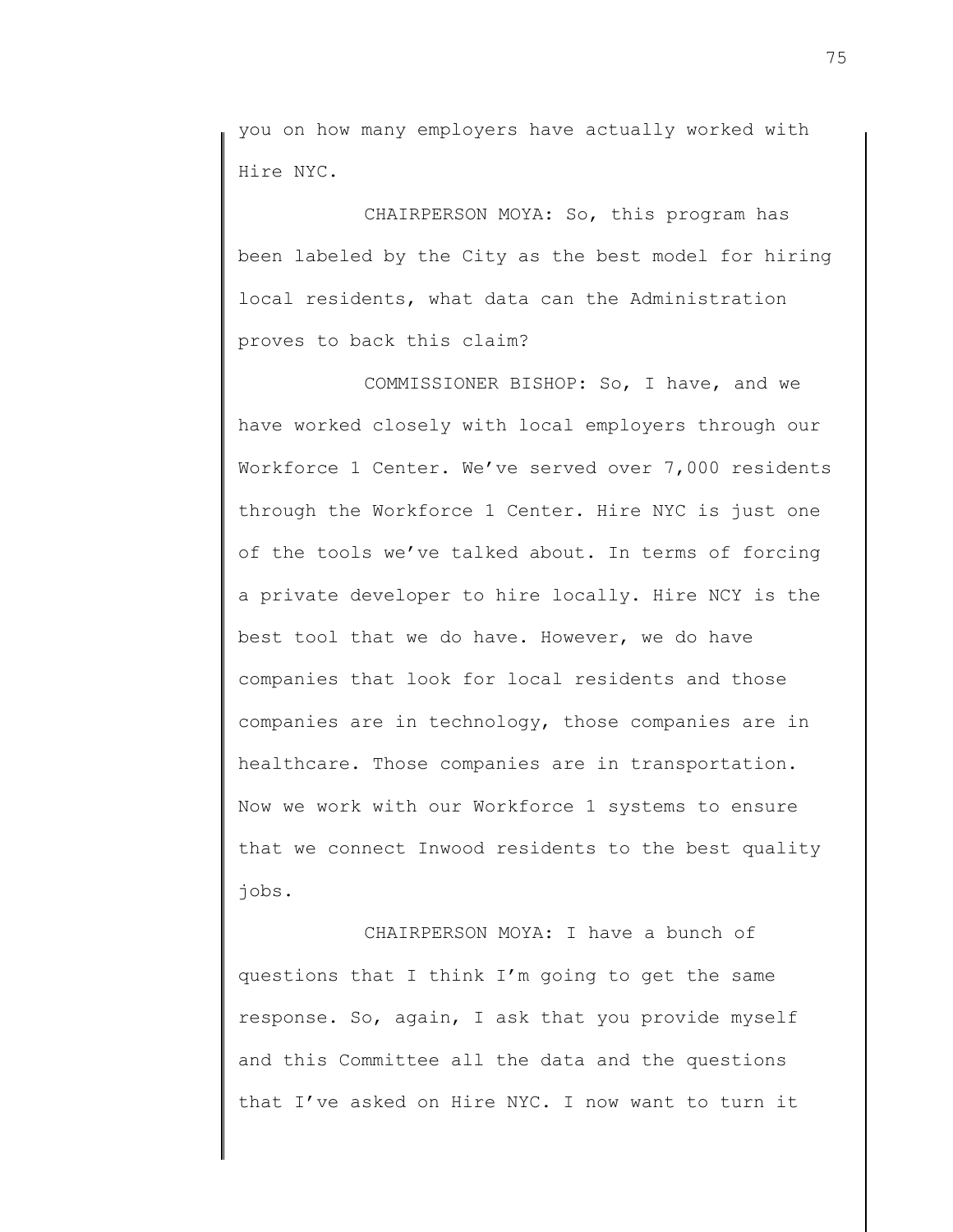over to my colleague, Council Member Rodriguez for questions.

COUNCIL MEMBER RODRIGUEZ: Thank you. a question for the HPD side, how many rent stabilized apartments do we have in Community Board 12 and what number from those are new?

COMMISSIONER TORRES-SPRINGER: We have in Community Board 12 about 61% of the stock is rent stabilized. That's approximately 46,000. And that is for Community Board 12. And I will follow up on the specific breakdown of that for Inwood (sic).

COUNCIL MEMBER RODRIGUEZ: How many, if you have a number that you can share with us, how many rent stabilized apartments they will lose as a community from 2000 to 2010?

COMMISSIONER TORRES-SPRINGER: I don't have that number, but what I do know, Council Member, is that the trend of the loss of rent stabilized units was pretty dire for a while and that's actually stabilized in the last few years. But we do know that our work is not over and so we you mentioned earlier, the work that we have to do together in Albany next year is extraordinarily important. And the Mayor has spoken about a three prong strategy, ending vacancy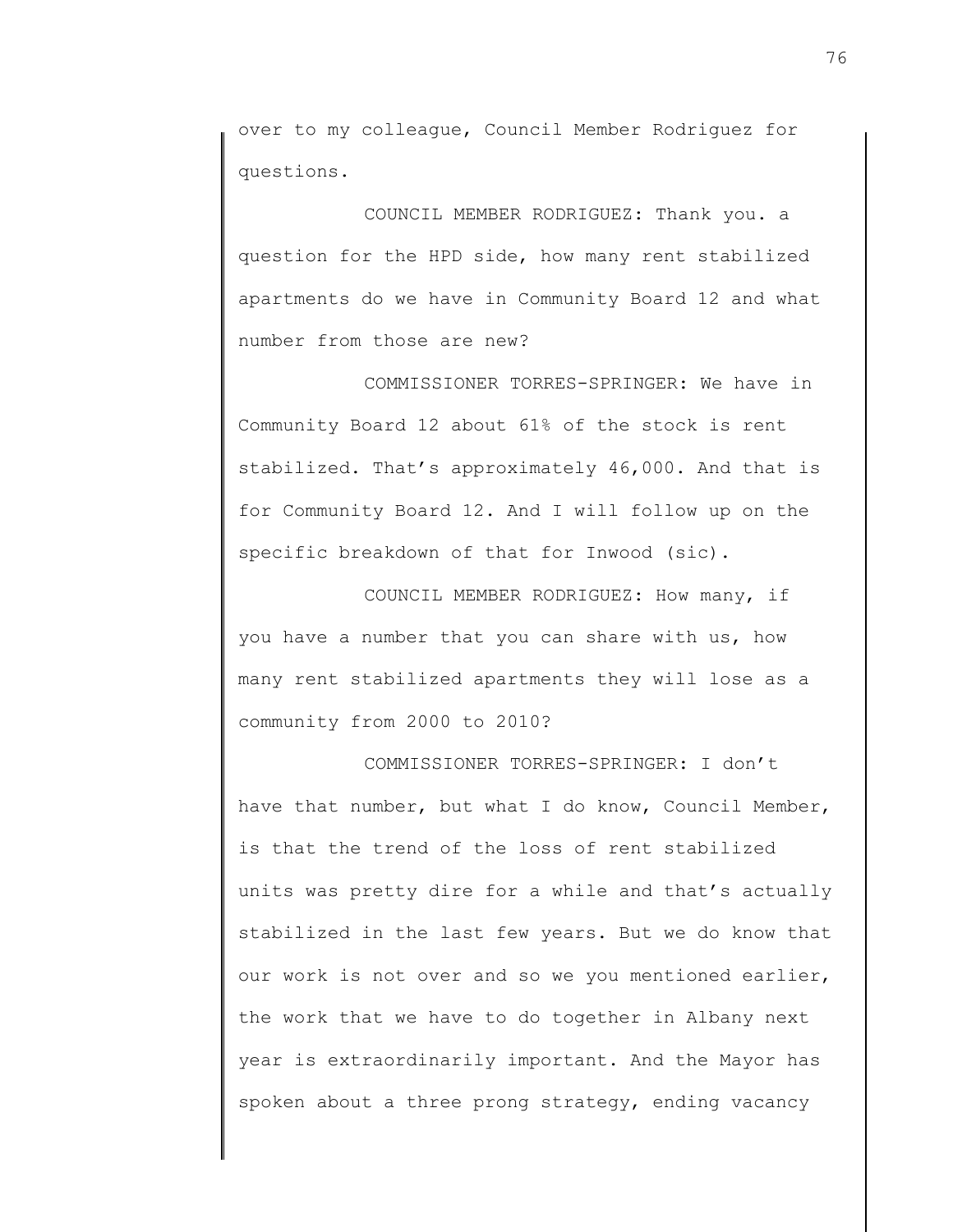decontrol, ending the vacancy allowance, limiting IAI and MCI increases. And there are a number of other reforms that we will be pursuing as well because to the extent that we can protect each and every one of those rent stabilized units, we know that that is job number one. I'll also just mention one other thing is that there are buildings with rent stabilized leases, but are not necessarily regulated or are within the City regulatory agreement. And we just developed, we just launched a new program called Neighborhood Pillars. What that will enable us to do is provide financing for not for profit organizations and mission driven organizations so that they can acquire those buildings and we can make sure that they are affordable into the long run. Essentially enable not for profit organizations to compete in the private market where right now they might be losing out to speculation.

COUNCIL MEMBER RODRIGUEZ: What percentage of residents of Inwood, in the rezoning area, is Latino?

CECILIA KUSHNER: I believe it's over 50% foreign born and over 75% Latino or Hispanic.

JAMES PATCHETT: Yes.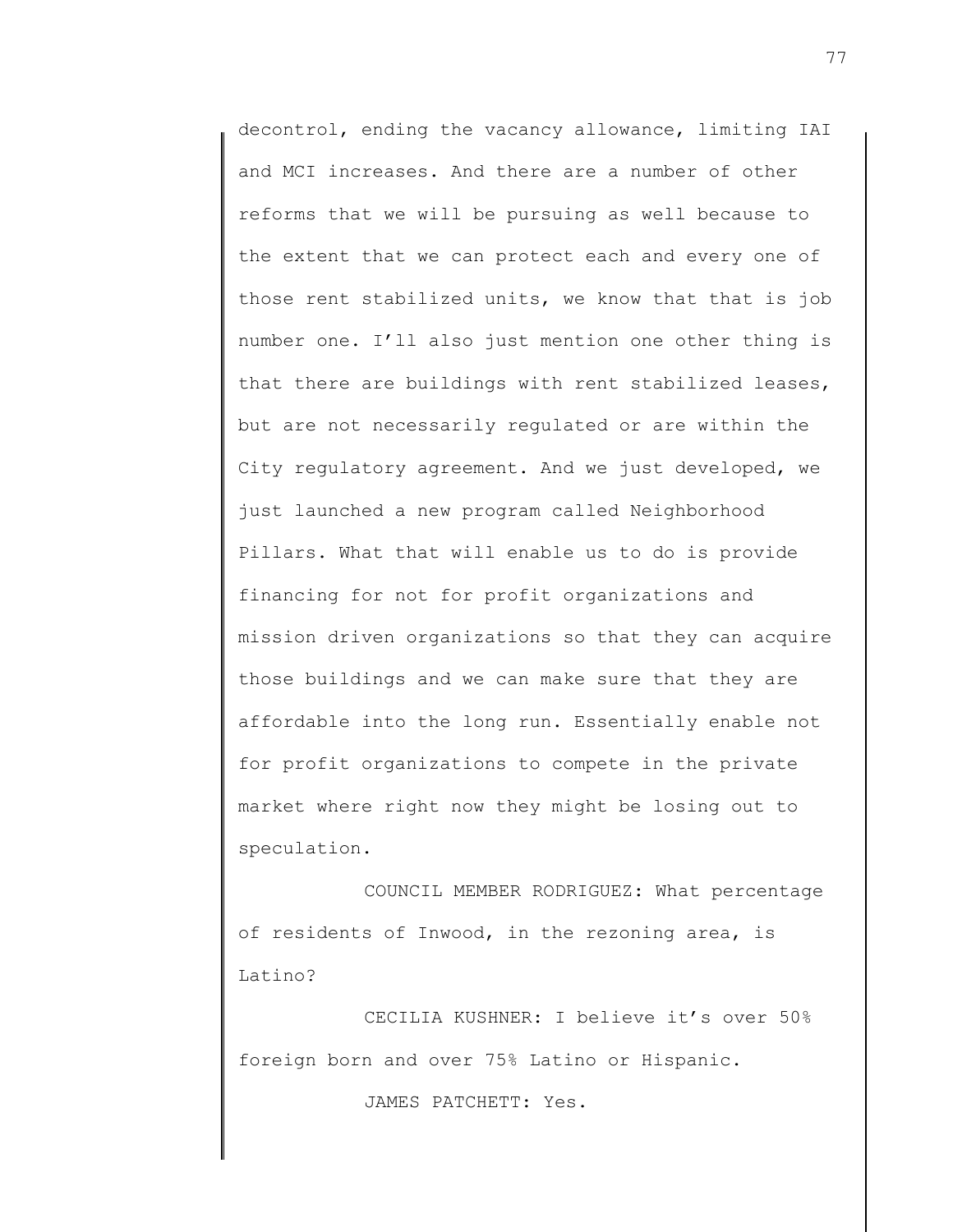COUNCIL MEMBER RODRIGUEZ: As far as I recall, I think 87% of that population is Latino.

JAMES PATCHETT: Yes.

COUNCIL MEMBER RODRIGUEZ: Has the Latino community been engaged in this process?

JAMES PATCHETT: Absolutely. We have had, as a result of your advocacy, we have held a series of events that are all bilingual. We've provided simultaneous translation at the events as well. We also did a tele-town hall that we did simultaneously broadcast in Spanish and we took questions in Spanish as well as in English. So we have our best to reach out to the Latino community and we have done our best to provide simultaneous translation as the Council is offering right now throughout the process.

COUNCIL MEMBER RODRIGUEZ: Do you have an estimate of what number of apartments became preferential rents in the last of years in the community?

COMMISSIONER TORRES-SPRINGER: What I do know is that, and this is according to the rent guidelines board, about 26% of all rent stabilized apartments in CD12, that's about 12,000 apartments, have a preferential rent. Just to put that in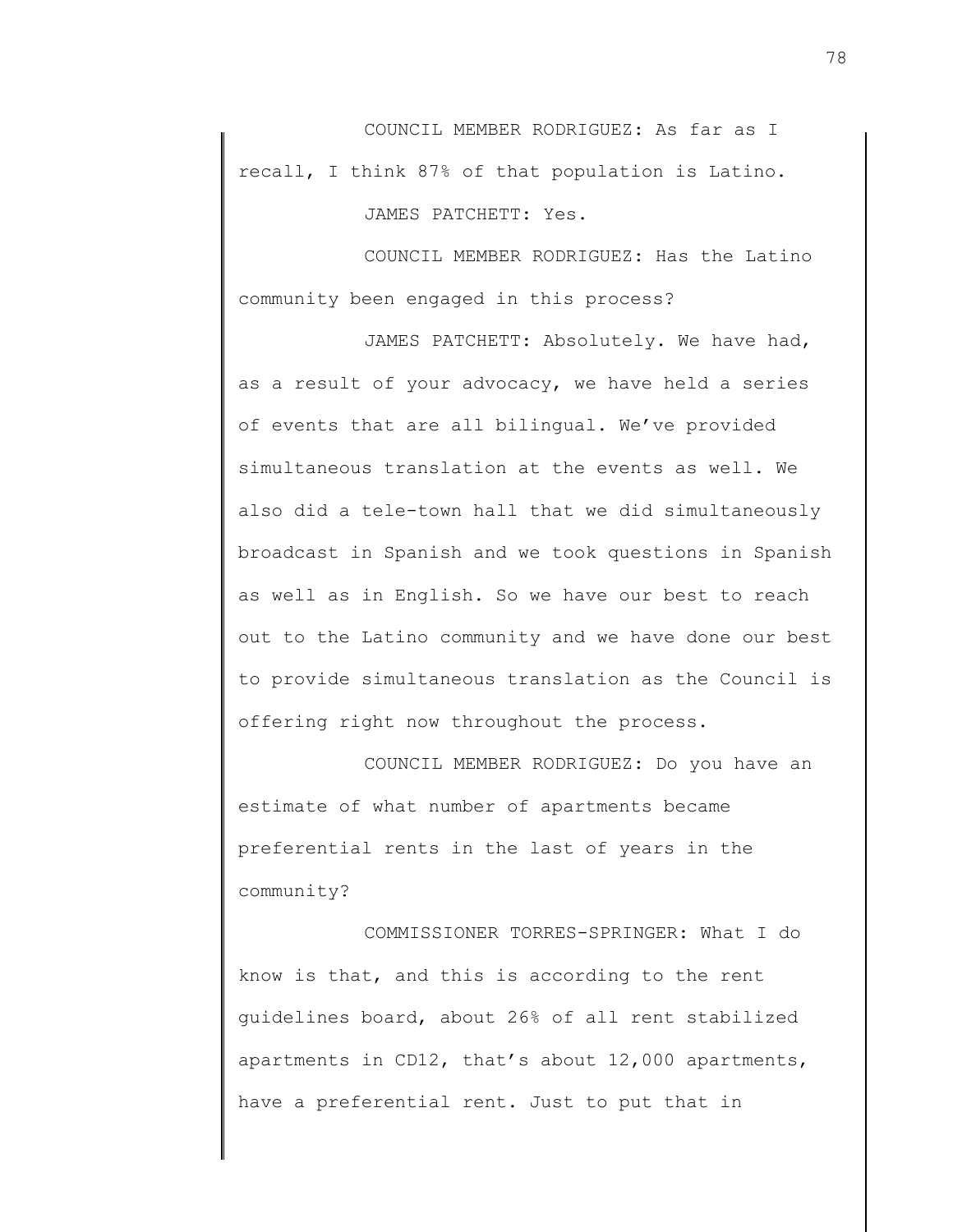context, citywide the proportion of units with preferential rent as a subset of all rent stabilized is actually 31. So in CD12 it's 26% or 12,000 apartments.

COUNCIL MEMBER RODRIGUEZ: And we know that many of those tenants who were pushed out from the rent stabilized apartments and those apartments became preferential rents. Those were the apartments that used to belong to Dona Maria, Dona Juana, Don Pedro. Tenants who used to live in a building that used to belong to Vantage and to Pinnacle and to those unfortunately I hope that they have learned a lesson about those bad landlords who ended settlement with the AG because of not being able to provide the services and using bad tactics to push tenants from a community.

COMMISSIONER TORRES-SPRINGER: So, we need to say a couple things. One about preferential rent, and I think it's helpful to talk about harassment in general because I know that's an issue that many tenants, too many tenants in our City face. First, in terms of preferential rent. It's important to know that it is legal, however, we know that there are landlords who might be exploiting the use of the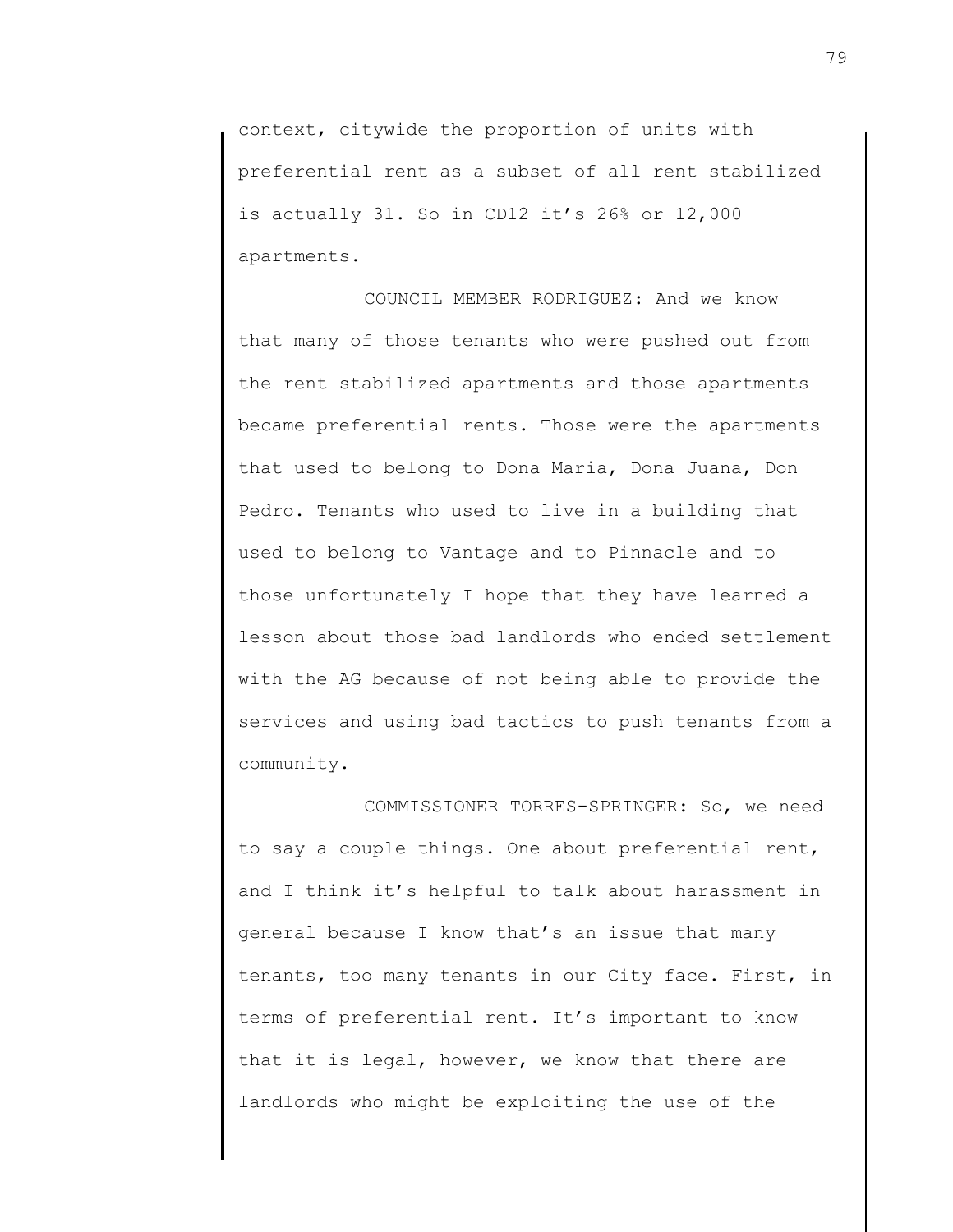preferential rent in a way that's not beneficial for tenants. So our approach in general has been four fold. One is to make sure that tenants through legal services making sure that our tenant support unit reaches out. They has as much education as is needed about their rights if you do in fact have a preferential rent. Two, as you mentioned, Council Member, enforcement. Making sure that our task force knows when there is behavior by the unscrupulous landlord that might include exploiting or finding loopholes in preferential rent, but that usually mean that they are doing other things and being as, throwing the book at them where it's needed. The new programs like CONH that I mentioned earlier and then importantly the fight in Albany. And so that is how we are, we have been, and will continue to work on preferential rent. But in general, I think the issue is one about bad actor (sic) landlords and we have tools within HPD that we try to use as aggressively as possible and certainly have appreciated the partnership of local community groups and tenant organizers so we know what is happening on the ground. And as we continue to fight the fight in Albany that is needed so that the laws that we have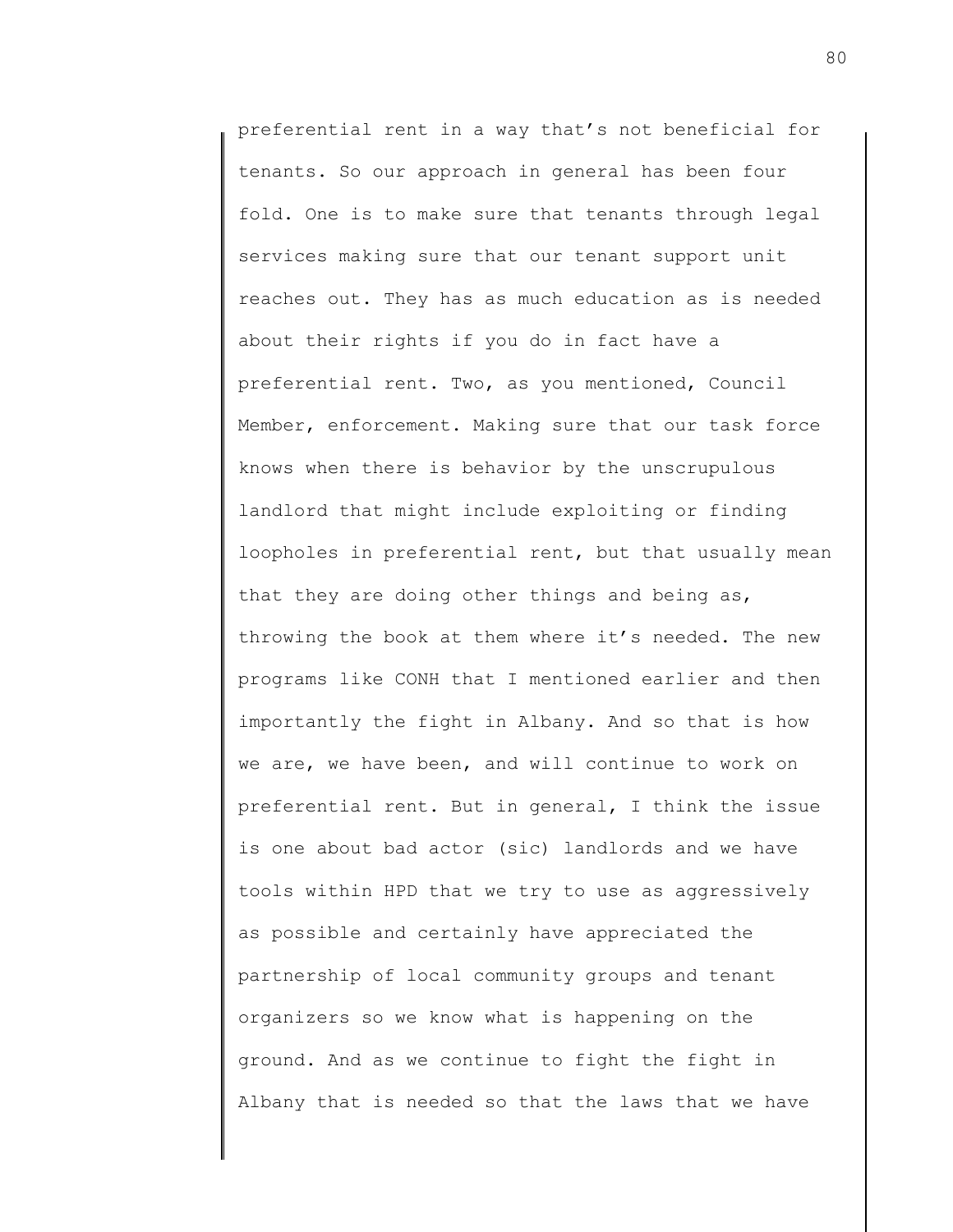that protect rent stabilized tenants are as strong as they can be.

COUNCIL MEMBER RODRIGUEZ: I think that the community has been a community that has welcomed immigrants and individuals that we have moved from different places. As I've said before, that's a safe community for the Jews that came from Germany. The Irish, the Italian, Kristen (sic) queen (sic) used to go to (INAUDIBLE), Cat (sic) Stringer (sic) her mother used to be a Council Member from the area, she went (inaudible). Then we have the Greek, St. Spyridon Church, we have the Cubans, then we have other groups coming. I believe that the new changes that we have seen in communities, that people are being priced out from other communities. Now they're taking those apartments that they have become the preferential rent. At the end of the day, we have to welcome anyone that comes to our community. My goal is to create a community, a home for people they live in for decades. And investing for the new economy (SIC) we cannot tell anyone that was priced out from Brooklyn, from the West Side, not to come to Washington Heights. But I think we need to deal with that reality. We've be dealing with bad landlords and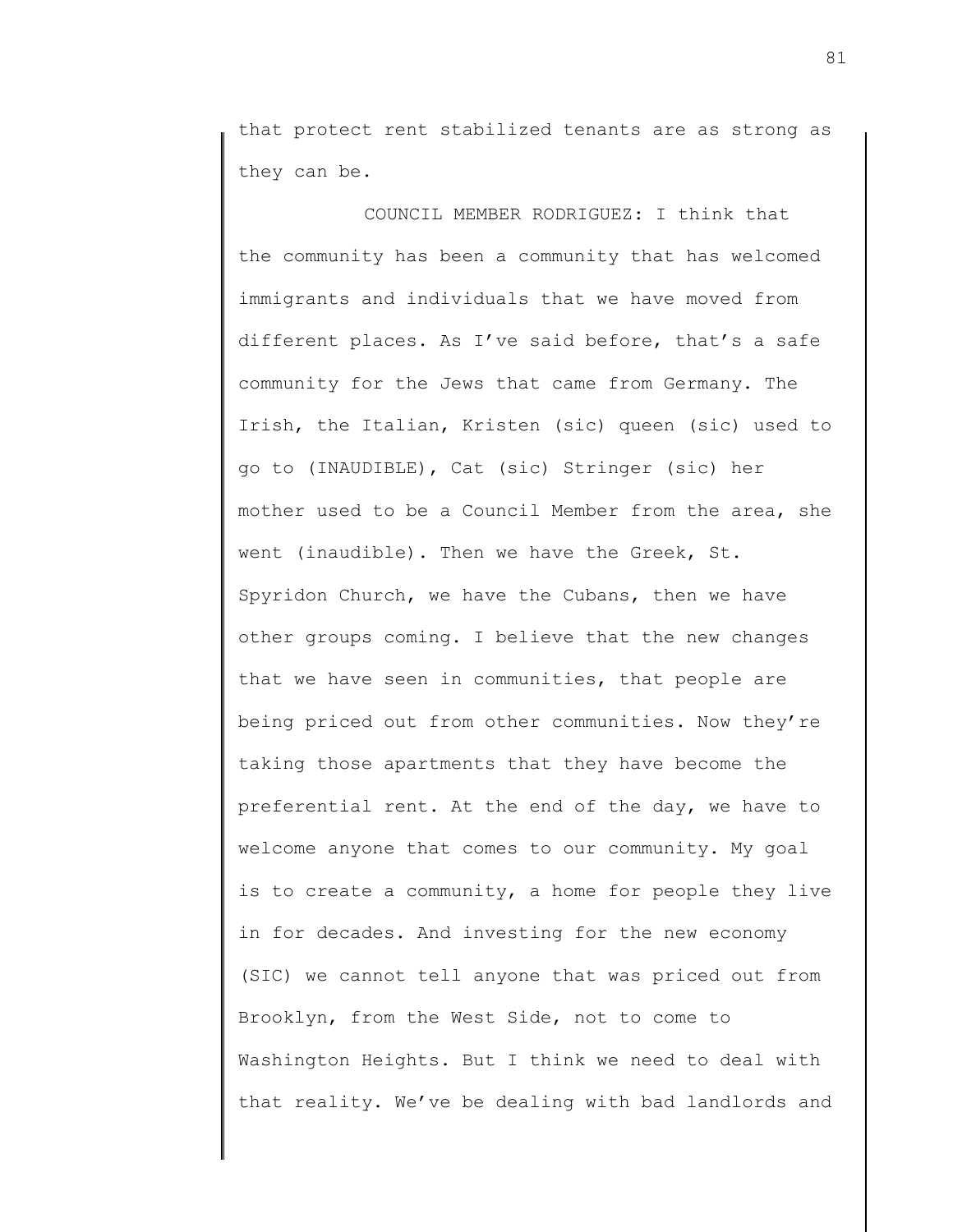that reality was happening before we started talking about this rezoning in Inwood. And if we leave those apartments that we have, the new landlords buying the big portfolio, 20-25 apartments, unfortunately many of those apartments, they are in preferential rents. How much is the City ready to invest in those buildings that we have left? That they are rent stabilized apartments, that they can work with those landlords in offering the program that the City has for them to be able to maintain those working class individuals, those who make less than \$20,000.00 those who are the voices in our community. Those who went to the library in the 80s and the 90s when their mother said, after you finish (INAUDIBLE) wait for me at the library because drugs is killing our jobs (SIC) and our community. So what is our plan? Because that is what the community wants to hear. How much money are you willing to invest on preservation? That's in particular a big ask that we have. And something that we have in common here, so are we ready to say that I don't want to put numbers now? But are we ready to continue negotiating to be able to say, Inwood should know that, here we are putting these millions of dollars for preservation.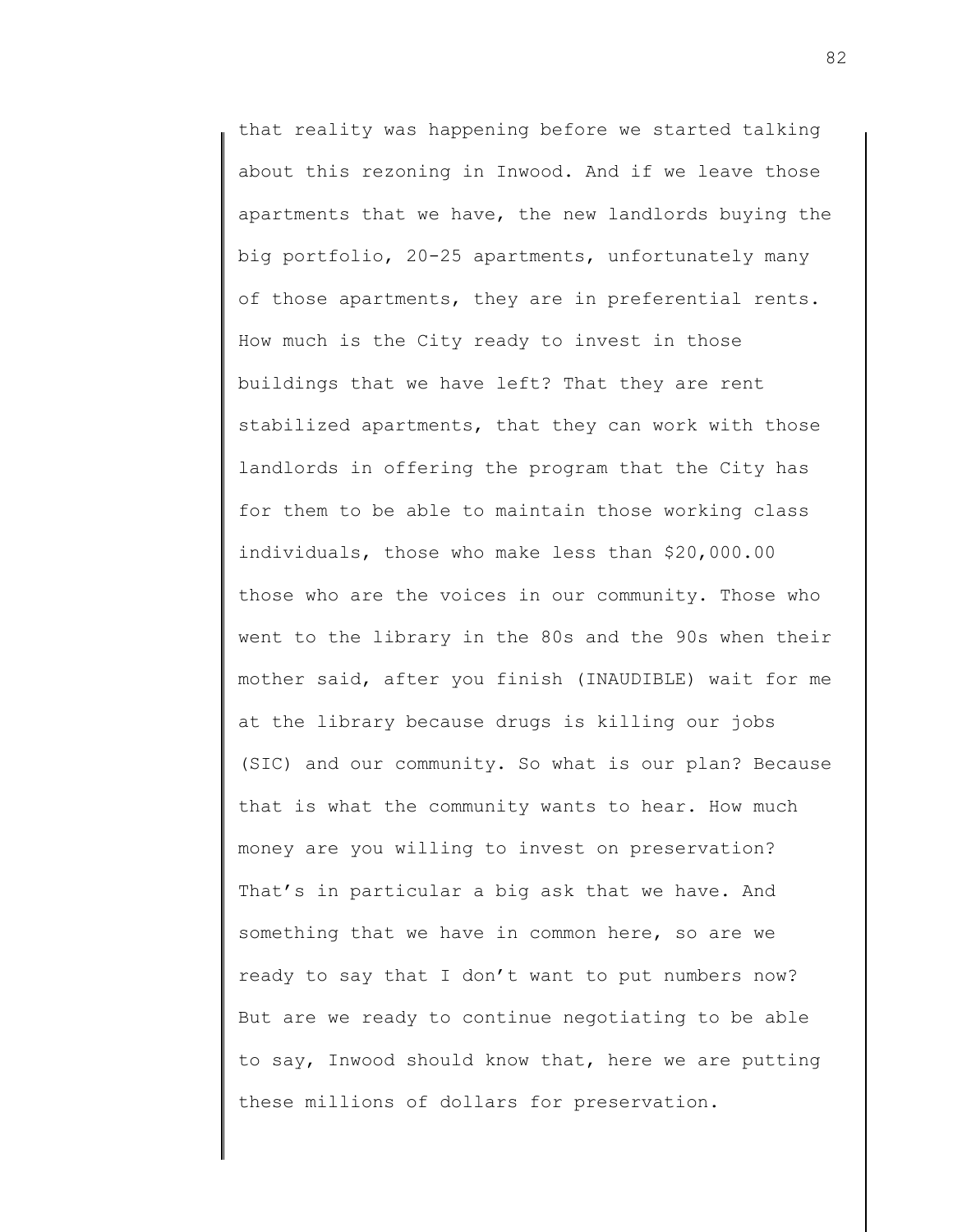COMMISSIONER TORRES-SPRINGER: We know that preservation is the cornerstone of this housing plan. That is the case in so many neighborhoods in which we do this work. Our commitment to that will be unequivocal. We will use every enforcement tool that we have to ensure building conditions are taken care of and we will use both existing and new approaches to preservation. And we will be as aggressive as we can be. I mentioned programs like Neighborhood Pillars, there are in addition, the Partners of Preservation which is a wholly new approach to identifying, being more proactive about which buildings need to be targeted. And I think in terms of funding, the Mayor's housing plan represents the historic and largest commitment of resources to affordable housing that the City has really ever seen. And we...

COUNCIL MEMBER RODRIGUEZ: [interposing] But...

COMMISSIONER TORRES-SPRINGER: Will make sure that in Inwood, that the investment is commensurate with the need.

COUNCIL MEMBER RODRIGUEZ: I just went for you guys to know that we need to be ready to put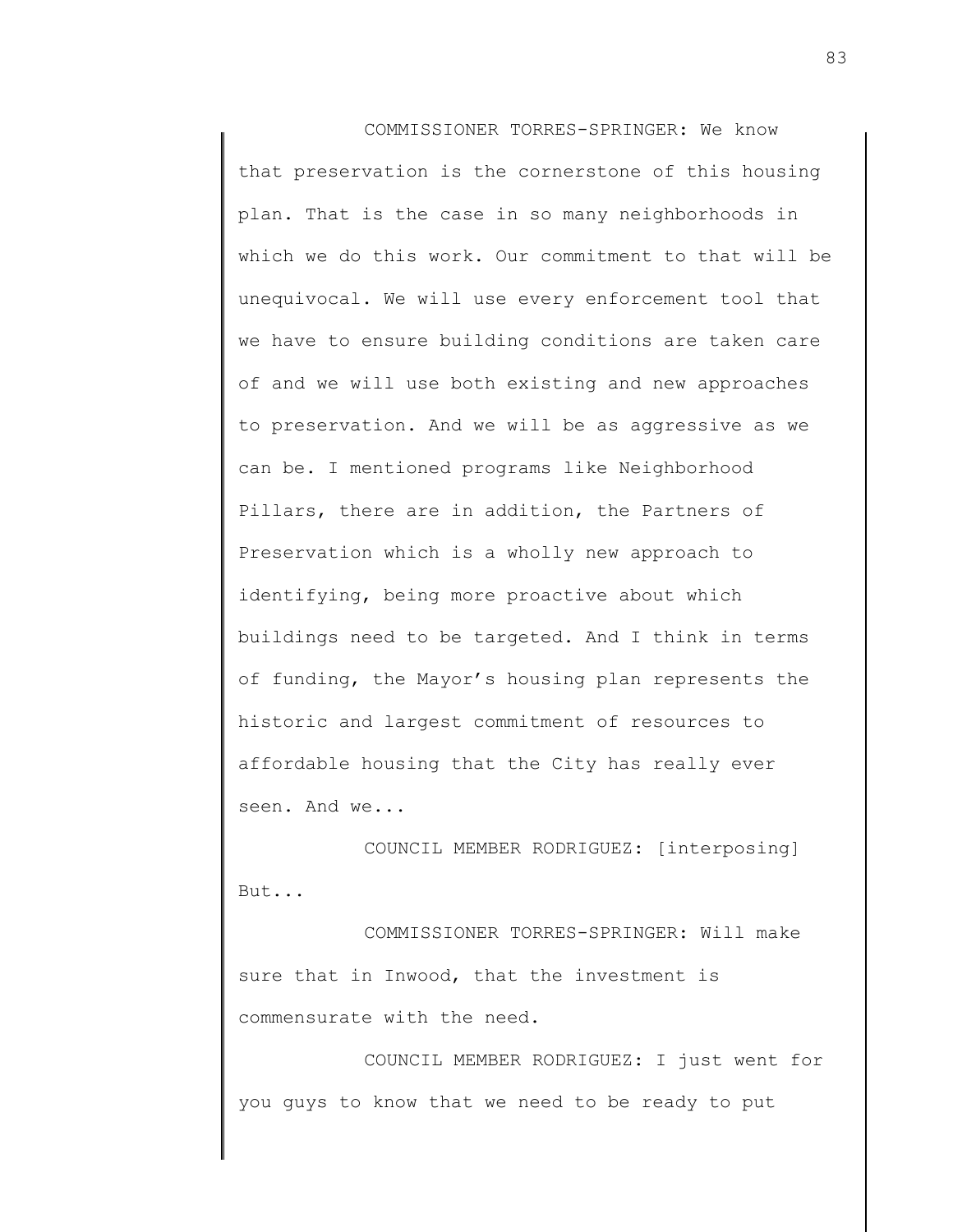numbers. I know when we had the opening budget hearing, Secretary of Budget had, the Budget Director, I think that how much money do we have in the pipeline for the next few years for preservation. And that's \$3 billion that we have just for preservation. Our community, unfortunately as I said, even other communities, they receive 3,000-5,000 affordable housing in the four years of the previous administration. For us to receive only 250 when doing the same time, we have Vantage and Pinnacle putting cameras (sic), making those buildings very beautiful, but just to be following up with bad tactics to push people out. Our community will be expect it and that's what it will be, and I feel that we are having good conversation by community numbers. We need to be ready to say are we putting \$100 million for the Community Board 12? Are we putting \$150 million? How many millions are we investing on preservation? I have a great citywide view from my middle class and working class New Yorkers, but (sic) everything is local. So, at the end I would like for it to be ready to continue looking at the numbers because I need real investment on preservation because I say we are in the same boat and I believe that we have one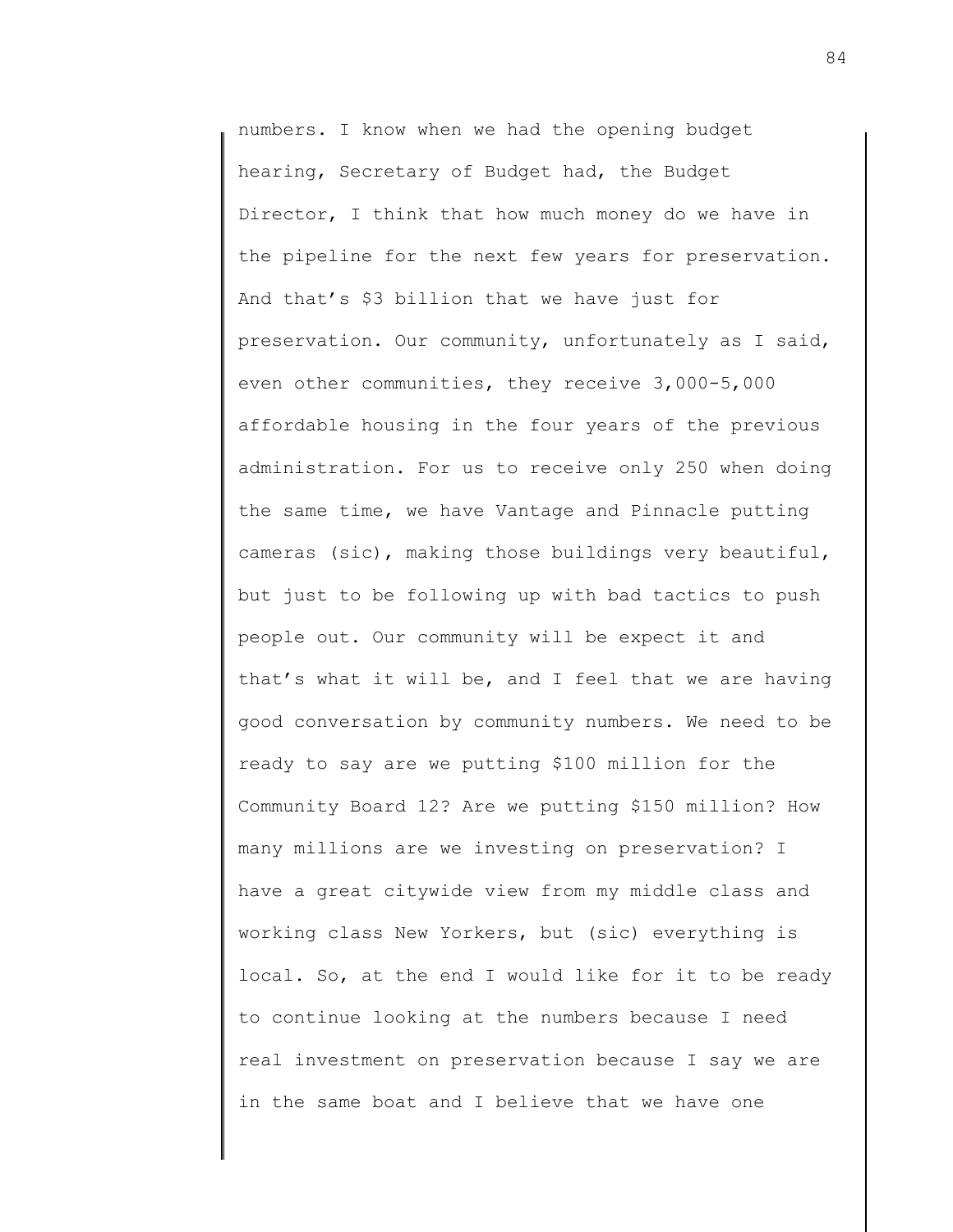interest, to preserve our community where the diversity of the Black, Latino, White and Asian continue living, where working class will be able to be maintaining our community.

COMMISSIONER TORRS-SPRINGER: We understand.

COUNCIL MEMBER RODRIGUEZ: Okay. And my last question because as we know, we have great panels, is that I want you guys to be ready to the City site, I said before, I've been here for nine years. I have not done a rezoning, one, in my community. And the reason why I have not done it yet is because I have not been able to put a plan that we can say, this will be good for my community. I'm listening and I've met with Eva (sic), Mehta (sic) and everyone last night. And I met with you guys, and we talked about ideas and suggestions that you have. Life is not everything or nothing, so as I'm pushing the Administration to help us, to bring us as many resources as possible for this rezoning. It is important that we also focus on a specific thing that we want as we address this conversation. But, I say in the culture where we are, at City Hall, sometimes we expect that we negotiate, we talk to big number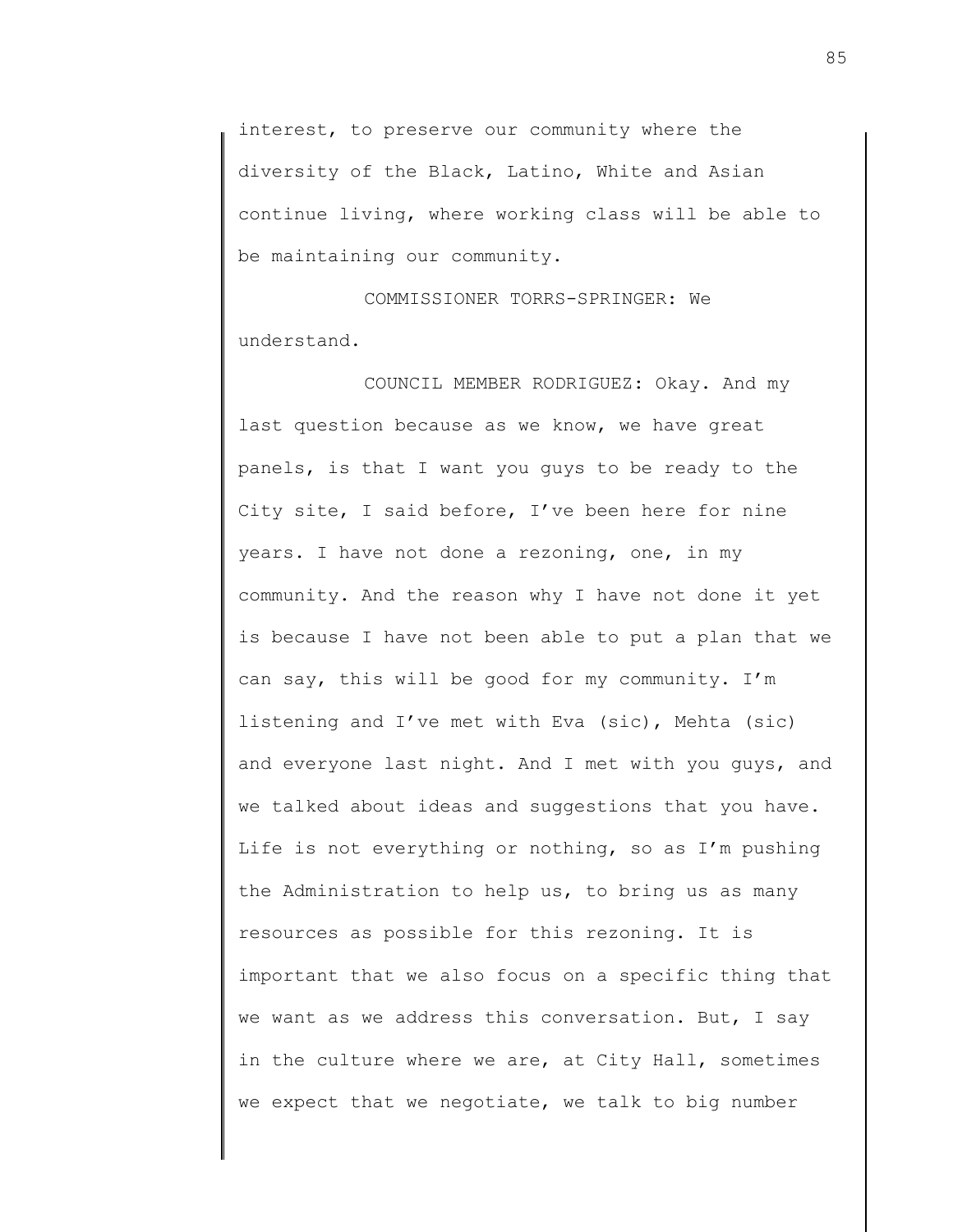and then go into the middle. 1989 I led a student movement to cover City College, I led a negotiation with Cuomo's Administration, his father, we won that battle. We stopped tuition increase and cutting the budget to CUNY. In this rezoning, this has to be a win for our community and I would like to be clear, preservation, building affordable housing, commercial space for local small business, building the first National Immigrant Research Performing Arts in here, in New York City. Building the Mechatronic School, a two year college. And we hope that CUNY will be the partner. We hear from the president that we are so lucky, those who live in Washington Heights, most of the time he takes the train and he lives in a community since '91. So if we can be able to work in the City to invest at CUNY, to build a project, those are key things that we want. Again, I feel that we are getting good progress in this complex rezoning that we are discussing. But I just hope, again, that you know that I'm not putting big things to get half of those (sic). And with that, the site and everyone should know, yes, I would like to live in another society knowing that (INAUDIBLE) dictated only by the markets that we have. By the markets that we have in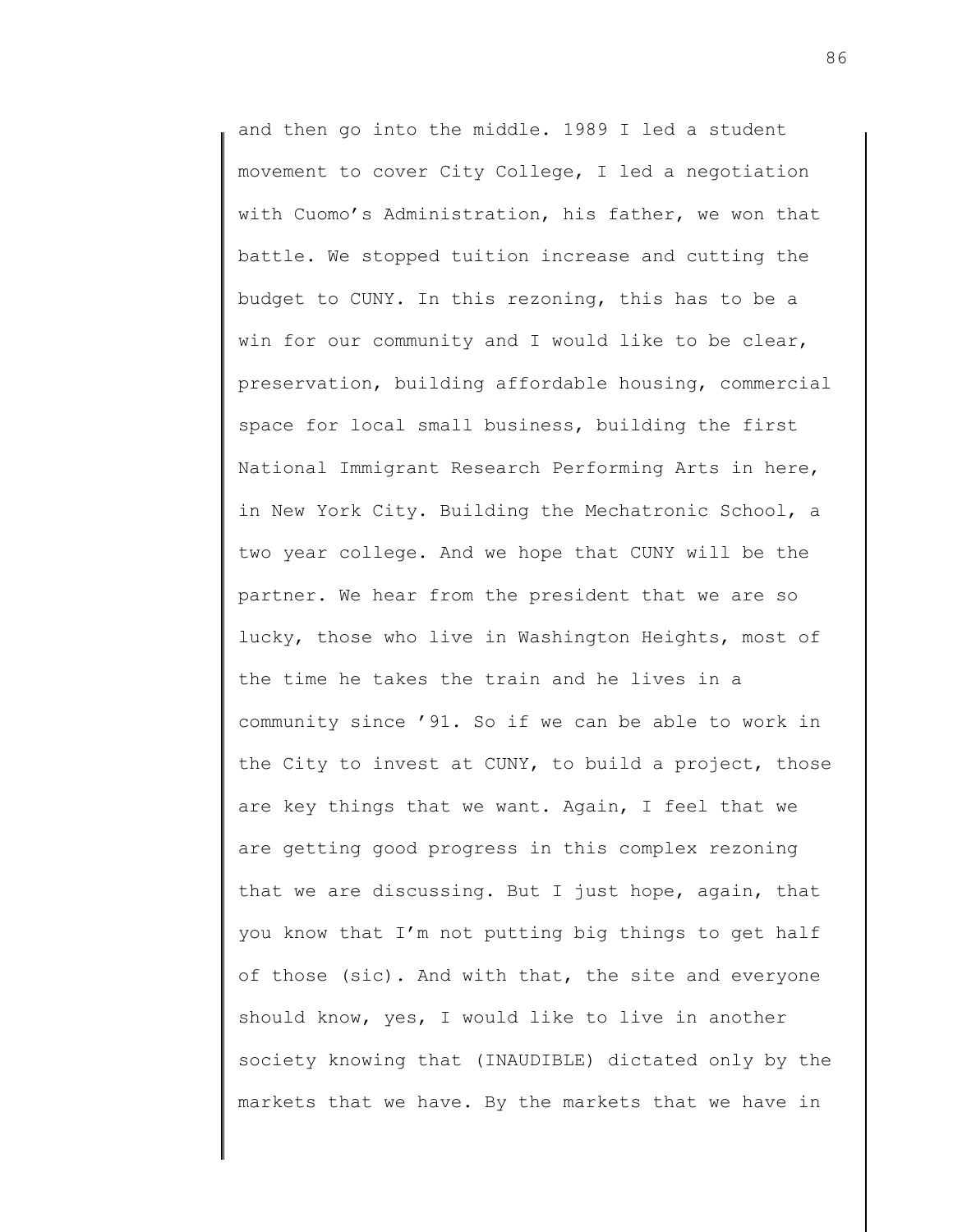New York City, unless we have city land, its more difficult to build affordable housing. Here we have the sanitation garage where hundreds of trucks, if you pass by 218 and Broadway, it's parked on the street. Most of them, they are not serving our community. They come (INAUDIBLE) I am calling for the City to close that sanitation garage and use if for affordable housing. I am calling for New York City to work for the familiar sign in front of the firehouse, (INAUDIBLE) building the first third floor for indoor sports recreation to our youth. We don't have an astro-green, we don't have a JCC in our community. Our children who live in Inwood, many of them parents have to travel to the Upper West Side to opposite and to Riverdale in order to add the services that those kids need. So, for me, the familiar sights, again, using third floor for indoor recreation for our youth is as critical as affordable housing (inaudible). The DOT site is critical, the Spectrum charter and other than that one we have more things incoming (sic), it's critical too. And with that, unfortunately I would like to say we chose Con Edison when it comes to their commitments. Inwood, Washington Heights, we don't trust the corporation because after the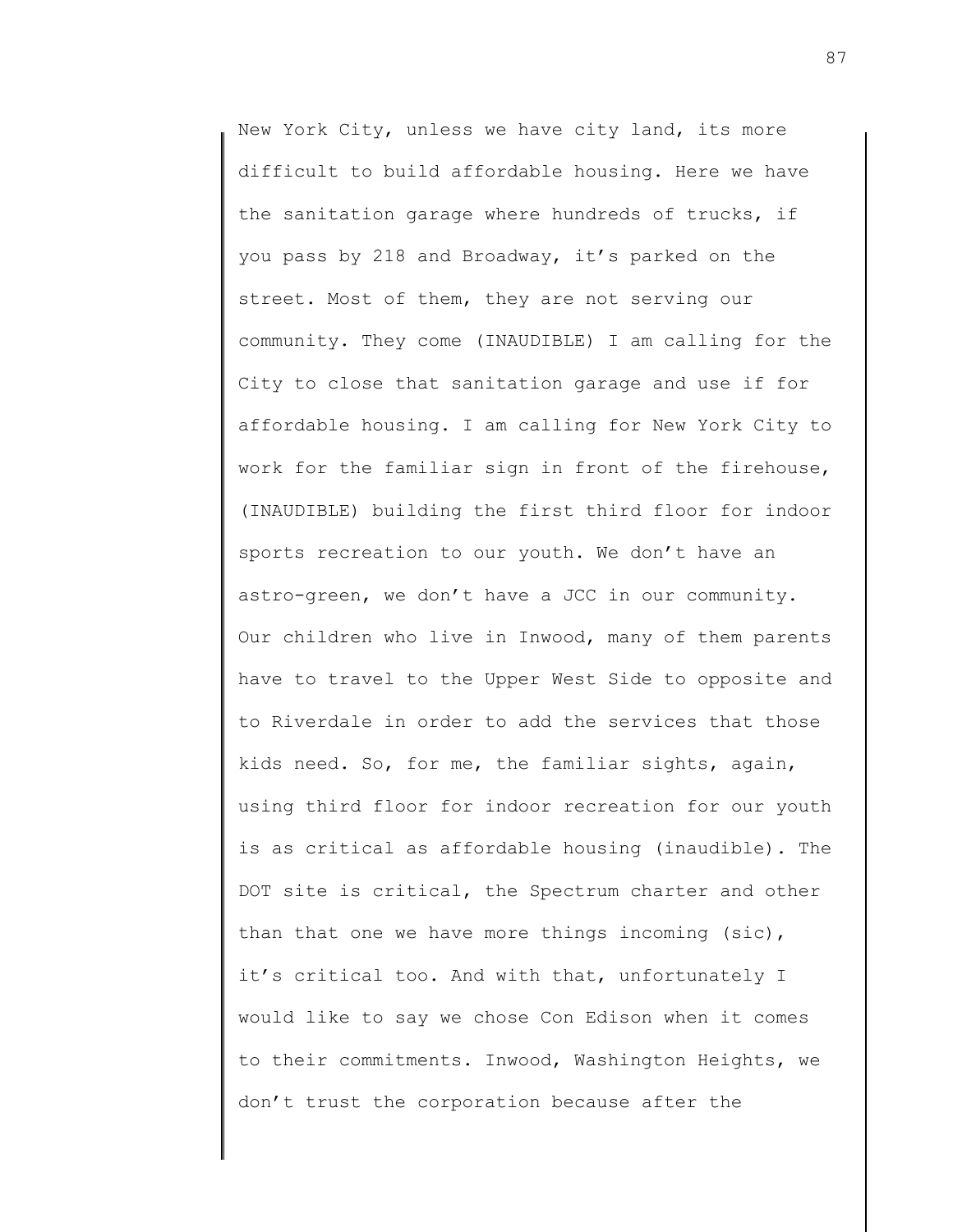blackout, they offer with a letter of intention that Martin (sic) Cole (sic) still has a copy of that letter. That the community will, that they will work with the City to use one of the sites that they own to build affordable housing. What guarantee do we have, first of all that we will continue in engaging conversation to use those public sites that I'm mentioning? To work with a disposal (sic) for future action to build affordable housing, and how can we guarantee that Con Edison will be building housing in those sites that you're being able to work with them.

JAMES PATCHETT: Sure, so as you're very well aware, Con Edison occupies a significant portion of the area east of 10th Avenue. The agreement that we reached with Con Edison was to consolidate their operations to the southern end of that and make available two sites for housing at the northern end of that area. That is an agreement that they have committed to with us in writing and I know that they're providing testimony later today. I to us, another important element of that is the access to the water front so what they have agreed to do as well is relinquish a portion of Academy Street which I know has the ability to provide real waterfront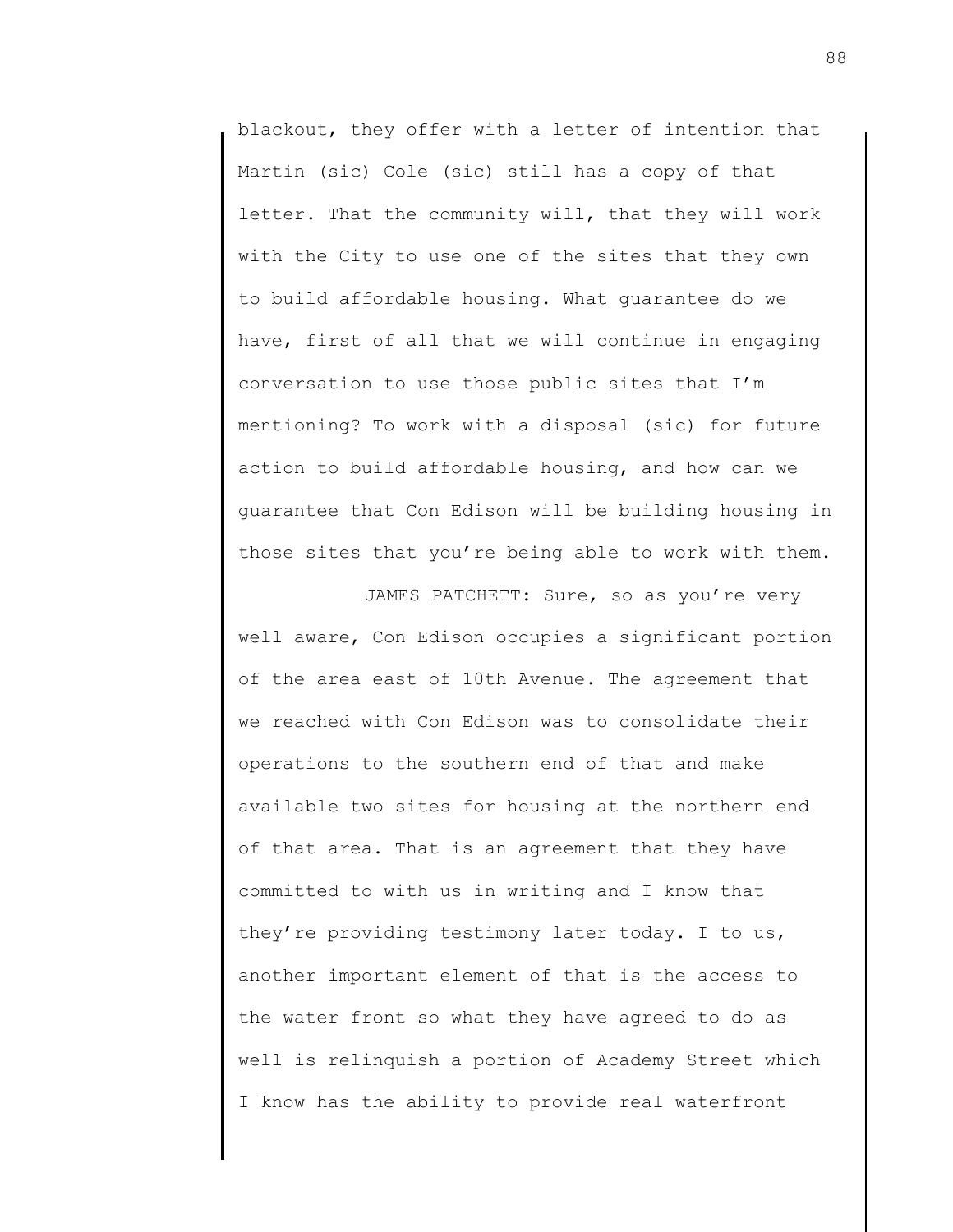access to the community in an area where the community really hasn't had access. And the City will hold them accountable to seeing 100% commitment and action on the items that they have committed to including, again, making two sites available for housing. Which will include at a minimum, mandatory inclusionary housing requirements as well as the Academy Street and access to the waterfront along Sherman Creek.

## COUNCIL MEMBER RODRIGUEZ:

[INAUDIBLE...]... to make, we need to be sure that there is a plan where HPD and Con Ed. Can be able to made accountable or what the plan is going to be for them to build affordable housing on that site. Because for me it's about here we are allowed to get access to the waterfront, but that's not enough. How many sites, as you've been discussing with Con Ed. Now will be, again, on a volunteer base, I hope that it's going to be more enforceable with them, what can be used for affordable housing.

JAMES PATCHETT: Two sites.

COUNCIL MEMBER RODRIGUEZ: Two sites? JAMES PATCHETT: Two sites.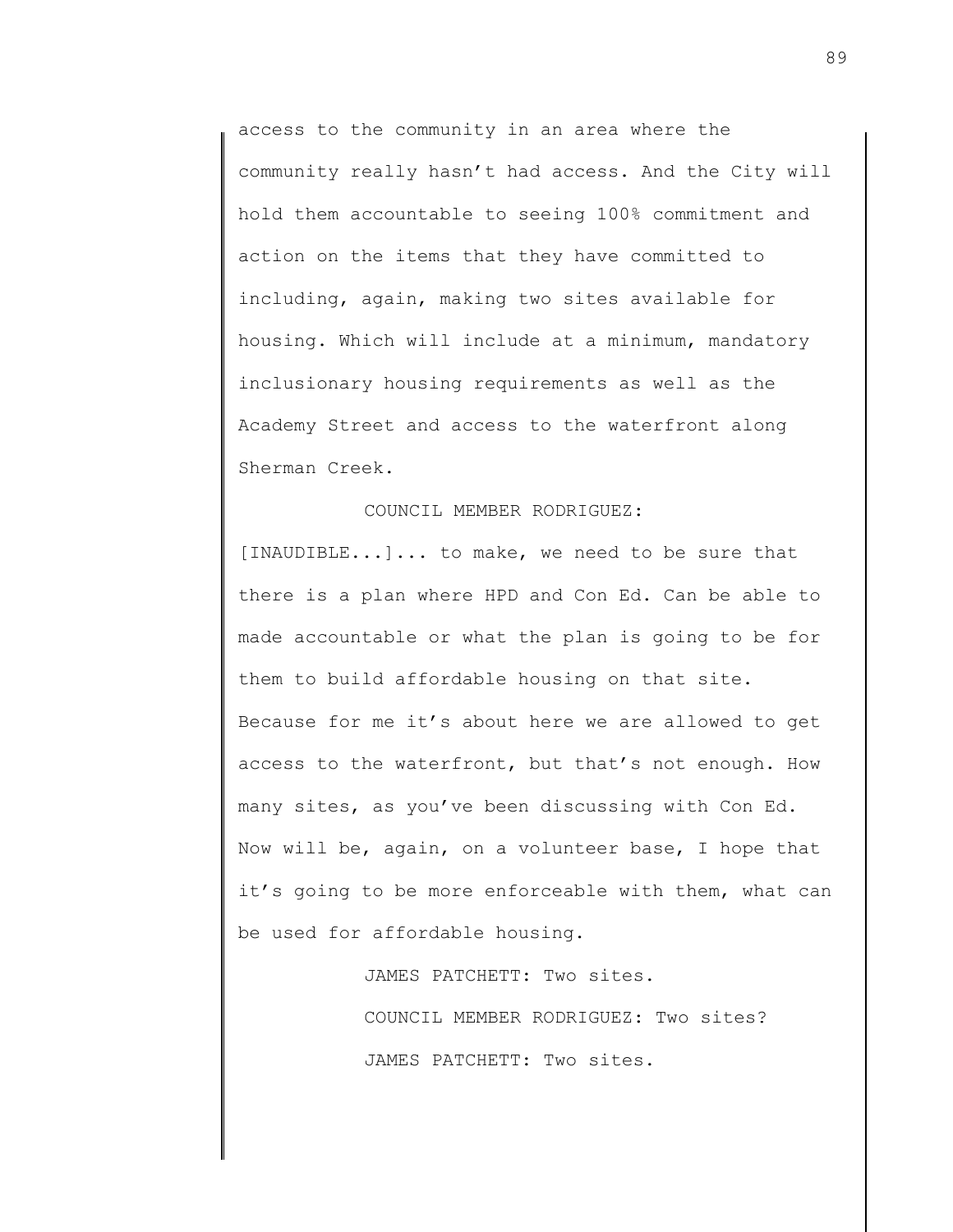COUNCIL MEMBER RODRIGUEZ: Okay. So, my last question, as you know, I do believe that we are having a good approach to looking at centering the rezoning to the east of 10th Avenue because we have a major opportunity to develop there, to change the rezoning that we move from manufactures who misuse. In the plan that we are discussing right now, we will be allowing rezoning 202 and 10th Avenue, so for the small business tenants who will be relocated in that site. That, again, I can be honest with you, I have mixed feelings on giving that rezoning to that particular site. I prefer that the City work, at something that we've been talking about, to work with the individuals who own biggest distribution who also own the other sites. For him to be able to work with you guys and identify, and work with the City land in north 207 bridge so that that site will be used for affordable housing. And for that property owner who also has tenants, who have businesses in the area, to be able to relocate those businesses in the site that the City owns in the Bronx, in the other side to the river at 207.

JAMES PATCHETT: Okay. Well, I absolutely hear you and that we will work you on the most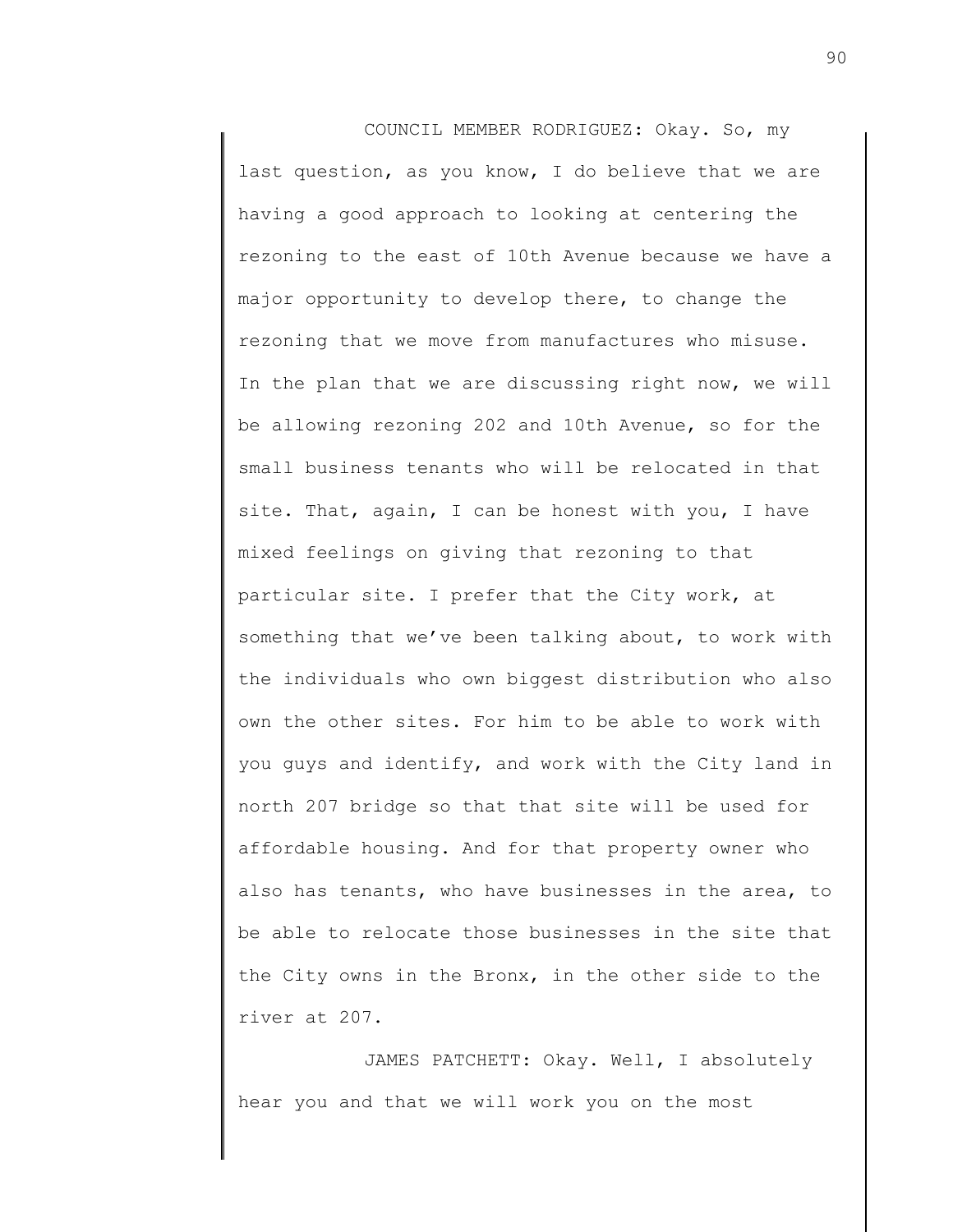effective strategy to maximize affordable housing and ensure that the businesses are not impacted and have the ability to have continuous operations.

CHAIRPERSON MOYA: Thank you, Councilman Rodriguez. We have a few more questions from Council Member Reynoso.

COUNCIL MEMBER REYNOSO: Thank you, Chair. And thank you to the panel for being here. I just want to ask some general questions. First, can you describe what access to the waterfront means and what exactly that entails?

JAMES PATCHETT: Yes, a requirement that there be at least 40 feet of waterfront esplanade along the entire waterfront on the Harlem River as the sites are developed.

COUNCIL MEMBER REYNOSO: And when you think about access to waterfront, do you feel that 40 feet is a sufficient amount of park space to even constitute a park in the first place? I just want to say 40 feet is four basketball hoops. So it's not even a basketball court size. A basketball court is about twice that size. So, that is the amount of waterfront access that you feel is appropriate for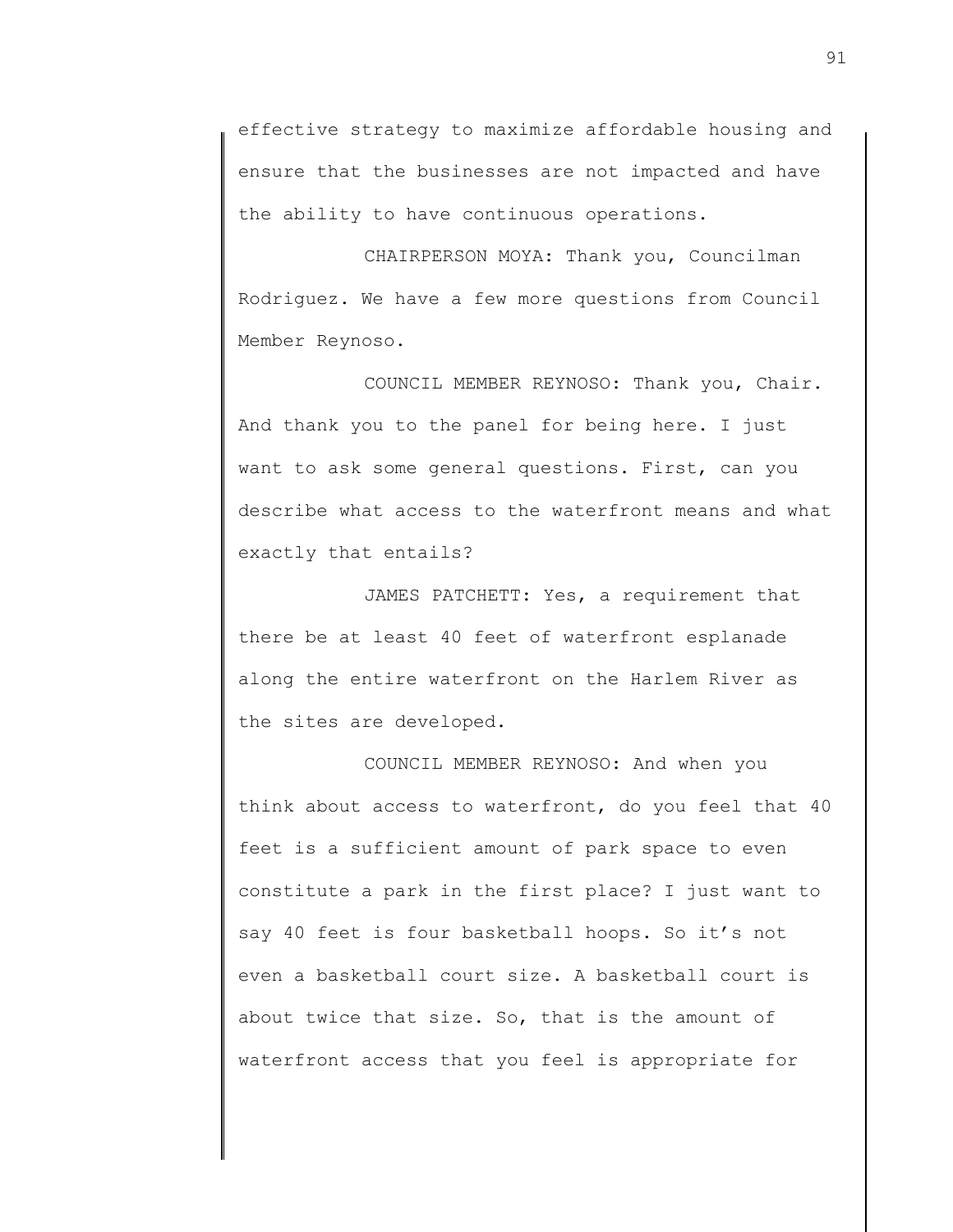the development of what I hear from you is almost 12,000 units?

JAMES PATCHETT: 4,000 units, it's 12...

COUNCIL MEMBER REYNOSO: [interposing] Why 4,000, you told us that the difference between the...

JAMES PATCHETT: [interposing] 12,000 people...

COUNCIL MEMBER REYNOSO: [interposing]... development versus the development under the rezoning, there will be an increase of 12,000 units.

JAMES PATCHETT: People.

COUNCIL MEMBER REYNOSO: People. So, 12,000 people, so...

JAMES PATCHETT: [interposing] 4,000 units, 12,000 people.

COUNCIL MEMBER REYNOSO: Okay, so 12,000 people.

JAMES PATCHETT: Um-hmm.

COUNCIL MEMBER REYNOSO: 40 square feet...

JAMES PATCHETT: [interposing] 40 feet...

COUNCIL MEMBER REYNOSO: along the

waterfront is what you consider sufficient space...

JAMES PATCHETT: [interposing] It's not 40 square feet. 40 feet wide for an entire mile length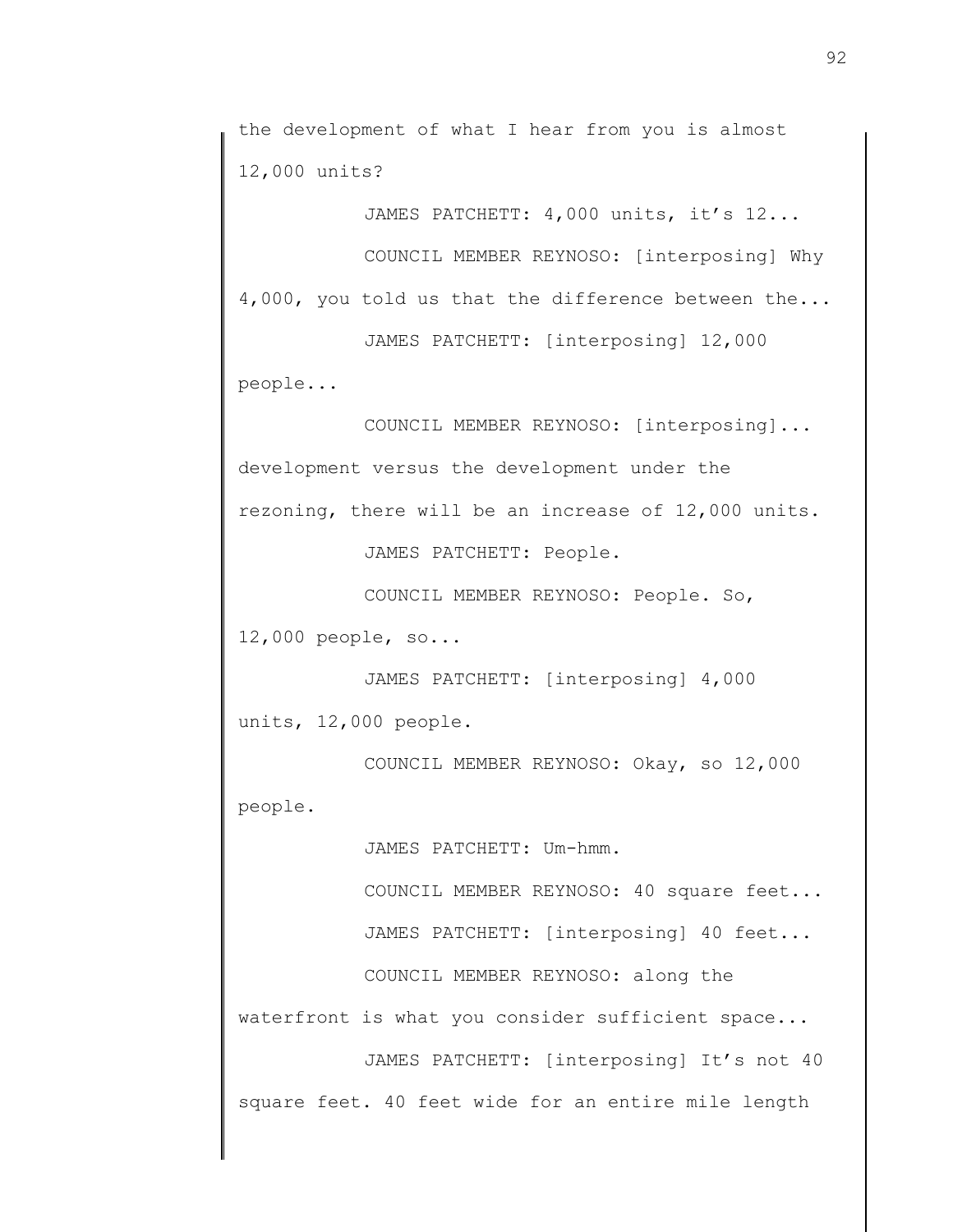stretch at which we, it was a part of, this is the City wide policy. It's called the Waterfront Access Plan. It's something that exists in some communities. That is, in some parts, much of Lower Manhattan doesn't even have a greenway that wide. We believe that 40 feet is a great start and a huge investment to give people the access. There are other great parks in this community including Fort Tryon Park and Inwood Hill Park as well as Highbridge Park to the south. I don't think in any way we're suggesting that 40 foot wide is the only greenspace that a community needs, but we're also saying that we believe throughout the City, including Upper Manhattan, not just Lower Manhattan, people deserve the right to access the waterfront.

COUNCIL MEMBER REYNOSO: So then I want to talk about access to waterfront. In Williamsburg we have more than 40 feet of park space when it comes to the rezoning of 2005 and 2006. More than 40 feet in width is I guess what you're saying, mile long...

JAMES PATCHETT: [interposing] Yes, 40 feet is the width and a mile long, yes.

COUNCIL MEMBER REYNOSO: And it feels more like the backyard for the new Mercury housing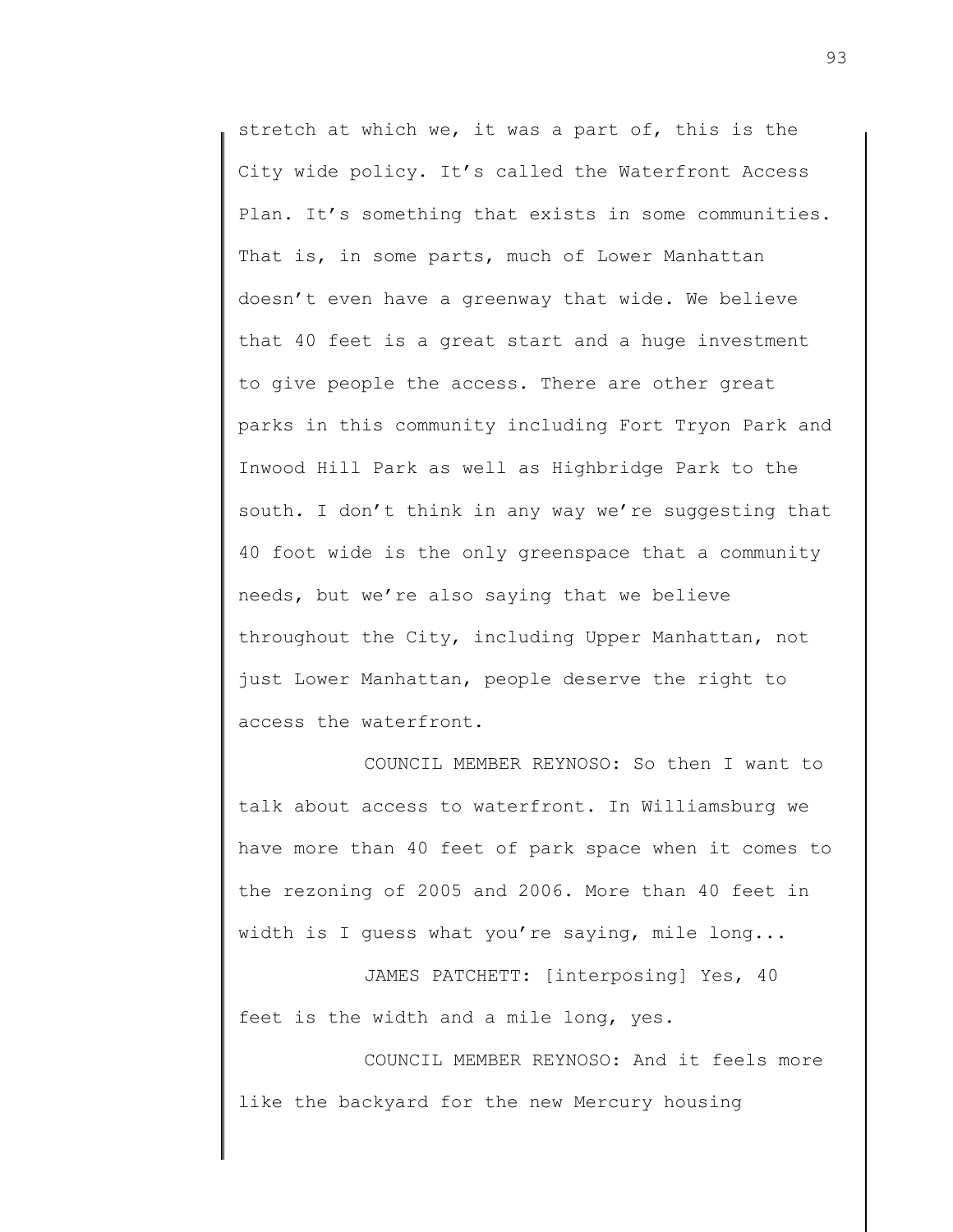residents than it does feel like a park for the rest of the residents in the City of New York. I think what we've seen, I mean in the district, I think what we've seen with the Two Trees development, where they actually built a street in between the park and the housing development.

JAMES PATCHETT: Yes.

COUNCIL MEMBER REYNOSO: Then it definitely did feel like it was our park. Domino Park feels like the Williamsburg Park. The ones along the edge and other sites definitely feels like a backyard. In some cases we can see their pool, we can see delineators, where the separate the park from another site. So I just want to speak to, when we talk about good planning, that maybe 40 feet of dedicated space to the waterfront doesn't necessarily feel like open space for the residents that have been there for a long time.

JAMES PATCHETT: I think that the City has learned from that concern, very legitimate concern. As I mentioned, it is also critical that, as you point out, that there be streets that allow people to walk through and get to the waterfront as opposed to feeling like there's a walled off complex of market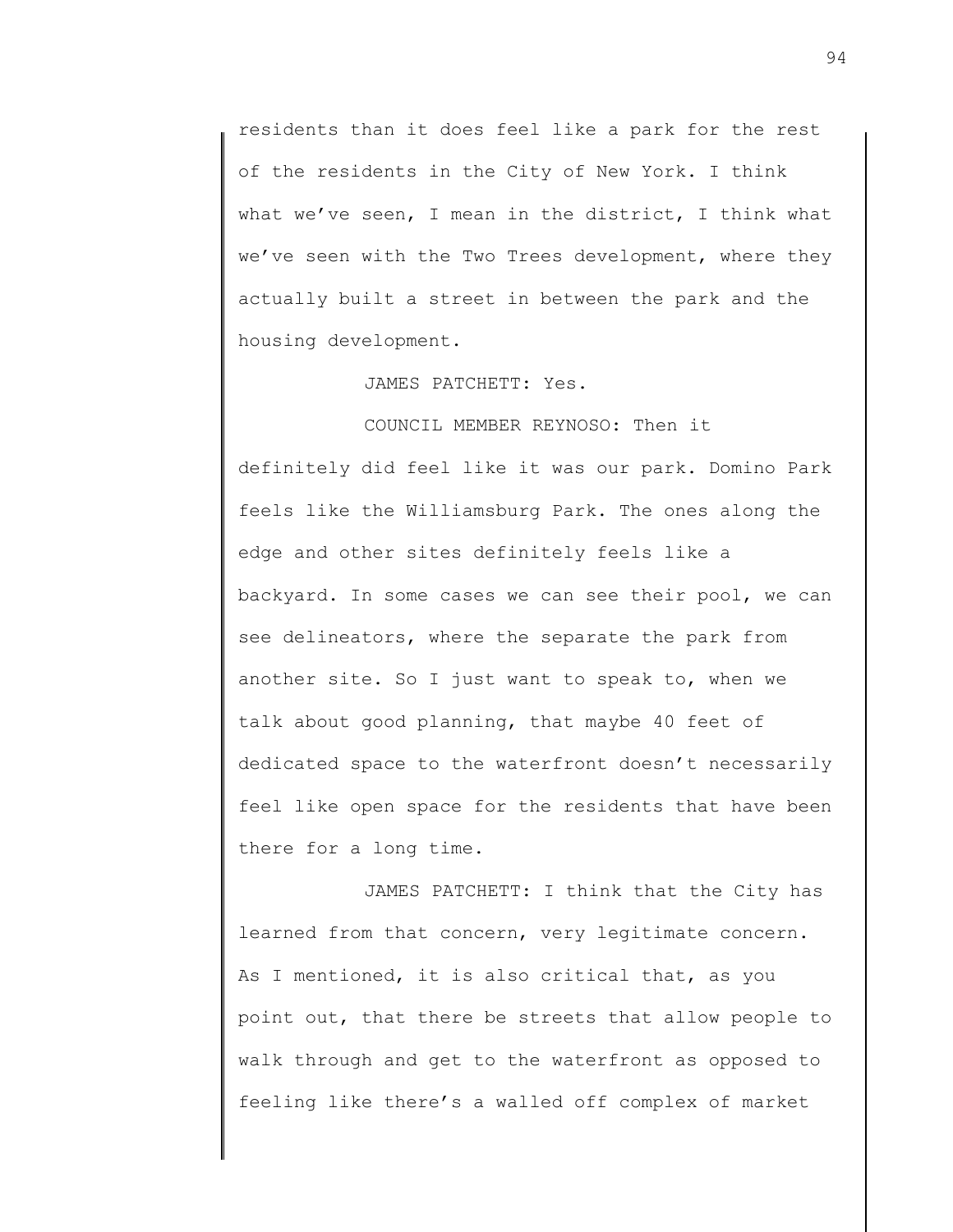rate developments that cut off people from the waterfront. Academy Street is going to be a critical corridor as well as 207th Street further to the north. I think is all critical to making sure that throughout the length of the mile-long waterfront, there be regular community access and that it really is a community asset. And again, I'm not suggesting that that should be the only park investment that we make as a part of this. As you are well aware, one of the critical things that happened as a part of that rezoning was the Bloomberg Administration committed to building a park, Bushwick Inlet Park, but they never funded the park. This Administration came through with a huge investment in that park to ensure that it actually got built. So I think we have demonstrated that we actually will deliver on what we say as opposed to just saying it and walking away.

COUNCIL MEMBER REYNOSO: Well I'm hoping that you do more because I think that when you talk about, again, the waterfront parks need to be accessible to the long term residents that have been in this community the whole time not enjoying the waterfront. They have other parks, but they're not enjoying the waterfront.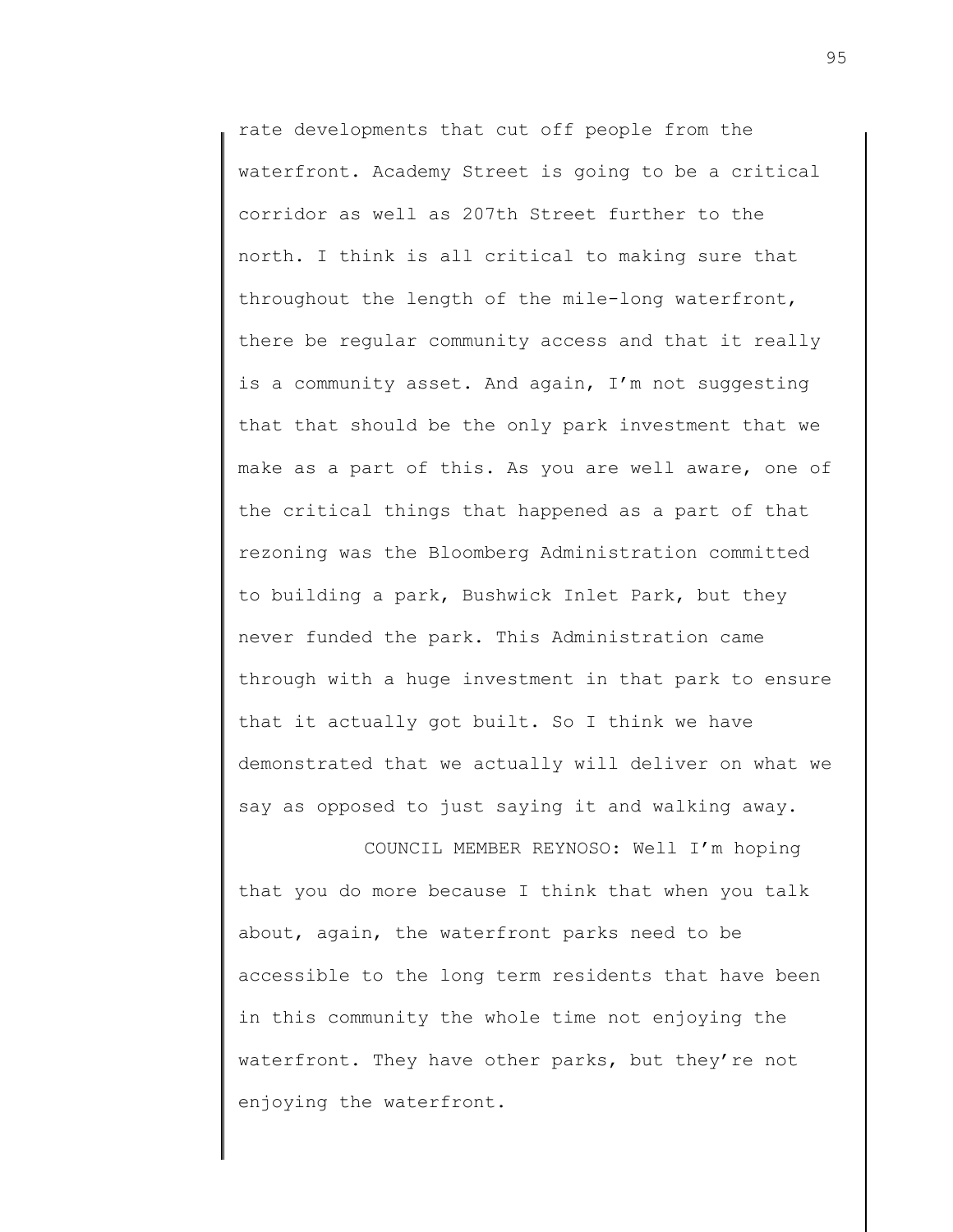JAMES PATCHETT: Absolutely.

COUNCIL MEMBER REYNOSO: And what ends up happening is that we make waterfront available to rich people and then everyone stays inside. So I just want to make sure that we do everything we can to clearly distinguish that this park is for everyone. Not just the people that are going to live in these new developments. I also want to talk about this logic that the administration is using related to divestment in communities and that it's existed for so many decades and they were finally going to come in here and start giving the community investments. Why is it that that has to happen almost exclusively through rezoning's? Where is the, I guess the moral foundation by which this Administration can move forward with investing in these communities outside of development. That maybe some of these communities just need investments without towers and market rate housing. Have you...

[APPLAUSE FROM AUDIENCE]

CHAIRPERSON MOYA: Folks, folks, folks, please. Please.

COUNCIL MEMBER REYNOSO: So, and look, you guys have 10 rezoning's you want to do in 10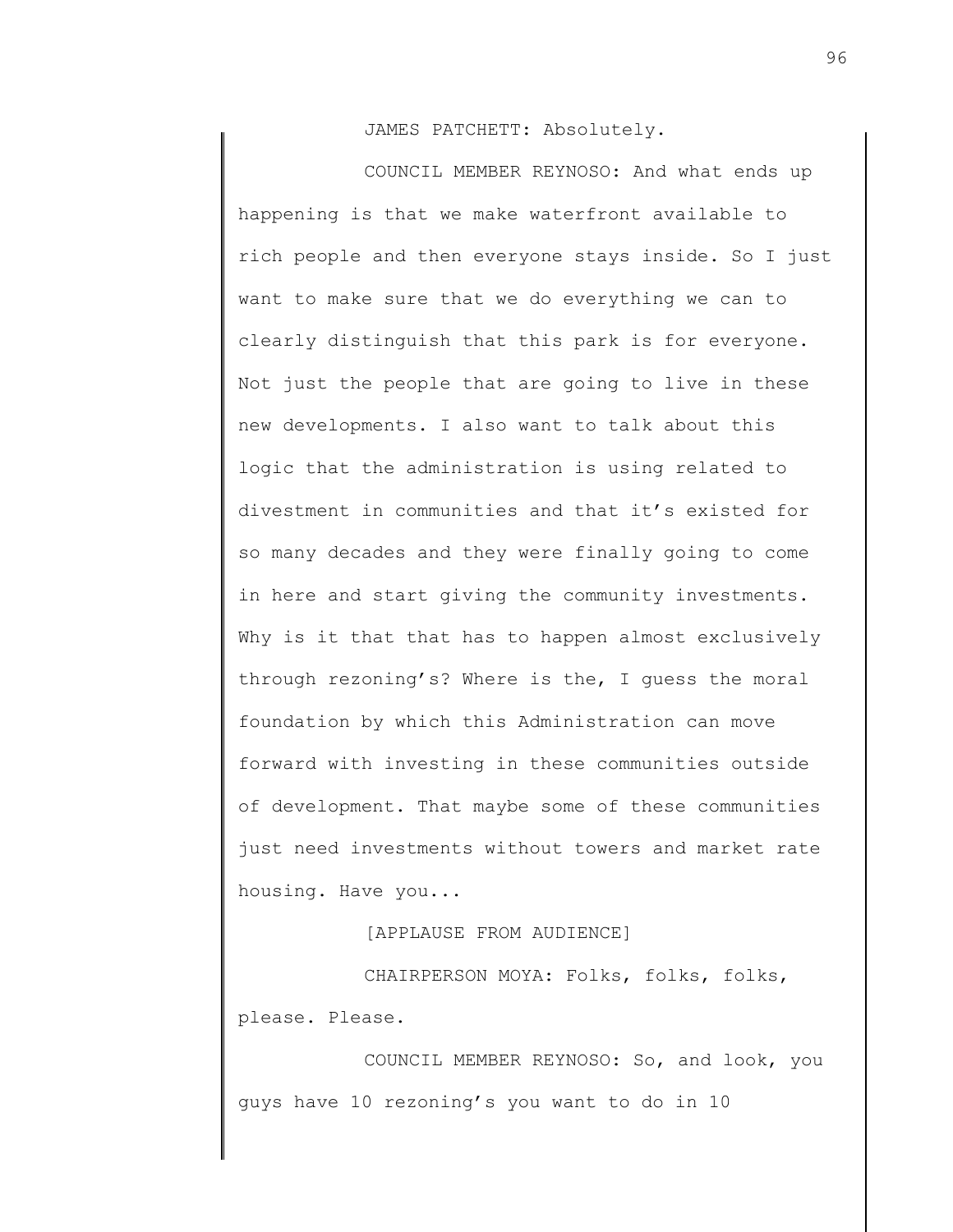communities, I want to know the five communities you're not going to do a rezoning in where you're going to invest in, exclusively just investing because it's the right thing to do. I would like to hear that plan.

[APPLAUSE FROM AUDIENCE]

COUNCIL MEMBER REYNOSO: Can you not clap please? No, I love you all very much but we can't clap or they're going to get rid of you and I want you to hear this. I think it's important.

JAMES PATCHETT: Thank you, Council Member.

COUNCIL MEMBER REYNOSO: No problem.

JAMES PATCHETT: So, I think I absolutely hear your point. By no means is the City saying that we're only going to invest in neighborhoods that are going to be rezoned. The City has a \$40 billion Capital Budget that we are investing in communities across the City. The Parks Department announced the Community Parks Initiative and the Anchor Parks Initiative to invest in parks all across the City. Not connected to rezoning's, but rather just communities that have been long forgotten and not been invested in or had their parks invested in.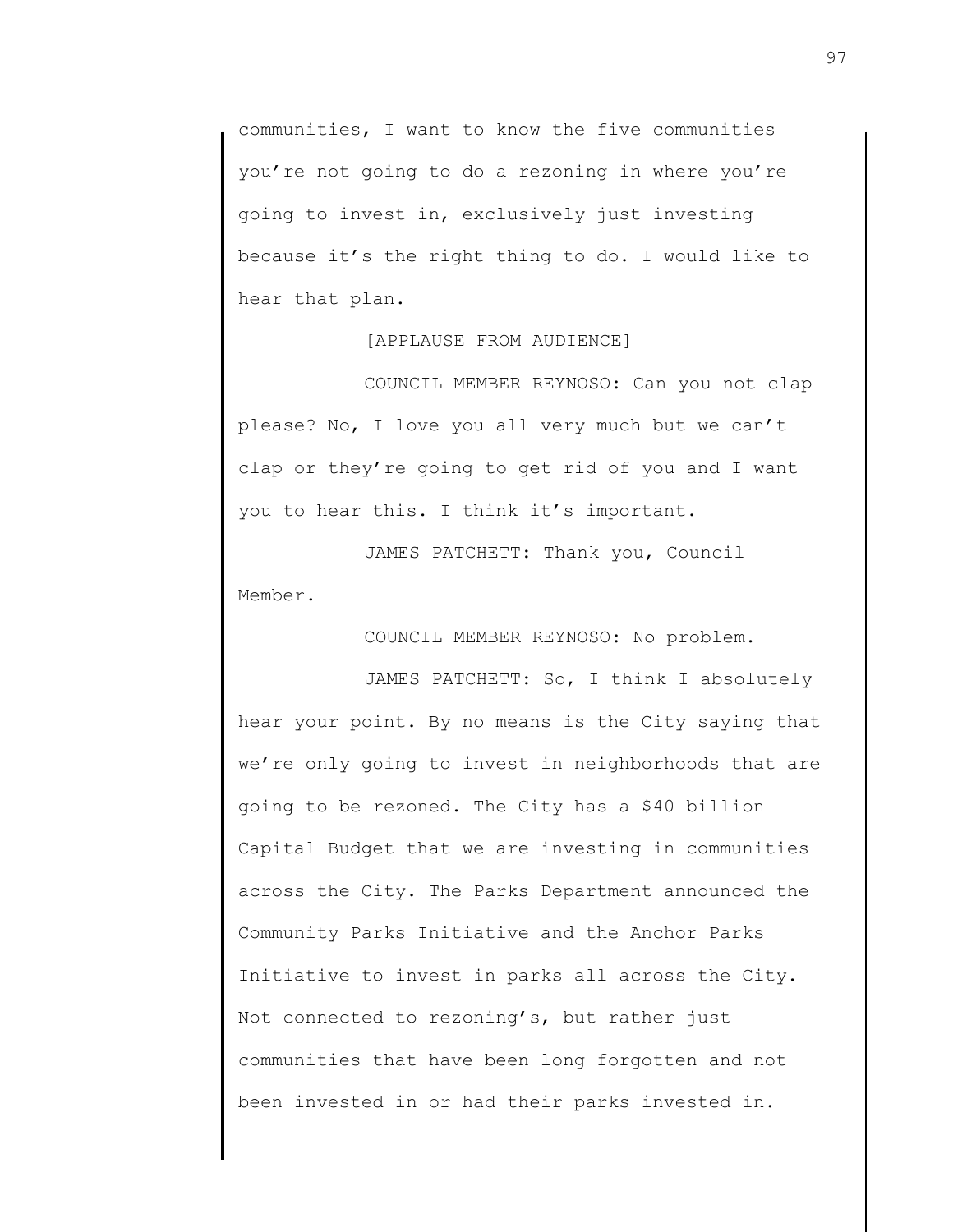Highbridge Park was a result of a \$15 million investment from the Parks Department and this Administration long before there was any conversation about a rezoning. That we just because the Administration believed that there were communities, frankly often communities that were not below 96th Street in Manhattan, that had years and years of disinvestment.

COUNCIL MEMBER REYNOSO: [interposing] So, and I'm sorry, because they don't have me on a clock but I know they don't want to be here all day. I've got a novella I have to watch at six o'clock so I've got to get out of this early here. So I want to just, so just that part, so you are investing in communities. So I just want you to reframe from this conversation where you say that the lack of investment is why we have to come in here. You're already doing that. You just said \$40 billion of City funding going to Capital needs to communities that have been long underserved, entire Administrations let's say. But now, so why use that, if you're doing that independent of these rezoning's, why use that as part of the conversation as to why you're coming into these poor Black and Brown communities to do these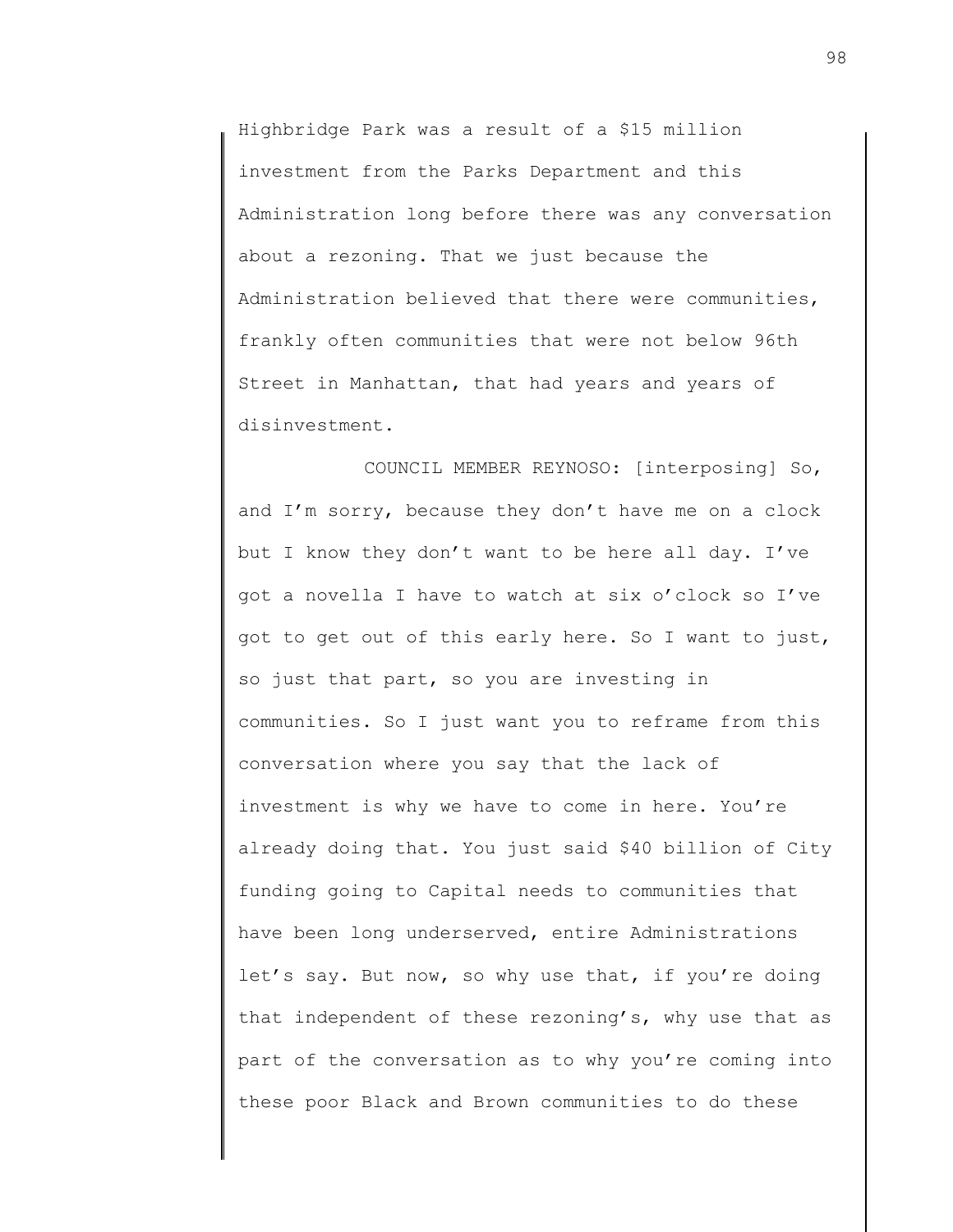rezoning's? So I want, maybe your messaging might have to switch because I'm tired of hearing that you have to come into these Black and Brown neighborhoods because they've been left abandoned. You're already doing that with or without the rezoning. So it shouldn't be the reason why you come in here. It should be maybe you want to do more investments, but don't say that you're disinvesting when you're actually doing something. I think it does a disservice to what this Administration is doing for communities that, again, we think haven't seen investments in a long time. And then another thing is, M to R, manufacturing to residential, this happened in Williamsburg and I want to say that this is looking mightily close to the Williamsburg rezoning of 2005-2006, it was an 80/20 development, right, this is going to be maybe 75/25, so we see a slight increase in affordable housing, 5%, all along the waterfront, manufacturing to residential rezoning. And since then we've had over 30,000 Latinos have been displaced from Williamsburg as a result of the 2005-2006 rezoning. And this is looking very close to it, I'm just saying. I just want to caution us and use history to do better. That's very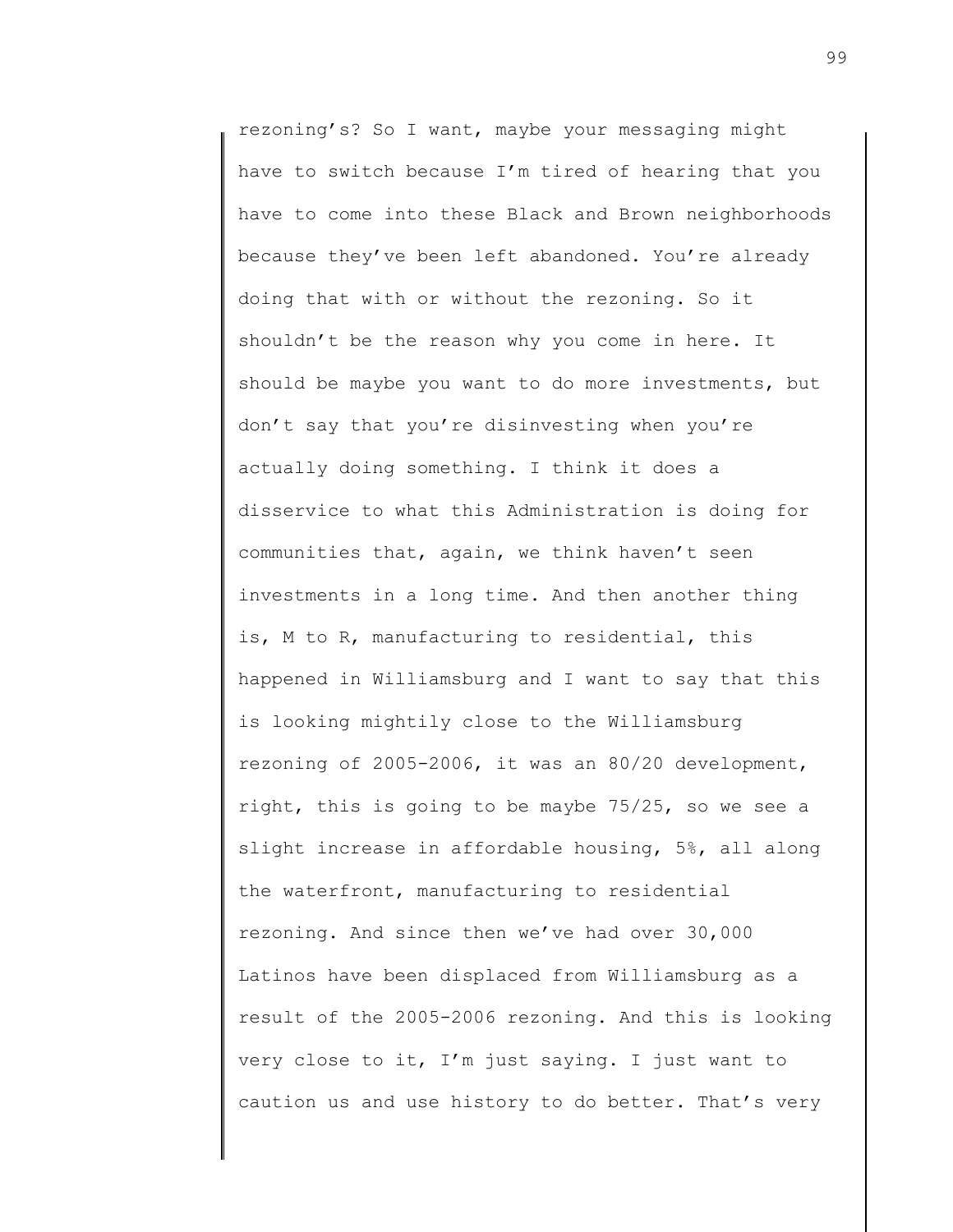important. M to R, in the M zones, converting them to R, right now you might fetch \$15 to \$21.00 a square foot on manufacturing land right now if you were to house a business. You get a lot more than that, you correct me if I'm wrong, over \$100.00 a square foot for residential development. So, if we're giving them let's say 85% increase in value for that land, I'm talking about just the ground floor. We're not even talking about the height you're giving them off the ground floor. Why not ask for more than MIH in the M to R rezoning's. Why not figure out a way to devise a tool that can get you more in M to R's considering the increase in land value that's happening there. Maybe I get it if you're going from an R6 to an R8, or an R5 to an R8. MIH, I supported it, I think it's a good idea. M to R, not so much. Why not build a new tool to get more out of those properties.

JAMES PATCHETT: Well I note that you're very conversant in zoning terminology which I respect. R6 to RA. So, I think first of all I think the important thing to note here is that the manufacturing to residential area of the rezoning is primarily east of 10 Avenue. At this stage that involves a series of fairly identifiable projects and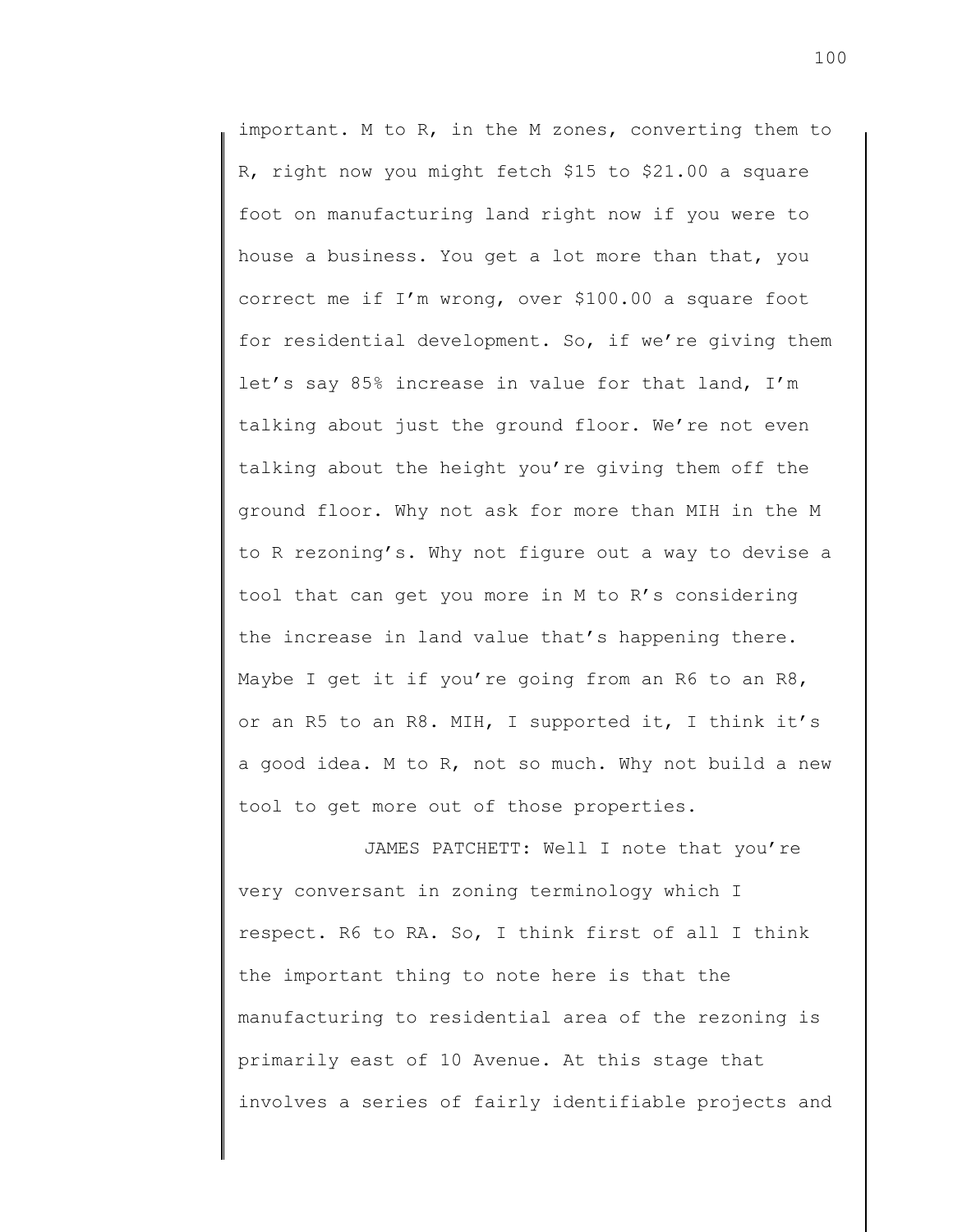we have the largest scale of those projects, we expect to be 100% affordable housing and we're working very closely with the Council Member to ensure that's the case. And we are in conversations with the other projects that we're aware of and we are optimistic that we're going to get significantly more than MIH there as well. That is exactly our plan and that is exactly what we're doing.

COUNCIL MEMBER REYNOSO: So, what is that? Through regulatory agreements prior to the rezoning happening?

JAMES PATCHETT: The...

COUNCIL MEMBER REYNOSO: I don' think we can do that. By law we are not allowed to sign a regulatory agreement tied to a zoning. So is that what you would be doing, and correct me if  $I'm$  wrong, you're thinking like a gentleman's agreement here, or a gentlepersons agreement. In stating that we're going to do the rezoning and after the rezoning you're going to come to us so that we can lock into 100% affordable housing, right. What if they say, you know what thank you but no thank you, we're going to take the rezoning and not do the 100% affordable housing. Do you have, and this is important for me,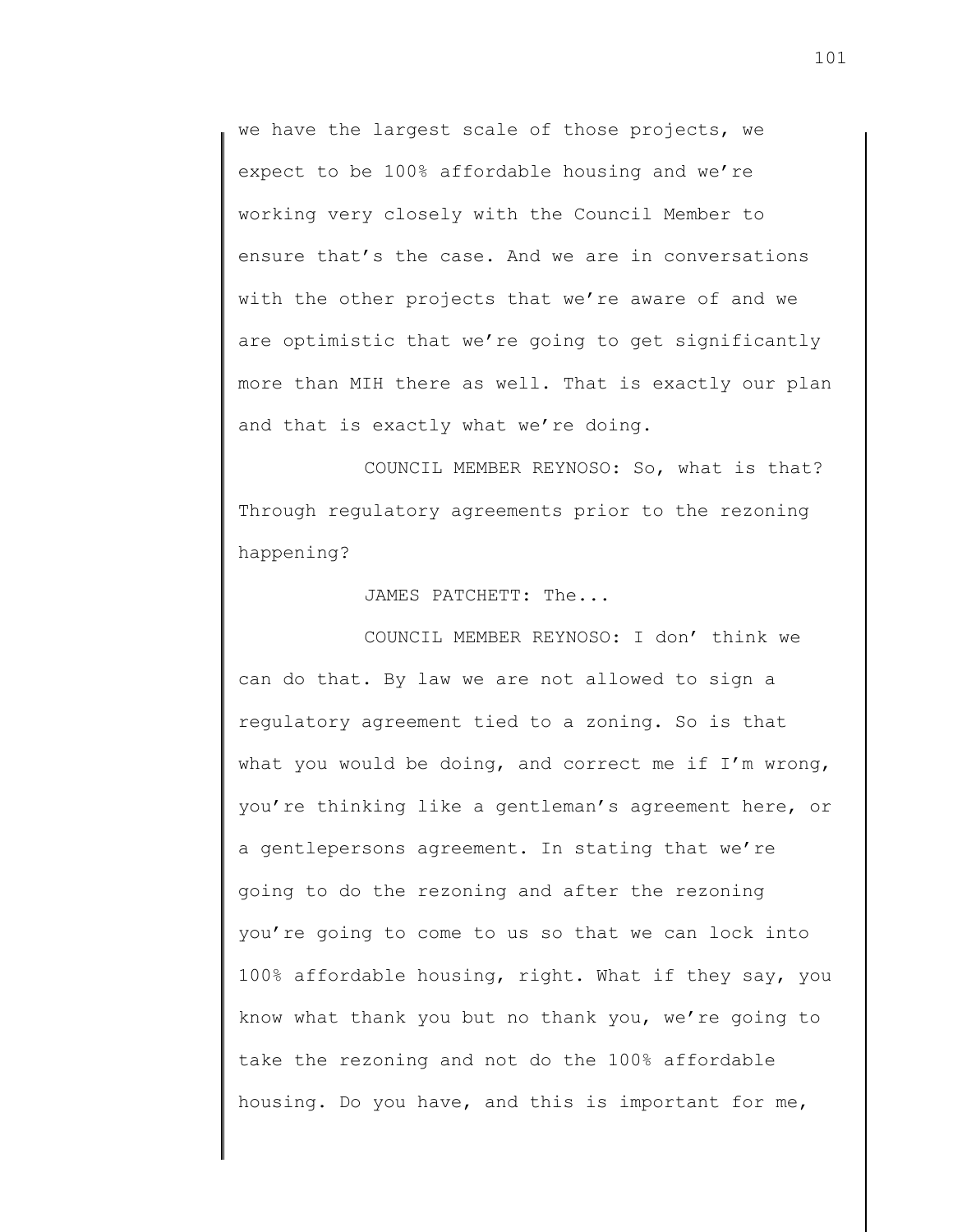do you have a mechanism that can do that because if you can I think it would be very interesting for a lot of these Council Members that are trying to push rezoning, that we lock these developers in before or during the rezoning instead of after.

JAMES PATCHETT: It is, and I believe it will be manifested in agreements between the developers and the City Council.

COUNCIL MEMBER REYNOSO: All right so that's a no.

[APPLAUSE FROM AUDIENCE]

COUNCIL MEMBER REYNOSO: Guys.

CHAIRPERSON MOYA: Folks, please. Please folks.

COUNCIL MEMBER REYNOSO: So, and those are all, I want to just say, I'm not trying to give you guys a hard time it is things that we need to pay attention to as elected officials. We just need to do better. This City is panicking. The people are here, I think because you don't have a master plan. I think if they see that you're going to do the same thing in Inwood that you're going to do let's say in Riverdale in The Bronx, that maybe everybody is going to take a hit, we will work together to make this happen. But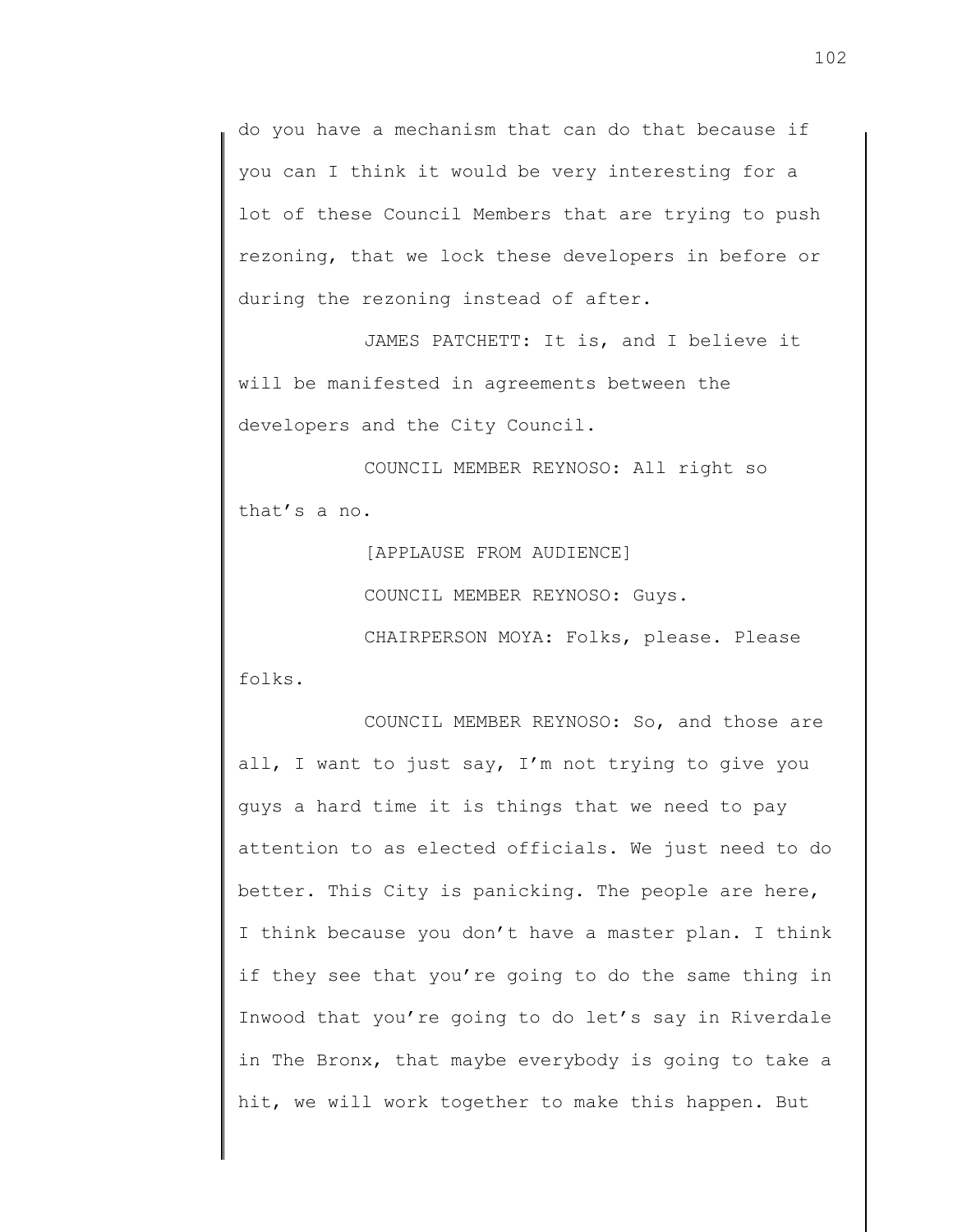the City hasn't followed through with a plan, a housing plan across the City of New York where they know that White neighborhoods are going to be developed just as much as Black and Brown neighborhoods. I think if we do that we stop these fights from happening and then the Council doesn't need to be a sounding board every single time there's a rezoning. So I want to encourage a master plan that talks about housing so we don't have these fights. And then to the residents that are here. I do think that there is, I know you appreciate a lot of the questions that I was asking, but there's a reality as well. One I don't think that building prevents gentrification because there is an unlimited supply of rich people that want to come to New York City. It seems like you build 5,000 units of market rate they get filled up the next day. You have another community build 500,000, they just keep coming. I don't know where they're coming from, there is an unlimited supply of rich people that want to live in New York so we can't build ourselves out of this mess because Williamsburg would have done that, Dumbo would have done that and it hasn't happened. So I just don't think that's a fair case, but we do need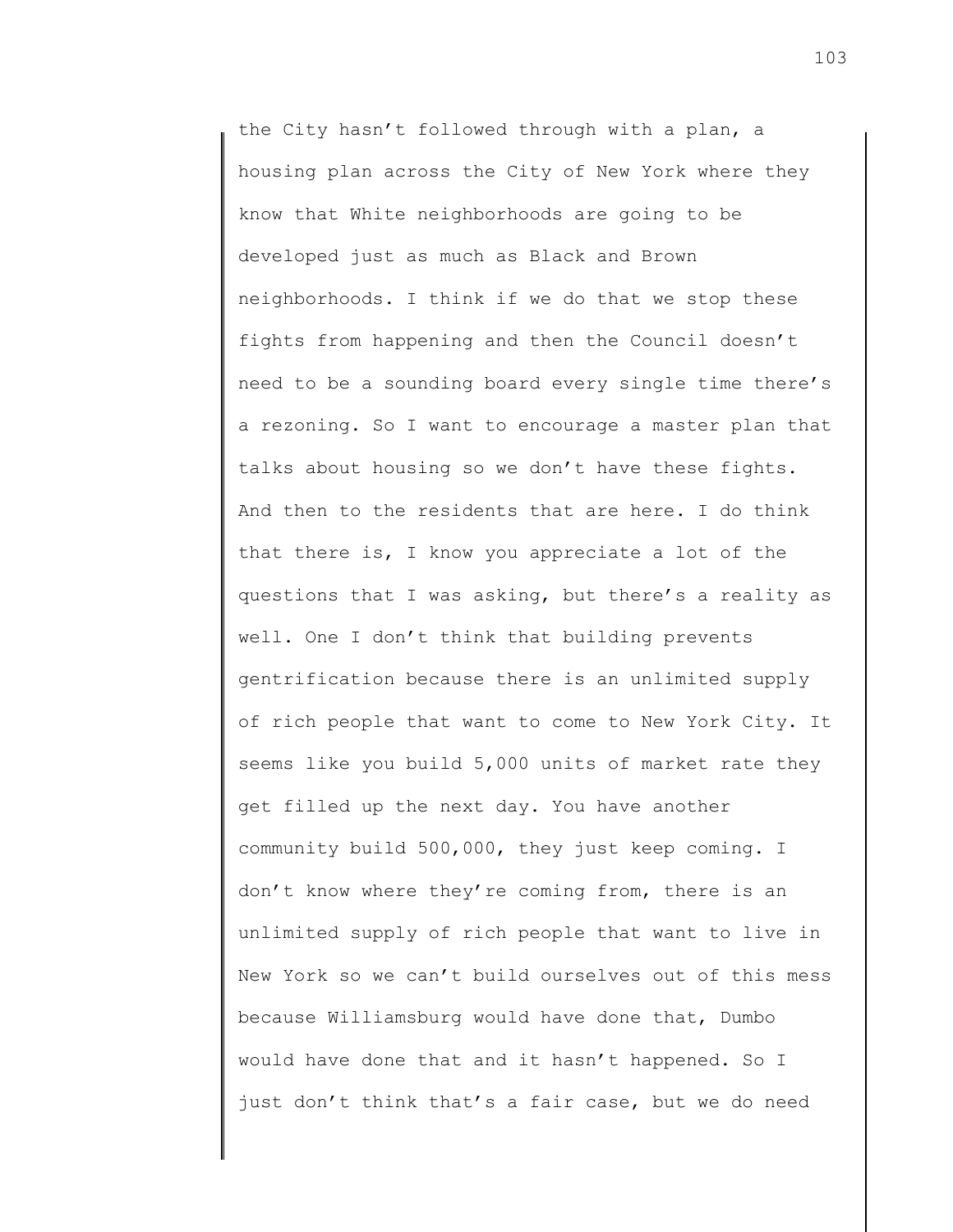to build for the future. We cannot be the same City we were 20 years ago when it comes to development. There is a certain reality that has to happen. A balance of development for our future while also understanding and preserving the history that exists. And that balance is very difficult to accomplish, but what we need to do is compromise. There needs to be a discussion of what a zoning looks like that makes sense for everyone's and it means you have build in your community. Your community is not going to be free of any development. Some of it has to happen and I think that there has been a fight from one side against this side where it's no development and shut it down. We only want contextual zonings. We cannot do contextual zonings. We have to build for the future. Inwood did not look like this before its last rezoning and it's not going to look like this after this rezoning. So just be very mindful that we need to work together to make this happen. I'm hoping in the future the next rezoning, which might happen in Bushwick, we don't have the same crowd. That instead it's a partnership between the City and the residents and we figured it out, and we're not fighting as much anymore. Thank you for the time and good luck to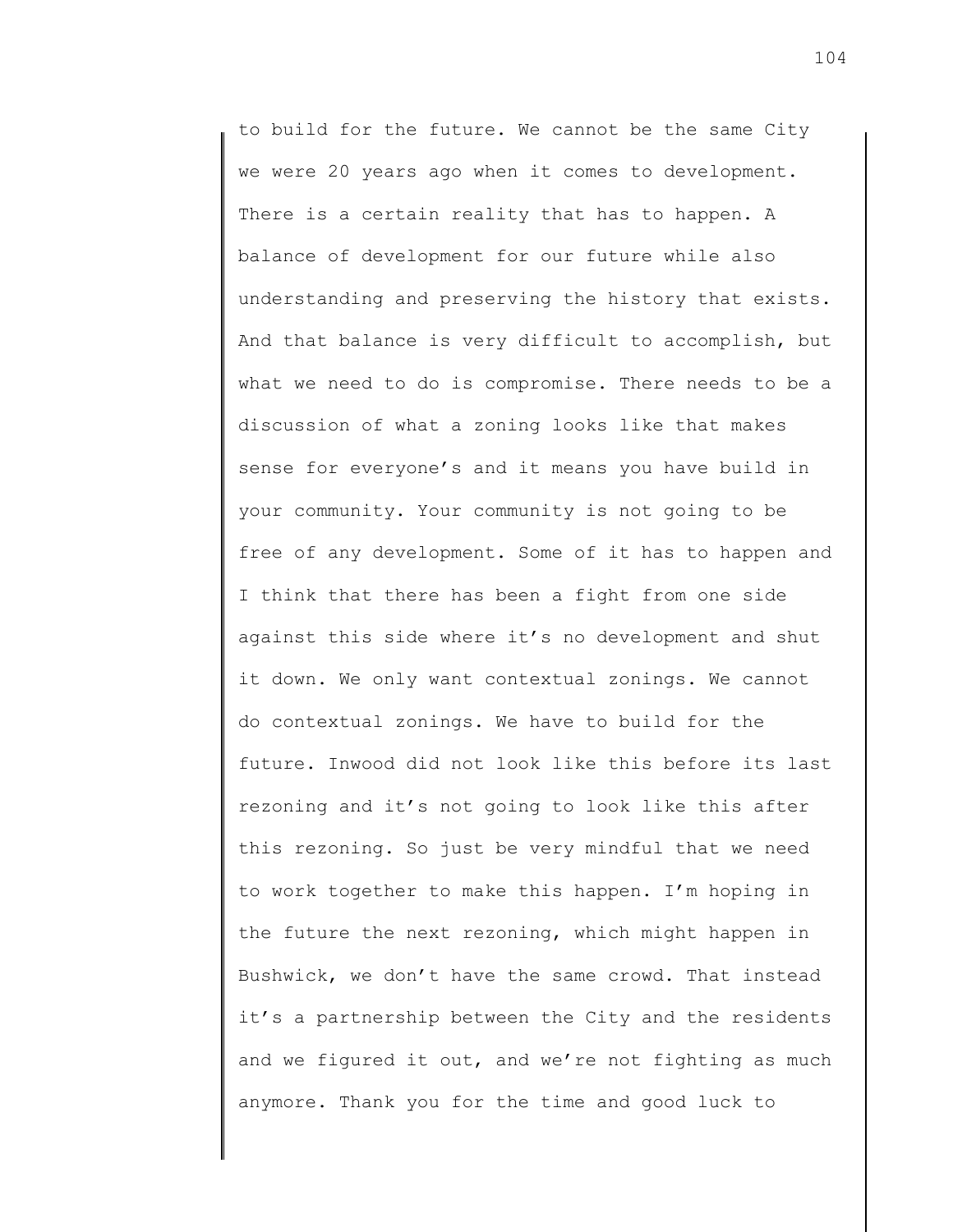everyone here. And I just want to say, [SPEAKING SPANISH 02:07:42-02:08:20] Thank you.

CHAIRPERSON MOYA: Thank you, Council Member Reynoso. We have a few questions from Council Member Richards.

COUNCIL MEMBER RICHARDS: Thank you. And I will be shorter than Reynoso. And certainly if he doesn't want rezoning investment in his community I'll take all of the capital dollars in my district. But a few questions. I wanted to hit on workforce development a little bit. So, Commissioner, can you take us through local hiring a bit more? What are your goals there and what does outreach look like to the local community? And is there an existing Workforce 1 Center in the vicinity of this rezoning?

COMMISSIONER BISHOP: So there is, in 2016 we opened up a Workforce 1 Center on...

COUNCIL MEMBER RICHARDS: [interposing] Okay.

COMMISSIONER BISHOP: 281st Street. COUNCIL MEMBER RICHARDS: Okay. COMMISSIONER BISHOP: That center was primarily focused on foreign born New Yorkers to focus on underemployment. So as we know many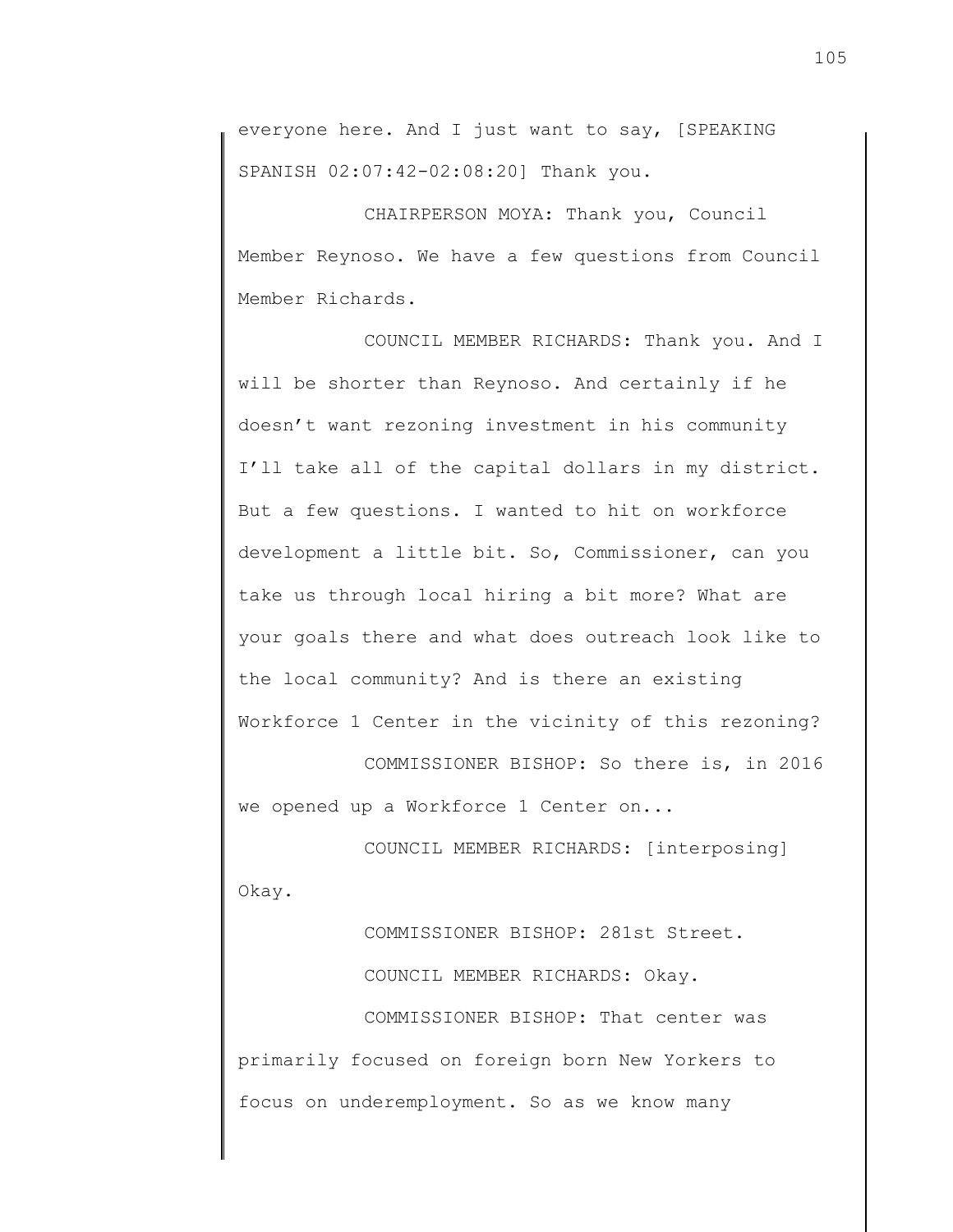immigrants come to this country with credentials that are not recognized by this country. So, we are working closely with the healthcare sector because we have identified that sector as fast growing. To provide contextualized training for the community and Inwood residents. We have also focused on technology so we do have a web development training that we are also connecting Inwood residents to. We also have connections with the transportation sector. So we have had residents who have been trained in commercial driver's licenses and now are actually operating as school bus drivers and those pay a decent wage. Our focus for the center has always been quality jobs. Certainly we have companies that are operating within the Inwood area that are actually utilizing our center to do recruitment because it's in the company's best interest to have employees that are local.

COUNCIL MEMBER RICHARDS: And what does your partnership with local stakeholders outside of Workforce 1 look like? Is there a partnership? Is there...

COMMISSIONER BISHOP: Yes. So, we have a network of over 300 local organizations and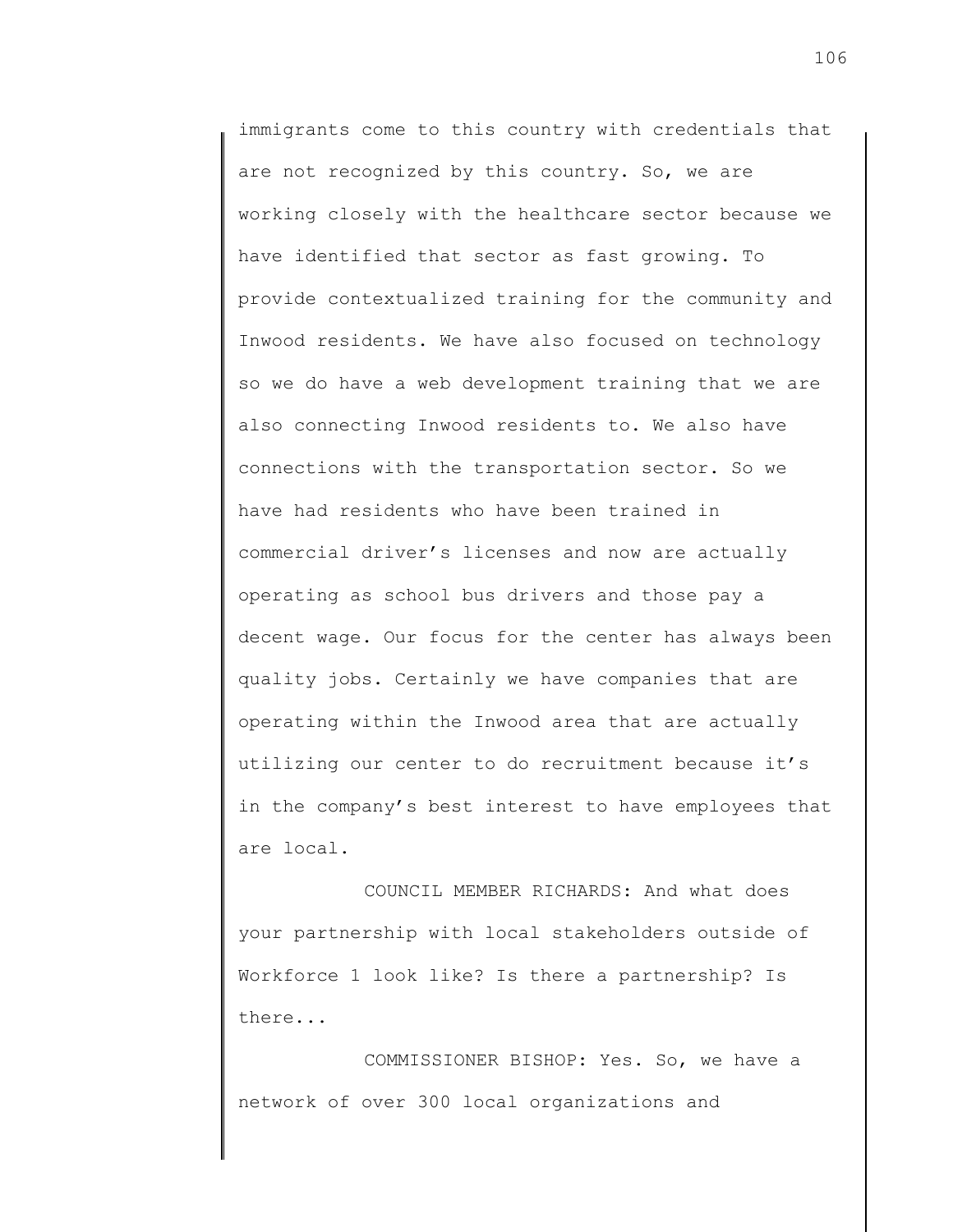particularly in Inwood, we have connections with a couple of organizations: Columbia University, Urban Institute, Charter Communications, Con Ed, CUNY and the Children's Aid Society to name a couple. Dominicans (SIC)...

COUNCIL MEMBER RICHARDS: [interposing] And do they have a development, what I'm looking for are local development corporation or something more indigenous.

COMMISSIONER BISHOP: So we work with these organizations to source job candidates...

COUNCIL MEMBER RICHARDS: Okay.

COMMISSIONER BISHOP: Out for any of the job openings that we have.

COUNCIL MEMBER RICHARDS: Okay. So, what I'll just say is I would hope that there's going to be a strong partnership with local non-profit organizations on the ground.

COMMISSIONER BISHOP: Right.

COUNCIL MEMBER RICHARDS: In terms of tracking the jobs, retainment, local hiring fairs and other things.

COMMISSIONER BISHOP: Correct. And we certainly would rather more specialized recruiting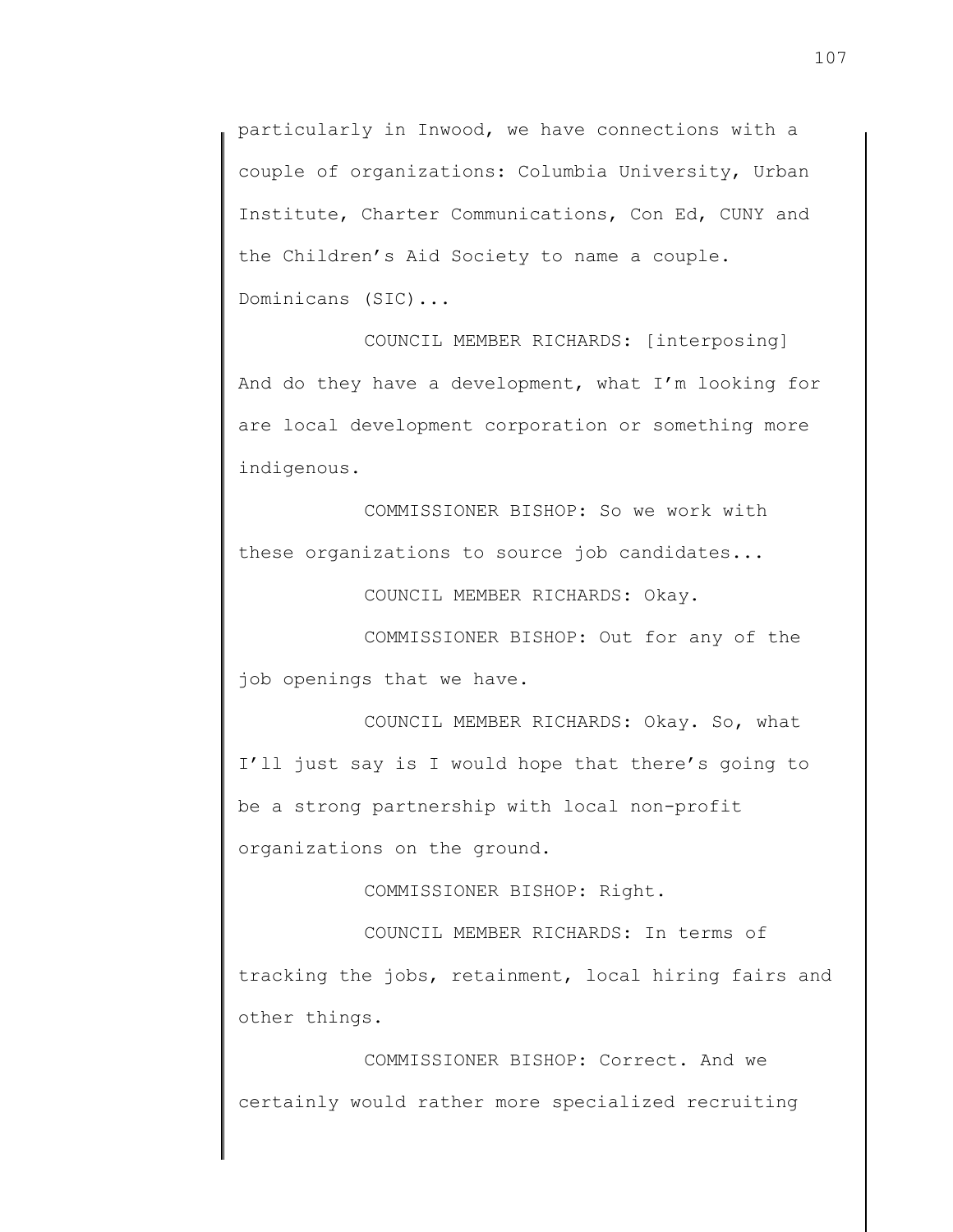events and because job fairs, what we don't want to do is actually bring people to just meet employers and not...

COUNCIL MEMBER RICHARDS: Right.

COMMISSIONER BISHOP: have a follow through so we work with employers to identify the actual job and then we do the recruitment based on the candidates that we have seen at the center. And our...

COUNCIL MEMBER RICHARDS: [interposing] And how many jobs do you think this particular...

COMMISSIONER BISHOP: So, since the center has been opened we've actually served over 7,000 residents. Last year we placed over 500 residents into jobs and we continue to work closely with the Council Member. One of the things the Council Member has said is that the community is not aware of the services that we offer. So we want to continue working with the community to let them know that this venture is available. These resources are available at no cost to them.

COUNCIL MEMBER RICHARDS: All right. And can you go through, I guess this is for Commissioner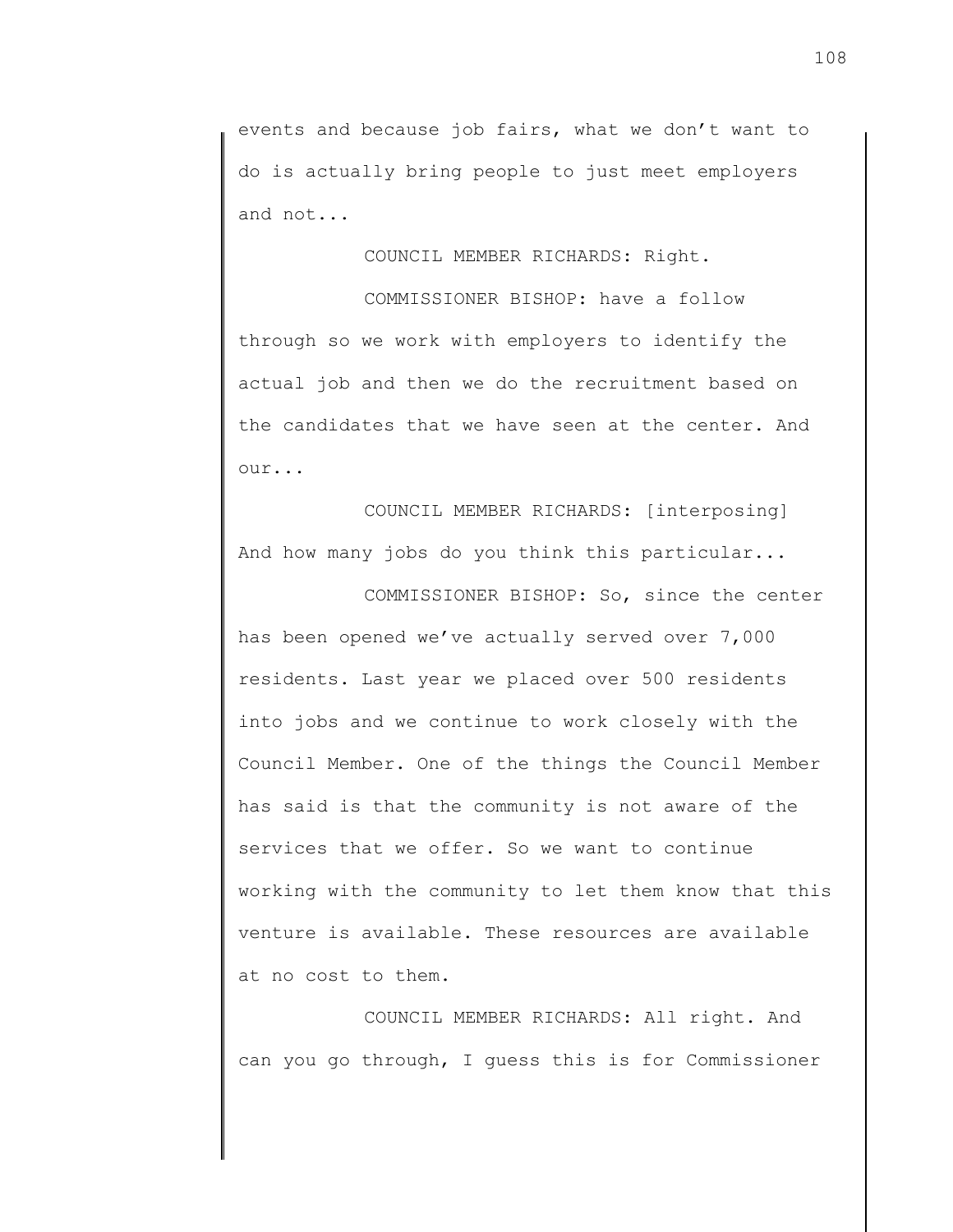Maria, what is the estimated unit count that this rezoning...

COMMISSIONER TORRES-SPRINGER: Yes, happy to do that. As mentioned earlier, we believe the zoning, we believe its potential of generating an additional 4,000 residential units. And of those, we will maximize through MIH which is over on private sites. Which is over 900 of those units. And then every public site where we can do 100% affordable, we will get hundreds of more units and that does not include where we are, and will be aggressive in exceeding, the MIH on private sites so...

COUNCIL MEMBER RICHARDS: [interposing] Right. And you're going to use our space so whatever developers use particular term sheets you'll be taking a particular amount of homeless?

COMMISSIONER TORRES-SPRINGER: Yes, absolutely. We will use all of the regular term sheets that we have that enable us to finance deeply affordable units while at the same time meeting the needs of our most vulnerable New Yorkers including the formerly homeless seniors...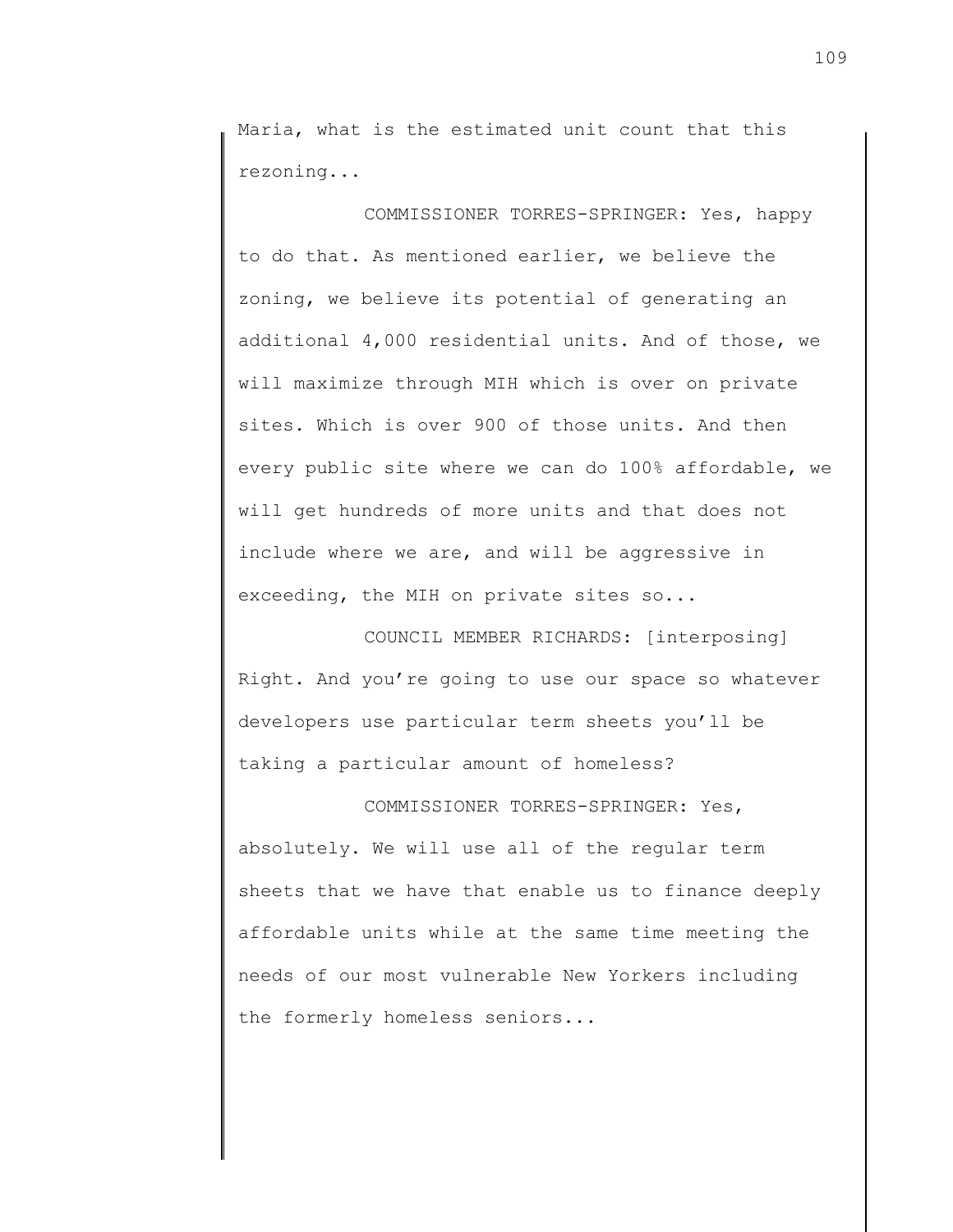COUNCIL MEMBER RICHARDS: [interposing] And is there a projection of how many units would be at 30% AMI yet?

COMMISSIONER TORRES-SPRINGER: It will depend for the public sites on how each of those projects shapes up, but I think that an example, if we look at the library project for instance. All of the units are between 30 and 60%...

COUNCIL MEMBER RICHARDS: Okay.

COMMISSIONRE TORRES-SPRINGER: So, it's deeply affordable. And then 13% are for the formerly homeless. So it's a representative project and for each one we will make sure that it is crafted in a way that is consistent with what we're hearing in the community.

COUNCIL MEMBER RICHARDS: And can you take me through, also, your retail plans? So are there plans for affordable retail, are you working with local residents on?

COMMISSIONER BISHOP: So there is a number of conversations that we are having in terms of the private developers, figuring out some type of affordable retail space. Those conversations are ongoing, but we have been on the ground since 2015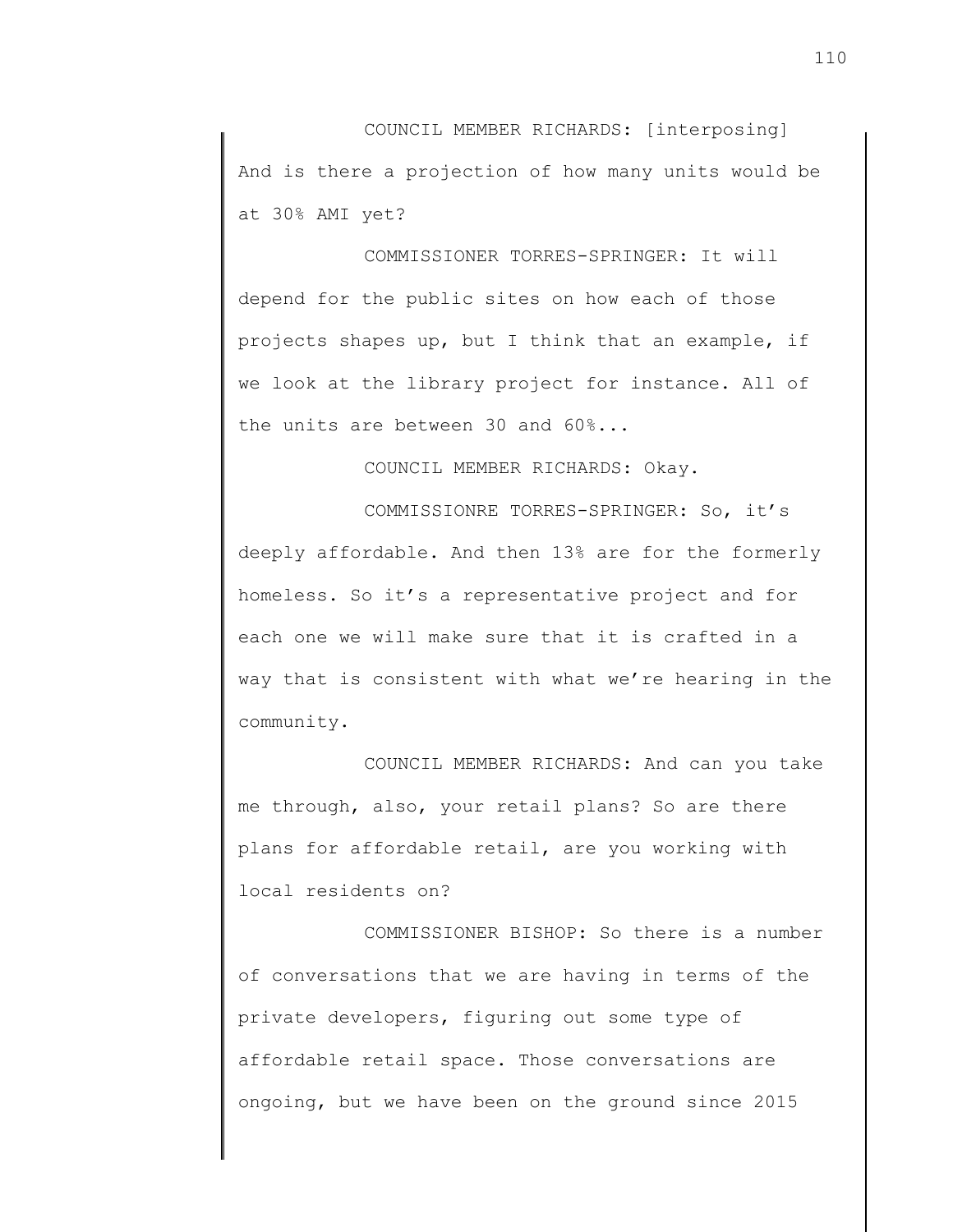working with over 200 small businesses to really understand the needs of the small business community. We have identified different interventions that the small business community has actually requested and that has shaped how we have deployed our resources including the million dollars that we've invested for the next three years. We did this in 2017. What we've heard from the small community; number one is protection. So certainly we have expanded and we have a dedicated staff member that is going door to door to make sure that these business owners understand the resources that are available. That they have access to free legal services. Those free legal services will not only help them negotiate a fair lease, but also prepare and help them in care there is any bad actors. I have seen, across the City, and without any interventions from the City, landlords who may actually behave improperly and we want to make sure that every single business in Inwood knows that there is free legal services available to them. We've also heard from businesses, additional sanitation services. So we've actually deployed additional supplementary sanitation for the area...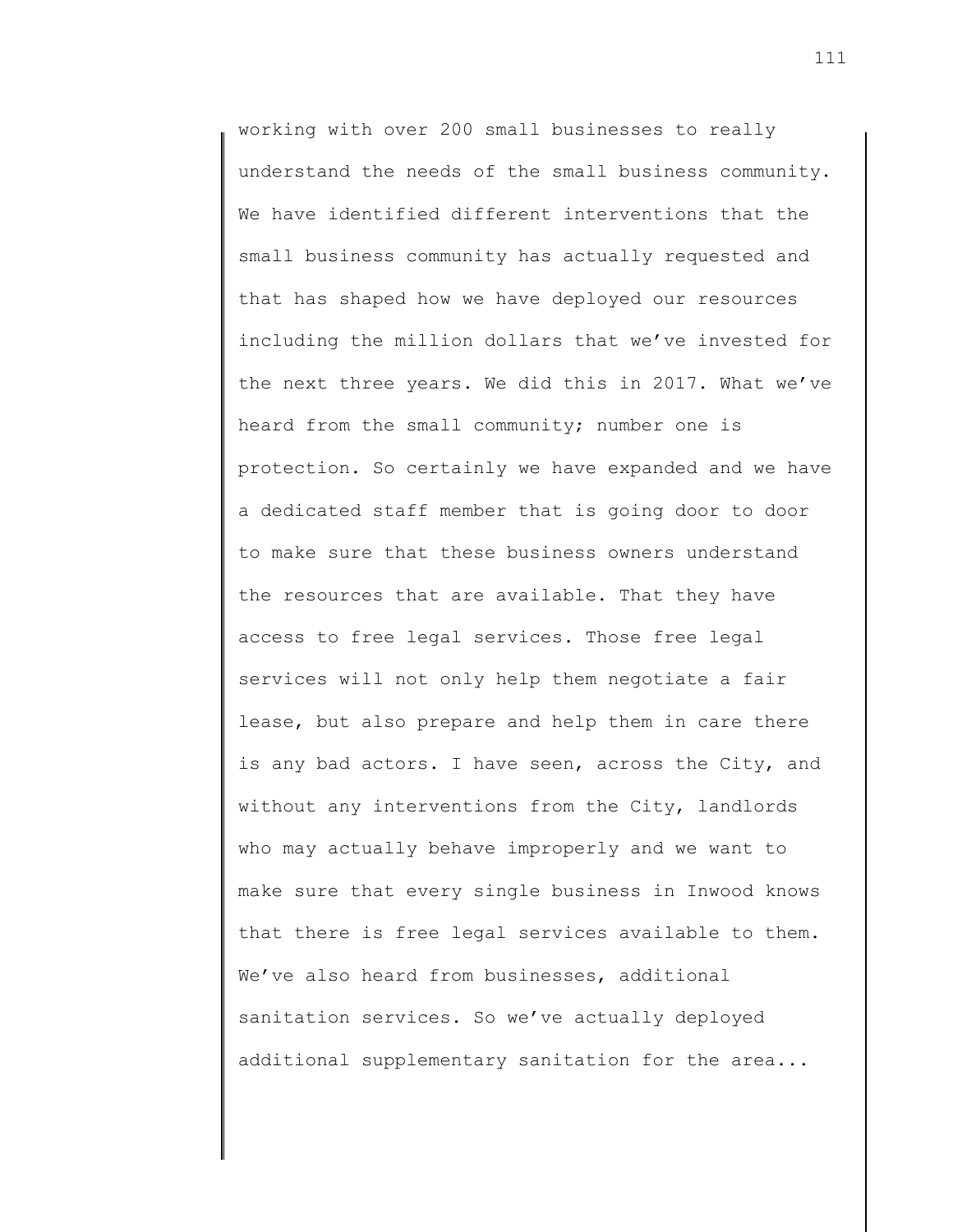COUNCIL MEMBER RICHARDS: [interposing] Can they have a bid for these?

COMMISSIONER BISHOP: No. And it is not necessarily the request from the community for a bid. What we have heard from the small businesses is the ability to organize and have one voice. And that's what we are supportive of. I sometimes tell Council Members that bids are not necessarily what the answer is. It's really just giving the small businesses a voice and that is what we are doing. And what we have heard from them is actually marketing. So they need help with marketing the district, and we have made investments there. So, up in Inwood is a realization of that. And we've also heard from them, additional support in terms of attracting more businesses to that area. So we've made investments already...

COUNCIL MEMBER RICHARDS: Okay.

COMMISSIONER BISHOP: And we will continue making investments, working closely with the business community.

COUNCIL MEMBER RICHARDS: And then school seats, daycare seats, I'm sure with the influx of a larger population there will be a... will there be a shortage in school seats or are they at capacity...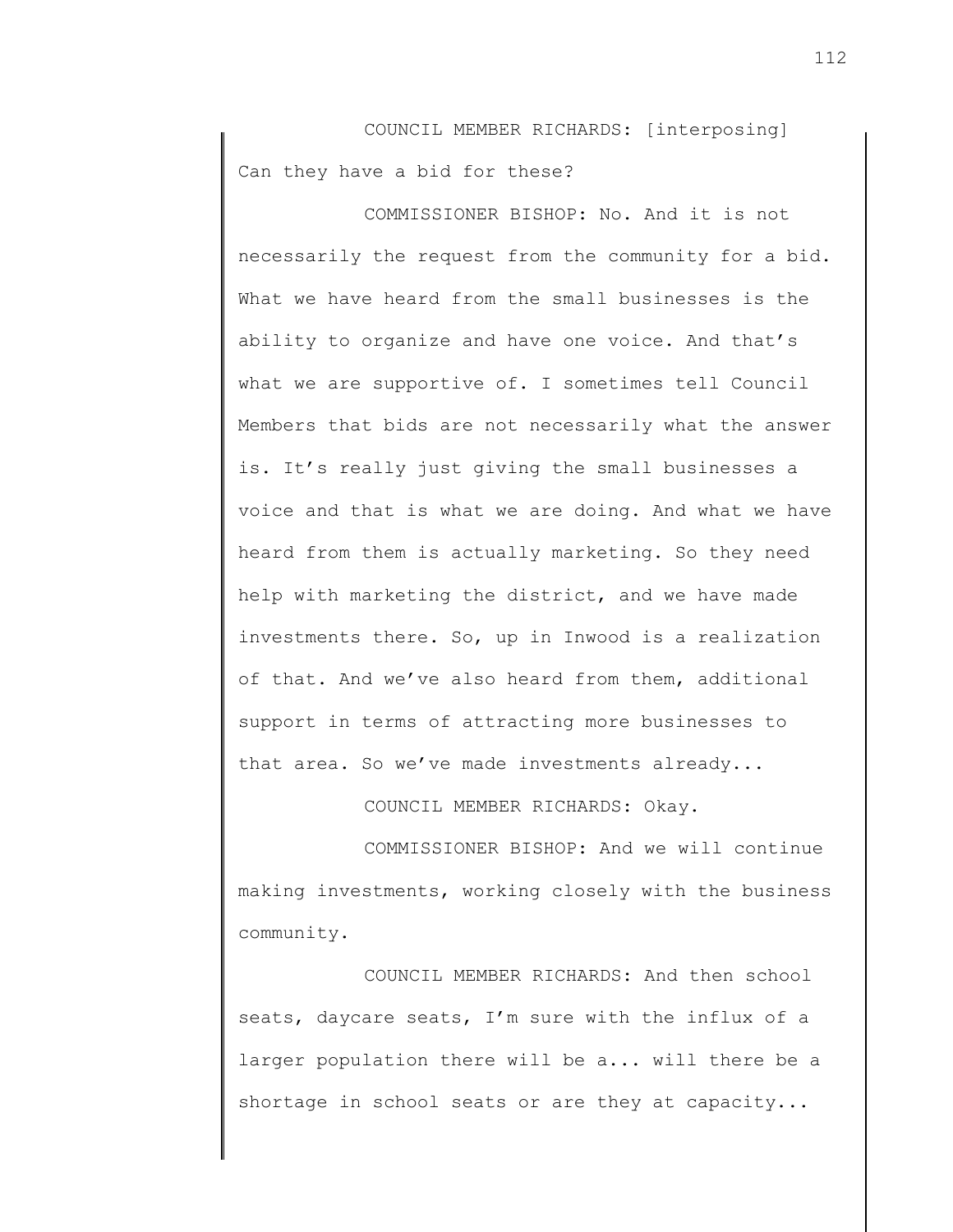JAMES PATCHETT: [interposing] There's currently projecting to be at capacity, but we're taking it seriously. And as the Council Member has certainly an interest in investing the existing schools.

COUNCIL MEMBER RODRIGUEZ: Okay. All right and last question is how are you working with stakeholders in the local community? So you did a great job in Far Rockaway, at least I can tout and say our rezoning was probably a good, it was a great rezoning effort. How are you working with local stakeholders through this process? Have you set a similar advisory board like you did for Far Rockaway? And if not, do you intent to?

JAMES PATCHETT: We've worked with and I think obviously you set up a fabulous process in downtown Far Rockaway and we were able to work very well together on that. I think that in Inwood the process has been a little bit different, but it's been close to three years at this point, through several iterations and I think that we've done a wide variety of public outreach sessions and we've also tried some alternative techniques. Like doing teletown halls and answering questions that way because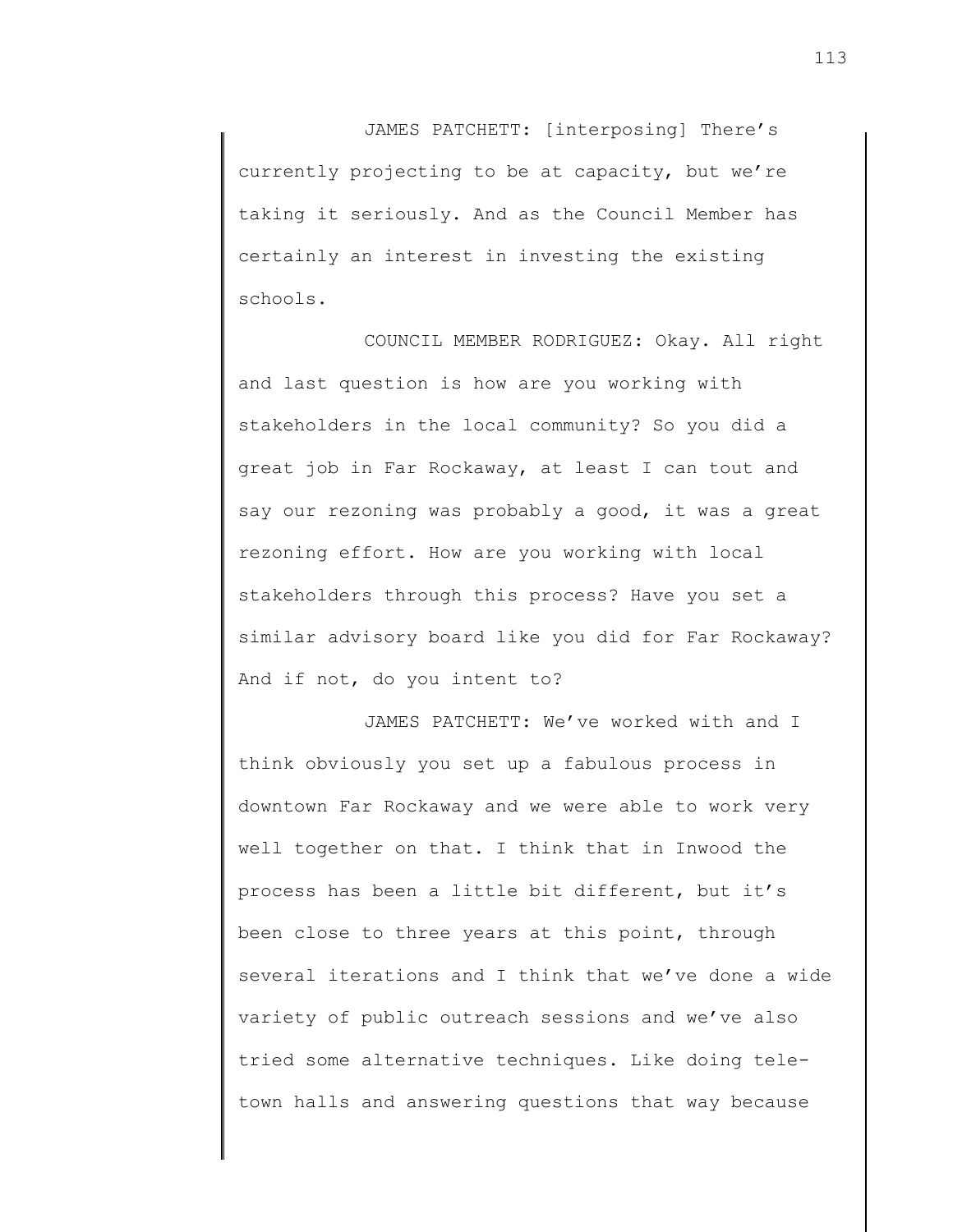we've trying to reach a lot more people, thousands of people. But I think obviously getting local institutions involved is critical to us and we want to ensure that that is an important part of this. The Council Member set up a group Northern Manhattan Agenda which has been an important part of this conversation which includes a lot of the institutions. Including Columbia, New York Presbyterian, but also more local organizations like CLOTH, and more affordable housing and service providers in the community.

COUNCIL MEMBER RICHARDS: Thank you.

JAMES PATCHETT: Thank you.

COUNCIL MEMBER RICHARDS: Thank you.

CHAIRPERSON MOYA: Thank you. Thank you to the panel. Thank you for testimony here today. We are now going to be calling up the next panel. Iris Weinshall, Danita Nichols, Cassandra Lewis and Yvonne Stennett. Counsel, will you swear them in?

COUNSEL: Before answering please turn your mic on and state your name. Do you each swear or affirm that the testimony that you're about to give will be the truth, the whole truth, and nothing but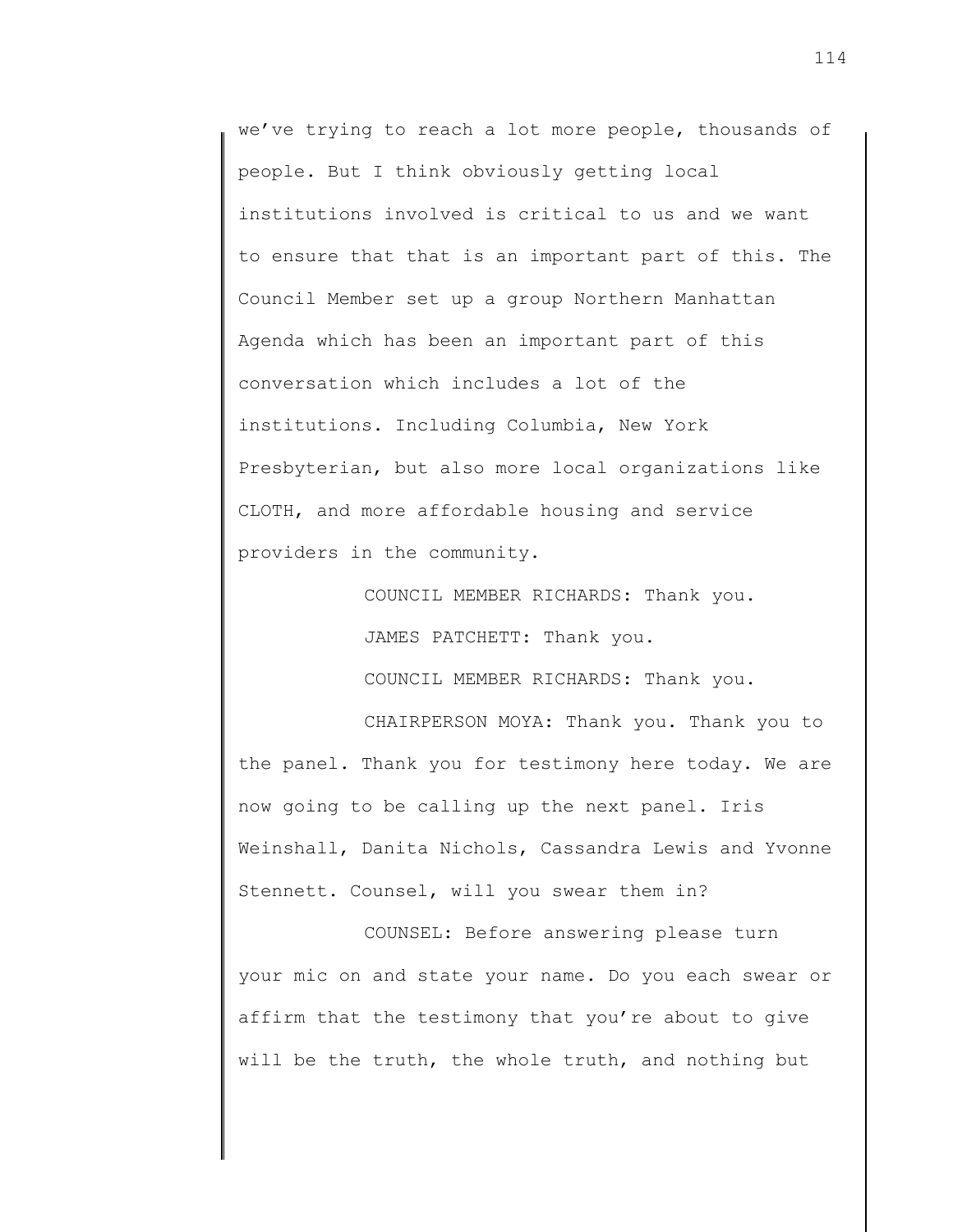the truth and that you will answer all Council Member questions truthfully?

IRIS WEINSHALL: I do. Oh, I'm Iris Weinshall, I do.

> DANITA NICHOLS: Danita Nichols, I do. CASSANDRA LEWIS: Cassandra Lewis, I do. YVONNE STENNETT: Yvonne Sinnet, I do. CHAIRPERSON MOYA: Thank you. You may

begin.

IRIS WEINSHALL: Thank you. Good afternoon, Subcommittee Chair Moya, Councilman Rodriguez, and the Members of the Committee. My name is Iris Weinshall and I am the Chief Operating Officer of the New York Public Library. I am very pleased to testify in support of this ULURP application for the proposed development known as the Eliza. A mixed use building with approximately 175 units of affordable housing. This project will include a new state of the art library which will be owned and operated by the New York Public Library. In addition to the library, the building will house a universal Pre-K center, and a community center known as ACTs. The Activities, Culture and Training Center. The NYPL is the nation's largest library system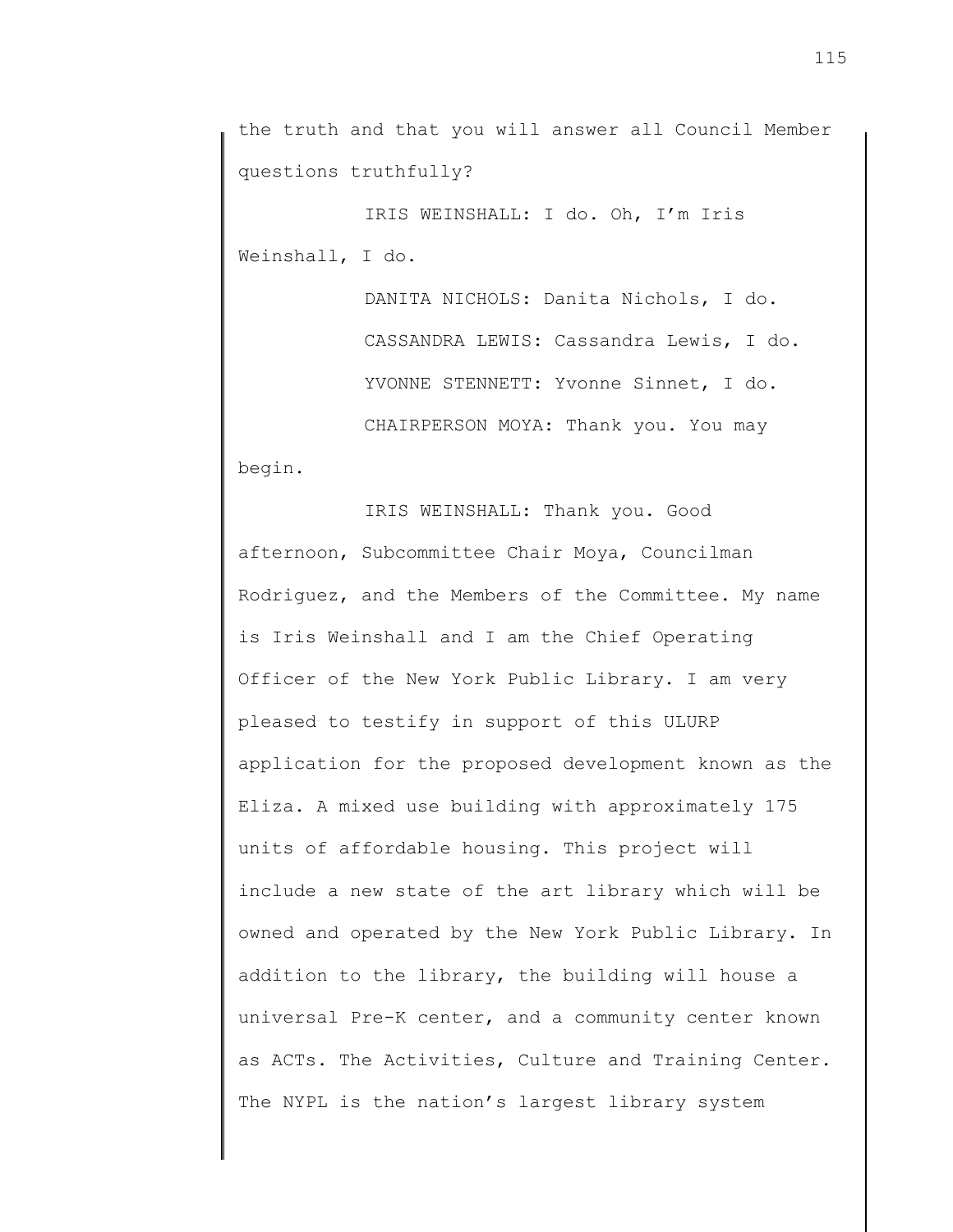including 88 neighborhood branches across The Bronx, Manhattan, and Staten Island. And four world renowned research facilities. Our collections hold approximately 45.2 million research items and just over 23 million circulating materials. In fiscal year 2017, NYPL hosted over 17 million visits and offered over 93 programs and nearly 2 million attendees. We currently have more libraries and more public square footage than any other time in our history. Our public libraries have been an essential presence in every neighborhood across the City for more than a century. Providing safe and reliable space for all New Yorkers regardless of age, background or economic means. The NYPL has provided library services to the Inwood community since 1902. We moved to the current location in 1952. In fiscal year 2017, the Inwood Library had nearly 160,000 visits and circulated over 250,000 materials. While the Inwood Library team continues to provide exceptional service, the aging building is outdated and in need of repairs. This project provides a unique opportunity to rebuild a library at the existing location and give the Inwood community the programs and services it deserves now and well into the future. An opportunity like this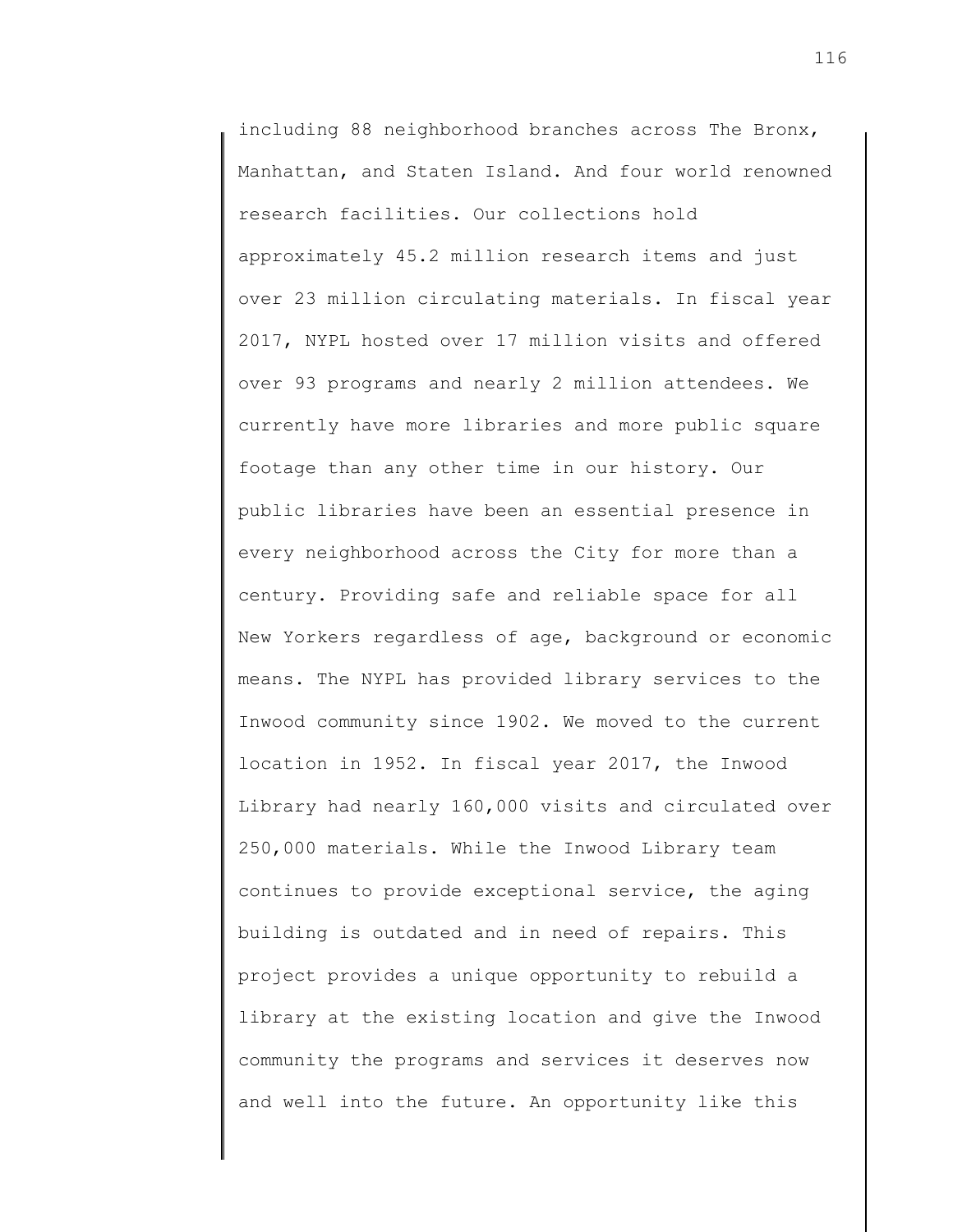does not come very often. This is especially important for Libraries such as Inwood with significant physical needs. The current issues at our Inwood Library branch include a leaky roof, old and inefficient HVAC system. No dedicated teen room, currently a section of the adult reading room. Columns and elevators in the middle of the building. Lack of visibility for safety and monitoring spaces, lack of sufficient outlets and wiring, insufficient community space in the basement of the building. In addition to replacing an aging building, we believe this project will provide significant opportunities to help expand programming in Inwood and be more welcoming and inspiring space for children and families for years to come. We know from experience that new, fully renovated, state of the art libraries mean increased visits, circulation, program attendance, and a better library experience. Our current program offerings at Inwood include early childhood, bilingual literacy for school age children, STEM activities for school age children, book discussions, citizenship lawyer, financial counseling, Spanish computer classes, computer lab, ESOL, OSC and summer reading. A new branch will allow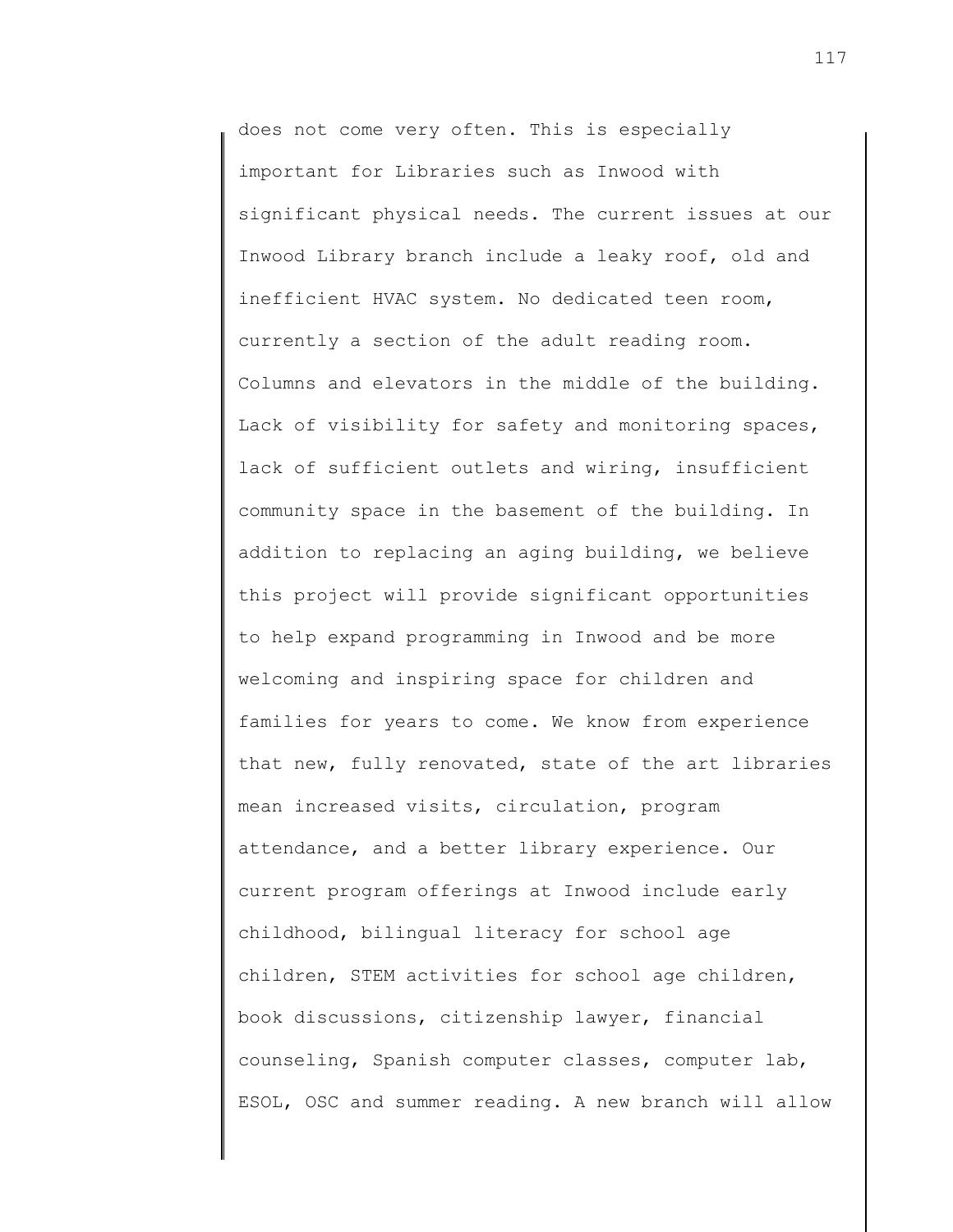us to expand our current programs, create dedicated teen space and increase teen attendance and programming. Provide additional and innovative tech classes and programming, provide college readiness programming, provide more reading and community spaces. And provide additional ESL classes. Libraries and its services continue to evolve. There is a growing need for comprehensive community based wrapped around services in addition to core services. As stewards of this library, it is our responsibility to respond to the needs of our communities. And it is growing more difficult to respond to those needs in inadequate and aging buildings. That is why we support this proposed plan to create a new library for the Inwood community.

## CHAIRPERSON MOYA: Thank you.

DANITA NICHOLS: Good afternoon. I am Danita Nichols. I am the manager of Inwood Library. I am very proud to say I have served the City of New York as a public librarian for almost 30 years. A couple of years ago at Inwood Library, we were participating in the citywide Latin American Cultural Week festivities with an evening of Venezuelan jazz. The next day, a man came to me struggling to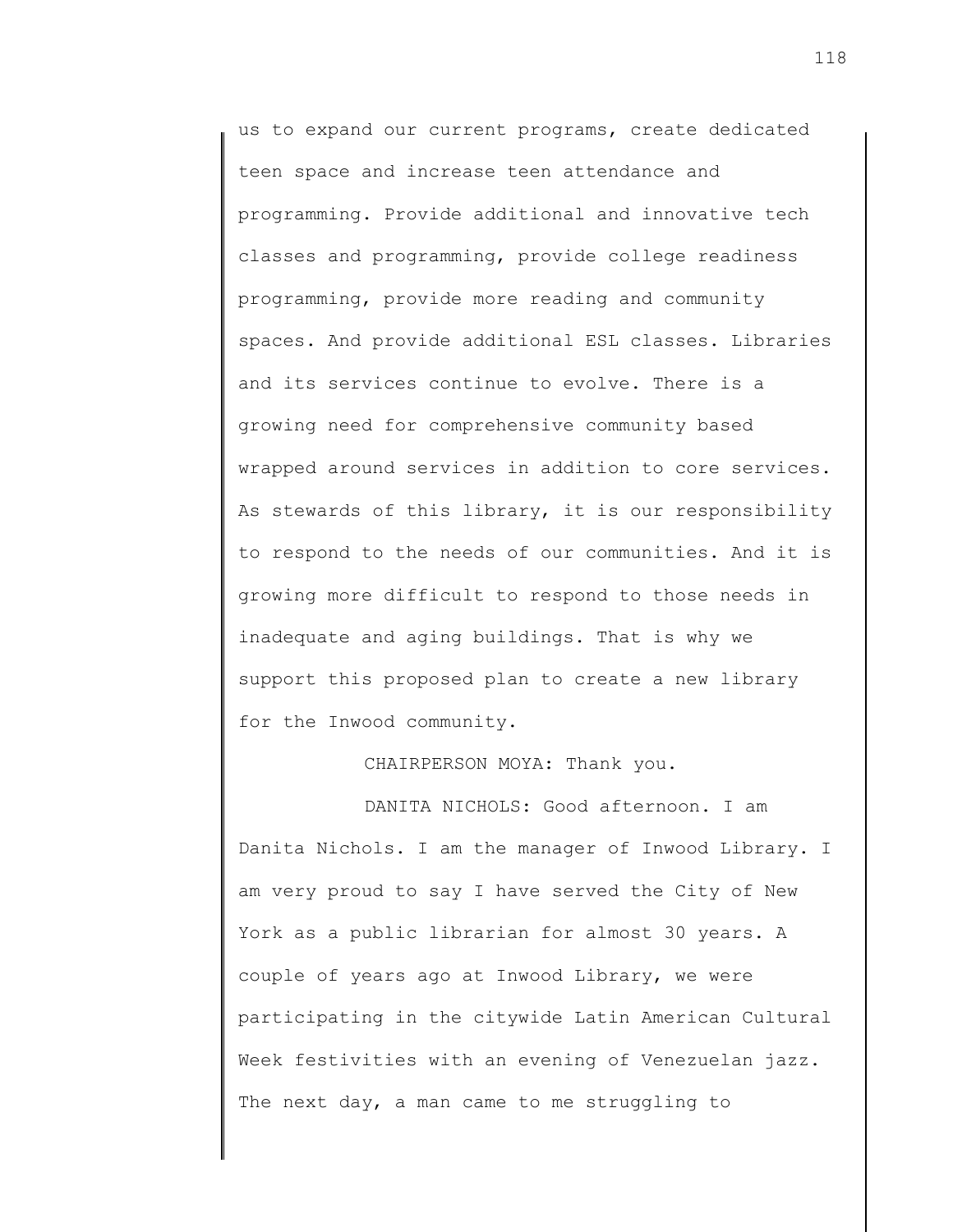communicate in English and said, "I am from Venezuela, yesterday I was sad. Then I heard music from my country and I spoke to people from my country and I am happy. Thank you." It's moments like this that keep me being proud that I'm doing what I'm doing, and of my team and all that they do every day for homesick immigrants, for overwhelmed parents of young children. For school aged children learning new skills, technology. For seniors who just need a friendly face. We do this despite an aging, often uncomfortable and inefficient building. It isn't just about a leaky roof. Leaky rooves can be repaired, HVAC systems can be upgraded. There is that stuff in the middle that blocks the sight lines is what really limits our services. It makes it impossible to keep quiet areas quiet. It limits any possibility of developing the teen area that our teens in Inwood deserve. It means that our community space which is in the basement needs to be underutilized because of the inability to continually monitor the entrance and who is down in the basement. Today, a couple of hours ago, a seven year old Camila was in that basement working with our tutoring programs, she has fairly serious language and reading skill problems, that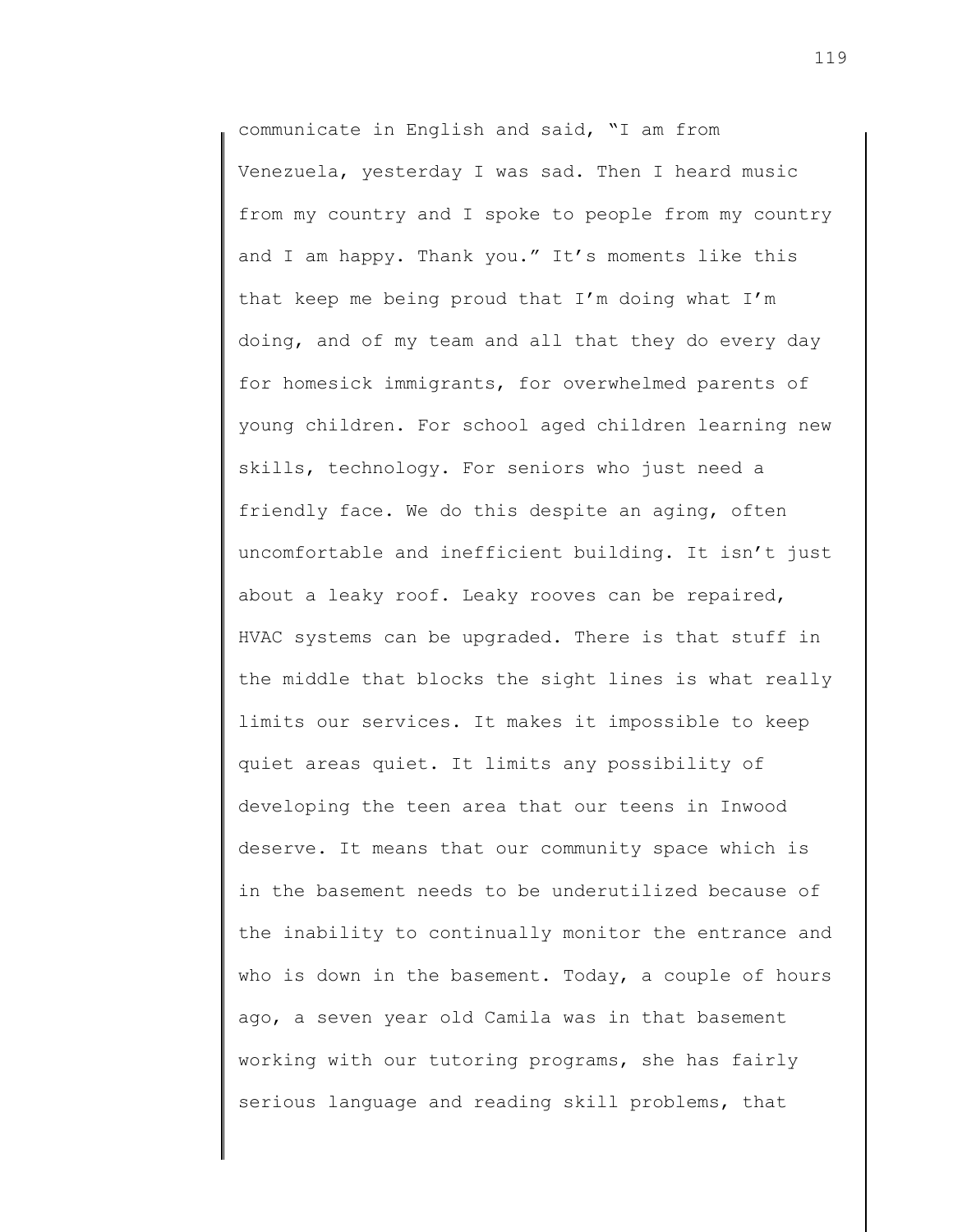space is hot in the winter and cold in the summer. It's inefficiently designed and just plain ugly. She deserves a better space to learn. Andy, who is 13, almost assuredly came in a few hours ago. He is obsessed with computers, computer games, hanging out with his friends. He talked too loud, he swears too much. He is a typical middle schooler, but we have no teen room. He is uncomfortable at the adult computers, and the people in the children's room are often uncomfortable with him. He deserves a space where he fits and where he can be inspired to learn skills that he needs for the future. Let's give Andy and Camila that space. A new Inwood Library such as the one proposed here is one way to do that and make it happen. Thank you.

CASSANDRA LEWIS: Good afternoon. I am Cassandra from The Children's Village. I am the Policy and Advocacy Associate. I am here to present Dr. Jeremy Kohomban, his testimony. He is the President and CEO of Children's Village. We are a member of the development team. Founded in 1851, the Children's Village annually serves over 15,000 of New York City's children. We work inside 30 of the City's public schools, operate community centers, medical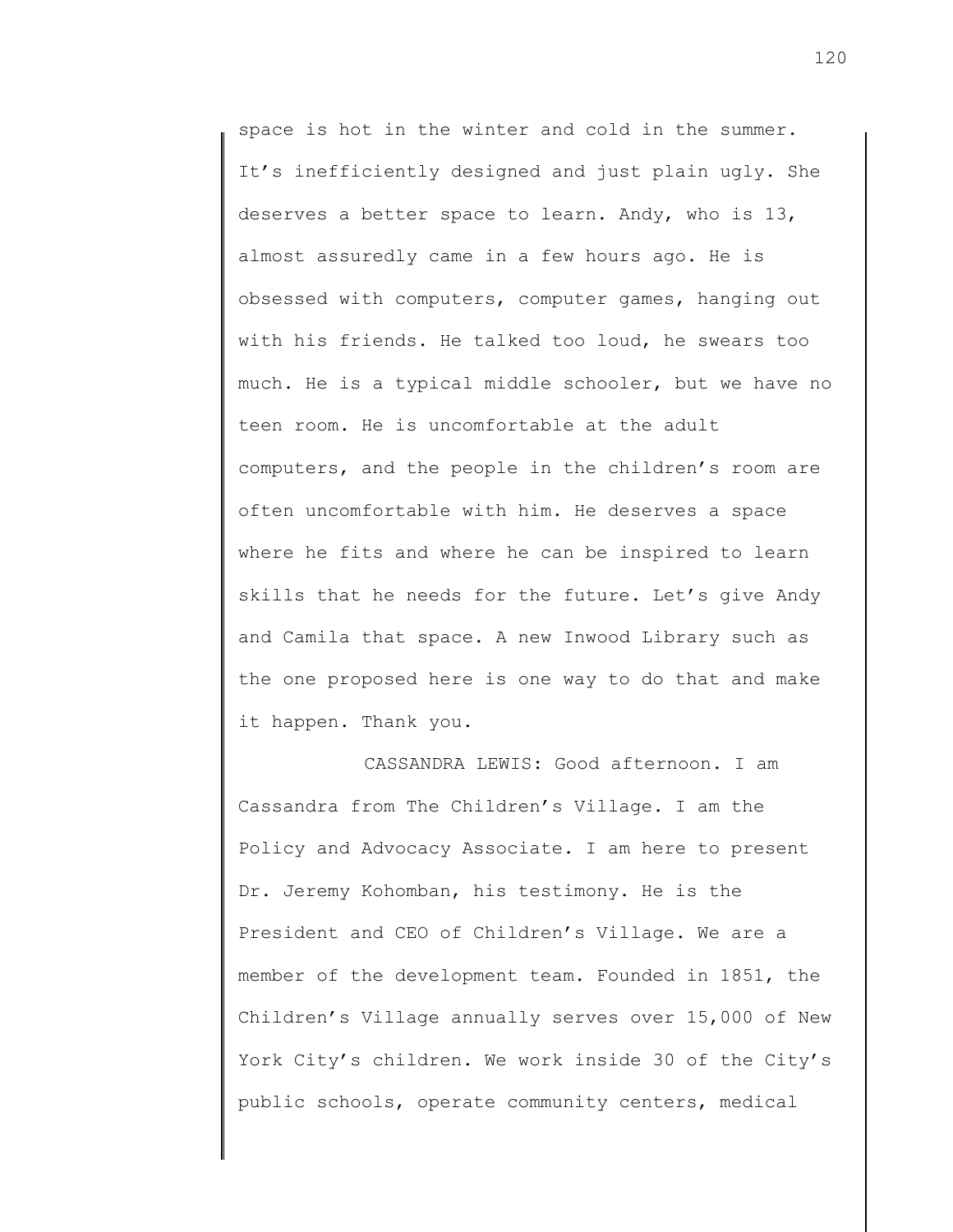clinics and care for hundreds of children in foster care and juvenile justice. And we are the largest provider of temporary shelter for immigrant children in federal custody. In 2017, working with Alembic Development, we built a home for The Harlem Dowling. Finally fulfilling a promise made by New York City. A promise to rebuild the colored asylum orphanage that was destroyed by the drafts riots in 1863. A home for Harlem Dowling finally provides the successor of the Colored Orphanage home a home. It provides 48 affordable apartments to Manhattan's families, and 12 studio apartments for youth aging out of foster care. At the heart of our success, it is a simple belief, children do best when families are strong. And children succeed when they have at least one appropriate willing adult in their life. The ACTS Community Center at the Eliza is founded on the core beliefs. The ACTS Center, Arts, Cultural, Training, and Services will provide Inwood's families the resources most of our own children take for granted. Adults who care and provide supervision, engaging activities, access to culture, opportunities for learning and a network to help young adults into the world of career and employment. The ACTS Center will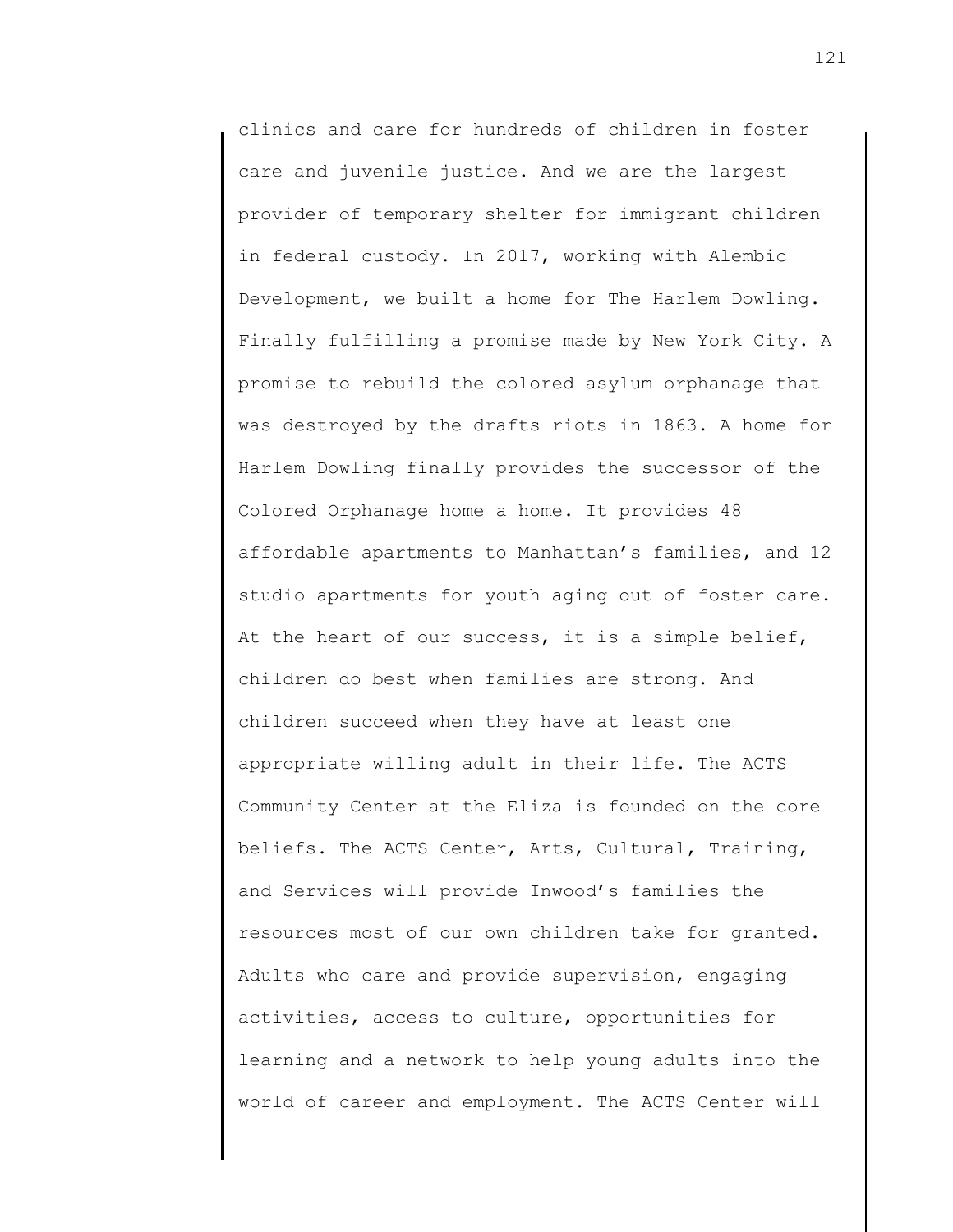offer the Clemente Course. It's a course where they will get free college education through Columbia's core curriculum with credits from Bard College. The ACTS Center will also provide a volunteer driven, which is the open door reading program which promotes literacy and options to books, and just promoting overall education. We will also provide urban farming through Harlem Grown which is designed to inspire youth to lead healthy, ambitious lives through mentorship and hands in education in urban farming, sustainability and nutrition. In addition, we will provide youth activities and technology programs like the STEM program for kids to have more access to math and science. Health and wellness for children, families and seniors, and also youth engagement through Brave Hearts. Brave Hearts is one of our special program which we work with youth 14 to 26 year olds, where we change the message of victim to victor. In addition, we have also decided that we would like to provide immigration support. Through this immigration support is what we call the Post Release Program, where we have case workers that will provide assistance to kids who are unaccompanied who cross the border to find fit and willing relatives or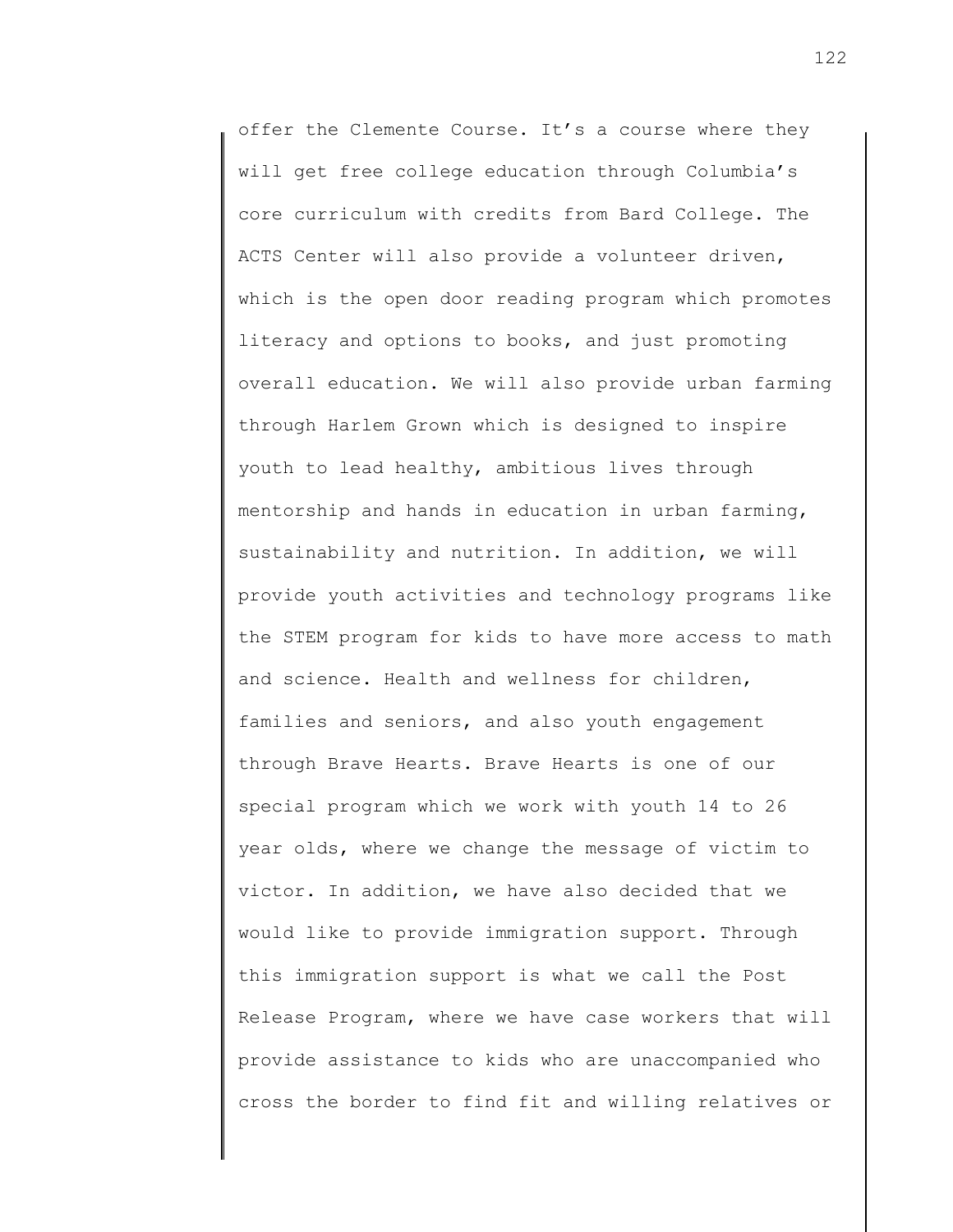resources in the community. Case workers will provide assistance with school enrollment, healthcare, social support, mental health services, legal referrals and many other issues that might arise. In addition to that, we also would like to provide foster care and prevention programs which we do at Children's Village as we speak. And we have been doing it for a number of years. Lastly, support for pregnant and parenting teens. Children's Village, which has merged with the Inwood House which is now called the Inwood House At the Children's Village, we have since 1830, have provided comprehensive services to pregnant and parenting teens on pregnancy prevention and education in New York City. So, again, thank you for the opportunity to testify and I look forward to walking many of you through the ACTS Center in the near future. Thank you.

YVONNE STENNETT: Good afternoon. My name is Yvonne Stennett, I am the Executive Director of Community League of the Heights. I am very pleased to be here and as a proud member of the team that was selected by HPD and the New York Public Library to redevelop the Inwood Library. Our team consisting of the Community League of the Heights, Alembic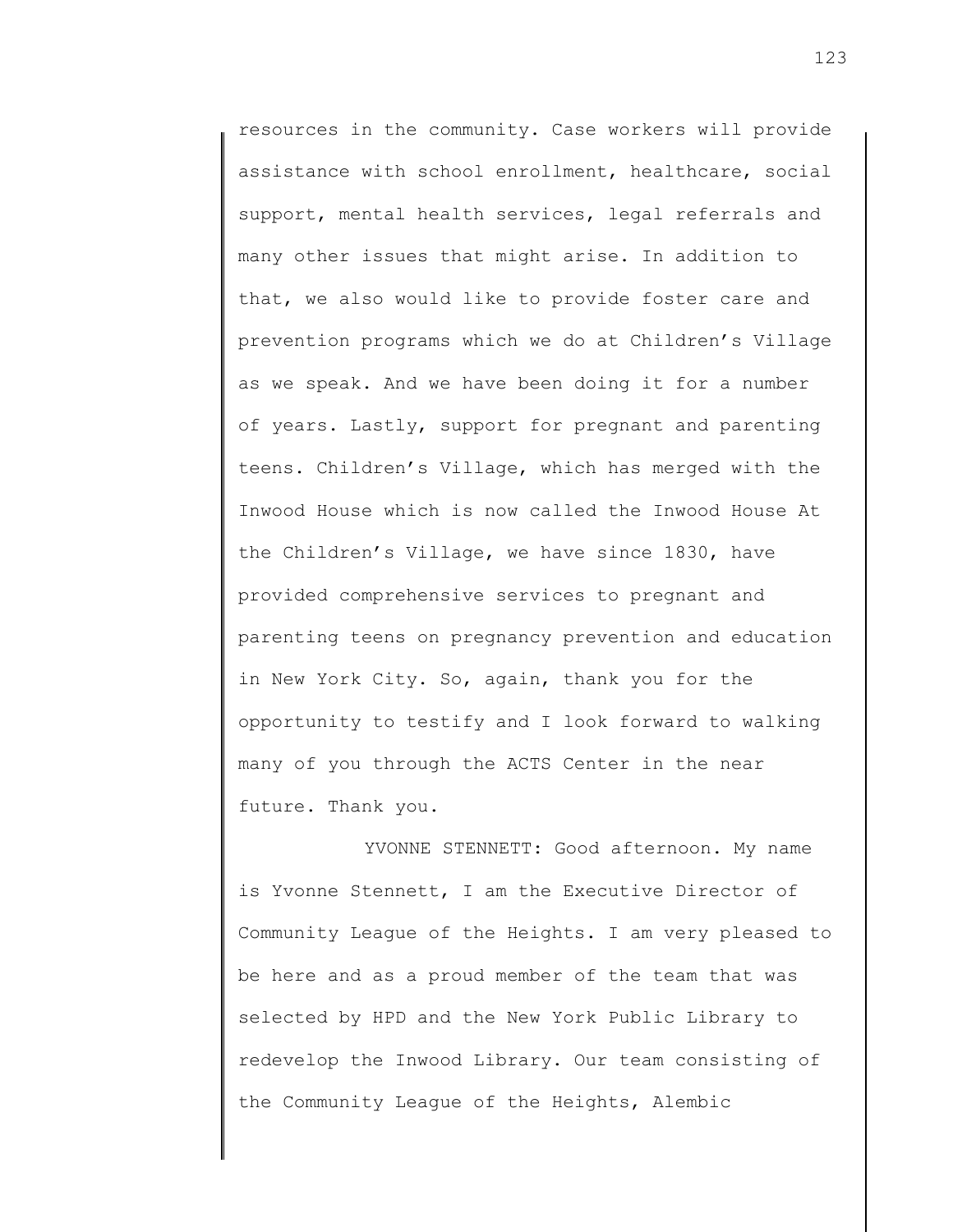Community Development and the Children's Village and range of properties brings many years of experience and excellence in providing social services, affordable housing and community development in Hamilton Heights, Washington Heights, and throughout New York City. Our response to the request for the Inwood Library was, and remains rooted in our desire to address the needs expressed by the residents in the Inwood community. Specifically, the need for quality affordable housing for individuals and families. As well as valuable human development services through education and health programming. We recognized that the redevelopment of the Inwood Library demonstrates the City's commitment in making significant financial and resource investments in Inwood. We believe that our teams vision and plans for the library is tailored to use this investment wisely and concretely to provide a true neighborhood asset for all. The Eliza, the name chosen for the project, clearly identifies with goals in the Inwood NYC Plan for the development of City owned sites. The Eliza will provide a new three level library with programming for all ages. 175 units of 100% deeply and permanently affordable housing. Serving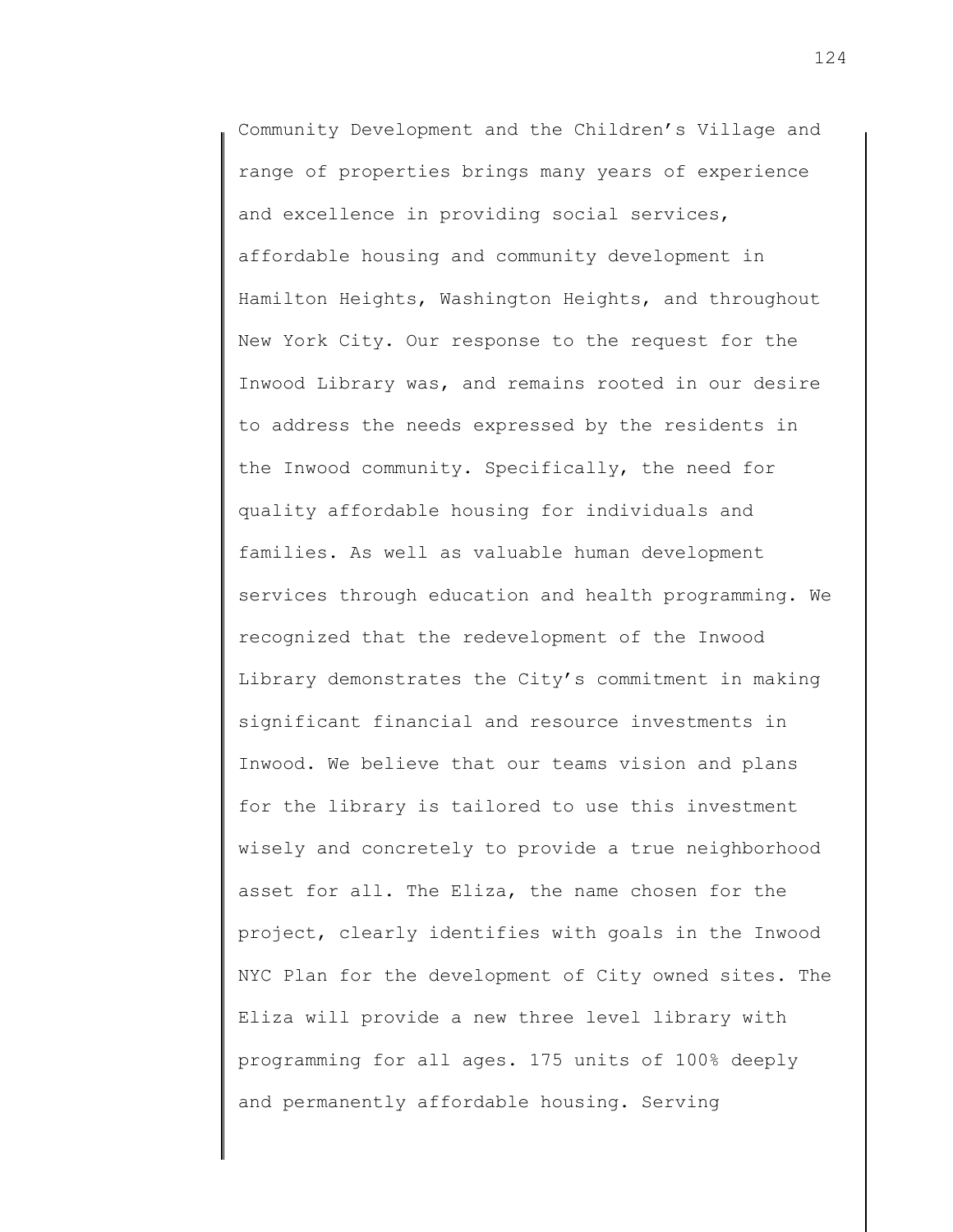individuals with annual incomes between \$21,930.00 to \$43,860.00 and families of three with incomes between \$28,170.00 and \$56,340.00. Rents will range from approximately \$367.00 for a studio and up to \$1,472.00 for a three bedroom unit. The project will also provide space for universal Pre-K with outdoor gardens and play areas. Further, the ACTS Center, which you've heard of, will be open to the entire community offering job training, wellness programs, youth and adult education classes. Recognizing the enormous need for affordable housing that the library project alone cannot address, the Inwood Action Plan seeks to support private developers in constructing new, affordable, and mixed income housing and to preserve the existing affordable housing in Inwood. The plan also calls for a comprehensive zoning framework and improvements of the neighborhood infrastructure. There are several other goals that the community has articulated and which we expect the City to respond to over the coming months as they review the plan and it moves forward. Our team looks forward to working in concert with the City, our elected officials and stakeholders for the ongoing improvement of the quality of lives for the residents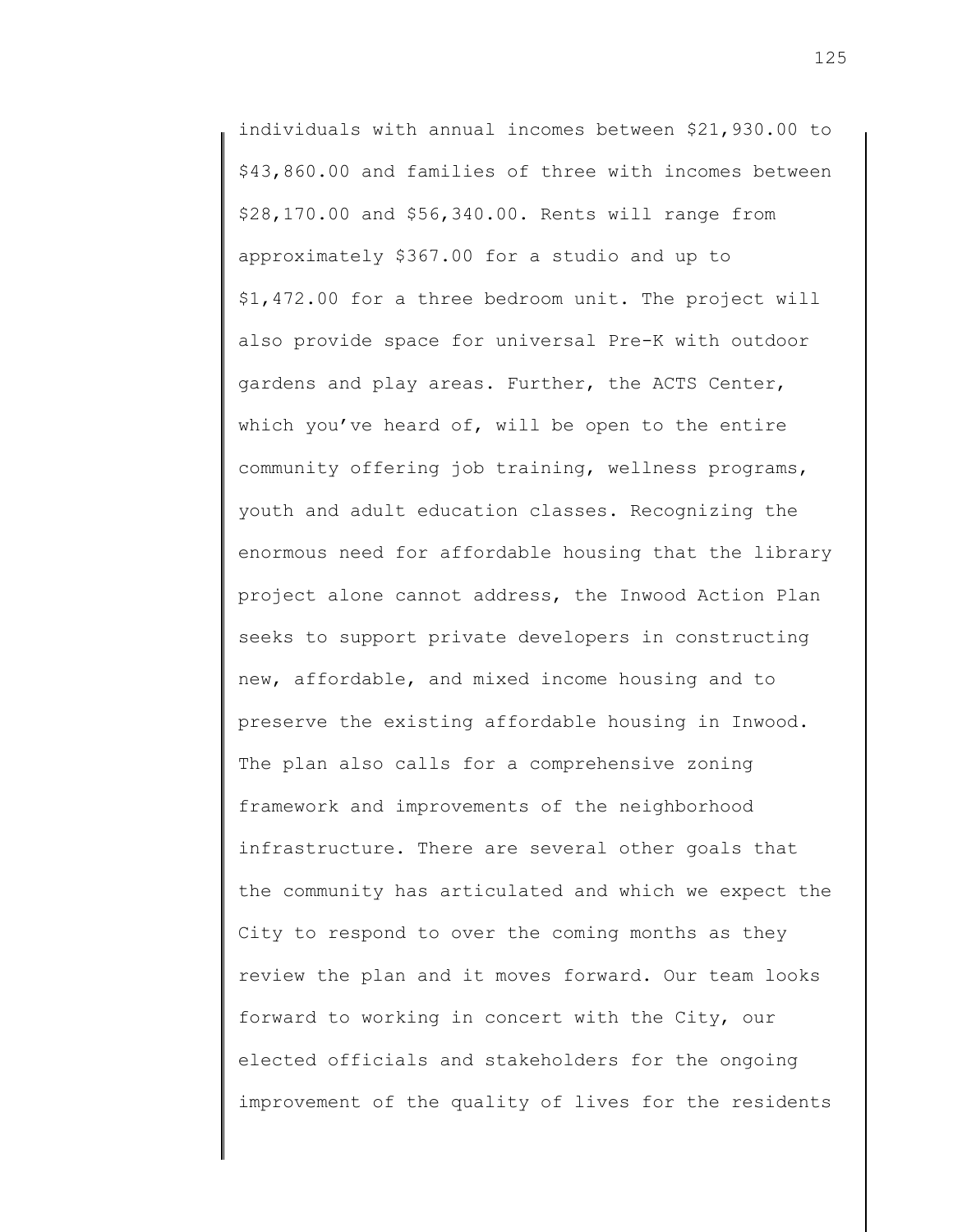of Inwood. Thank you so much for allowing us to testify today.

CHAIRPERSON MOYA: Thank you very much. Thank you for your testimony. Council Member...

COUNCIL MEMBER RODRIGUEZ: First I would like, a lot of these deals to be followed (siC) as you know, the children's Robotics (sic) center is something that for me is very critical. And I know that in my approach, I don't want either, for the vision of the not for profit who want the RFP and the developer to reduce whatever idea they have the cultural space, but as we know, my idea is how do we also add, especially to the media area, to the library looking at the possibility to put a robotics center. So for me, I just want to get more detail on the vision and how, and this is not about whatever we are putting there are robotic, has to be the best citywide robotics program for children. So that is my stand on whatever my vision for that site. And in that direction for me, just a suggestion for you guys to know that as we will follow conversations that important. The other pieces, as we know and yes, as I've said before, but I guess to put on the record, for me the immigrant research performance arts is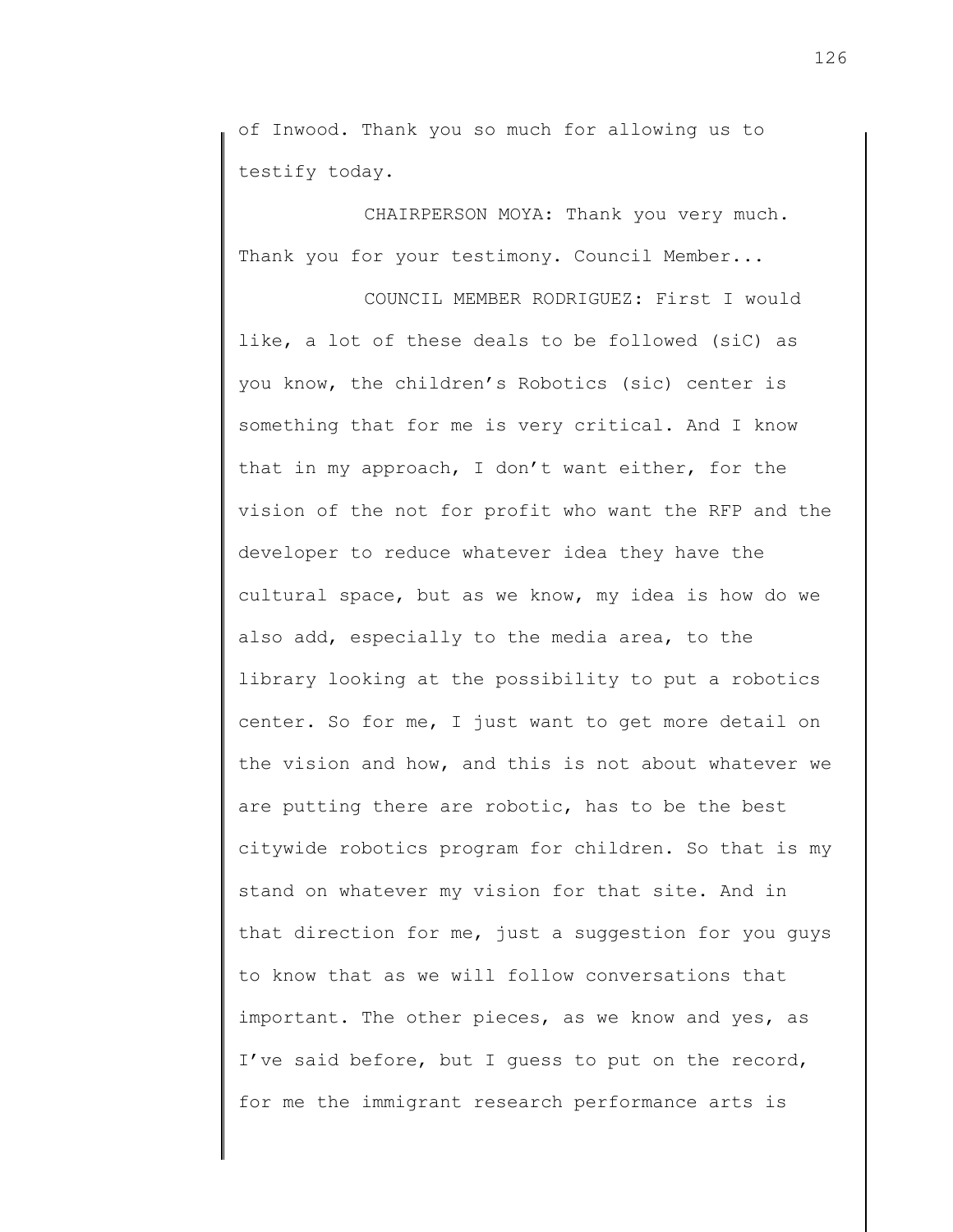something that I will see the City put in the funding to build it. I'm not asking the library to now for the library to figure the \$20-25-30 million to run it. I'm asking the City for them to be ready so no, and I'm not asking for 20-25 to get 10. I'm asking similar or more what the Schomburg center is getting. For me it's a special library as we have at Lincoln Center, as we have the business (sic) one (sic) in Marisol (sic) and 34 Street. So, my question is to (INANUDIBLE) how much, where do you think we are when it comes to making progress with that concept to build the immigrant center performance art?

IRIS WEINSHALL: So, Councilman, as you and I have discussed, that is really a negotiation between the City of New York and you for this rezoning. We look forward to working with the City and you once those details have been worked out. As for the robotics center, you and I have talked a great length about that and one of the, I guess, aspects of this design of the library is that there is a lot of multipurpose space as we've discussed which can at times be used for a robotics class. So we are looking forward to further defining what that robotics class would be and if we can put more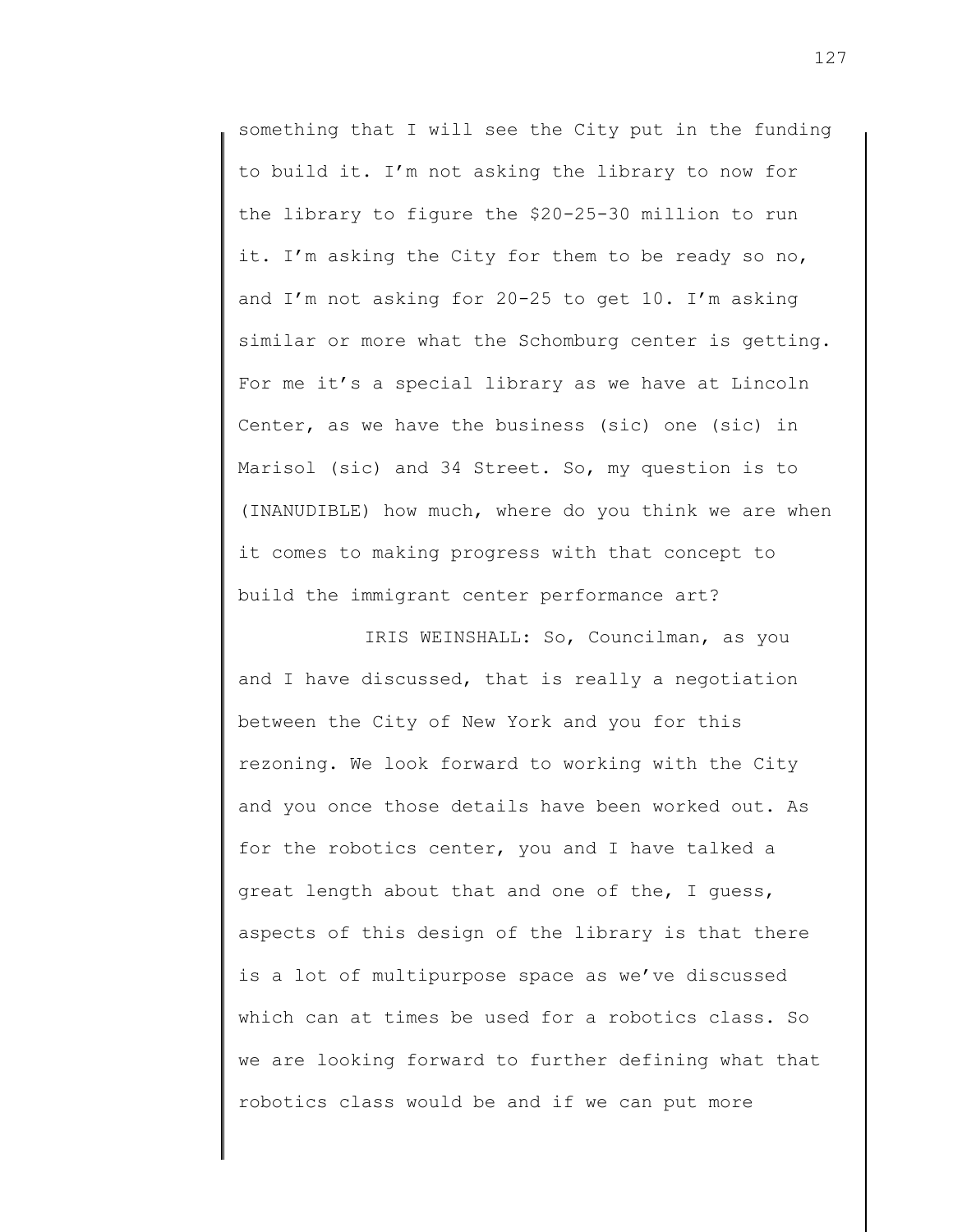classes outside of the library. We look forward to working with whatever groups are available.

COUNCIL MEMBER RODRIGUEZ: Thanks.

CHAIRPERSON MOYA: Thank you. Thank you to the panel. Okay, thank you. We are now going to be moving the public portion. I just want to remind everyone that there is two minutes and we ask everyone to please adhere to the two minutes. We have a lot of people testifying here today. So, let me call up Ebenezer Smith, Shah Ally, Richard Lewis, Shahabuddeen Ally, Elizabeth Lorris-Ritter. Okay if you can state your name begin your testimony.

EBENEZER SMITH: Good afternoon. My name is Ebenezer Smith I am the District Manager of Community Board 12 Manhattan. On March 20, 2018, Community Board 12 Manhattan passed a resolution regarding the Inwood rezoning application. It is the Community Board 12 Manhattan position that any comprehensive neighborhood planning, zoning, and development initiated in Washington Heights and Inwood must protect existing neighborhood character, protect the existing stock of affordable housing. Also created and support opportunities for the development of new affordable housing, protect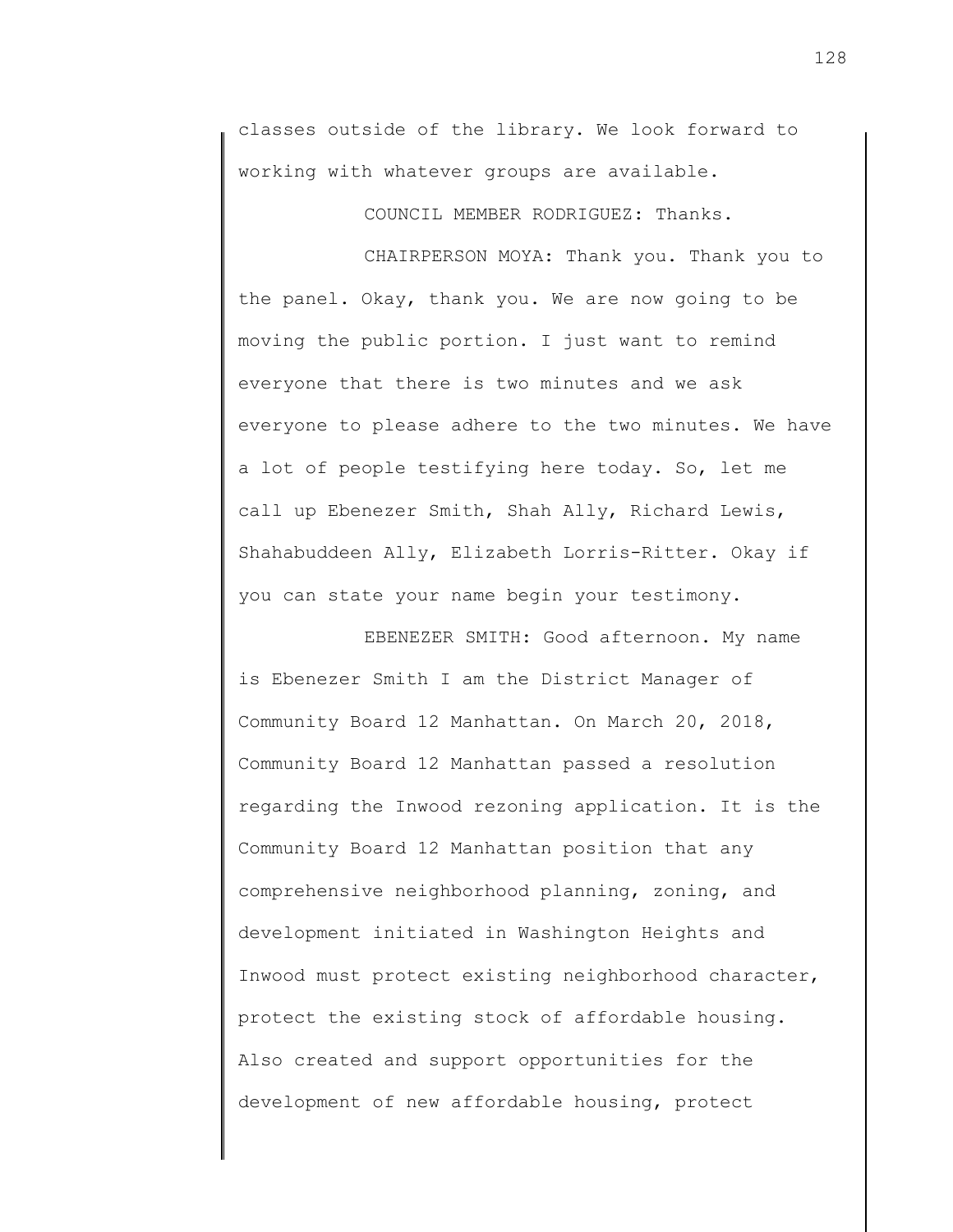existing small business, support new economic and new development opportunities. Preserve open spaces and landmark view, and also support an increased demand on the transit, education, recreation and infrastructure. Also, Community Board 12 understands that these proposed actions are for the most part not a development plan. That there is no guarantee that all or any of these projected development will occur and that the development that may be realized will not occur at once but over a period of 15 years. Community Board 12 wish to ensure that if any rezoning is consistent with the vision for what is going to (INAUDIBLE) a positive neighborhood change. Also, Community Board 12 encourages that developing new affordable housing is a priority for Washington Heights and Inwood, but affordability must be defined by the affordable of local resident. Not by the area median income for the City of New York or the City Metropolitan region. But the median income for the household in Washington heights and Inwood based on the Inwood plan that is \$41,607.00.

CHAIRPERSON MOYA: Thank you.

SHAH ALLY: Thank you. Good afternoon Mr. Chairman. And good afternoon to our local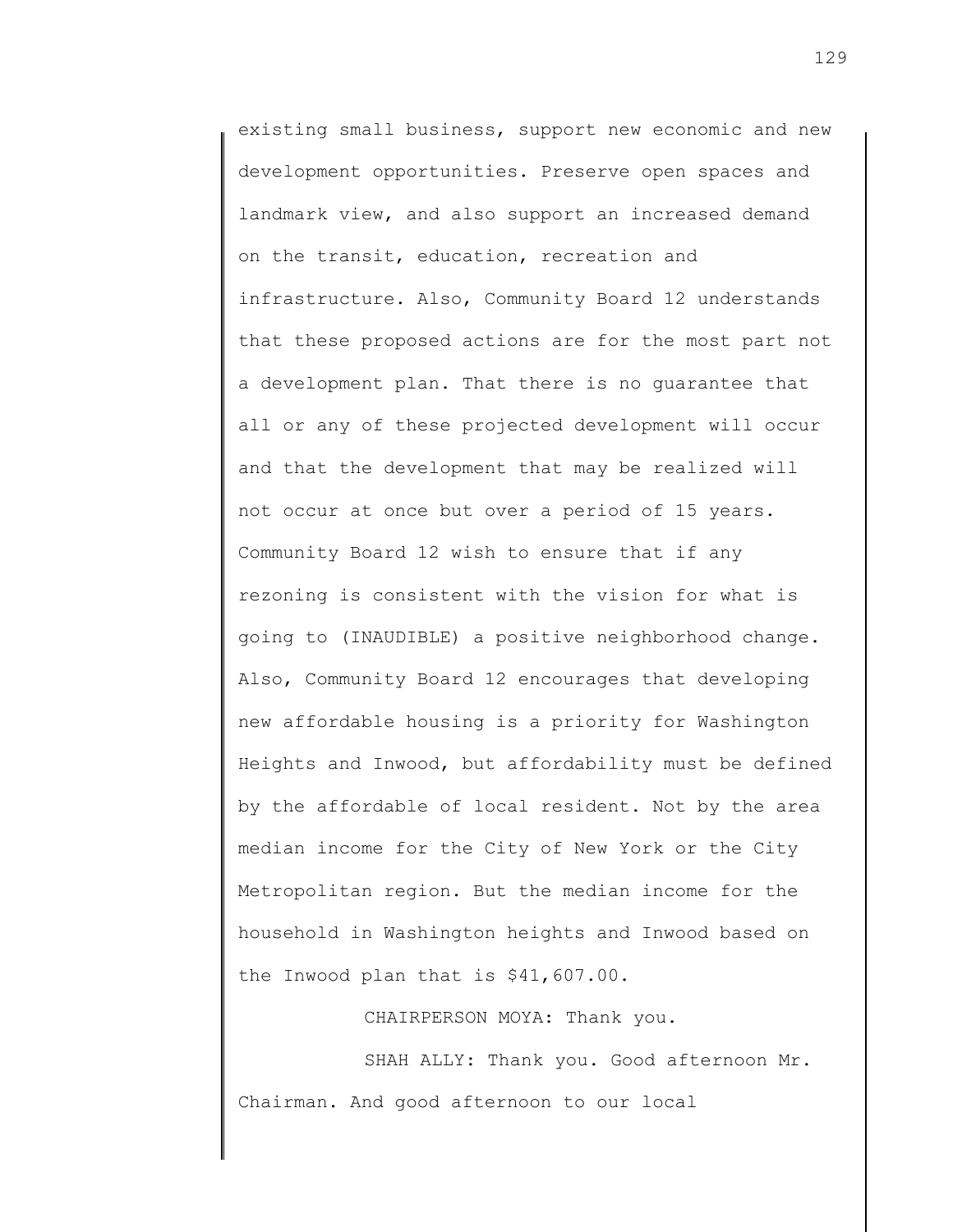Councilmember Ydanis Rodriguez. My name is Shah Ally and I'm the Chairman of Manhattan Community Board 12 which covers Washington Heights and Inwood which this ULURP application concerns. The, I believe for the Committees consideration, the boards resolution dated March 23, 2018, was presented. I am very proud of this resolution, it was a very deliberate, thoughtful resolution that considered the plan. Manhattan Community Board 12 does not support the application as is proposed, but we also view this resolution as a roadmap as to how this application can be successful. I am very grateful for this opportunity to testify. I will not recite this resolution as I believe the four corner of the resolution speaking for itself. It was months and months of deliberation. The one thing I will point out is that I am very encouraged and happy to see many of the residents in Inwood, in the house today. I've always thought that the best way of knowing what the neighborhood needs is to ask the neighborhood residents. And they have always been thoughtful and this resolution reflects the thoughtfulness of the neighborhood. No on priority in the application outweighs the other. So there is a need for affordable housing, and there's a need for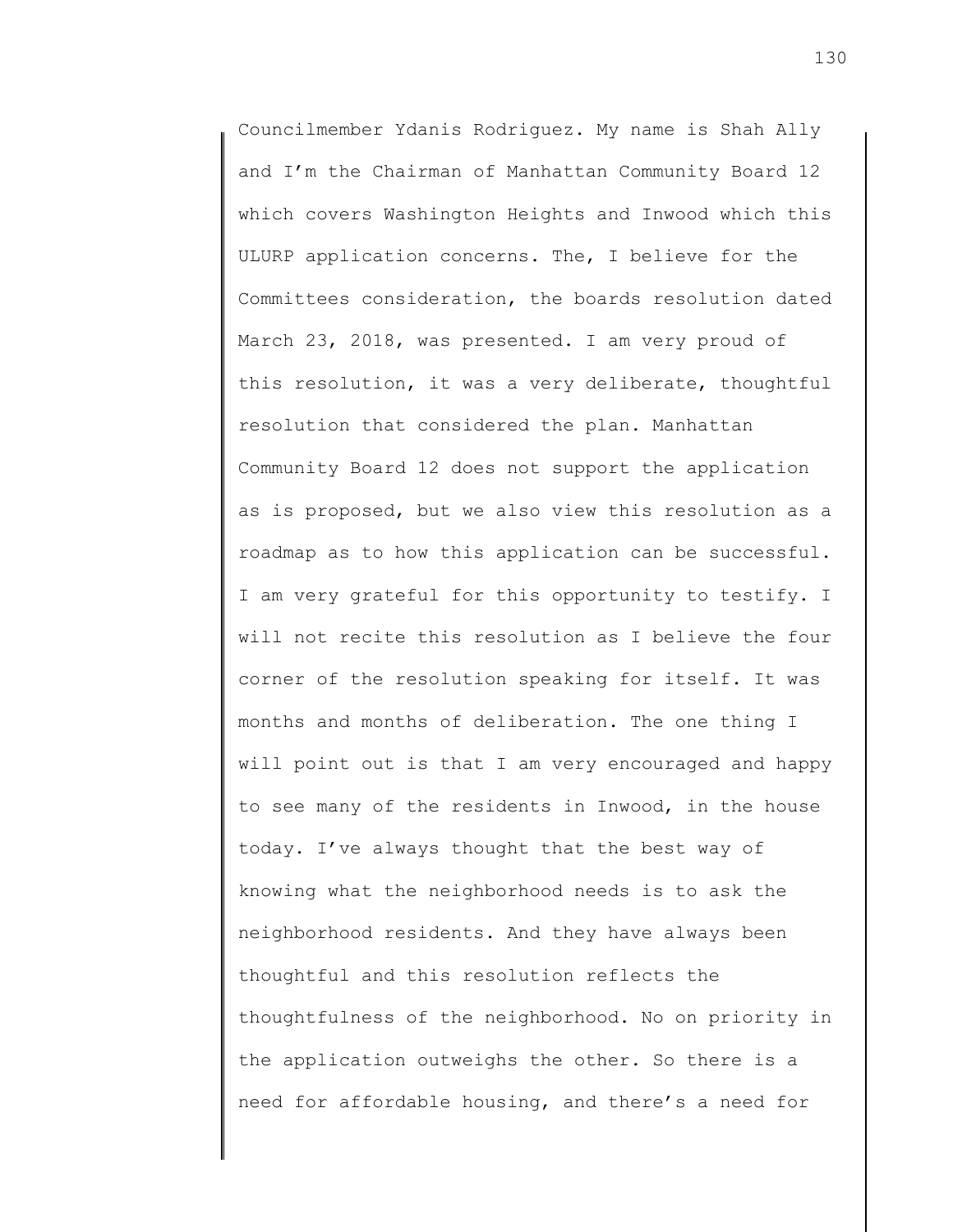development to keep people in their homes. This should not be outweighed by the massive change to context. There is a reason why Inwood is home to those folks who have made it their homes, because we love the character of the neighborhood. Any kind of change has to be supported with very logical conclusions. If you're going to add more housing, more individuals you also have to talk about infrastructure. How are we going to move around, our parks, the access, but the application I will say also does have some good points to it and the members of the panel today are also here with me are members of the community board who will speak to the positive points. And also the concerns of this resolution. So, thank you Mr. Chairman for your time.

RICHARD LEWIS: Good afternoon. I am Richard Lewis, First Vice Chair of Community Board 12. First of all I'd like to thank both you, Chairman Moya and Council Member Rodriguez for your clarity, sensitivity and your probing questions to the New York EDC and especially HPD. I think that there are a lot of answers that you need to get before you move on this resolution. And in fact, although the community board knows with conditions we have 42 of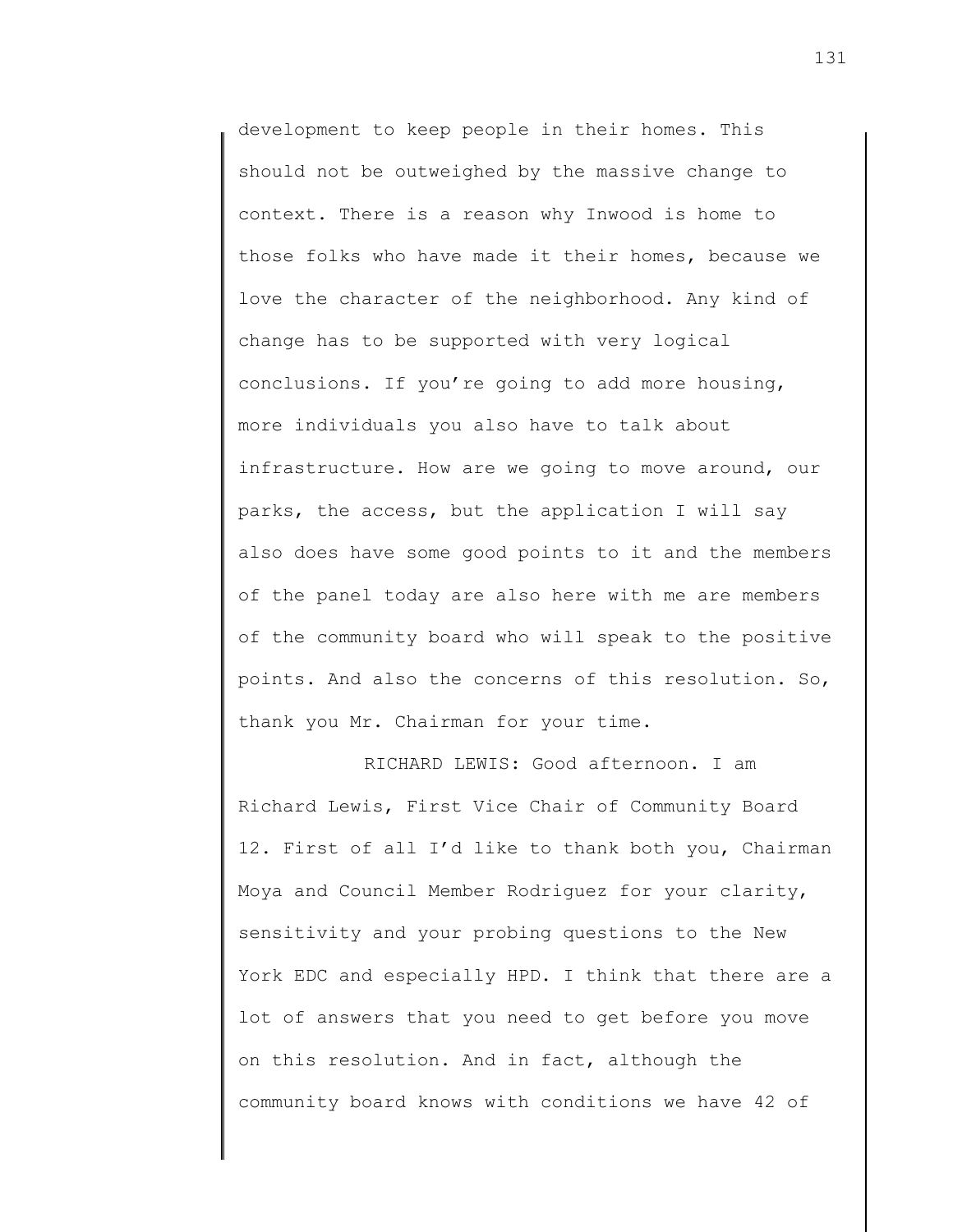those conditions in our resolution that I think you should look at. I believe as our Chair has said, there is a possibility for you to do better and I think that's what the residents have told us. And what probably they will be telling you again in their testimony. So, thank you for that opportunity and again, we are concerned with deep affordability, vacant lots which we've asked for the past five years for HPD to do and they haven't. And also we are concerned with not creating food desserts as you've mentioned and the poverty that is ravaging our community. I would like to respond to HPDs tools that they claim that have. And I find that disparaging. First, I was chair of the housing committee for three years and over and over again, there were no tools to protect anything related to preferential rent. And to blame it all on Albany is not acceptable. I think we can do better. We've lost so many of our rent stabilized housing. We've lost it not only to vacancy decontrol, but also the number of co-ops and cooperatives that plague our community. So, we need more affordable and deeply affordable housing and I hope you will do something about the zoning to handle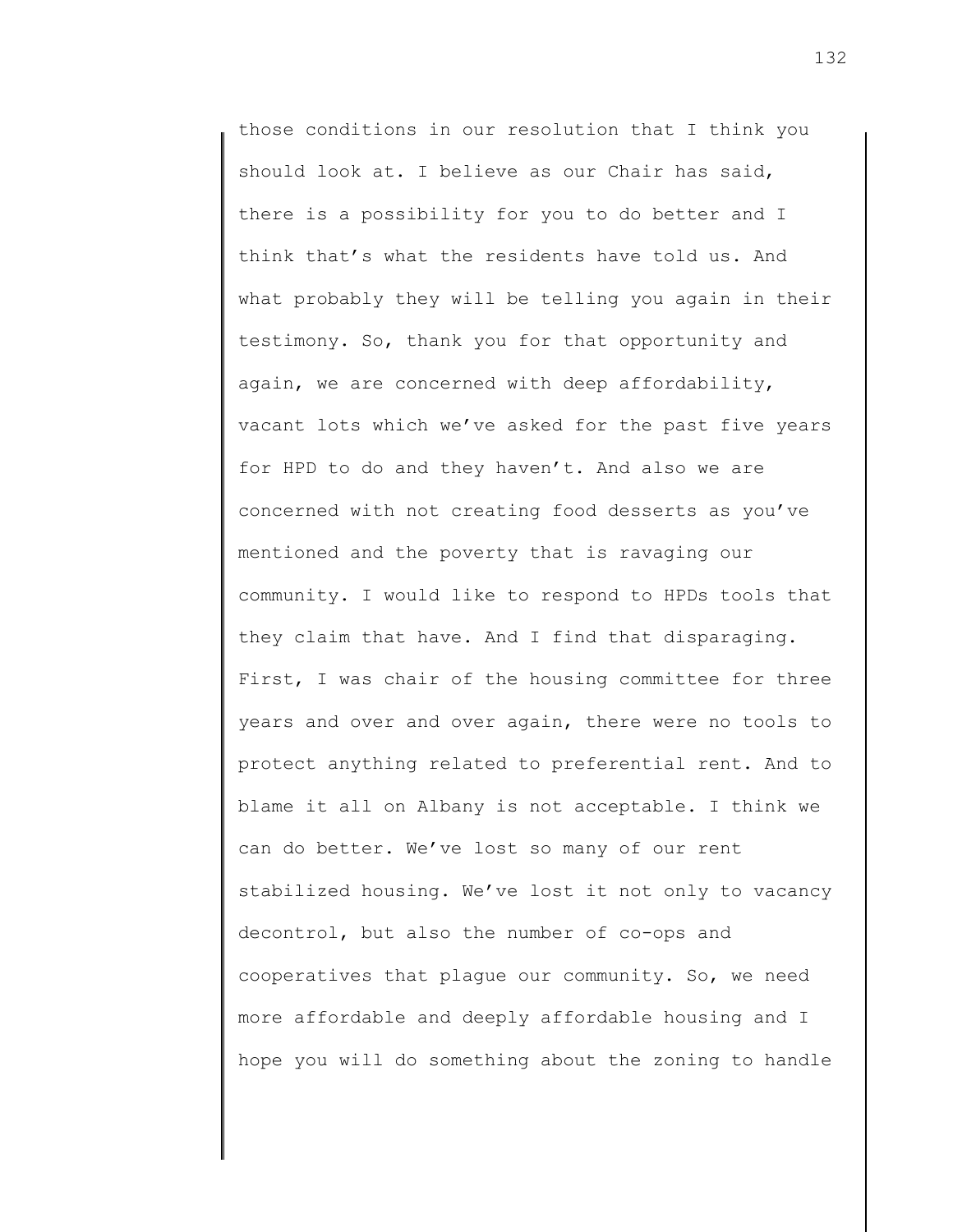that issue other than dealing with promises that HPD might give you.

ELIZABETH LORRIS-RITTER: Good evening. My name is Elizabeth Lorris-Ritter, Liz Ritter. I am Community Board 12's Chair of the Parks and Cultural Affairs Committee. I want to thank you for this hearing and also to thank Council Member Reynoso for his really probing questions as to why some of the investments, which are wonderful aspects of this proposed plan, have to be tied to some of the more problematic aspects of a rezoning. We definitely need these infrastructure investments. The trappings of developing the waterfront, adding more funding for culture, adding more funding for parks, that's great. But we are very concerned, as you can see from the waiving hands, of some of the unintended consequences of a rezoning. And it is that part that we urge you to be careful. With specific regard to waterfront, I just want to point out that the width of this room is, I don't know, maybe 60 feet. So that's 40 feet that would be a buffer that is maybe two thirds of the width of this room. So, just to keep that in mind as you imagine what the proposed, I think the waterfront access plan is very good in theory, but it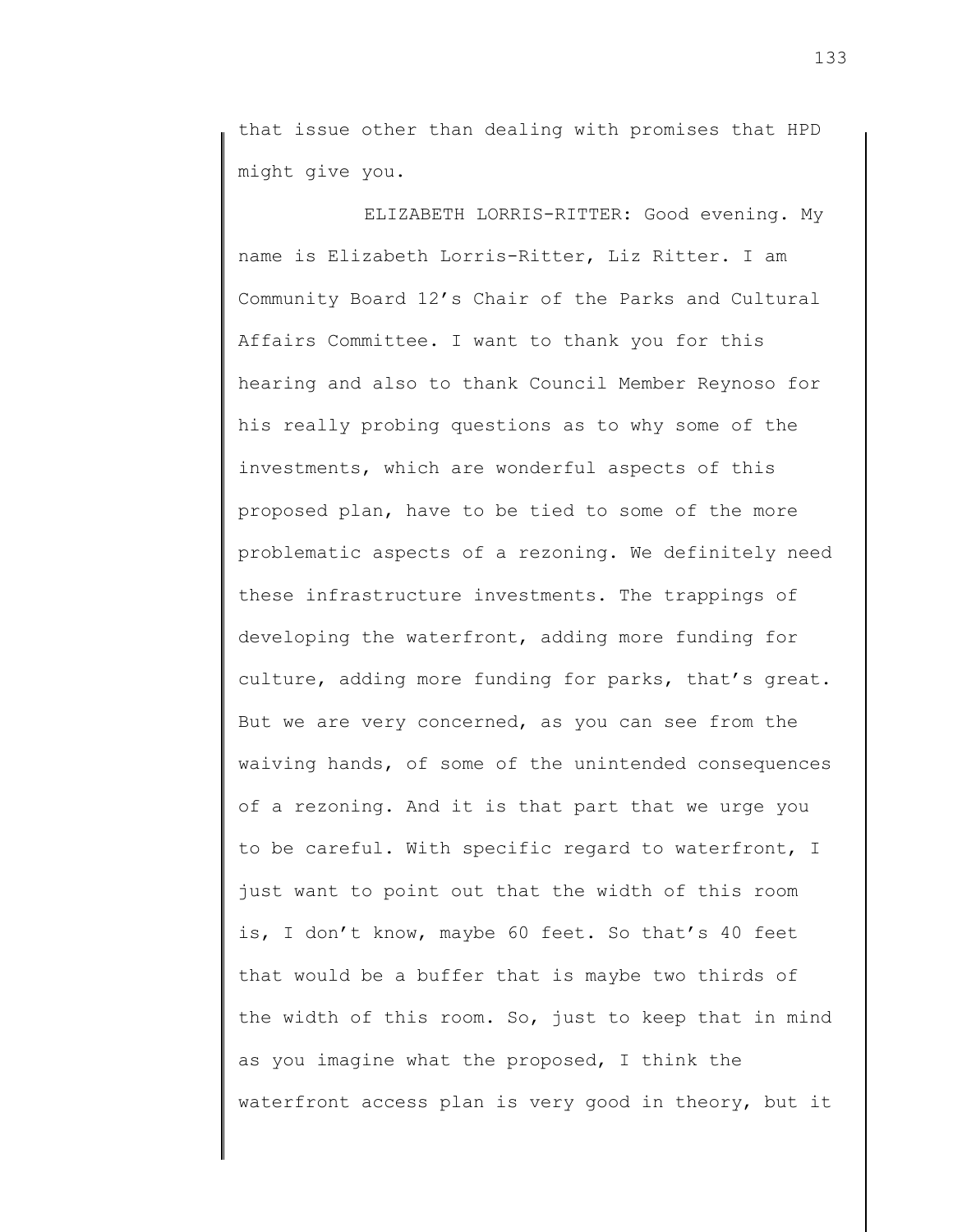does not go, I think, far enough. And I mean that literally. I also, there is a lot of information about sky planes and view sheds, and open space in Inwood and I beg you to keep in mind that thing that once lost cannot be regained. In the same way that you look over these people and you see a lot of ceiling, and a lot of room, as you look over Inwood you see a lot of sky and a lot of New York. That's an important part of the neighborhoods character and it must be preserved. Lastly, with respect to housing, it's not really a part of the Inwood rezoning, but we have been begging, as a board, for years, for the full funding of the redevelopment and renovation of 21 Arden Street and 2110 Amsterdam Avenue which between them have 26 affordable units and if the City is serious about affordable units, you could start there. Thank you so much.

CHAIRPERSON MOYA: Thank you. Thank you to all the panelists. Thank you. I will be calling up the next panel. We have the Manhattan Borough President who is here, Gale Brewer. Thank you for coming to testify. Candis Tolliver from 32BJ. Katie Moore, hotel trades. James Cataldi and Cassandra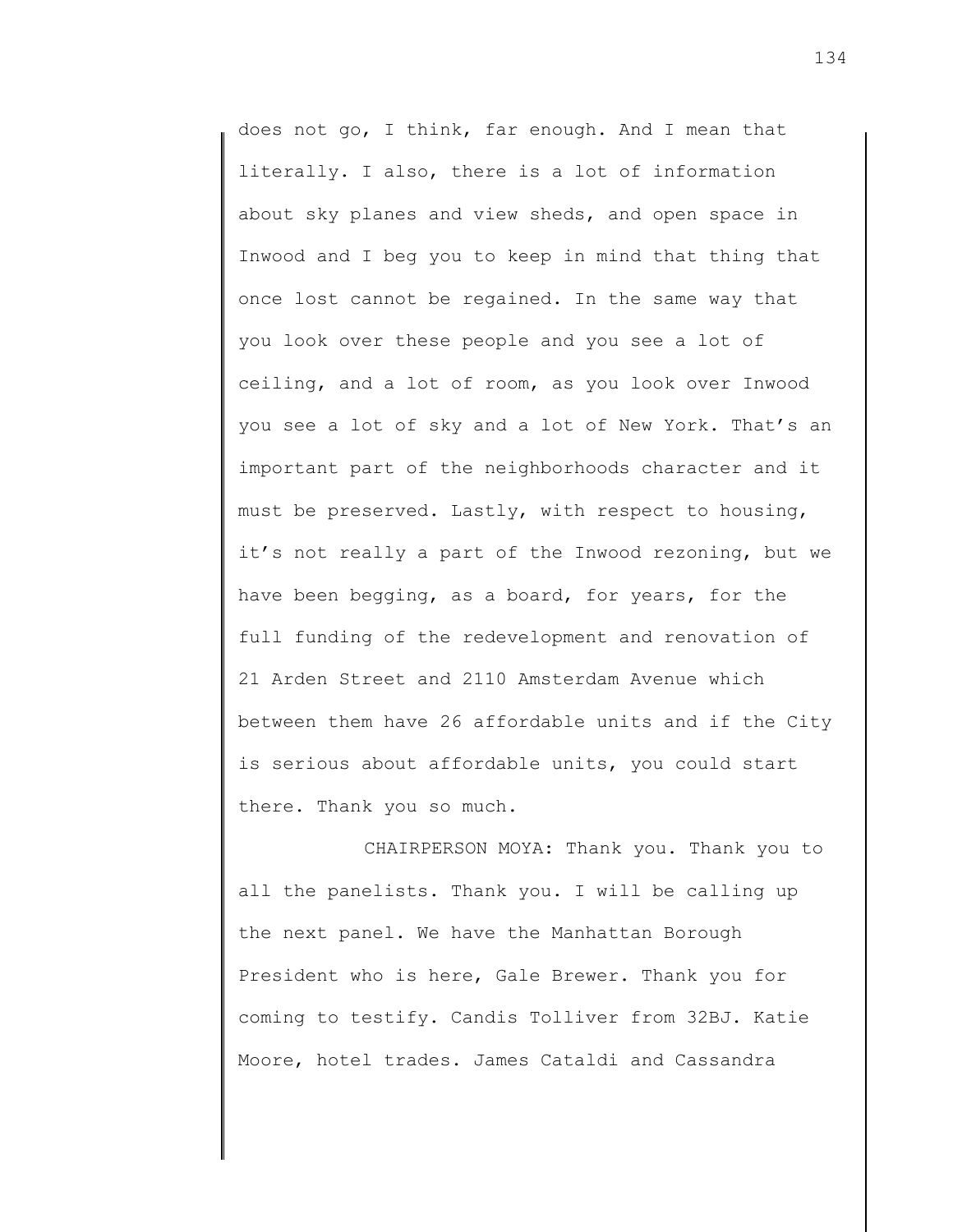Lewis. Okay, Madame Borough President, whenever you're ready.

PRESIDENT BREWER: Thank you very much, Mr. Chair and Council Member Rodriguez. You have been here all day, so congratulations I think I saw you this morning. So, I am Gale Brewer, Manhattan Borough President. We are here to talk about Inwood. The City's rezoning proposal has generated enormous concerns and fears among Inwood residents as we know. Many of them are at income levels below the City's average, and they are immigrants, and they are worried. And we understand that this proposal with either cause or hasten gentrification. And these concerns are justified. Inwood has the highest concentration of rent regulated apartments in Manhattan. 30% of them, as you heard earlier, are subject to preferential rent. We know that that means that the rent could go up at any time. Inwood also has the downtown strip known as the Commercial U is kind of like a neighborhood main street. But unlike other parts of the City, in Inwood, gentrification is happening. Not through development, but through the attrition of affordable housing and the influx of newer residents searching for affordable Manhattan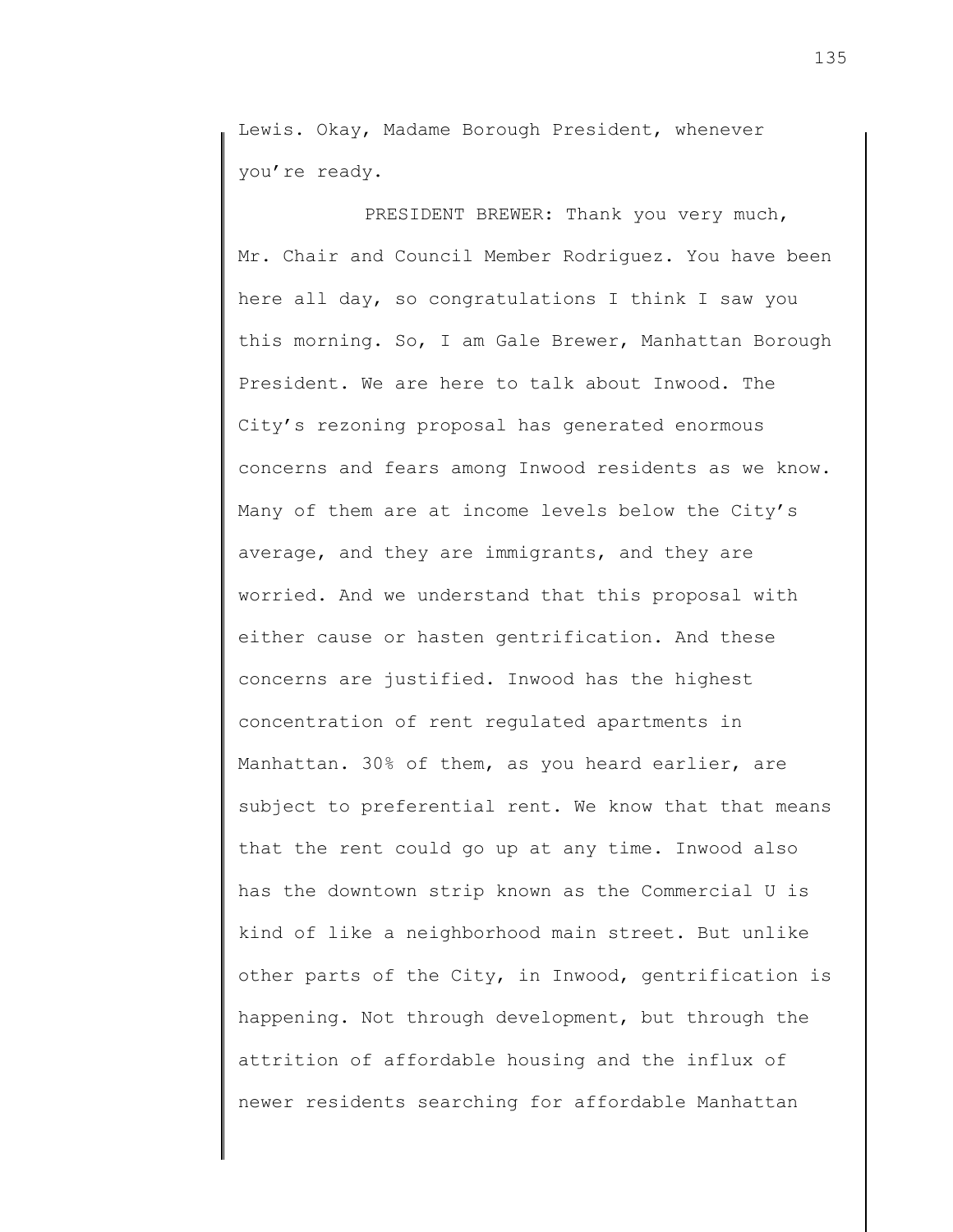rents. So if we are going to encourage significant new development we have an obligation, as I think we all know, to ensure that our plans address these issues now and in the long term. The argument for accepting this plan as is, is that if we do nothing, at some point the huge number of preferential rents will increase making units unaffordable, rent stabilized apartments will be lost to decontrol, local businesses will be forced out by high rent and all of this will occur without the construction of permanent affordable housing. But you cannot expect a neighborhood to accept a rezoning that raises the specter of displacement in the short and medium term, by telling the community it is not nearly as bad as what is likely to happen in the long term. The current plan, as you heard from the wonderful community board, needs to be sufficiently revamped so that there are more, shorter, and medium term pluses to the community. To that end, you have to get from the Administration, one: create new, more affordable housing, rents that are appropriate for Inwood. Two: identify and fund programs to allow current residents to remain in their homes. Three: make sure that small retail space continues in the community. Four: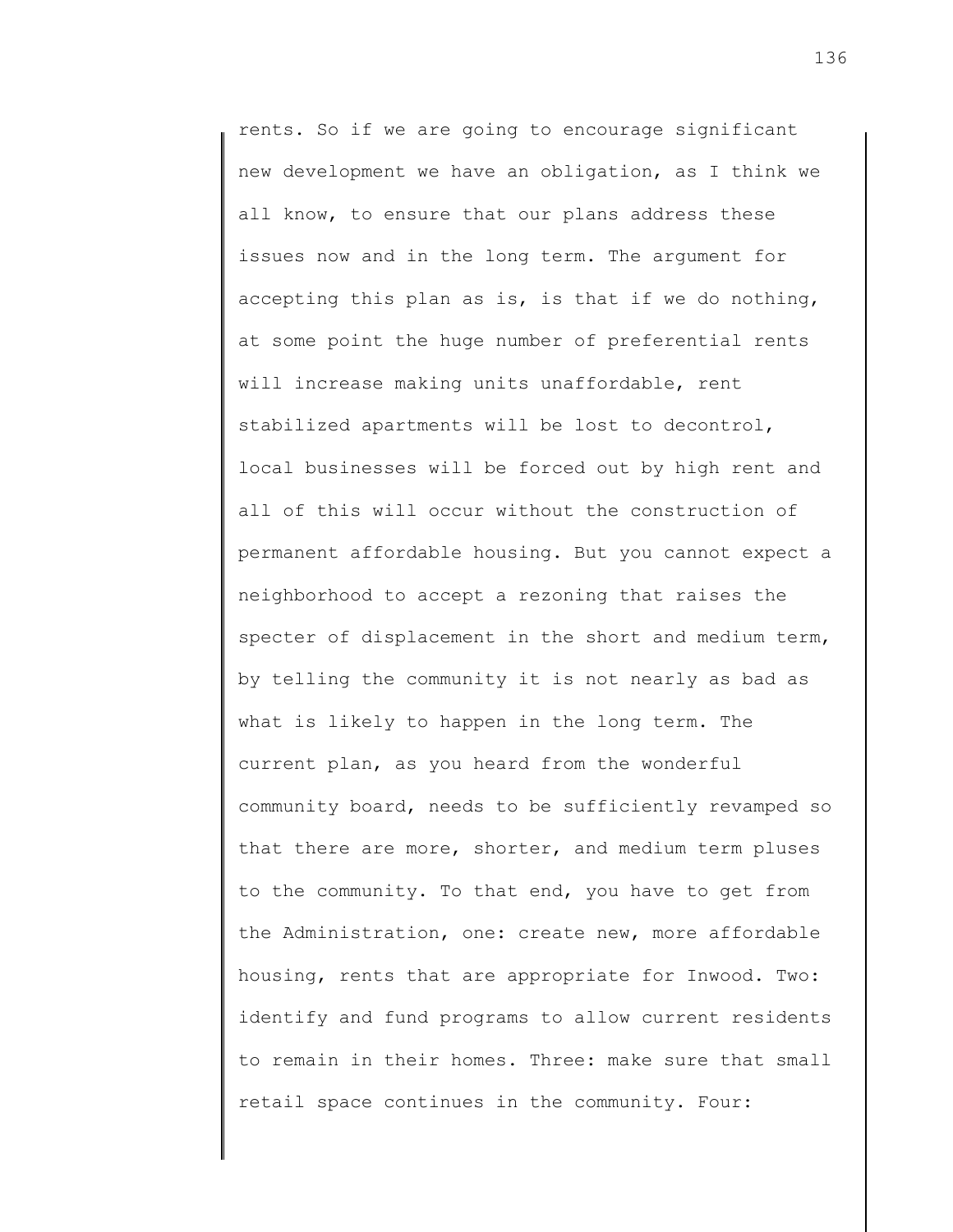provide opportunities for local businesses, employment and cultural to maintain Inwood's diversity. And so there are a couple of ways to do this. Small business, I do not believe that you should rezone the Commercial U except with the area around the library. I know that's controversial but I do support the library project with some caveats. Any rezoning of the remainder of the Commercial U should be delayed until the rezoning actions have generated 50% of the draft EIS projected commercial floor area. EDC and SBS should be required to develop and fund Inwood specific programs that work with small business and developers of new retail space, not an easy challenge. And they need financial assistance I am sure. Second, as part of the efforts to help small business, include a zoning tax that would limit store frontages to 40 feet and bank frontages to 25 feet. Something I know that the Council Member has suggested and that I did in law, on the Upper West Side. This helped a little bit, I can't say it's the panacea to keep retail space and local character. Third, implement the plan I have fought for to relocate the warehouse businesses to the newly proposed M14 district in Sherman Creek and finally,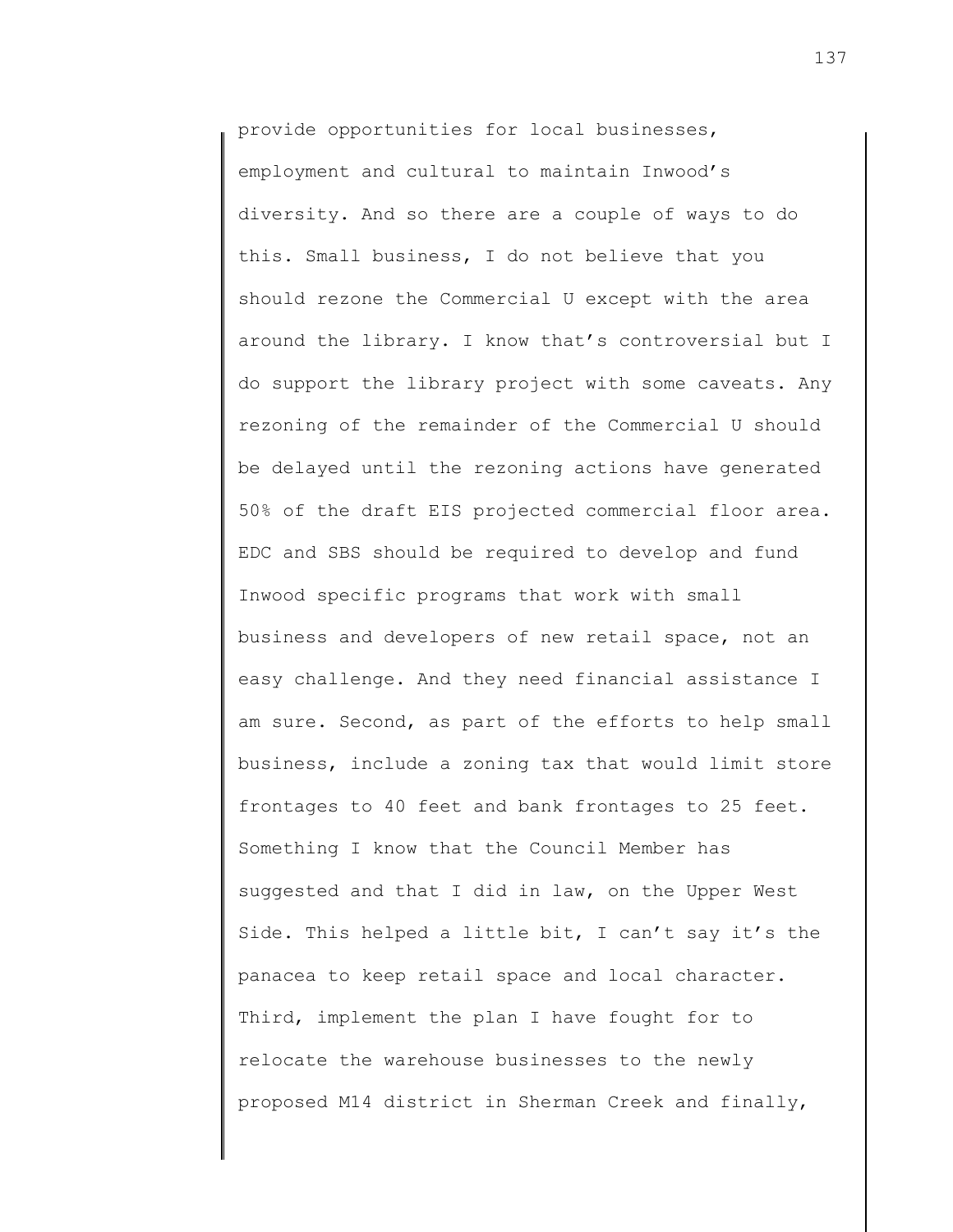fourth, make every effort to relocate the automotive repair businesses to a concentrated area in Inwood or the surrounding so that you don't lose all of those important employment generating businesses. And in affordable housing, we know that the City lot currently occupied by the DOT at Sherman Creek, between 205th and 206th should be 100% affordable in 500 units. Use the City owned land occupied by Charter Communications also for 100% affordable units for another 500. Make every effort to acquire the federally owned site at 5051 Broadway for 100% affordable units. Go ahead with the Inwood Library, but try to find a way to add the carwash (sic) site adjacent to the library because a lot more affordable housing would be created. And finally, combine option 1 under the MIH with the deep affordability option to require that 20% of the residential floor area be dedicated to housing for residents with income averaging 40% AMI or less. Make sure to preserve housing. In addition to the right to counsel, including Inwood in the Certificate of No Harassment Program as we did in East Harlem, but you need 7.5 annually for Inwood's targeted tenants assistance legal services to make sure that every rent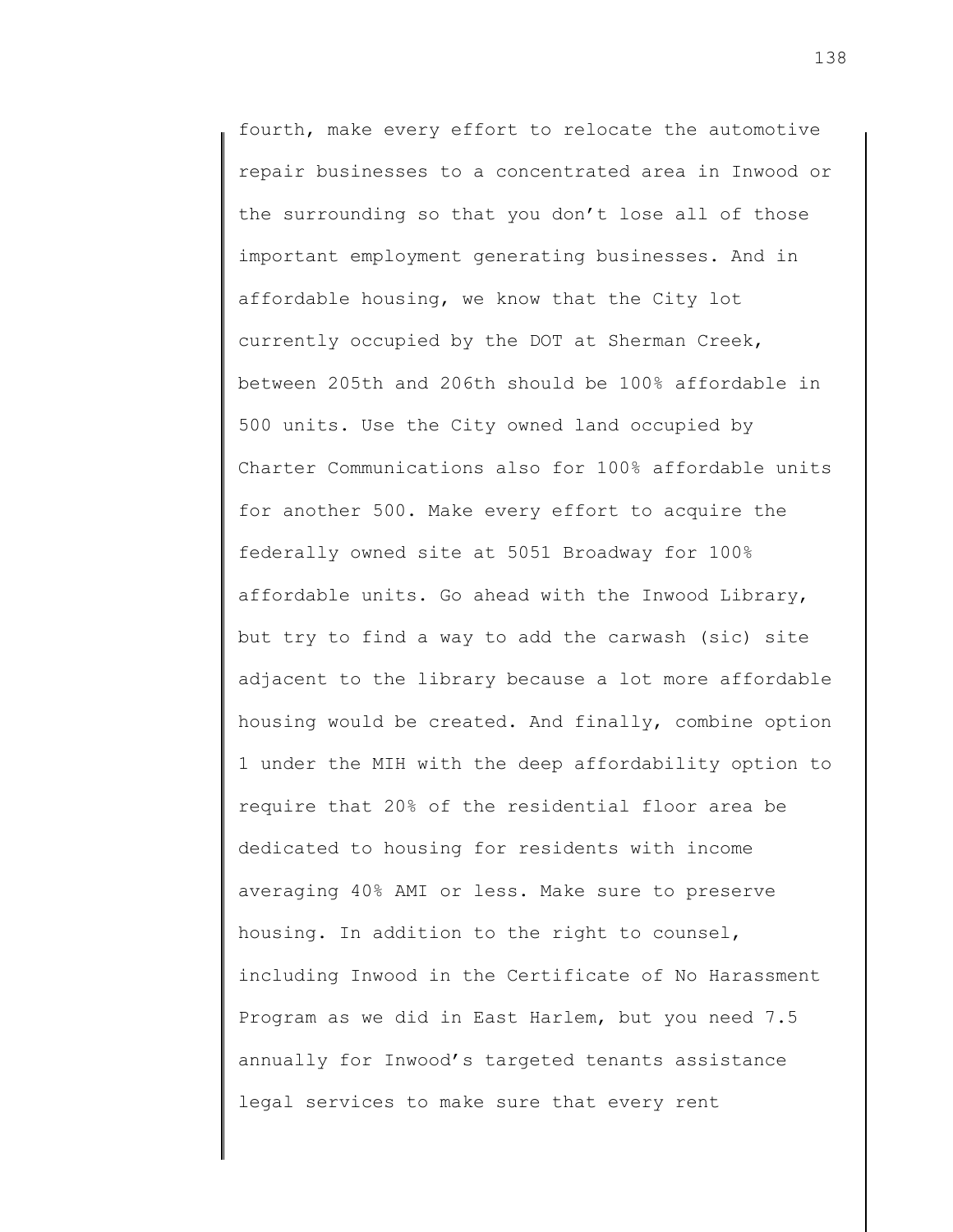stabilized tenant does not have to deal with harassment, eviction or preferential rent. Finally, in the area of historic preservation and cultural resources, make sure we reserve the significant historic sites including the Native American Burial and Artifacts, and the African Slave burial grounds. And we sure need to make sure we have artistic workspace, cultural performance space. None of which exists now. I want to add that we have to make sure we have money for Dyckman houses, whose residents will certainly be impacted by the rezoning. Without these changes, in summary, the plan will offer inadequate protections and benefits to the current residents and the local businesses of Inwood. Making these changes, and others that I know you will come up with, will move the plan significantly towards the goals expressed by residents and business owners, whom we have had the pleasure of working with over the last two or three years. Thank you very much.

CHAIRPERSON MOYA: Thank you, Madame Borough President. We are going to begin with you, Candis.

CANDIS TOLLIVER: Good afternoon, Chair Moya, Council Member Rodriguez. My name Candis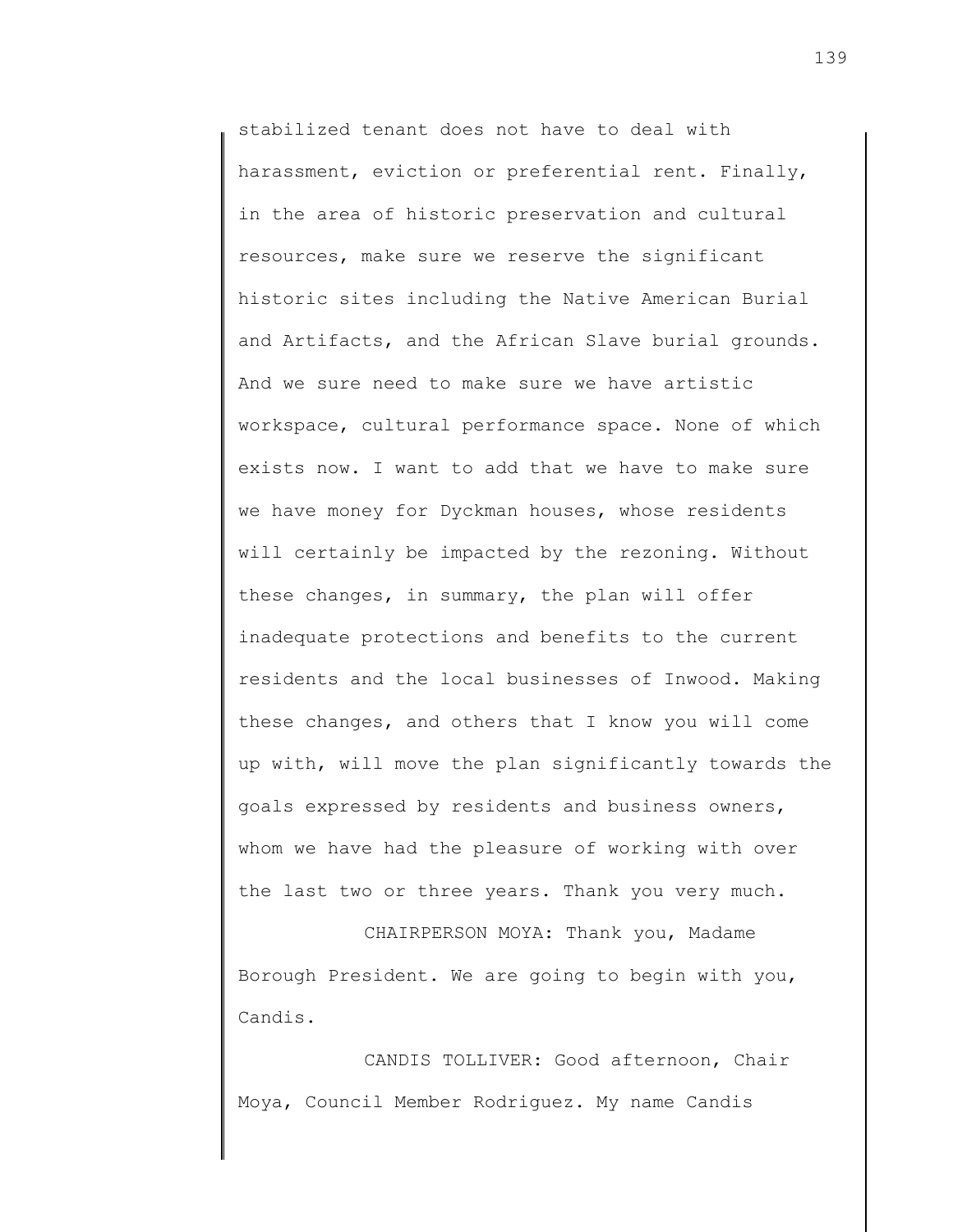Tolliver. I am the Deputy Political Director for 32BJ SEIU. I am here on behalf of the Unions leadership, our New York City membership and especially on behalf of our approximately 2,000 members who live in Inwood. I'm here today to speak about what this rezoning means for building service jobs and workers. As you know, 32BJ SEIU is the largest property services workers union in the country with more than 165,000 members in 11 states and in the District of Columbia. In New York, we have about 85,000 members, around 30,000 of whom clean and maintain apartment buildings like the ones that could be built in Inwood if this rezoning is approved. At 32BJ we see firsthand how working families in New York City are squeezed between stagnating wages and rising housing cost. And how they struggle to make ends meet. We believe that in order to be part of the solution rather than part of the problem, rezoning's and new development they generate must deliver good jobs and affordable housing that benefit local communities. I'm glad to say that of the area where rezoning's have occurred under the de Blasio Administration, the Inwood rezoning includes the most significant commitments by local property owners to commit good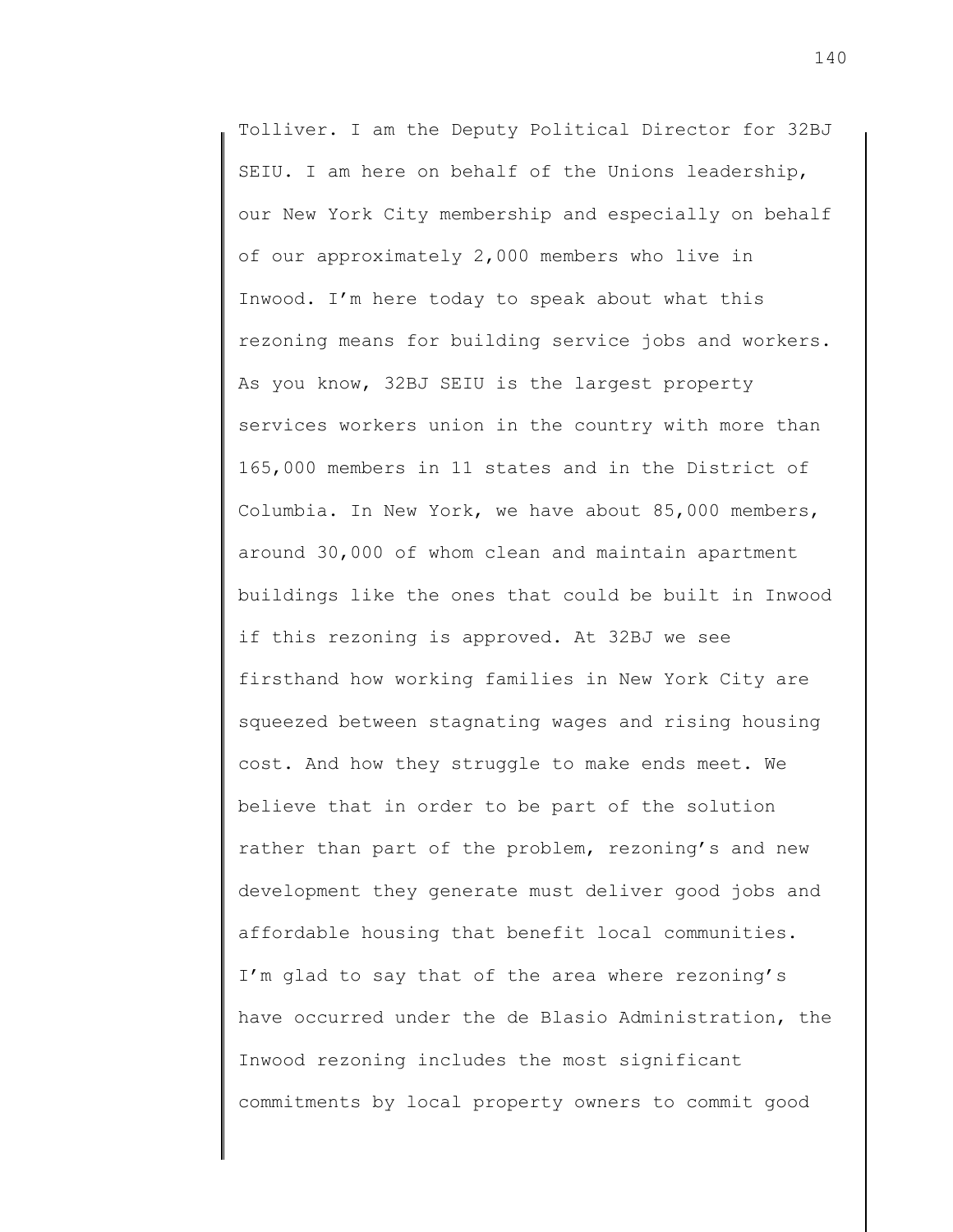building service jobs at the prevailing wage. These family sustaining jobs pay well above the minimum wage and prove for comprehensive healthcare and retirement. They will offer working families in the neighborhood new opportunities for economic mobility and help uphold the standard the building service workers have fought for citywide. In addition to jobs, I want to touch on housing. An important priority for our union. As I previously mentioned, 32BJ represents over 2,000 members who live in Inwood and we believe that the neighborhood needs and deserves investment in permanent, affordable housing that is set aside for low and moderate income people. If it goes forward, the rezoning plan is expected to create well over 1,000 affordable housing units to a range of incomes helping to ensure that Inwood remains a place where 32BJ members can live, work and retire with dignity. I'll stop since my time is up.

CHAIRPERSON MOYA: Are you almost towards the end or?

CANDIS TOLLIVER: I'm done.

CHAIRPERSON MOYA: Okay, thank you.

KATIE MOORE: Good afternoon, Chair Moya, Council Member Rodriguez. My name is Katie Moore and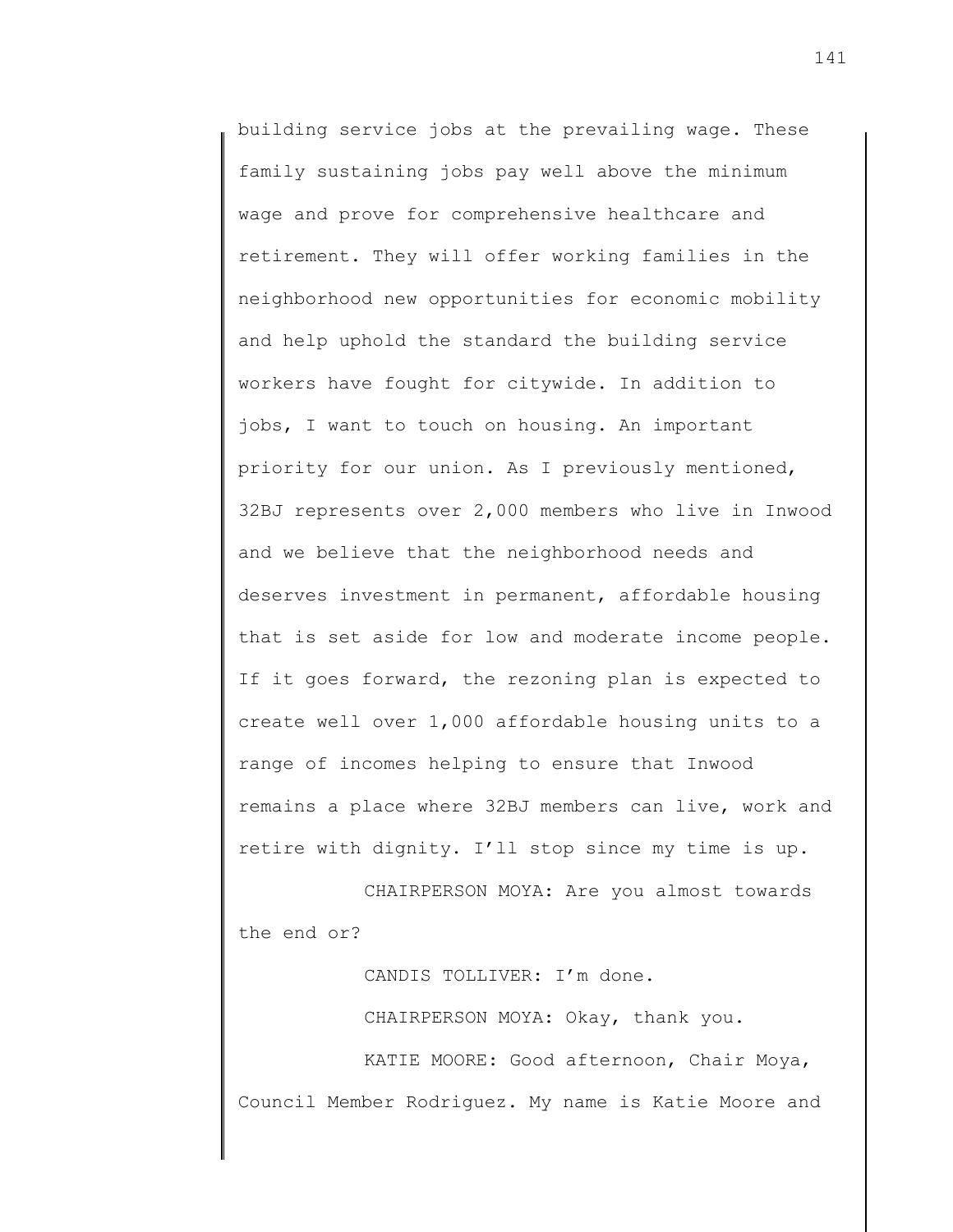I'm here on behalf of the New York Hotel Trades Council. Our union's 35,000 members work in hotels across New York and northern New Jersey and make up approximately 75% of the hotel industry within the five boroughs. As is the case with any rezoning in our City, our union places great importance on developer responsibility, community inclusion, and the creation of good jobs. We feel that Inwood NYC is striking this very balance and we support the City's plan. We believe that the hundreds of Hotel Trades Council members who live in the community will experience immediate quality of life improvements thanks to new investments in local infrastructure such as parks and community spaces. We are especially supportive of the proposals to inclusion of a special permit for hotel use which we believe provides a critical step towards ensuring community input and the creation of good jobs for locals. The special permit will allow the community to have a key seat at the table during every step of public review for a potential hotel. While the special permit may limit the development of hotels, we feel that it is the most sensible means of ensuring that any new hotel development suitably fits within the stated purpose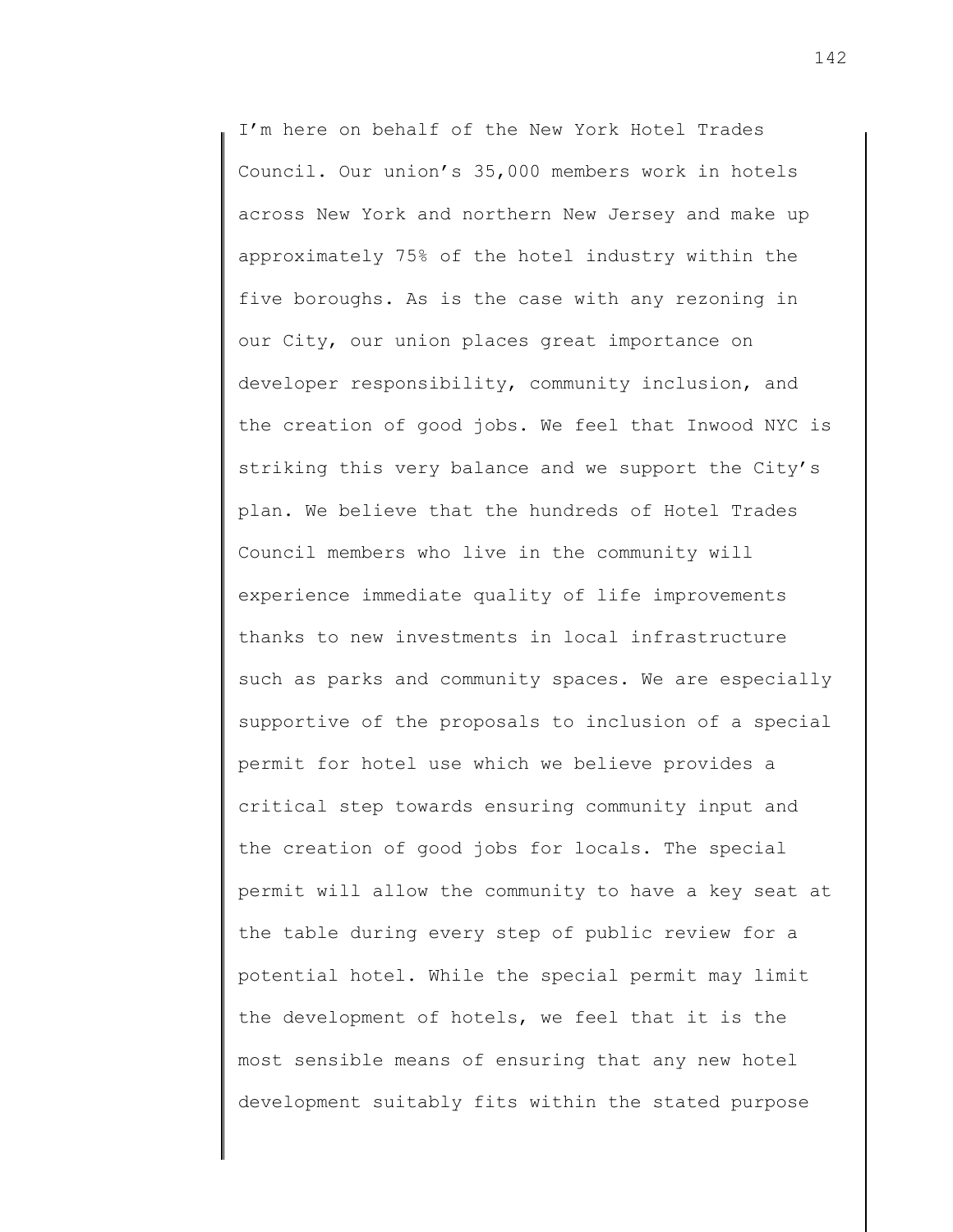of the overall rezoning while providing the most benefit to the community. We strongly support the City's plan. Thank you.

## CHAIRPERSON MOYA: Thank you.

JAMES CATALDI: Well, first of all I'm dyslexic so we'll see how this is going to go. My comments are primarily focused on the riverfront and the development next to the north cove. My name is James Cataldi, many know me as birdman. I've lived in Inwood for 32 years and volunteered for the past 18. I'm a New York State licensed wildlife rehabilitator, and 2012 EPA environmental quality award winner for my restoration work at the north cove on the Harlem River front. My organization has removed over 1,300 cubic yards of debris by hand with my neighbors over approximately the past 12 years. And with support from the MTA and NYRP, and many business in Inwood. I have personally donated over \$300,000.00 over those years on no tax write offs to restore the ecosystem health and to provide river front outreach primarily internships and events. Three of my organizations restoring the north cove were cited in the 2008 Sherman Creek masterplan approved by Community Board 12 but never funded, however, our work went forward.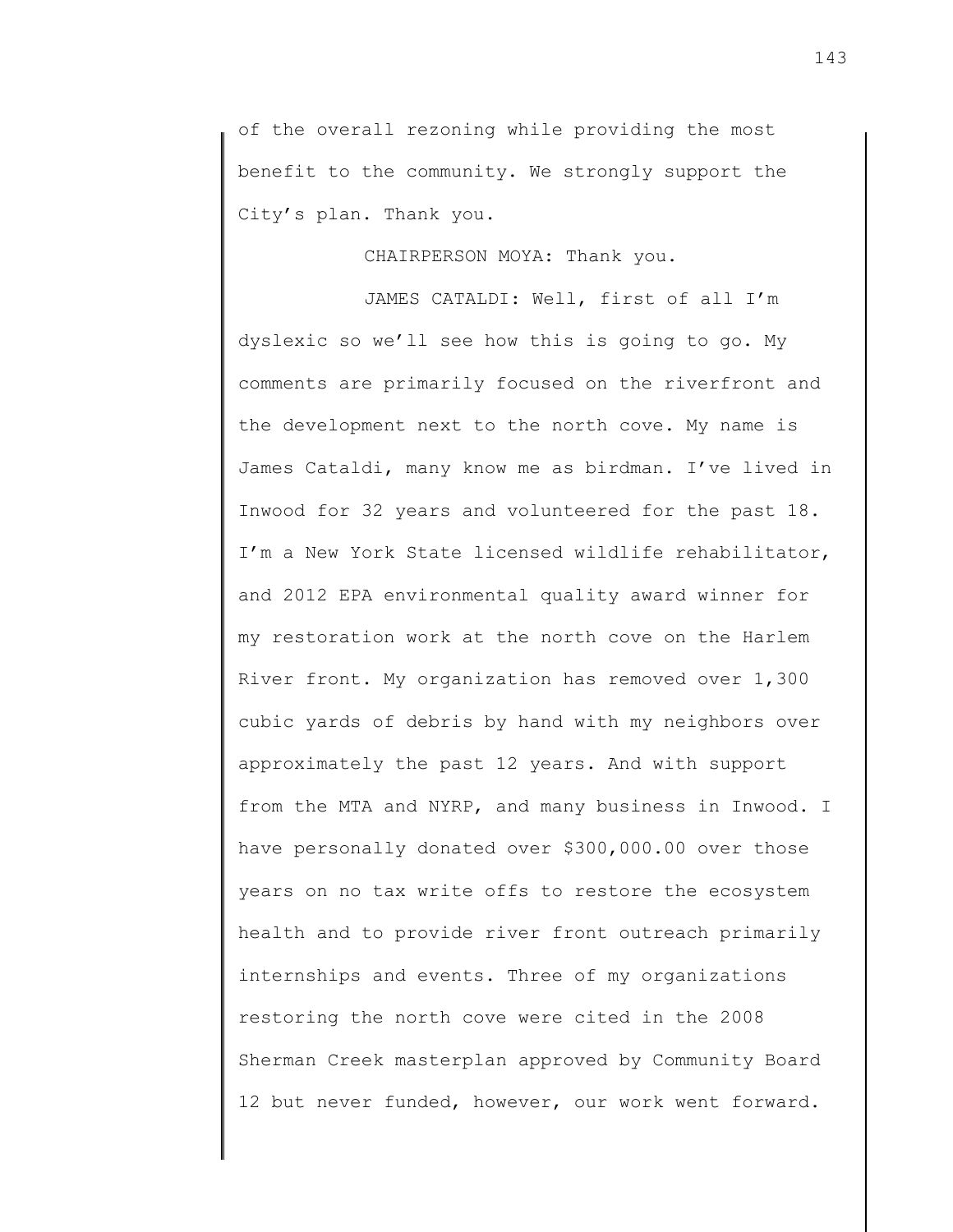I have a strong following with an inclusive program in the community. And with all of the area stakeholders in the Sherman Creek area. I believe that the work at the Inwood north cove, from its wildlife initiatives, working hand in hand with federal wildlife rehabilitation facilities through its internships, through its outreach, serve a vital function at no cost to the tax payer. While there are many elements which are problematic including the 40 foot access, I support the rezoning initiative and support and trust the City and the developers will do the right thing. I will work with the City and the developers to make it better in the details where possible. This is once in a longtime opportunity in my judgement. While not talked about, I believe the rezoning along the waterfront will provide great benefit for the community and we certainly need more affordable housing. I strongly support more access for the river and amenities along with major wetlands restoration including oyster reefs, et cetera. And on minimizing the negative effects of development next to the north cove and swindlers cove. I see great opportunities to have the best practice model of high density affordable housing and storefront footage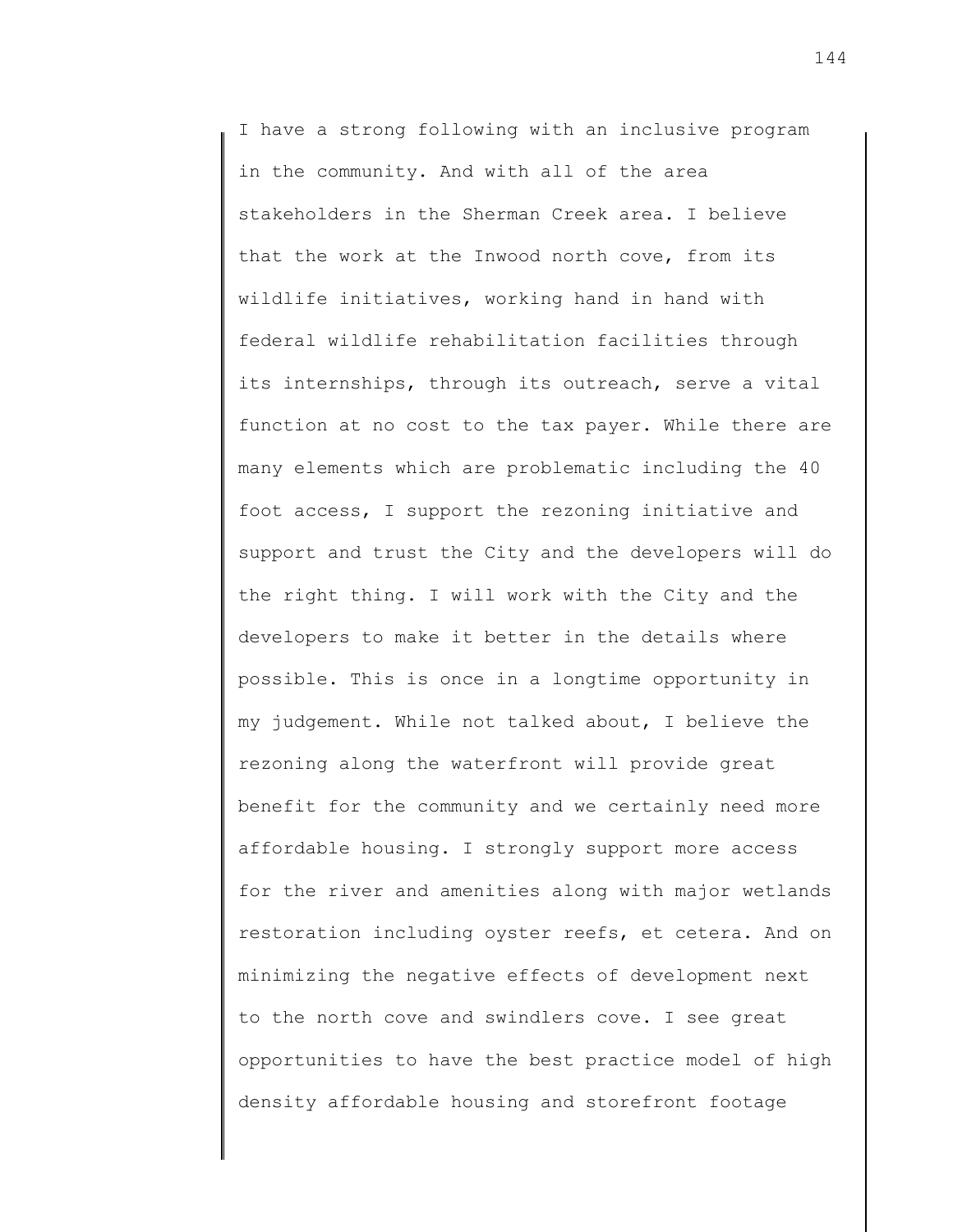next to our restored wetlands providing usable, healthy ecosystems including at north cove interconnected to the two coves to the north and south. Currently, the parking lot immediately south of the Inwood north cove and north of 207th Street is greatly underutilized and should be detoxified from the historical toxic generators and built up as 100% affordable housing. I have to give and take, I have to be reasonable because people need affordable housing too. And there are very few places to build. I support all of the NYRP (SIC) points in their statement which they haven't read yet, so I won't repeat them. Finally, I believe any investment or development must protect and build on the north cove's model of community based stewardship and a unique wildlife experience in New York City. Thank you.

CHAIRPERSON MOYA: Thank you. We just have one question from Councilman Rodriguez.

COUNCIL MEMBER RODRIGUEZ: Thank you, Chair. This is basically to... one a recommendation, I think it is important for the unions, the Hotel Trade, 32BJ, and I know that DC37, they were also being not necessarily, being (INAUDIBLE) for me is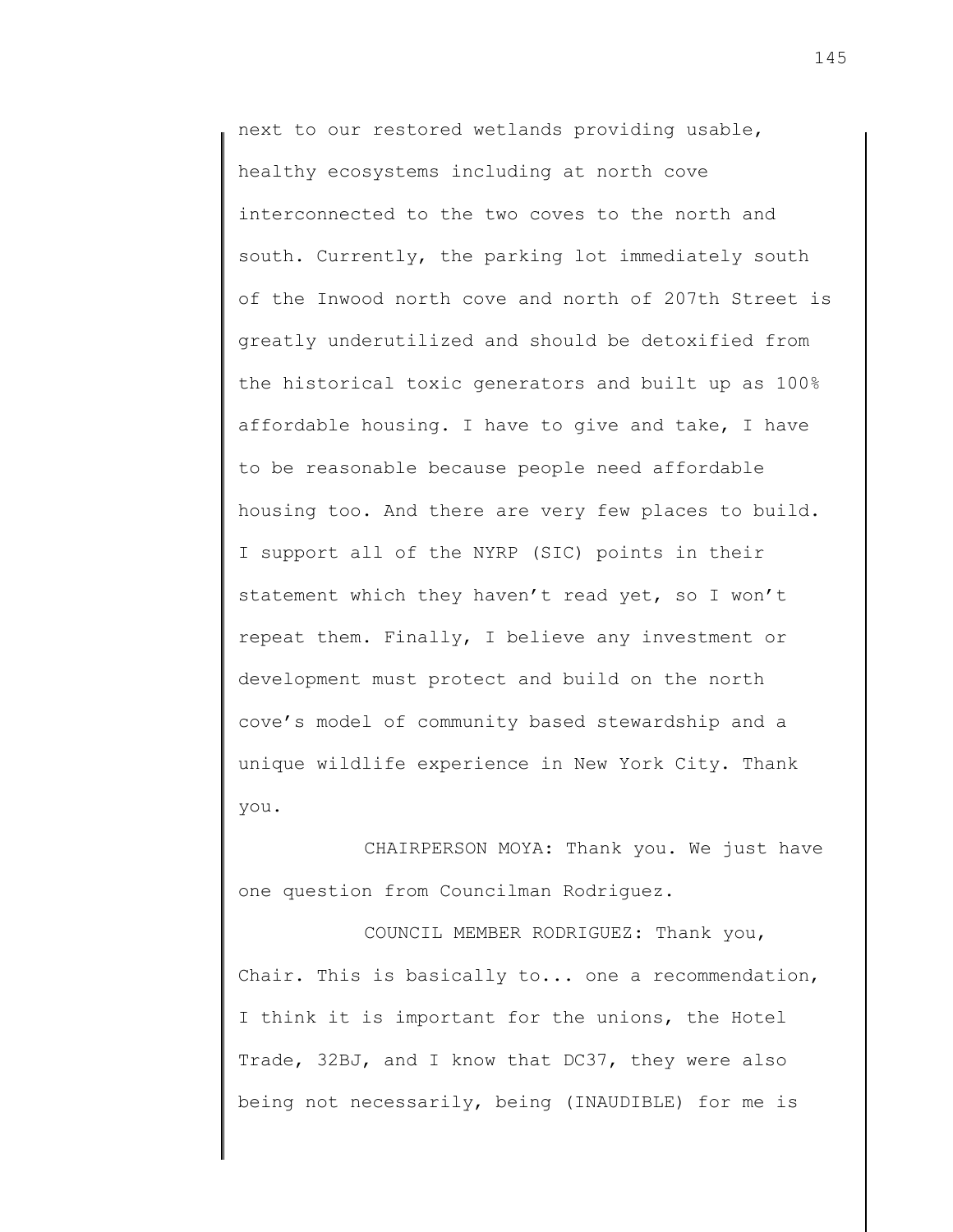about how, those numbers that you mentioned, members of 32BJ who live in Inwood, I think it is important also to look for those number for (INAUDIBLE) DC37 because I believe that those will be men and women, that they also make the average income. Many of them in the community who will also benefit from the affordable housing that we will build. And to the Manhattan Borough President, I believe that a charter City site is already included as we are planning to use it for to build affordable housing there. The other sites in that area are the sanitation sites. Are we ready to work together with that one to work with the City to see how we can relocate those trucks to other places?

PRESIDENT BREWER: Yes.

COUNCIL MEMBER RODRIGUEZ: So that's a yes. And the other one is Vermilyea Avenue, again from the fire department. My recommendation before to EDC was that the City should be working to build an indoor recreational center used by the school and other groups, and then also building affordable housing on top of those buildings. It's trying to push the City to identify the other sites. Those are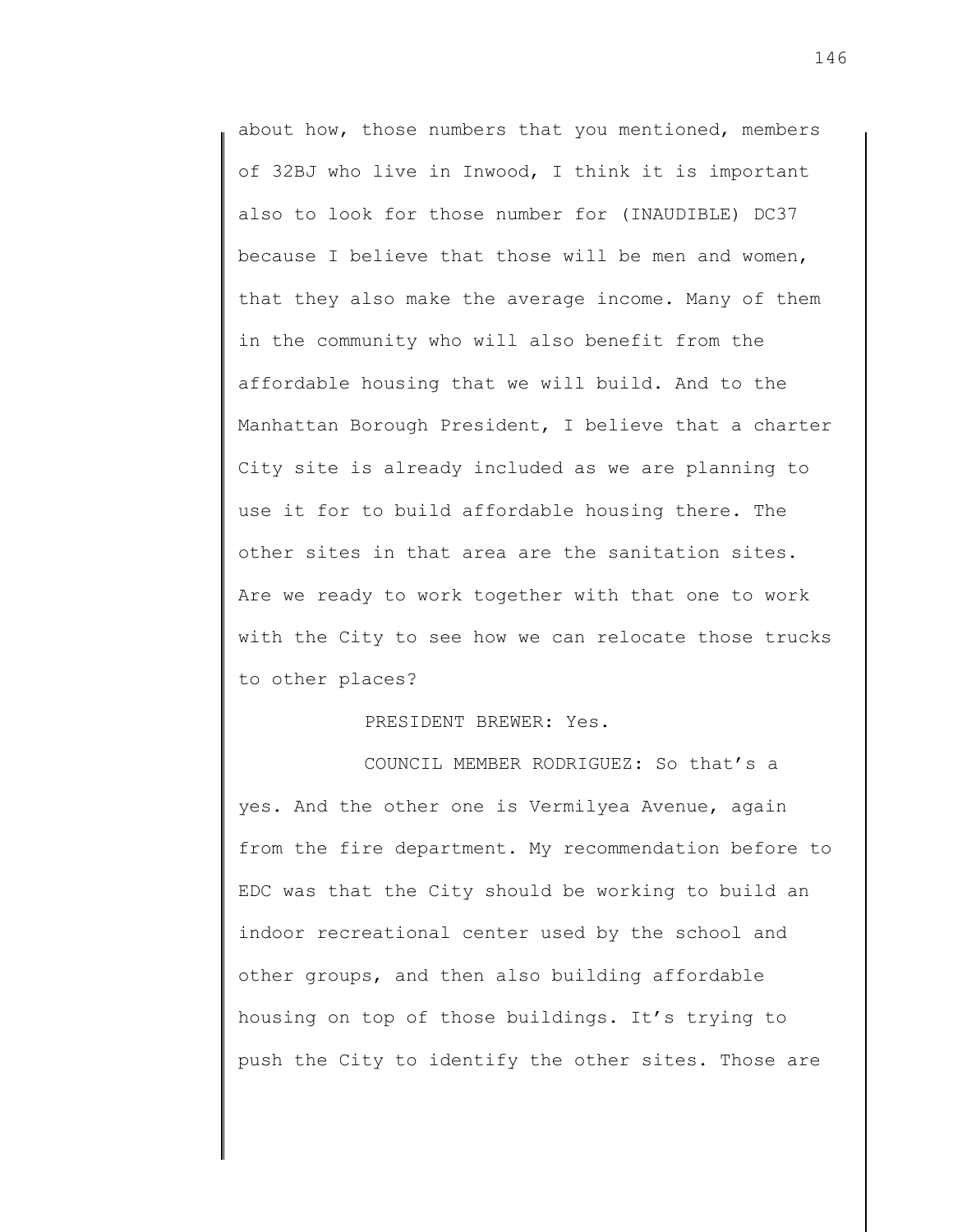the sanitations, those are the Vermilyea, those are the DOT sites. That also is a huge site.

PRESIDENT BREWER: And the twin donut (SIC) maybe we could get that to be 100%. And also the library site, if we could get the folks to work with the carwash which might be a different proposal, but would mean more affordable housing.

COUNCIL MEMBER RODRIGUEZ: Yes. Where also we need your help so that we can work together in collaboration is, and as I said before, to put pressure on Con Edison. Because Con Edison owns two sites that now will be rezoned.

PRESIDENT BREWER: I talked to Kyle and I didn't get very far, but I will keep pushing Kyle.

COUNCIL MEMBER RODRIGUEZ: Okay. Thank

you.

PRESIDENT BREWER: Thank you.

CHAIRPERSON MOYA: Thank you. Thank you to the panel. The next panel we will be calling up is Laurie Tobias Cohen, Carla Cruz, Marshall Vanderpool (SP?), Washington Ornez, Carol Turner. Thank you, Madame Borough President. Lee Callman (SP?), Lynn Eldsworth (SP?), Abel Rodriguez, Kristen Theodos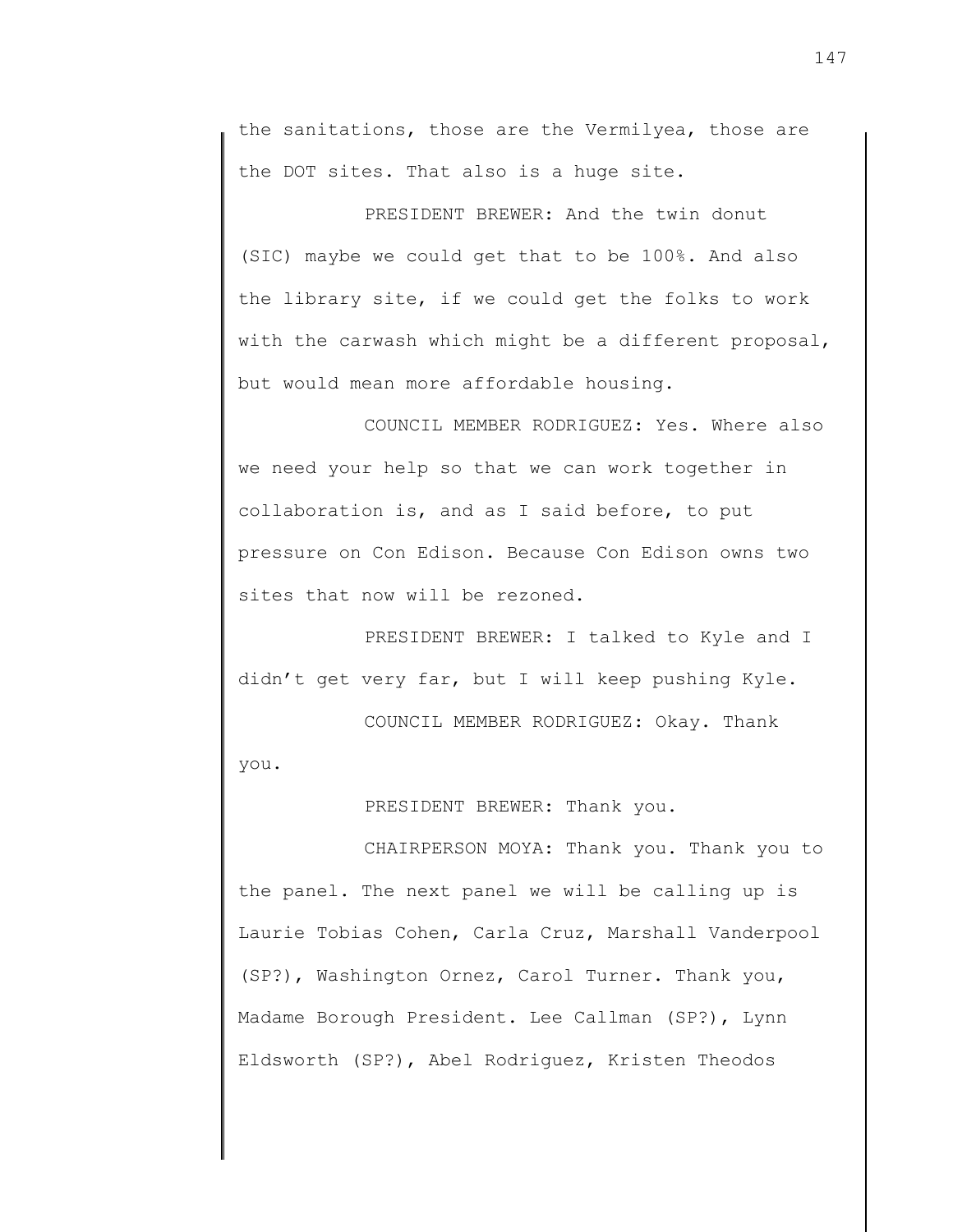(SP?), Bennet. Thank you, if you can just state your name, you can begin.

LAURIE TOBIAS COHEN: Laurie Tobias Cohen, on behalf of the Congressman Adriano Espaillat. Thank you for hosting today's hearing on the Inwood Rezoning Proposal. I am submitting testimony today in strong opposition to this rezoning plan as it will displace thousands of residents and many small businesses that have built up this community over the past several decades. To express support for this proposal would be a disservice to the constituents that elected me to represent their interests in government. For the past three years, City agencies have been represent a vision of how to rezone Inwood and holding forums to allow local residents to speak. The response from the community is appropriately represented in the recommendations from Manhattan's Community Board 12 and Manhattan Borough President Gale Brewer. While there is a way to ensure a rezoning that would benefit this community, the current plan is grossly inadequate in achieving this goal and will be the proximate cause of the net displacement of thousands of my constituents. Washington Heights and Inwood is home to the highest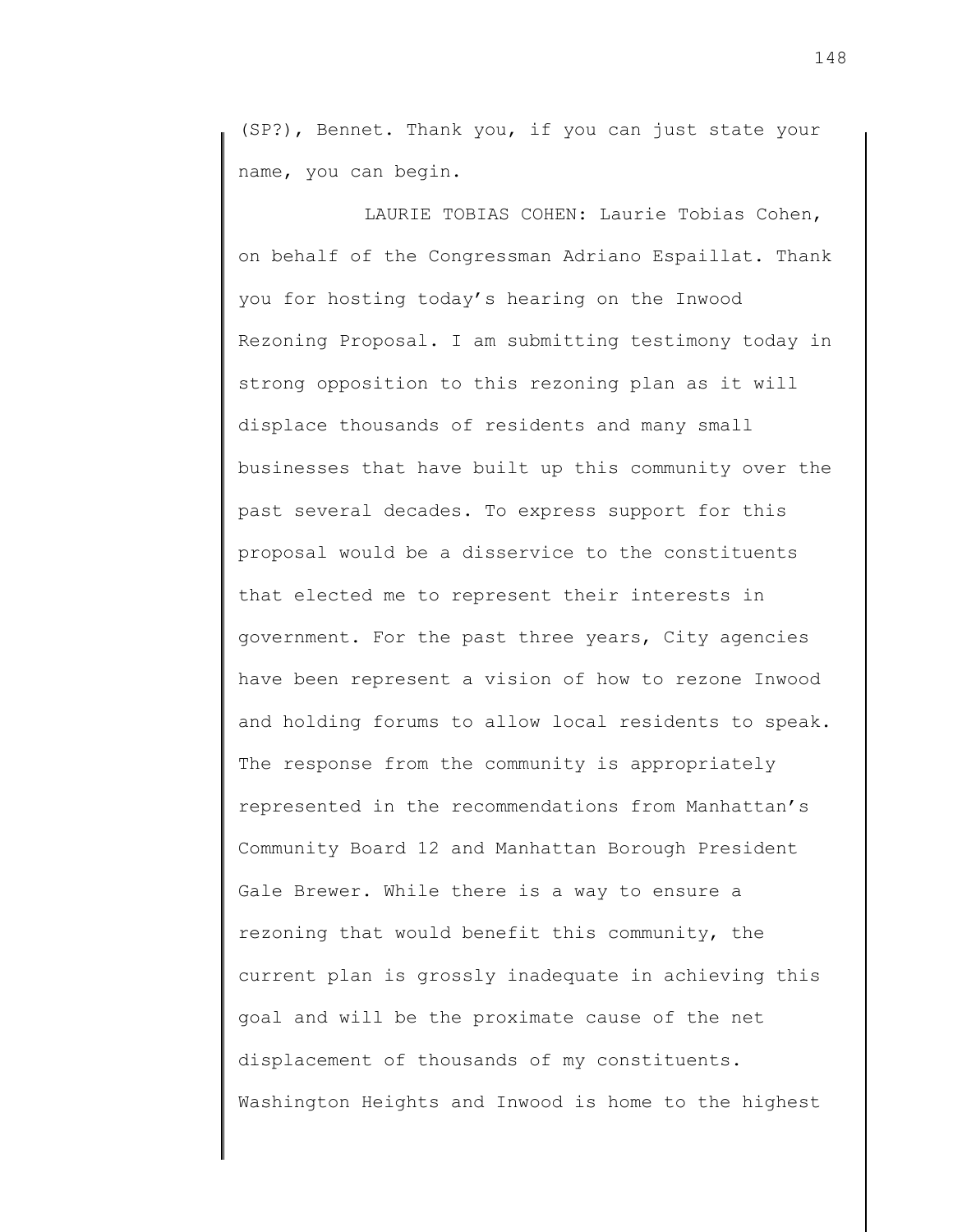concentration of rent stabilized housing in New York City accounting for 61% of apartments in the neighborhood. While this does provide some protections, approximately 1/3 of these apartments have preferential rent. As the market rates for apartments in the neighborhood increase, landlords are unlikely to continue offering rent below the legal maximum and can cause rents to spike to levels unaffordable to current residents as soon as their lease is up. This places 3,000 preferential rent households in Inwood, and over 12,000 preferential rent households in Community Board 12 at a significant risk of displacement. The best way to ensure that this rezoning benefits local residents is to create affordable housing which is why I have proposed the creation of 5,000 affordable apartments in Washington Heights and Inwood. This vision relies on additional investments from the City, non-profit organizations and private investors to utilize prospective sites to create 100% affordable units. I also have strong opposition to the inclusion of the Commercial U in the rezoning. While there are clear potential benefits to repurposing largely industrial areas east of 10th Avenue if done correctly, allowing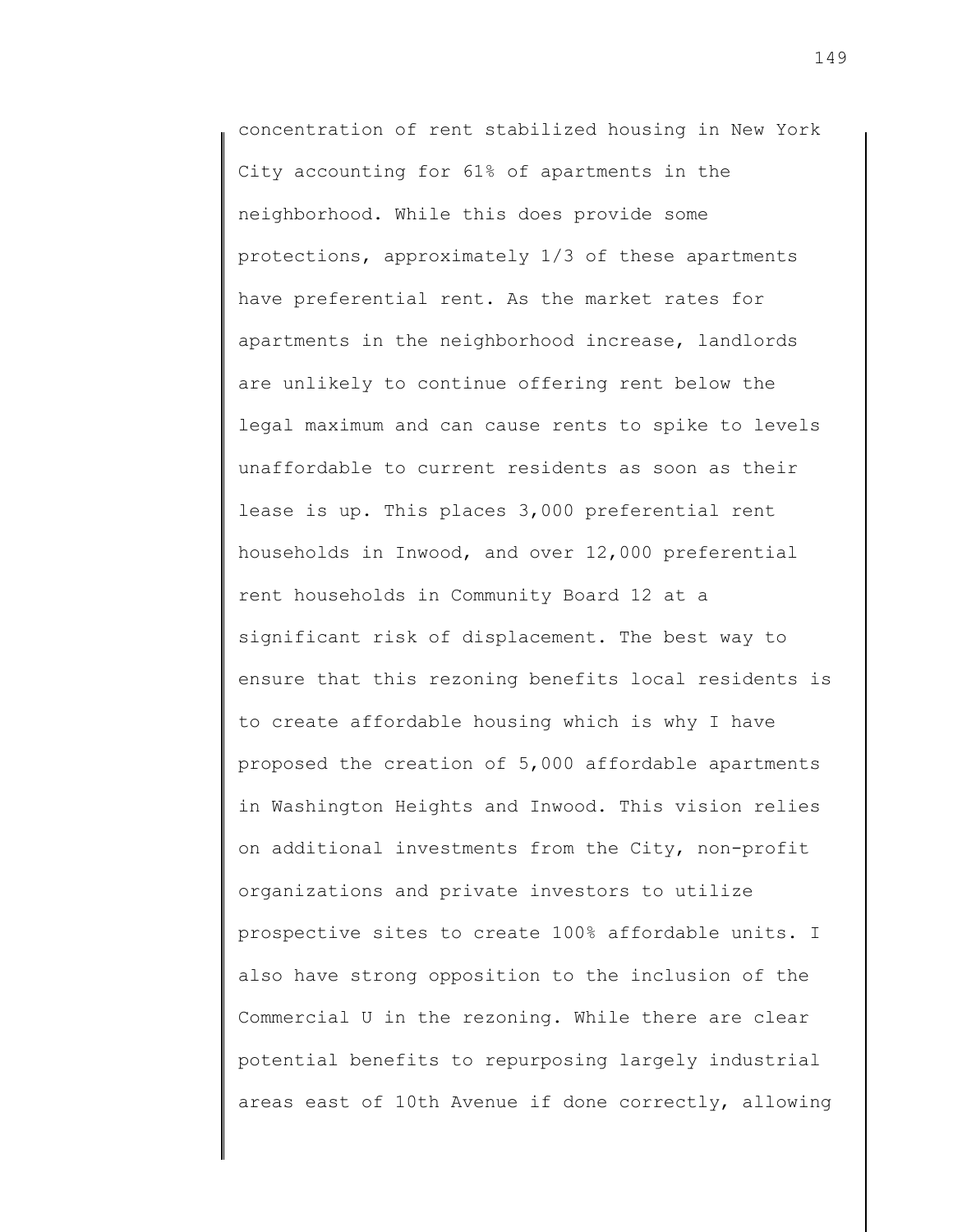greater development west of 10th Avenue would drastically change the character of the neighborhood. This will directly lead to the displacement of mom and pop small businesses through the demolition of one and two story buildings for the purpose of building luxury apartments. And likely result in an increase in national chain stores obtaining rental space. The inclusion of the Commercial U rezoning would yield minimal benefit in terms of affordable housing, but will inevitably fuel the hypergentrification of the area. As a starting point, I have presented...

CHAIRPERSON MOYA: [interposing] We are sticking to the two minutes, thank you.

LAURIE TOBIAS COHEN: 15 potential site locations which could create 3,800 additional apartments. Thank you.

CHAIRPERSON MOYA: Thank you.

CARLA CRUZ: Good evening. My name is Carla Cruz and I am here representing the Laborers Union. Thank you Chairman Moya for having me here today to speak on our concerns on Hire NYC and we want to thank you for the questions that you asked the Administration. Because the Administration has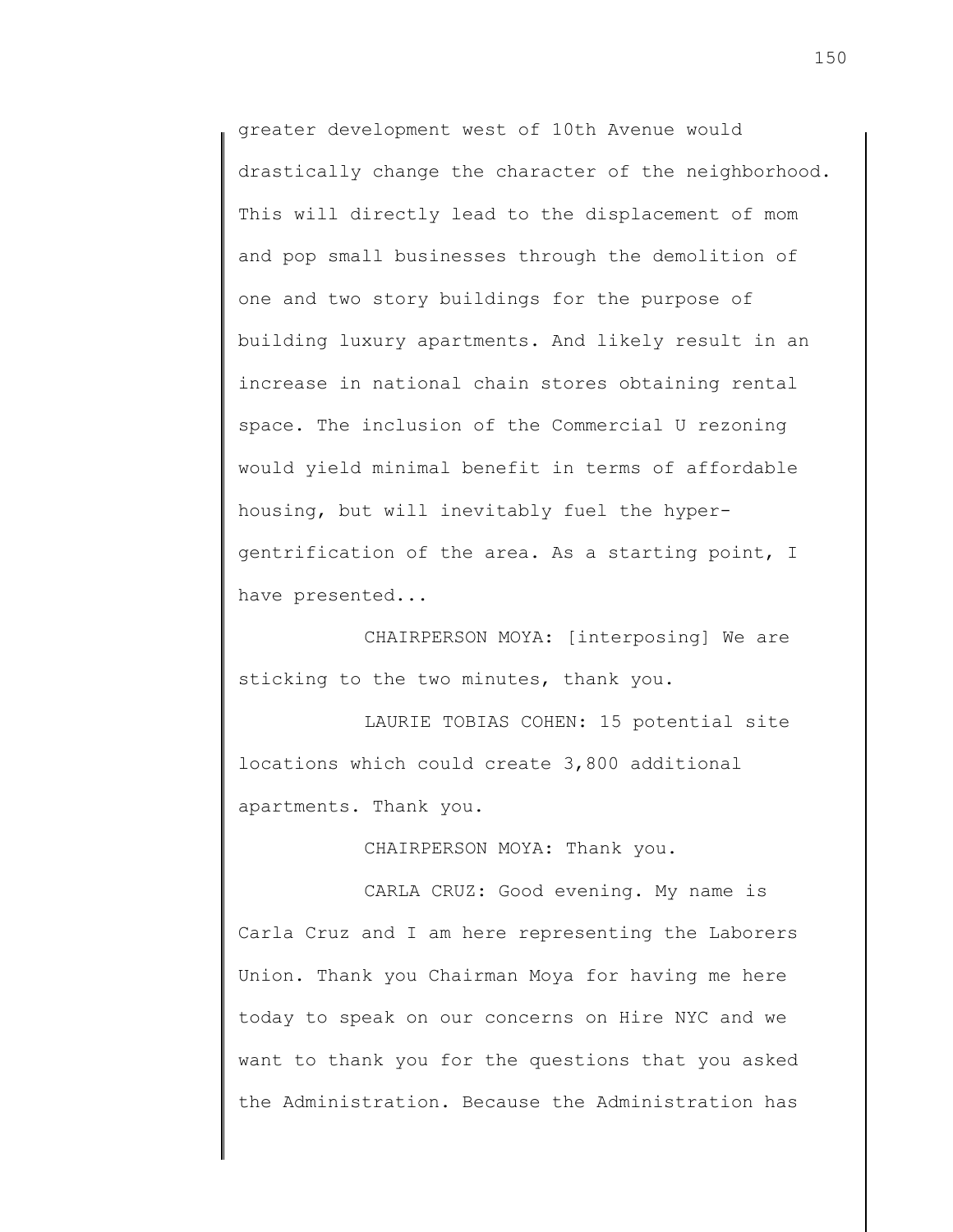failed to make public the data regarding Hire NYCs efficacy, (INAUDIBLE) filed a freedom of information law (sic) request with SBS to retrieve the information collected from employers through the programs reporting. From this data, we learned that as of April 10, 2018, in one sample group of 1,100 Hire NYC referrals, only 162 individuals were hired. Leaving 83% of applications pending. According to the data reported to us, out of 991 pending applications, 403 are from over 12 months ago. 187 are from more than 16 months ago. While 664 of the referrals were construction positions, only 77 were hired and 87% are still pending. These numbers, which we've received from the City, contradict the Administrations claims that Hire NYC in its current form is capable of successfully connecting local residents into good paying jobs. This data shows that public assets expensed (SIC) for private development did not ultimately benefit the tax payer. A 13 story, 200 unit affordable project that is under regulatory agreement with HPD and HDC, has received City bond tax credits in a total of \$72.5 million in HDC funding, only hired two people out of a pool of 35 applicants. 91% of applications are still pending.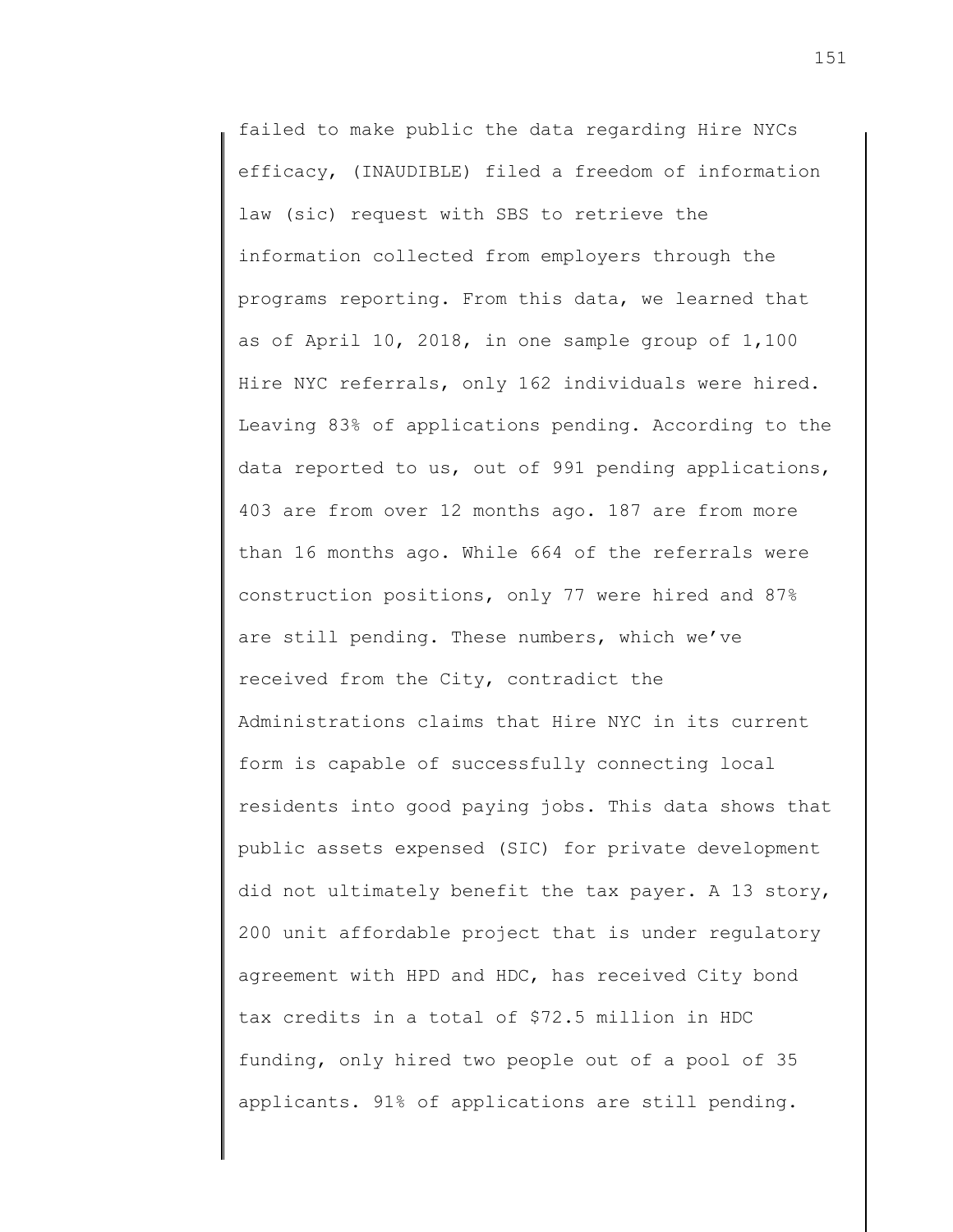This is not an isolated case or a standout jobsite. The laxity and ambiguity of ADC (SIC) and HPDs procurement and funding processes have lowered and deteriorated standards in the affordable housing industry. Developers and contractors are not held accountable when receiving financial assistance on City funded projects. (INAUDIBLE) contractors continue to win lucrative projects even after exploiting workers. I just want to add one more thing Council Member Rodriguez. We are actually really glad to see our brothers and sisters from 32BJ and the Hotel Trades because it means that you have addressed their issues. We just don't want you to forget about construction workers. Especially the Latino immigrants that come here for a better opportunity, but instead get exploited in the affordable housing industry. Thank you.

LEE: Hi, my name is Lee. And I'm testifying on behalf of the New York District Council of the Ironworkers. So, I want to talk about Joy Construction, the partner of Maddd Equities who is here today. So, Joy Construction is a low road developer and general contractor. They subcontract with a number of bad contractors including the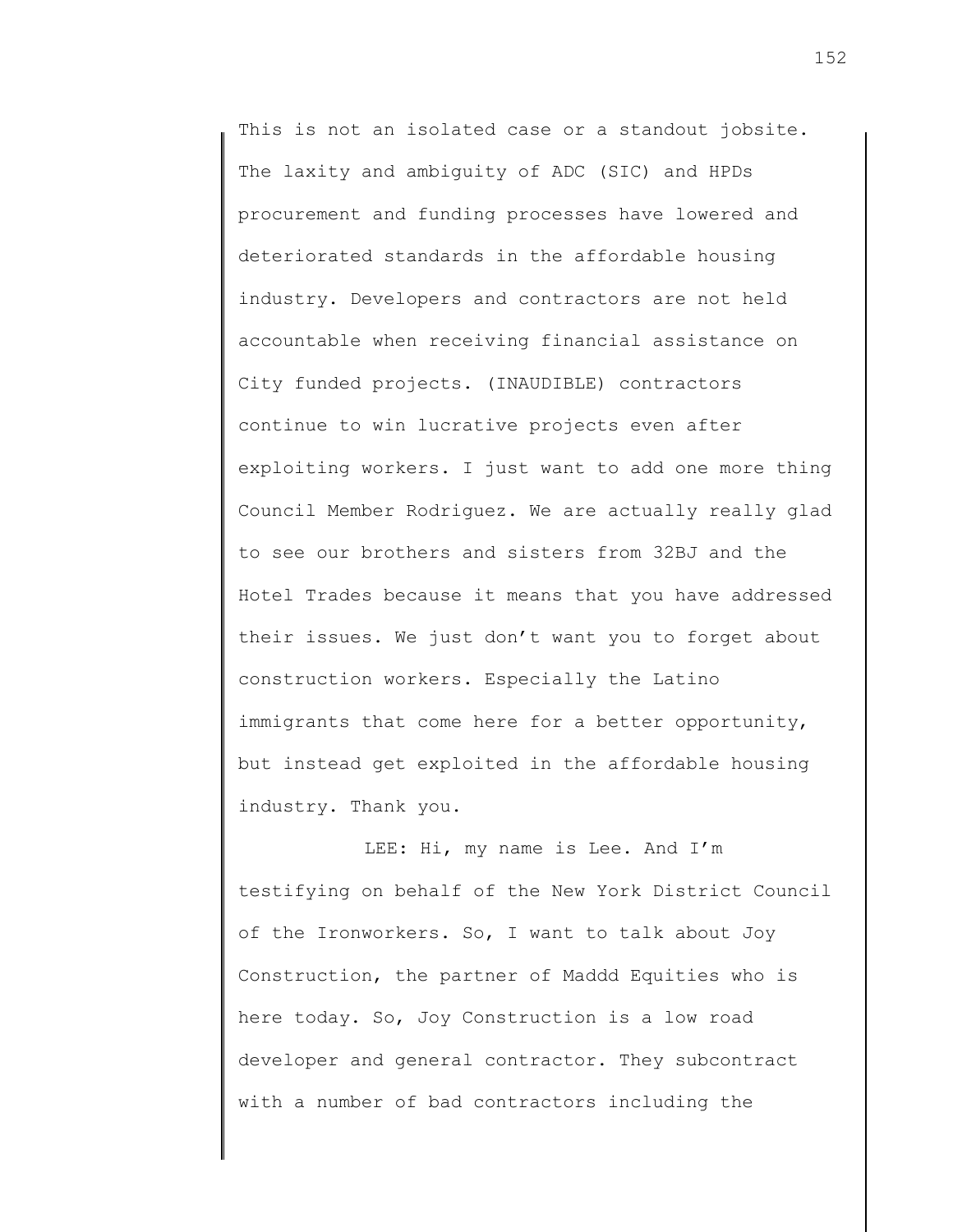Oringer (SIC) affiliated companies like US Crane and Rigging and Urban Erectors, New York Precast and others. So the Oringer Companies have settled multiple class action wage theft lawsuits, unreported accidents, injuries and have a well-documented record of exploitative treatment of workers including an EEOC settlement for racial discrimination and sexual harassment. They have at least 178 major violation since incorporating 15 years ago and 130 major violations in the past 10 years alone. So, Joy Construction, to talk specifically about their practices. They are the permitted GCN over 30 projects where Oringer has worked and Joy did the following projects with Origner; Webster Commons, that is also with Maddd Equities. The Tiffany Crotona Terrace, these are all affordable housing jobs. So, Joy also has a record of wage theft and worker deaths, a class action lawsuit as recent as 2014, and three worker deaths. One in 2012, when a worker was struck on the head and killed by flying debris in Ridgewood, New Jersey. One in Brooklyn on Fulton and another one in 2004 in the Bronx after a worker fell 64 feet to his death. So, these are some of the contractors who will be coming in and working in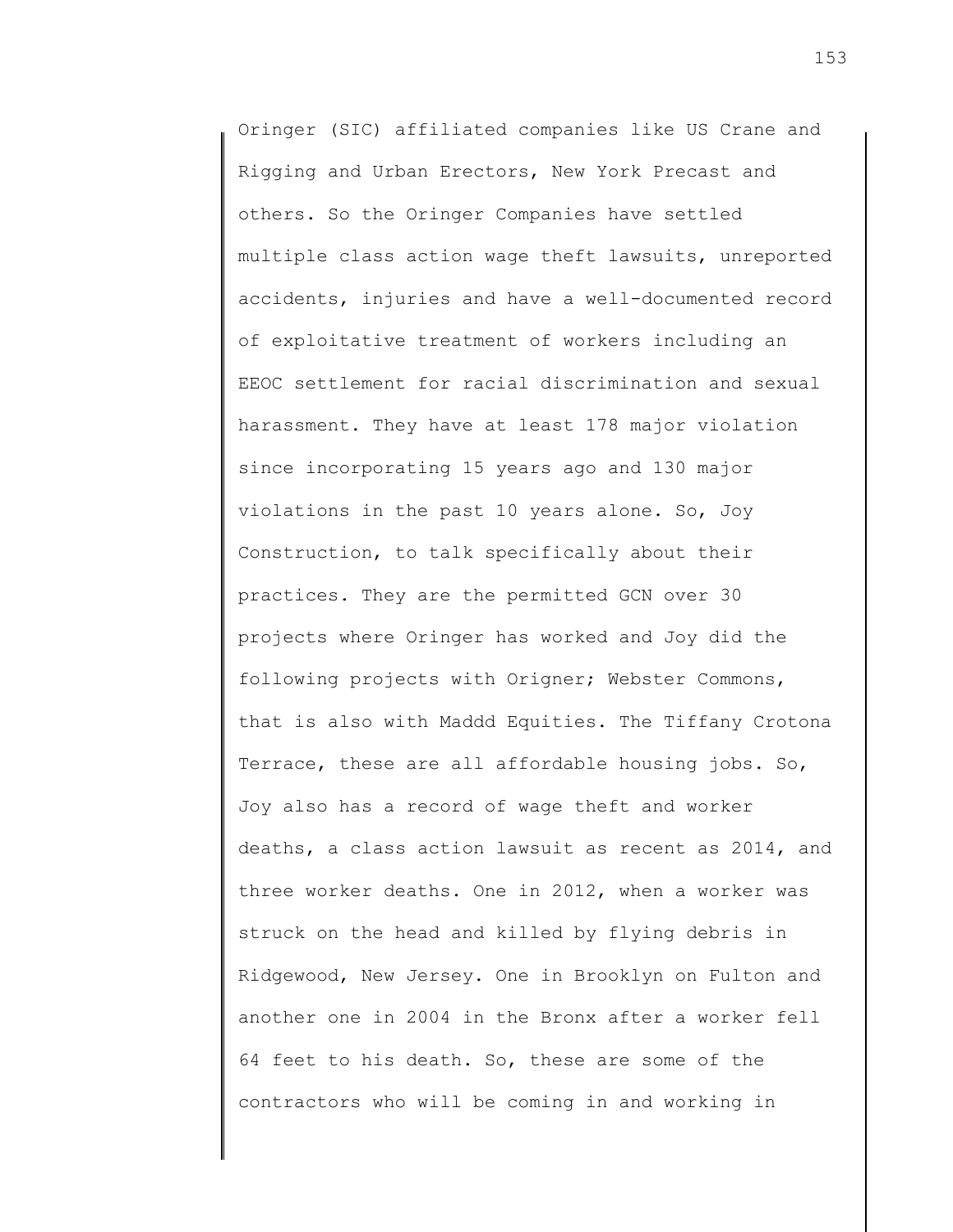Inwood if we do not implement responsible contractor language, and we don't create standards for who can work and build in Inwood. So our stance is that public subsidies should not go to developers and contractors who have been debarred, convicted of wage theft or workers compensation fraud. Or with records of major accidents, OSHA violations, low safety rating and records of discrimination. We support local hire and good jobs for Inwood residents. We want to see more folks in Inwood getting into the trades and having opportunities to work in high paying construction jobs.

BENNET MELSAK: Thank you Council Member Moya and Council Member Rodriguez. My name is Bennet Melsak (SP?) I'm a lifelong Inwood resident. I'm a clinical social worker and I just want to clarify something. The Commercial U is not a commercial U, it's a commercial residential U. I live on that U. this is not an MBR argument, it's not a not in my neighborhood, this will result in the loss of my apartment and stuff (sic) in where I live, and where 125 other families live in my building. The Commercial U includes approximately 1,388 apartments, mostly rent stabilized or rent controlled. There are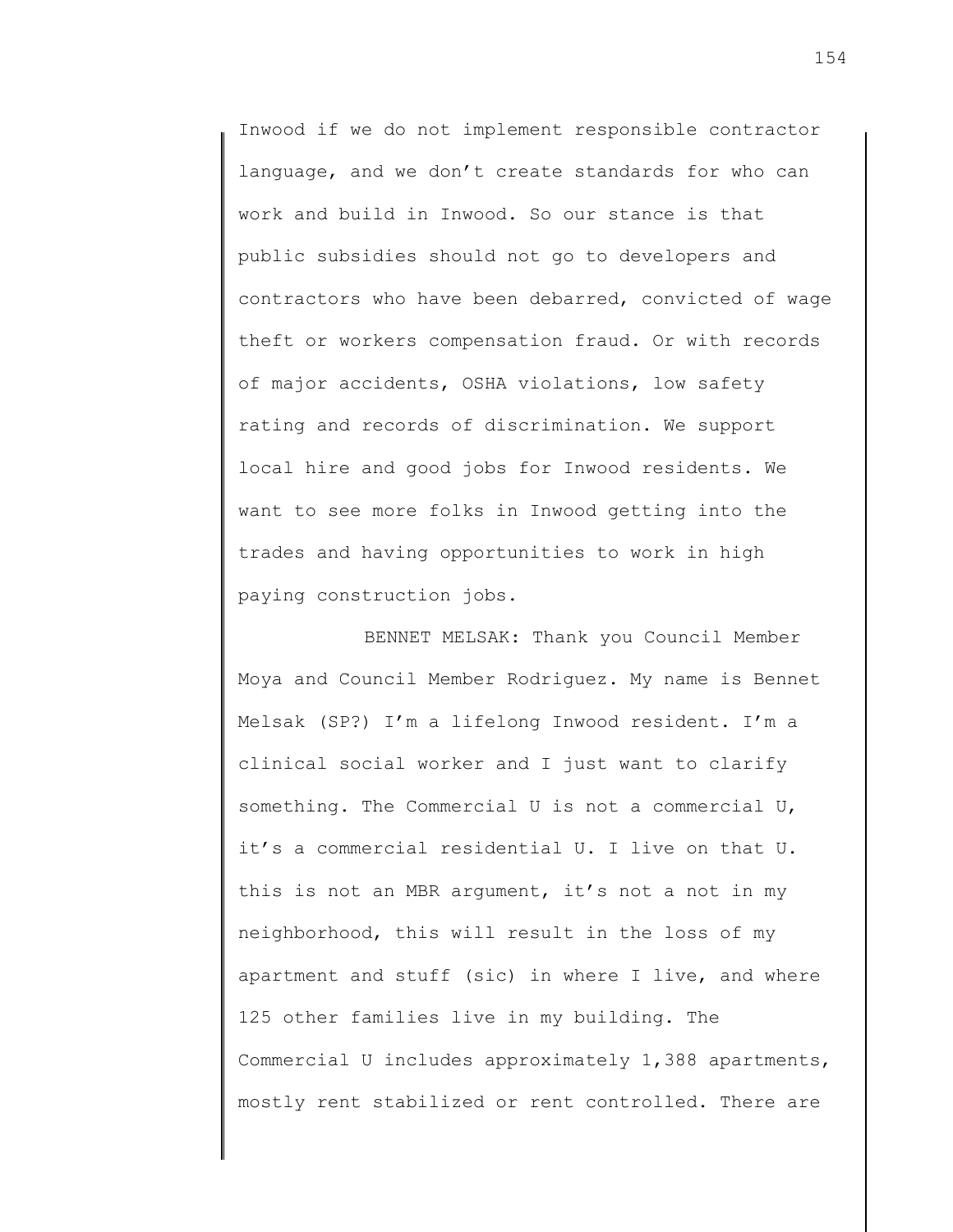also 147 businesses in that U. I think it's important that people understand what's really going here. If you want to talk about creating affordable housing you don't want to lose 1,388 apartments that are affordable and in fact, the commercial residential U is the heart of the neighborhood. It's the key boulevard heart of the neighborhood. It has been a long day, thank you for your time.

UNIDENTIFIED: [SPEAKING SPANISH 03:24:12- 03:26:49]

CHAIPERSON MOYA: [interposing] [SPEAKING SPANISH 03:26:49-03:26:52]

UNIDENTIFIED: [SPEAKING SPANISH 03:26:52- 03:27:10

CHAIRPERSON MOYA: [interposing] [SPEAKING SPANISH 03:27:09-03:27:25]

COUNCIL MEMBER RODRIGUEZ: First of all I'd like to let those of your representing the workers that we are on your side. And we are going to be advocating together to improve safety for the workers and to be sure that we get funding from the City to provide better quality training for the workers. I have been advocating for a large percentage of those workers to be trained from our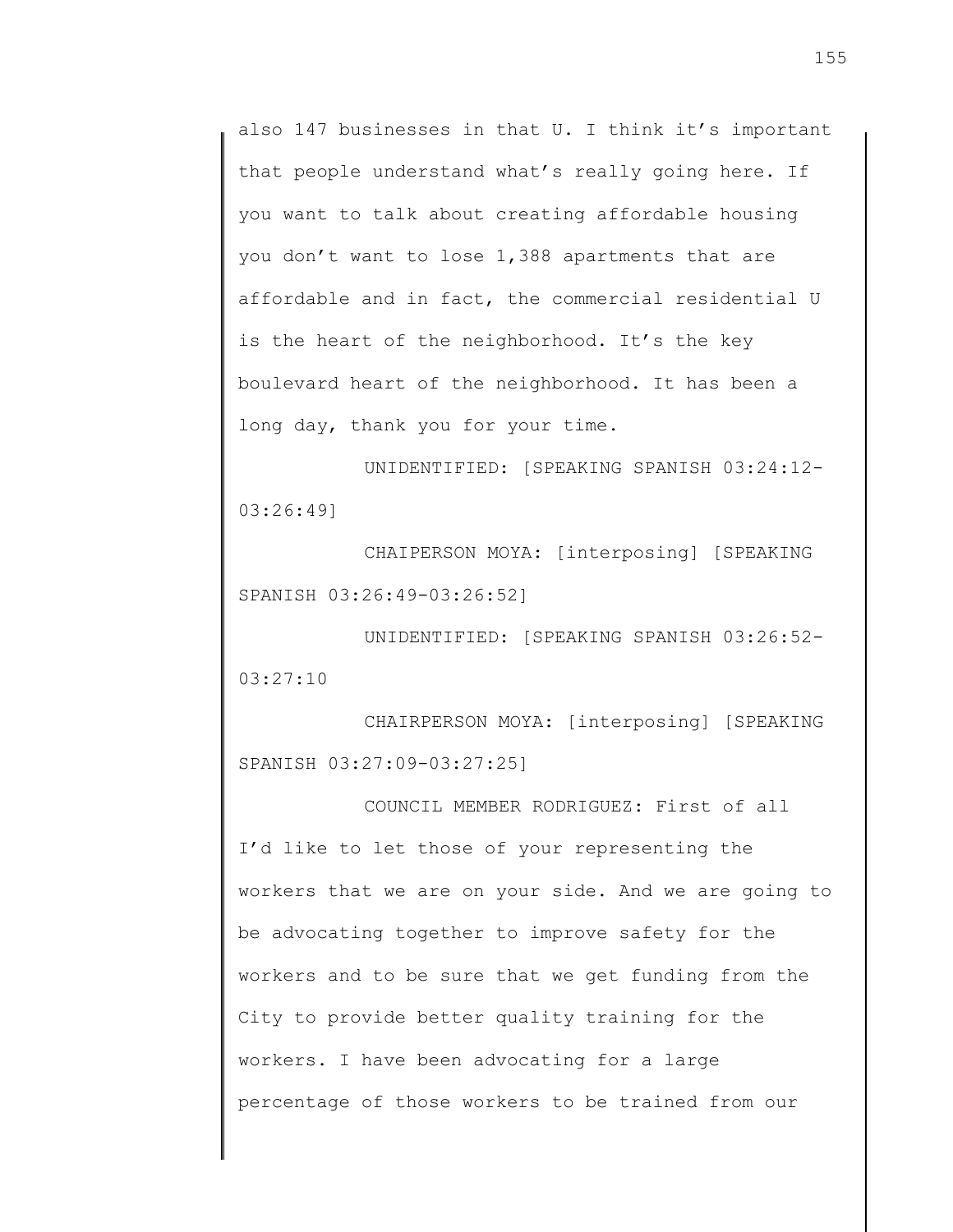community and hired from our community. As also, I believe that it is important that a large percentage of those 20-25% of (INAUDIBLE) for women and minorities to be offered first to local entrepreneurs of Inwood. If they follow all the criteria and regulation that the City has. So, we will continue, we will meet with you and the other members of your team to continue talking about how important it is to develop a plan, if we get there, that also includes protecting our workers. [SPEAKING SPANISH 03:28:31- 03:28:37] When you say that the mob invests \$8 million in the Council, you need to be careful because that is an accusation that you're making, and then you will have to prove you say.

UNIDENTIFIED: [SPEAKING SPANISH 03:28:47- 03:28:59]

COUNCIL MEMBER RODRIGUEZ: [SPEAKING SPANISH 03:28:48-03:29:00] So come here to the Council and say that the mob invested \$8 million on this body, to control us. It is irresponsible and unacceptable. We take any opinion that people can have here. Everyone knows that we are soldier to your expectation and you have the right. It doesn't matter if we are in favor or against it. So come and address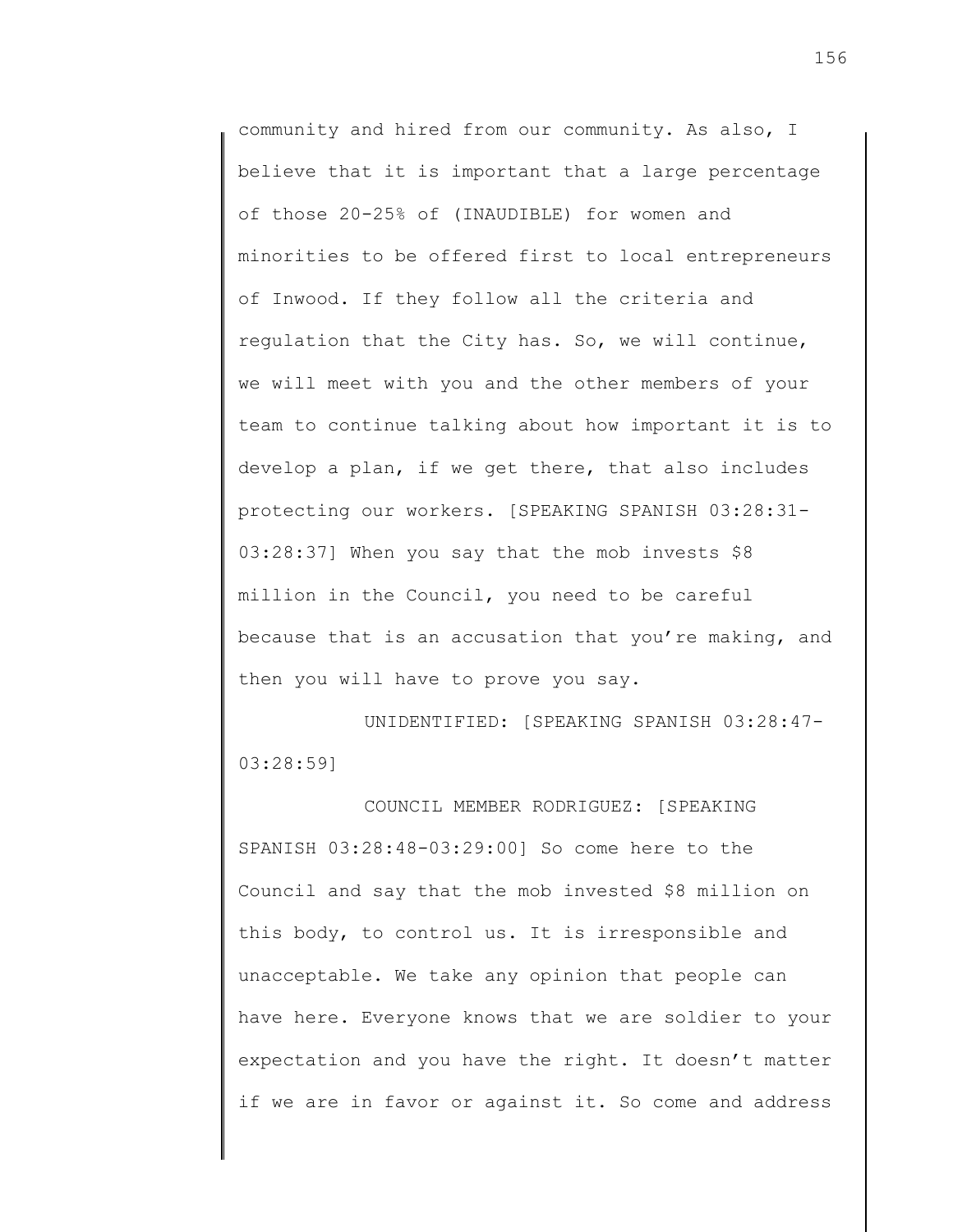any issue that you want. But I can tell as someone that since 1989, especially organizing with youngest brother in the Dominican Republic, as I said many people here, we can disagree on specific piece of this rezoning, but at the end of the day we're going to be crossing the Brooklyn Bridge marching against the attack the immigrants has been living their lives everyday. So, I think we have to be careful. So come to the body and make those accusations. [SPEAKING SPANISH 03:30:04-03:30:45]

UNIDENTIFIED: [SPEAKING SPANISH 03:30:44- 03:31:41]

CHAIRPERSON MOYA: [SPEAKING SPANISH 03:30:49-03:31:43] This panel is asked to please take their seats. Thank you. For the next panel I want to bring up Diosanis (SP?) Perez, Jorge Madruga, Gail Weiss, Bill Balanter, Charles Bendit and George Tsapelas. Thank you. Please state your name and you can begin your testimony.

ELI WEISS: Thank you. My name is Eli Weiss here representing the joint venture partnership between Maddd Equities and Joy Construction. I just want to thank the Council and everybody here who has made it their time not only today, but over the last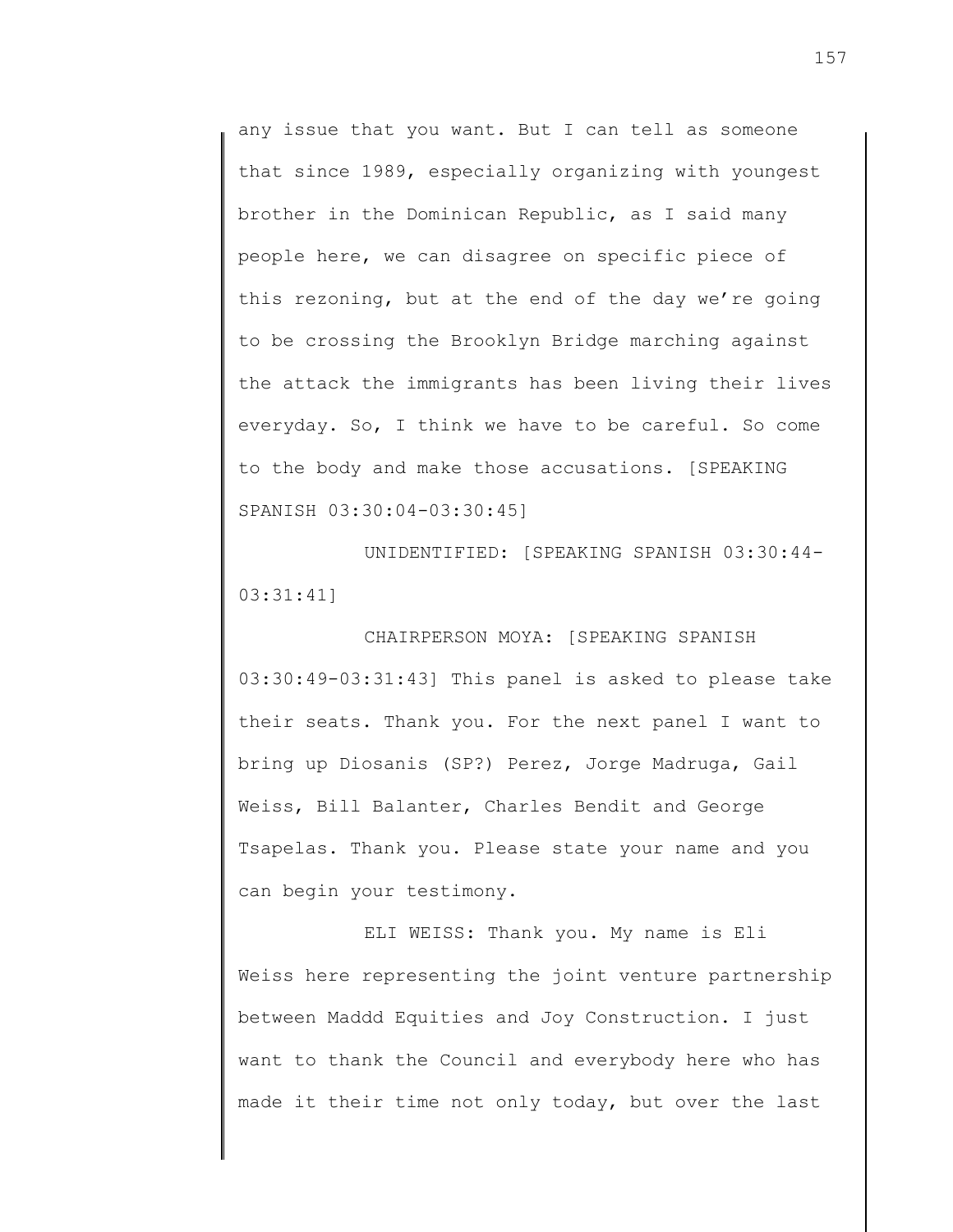few years to be involved with this rezoning. As Councilman Rodriguez said very eloquently, I think we can all have our opinions on various aspects of the rezoning, but I think it is very important for all of us to respect each other and to respect each other's points of views. My point of view comes from working in the affordable housing field for the last 15 years, three years working for the City of New York from 2003 to the end of 2006. And for the last 13 years in the private sector. I have worked on over 30 affordable housing projects in the private sector and about 50 in public sector. I have been responsible for working on over 10,000 units of affordable housing. The two sites that we are focused on in Inwood, we have proposals into the City of New York who we have been working with hand in hand since the inception of this rezoning to come up with a formula where as we can build all of the units on these two sites within a program of affordable housing. I'd also like to correct the young lady who spoke before about Joy Construction. Joy Construction has never built, nor been licensed to build a building in New Jersey. So I'm not sure where that fact came from, but it was in correct and probably should be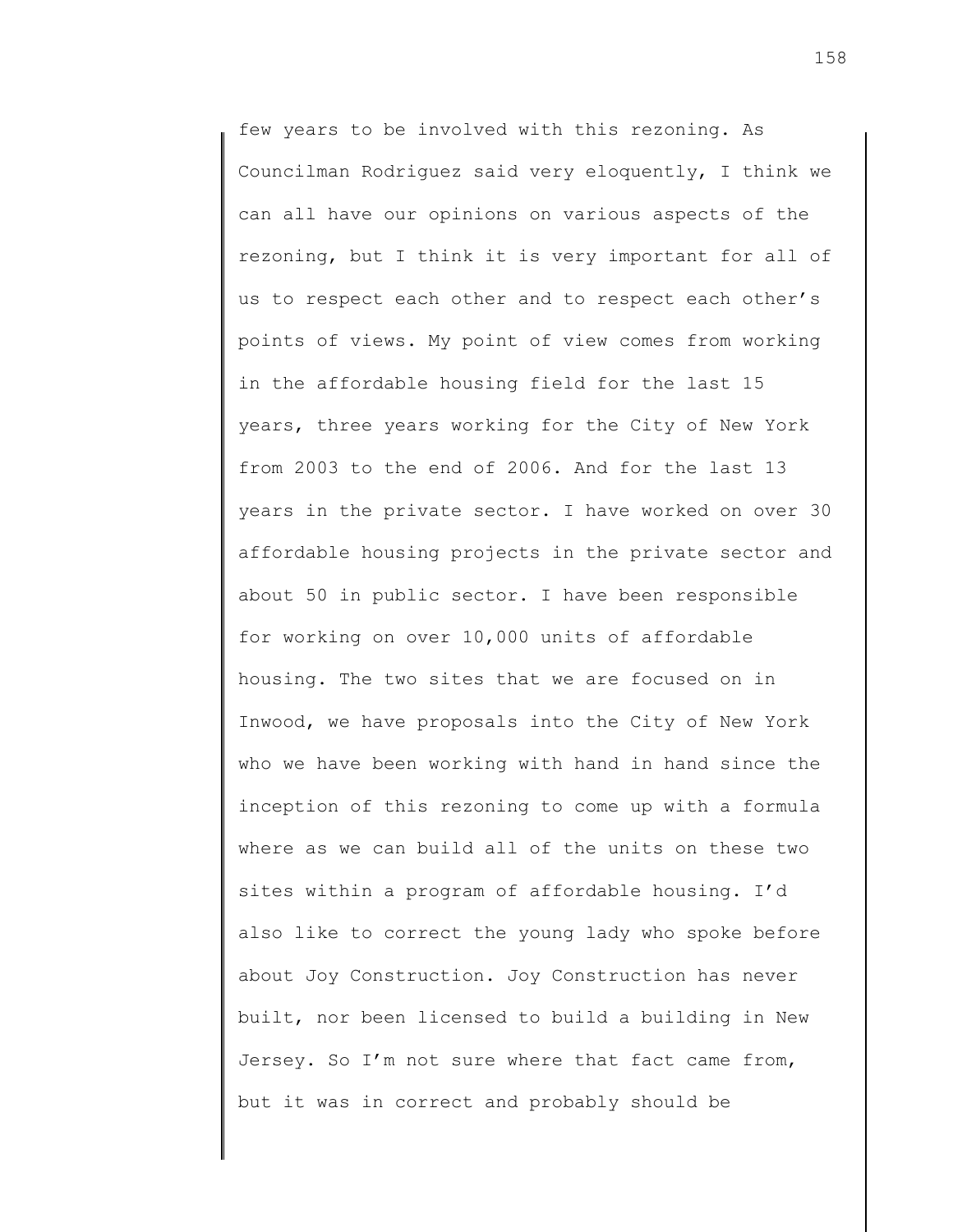retracted. You're welcome. All I can say is that we are a trusted partner of the City. The Webster Commons project that was referred to won the award as a mixed income project from NYSAFAH, the New York State Affordable Housing Association and we hope to continue to build projects like that. And those are the types of projects we hope to bring to Inwood. Thank you for your time.

JORGE MADRUGA: Hi, my name is Jorge Madruga. Thahnk you Council for being here and trying to put this together. I am the owner of Maddd Equities and I own the site on 207th Street and 9th Avenue and happen to own the carwash site next to the library. And we've told the City and we've told the Council Member we were committed to build 100% affordable housing on both of those projects. Working with the City and the Council Member to create some affordable retail for local businesses that are in the area. This is what has been, I don't want to say demand, but it's been suggested from the City that we have to do to be able to make this project its part of what we do. This is exactly what we do in many other projects. Like Eli said, we've done over 10,000 units of affordable housing in the City and this is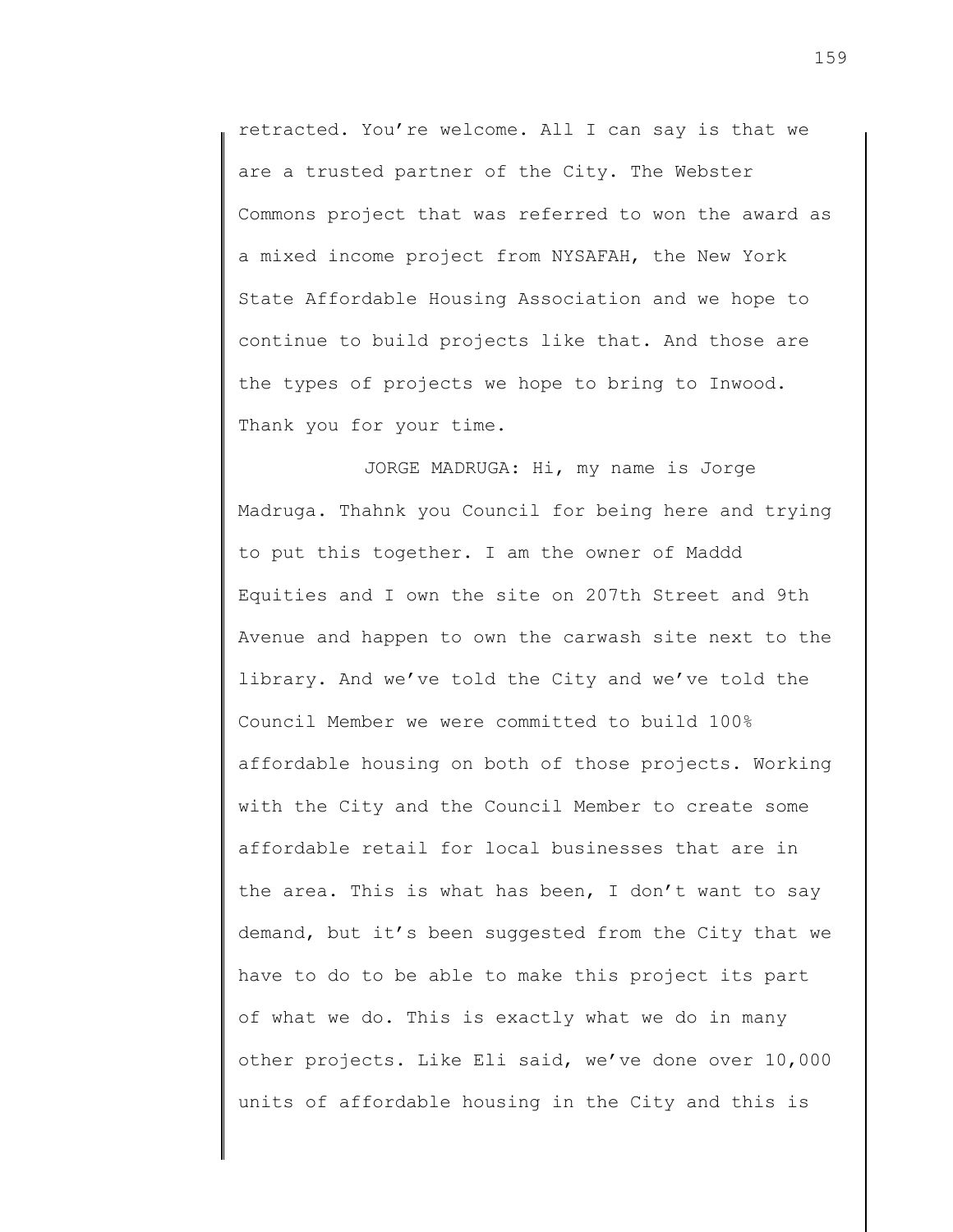what we do and we are committed to do it in this neighborhood as well. Thank you.

DIOSANIS PEREZ: [SPEAKING SPANISH 03:36:10-03:36:22] Hello, my name is Diosanis Perez and I'm here to represent all those families that were not able to be here. They are working. And to represent our community. So the community, the families, all the families need for affordable housing. That is definitely. So there are so many families right now, they are doubled up, living sixseven people in one apartment, two bedroom, one apartment. And I can speak from experience. I came from Dominican Republic, when I first came, my sister gave me support. We lived with my sister in a two bedroom apartment, we were there for a while until we were ready to move out. We moved out, we had such a difficult time to find an affordable apartment and that was years ago. A couple of months ago, my nephew just found an apartment, looking for months and months for affordable apartment. He just found one. Now my niece, they're going to be ready to move out. Where are they going to go? Years ago it was so difficult to find an apartment and right now it's difficult to find an affordable apartment. So what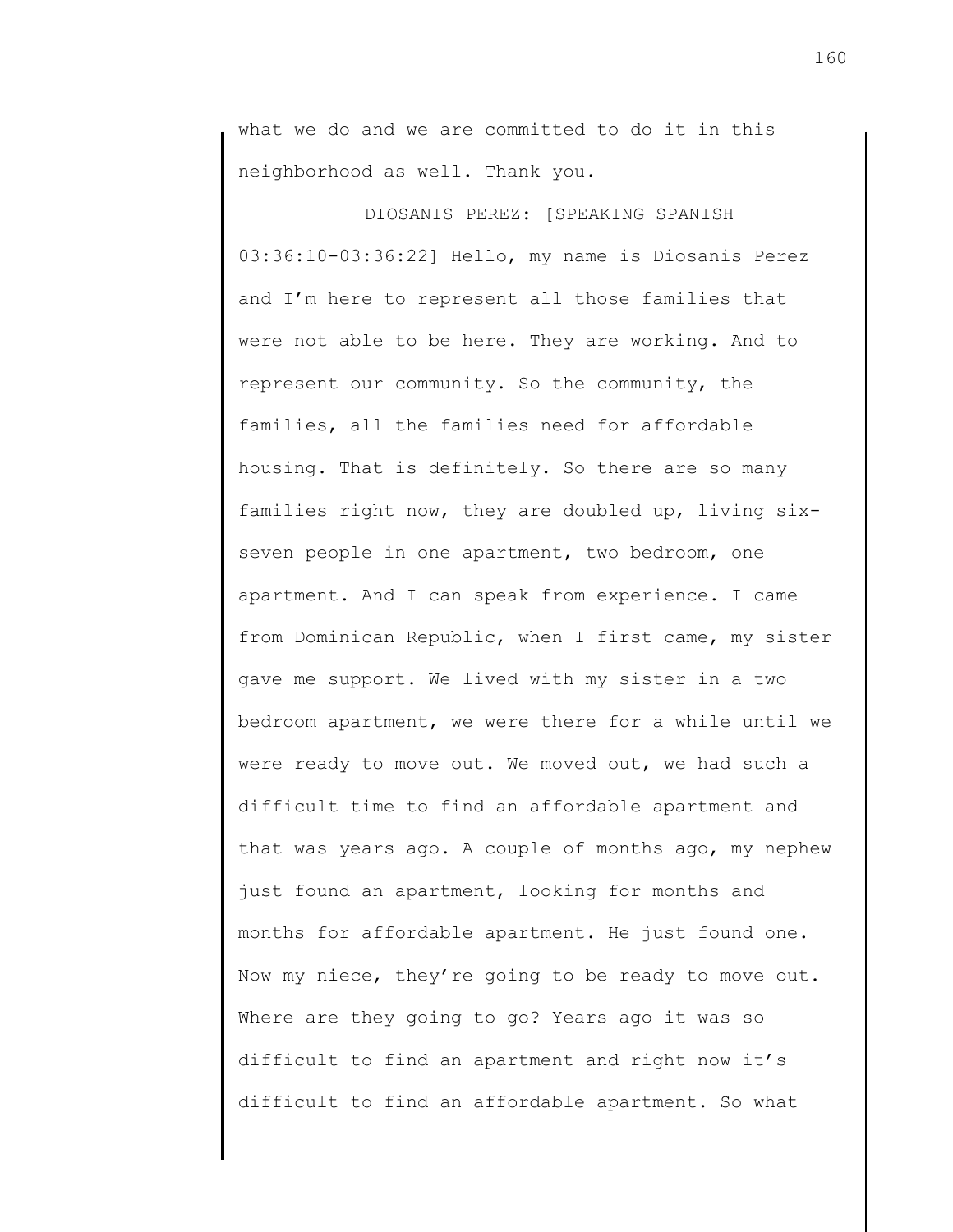about with those children who are coming up now ready to move. Where are they going to go? So, we need more affordable apartments. We need more affordable apartments for these families they are doubled up here. And I'm talking about experiences where there are so many out there families that double up and they're not here to speak. There also teachers, fire fighters, policemen that they need also a place to live. A nice, affordable place to live. That's all. Thank you so much.

CHARLES BENDIT: Good afternoon, Chair Moya and Council Member Rodriguez. My name is Charles Bendit. I am the Co-CEO of Taconic Investment Partners. Taconic has a track record of significant neighborhood development initiatives including Essex Crossing which is a 1.9 million square foot project along Delancey Street consisting of 1,079 units half of which are affordable. And recently commenced on a 1,000 unit affordable housing project in Coney Island. Not only have we been providing affordable housing in these locations, but we have a significant program local hiring and workforce training. At the end of 2015 we acquired the Pathmark site. What we saw there was an opportunity to take a site that was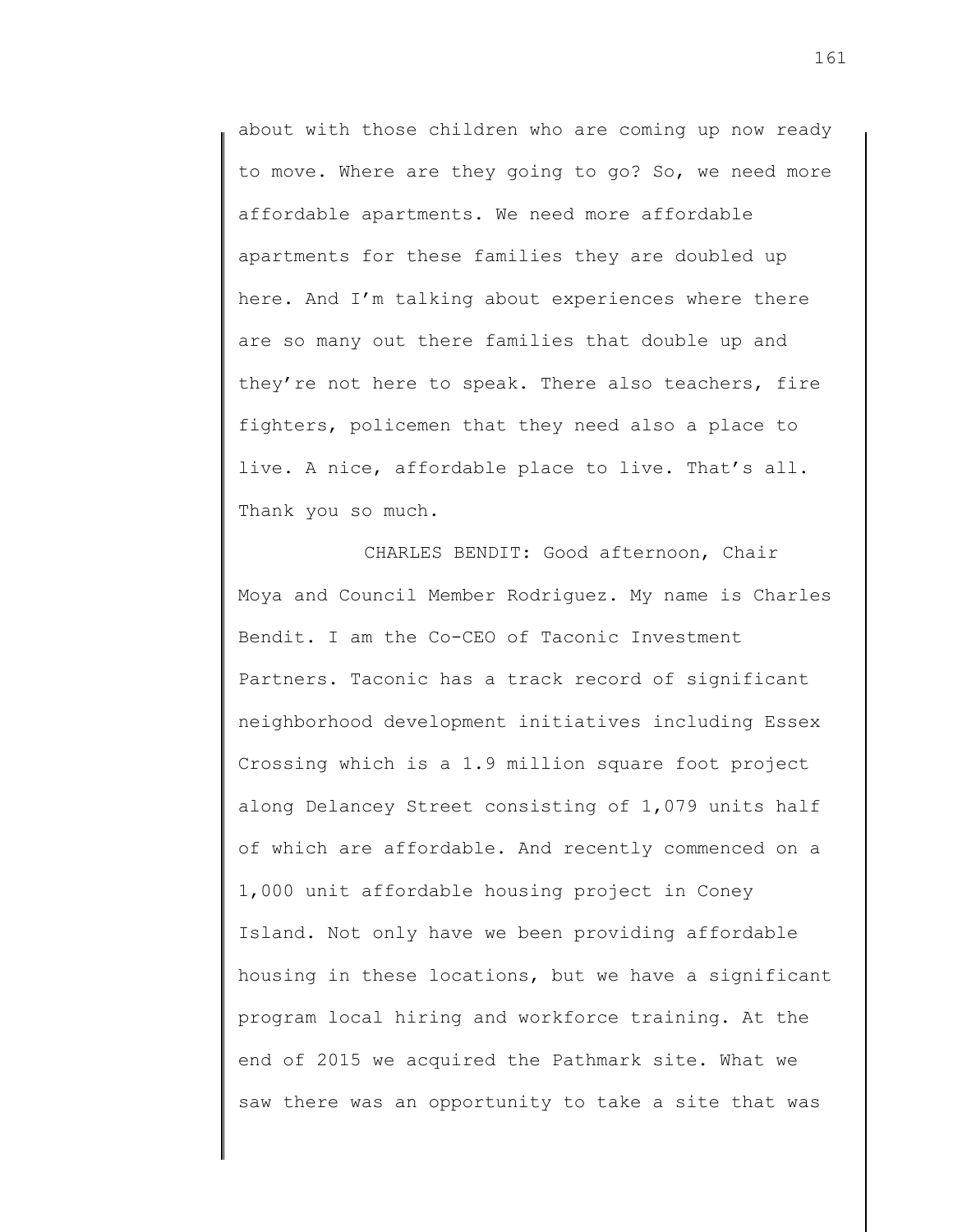under developed and vacant. We have leased that space temporarily to a local merchant with the plan of redeveloping the site in what we think is a transit oriented site that has the opportunity to create much more density and much more affordable housing. We strongly support this rezoning at the density it's proposed. The Sherman Creek development sites, and I'm talking about Sherman Creek only, are controlled by and large by Taconic, Paul Gagliardi, Maddd Equities and Con Edison. All of which who have been in support of this rezoning. Taconic and Paul Gagliardi are partners on the Pathmark site and are working together to develop Paul's sites which have the potential of developing as many as 2,500 units. To that end and with respect to Pathmark, we have had ongoing discussions with HPD and Council Member Rodriguez regarding affordable housing on this site. And subject to the outcome of those discussions, we've expressed our commitment to provide 100% affordable at a range of incomes starting as low as 30% of AMI. Overall, this site is expected to achieve approximately 730 sites that is the Pathmark site alone. While MIH would require that we do 25 to 30% which is about 180 to 200 units, we will be giving a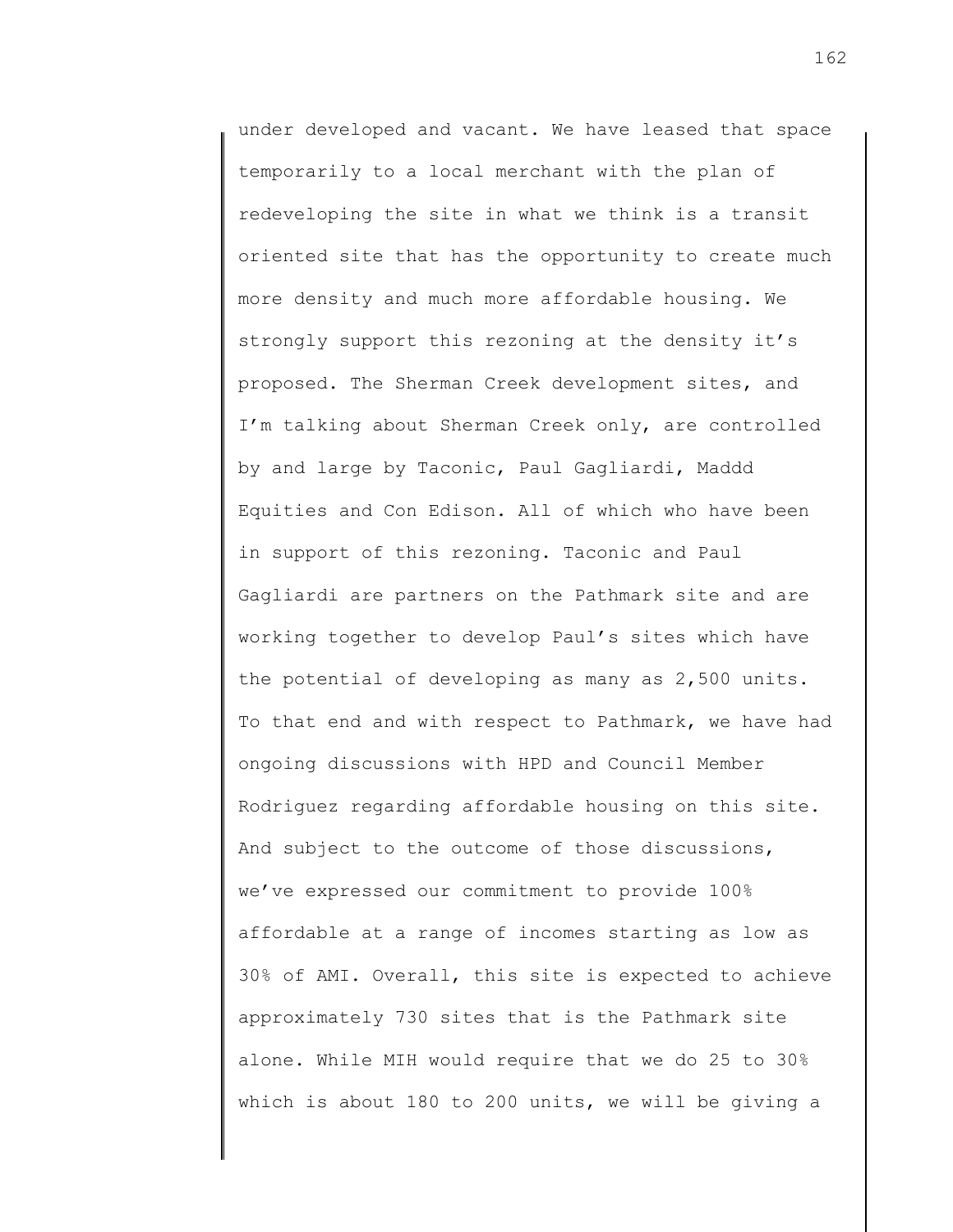net gain of 550 units of affordable housing above that. In addition, I just want to mention one other thing, we have also signed an agreement with 32BJ to provide quality jobs. In addition, our business preservation plan results in keeping the existing wholesale jobs in the neighborhood.

GEORGE TSAPELAS: Good afternoon, Chairman Moya, Council Member Rodriguez. Building on what Charlie just said, to us, Sherman Creek has always been a little bit of a different animal than the rest of Inwood...

CHAIRPERSON MOYA: [interposing] Could you just state your name?

GEORGE TSAPELAS: Oh, sorry. George Tsapelas, Also with Taconic. So, to us Sherman Creek has always been a little bit of a different animal than the rest of Inwood. Sherman Creek is either, there is a lot of underutilized vacant sites and there is a lot of one story manufacturing buildings. All of the sites that we are focused on or one or the other. None of the sites that we are going to be working on require any residential displacement. For anywhere where there are existing businesses, we've worked with the City, with Council Member Rodriguez.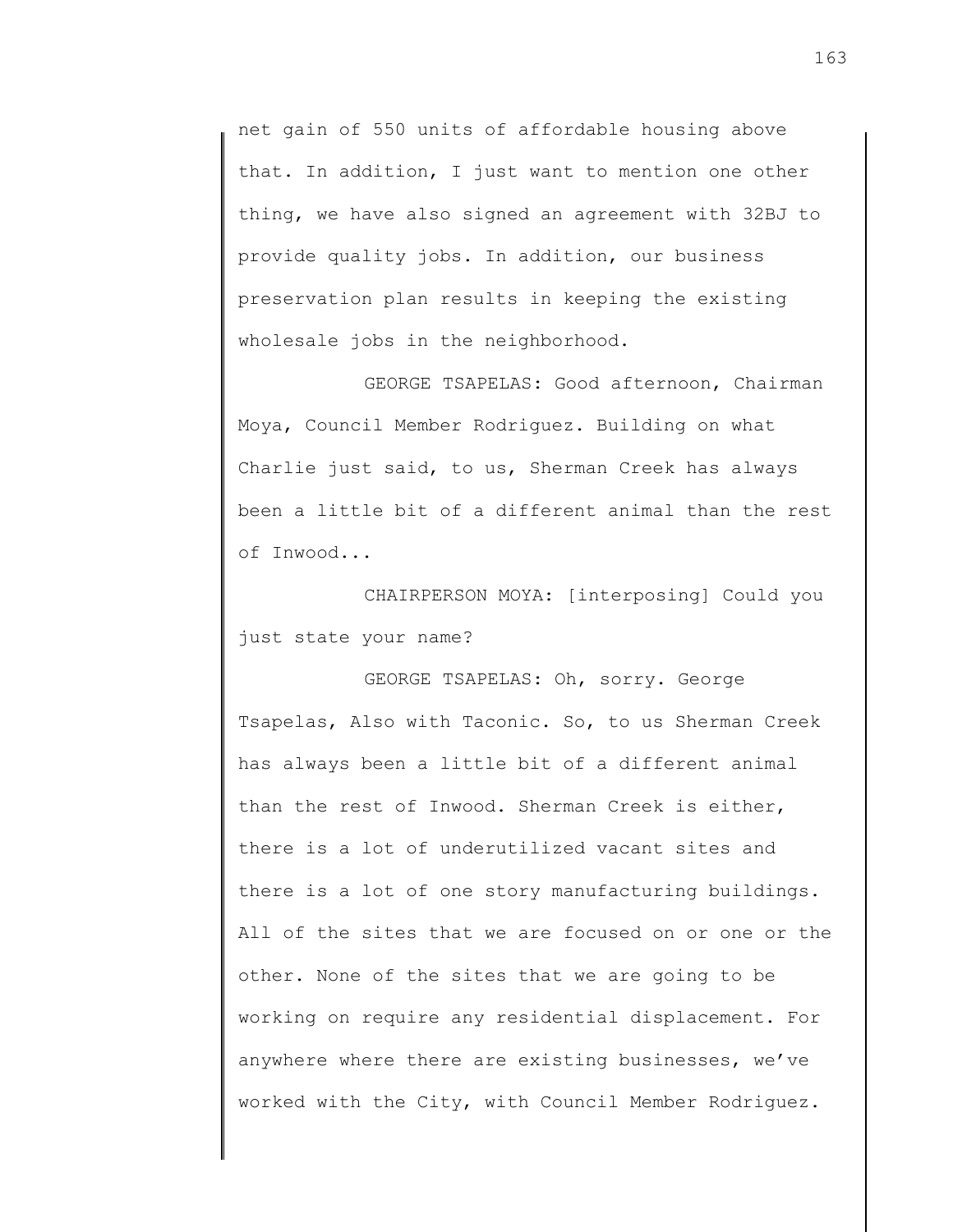I know Borough President Brewer mentioned earlier, to create an MX-2 district where some of these businesses could be relocated at a later date within Sherman Creek. The importance of that is that it allows the full breadth of this zoning in terms of affordable housing, in terms of the waterfront access plan, to be realized. And it also allows for these businesses which hare vital to bodega's, vital to restaurants, vital to keeping jobs in the neighborhood, it allows them to stay in Sherman Creek. It gives them brand new facilities with zero downtime. Our plan is to actually build some of the new buildings on some the vacant sites. Move those businesses into those new buildings and then redevelop the sites that they were formerly in. For these businesses, they will now have new spaces. A lot of the buildings there are very run down right now and they will have a whole new customer base. They will have thousands of new families living in the neighborhood, shopping at their stores. Also, Council Member Rodriguez is very concerned with pedestrian safety. Right now the Sherman Creek neighborhood, there is a lot of trucks and it's a bit of a hazardous situation walking through the Sherman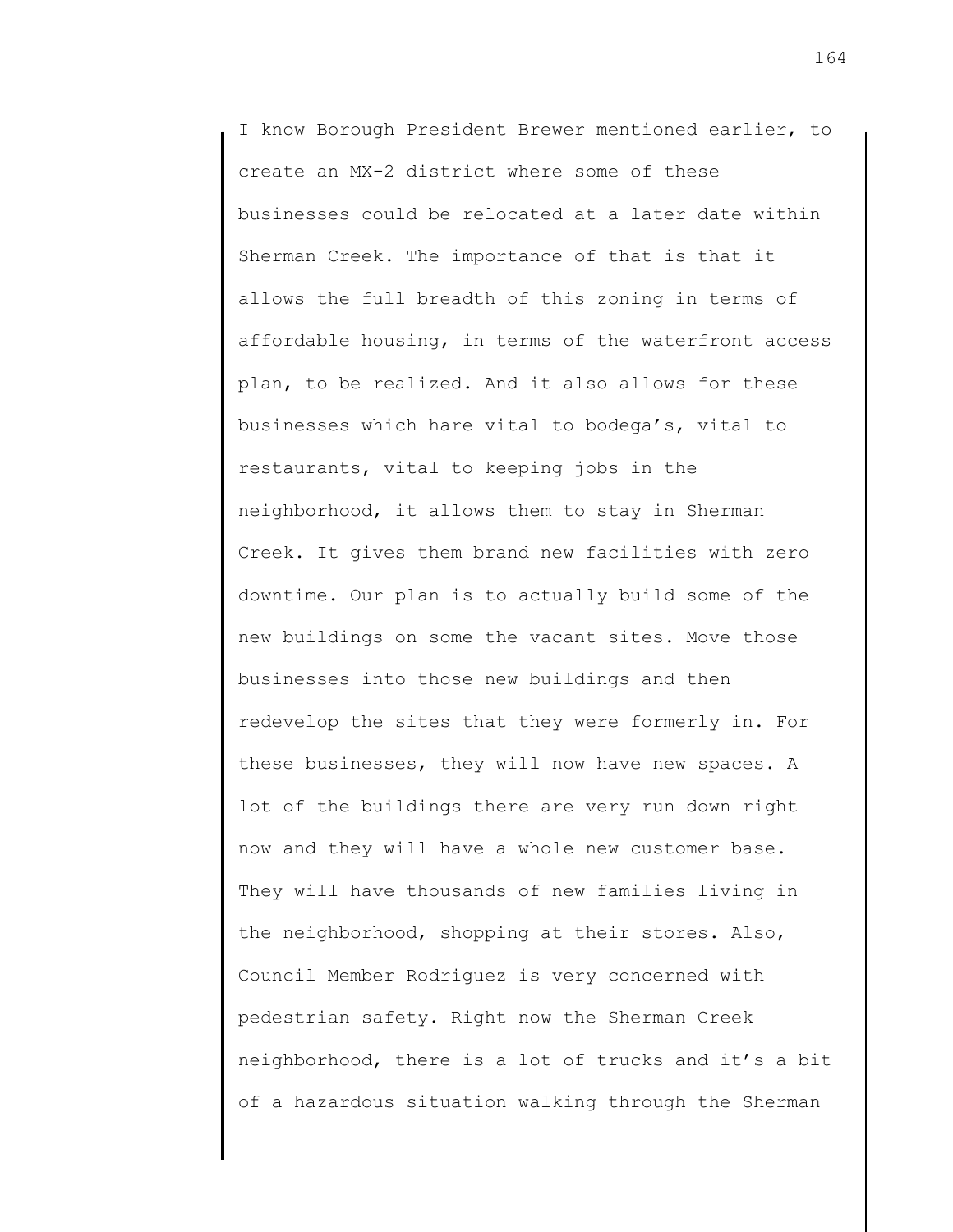Creek neighborhood. Consolidating those businesses, rethinking some of the pedestrian pathways, the truck routing really makes for a much better business and residential integration within that neighborhood. That is pretty much, I assume I'm about to run out of time. The last thing is, in terms of timing, Pathmark site we would be looking to start development next year.

## [INAUDIBLE AUDIENCE MEMBER]

CHAIRPERSON MOYA: Sergeant At Arms, please remove him.

GEORGE TSAPELAS: And bring the 730 units...

CHAIRPERSON MOYA: Please continue.

GEORGE TSAPELAS: So our plan is to break ground next year and bring the 730 units on the Pathmark site to market by earlier 2022. And again, that is a 100% affordable site.

CHAIRPERSON MOYA: Thank you. Thank you to the panel. Thank you for testifying today. I am now going to call the next panel. Rita Gorman, Ted Freed, David Schwartz, Paul Gagliardi, Nancy Preston, Robert Jackson. Okay, we can begin, state your name.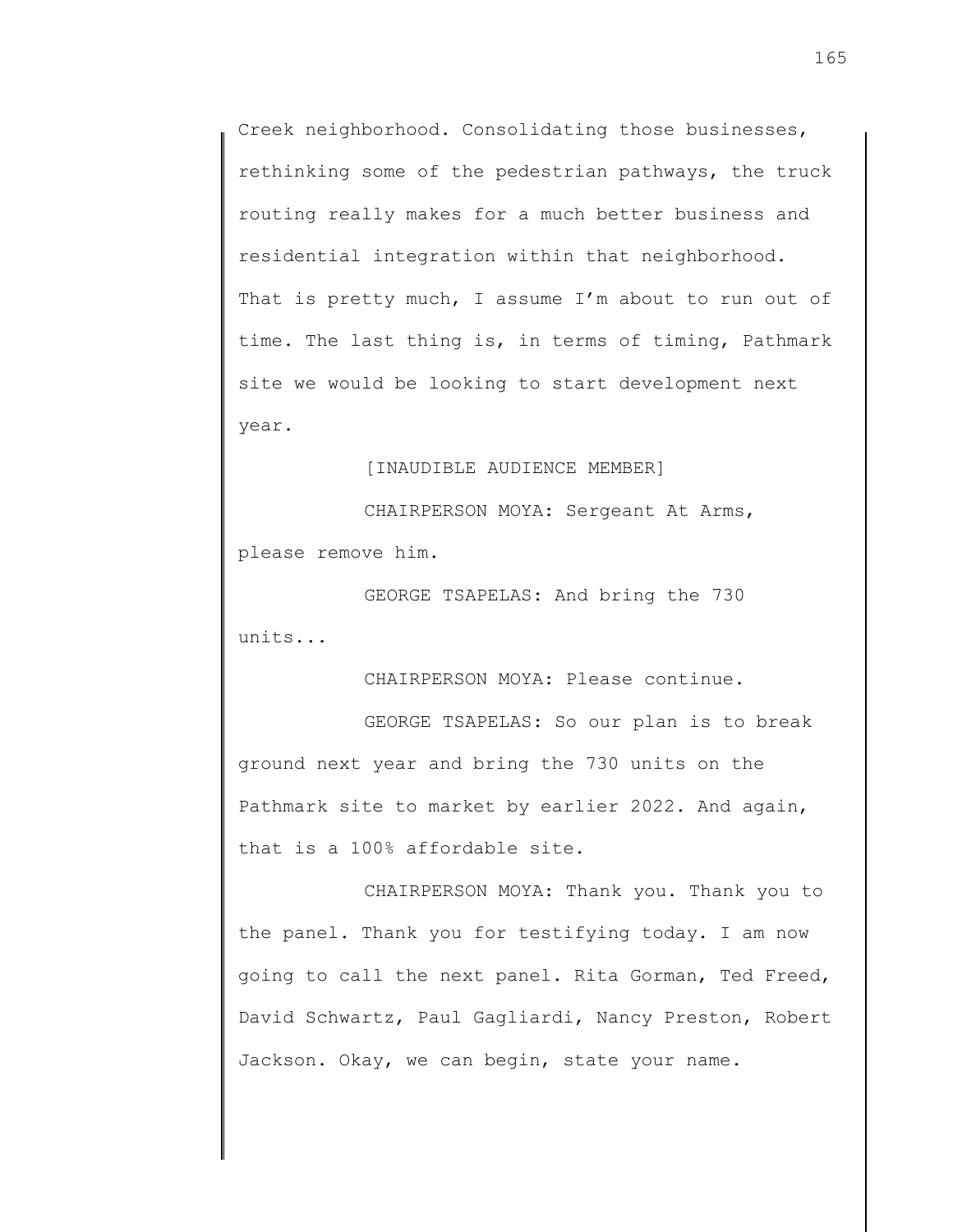RITA GORMAN: My name is Rita Gorman, do you want me to start? Okay. I'm a resident of Northern Manhattan, I've been following the proposed Inwood rezoning for some time now. This includes Councilman Rodriguez' most recent statement of his aspirational goals for Inwood. While I find his vision inspirational I cannot help but, what's that, all right...

## CHAIRPERSON MOYA: It's okay.

RITA GORMAN: I cannot help but contrast this vision with the reality of what I observe and experience in Northern Manhattan. As you probably know, Inwood, and I think the Community Board was eluding to this, Inwood and Washington Heights make up Northern Manhattan and share the same antiquated subsurface infrastructure. About a week and a half ago, we experienced a power failure on Cabrini Boulevard that knocked out power in several apartment buildings. Perhaps this is not so surprising given that Northern Manhattan's electrical transformers are 100 to 150 years old. The normal life span is approximately 60 years. I have several other examples, but looking at the clock I think maybe I will just cut to the chase. In summary, while I do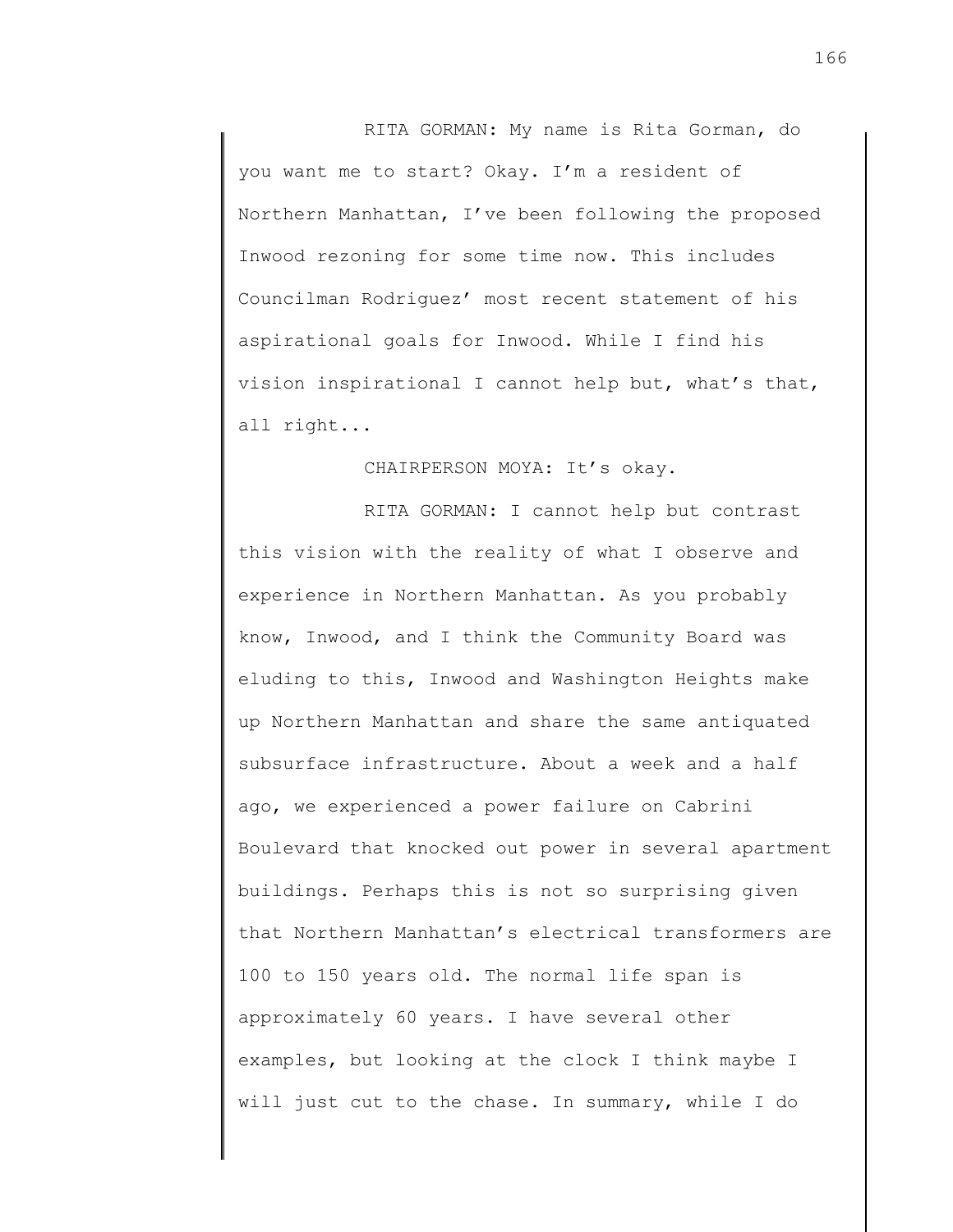not oppose Councilman Rodriguez aspirational goals, I believe this Inwood rezoning plan should be sharply amended. He offers far reaching goals without the means to support them in any meaningful way. His plans envision increasing population density by thousands of people over the years. Meanwhile the current antiquated infrastructure cannot support the people already here. In fairness, some small upgrades are happening, that's true, but far from enough. Thank you for your time and your attention.

CHAIRPERSON MOYA: Thank you.

TED FREED: Good evening, Council Members. My name is Ted Freed. Frankly, I am sorry that I have to tell you that I have no acronyms or credentials to place after my name. The truth is I'm mere resident of Inwood. I have lived in Inwood for over 30 years, I'm a retired musician born and raised in the metropolitan area. To be honest, for some years I thought of Inwood as nothing but a place to rent an affordable apartment, and frankly an out of the way place and an inconvenience. Some of friends were even afraid to visit. They thought uptown neighborhoods were unsafe. But many things have changed over the years. Inwood is now seen as not just safe, but even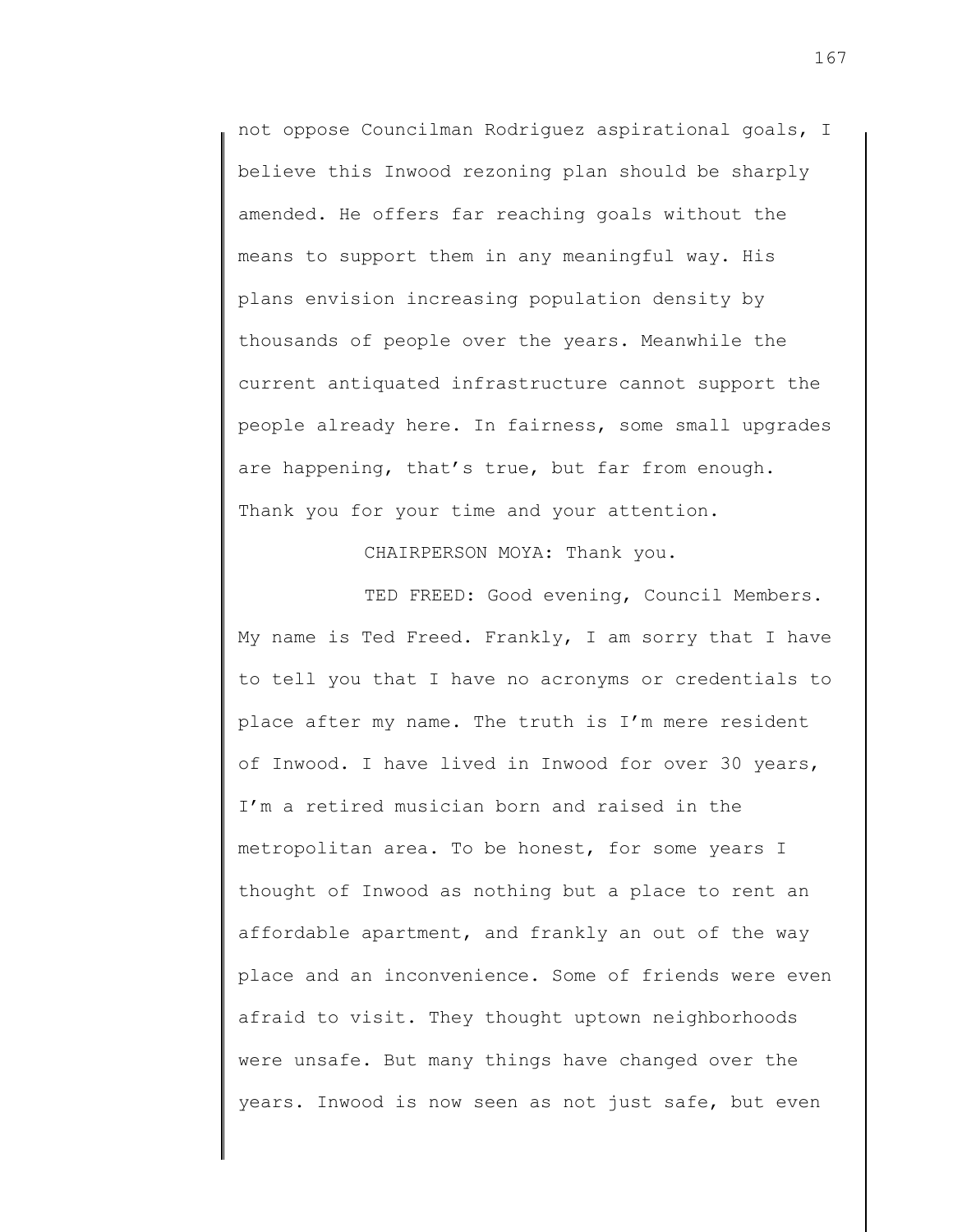a destination. For my part, I have fallen in love with Inwood. Inwood is a wonderful neighborhood with a unique mix of races, ethnicities, faiths and outlooks. It's a neighborhood where people know one another, where they stop to chat and share the news. Where neighbors gather on their front stoop to play dominoes and talk quietly together. Where mothers are out playing with their children in the evening on the sidewalk. Where patrons know the owners and workers in the businesses they frequent. Inwood is indeed busy and urban, but it also a place with human scale, a neighborhood with quiet parks, woods and fields where one can play ball or just sit quietly and reflect on the day. This is the fabric of our community. We now stand to lose to all of this. Over the years, I've fallen in love with Inwood. I expect to remain in Inwood and in my apartment for the rest of my life however short or long that may prove to be. I am asking you to work with our community to adopt a rezoning plan that will genuinely reflect our needs. I am begging you, our Council Members, to vote no on the current Inwood Rezoning Proposal. Thank you.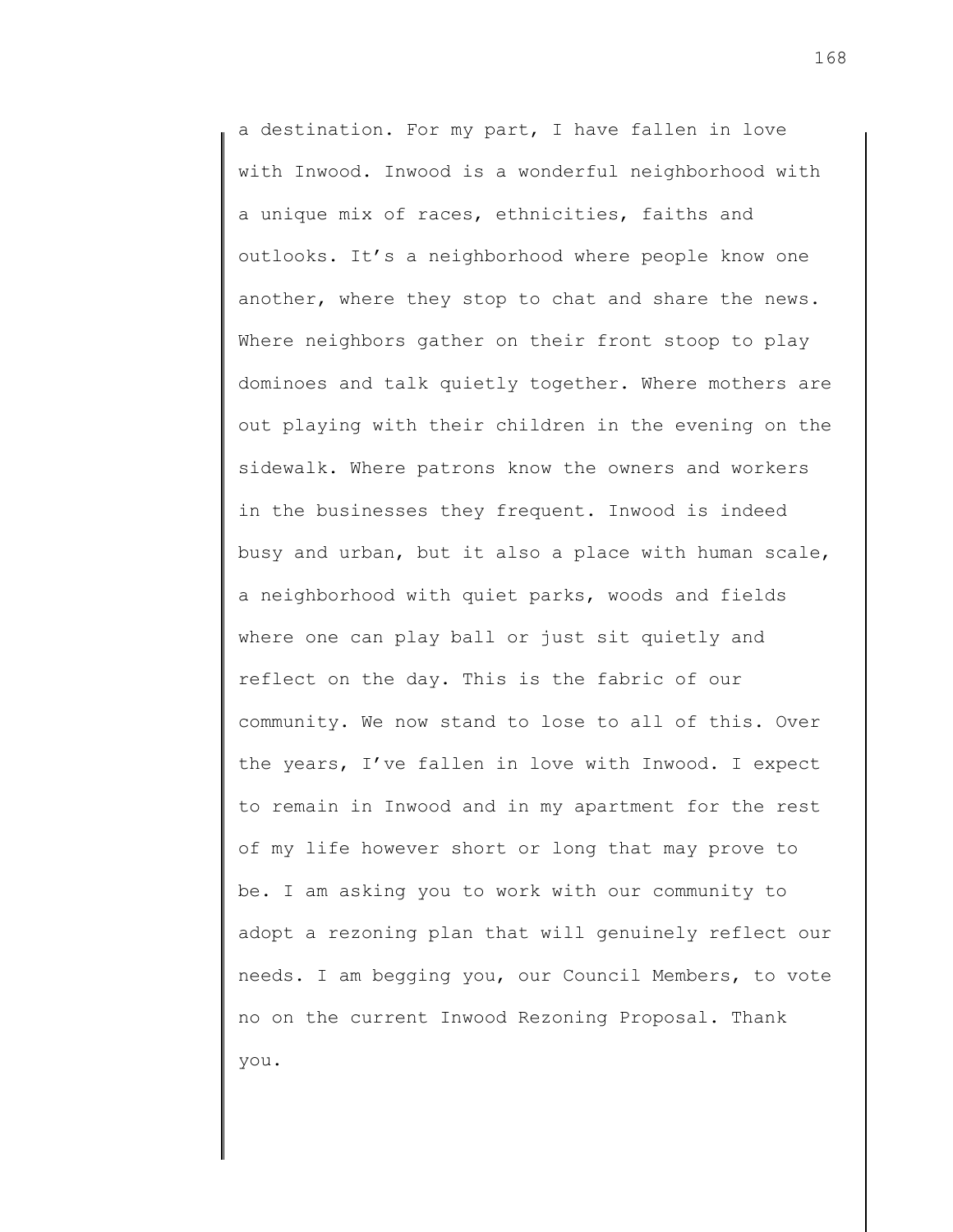ROBERT JACKSON: Good afternoon, Chairman Moya and Council Member Rodriguez. I'm Robert Jackson, former member of the City Council of New York where I was a member of the Zoning and Franchise Committee, Subcommittee, the Land Use Committee, Housing and Buildings Committee, and I co-chaired the New York City Council Black, Latino and Asian Caucus. And I say that because I know from a personal experience about this process. The City Council turned down the Sherman spot rezoning and I ask now that Council Member Rodriguez and this Subcommittee vote no this afternoon on this particular matter. I represented half of Inwood when I was in the City Council of New York. EDCs proposal will accelerate the displacement of current residents particularly those with preferential rent. You heard many people say that. 61% of the units in Inwood are rent regulated with 30% of the units under preferential rent. And I know about rent because I'm a renter, I do not own. I wish that I owned, but I don't. The pressure of proposed rezoning would send land lords into over drive trying to evict tenants and deregulate apartments. The proposed rezoning will also prove disastrous for Inwood's small business,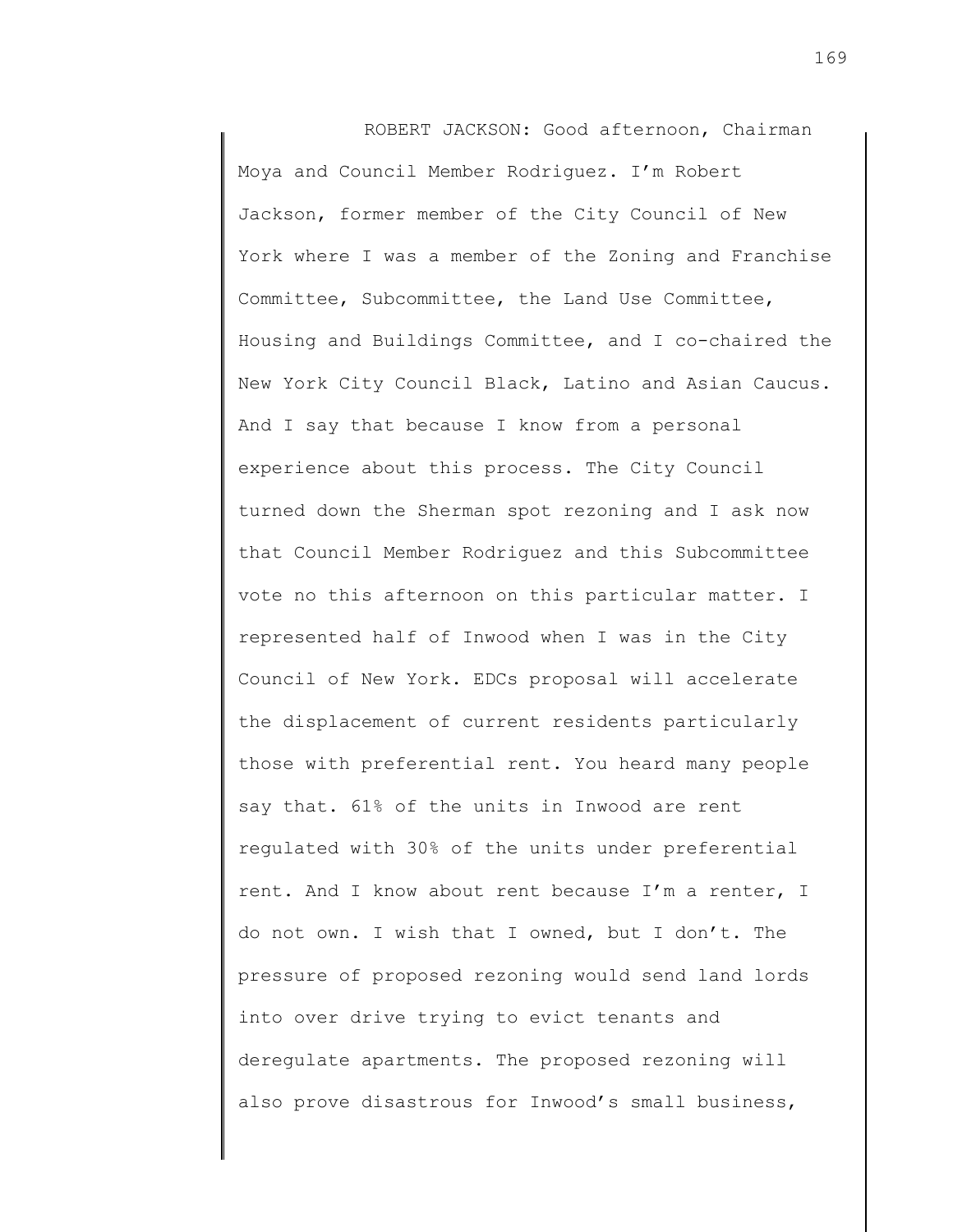and Council Member Rodriguez, you're the prime sponsor of the Small Business Survival Bill. And our job is to try to protect those owners. So, I say to all of you, even if these businesses are given a right to return, they will unlikely be unable to afford the massively increased rent. Also, the gas and electric infrastructure where gas outs for many months, and brown outs have occurred. You heard Rita talk about it. Obie Bing, the retired engineer from Con Edison CB12 vice chair constantly raised this issue when he was alive. And finally, hundreds of Inwood residents have testified and urged you Council Member Rodriguez to vote no. and we hope that you listen to the people who elected you and vote no. Northern Manhattan lost over 20,000 unit residents due to displacement and CB12 and Borough President Brewer recommended a no vote. Now, Northern Manhattan is not for sale, as I'm a member, ask you Council Member to lead us in a no vote in the proposed rezoning. Support uptown united platform, thank you very much.

CHAIRPERSON MOYA: Just a quick correction, Councilman, there will be no vote today. This is just a hearing. Okay.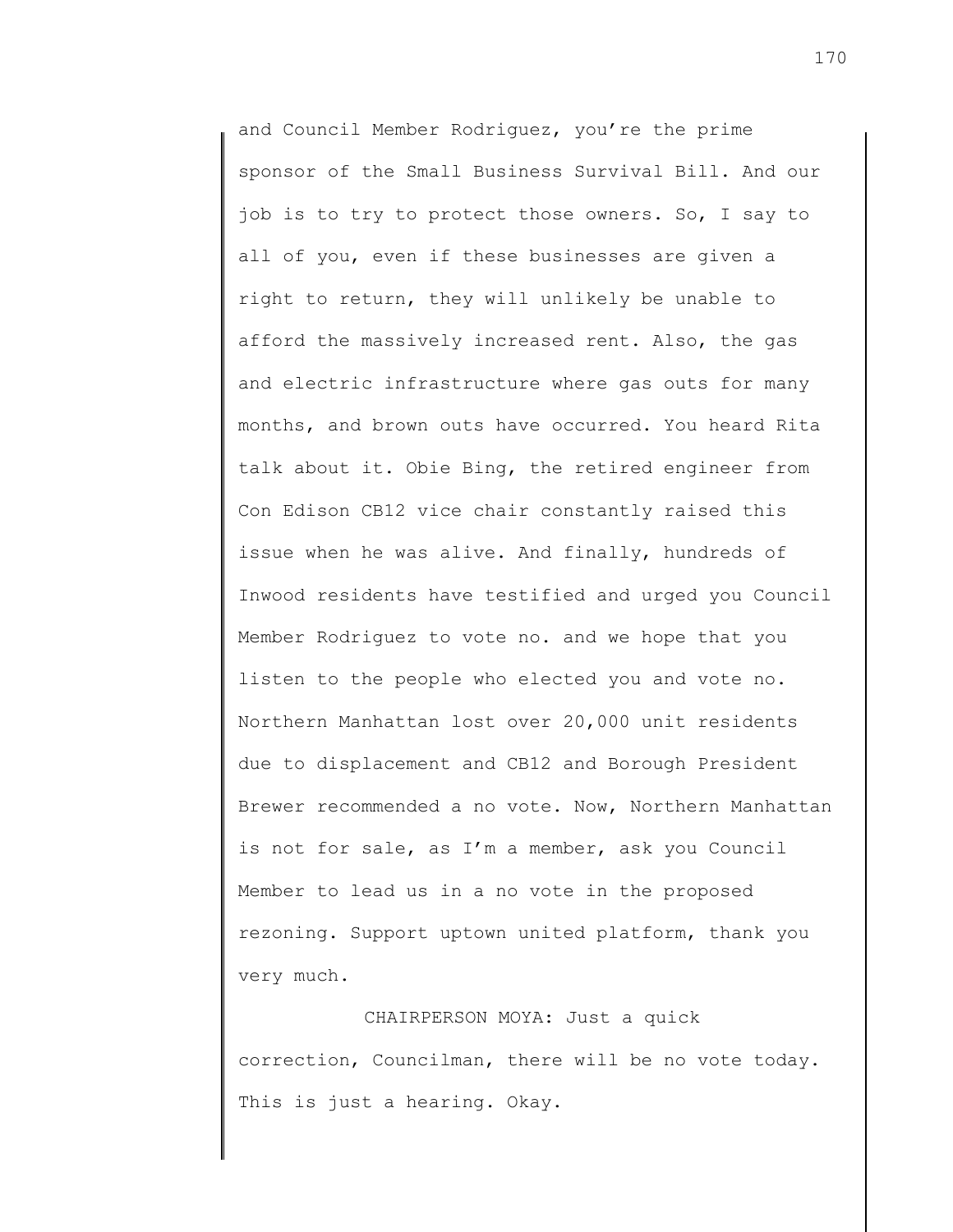ROBERT JACKSON: Okay, well that's good. It gives you more time to think about it.

CHAIRPERSON MOYA: Thank you Councilman.

NANCY PRESTON: Hi, I'm Nancy Preston. I'm a 17 year Inwood resident, I'm a community activist. This deeply flawed, top down plan ignores the input of community residents and small businesses. Why else would the EDC amendments allow big box stores, large nightclubs, hotels, and change for Commercial U to permit MIH height (SIC) bonuses with no housing. It will result in displacement of residents and businesses. 9,200 people with preferential leases, 61% residential units that are regulated. 94% of the small businesses that hold leases. Property owners will see their parcels appreciate exponentially incentivizing tear downs and flipping. This aggressive plan asks Inwood to absorb a 40% population increase of 14,000. The Uptown United Platform estimates the rezoning enables development of 46,000. Remember in 2001, Queens Plaza rezoning, 300 new residential units were estimated but 10,000 were built. Inwood has absorbed more than its fair share. We've been dumped on, dismissed and disinvested for decades. Now is the time to give back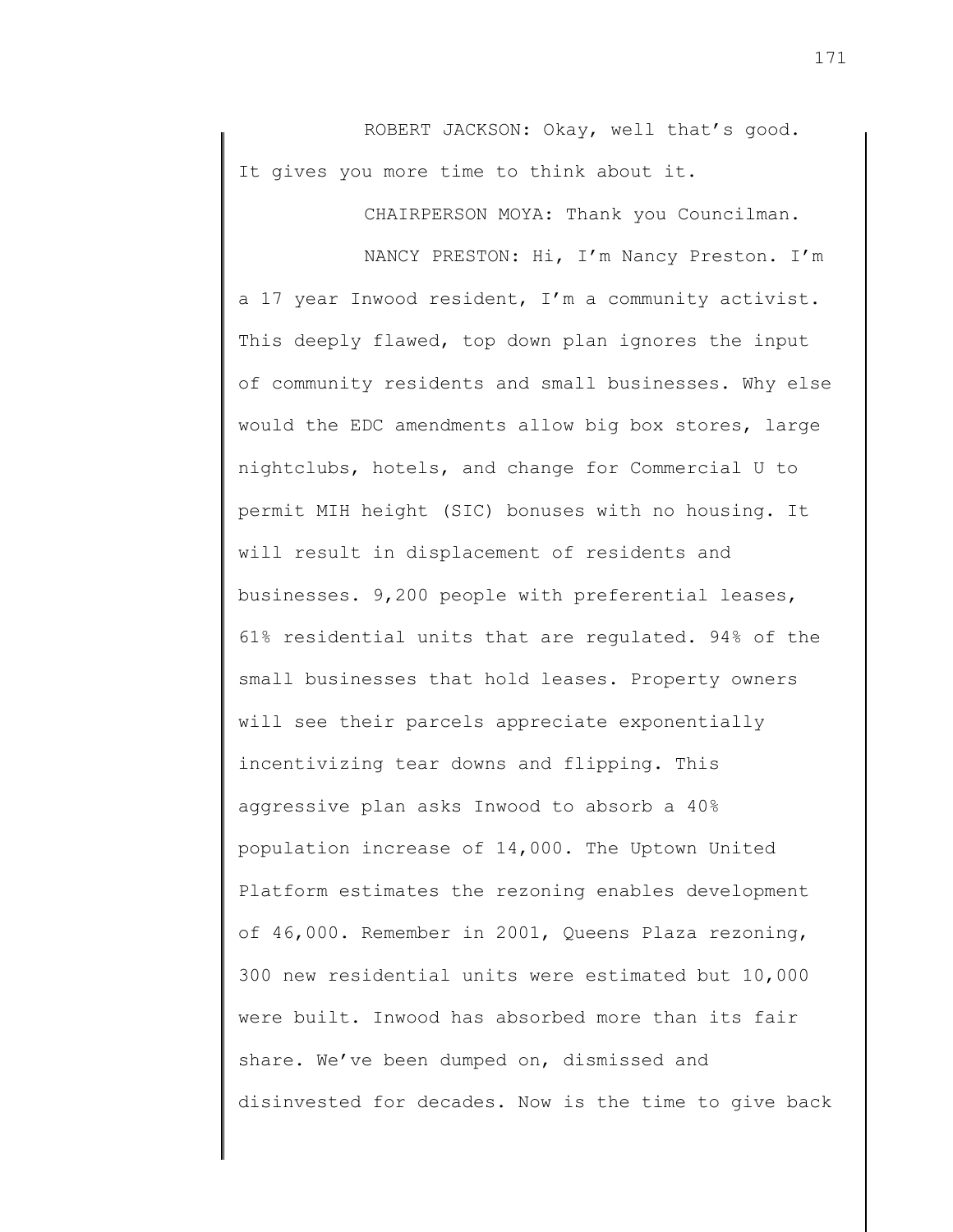that land that has housed City trucks, buses, utilities and rails. 100% affordable, real affordable housing contextual to Inwood can be created by a community land trust and developed by non-profits. This land should not be given away and subsidized to entities that will eventually turn it over to market rate. NYC should be a leader, we should be a leader in the CLT movement. Full disclosure, I'm a member of the Northern Manhattan Community Land Trust. There is a great opportunity here to produce an ethical and practical long term plan that will benefit the people. And it's all in the Uptown United Platform. Rezoning must serve all the people. What is the role of our government but to be visionary and to be humane, especially now. Please say no to the EDC Platform, and yes to the Uptown United Platform. Thank you.

Councilmembers. My name is Zuleima (SP?) Till (SIC). I'm the executive director of the Bodega Association and I'm also here representing the Sherman Creek Wholesalers. We are grateful for the new rezoning platform. We understand that it's not a perfect plan, but as previous Council Member has said, we would

ZULEIMA TILL: Good evening,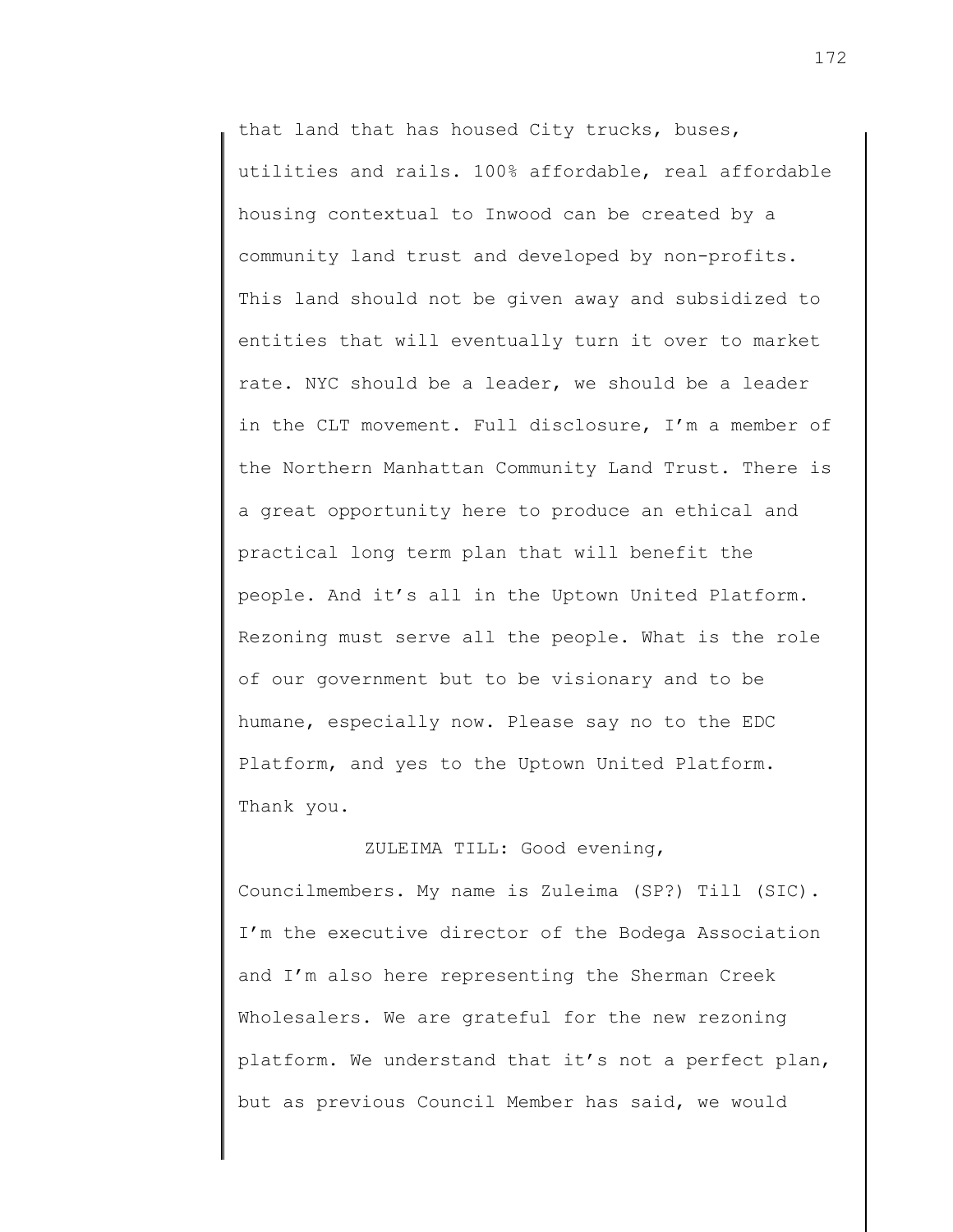like to propose an amendment. We believe that it's time for Inwood to change, but we would also like the wholesalers to be part of this change and preserve the local business. We are proposing that the rezoning stop north of 207, that lot 60 maintain M1 zoning in order for a vibrant wholesaler hub could be build there in order to house, in the area there is not parking lot like many of them have said. There is a beer seller, there is a produce market, there is a dairy produce, there is a Restaurant Depot there. So there is many wholesaler businesses as well as reduction (SIC) center. So there is business there that have many employees and that also serve a service to more than 5,000 small stores, bodega owners and restaurants in the Bronx area as well as in the Inwood area. So we would like those businesses to also maintain their routine and for that we are asking that the north portion of 207 maintain the M zone that is existing (SIC) in order for a developer could build a very vibrant wholesaler hub for those businesses to maintain and preserve their livelihood. Thank you.

CHAIRPERSON MOYA: Thank you. Thank you for your testimony today. I'm going to call up the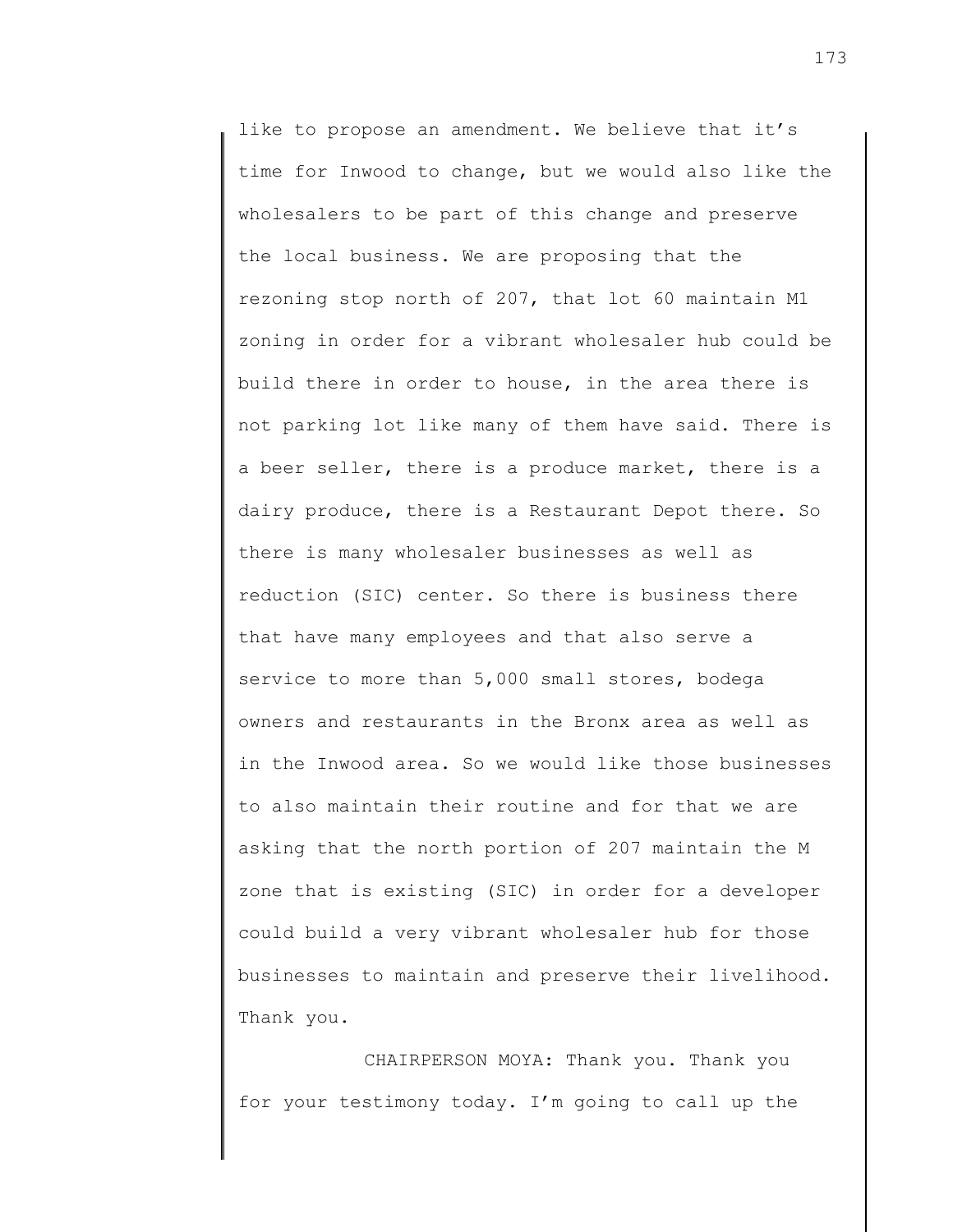next panel. Elijio Reynoso, Ulysses Novoa, Mino Lora, Maria Lizardo and Charles Corliss.

MINO LORA: Dear Council Member and City Council, my name is Mino Lora. I am the executive director of people theatre project. Since 2008 PTP has been service the Washington Heights and Inwood immigrant youth of color ages 4 through 24 through our rigorous and comprehensive theater and social justice programs. We believe in creating brave and creative spaces for our immigrant youth of color to lead both onstage and off. And we are really working to build the next generation of leaders of this country. As an organization we hold the values of equity, community and creativity high. These infuse (SIC) our belief that art is a human right and should be accessible to all regardless of income, race or language. Because of this strong understanding of the role of the arts and culture, the power and talent that we see in our youth every day and the undeniable attack on the immigrant community in our country. Based on conversations that I've had with my colleagues in arts and culture over the course of the last few years, the need for Washington Heights and Inwood's first theater space, cultural center, space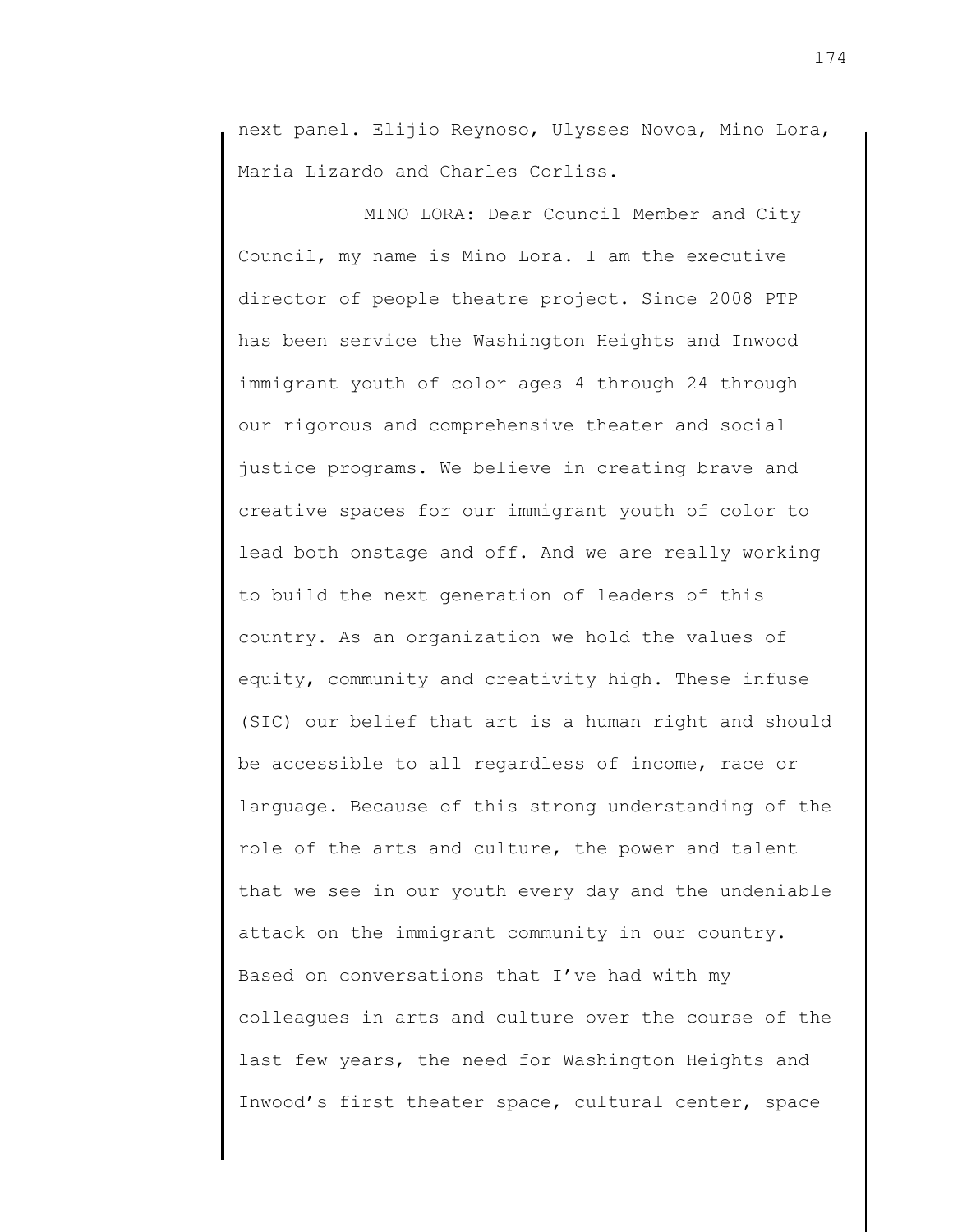for the hundreds of artists who live in our community and dozens for CBOs that are doing cultural work is needed. We need a dedicated space for that as we see it as a human right. As an organization also who has been partnering and collaborating with local DOE schools in District 6, we have seen firsthand how the arts have continued to decrease for our kids. Especially for "L" students who are often really pushed for the testing and not allowed a process all that they're going through. Unless we draft a rezoning plan that supports the anti-displacement, a lot of the harsh repercussions will lane on our kids and that's why spaces like the cultural space that I am very grateful is included in this plan is needed for the mental health and the support that our young people will need, are needing and we've seen over the last 10 years that we've been serving. We really request arts funding to increase for our schools, for education, and for the groups serving the community Uptown. Thank you.

CHAIRPERSON MOYA: Thank you. Proceed.

IVAN DIAZ: Good afternoon or good evening, everyone, fellow Councilman Ydanis Rodriguez and Chairman Francisco Moya. My name is Ivan Diaz. I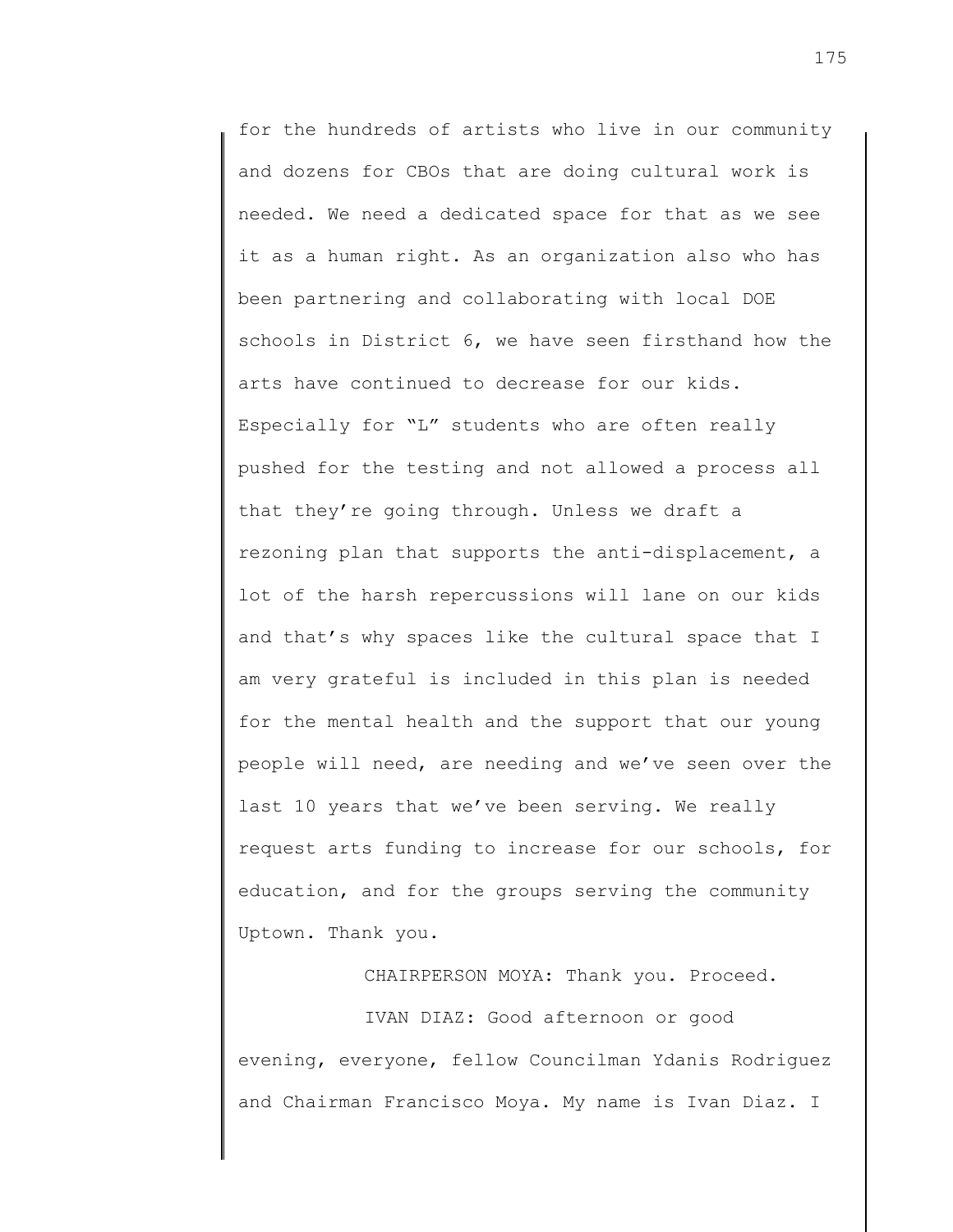grew up in Inwood for the first 15 years of my life. I have dedicated the latter part of my life assembling affordable housing projects in the Bronx. As life would have it, I am back in Inwood testifying before you today why this rezoning is critical to our community. For the last 12 years I have been working alongside developers to identify and acquire development projects that focus exclusively on 100% affordable. There is no housing stock in Inwood. If this rezoning does not pass, we will spend another 10 years talking about what we should have, could have, but did not happen. For the record, the only few housing that has been built in the entire Inwood community is 228 Nagle and 4467 Broadway. The first development was 100 units of affordable housing is 2008, well over 10 years ago. The second, 4467 Broadway was 86 units of affordable housing in 2008, also 10 years ago. The proposed rezoning will create new housing where otherwise none exists. Is plain and simple, rezoning equals decent homes for working and low income families. Inwood has always been a haven for people that want to have a decent and affordable place to live in New York City. Inwood is a destination. People are proud to say they are from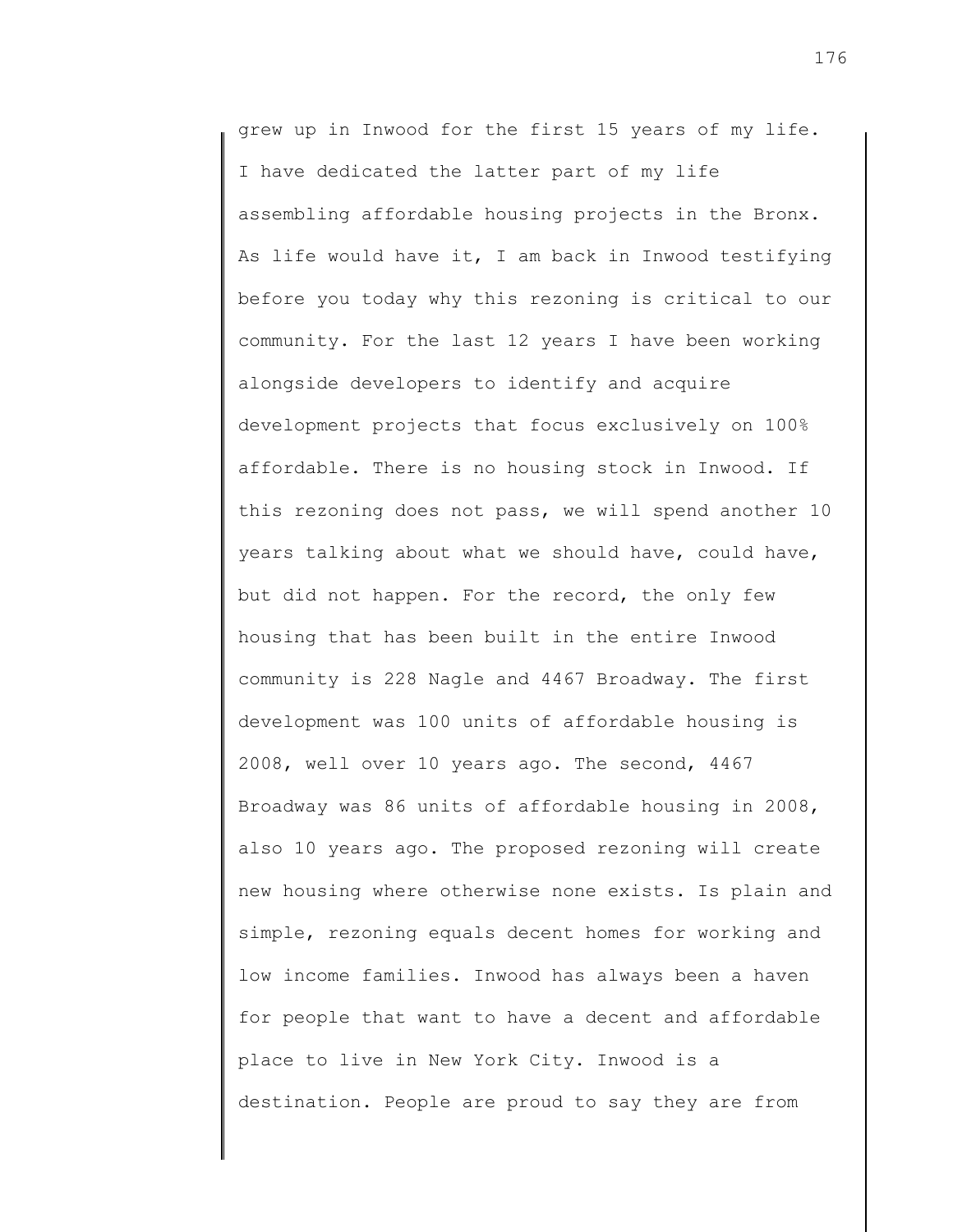there. It's affordable, filled with mixed people from all walks of life and everyone enjoys being there. Allowing other people to live here is not the problem. Not having any residential housing that is affordable to our own community is the major problem. Passing the rezoning is a step forward to ensuring that our children, friends and family will have access to decent affordable housing in the neighborhood we grew up in. the number one common denominator we have in Inwood is the lack of affordable housing. We all agree that affordable housing is not only essential, but it is mandatory under the City's mandatory inclusionary housing. We recognize that at least 25 to 30% of the new housing stock must be affordable. My team commits to 100% affordable in every project we bring to the City. New York City is a melting pot...

CHAIRPERSON MOYA: [interposing] So, we have a two minute time limit.

IVAN DIAZ: Please don't set back Inwood another 10 years. We commit to bring you more affordable units to Inwood...

CHAIRPERSON MOYA: [interposing] Folks, folks, please.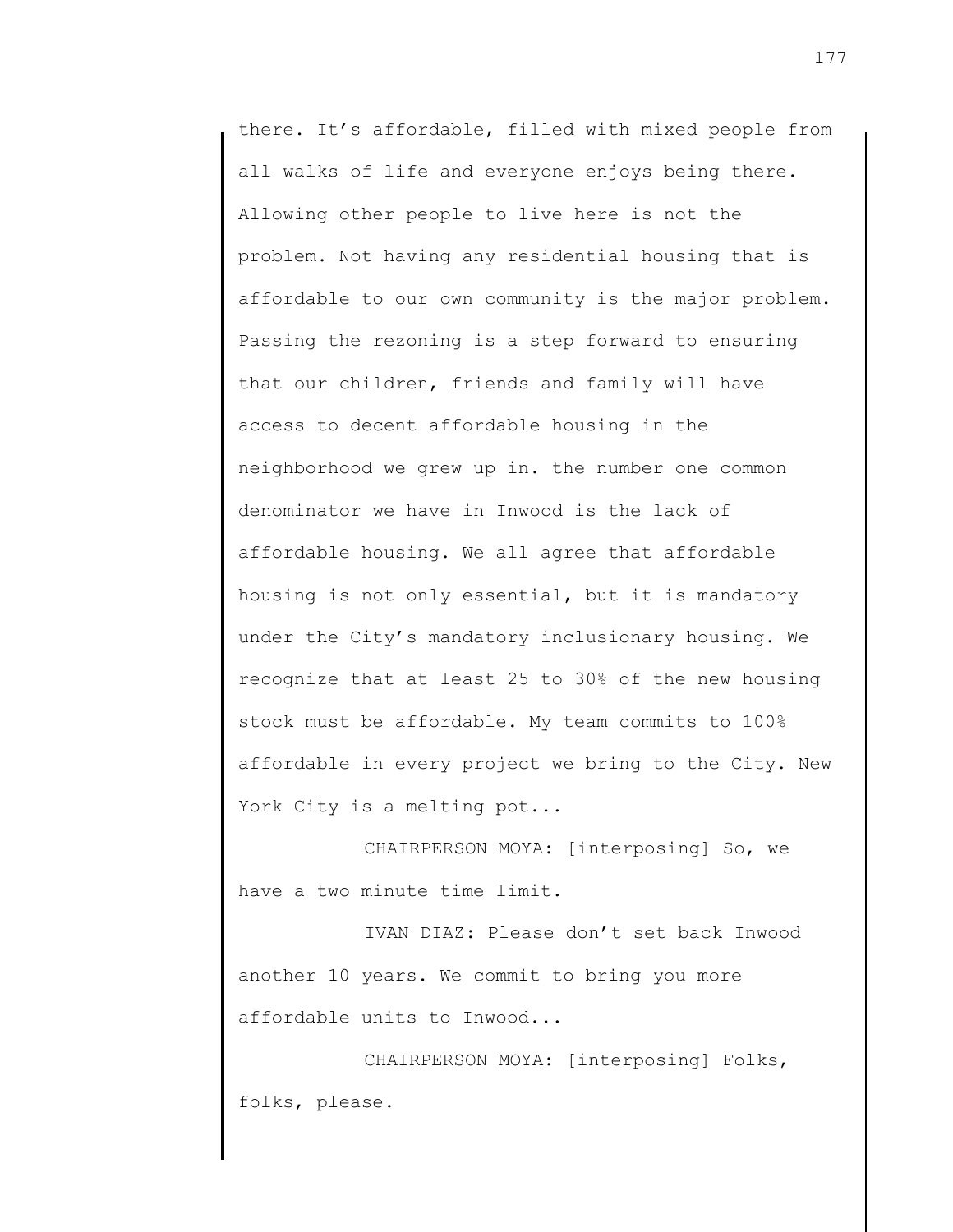IVAN DIAZ: And we can agree to one thing.

CHAIRPERSON MOYA: I need you to wrap it up, we need to move on okay?

IVAN DIAZ: We fully support the rezoning and hope the City Council agrees.

CHAIRPERSON MOYA: Thank you. Thank you for your testimony, thank you.

MARIA LIZARDO: Good evening. I am Maria Lizardo the executive director of Northern Manhattan Improvement Corporation, NMIC. Since 1979 we have been providing community based legal services and tenant organizing work in Washington Heights in Inwood to prevent displacement. Through our development projects, NMIC has also provided home ownership opportunities to 350 community members who otherwise may not have been able to purchase an apartment in New York City. NMIC recognizes the need to build affordable housing to address the housing shortage, however, preserving our existing housing is a high priority for us. With the highest number of rent stabilized housing units in New York City and with at least 27% of the leases in Inwood incorporating preferential rents, Washington Heights and Inwood residents are at high risk of displacement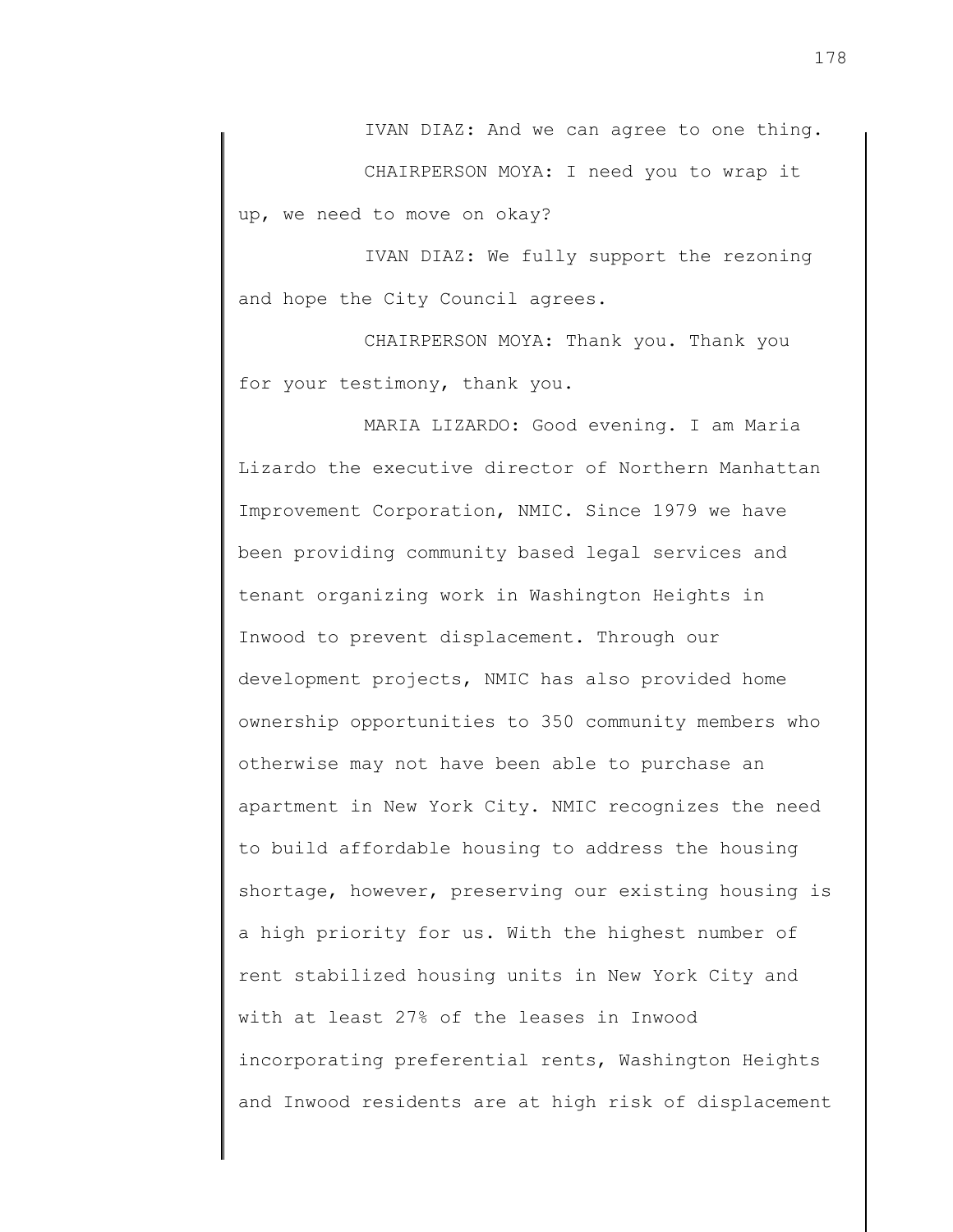unless we draft a rezoning plan that extensively supports anti-displacement efforts. Although NMIC applauds universal access to council, it is only the first step to prevent the displacement of thousands of people who for decades have made Washington Heights and Inwood their homes. With this background, NMIC makes the following recommendations to protect current tenants and make housing opportunities available to low and middle income families. One, employ affordability standards that address the needs of Inwood community members who are the most vulnerable to displacement by prioritizing their ability to benefit from the rezoning. Such standards should reflect the distribution that allocates 30% of units for families making between \$25,000.00 and \$89,000.00. 50% for families making under \$25,000.00. 10% for seniors and 10% for formerly homeless families. Two, make all housing built on City owned land permanently 100% affordable. Three, provide aggressive enforcement of affordability standards and the certificate of no harassment program in Washington Heights and Inwood and Marble Hill. Four, ensure the roll out of the Universal Access for Council Program for Inwood and neighboring Washington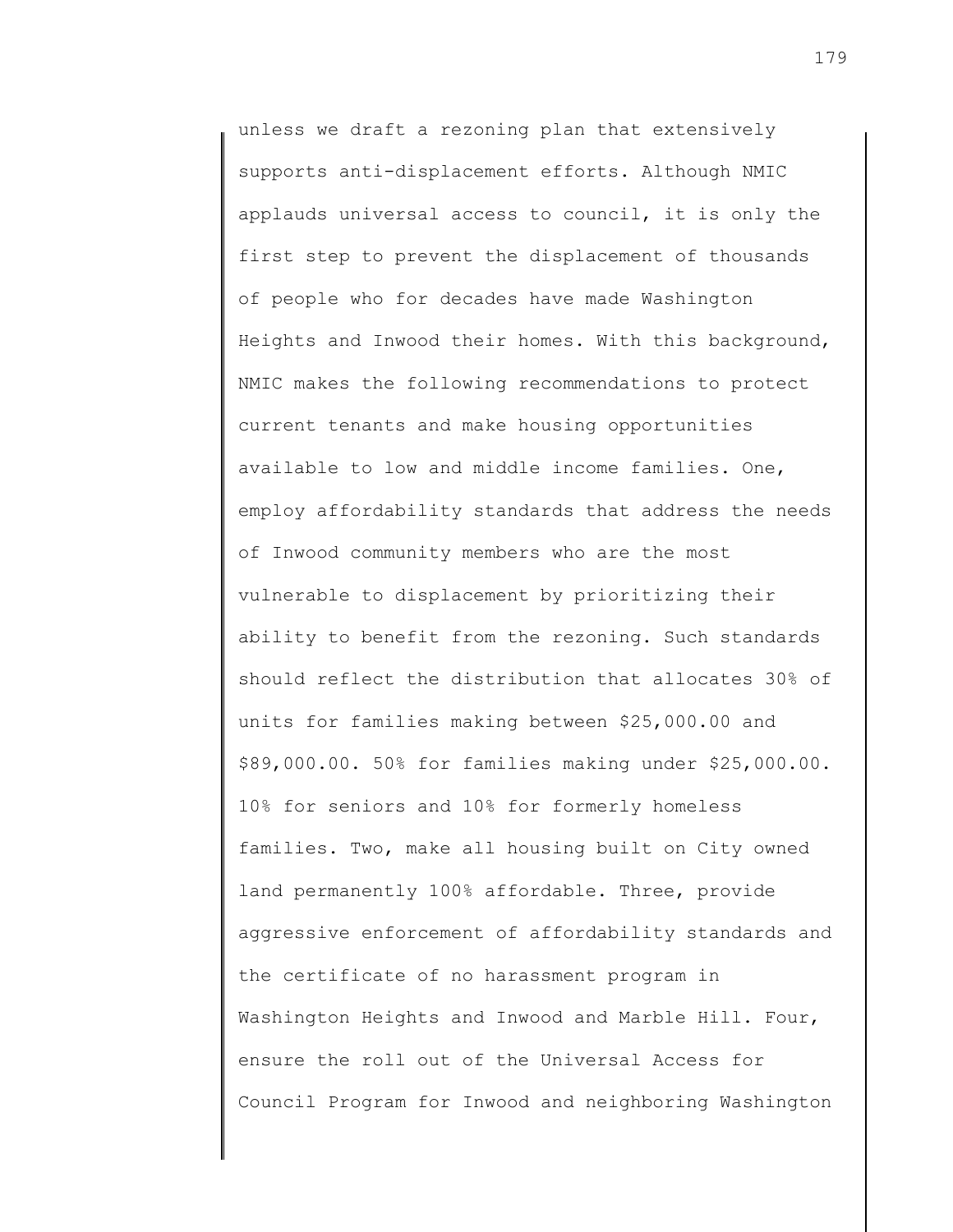Height zip codes and develop and referral system to prioritize tenant referrals to local community based local services offices. Five, fund a tenant organizing unit consisting of at least 10 additional Inwood based NMIC tenant organizers dedicated to Inwood and increase anti-harassment in terms of protection funding that will enhance the capacity of community based legal services organizations to address the legal needs of newly formed tenant associations.

## CHAIRPERSON MOYA: Thank you.

CHARLES CORLISS: Hi, good evening, Chairperson and Ydanis. Charlie Corliss, Director Inwood Community Services. We began August 1, 1979, we started with \$20,000.00 of DFY funding. We have about a \$6.5 million budget now. About 225 employees, the biggest CBO in Inwood for a long time. We are in six different schools, we have a large SYP program, we have a top tier literacy program. We are in four different Inwood schools for prevention. We have two large clinics; chemical dependency and mental health. We serve about 6,000 residents annually and we'd like to do so much more. And I guess from our vantage point on Academy Street, Inwood is, in spite of the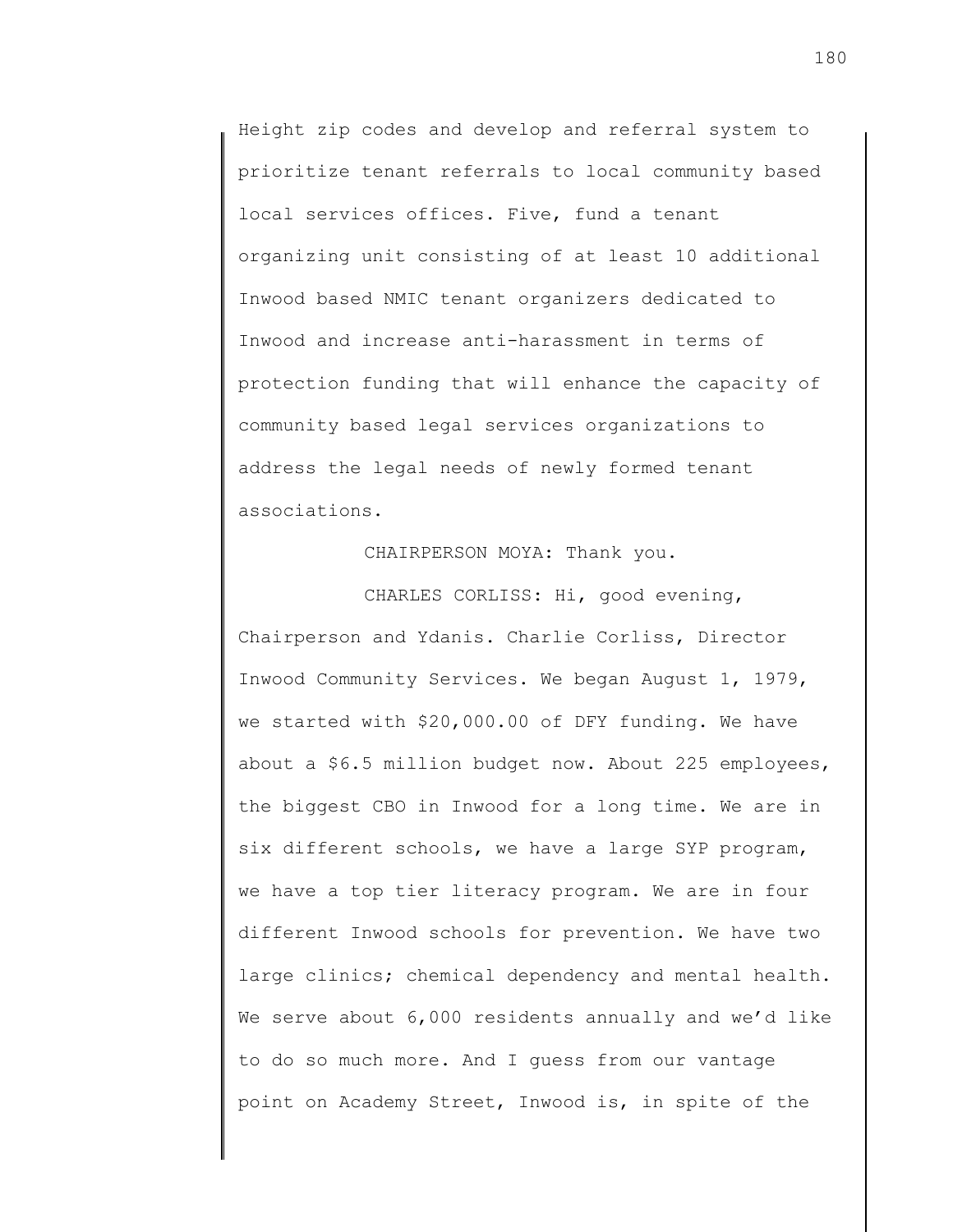best efforts of our Council person, still relatively underfunded. There is so much need that needs to be addressed and part of why we're here today is to be able to address that need. And my clock is ticking so I'll talk for the next three or four hours if you guys are good with that, I don't think you guys would like that. So, I guess from our vantage point, the way we see it, with people coming in, things are increasing. Four recommendations. Recommendation number one, it may be self-serving, but I believe Inwood Community Services deserves a home of its own. I have staff dedicated for decades, not making a lot of money, committed to the community. We are in a place that we've been renting, and renting, and renting. At some point Inwood Community Services institutionalized into this community since we've been there thick and thin, difficult times. I think it would be a good thing. Second point, Vermilyea Avenue, there is a vacant track, DOE owns it, they use it maybe 10% of the time. To use that to build what Ydanis is saying, some sort of a community center. Inwood deserves a community center. Thousands of kids would benefit from that, it doesn't exist right now. Likewise, to set up a family center, a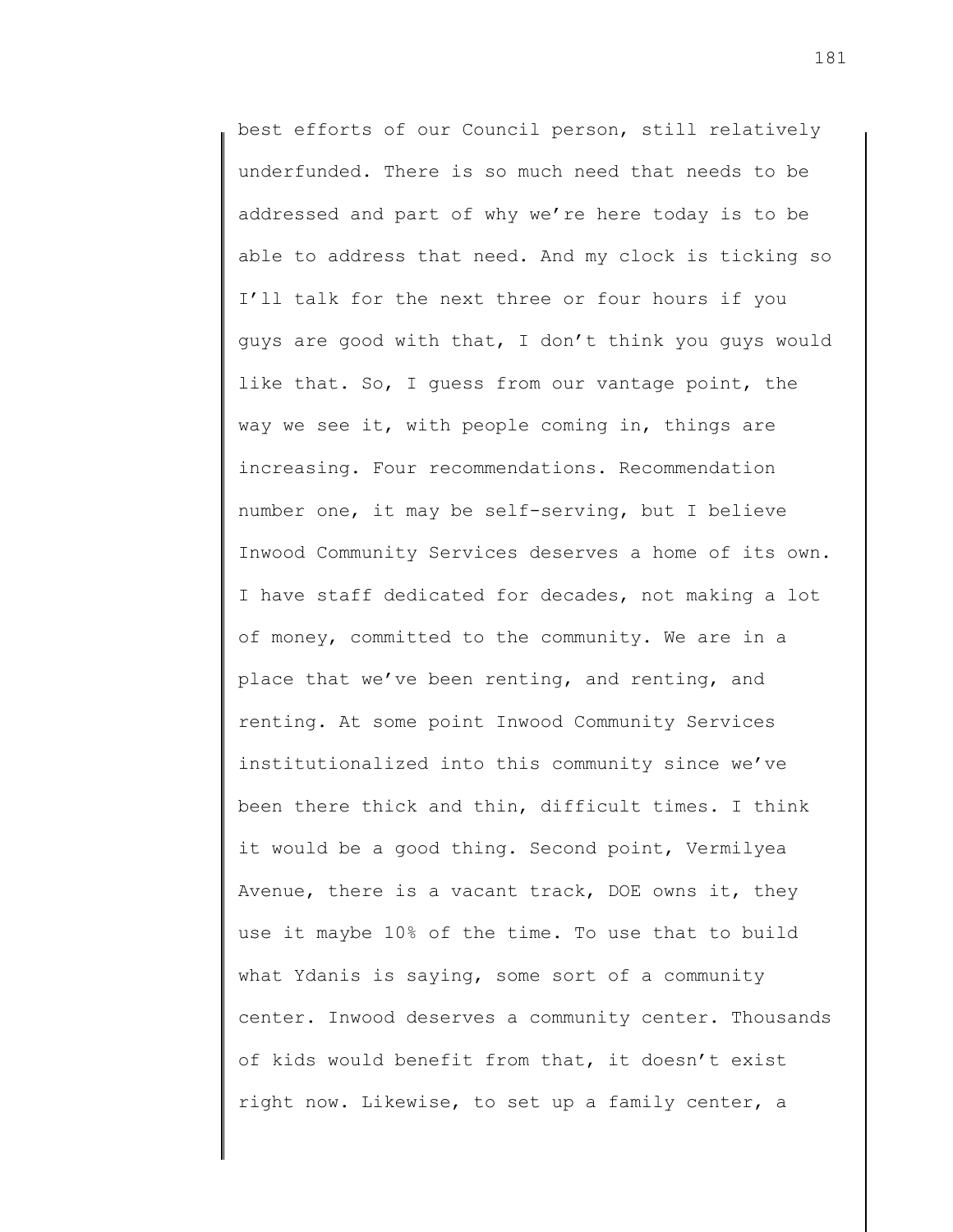family life center that can allow expanded mental health services and chemical dependency services since there is such a need for it. It would be a very, very good thing in the community. And then my fourth recommendation, specifically there should be a vision zero thing put forward that every single resident who lives in Inwood today, right now, as this moves forward, everything should be done to make sure that person stays in his or her apartment. And that's my recommendations and thank you all very much.

CHAIRPERSON MOYA: Thank you. Can you just state your name?

ELIJIO RENOSO: Elijio Reynoso. Good evening, Chairperson. Good evening, Ydanis Rodriguez. Good evening to everyone present here. I run the Washington Heights Tennis Association which is a sport program. I have been teaching and living in Washington Heights for over 40 years. I teach in the Upper West Side and I address a lot of the quality programming that is at Manhattan Country School with is located on 86th on the West Side. It's incredible how we, throughout the times that I live in Washington Heights, for the first time we see this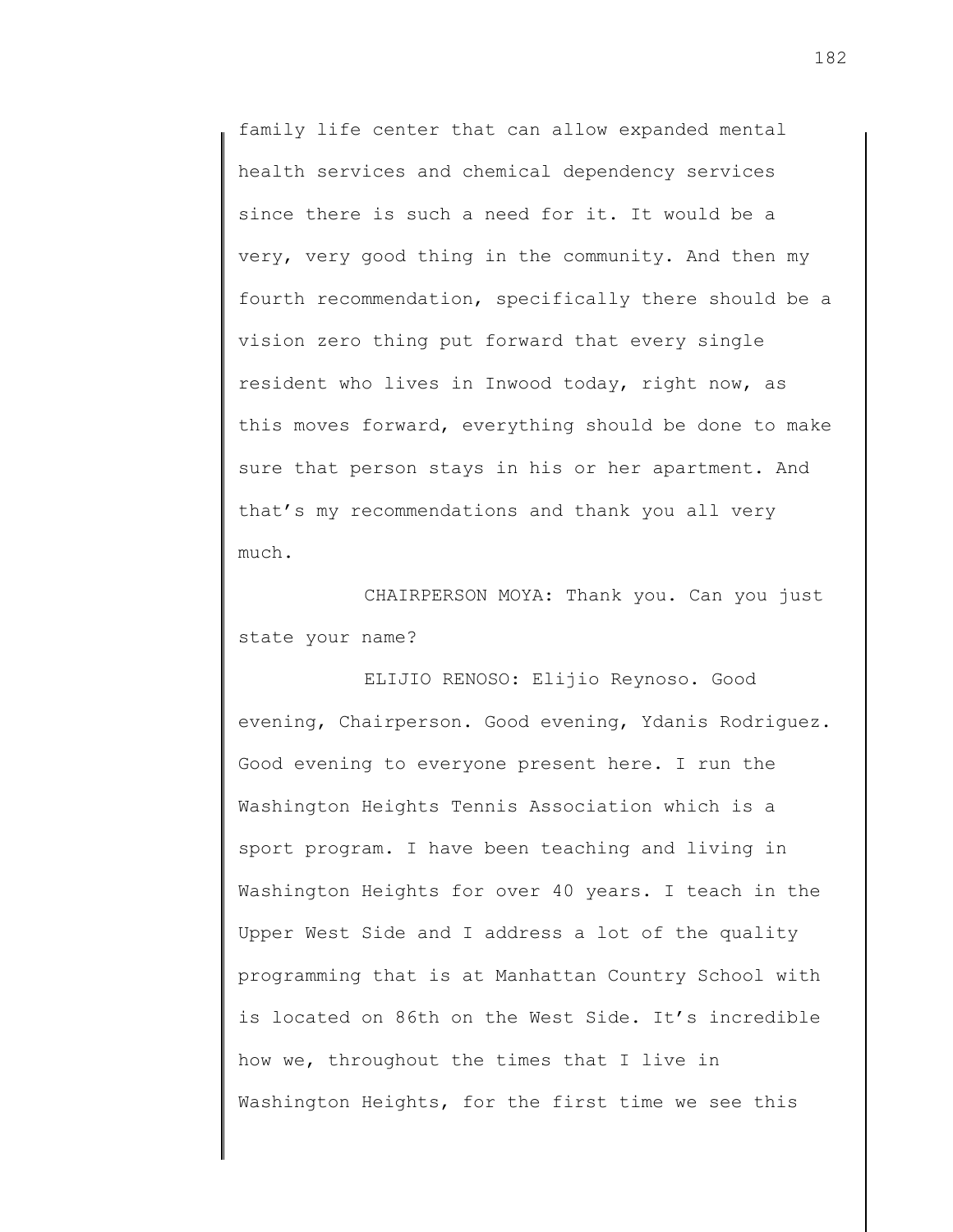opportunity that addresses not only the residents of Washington Heights, but also the youth, the culture, the arts. All the programming that we have been neglecting throughout the decades. And for the first time we have somebody here that addresses a comprehensive plan that would deal with some of the issues that we've been lacking for a long time. I have worked with the different Council people. One have also stood here and promised us all kinds of projects and ideas. And under the leadership of Ydanis, a progressive person, I can trust that he will do the right thing when it comes to working together with the City. He agrees that the current plan is not the right plan, but I trust, and Councilman Reynoso was here and spoke about the idea that we should work together to make sure that justice is done to the residents. But also we cannot just workout one single plan where it only addresses the residents, we should also look at the holistic idea of communities that addresses youth that today we have thousands of kids. We have...

CHAIRPERSON MOYA: [interposing] Thank you.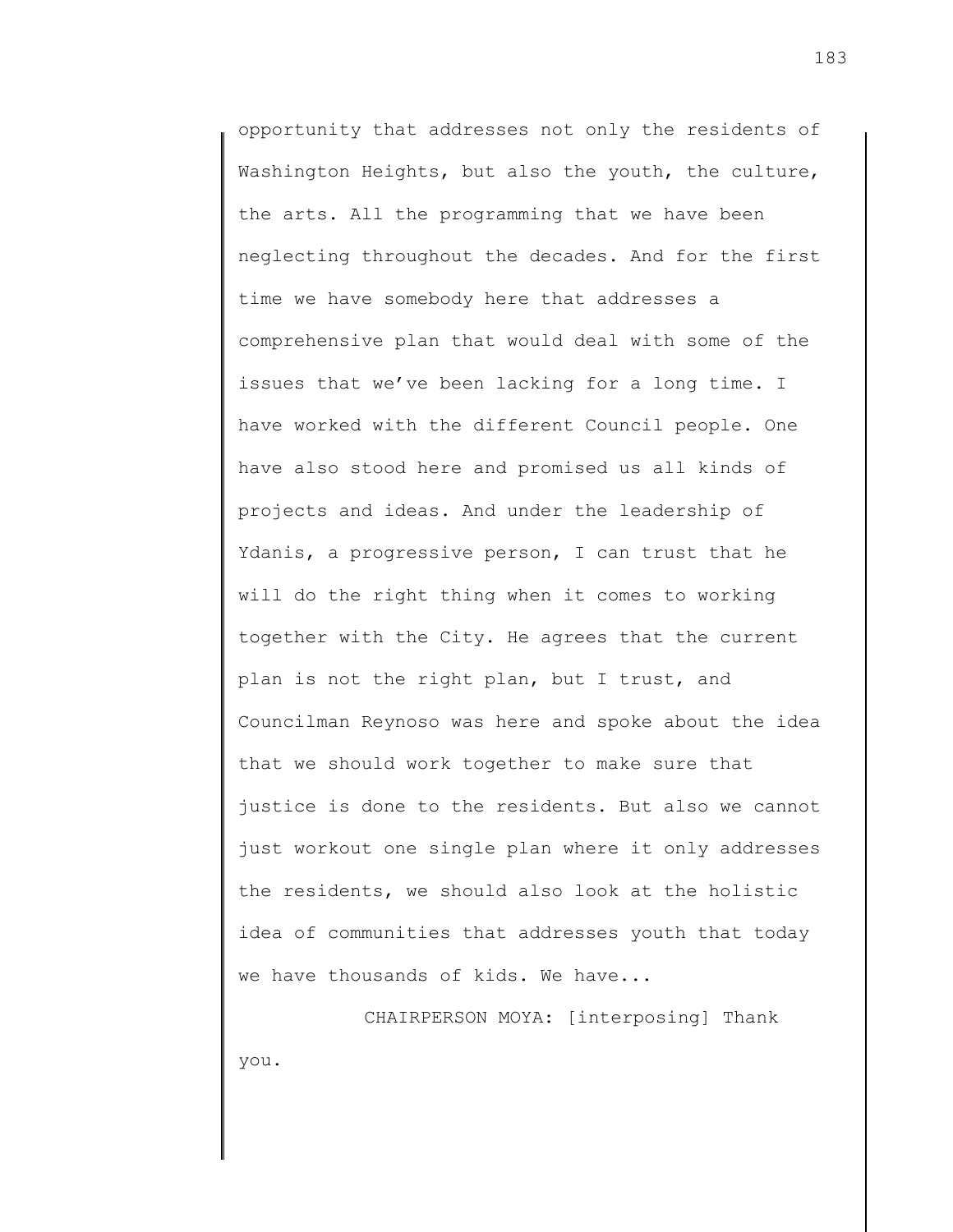ELIJIO REYNOSO: hundreds of kids that go through our program and nobody seems to be addressing those issues...

CHAIRPERSON MOYA: [interposing] Thank you. thank you for your testimony.

ELIJIO REYNOSO: The Councilman is addressing that so I thank you guys very much for allowing...

CHAIRPERSON MOYA: [interposing] Thank you. Thank you all to the panel. Thank you for being here today. We are going to be moving onto our next panel. Joanna Garcia, Velarde Jesus, Marty Goodman, Anthony Zuba, Maggie Clark. Josmad (SP?) Rojas, Dana Henshard (SP?). Thank you please state your name and you may begin.

MARTY GOODMAN: My name is Marty Goodman. I'm a retired transit worker, former executive board member of the TWU. The union that shut down New York in 2005. I hear that there is plenty of anger in this room about gentrification, and there deserves to be. This is nothing but gentrification. But it's also, in my view, ethnic cleansing. In short, it's racism. Worse than gentrification is the implementation of a strategy to chase out working people. And in this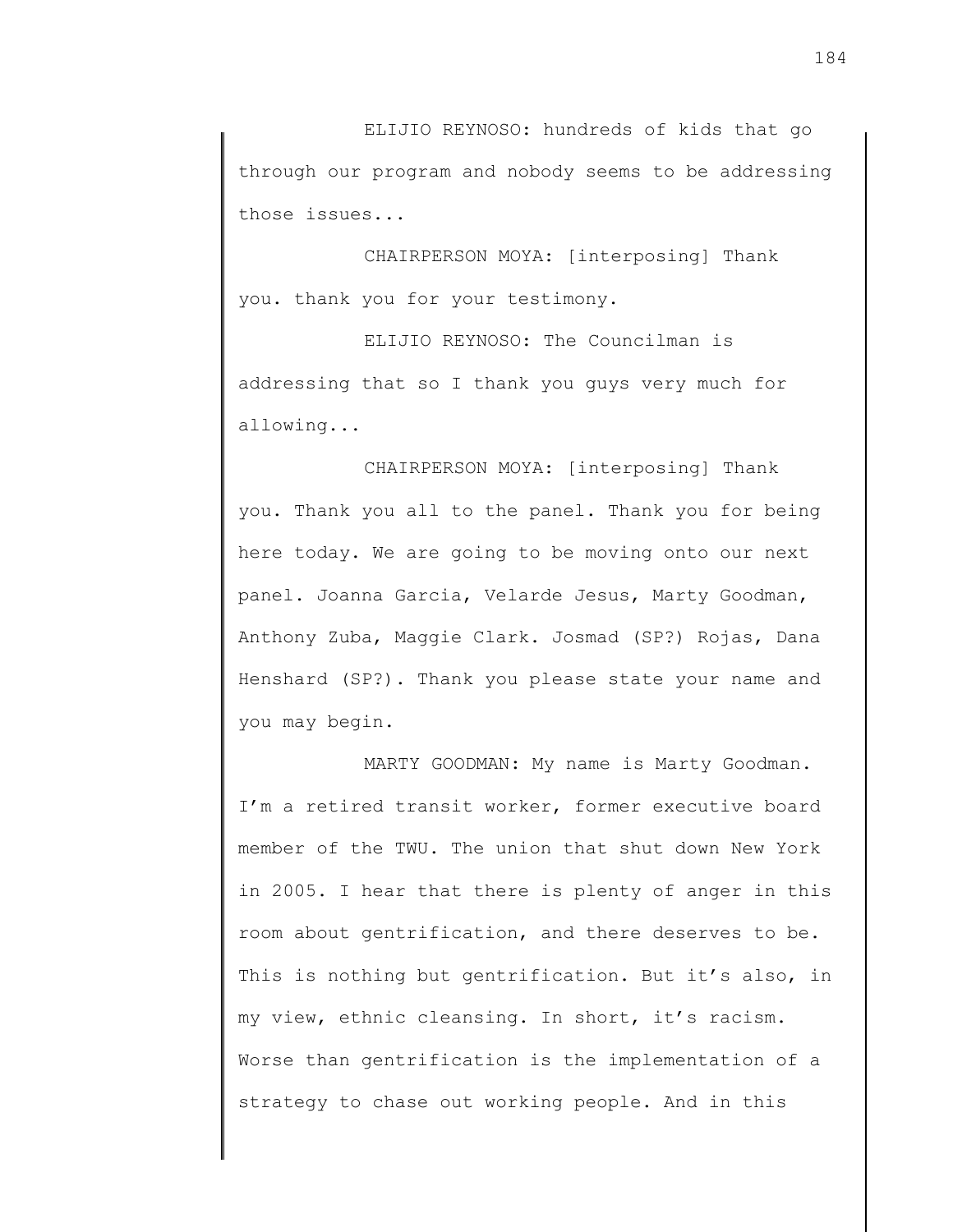context, we could see that Mayor de Blasio and all of the Democrats who put us in this position along with the Republicans like Bloomberg, are complicit in Trumps world vision of an all-White society. Now, if I can read my notes here, rezoning in Brooklyn resulted in a massive rip off. The promised all kinds of affordable apartments there along Atlantic Avenue and they got zip. Mr. Ratner (SP?) who owns the real estate over there, in my view and the view of the residents, screwed them out of so called affordable housing. Now rent stabilization, I am a rent stabilized tenant, there is one underlying issue here of the whole operation is rent stabilization taking over buildings and chasing out people like myself who have worked their whole life. We've seen gentrifications from Dickens on through. I suggest people read the great book, *Zoned Out*, by a local professor which showed that, demonstrated and proved that every attempt of zoning in the last decades resulted in the massive displacement of working people.

CHAIRPERSON MOYA: Thank you.

VELARDE JESUS: Good evening at this point. My name is Velarde Jesus. I am a resident of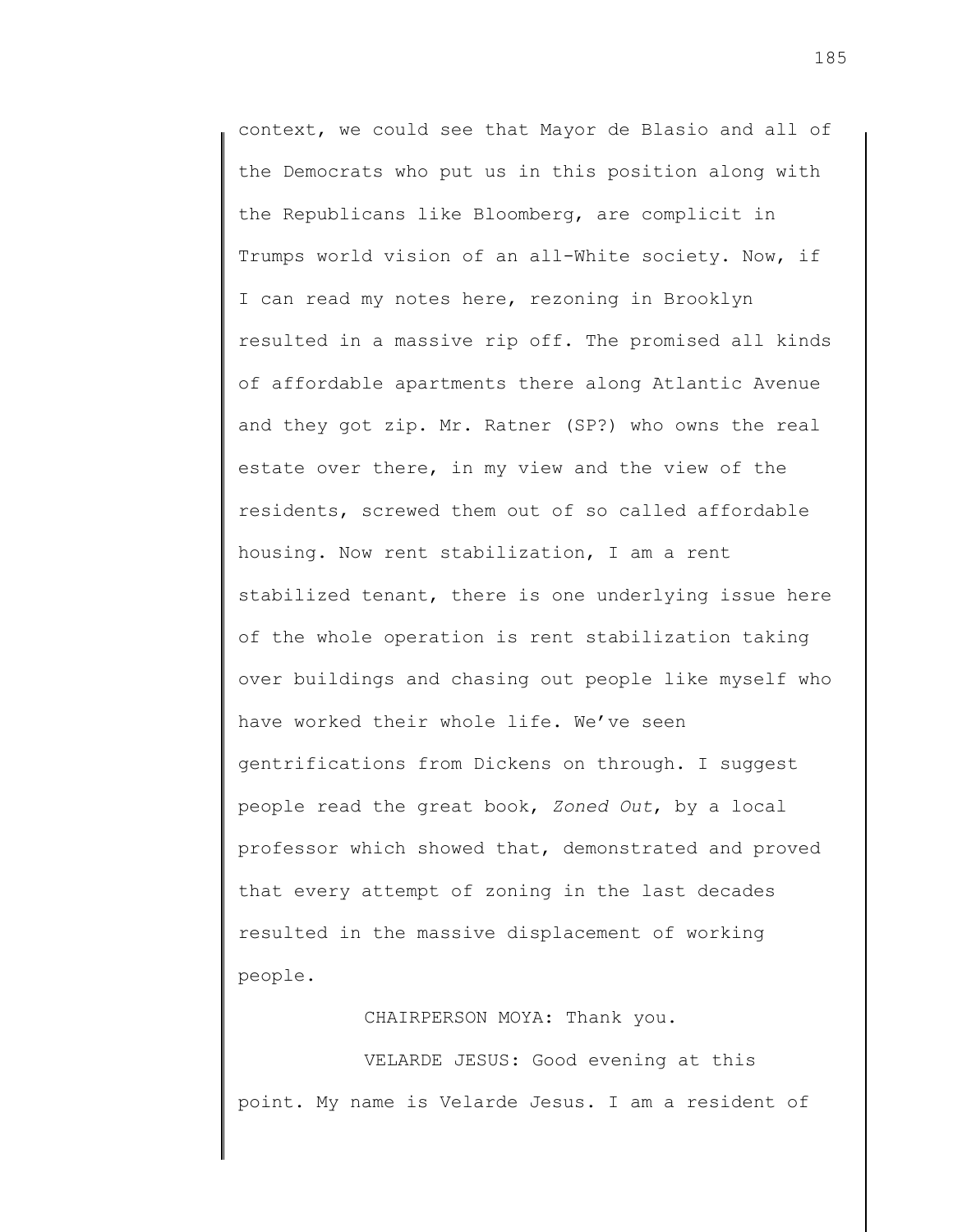East Harlem, born and raised. I'm also an advocate in my community, I also am a tenant rights paralegal with the Urban Justice Center. But I'm here today to stand by my 2.5 million rent stabilized tenants that are going to be affected and are being affected by rezoning. And I can say that from experience, living in East Harlem especially since rezoning was put on the table, and since it being passed. I don't know where Maria Torres is anymore from Madison Avenue on 111th Street, I don't know where Jose Robles is who is maybe part of my family, but who used to live on 112th and 5th Avenue. I don't know where many of my neighbors are because what's happening in my community is that they're being thrown out. They are being displaced. Not only are the tenants being affected, but our small businesses. I don't recognized 3rd Avenue anymore in my community. Everything is either a Dunkin Donuts, a T-Mobile, a whatever the other corporation stores are. All of the small businesses are being affected because the landlords are pushing them out because they know that a big corporation will come in especially with rezoning being passed. I hear many talks on this panel about immigrants and workers, you are actually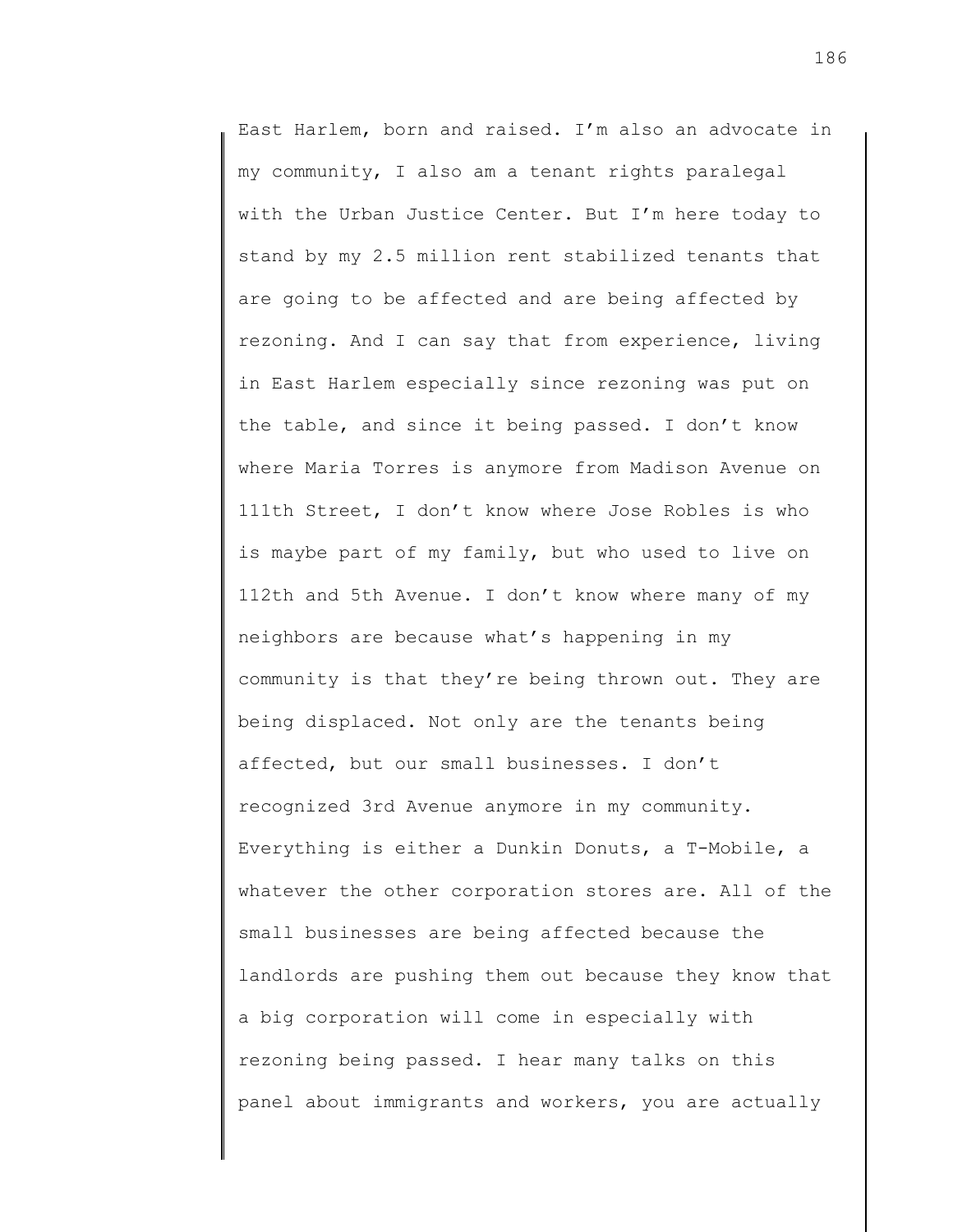going to be increasing to that by passing these rezoning. I know this because I spend day to day in court against the landlords and going against their attorneys. I am in these buildings in this area, I have buildings in your area, Ydanis, that they haven't had gas for almost two years. This is what the tenants are going through. So adding onto rezoning is not going to help. This is not going help. EDC, I love your power point presentations, not realistic and I said this in my testimony for East Harlem. The City, and I will finish up and wrap up, the City cannot handle what it has at hand. HPD can't even enforce (INAUDIBLE) a judge orders a landlord to do something, the landlord doesn't do it. You tell HPD, they don't have the power to enforce it. This is not good. And my opinion, if you pass this, then you two can be considered somewhat like a Trump. The local Trumps.

# CHAIRPERSON MOYA: Thank you.

MAGGIE CLARK: I'm Maggie Clark, PhD. The agencies, and I'm sorry, Council Member Rodriguez, everybody is ignoring the environmental impact statement that the City wrote. Adding 14,000 or many people to Inwood will have major environmental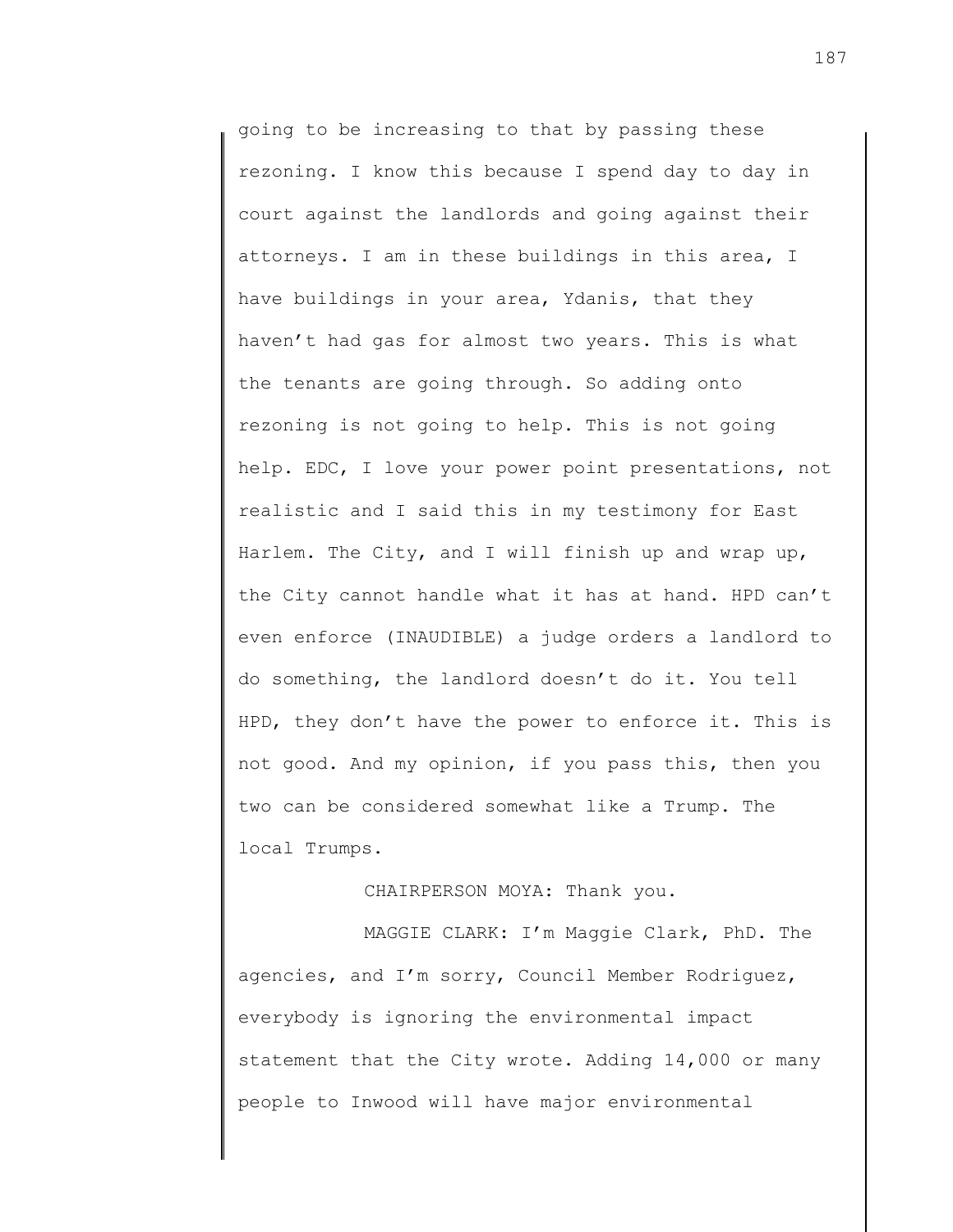impacts because it's almost surrounded by water and park. Most streets have one traffic lane and only three main ways in and out of Inwood. And we call them chokepoints, it is very easily gridlocked. This EIS admits that 45 intersections will go to mostly an F level of service. The E level means operating at full capacity, we're talking about the roads. F means the road is in constant traffic jam. Intersections delays will increase everywhere in Inwood up to 10 minutes. This is in the EIS. It understates impacts because they didn't study any after 4:30 p.m. Unified Inwood had requested numerous studies to include peak times and locations, and EDC refused to do these studies. You can't widen the streets, you can't fix this. When Inwood is in gridlock this will spread to Washington Heights and the Bronx. More people will attempt to ride the subways, but 8,000 more trips are already forecast and the delays will spread up and down the lines. Some of the worst delays were near Allen Hospital where 27 story buildings are proposed. Ambulance, fire and police delays will cost lives. A third of Inwood is in the 100 year flood zone. The New York City Panel on Climate change predicts Inwood will flood more severely and more frequently in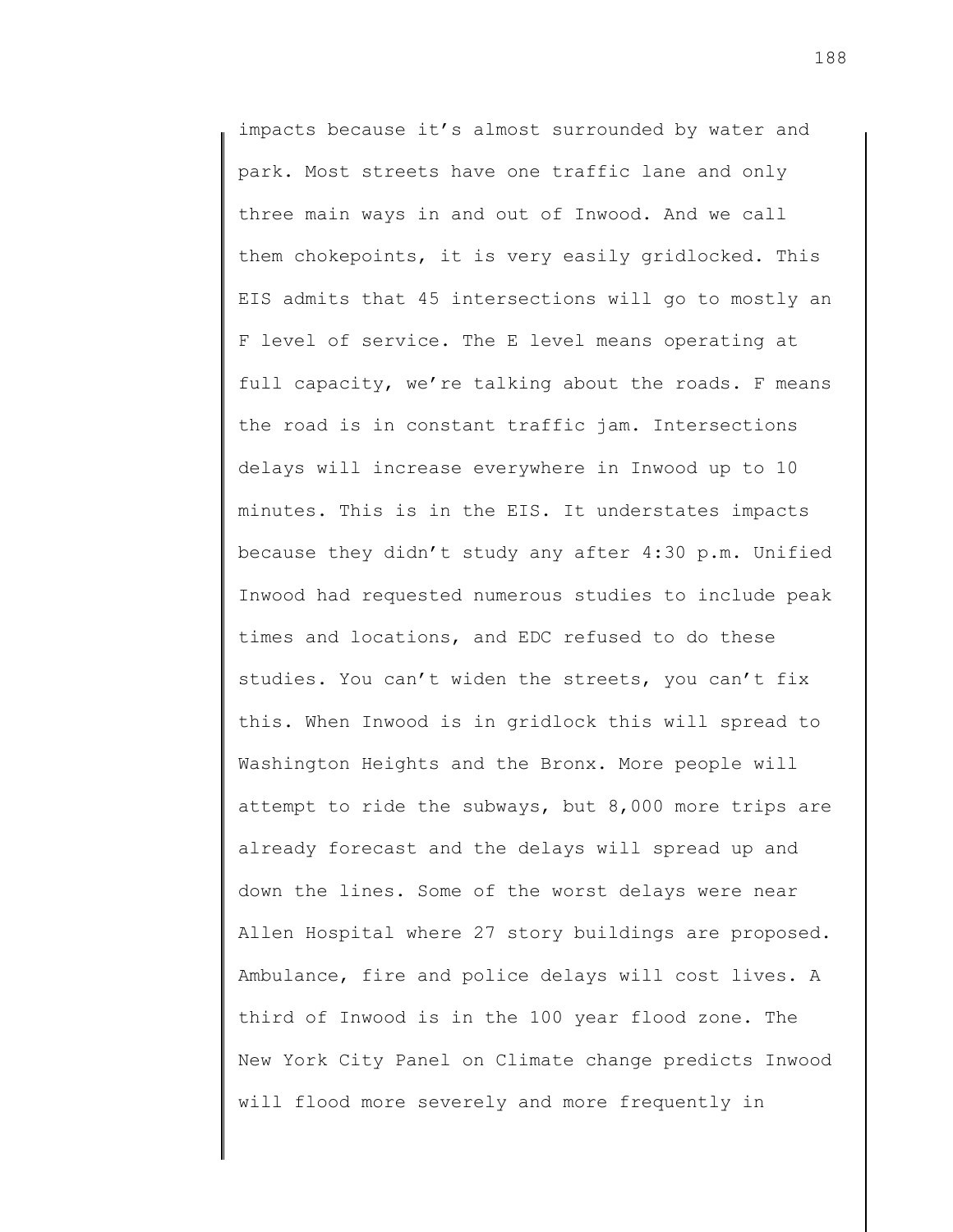coming decades. Many 17 to 30 story buildings are proposed for this flood zone. The many environmental and social impacts that make the City's plan for Inwood so deficient should be that no one in good conscience should be able to support it. It will be disastrous. Please reject this plan and ask the City to create a more modest plan such as the Uptown United Platform.

### CHAIRPERSON MOYA: Thank you.

BROTHER ANTHONY ZUBA: Good evening. I'm Brother Anthony Zuba, a Capuchin Friar on staff at Church of the Good Shepard, Inwood. I represent the Upper Manhattan Interfaith Leaders Coalition whose congregations comprise 15,000 residents of Inwood and Washington Heights. Our coalition has studied the EDC plan for the Inwood rezoning as well as the community alternative, Uptown United. Respectfully, we faith leaders believe the EDC plan in its current form will accelerate rather than mitigate displacement and gentrification. We are concerned about the lack of meaningful community engagement in the planning process, and the criteria being used to define affordable housing in the EDC plan. The affordability levels offered through mandatory inclusion, combined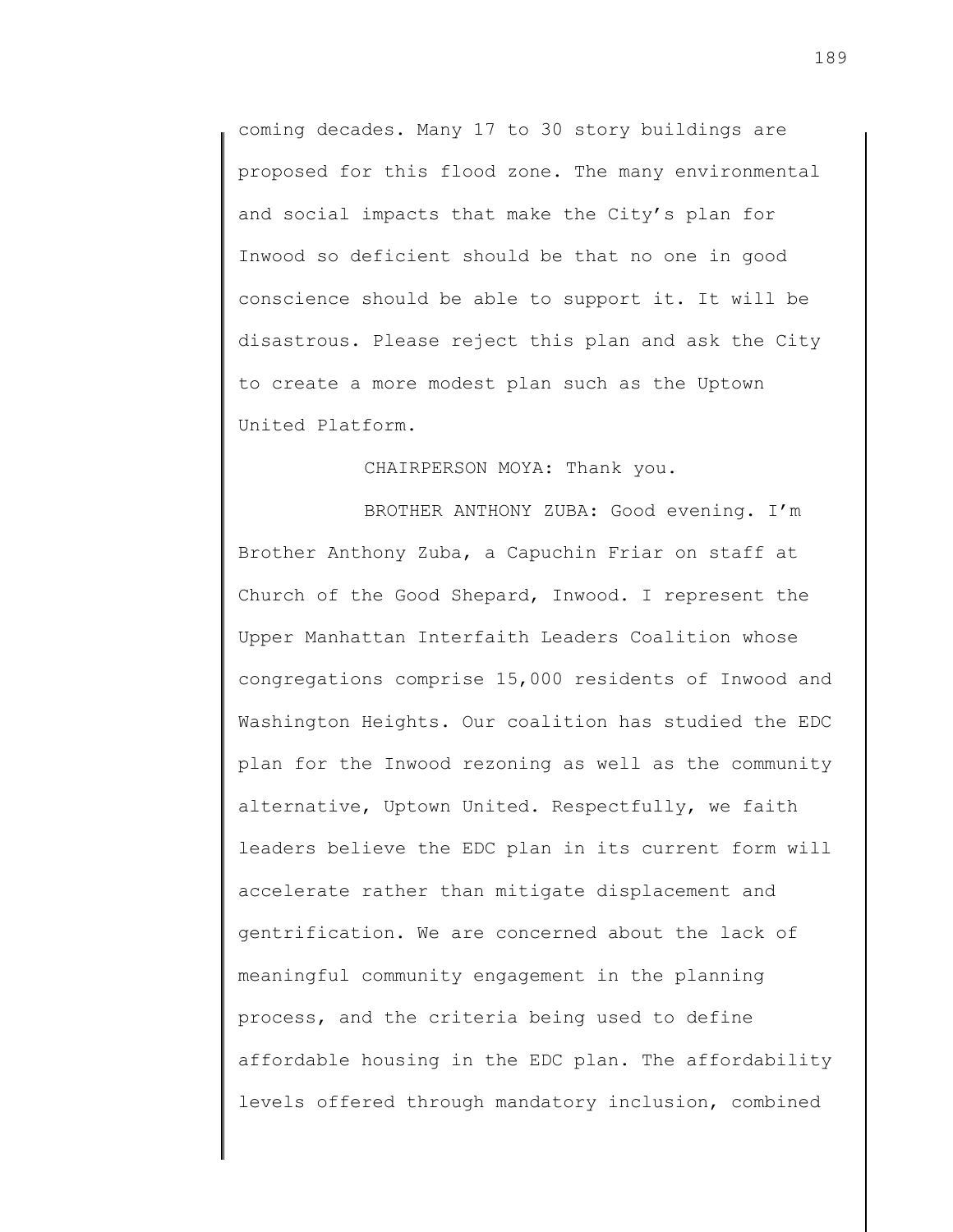with an up-zoning of certain areas of Inwood, will lead to housing that is neither affordable nor available to the majority of our congregants. Thousands of rent stabilized tenants are at great risk of being displace from our neighborhood and from our congregations. And we are concerned about the lack of substantive plan for infrastructure improvements to accommodate the thousands of new residents in a community underserved by the present, decaying infrastructure. We cannot bless the current rezoning plan without improvements in affordability and infrastructure. So, we ask you to invest in the development of truly affordable housing through additional City subsidies and tax incentives in order to reach deeper affordability levels. To protect the existing rent regulated housing stock by enforcing the rent laws and investing in programs that protect tenants from the predatory loopholes, to encourage the development of 100% affordable housing on public land. To issue a comprehensive infrastructure improvement plan to accommodate the anticipated population increase in Inwood before approving a rezoning plan in ULURP, and to seriously engage the Spanish speaking community in the development of a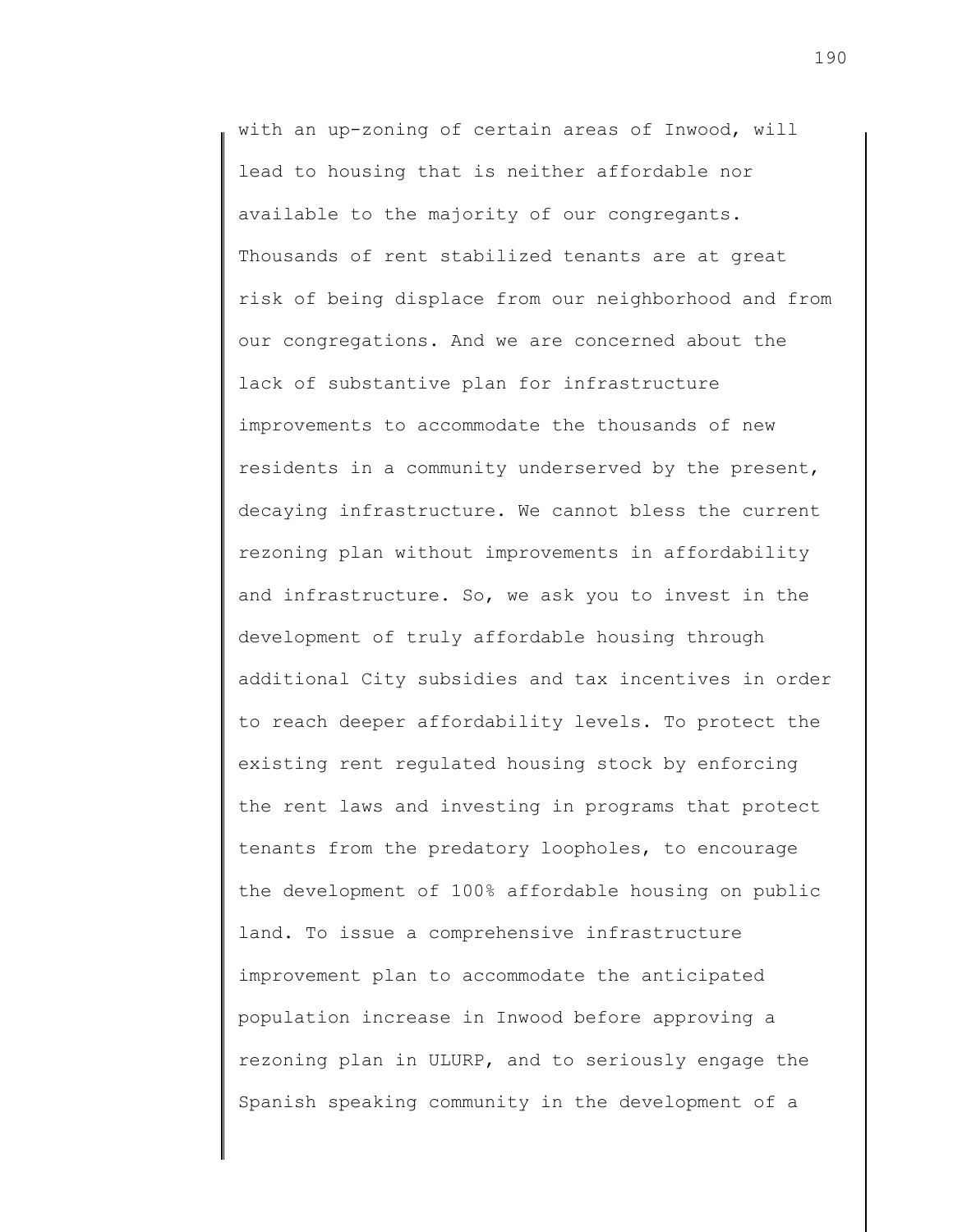rezoning plan. Please also consider the recommendations of Community Board 12 and the Manhattan Borough President, and all the community testimony. God bless you and thank you.

## CHAIRPERSON MOYA: Thank you.

DANA HENSHARD: Hello, my name is Dana Gay(SIC) Henshard. I have lived in Inwood since 1985. I moved up there as a student in college because that's where you could get a place to live. And for musicians where you can make some music and have some thick walls. Inwood is a place that has the most abundant wildlife on Manhattan. I can go out into the field at Inwood Hill Park in the morning and I can see about three to 400 geese. I can't do that anywhere else on the island. I might be able to do that on Staten Island. I see raptors, I see hawks every day, I see eagles. We've had pheasant, I haven't seen those for a while. We have so much. What is going to happen when we build this commercial C. What is the meaning of this? What is the meaning of a high tech Inwood when Inwood is about land? What's the meaning of bringing jobs to people who come from outside when you not it's not going to be for us. The empowerment zone on 125th Street, all it did was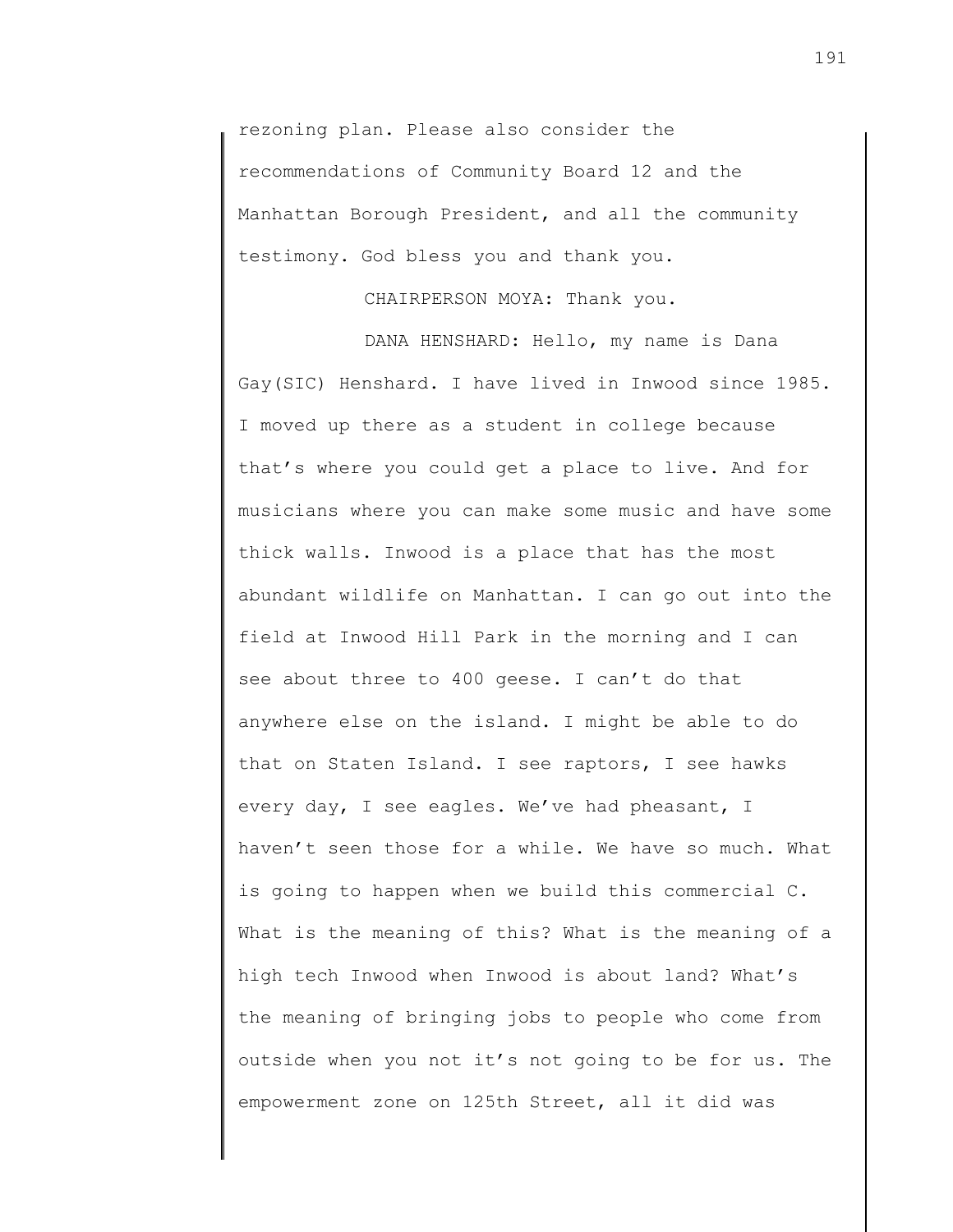empower 125th to become like 34th Street. Applebee's, all of them, all of the big box stores and that's all that's here. That's what they do in Israel, that's what they're doing here. The C are just walls, that's what they area. And I don't understand how you can look at a place as beautiful as that and have no real perspective and no real vision. That plan and the way that we've been treated, it's been so offensive. The politicians get up there and you talk to us like we're children. I'm the same age as you. and I just feel like, it's so crazy. We have Inwood Hill, if you know, it was made through volcanic action. We don't talk about this. Dyckman Street is a fault line, under the Harlem River is fault line, under the Hudson River is a fault line. Now they're talking about the magma under New England waking up.

CHAIRPERSON MOYA: Thank you. Thank you so much for your testimony.

DANA HENSHARD: All right, but the thing is the land doesn't have states or boundaries. It's everywhere.

CHAIRPERSON MOYA: Thank you, ma'am for your testimony.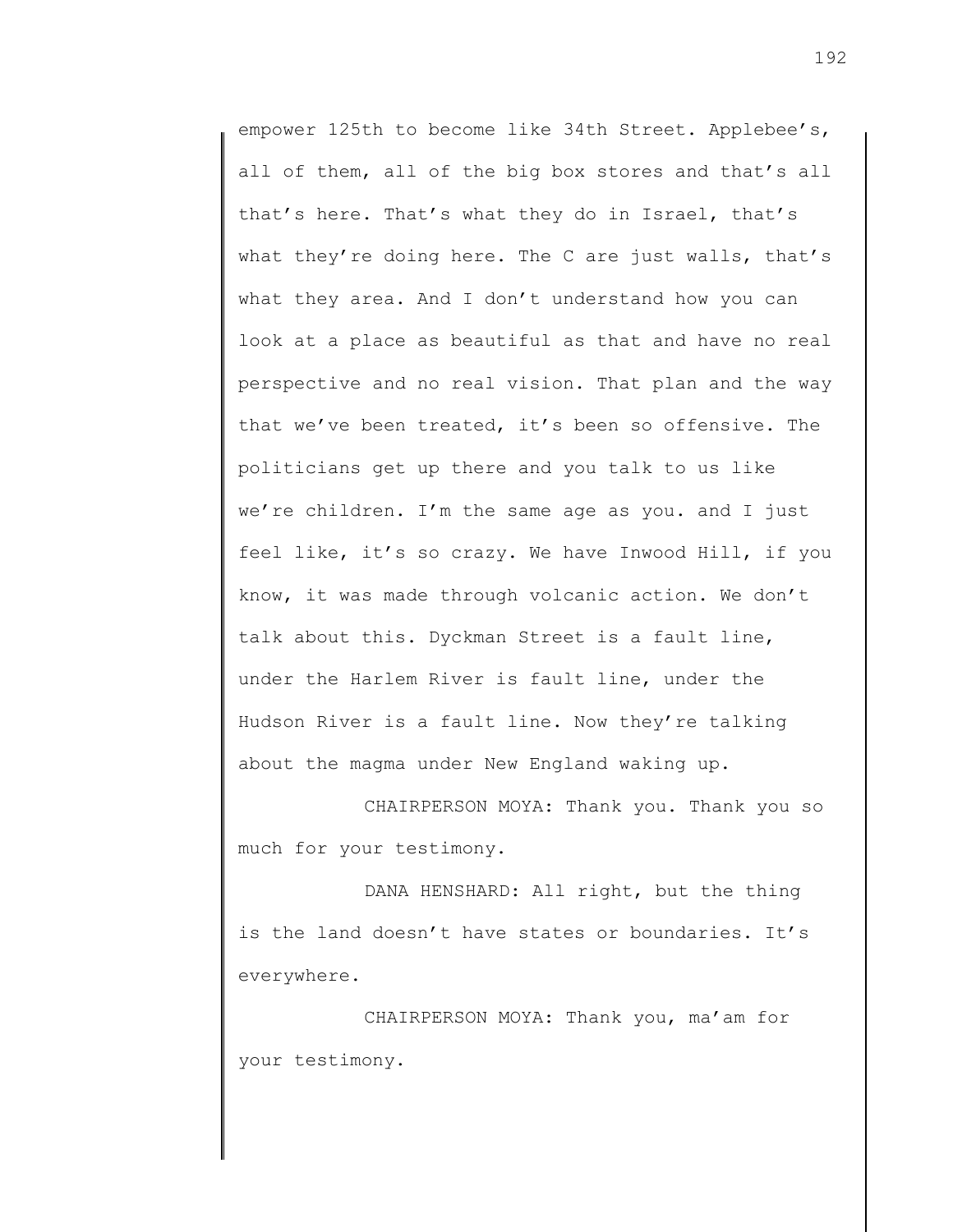DANA HENSHARD: When you talk about building, let's talk about some sense.

CHAIRPERSON MOYA: Thank you. Thank you to the panel. Folks, please. Thank you very much for your testimony today. I'll be calling up the next panel. Omar Soriano, Peter Staffis (SP?), Zule (SP?) Mateo, Annabelle Rodriguez, Tracy Hewlitt, Fern Herztberg, Rita Vega, Luis Menchaca (SIC), Ally Carrington, Ed Brown, Olbad (SP?) Folkhar (SP?), Roland Lewis, Nelson Castro, Will Taveras, Richard Garcia, Carlos Diaz, Peter Farkas, Joaquim Velasquez, Rafael Rayes, Neil Herwitz, Robert Joseph, Marshelle Vanderpool, Graham Ciralo (sp?), okay, now we have a full panel and we are ready.

PETER FARKAS: Good evening, distinguished Council Members and all you folk that stayed out all these hours. It's a wonderful thing to see that everybody participates in the community. My name is Peter Farkas and I've been working in the Bronx and Upper Manhattan for about 10 years. In the rest of New York City for longer than I care to remember. You had an opportunity to hear from my partner, Ivan Diaz, who spent his formative years, grew up in Inwood. And he and I are partners in a development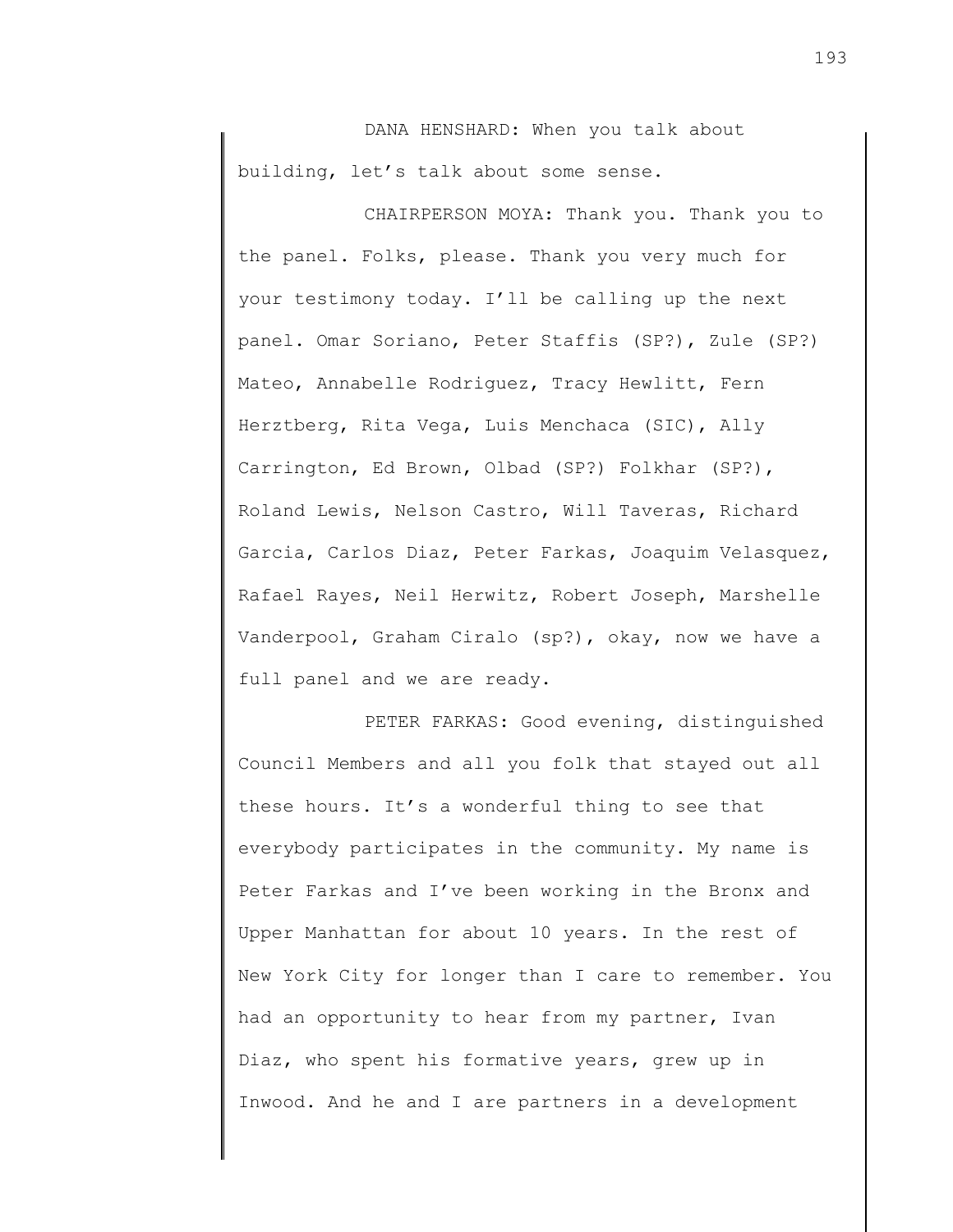company, in a real estate brokerage company called Concord Development Partners and Diaz and Associates. And we have been working hand in hand with a long list of partners, by example only, Mega Construction, Maddd Equities and myriad of not for profit organizations. And our vision consistent with our partners is that for Inwood, it's only 100% affordable housing. And we are certainly not stepping out of our comfort zone when we say that because in our development activities in the past 10-12 years, all we've done is affordable housing development, 100%. So, I'm wholeheartedly supporting the passing of the rezoning presently under construction and I realize not everybody agrees. Although I may have a self-interest in the outcome given I am in the business, I believe I can make a compelling case and I'd like to take those few moments to do so to this body and not withstanding my self-interest, the underlying premise that the passing of this rezoning on balance serves the best interest of the greater cross section of the Inwood Community. I thank you for your time.

CHAIRPERSON MOYA: Thank you.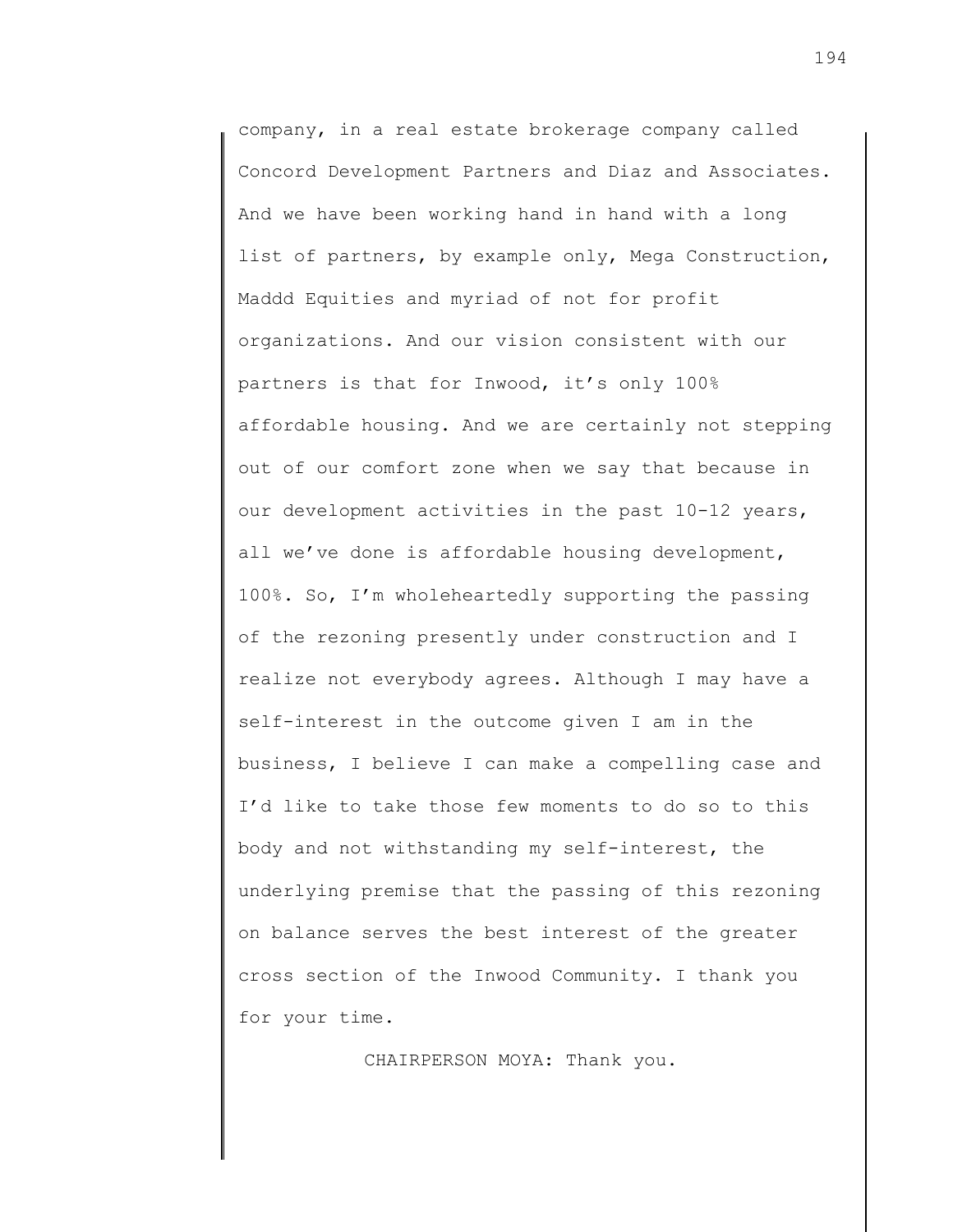OMAR SORIANO: Yes, my name is Omar Soriano. I was born in New York City. A resident of Washington Heights most of my life. I support the rezoning because I think it's essential to the community. I understand that infrastructure development, when it's outside of our community it's viewed as social victories. We say, hey look at Chelsea, look at Hell's Kitchen and what has happened there, but once that infrastructure is within our community it's viewed with some level of trepidation. I think if we look passed the emotional aspects of it, the reality as proposed, while there may be some adjustments that may be necessary, there are clear benefits to the community. STEM training for our youth, increased commercial corridors, improved libraries as well as increased housing and affordable housing. I think that to ignore those benefits to a community that has been traditional disenfranchised is socially irresponsible. I think that the Council has it right, where if this is implemented with both increased affordable housing as well as safeguards to protect the unnecessary displacement of tenants that don't deserve to be displaced, I think that there can be social benefits to this project that will be seen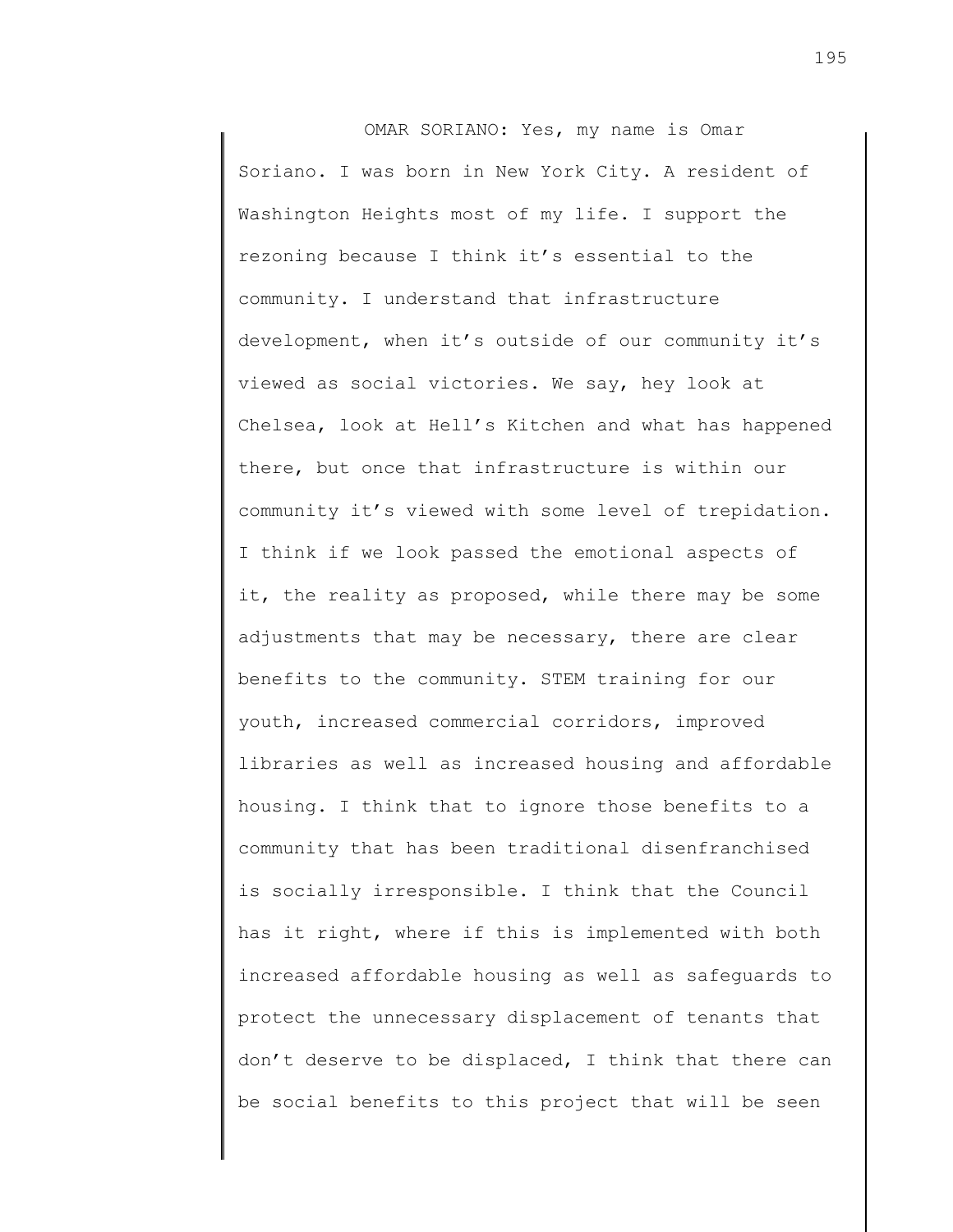for years to come. And that we can all look back and be proud of that. So based on that I fully support the project and I hope that City Council can take that into consideration.

## CHAIRPERSON MOYA: Thank you.

PETER STAFFIS: Hi, my name is Peter Staffis. My family has owned and operated the Twin Donuts site on 218th Street since 1984. With the current zoning we intend to maintain local ownership of that site and develop it into a residential site. This proposed rezoning delivers affordable housing to thousands of residents. Affordable housing paid for by a company Market Rate Units. Failure to pass a forward thinking zoning such as the one proposed would do more to displace residents than any landlord can. Upward pressure on Inwood rents exists already and landlords will be handed a monopoly and raise preferential and market rates with impunity, without any new construction to compete with. Further, the lack of sophisticated office space discourages businesses from starting or expanding here. When discussing the rezoning with my customers, I only need to point across the intersection to a warehouse that has been abandoned for the last 15 years.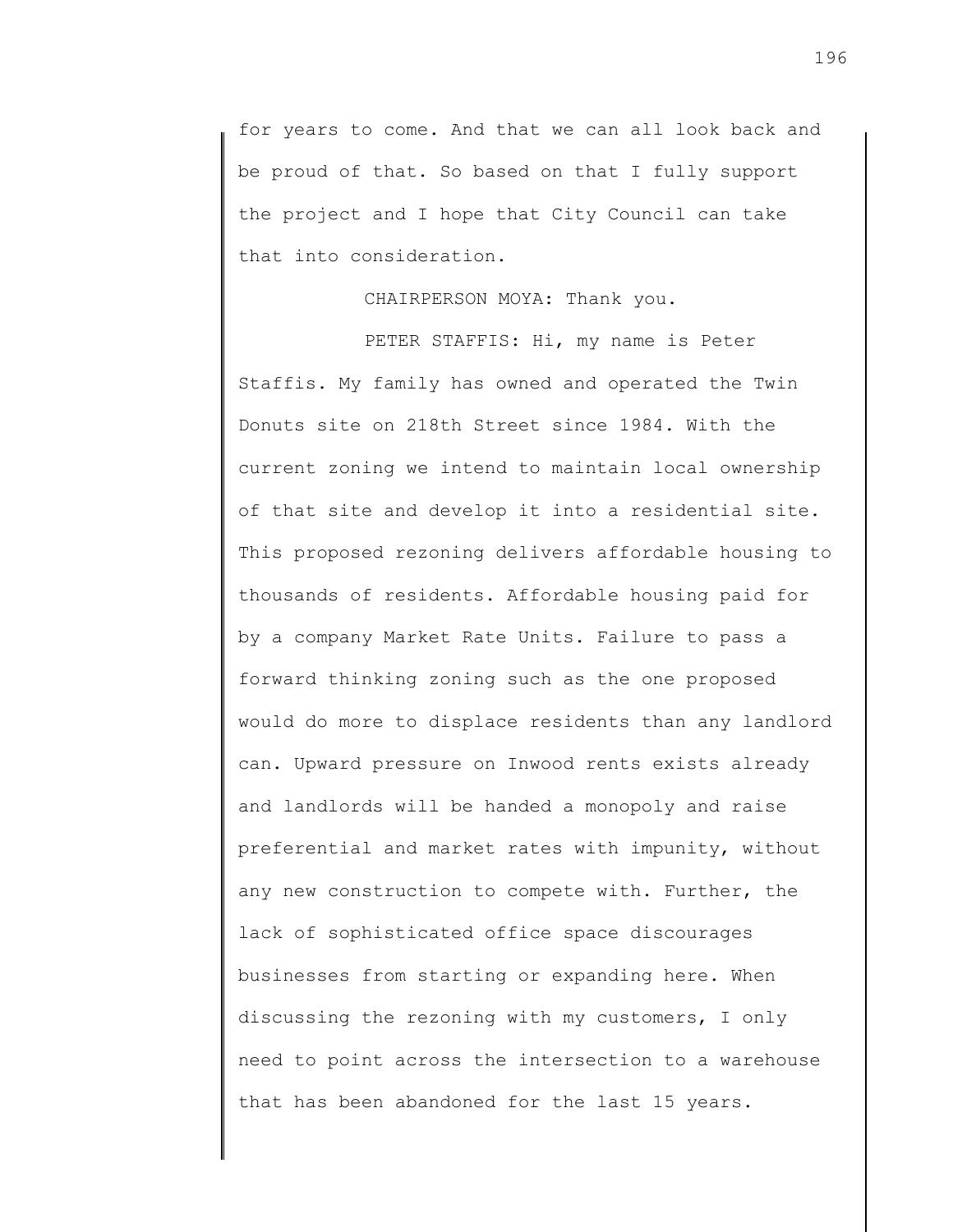Parking lots and warehouses need to make way for housing. Failure to plan for the future would be an injustice. Without this rezoning displacement will accelerate. Please take this opportunity to pass this zoning that would encourage housing and well-paying job creation. Further, some comments on the last panels, despite being in flood zones, some of these areas, half of the Netherlands is located in a flood zone. You can develop it responsibly without seeing the type of disruption we saw in Houston. Thank you.

ROBERT JOSEPH: My name is Robert Joseph, from the Municipal Arts Society of New York. MAS is encouraged by the Inwood NYC action plan including the affordable housing at the library site, the outreach to community residents. The investment in neighborhood programs and infrastructure. However, we remain concerned about the potential for low income residents to be displaced. The gentrification of retail establishments and the potential long term effects future development will have on cultural and natural resources. You know the impacts of the rezoning; 12,000 new residents, 4,400 new dwelling units. An increase in the population of 30% in less than 15 years. The proposal would add 1.2 million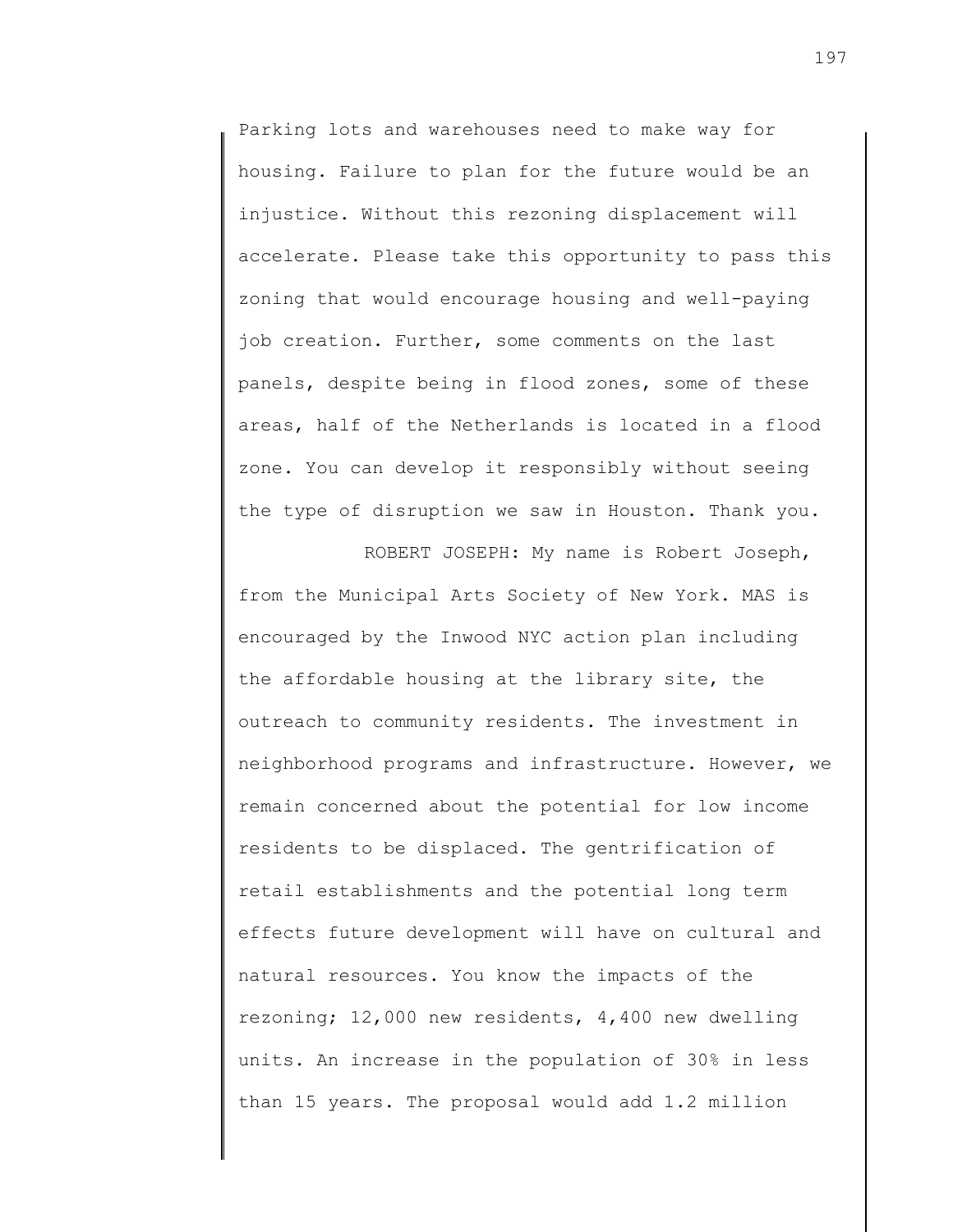square feet of commercial space. The most of any City led rezoning and almost a half million square feet of community facility space. The rezoning could drastically change the socioeconomics of the Inwood Community. For a proposal that touts affordable housing as a primary objective, no MIH level has been selected yet and it's unacceptable to this community to now know what they're supporting before they have the opportunity of what's been selected. This is the largest commercial rezoning primarily because of the proposed Columbia Presbyterian Hospital expansion which is expected to result in a half million square feet of new office development. Given the magnitude of this proposed development, more details need to be released about it so it can be properly evaluated. While Inwood is a hub of Dominican Culture today, incoming residents are unlikely to demand the same retail opportunities. I may ask that these factors be considered along with specific protections to prevent to the extent practical (SIC) and direct to business displacement. We appreciate the direction of the City's work on the Inwood affordable housing library site. The project will create 175 affordable units available to households earning the lowest incomes.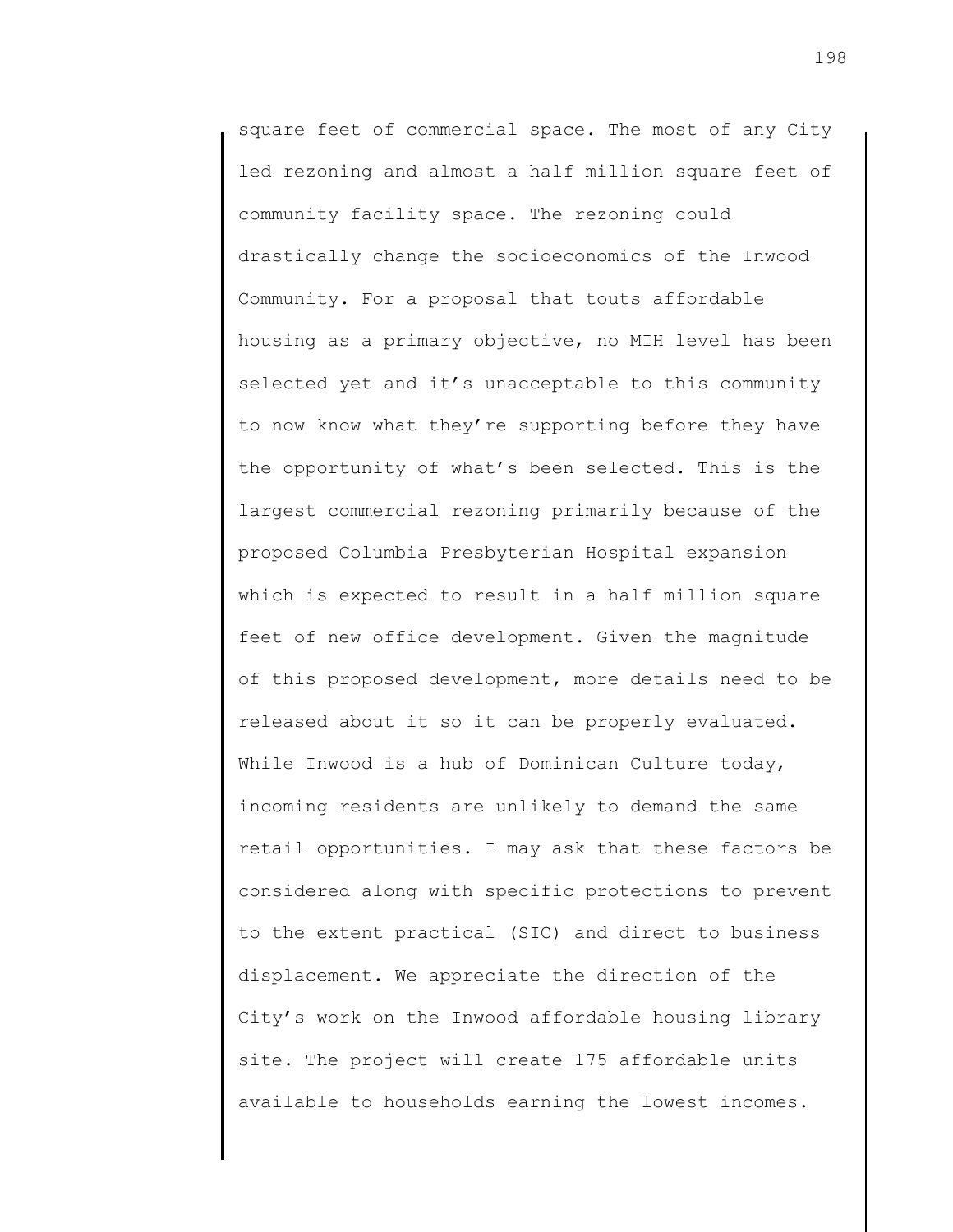Also encouraging is the increase in size of the new library. On a concerning note, there are 17 sites in the rezoning area that may contain important archeological artifacts. However, there are no measures in place to require archeological testing for private developers apart from reporting any human remains. That's alarming. Thank you so much for the opportunity to present.

 GRAHAM CIRALO: Hello, I am Graham Ciralo. I'm a member of Good Shepherd Church. I want to really talk zoning for a minute. So, let's focus on the Commercial U for starters, the EDC sets up a straw (SIC) binary. What they're telling us is that the current zoning, developers can build and evict businesses at will as a right. This isn't happening, but that's their argument. Their solution is to upzone the entire business corridor to R7-D for most of it and a very radical R8 at the corner. And that's like putting Sherman Plaza's on the corner of main streets. What they don't tell you is that there's another option to preserve the businesses, to preserve the housing there, and that's to do R7-A or R2-6A which is the commercial equivalent. That would preserve the businesses that would preserve the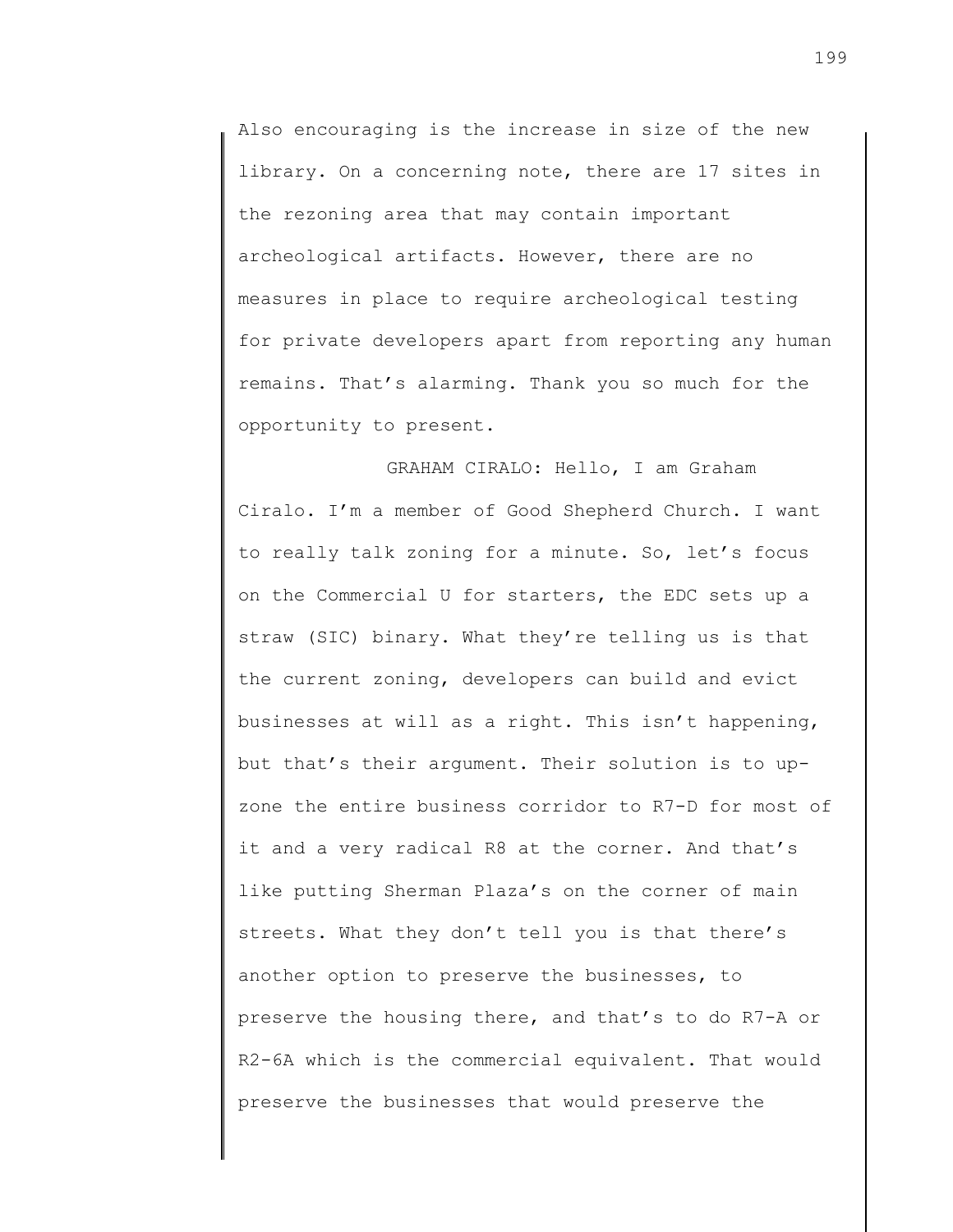housing. Why won't they tell you that? So, I'm going to hark back to something Alicia Glenn Said back in February, she said I think we would be here for a month if you wanted a list of every time a City Council person didn't understand what was going on in a particular project or a rezoning. She's such a gem. Then you heard earlier, James Patchett, her protégé from Goldman Sachs, express surprise at Council Member Reynoso's knowledge of zoning which is pretty extensive. They could on us not to know the details. They don't respect us, they don't respect you, they don't respect anything but the people that they work for which are the developers. We need to know the details, we need to do our homework. We need to look at the alternatives. We've created an Uptown United Plan that offers these alternatives. I encourage you to please look at that and if you're not going to look at it then you have to vote no on the rezoning because this is not going to work for us. It's not going to work for the community.

CHAIRPERSON MOYA: Thank you. Folks, please. Thank you very much for your testimony. We will now bring up the next panel. Marshal Douglas, Carla Fisk, Barbara Emma Goldman Sherman, Cliff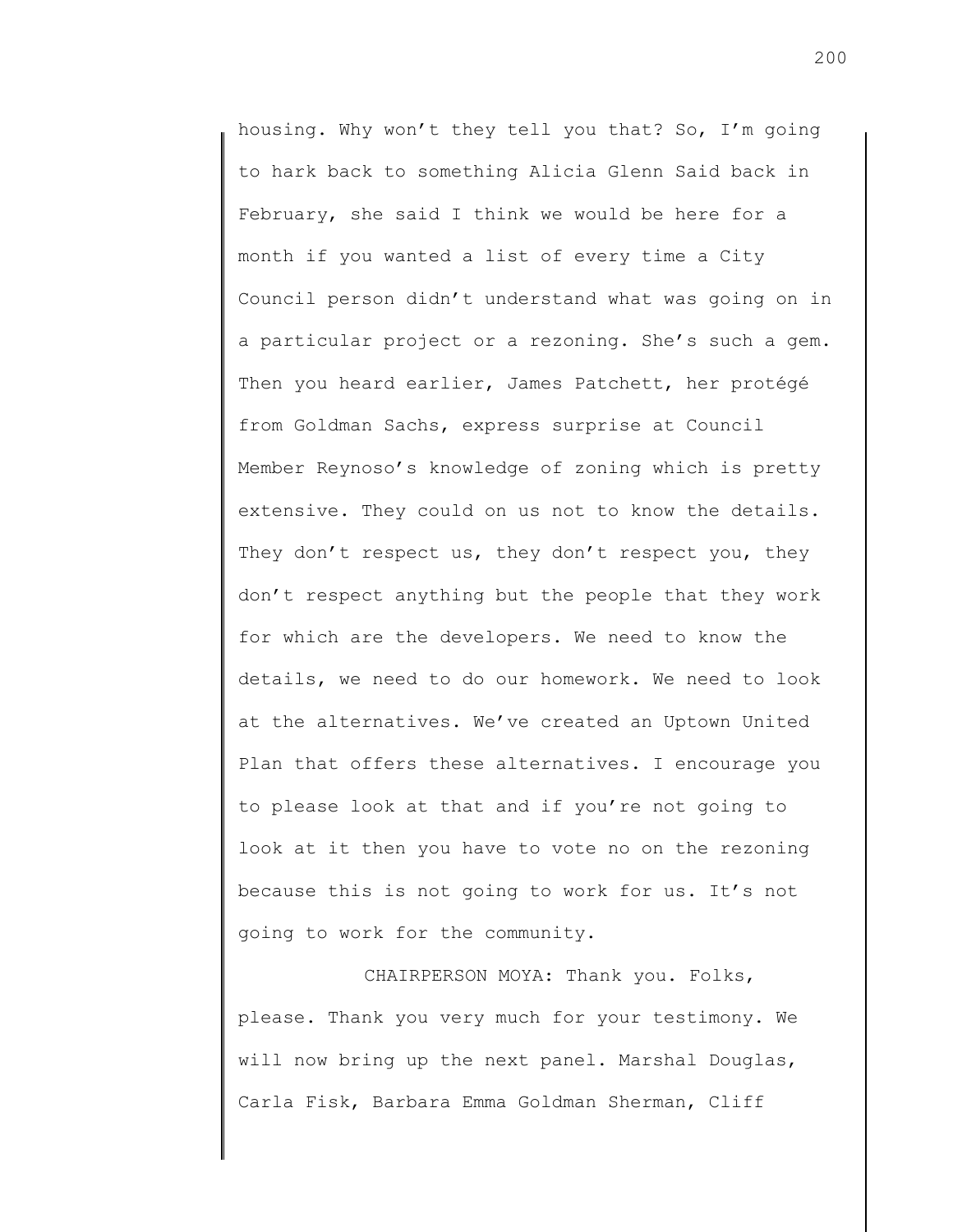Elkind, Bernadette Elkind, Tiffany Lee. Thank you. If you can just state your name you can begin.

 MARSHALL DOUGLAS: Hi, my name is Marshall Douglas. The real estate moguls are running out of places in Manhattan to continue building for the uber wealthy. The have dislodged the largely white, high income earners who are now discovering, like Columbus did, our Inwood and Washington Heights where our largely Latino/Hispanic community has long used as our home. The real estate industry is salivating over the opportunity to displace many of our community's largely Hispanic residents, largely Dominican residents. The rezoning plan amounts to an ethnic cleansing program, thank you Marty. This is being promoted with the weasel word phrase, affordable housing. The average household income in Inwood is \$41,000.00 a year. A significant chunk of the privately developed new units will be rented out at whatever the market will bear. Greatly exceeding Inwood residents ability to pay. it's only then that the mandatory inclusionary housing income ranges are opened up. These will consist of several brackets ranging up to apartments for those who make as much as over \$100,000.00 a year. This upper end is two and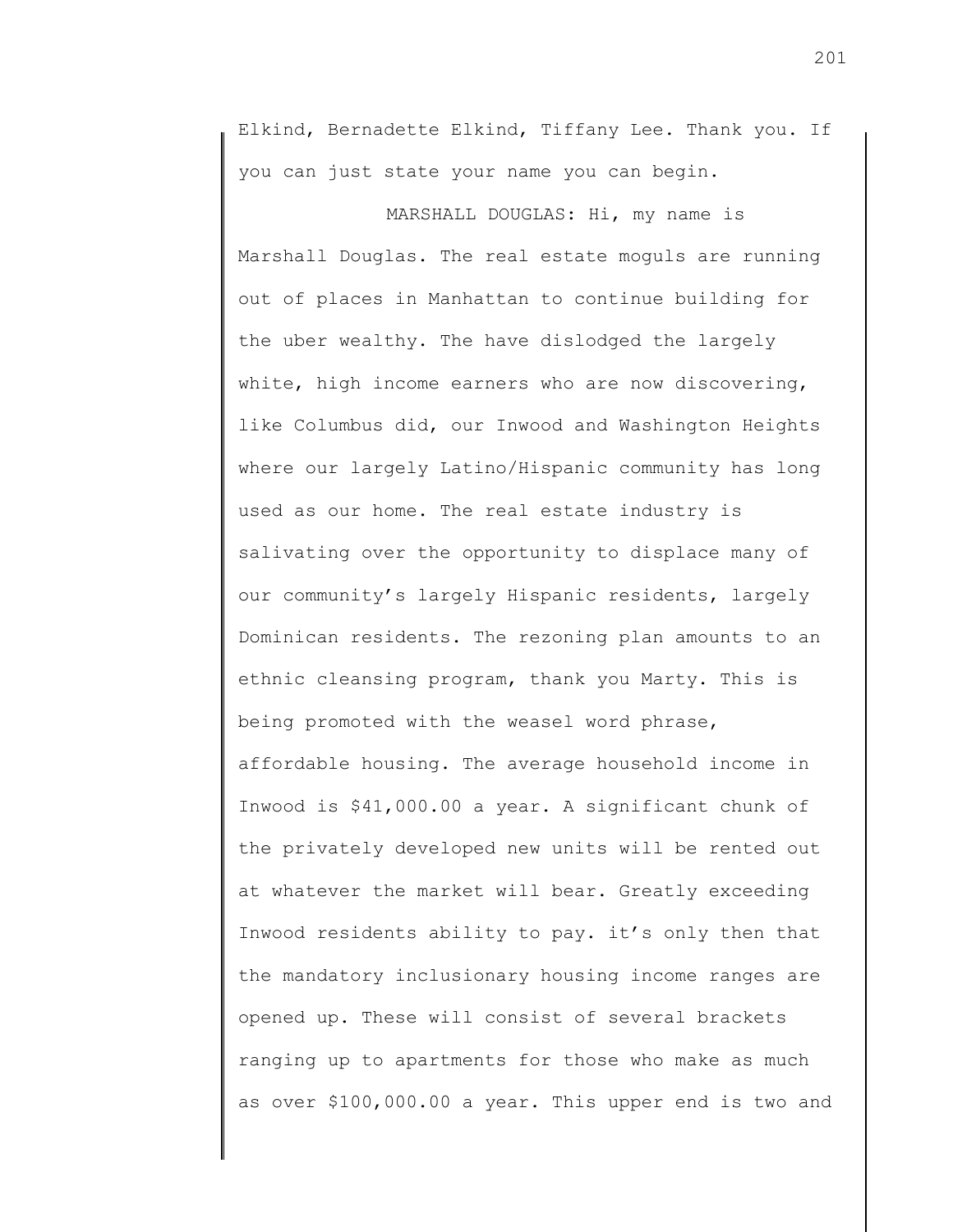a half times higher than the average income in Inwood. The bulk of so called affordable apartments will exclude most of the locals who truly need actual affordable apartments. They are intended for those from outside our community. People who will transform the character of our neighborhood. Under the lottery system that chooses among applicants, 50% of the affordable units after the market rate ones of the balance 50% of those will be designated for those who live outside of Community Board 12. That is for residents from all around the City. The remaining 50% of the 20% remaining will go to Community Board 12 residents from Inwood, Washington Heights and Marble Hill. In the end, after the carve out for market rate renters, for non-Community Board 12 applications, for those earning over the average Inwood income, and for those who don't even make enough to apply for one of these apartments. Only a fraction of the new units will be made available to the largely low income current residents of Inwood.

CHAIRPERSON MOYA: [interposing] Thank you, sir, for your testimony.

CARLA FISK: Thank you, Council Member Moya, Council Member Ydanis Rodriguez and Committee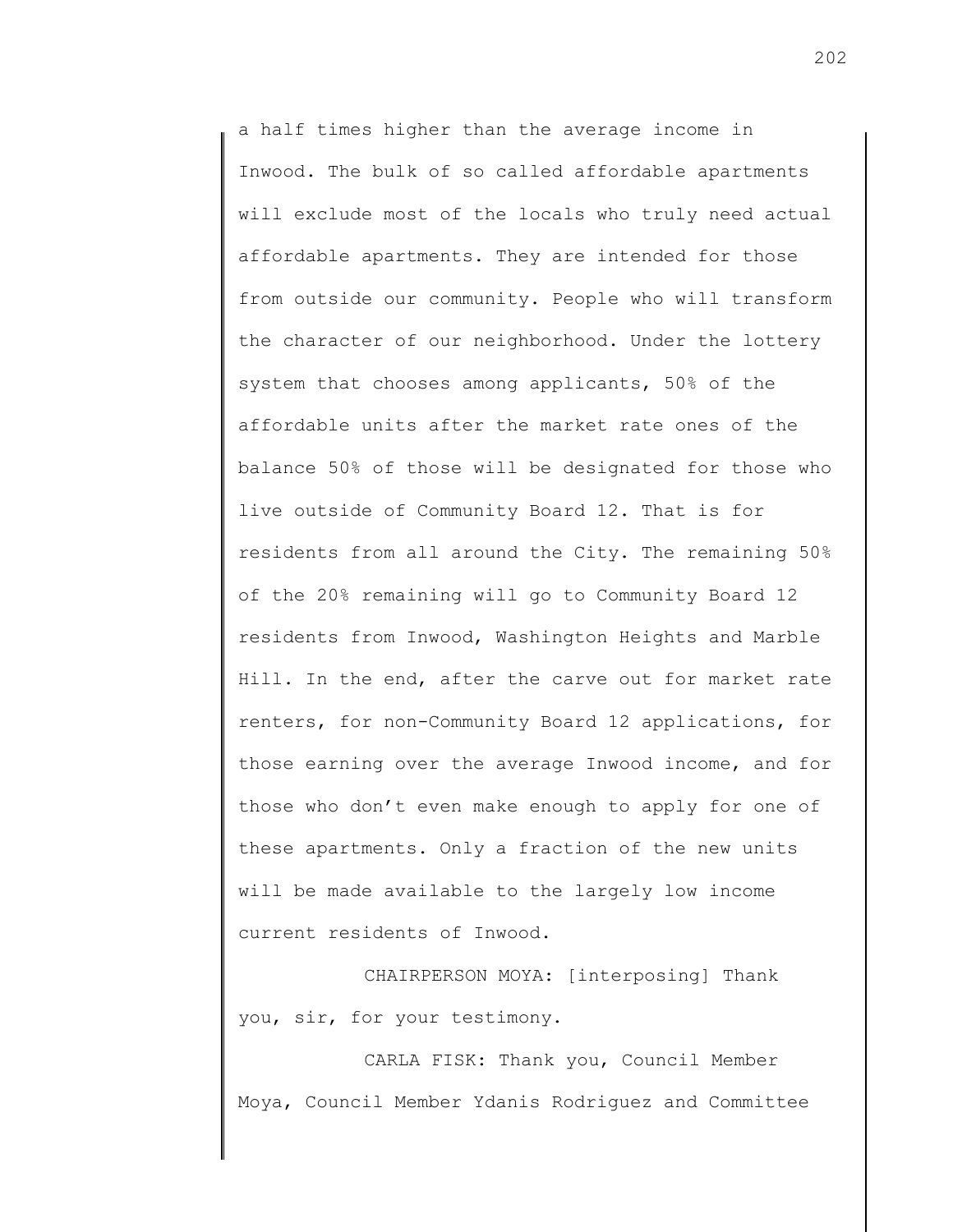Council. My name is Carla Fisk. I am an organizer with Inwood Small Business Coalition and every Inwood business owner who came to the hearing had to leave. That I saw, had to leave. I'm here to speak for one Inwood business who is not able to attend at all, but let me say many business owners couldn't come because they had to work. They had to keep their business running. And some of them are afraid to come to a hearing like this because they're afraid of retaliation from their landlords or elsewhere. So, I'm going to read the testimony from Dr. Jennifer Tsung who wasn't able to come. My name is Dr. Jennifer Tsung, I'm a veterinary doctor and the owner of the Inwood Animal Clinic. I wasn't able to testify in person today because I have patients I had to see. Small business owners are always working non-stop to keep their businesses running. I opened Inwood Animal Clinic 10 years ago. Inwood never had a veterinarian and really needed one. When I started, I knew that Inwood is not a high income neighborhood. We work hard to do our best for our community pets for a reasonable price. The majority of our employees all live in the neighborhood. The existence of the Inwood Animal Clinic and all of Inwood's small businesses is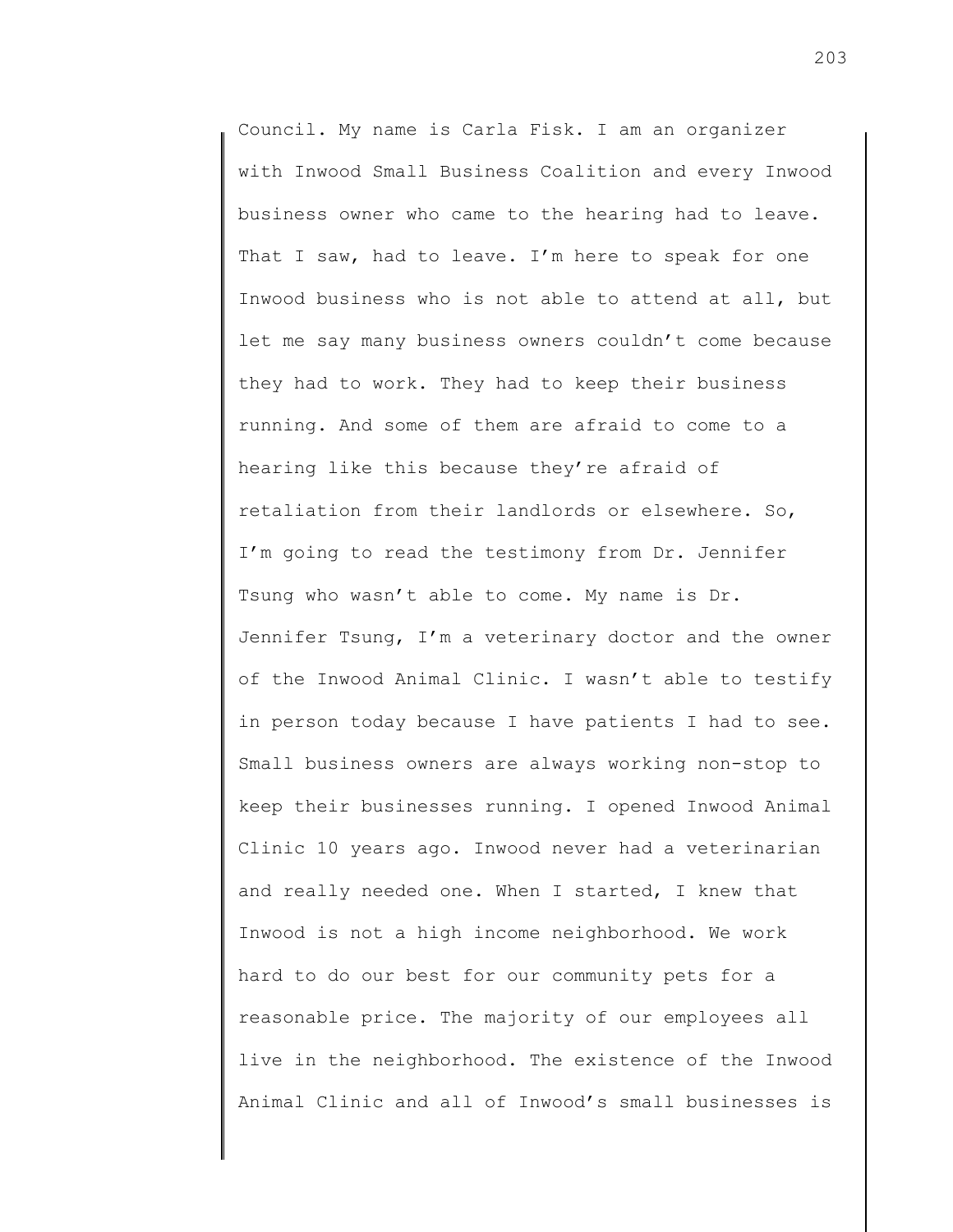threatened by this rezoning. Property taxes are paid by small businesses not by their landlords. With rezoning, there would be a jump in property values and that would mean a jump in property taxes as well as rents for business owners. One of my business neighbors just had his property taxes jump by 35%. My business is under specific threat from the rezoning proposal because my building is located in what is called a soft site. A low building that would be rezoned to allow buildings to be built up to 11 stories high. This would give my landlord a strong financial incentive to not renew my lease. You can see from the map I distributed that all the commercial industrial areas of Inwood would be dramatically rezoned from the present maximum height of 7 stories to up as high as 30 stories. This rezoning proposal would hurt or remove almost every independent small business in Inwood. Please vote no on the Inwood NYC Zoning Proposal.

CHAIRPERSON MOYA: Thank you.

TIFFANY LEE: Good evening. My name is Tiffany Lee and I am the executive director of Altagracia Faith and Justice Works. I'm also a rent stabilized tenant in Inwood and I work with the faith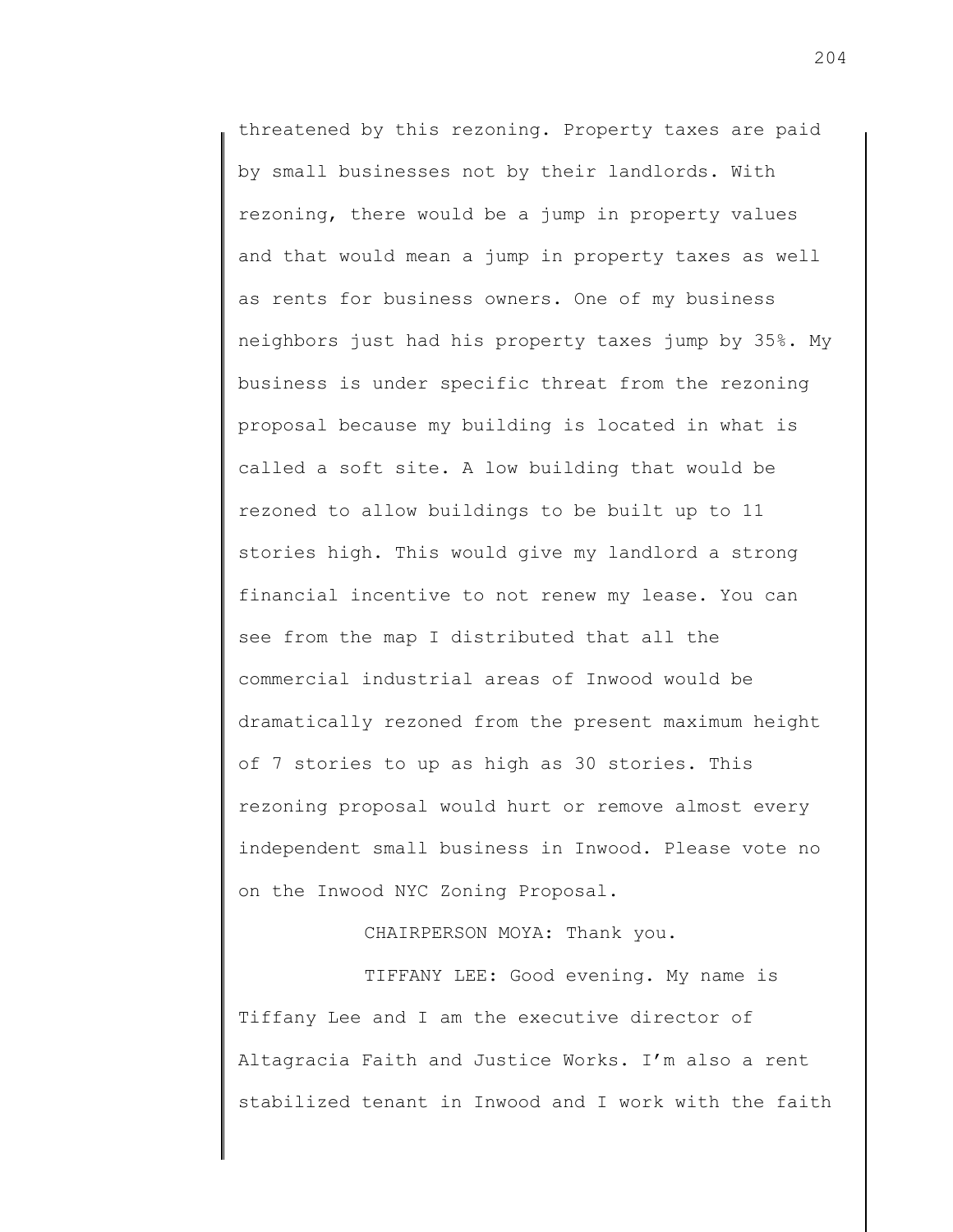communities in Northern Manhattan. For us the rezoning really has to establish certain values and principals such as being a just, inclusive, participatory rezoning with care for our most vulnerable and care for the common good. The EDC plan does not reflect these values. In the interest of time, I will refer you to the Uptown United Plan which does reflect this collaborative spirit, grassroots approach. Prioritization of our most vulnerable tenants, small businesses and provisions for the common good like infrastructure and the environment. I don't pretend to represent the voices of all people of faith or faith communities, but given the difficulty of the time and location of this hearing I would like to share with you some of the comments and feedback that have been shared with me. Some of the concerns from our fail communities. One pastor who attending the CPC hearing, who was on the fence about the rezoning shared that it was clear how little planning there is for the poor and vulnerable. My other neighbors and fellow parishioners have shared their concerns that these improvements are not for them. That with the rezoning triggering MIH, the majority of the new apartments will be out of reach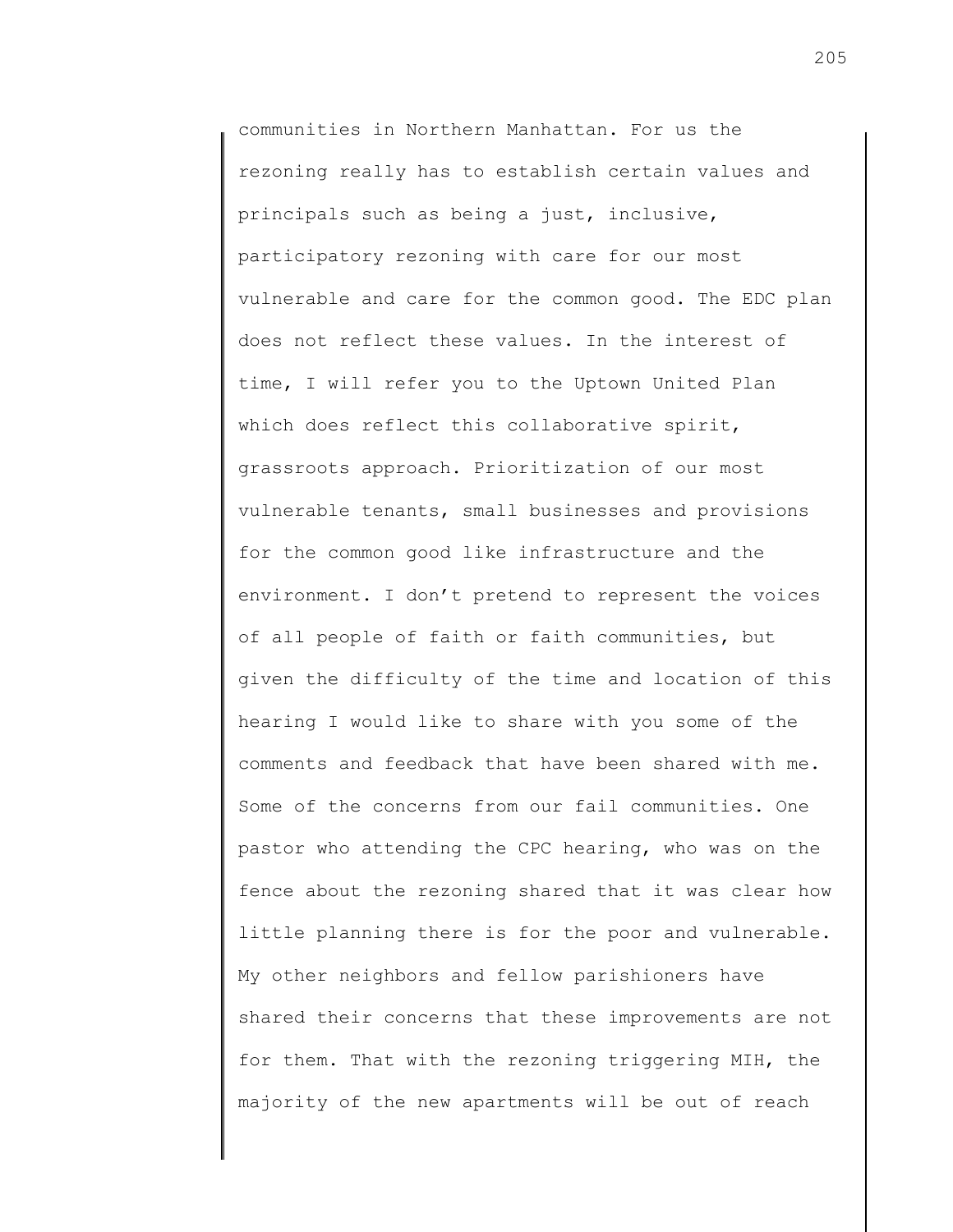and will threaten their existing affordable housing. Last night we shared a special mass and vigil with the special intention of this rezoning. And we celebrated a unified community and many members of the faith community prayed for those of us here testifying. They prayed for you, our elected officials. That your decision reflect their needs, concerns, interests and in reflecting on all of this in last two years of work that we've all done, and the state of our country and our community right now. It's clear that when there's a threat, it really brings people together and that it's shown us the strength we have, the unity that's possible. And if you vote no to this rezoning, the faith community and our community is ready to work together with you on a better plan. Please vote no.

CHAIRPERSON MOYA: Thank you.

CLIFF ELKIND: Hello. I'm Cliff Elkind and thank you for listening. I have a statement by a member of an Inwood small business owner whose immigrant father arrived in the 1960s. And in the mid 1980s bought a supermarket here in Inwood. I'll be reading the first part and my spouse will be reading the second part of his statement. A few of us started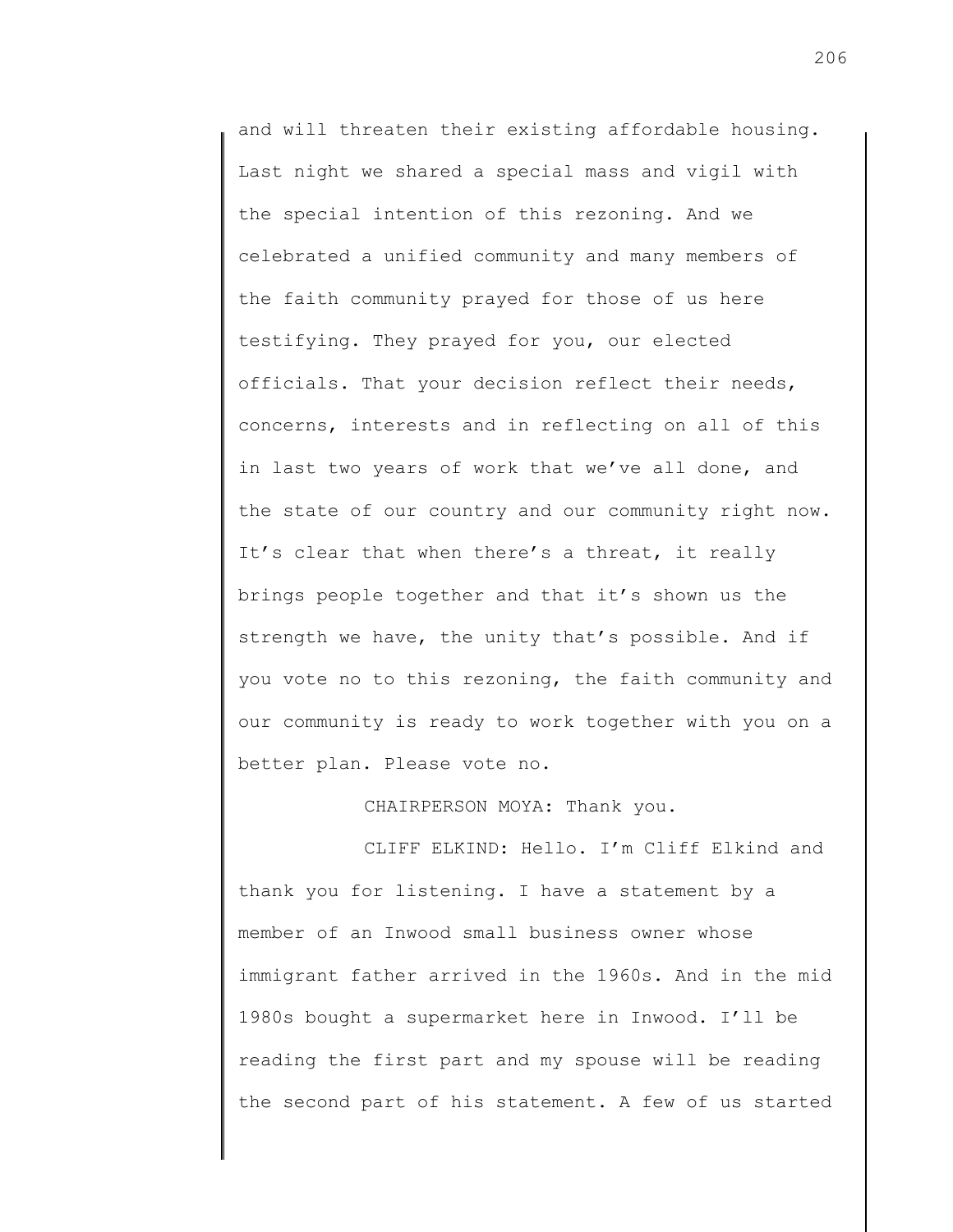the Inwood Small Business Coalition to speak not on behalf of City officials, but small business owners. As everyone knows, rezoning will raise everyone's property taxes which are usually passed to small businesses. If this zoning proposal goes through unchanged we will have closed store fronts everywhere waiting to be demolished for years and years. Why would City officials agree to such a drastic rezoning? Why are we pulling the carpet out from underneath minority and women owned businesses and why are we doing it without their input. If you are for the people you must listen to the people. I am not against rezoning, but I am against this irresponsible current Inwood Rezoning Plan. I am a small business owner, but I am also a developer and a builder. Rezoning is good if it's done right, with true community outreach. I own a development site in Inwood, I went for a rezoning upgrade which was met with strong resistance. I met with many community organizations and working together we came up with a plan that both sides are happy with. The big misconception is that you can't produce affordable housing units throughout Inwood without drastically rezoning Inwood. Instead there are 421-A and many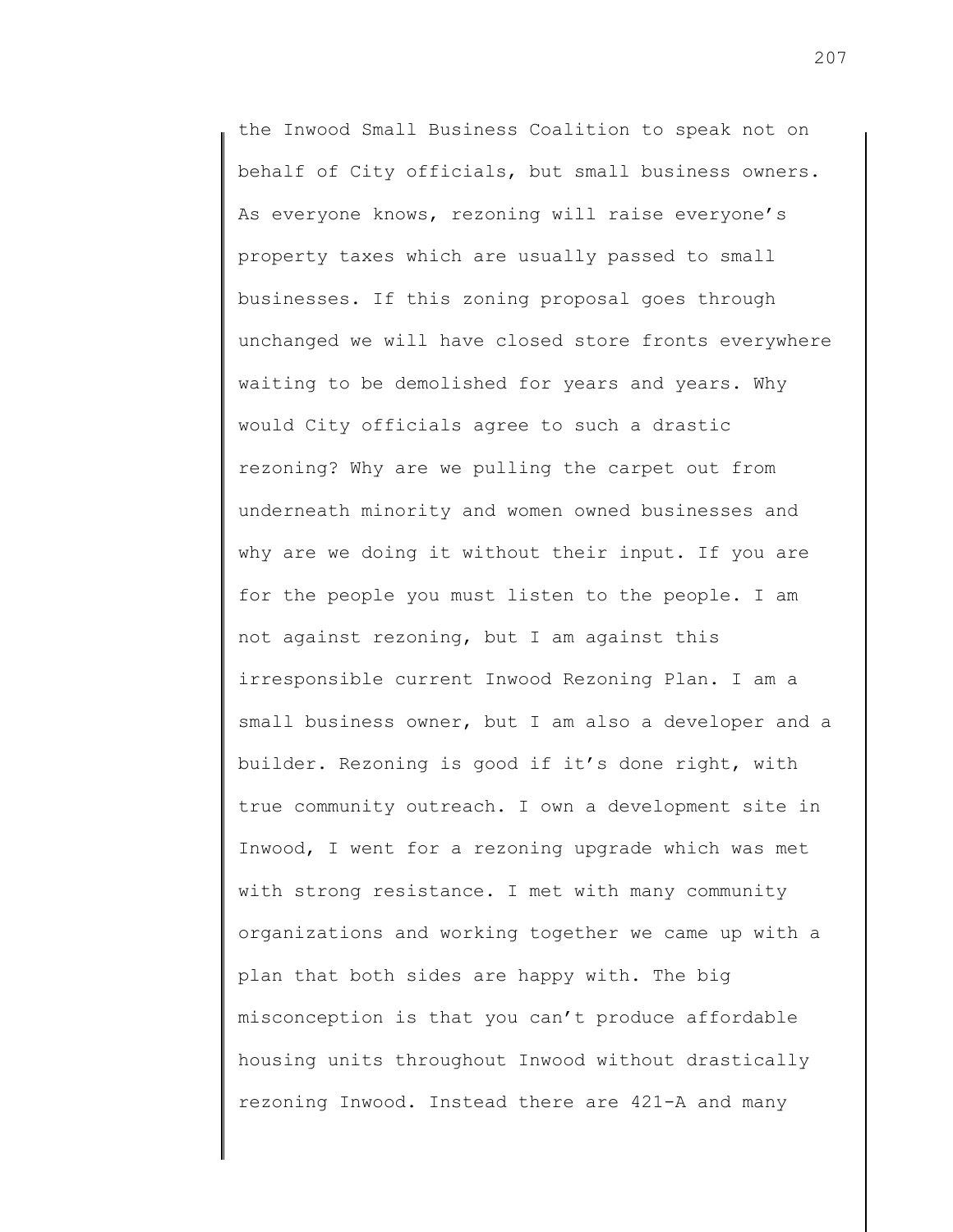other HPD programs which will meet the City's goal of affordable housing units and keep developers in the black with their investments. It is a no brainer. Any developer in Inwood can take advantage of these programs and thus create affordable housing without drastically up-zoning Inwood and crushing the small business community. I'm doing it and it makes financial sense and I believe most future developers in Inwood would do the same. Thank you.

CHAIRPERSON MOYA: Thank you.

BERNADETTE ELKIND: Hello, I'm Bernadette Elkind. I'm a resident of Inwood and a supporter of the Inwood Small Business Coalition. To continue: if small business is paying \$30.00 to \$50.00 a square foot now in commercial rents. What will rent be like after a developer just invested \$25 million to put up a high rise to lease at \$80.00 to \$100.00 a square foot? Say bye-bye to small, immigrant family business. Because we are barely paying our rents today. Second, when rents go up, prices on goods to up. So it will trickle down to the residents of Inwood one way or another financially. Will small business be allowed to return, or will all the spots where we invested 10, 20, 25 years of our lives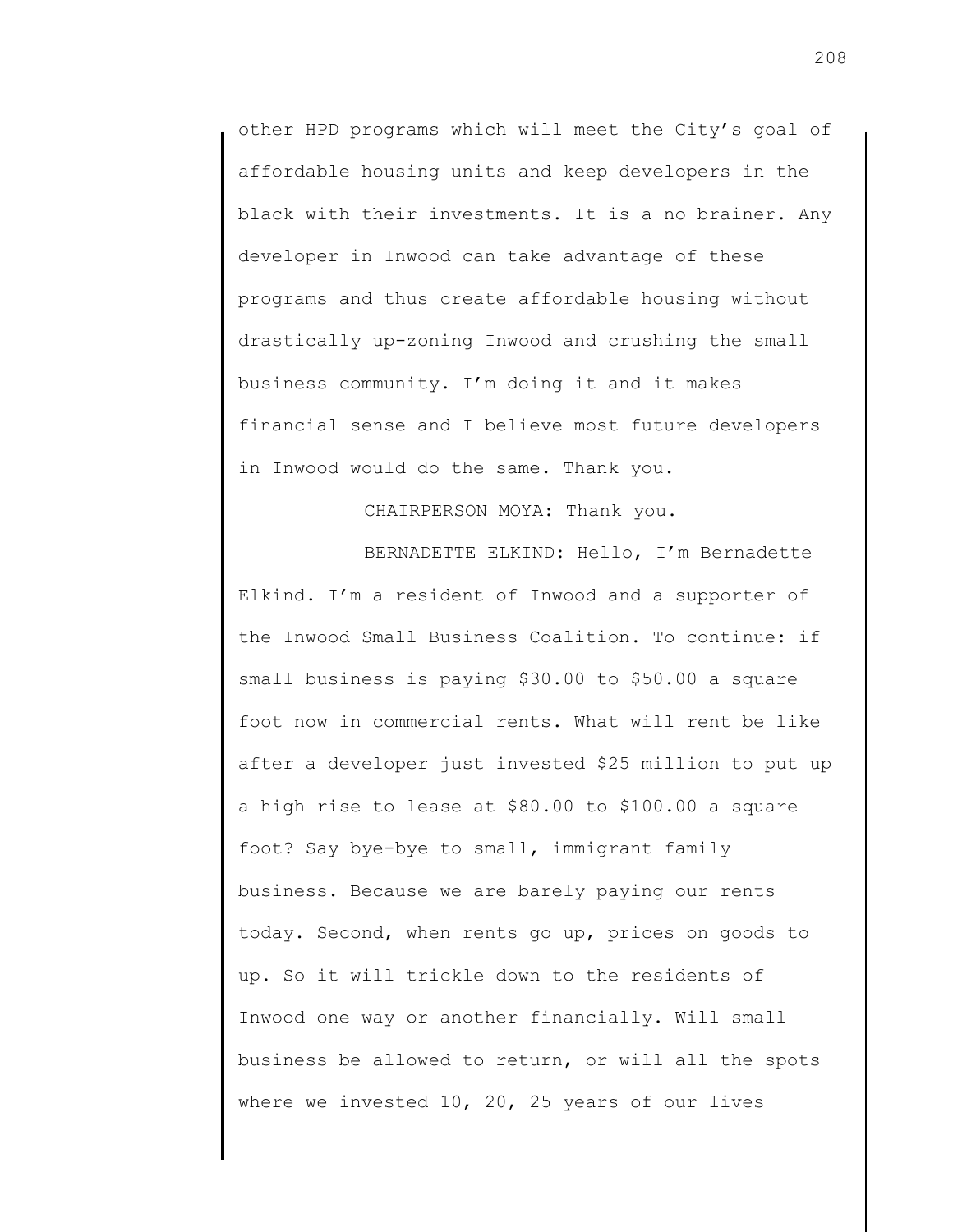instead be already spoken for by big business. What will happen to the wholesale businesses along 9th and 10th Avenue? Do you know those wholesale businesses rely on the local Inwood businesses to purchase goods? Once small business is gone, bye-bye wholesale businesses. Who is going to be able to cross the 207 Street Bridge to do business when rezoning happens? It's a complete nightmare now to cross. What Inwood resident who has experienced everyday life in Inwood can agree to this rezoning as it is explained to us. We demand zoning all the Commercial U to an R7-A with commercial overlay. We demand a special wholesale district for Inwood displaced (SIC) wholesale business. We demand retail size caps and restrictions on storefronts. Any landlord will tell you it's more profitable to have four small stores than one big one. So why wouldn't we demand this. If you truly want to listen we will support rezoning, but this current plan is unacceptable to small business in Inwood. No to Inwood Rezoning.

CHAIRPERSON MOYA: Thank you for your testimony today.

BERNADETTE ELKIND: Thank you.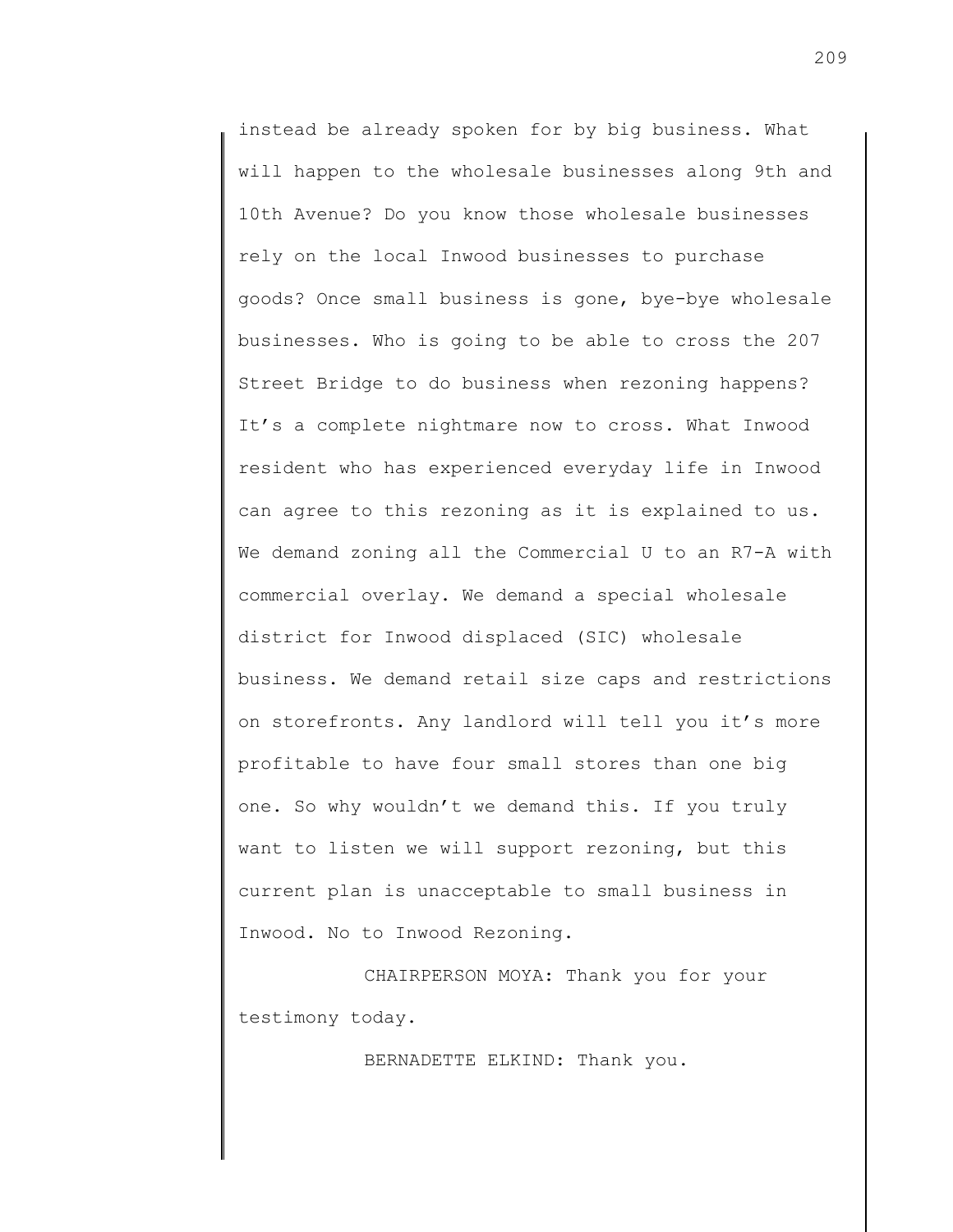CHAIERPSON MOYA: The next panel. Jeanie Dubnow (SP?), Anna Orozco (SP?), Ava Farkas, M. (SP?) Hirsch, Laura Panarata (SP?), Sarah A. Fiztbar (SP?). If you could just state your name.

JEANIE DUBNOW: My name is Jeanie Dubnow and I'm with the community organization, RENA, Riverside Edgecombe Neighborhood Association. And we are part of the Coalition Northern Manhattan is Not for Sale. So, I'd like to first question the logic. Logic is important if we're making laws. I'd like to question the logic of EDC and the logic of our Councilman Ydanis Rodriguez on certain points. The logic says the following: we need a center for arts, we need a certain for youth, we need a high tech hub, we need STEM training, we need access to the waterfront. What does that have to do with the rezoning? Let's have it, let's have it. Let the City do it. Who said we shouldn't have it? We're not against that. But it has nothing to do with rezoning at all. That's one. Point two, preservation. We're talking a lot about preservation of affordable housing. Okay, we are going to provide you lawyers, oh good, we're going to get lawyers. Tell somebody who is going to war that they'll get doctors. You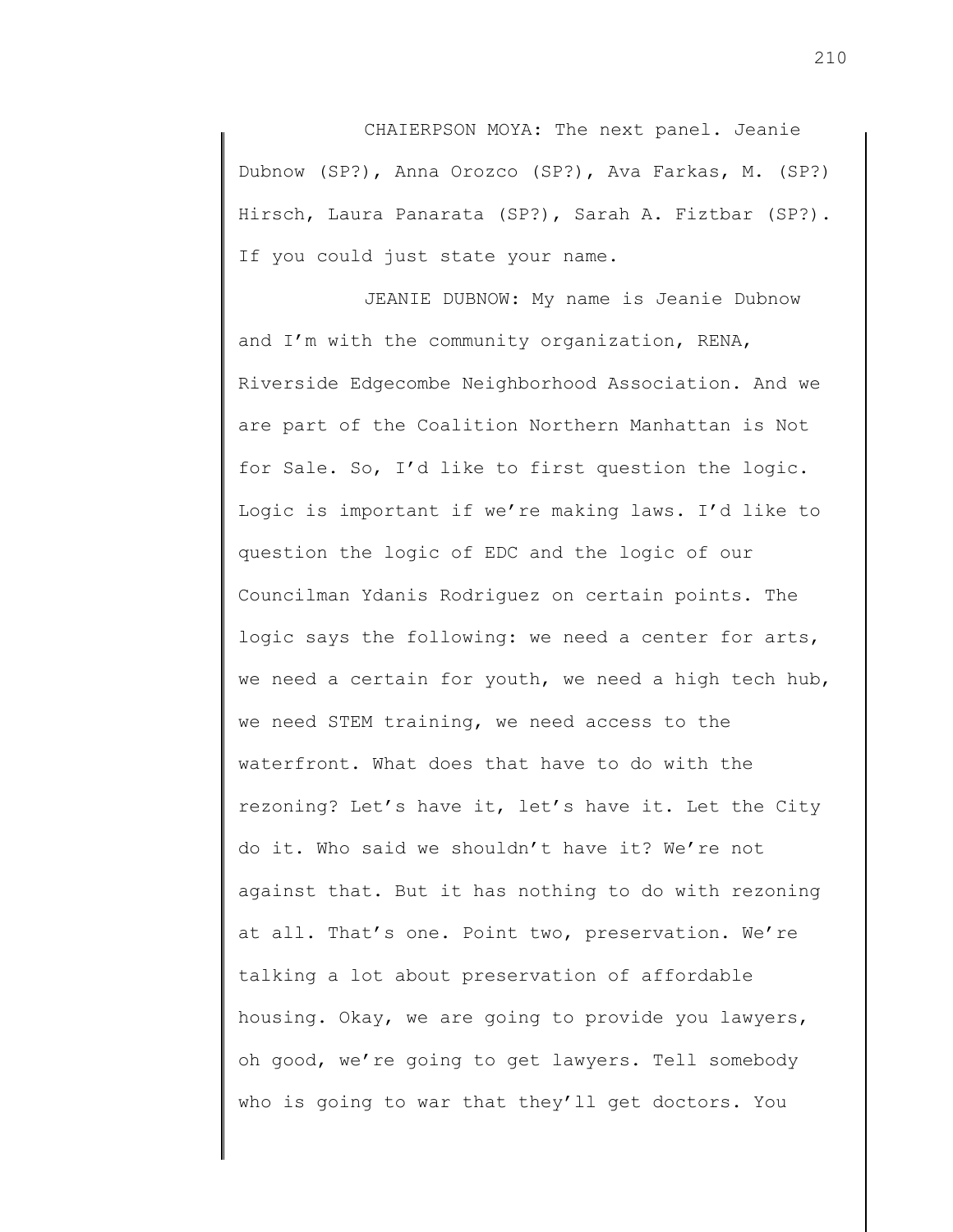might be killed, but you'll have a doctor. Thank you very much. No harassment, there is going to be a law against harassment. I thought we already had laws against harassment. I've been organizing tenants in Washington Heights and West Harlem for 30 years. I don't even remember how long anymore and I have seen what's going on. So I want to talk a little bit more about this preservation issue. We will provide lawyers to small businesses also. Oh thank you very much there's no laws that protect small businesses so what the hell good is a lawyer if there's no law to protect them. HPD-we're going to preserve housing, we're going to give loans and grants to small landlords so that they can fix their buildings. Thank you very much, the tenants will be very happy if HPD is wasting its money on giving loans to those landlords. I thought there was no City money. I thought there was no money to do these things. So we experience and let me give you a little experience that we've had...

CHAIRPERSON MOYA: [interposing] So, we, it's two minutes.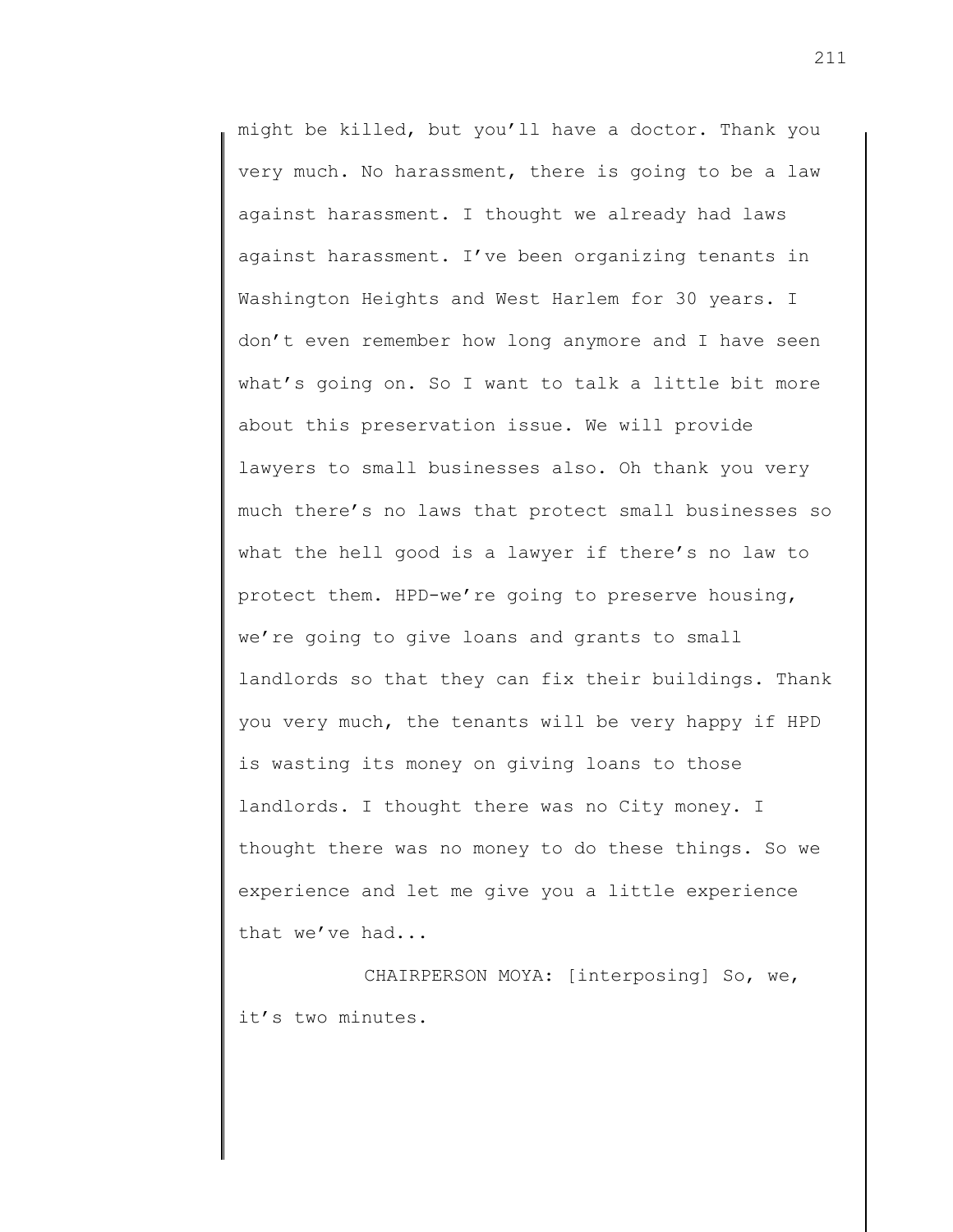JEANIE DUBNOW: Okay, when the government institution, DHCR, two years ago, a landlord was trying to get a tenant out on 173 Street...

CHAIRPERSON MOYA: [interposing] We really have to wrap it up.

JEANIE DUBNOW: Two years, with a lawyer, with HPD, with DHCR and us fighting.

CHAIRPERSON MOYA: Okay. Thank you. Thank you.

JEANIE DUBNOW: She's still waiting for her lease. That's what is going to happen with this rezoning.

CHAIRPERSON MOYA: Thank you for your testimony.

JEANIE DUBNOW: Vote no on the plan.

[APPLAUSE FROM AUDIENCE]

CHAIRPERSON MOYA: Please, there's no clapping, folks, please. Please state your name.

AVA FARKAS: Ava Farkas, Director of the MET Council on Housing. If the number one goal of this plan is to preserve affordable housing, then it will be a total failure. The argument that 200 affordable units has been developed in the past decade is misleading. Inwood already is an affordable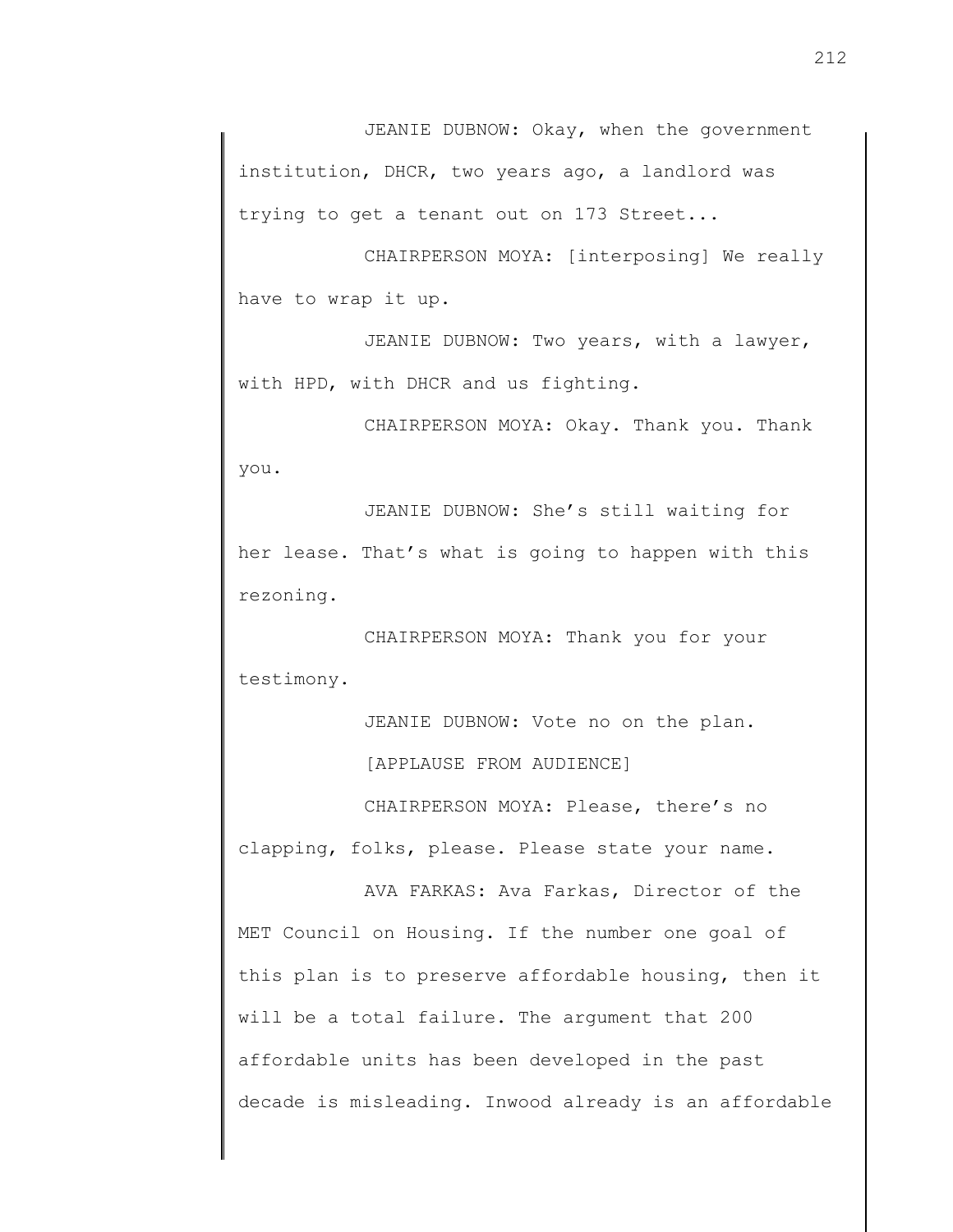neighborhood because it has the highest concentration of rent regulated housing in the City. However, this plan puts all of that at risk. The City lied to you, Council Member Moya, when they told you that in the Commercial U, no rent regulated apartments would be affected. In fact there are 34 rent regulated buildings with 1,400 on blocks slated for up-zoning. And 28 of them are in the Commercial U. The FAR on these buildings is going to increase on average 55% percent, but on some it's going to more than double making it profitable for landlords to knock down their existing buildings in order to build taller market rate buildings. Second, the rezoning will spur secondary displacement through increased speculation. Since the rezoning has been announced, we have seen landlords like Barbery Rows (SIC) and Koplowitz (SP?) buying dozens of rent regulated buildings in Inwood and inflated prices that will require them to look for ways to raise people's rents. Taconic, the developer who has purchased the Pathmark site on the rezoning area also appears to have bought 12 other rent regulated properties recently on 207, Seaman, Bogardus, Hillside, Elwin and Wadsworth as part of a \$234 million package. Their gamble on the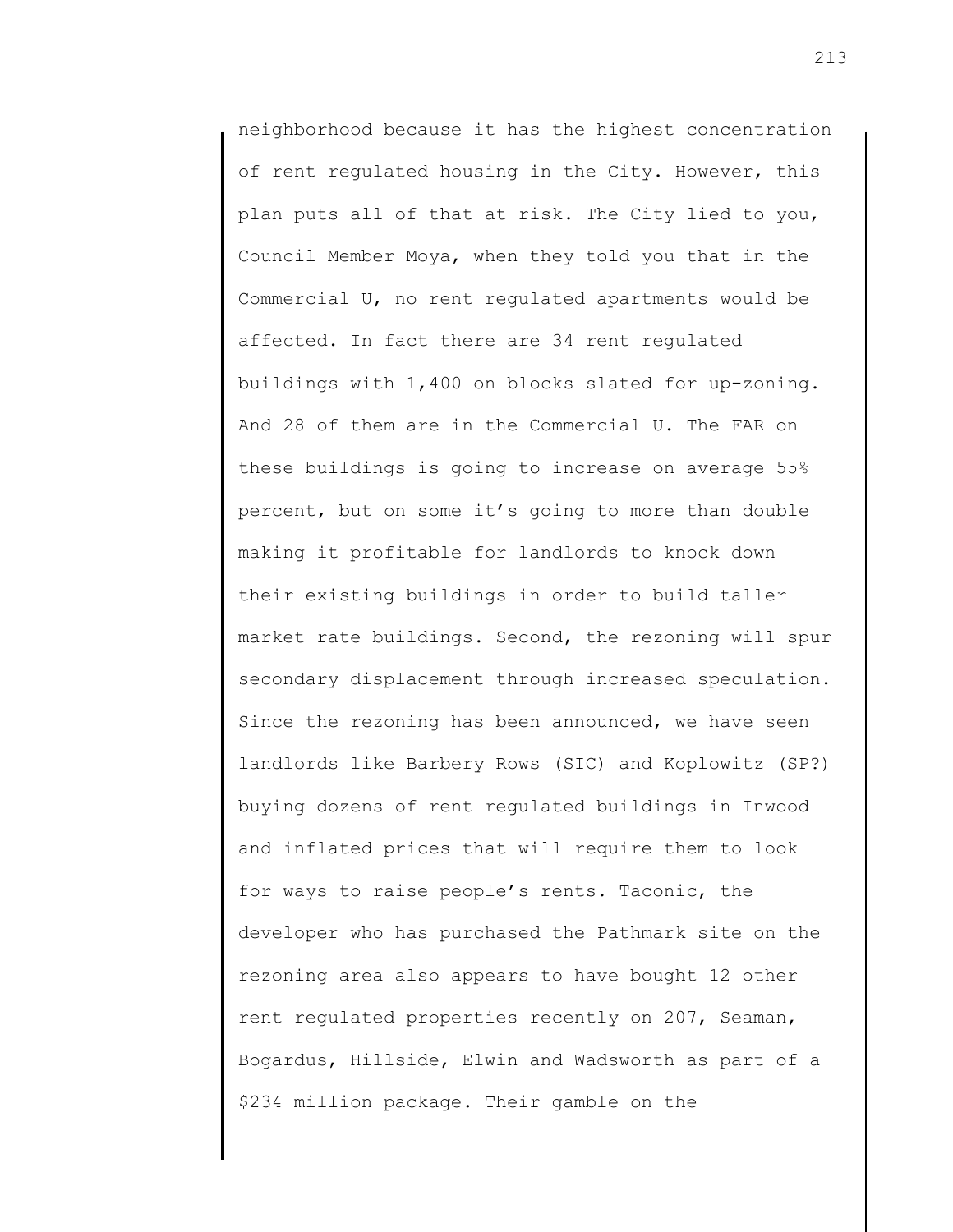neighborhood clearly seems predicated on the rezoning which in order to generate profit will rely on them changing who lives in the community. Last, the existing preservation programs are totally insufficient. I had a conversation with the group that is doing the landlord ambassador program. It is a joke. I'm sorry. They have not gotten any large, multifamily buildings to voluntarily opt into a regulatory agreement. It's for small land lords that are on the lien sale list. That is not going to help large multifamily buildings in our neighborhood. It's totally insufficient. I do not believe Council Member Rodriguez, that you don't know that increased market rate development is not going to be hugely detrimental to rent regulated housing.

CHAIRPERSON MOYA: [interposing] Thank you.

AVA FARKAS: Sometimes the best answer is to do nothing. And we encourage you to vote no...

CHAIRPERSON MOYA: [interposing] Thank you for your testimony. Thank you for your testimony.

M. HIRSCH: Good evening. My name is M. Hirsch and I am lifelong resident of a rent stabilized unit in Inwood. I am a member of Northern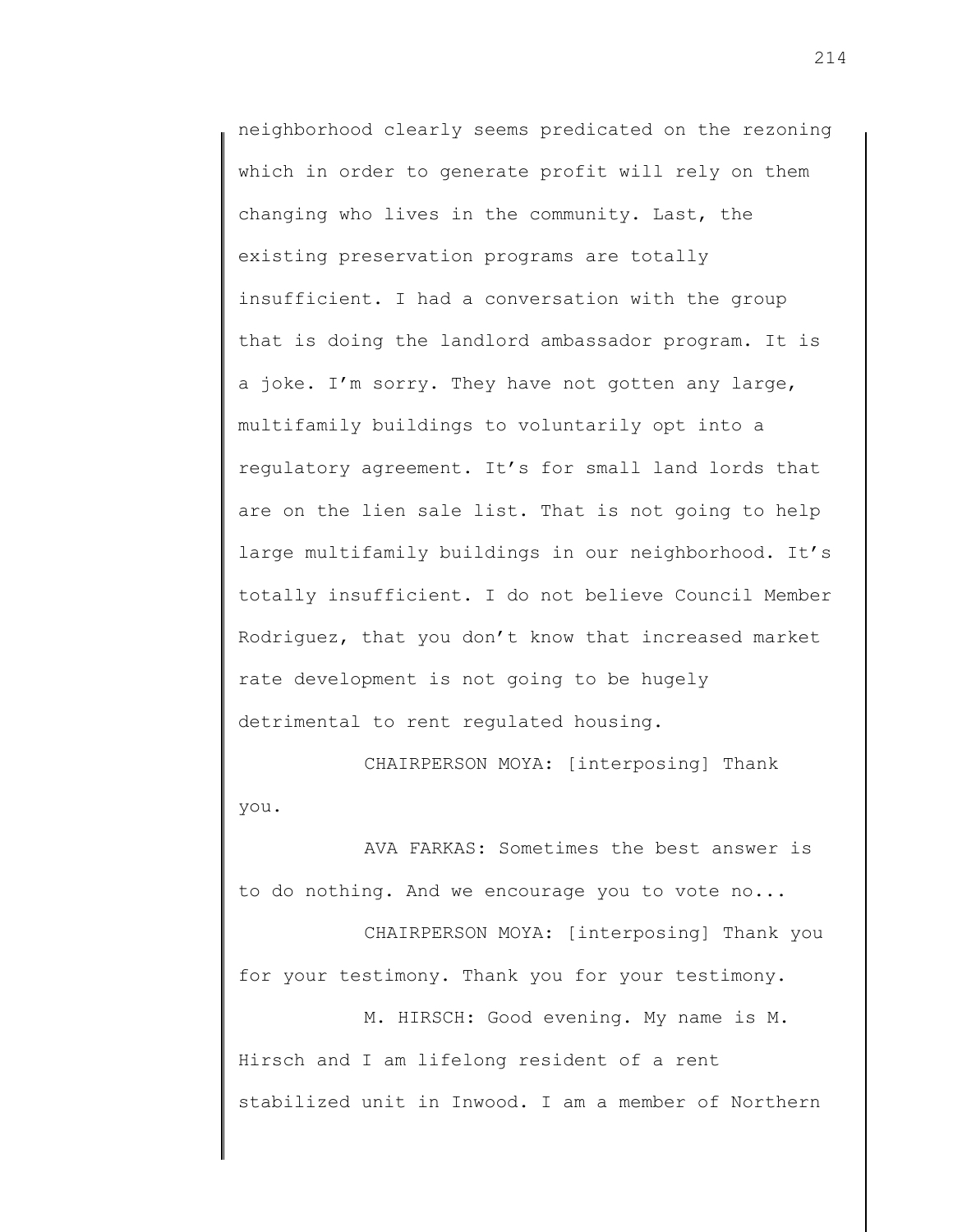Manhattan is Not for Sale and I am extremely concerned about the residential displacement exacerbated by the rezoning. I have heard City agencies state that HPDs programs will be enough to protect Inwood residents from displacement. However, HPDs housing preservation has been a failure in Inwood and there is no evidence they can turn it around at the scale needed. In this rezoning plan, one of the City's main strategies to preserve existing rent regulated housing is to offer low cost loans or tax breaks to landlords to improve their buildings in exchange for regulatory agreements to maintain affordability for 15 to 30 years. But this is now new, HPD has been trying this in Inwood since at least 2003. In the last 14 years they've only preserved 680 affordable apartments in Inwood or only 48.6 apartments per year. Yet Inwood has over 10,000 rent regulated apartments that are under threat. That means HPD has to multiply it's success rate by 15 to 20 times, preserving 750 to 1,000 units per year to come close to making a difference. There is no evidence they can do that. As Ava just said, HPD is trying a new landlord ambassadors program to entice more landlords to take incentives and enter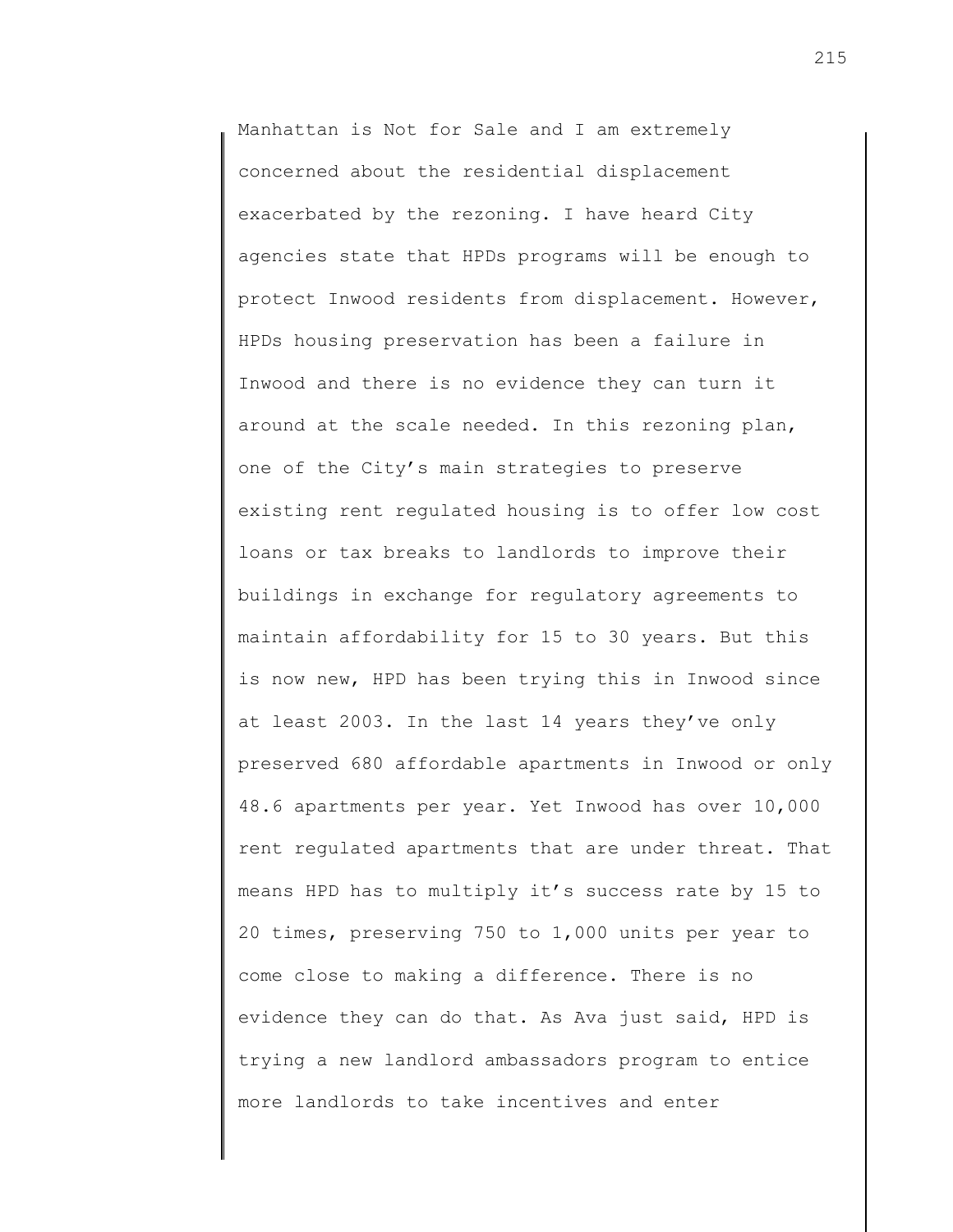regulatory agreements, but the reported progress has been minimal. They can only get a few landlords with a low number of apartments to sign up. These programs work for small landlords with one or two buildings, but Inwood's rental housing is dominated by companies with vast portfolios like Barberry Rows, Koplowitz or Taconic. They're backed by banks and the last thing they want is an agreement to keep their rents low for decades. They'd rather raise rents as fast as they can through vacancy and MCI bonuses, deregulate apartments, and get low income tenants out so they can rent to higher paying newcomers. Given 10,000 plus regulated units in Inwood and speculation headwinds created by rezoning, HPDs puny preservation efforts cannot be counted on to make a difference. In conclusion I urge you to vote no on the EDCs Inwood Rezoning Plan and instead adopt the points outlined in the Uptown United Platform.

### CHAIRPERSON MOYA: Thank you.

LAURA: Hi, my name is Laura. I'm with Northern Manhattan is Not for Sale. For the past few months I've been going door to door in Inwood talking to low income, mostly immigrant, rent stabilized, long term tenants. [SPEAKING SPANISH 05:02:47-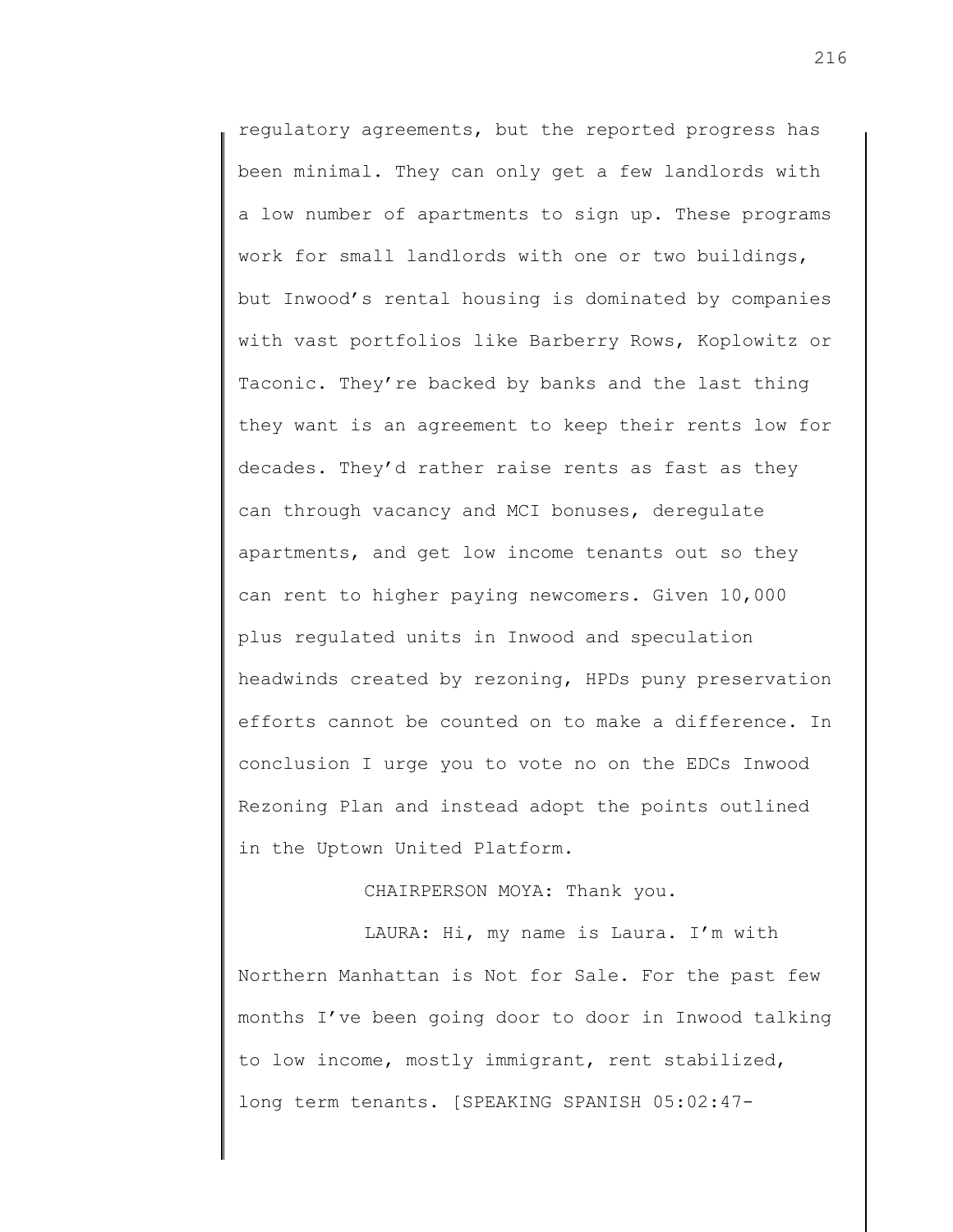05:03:59] How do I reconcile those two? [SPEAKING SPANISH 05:04:01-05:04:08]

CHAIRPERSON MOYA: Thank you.

SARAH FISHER: Hi, my name is Sarah Fisher. I'm a member of the Community Board Health and Environment Business Development Committee. I'm a cofounder of Friends of Inwood Hill Park and a founding member of the Washington Heights Inwood Food Council, the Northern Manhattan Arts and Culture and River Keeper Ambassador. I'm speaking as myself and someone who cares about our natural resources. I also want to mention that I have attended every single public session discussing the Inwood NYC Plan. Unfortunately the plan that was developed seemed to have been written well before the sessions began. I ask you today to defer to the Community Board and to our President, yes, Gale, not Donald, and reject the EDC platform. I also want to emphasize that little consideration has been given to the protection and preservation of our natural resources. Our blue, green and open spaces or environmental education and stewardship. Sadly I do not think the City is up to the task on the West Side of Inwood. We've had the de facto privatization of our waterfront at the La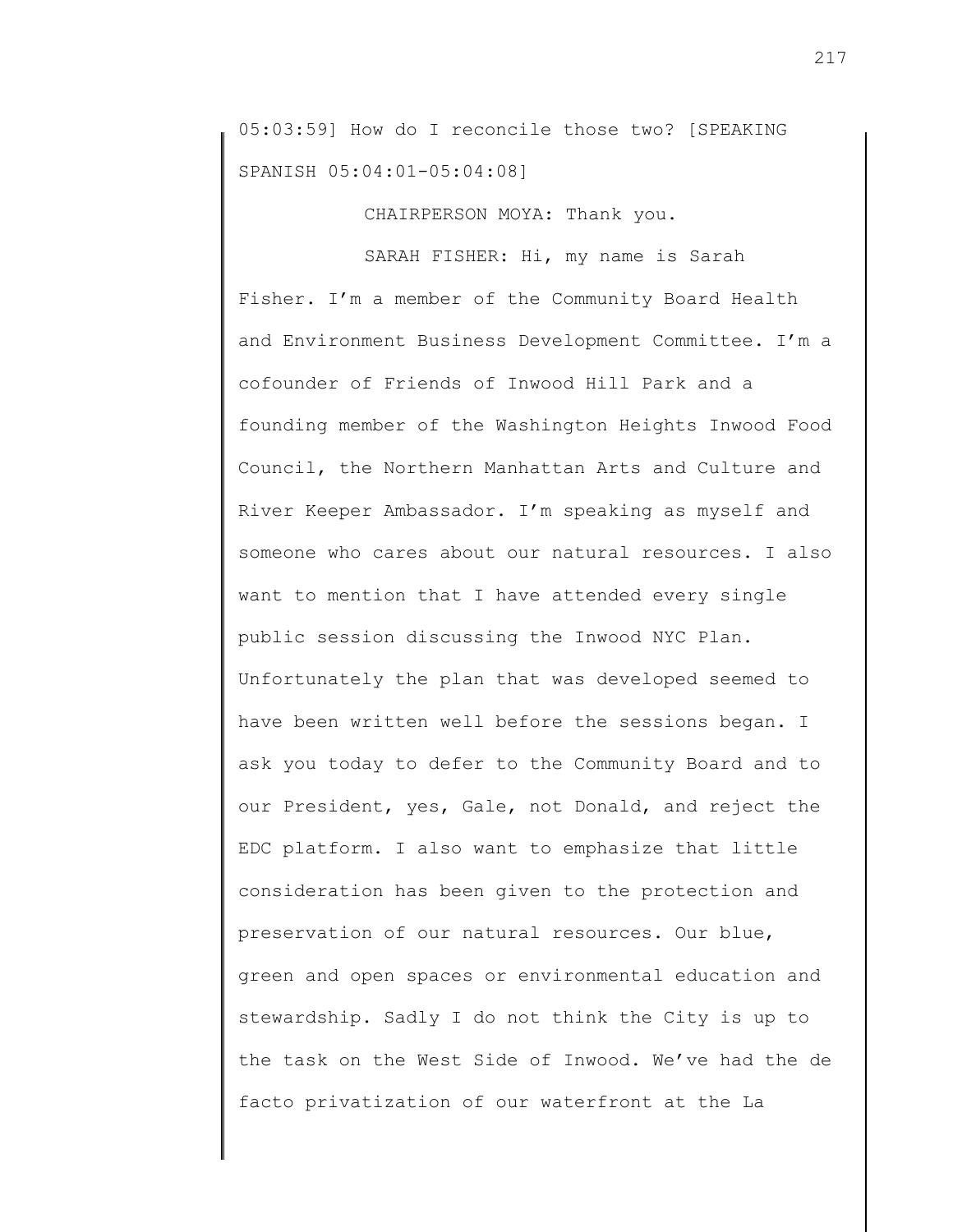Marina concession. Given Parks failure to follow the law, enforce the contract that was signed and we still do not have a nature center. As I mentioned and express to EDC and others throughout the last three years, I think that we need an environmentally responsible and sensitive waterfront access plan directed by people, led by people who understand what's at risk. And what's at risk is our river, what's at risk is our natural resources. There are a lot of people in the community that understand the environment that would be happy to be engaged in this process and I really don't think you want to risk the earth that we live on. New York Restorations Project was here. they have shown that they're up to the task, they have managed blue, green and open space, river to river in all five boroughs and I encourage you, under their leadership, give the community environmentalists a shot at showing you what is possible on the river front, what is at risk, and what we can do to ensure that the rivers are going to keep flowing, and that we will have the natural resources that we deserve. And that our children, and our children's-children deserve.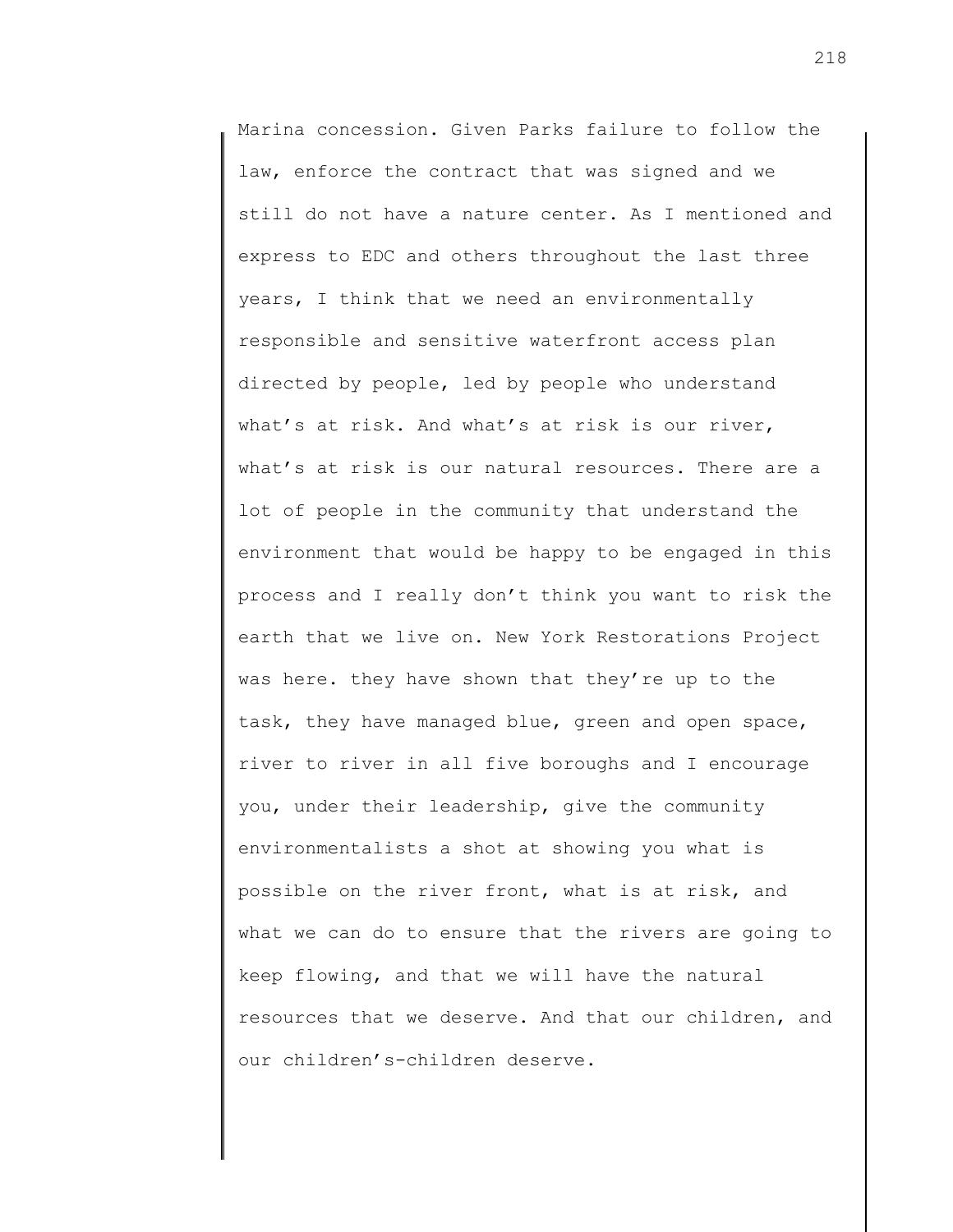CHAIRPERSON MOYA: Thank you. I know Councilman Rodriguez has a comment.

COUNCIL MEMBER RODRIGUEZ: Well, first of all I, what everyone has been saying, and it means a lot to me. I am the person who was born and raised in a family, my older sister is around the social justice value. So, I also hope that we all understand there is a reason why sometimes we need to be the voice of the voiceless. If you look right, the audience here, and I want to be honest, most of us here, we don't live in the Inwood rezoning area that we are discussing today. Most, I say, in the area that we are rezoning, the east of 10th Avenue, the Sherman, the Post, the Vermilyea, there's a reason why we still have not been able to get the working class a modest advantage once...

UNIDENTIFIED: [interposing] I just want to say...

CHAIRPERSON MOYA: [interposing] Hold on one second.

[CUT DICTATION 05:07:42-05:23:58] UNIDENTIFIED: [SPEAKING SPANISH 05:23:58- 05:24:44]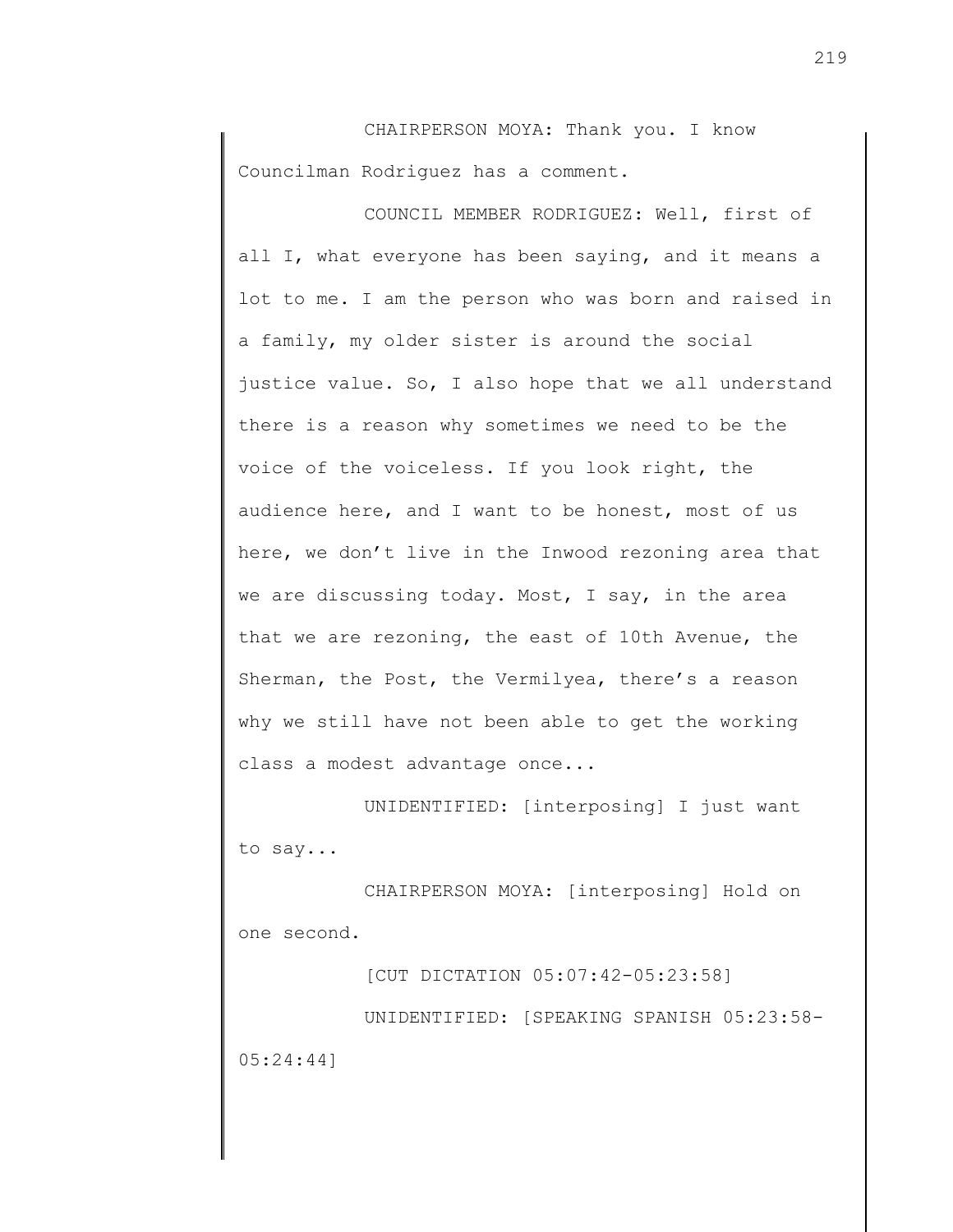CHAIRPERSON MOYA: Gracias, thank you. Thank you very much for your testimony. The next panel will be Alexis Francisco, Katherine (SP?) O'Sullivan, Carol Stevens, Ray Rogers, Abel Rodriguez, Steven Latham, Liz Demayo (SP?), Lena Melendez, Julia Ruben. Please state your name and you can begin.

KATHERINE OSULLIVAN: Katherine O'Sullivan, as an immigrant and citizen, I believe in the great Democratic experiment that is the U.S. of A. I believe that Inwood Library is a significant historic building that deserves preservation in its own right. The proposed library demolition plan is being used to push the up-zoning of the Commercial U. the replacement library housing proposal cannot advance without an up-zoning. This is internecine thinking. Despite repeated requests, the Andrew Berman designed proposal has not been released to the public for full review. All we were given, like you were given, a few pretty pictures, but they don't tell us what is being proposed. I do not believe Inwood will get a better replacement library for the stated amount of 10 million. It's unrealistic. There is still no location, no budget, and no plan for any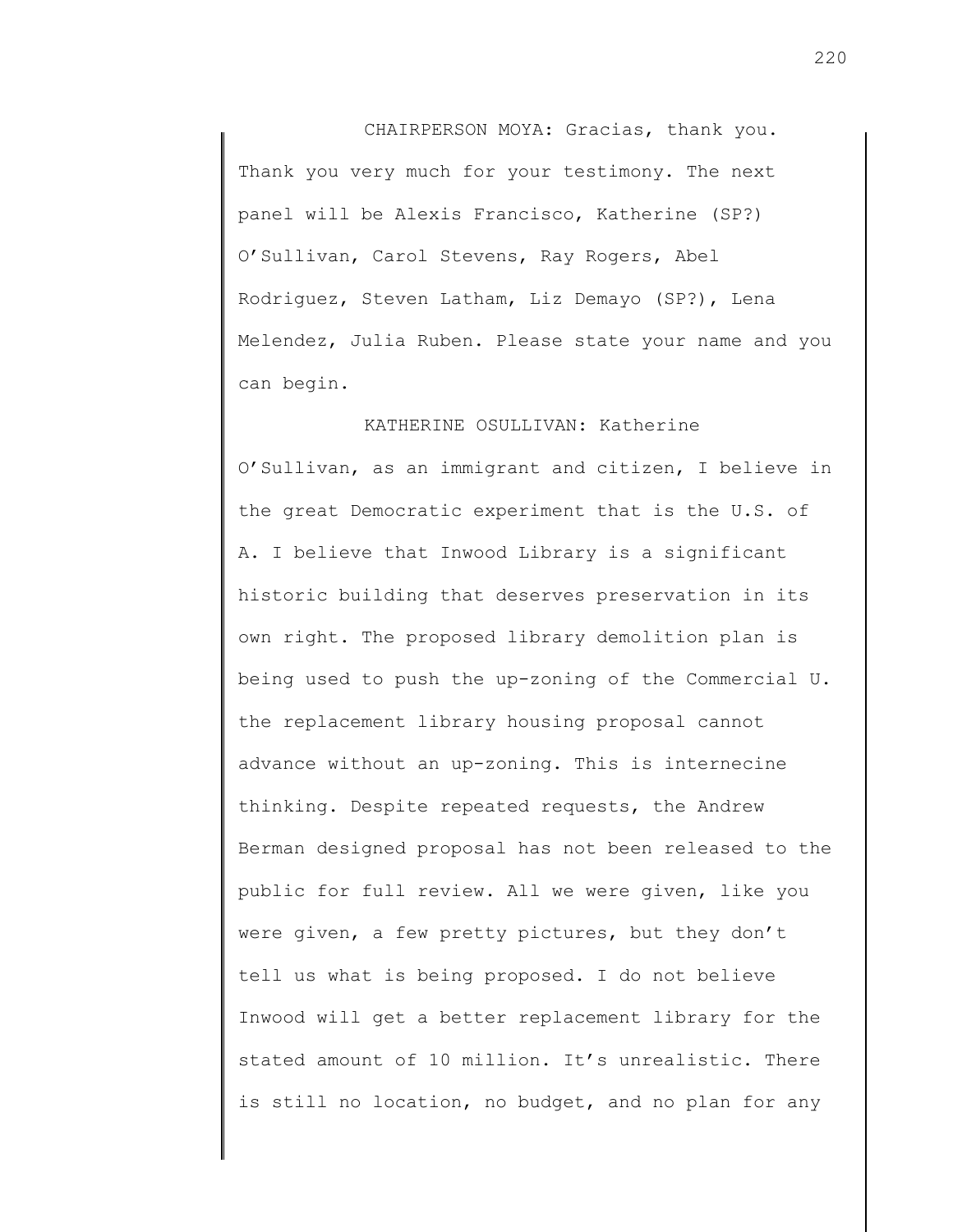interim library since this misguided plan was first formed. The Eliza Housing CLOTH proposal should be built on City property east of 10th Avenue because all the new residents there will need a new library. It's not a bad plan in and of itself. As a public project, it must have its own ULURP. Will planning, dispositions, and concessions subcommittee be reviewing this proposal separately? I believe that this rezoning plan and has been since before 2006, a political process pushed by the EDC and the Mayor's Office. This plan is not about what would make a great neighborhood better through sound planning principals. Inwood residents have been involved at every opportunity and have been largely ignored. The plan has been pushed through to achieve political goals at any cost. It's a racist plan, please vote no. Uptown United platform, thank you.

CHAIRPERSON MOYA: Thank you.

RAY ROGERS: Good afternoon. Ray Rogers. In this book, *The Creative Destruction of New York City*, Alessandro Busa writes; Ttoday's supergentrification is upgrading the City to standards that are unaffordable, but to the very wealthy. When did people tell their government bureaucracies to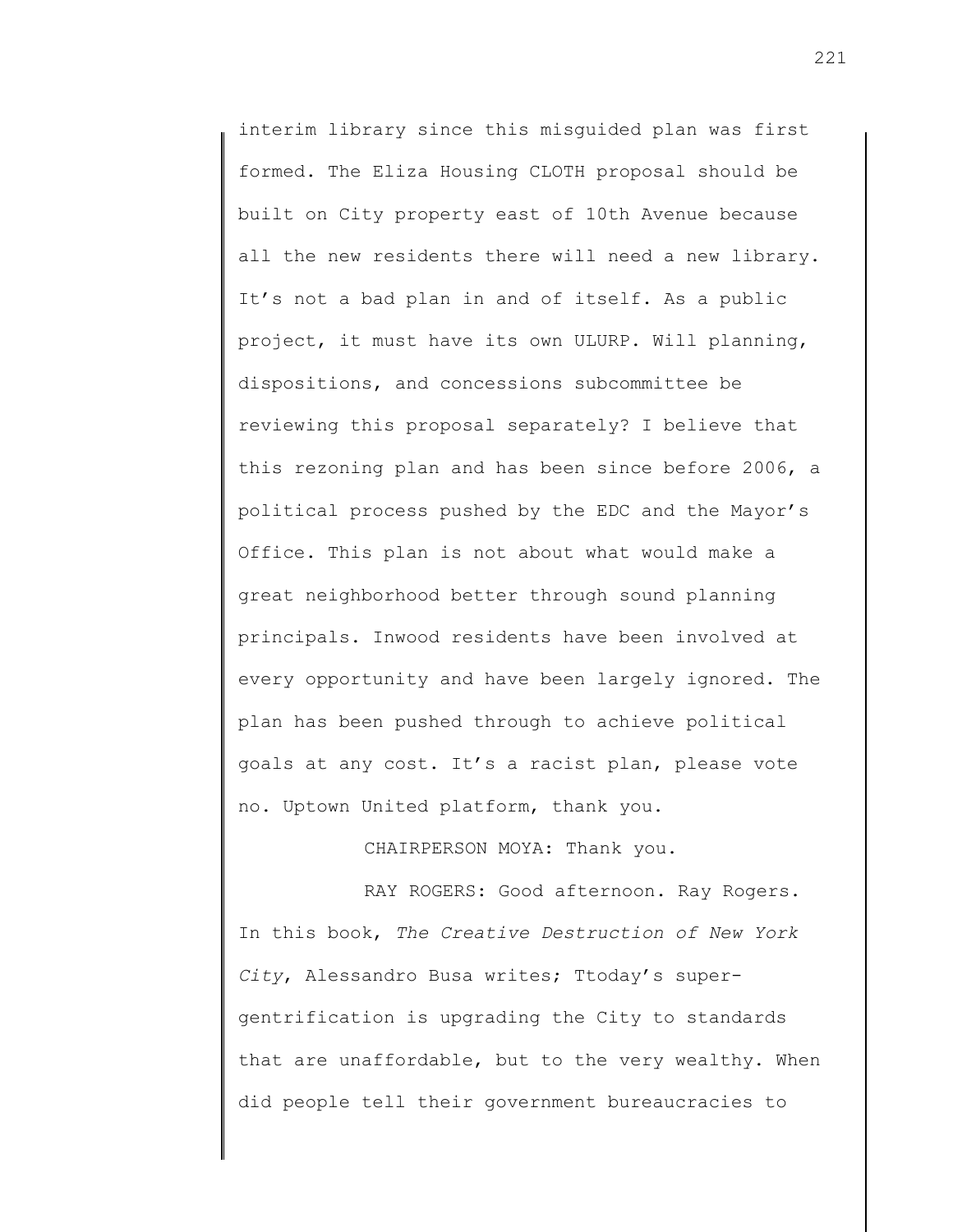drain City budgets to subsidize big corporations and banking giants? Or to give out massive tax breaks to developers and buyers of luxury units when affordable housing is shrinking at record pace? There must be something better than this. As people wake up there will be a chance for us to see another kind of creative destruction. The creative destruction of established political practices that have made this system so disconnected from the needs of citizens of New York." Jeramiah Moss, author of *Vanishing New York* says in his book, "This is about how the City has been taken from us. It's not just a story of death, it's a story of murder. The spirit of the City as we knew it has vanished in the shadow of luxury condo towers and rampant greed." When we talk about rampant greed we must talk about REBNY. REBNY stands for the Real Estate Board of New York or more appropriately, for the real estate bullies of New York. Ravaging every borough of New York City so property speculators, developers, and landlords can make obscene profits. The Mayors EDCs and City Department of Planning rezoning plans are dictated by the billionaire bullies and racketeers who are running REBNY. Those plans are causing massive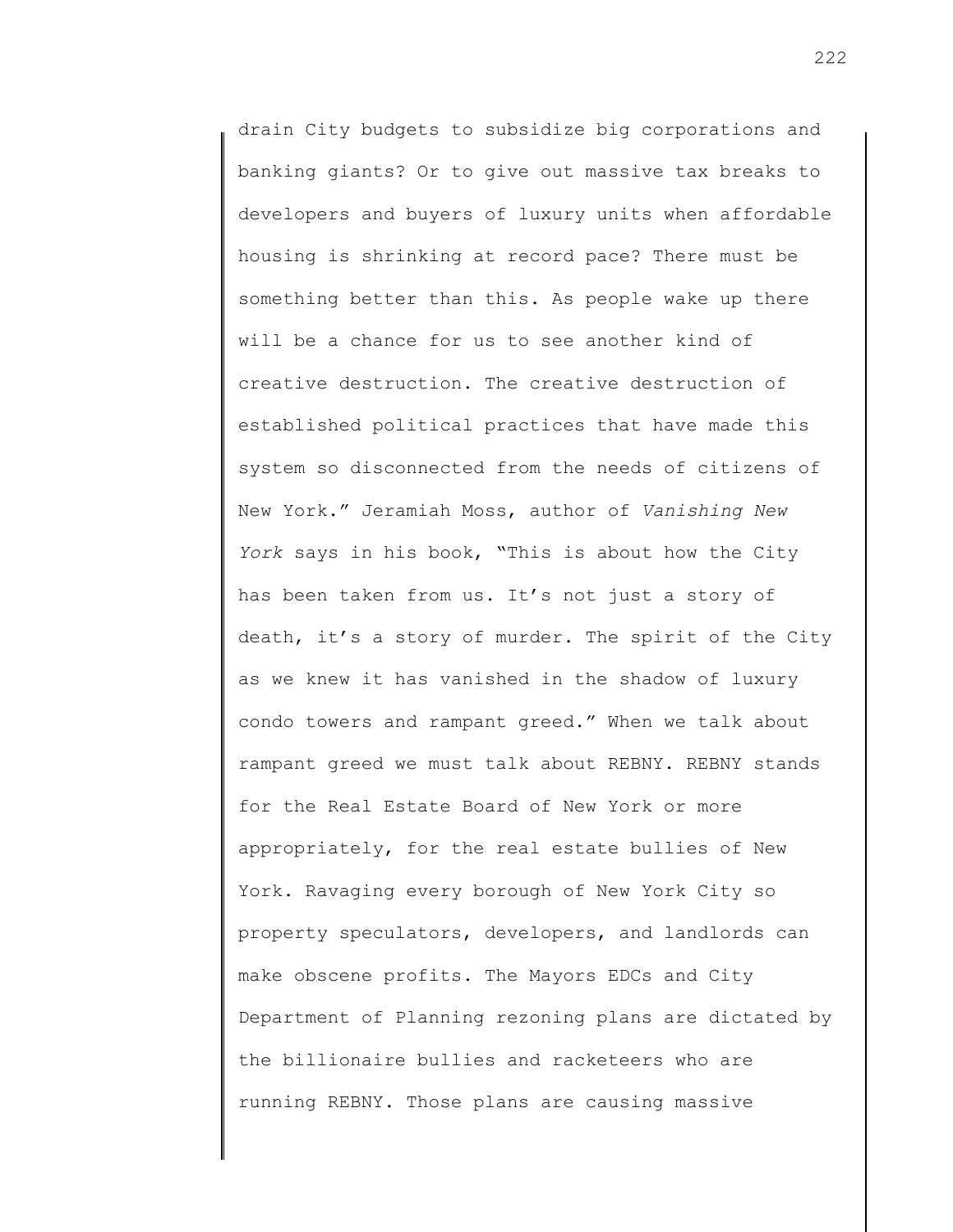displacement and inflicting great hardship on longtime residents and small businesses. REBNYs rezoning policies are not leading to the building, but to the bulldozing of our libraries, schools, hospitals, community gardens and historic buildings to make way for more super tall luxury towers, malls, and absentee landlords. Our political leaders must stop. Do not promote REBNYs greed and affordable housing scam that has targeted Inwood. Vote no.

STEVEN LATHAM: My name is Steven Latham. I'm an Inwood resident and a member of socialist alternative. The organization behind Seattle City Councilor Kshama Sawant. Who by taking no corporate money and by only taking the average wage of a worker in her district has helped to build historic movements outside of City Hall to win victories within City Hall such as the first \$15.00 minimum wage in the country. I'm bringing up Kshama today because she is an example of the kind of leader within city government that Inwood and New York City need today. The point is you can't serve two masters. You can't serve both big business and your working class constituents. You have to make a choice. New York City is facing a housing affordability crisis.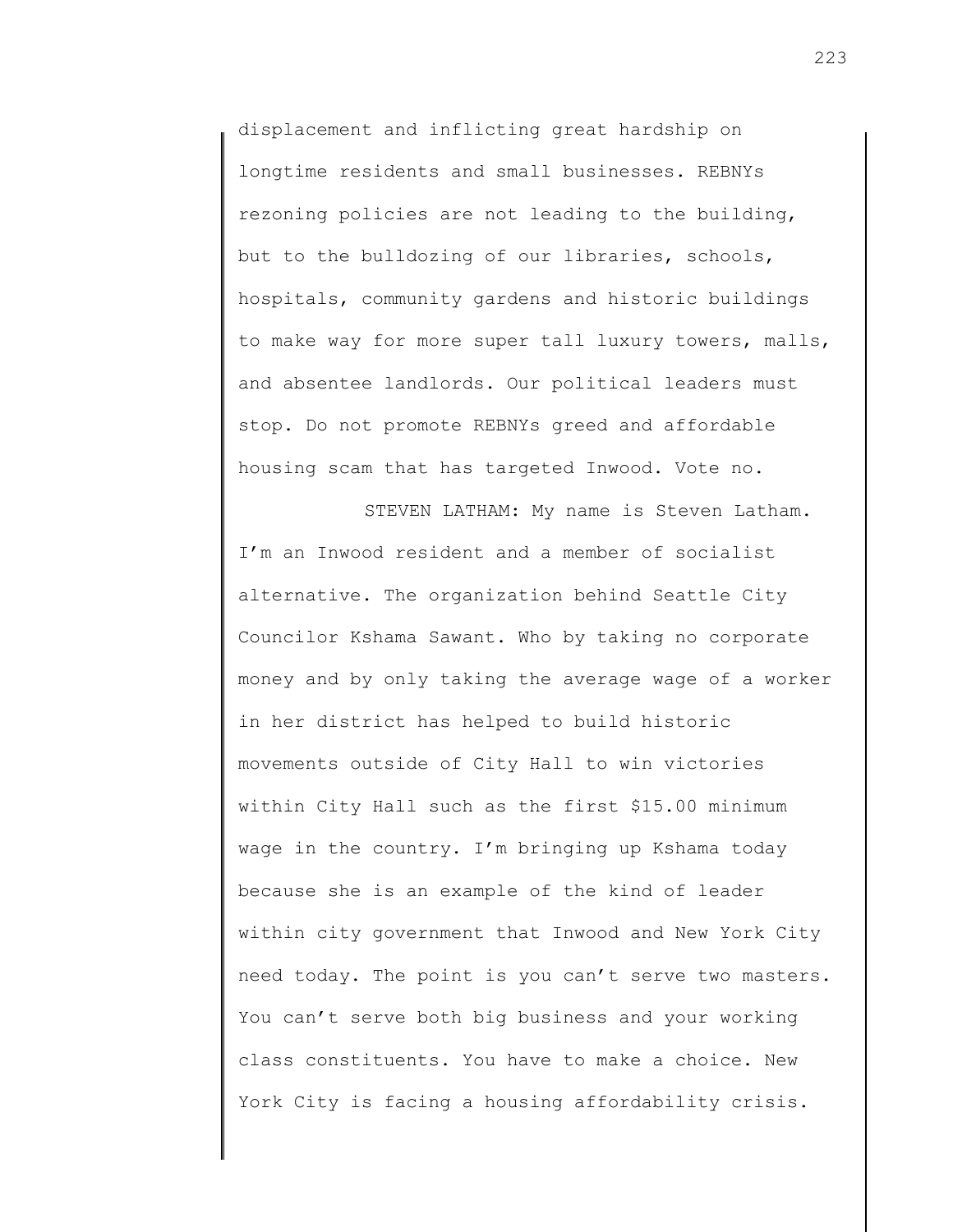Practically everyone is already rent burdened by one of the most unaffordable housing markets in the country. Homelessness rates in the City are at alltime highs with over 60,000 people in the municipal shelter system this year. To make matters worse, the state rent laws are full of loop holes that favor profiteering landlords and lead to evictions, mass displacement, gentrification and homelessness. The for-profit housing market has failed. A rezoning plan based on maximizing profits for developers can't solve these problems no matter how much the EDC gussies up their rezoning plan to sound inclusive. A rezoning plan for Inwood not based on a for-profit system could do a lot to alleviate the worst effect of this crisis. And that is why I support the Uptown United Plan. And especially its demand for 100% affordable housing. Frankly we shouldn't even be talking about what percentages of so called affordable housing such a plan would include. We should be discussing a massive public's works program or public housing funded by major tax increases on big business. My point is that the demand for 100% affordable housing already is the compromise. So as a rent burdened resident I am calling on you to make a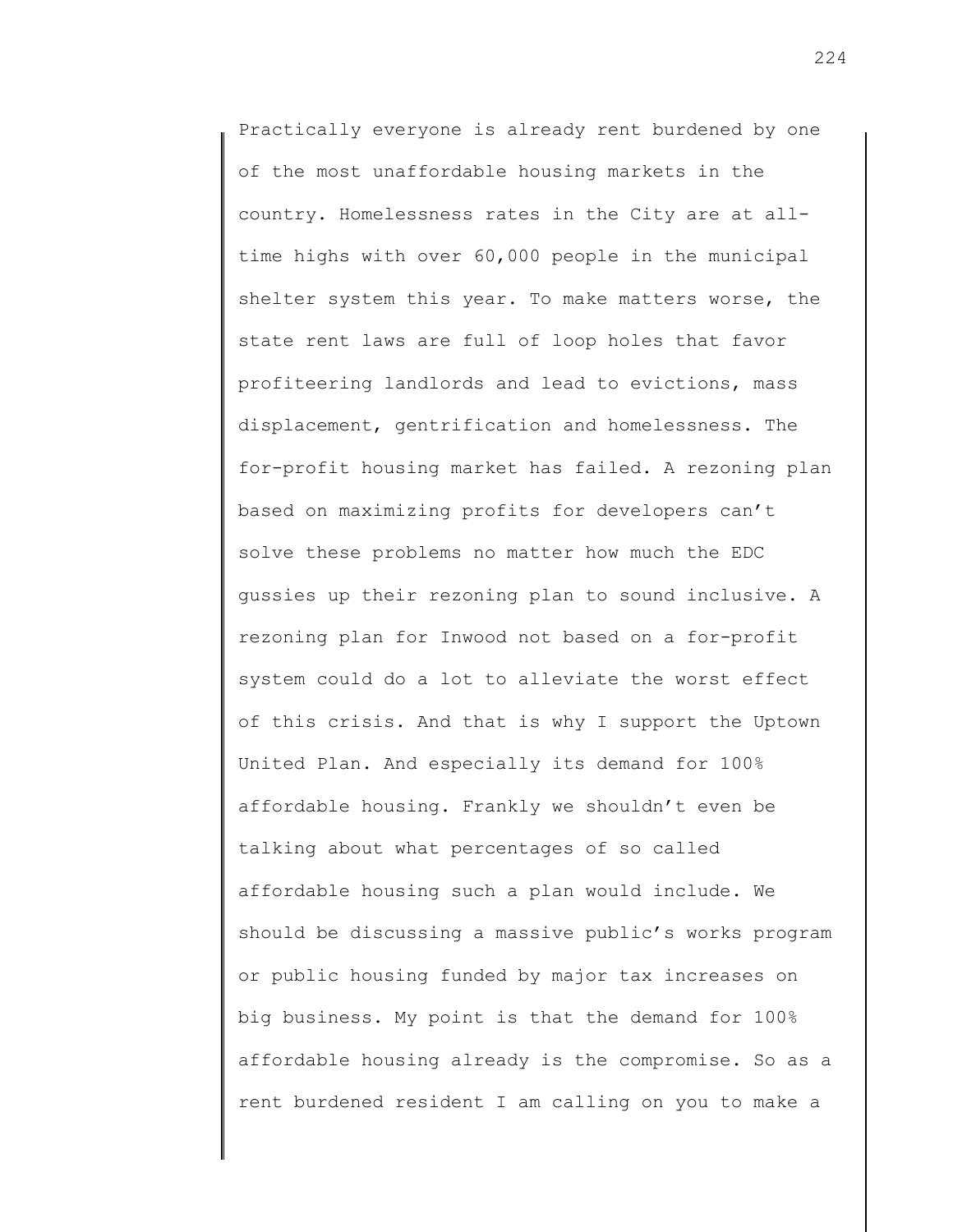choice. You can fight for the working class constituents in your districts or you can serve big business, but not both. The EDC plan favors developers, but Inwood needs a rezoning by and for the 99%. Vote no. Adopt the Uptown United Platform. If you don't, then come election time we will remember that you sold us out. And we will find representatives like Kshama Sawant or like Alexandria Ocasio-Cortez. Who are showing millions of voters that an alternative is possible. I want to say lastly also really quickly that it was state earlier by the EDC that they've done a lot of outreach to the community. That is simply not true. The Northern Manhattan is Not For Sale Coalition has been doing a lot of outreach over the past couple of months, I have been there every weekend on Saturday's and let me tell you, the working class residents who live east of Broadway primarily Dominican residents who have been living there for decades don't know about this plan...

CHAIRPERSON MOYA: [interposing] Thanks. STEVEN LATHAM: The reason, Ydanis, that they're not here today is because not enough research has been done--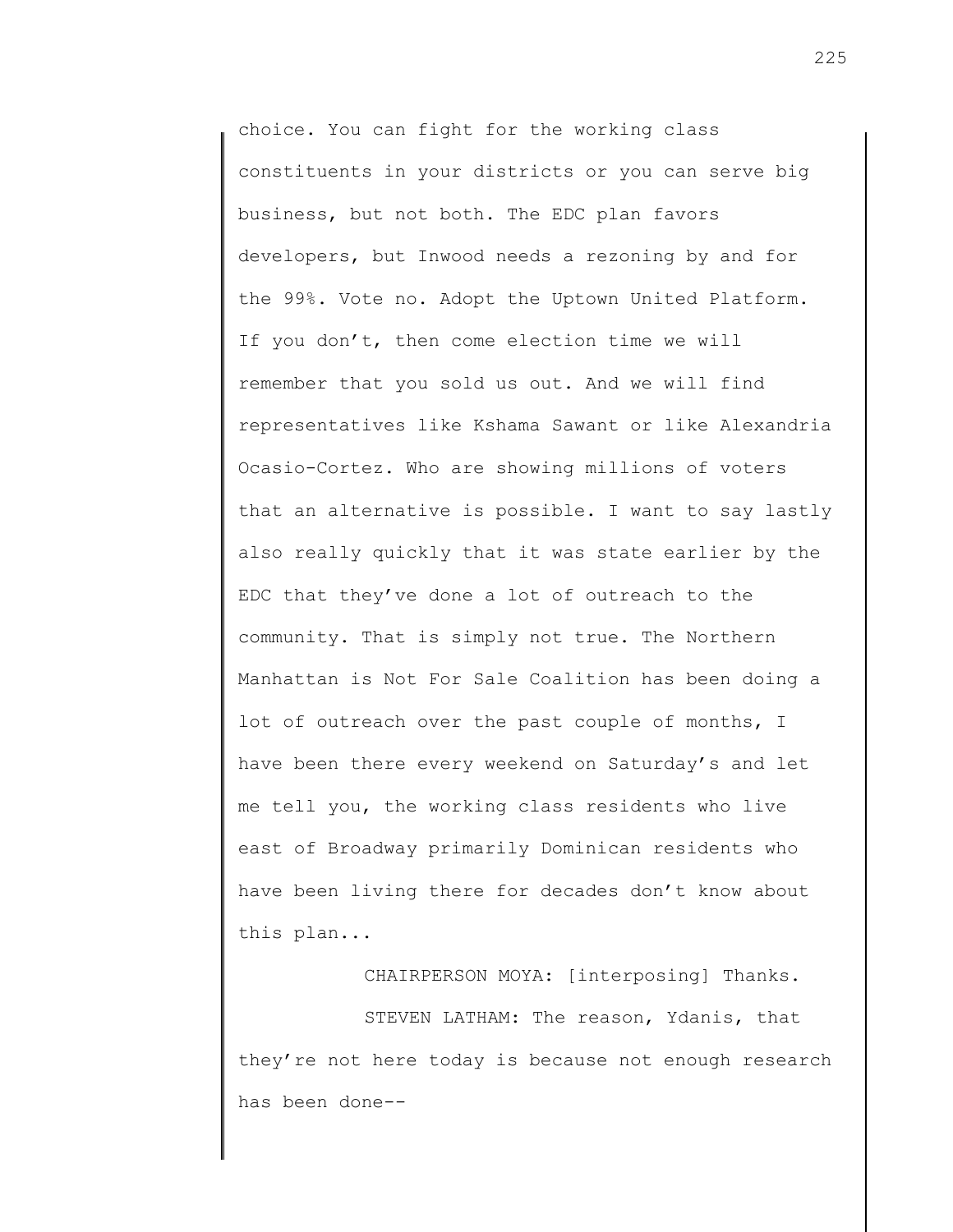CHAIREPRSON MOYA: [interposing] Thank you. Thank you for your testimony.

STEVEN LATHAM: Or, I'm sorry, not enough outreach has been done to bring them here.

CHAIRPERSON MOYA: Thank you very much. Thank you.

LENA MELENDEZ: Before I start I just wanted to point out this thing that says, a government of the people, by the people--

CHAIRPERSON MOYA: [interposing] Okay, thank you.

LENA MELENDEZ: Okay. My name is Lena Melendez and I'm a lifetime resident in the community. A true native New Yorker. I oppose the New York City's Inwood Rezoning project as it stands. I believe there would have to be more than a few changes for me to vote in favor of a rezoning in Inwood. MIH does not address the housing needs of most of Inwood Residents. We have seen what happened in Williamsburg. There have been many opportunities for EDC to make changes to this plan. EDC has not shown goodwill as they have ignored totally the alternative community plan Uptown United. Let's be clear, many of the developers who stand to benefit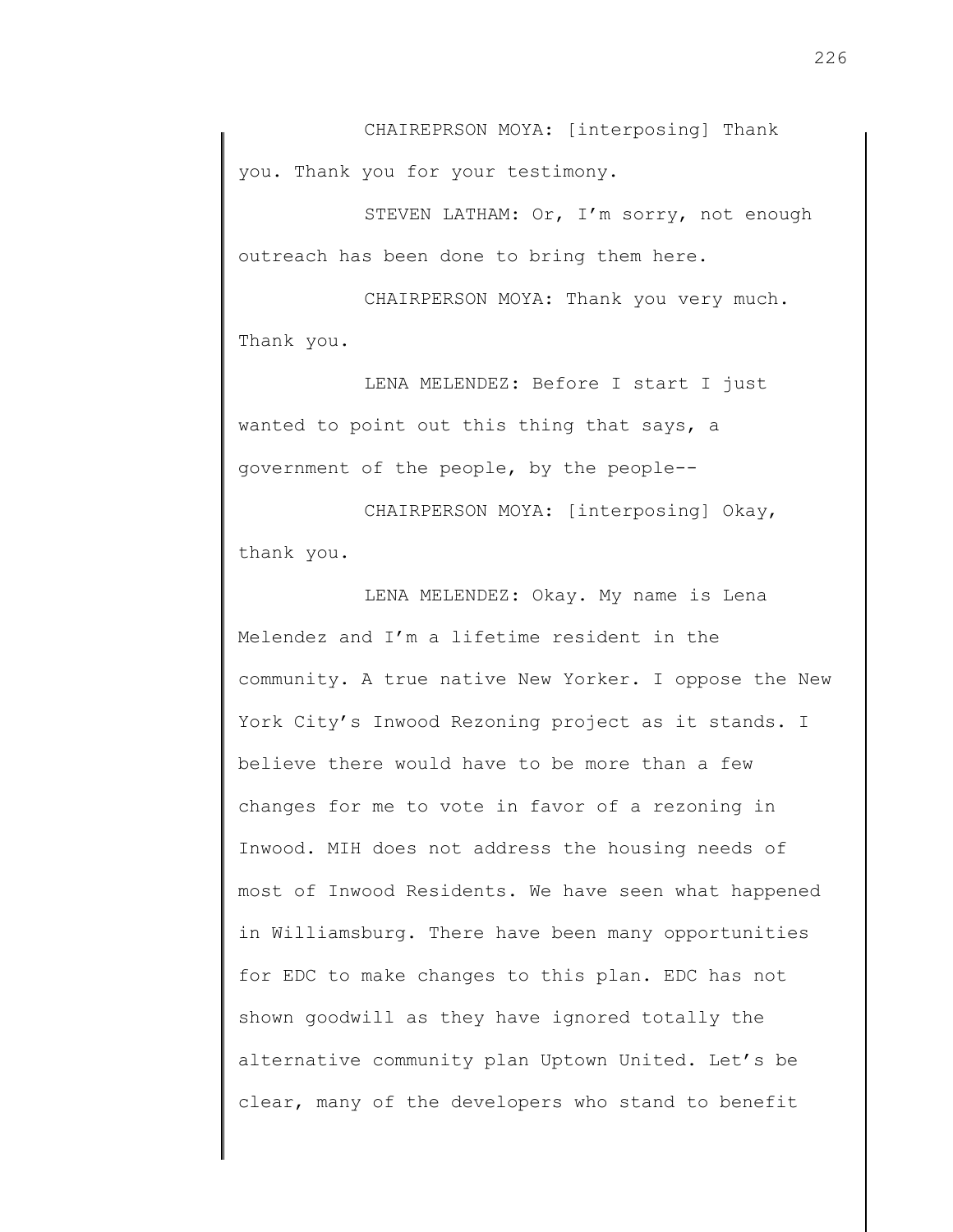from big, big, big money from these rezoning are crooked thieves and racketeers that exploit immigrant workers. These developers promise affordable housing, but what they don't tell you is that to achieve their numbers and profit margins they must exploit the immigrant workforce by not providing any safety or skill training, paying low wages and not providing workers with insurance or benefits. The City, through EDC and HPD give massive tax breaks to developers and contractors. They get these huge bonuses. Some of these developers and contractors already planning to profit from this rezoning have records of wage theft, worker deaths. Work with some of the most exploitative construction companies in the building industry. Let's not forget our politicians, I'm not going to mention any names, but one that denied for a long time that they took contributions back in September 2015 and later the story came out April 10, this year. Low and behold that he raked in over \$100,000.00 in real estate mogul money. We need to stop the collusion between landlord lobbyist, REBNY, and corporate interests and our politicians. As James Baldwin would say, there is evidence of things unseen. Time after time, again and again, I'm talking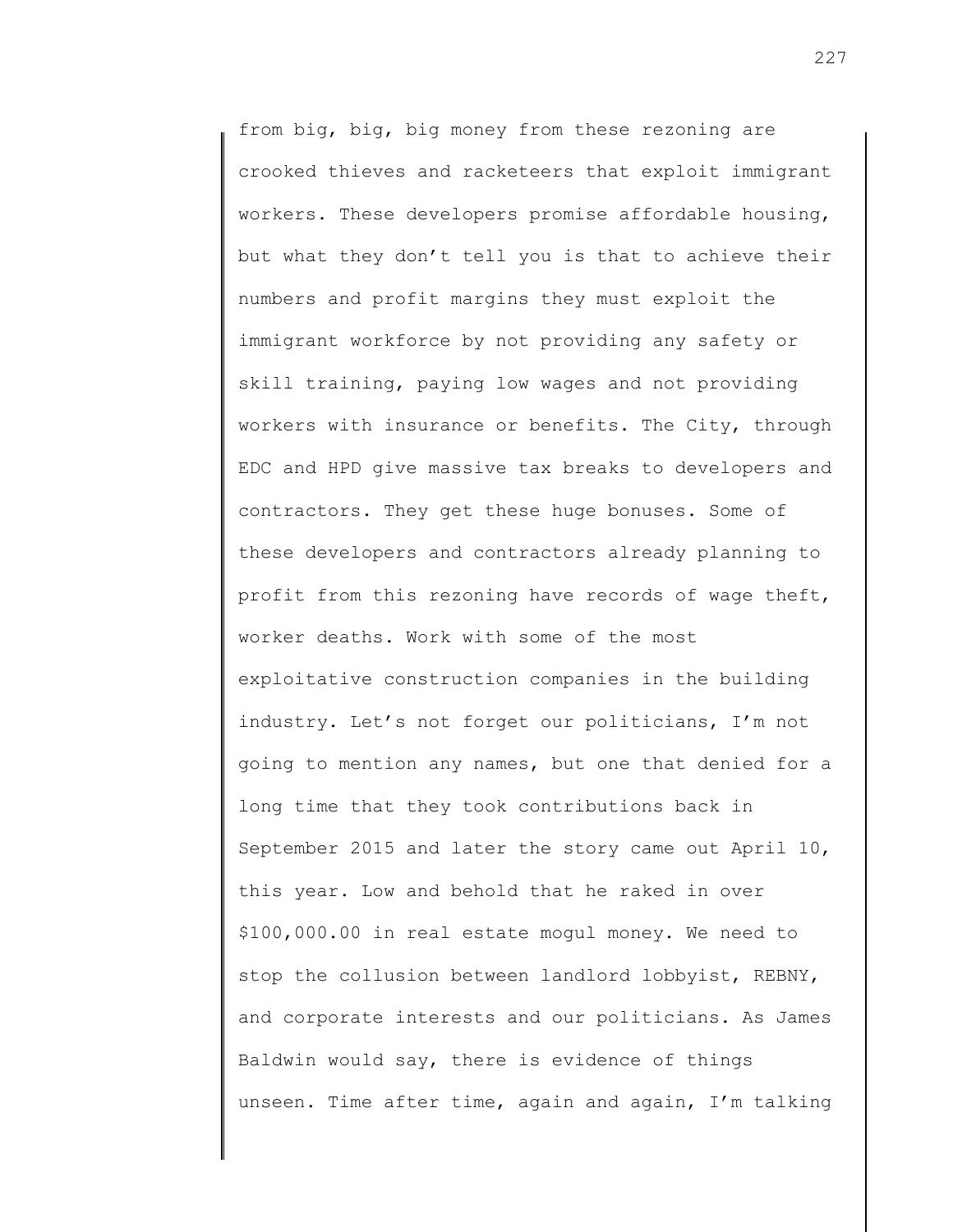el Bario, Harlem, the Bronx, Williamsburg and LIC, the City Council caves to landlord lobbyists, the REBNY and corporate interests. All of the rezoning's that have passed thus far were met with fierce and widespread opposition—-

CHAIRPERSON MOYA: [interposing] Thank you so much for your testimony.

LENA MELENDEZ: Thank you. And I vote no for that rezoning.

JULIA RUBEN: My name is Julia Ruben and I'm with Save Inwood Library. I oppose this plan. This plan will trigger construction projects all over Inwood, all at the same time. Creating levels of noise and dust that are harmful to everyone, but especially to children. A prime example of this is the plan to tear down Inwood Library and in its place build an apartment tower. This is right next door to IS-52. The construction noise will make it difficult if not impossible for those students to hear their teachers, let along focus on their lessons. In 2011, PS-51 in Hell's Kitchen had to relocate because construction next door made it impossible for students to hear their teachers. In addition to this difficulty, there will be no library programs like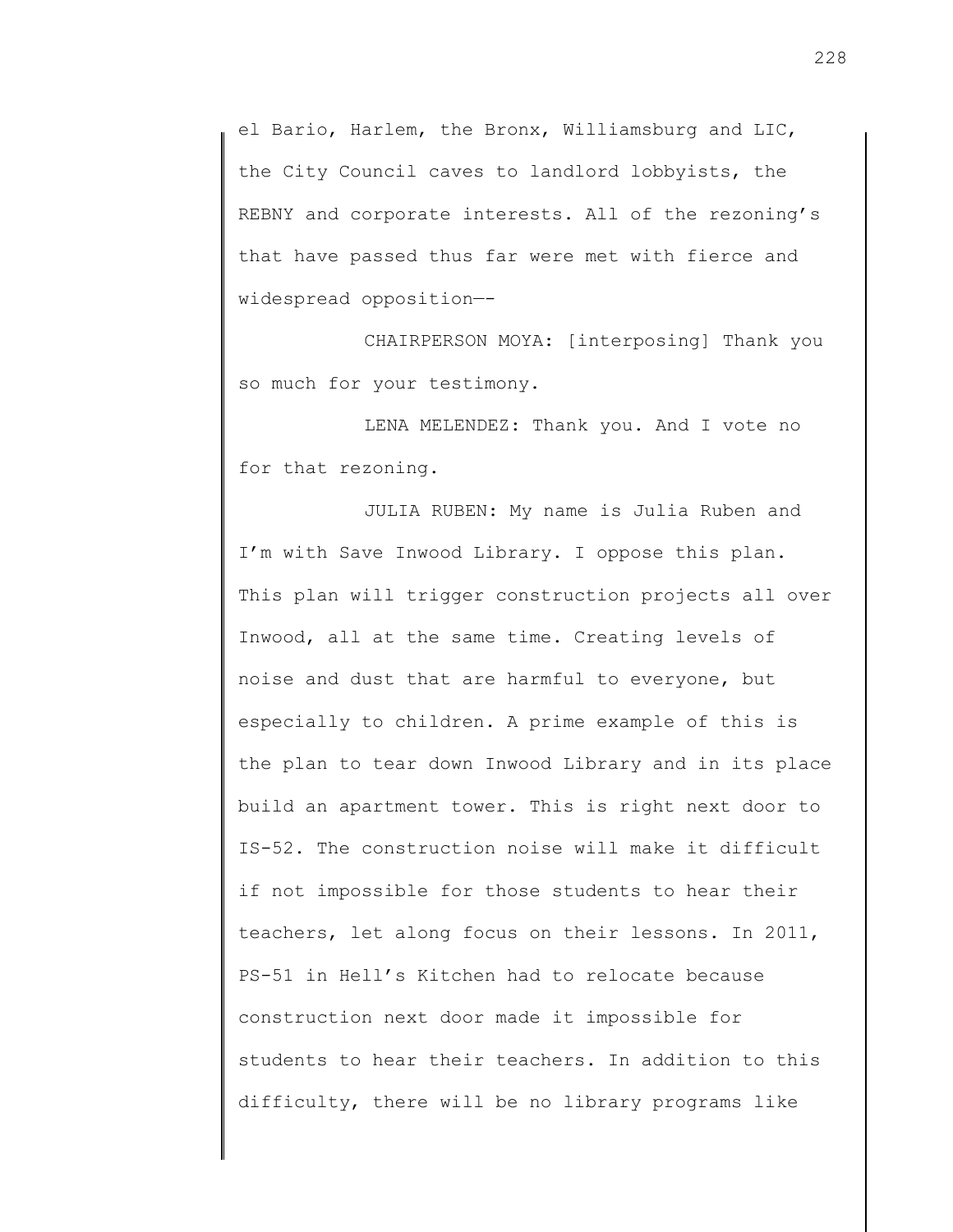the Homework Help for the students who are having trouble because of the construction noise. The other problem is in the dust. Remediation is going to be necessary because in the site of the car wash, for 40 years it was a gas station. No matter how good a job the remediator's do, there is going to be toxic dust and toxic particles in the air right next to a junior high school. So, this rezoning plan is going to endanger our children's mental and physical development. There are other schools next to other sites that are slated for rezoning so they too will face construction noise and the hazards of dust. Its better to support the Uptown United plan which better addresses the needs of the community. Thank you.

CHAIRPERSON MOYA: Thank you. Thank you, panel, for the testimony. I'm going to call up the next panel. Anna Orosco, Valen (SP?) Rinelli (SP?), Sharami, Jeanie Ruskin, Milagros Benitez, Yanilisa (SP?) Espinal, Jessica Matte. Anna, if you can just state your name and you can begin.

ANNA OROSOCO: Thank you. My name is Anna Orosco. I am here with Northern Manhattan is Not for Sale. I'm also a lifelong resident of Washington Heights, born and raised. I'm a voter, I have been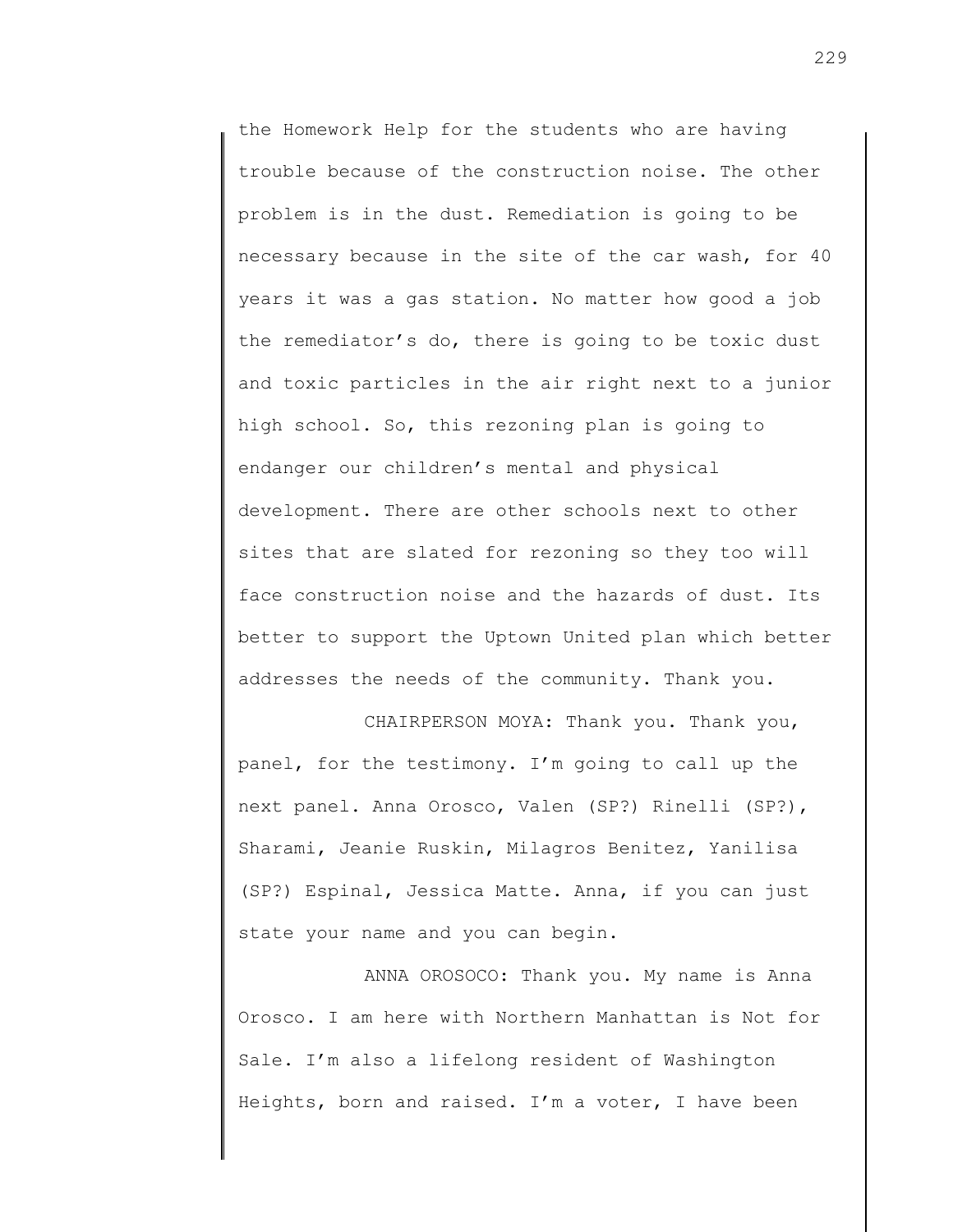voting since I was 18 in all elections. Local, state and national. And I'm here today to urge you and actually to demand, as a Washington Heights resident and constituent, a vote of no on the Inwood Rezoning Project. The proposal currently as stands will undoubtedly create mass displacement over a few years, of the working class immigrant and people of color population that is the majority of Northern Manhattan. Specially Washington Heights. Including that area that is not technically in the district of Council Member Rodriguez, this proposal as is, if passed, will have a detrimental effect on all of Northern Manhattan. And displace small businesses as well as the working class community. This idea of affordable housing being part of the plan is a farce. We know that affordable housing as it stands right now is based on area median income which includes all five boroughs and areas of Northern New York including Poughkeepsie. And that average income does not represent the average income of working people in Washington Heights. So the affordable housing that's included in the plan is absolutely not affordable for the working class of Washington Heights. If I am displaced from my community I have nowhere to go in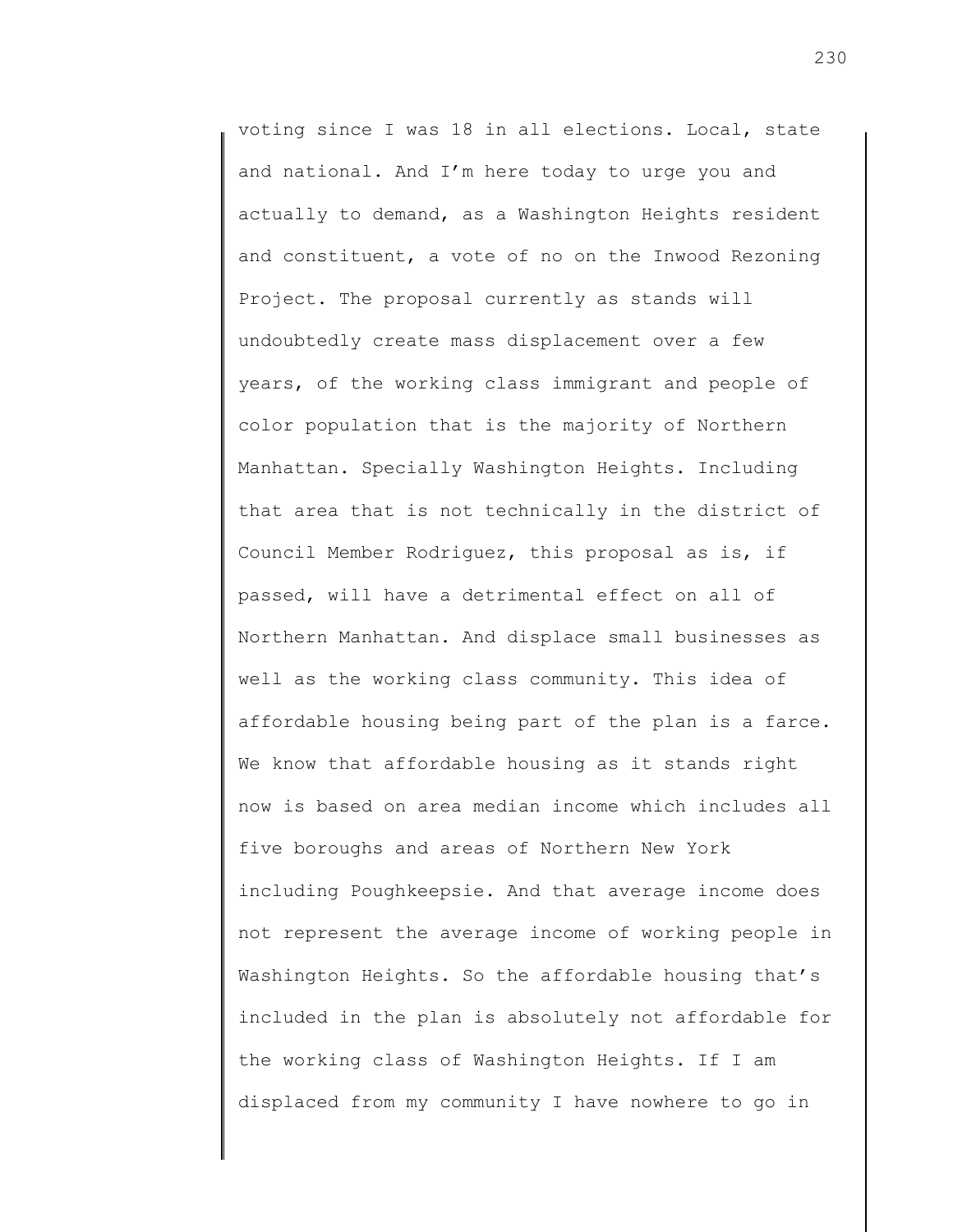New York, in any of the boroughs. So I urge you right now, Councilmember Rodriguez, to do something revolutionary. To break the mold and to urge the entire City Council to vote no on this rezoning proposal. You've broken the mold before. I believe you can do it again. We know that most rezoning proposals, once they're in the ULURP process, are passed. About 99% of them are passed. Do something revolutionary, leave a legacy, a revolutionary legacy and vote no.

CHAIRPERSON MOYA: [interposing] Thank you.

ANNA OROSCO: Otherwise your legacy will be mass displacement in Northern Manhattan and of your own community.

CHAIRPERSON MOYA: [interposing] Thank you. Thank you for your testimony.

VALEN RINELLI: Good afternoon, Chair Moya and Councilman Rodriguez. My name is Valen Rinelli and I am an Inwood resident and member of Northern Manhattan is not for sale. I appear before you today not only on behalf of myself and the organization, but the hundreds of Inwood residents who filled the evening hearings of Community Board 12 and Borough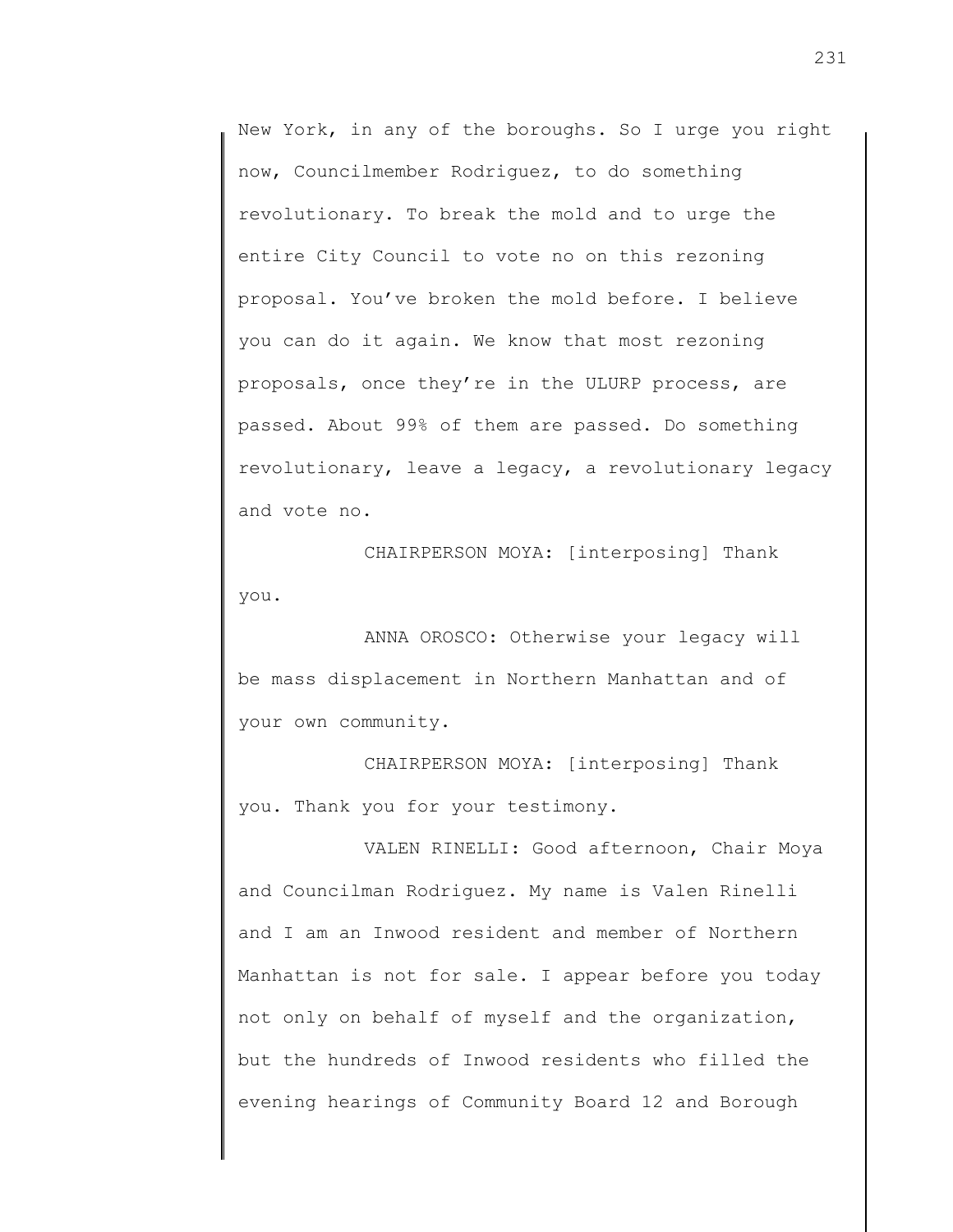President Gale Brewer, but who cannot be here because they are at work paying the living expenses many of us can already barely afford. As it is your vote that will guide the Council, I direct my statement primarily to you, Council Member Rodriguez. I begin with an important statistic, Leo Goldberg's 2015 MIT thesis found that neighborhood rezoning's of the type proposed in Inwood result in large scale displacement of communities of color. Negative 15 and 11% respectively for Blacks and Latinos. And all people making below \$25,000.00 a year. Not long ago, I attended a concern sponsored by your office of Latin American protest music during which an actor playing an oppressed artist under a dictatorial regime, repeatedly cried during a monologue, no quiero salir, I don't want to leave. He could have been speaking for all of us in Inwood too. I saw you get arrested at the DACA march, I saw you at the march against family separation. I have seen you supporting Amanda Morales in sanctuary at Holy Rood. So I know you care about immigrants, people of color, the working class and the less privileged among us. What we face in Inwood as a result of the rezoning are the same atrocities I have seen you work publicly against.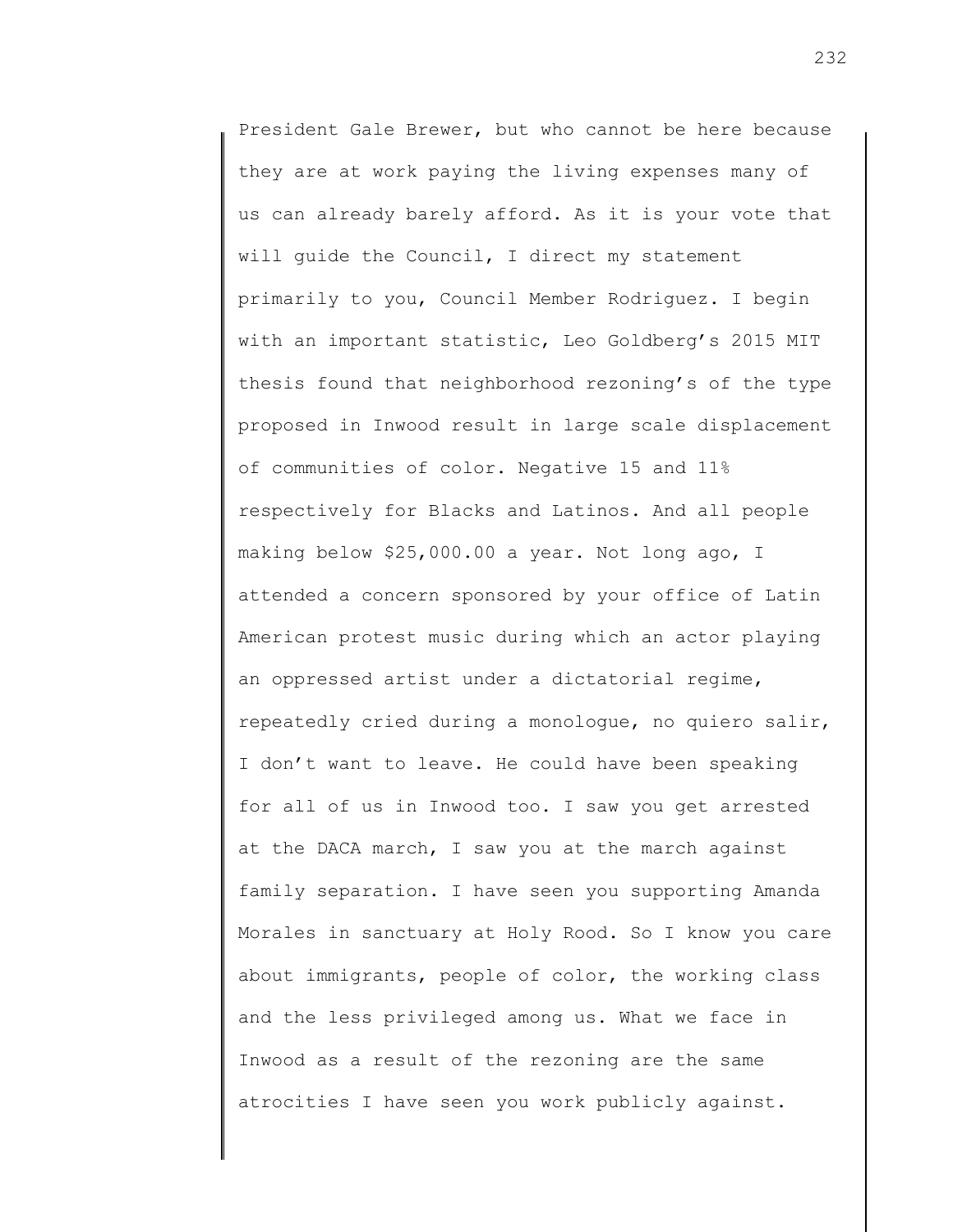Displacement, dispossession, separation,

dehumanization. How can you do this to us, your community and your constituency, knowing so well the devastation of the practices and attitudes it is yet another instance of? Last week, you pulled me aside on the street, for which I thank you, as we talked, what I saw in your eyes was a struggle. A struggle with your own humanity, between serving your constituents and serving those whom the corrupt and undemocratic nature of this system tells you, you must. But you have the opportunity to show us that democracy is not dead and represent the people of your district. We have already many times over given you all you need to know about what our community needs. And it is not EDCs rezoning. Please, Council Member Rodriguez, listen to your conscience, find your humanity. Represent us and please vote no—

CHAIRPERSON MOYA: [interposing] Thank you. Thank you for your testimony.

VALEN RINELLI: on the Inwood NYC rezoning plan.

CHAIRPERSON MOYA: Thank you.

SHARON MIMONDAZIR (SP?): My name is Sharon Mimondazir. I'm a 43 year resident of Inwood.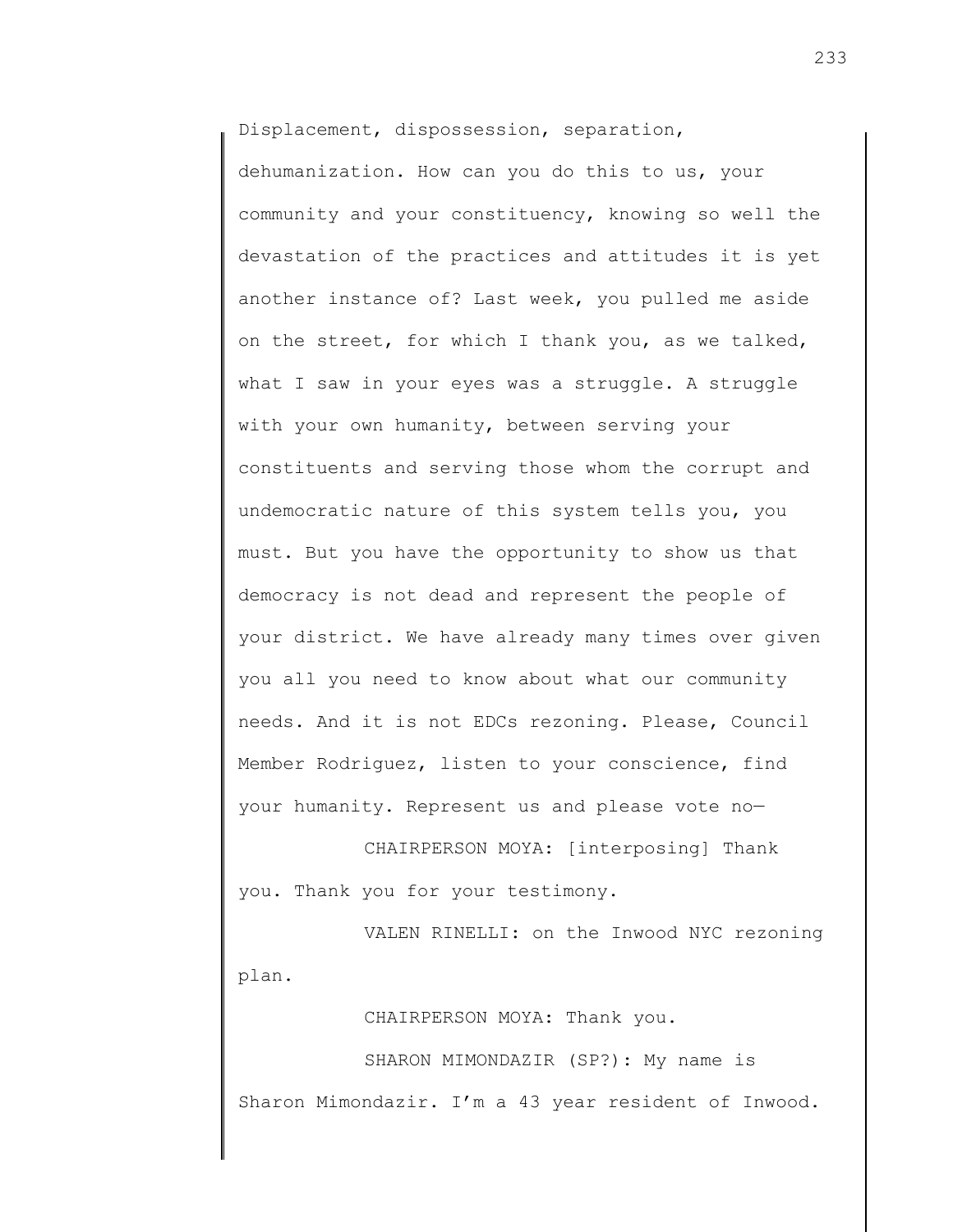Last week I heard Richard Rothstein, author of *The Color of Law: A Forgotten History of How Our Government Segregated America,* say that the past governments place restrictive covenants on housing that prohibited Black people from living there. In particular he mentioned Levittown. Which in 1953 my family was not permitted to buy into. I had thought it was strictly a personal decision of Levitt to keep Blacks out. I didn't know it was a government imposed determination. Now, we fast forward to 2018, a time of progressive City representation, and what do we still have? Highly segregated housing patterns created by government. City Council Member Brad Lander, the New York Post, and various news sources through studies, research and investigations have recently become aware that the Mayor's affordable housing effort, in particular MIH, or the misuse of MIH, is a major contributing factor in creating and sustaining segregated neighborhoods. In Council Member Brad Landers report on how to mitigate segregation in New York City, he suggests rezoning more affluent parts of the City to spur integration and counter balance gentrification. To realize the potential of MIH to increase overall housing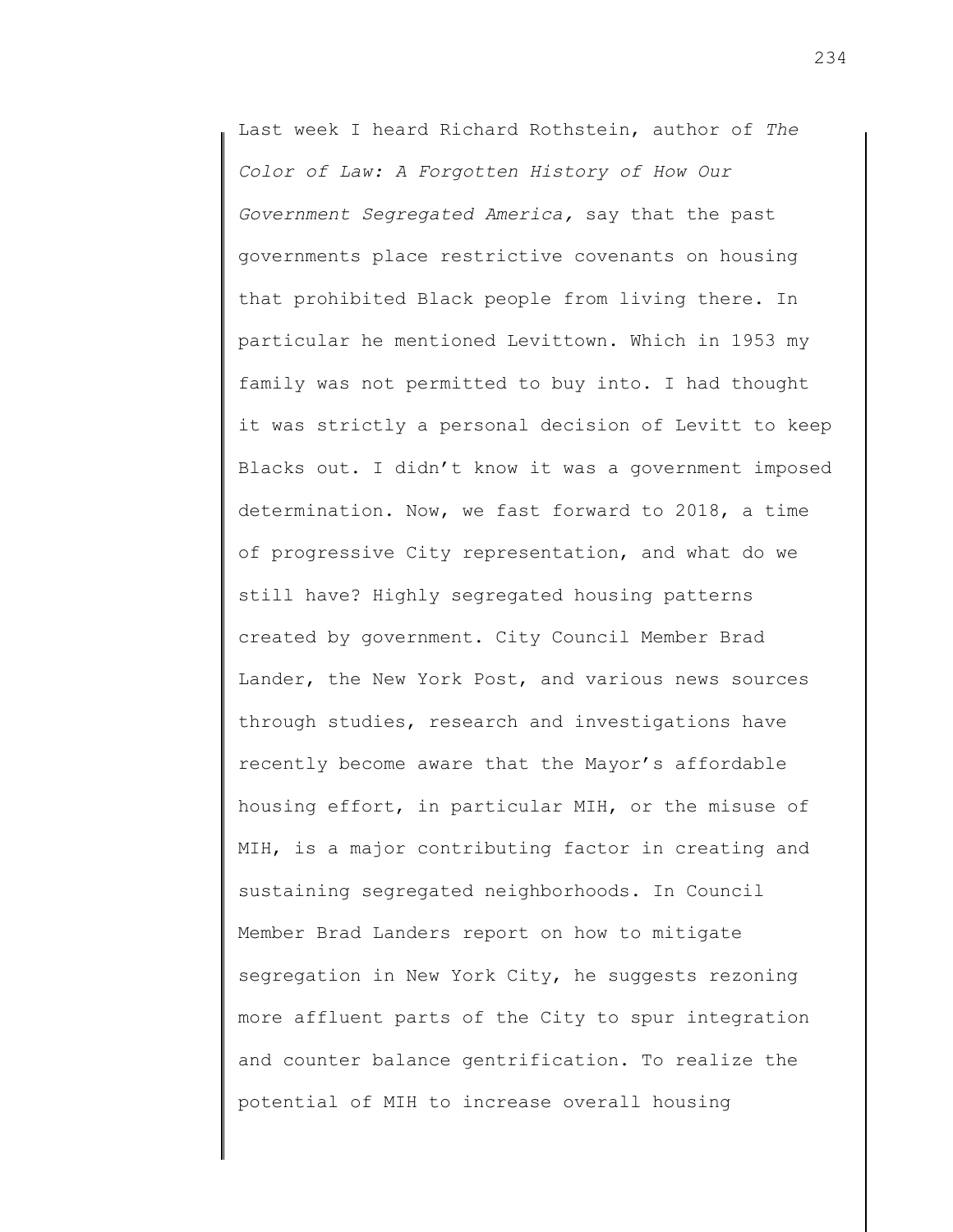opportunities citywide and achieve integration without displacement, the City must also rezone wealthier, white neighborhoods to create affordable housing opportunities. Inwood is not a white or wealthy neighborhood. We are a racially, ethnically integrated to low-middle income neighborhood whose integrity will be severely diminished by the EDC plan. Most of the area rezoned in Inwood will trigger MIH with it's not appropriate for Inwood. This is your opportunity as a body of progressive, informed leaders to put a stop to racist government housing policies and truly make them a thing of the past. As Maya Angelou said, "when you know better you do better." Do better and vote no for the EDC rezoning of Inwood.

JEANIE RUSKIN: I'm Jeanie Ruskin. Inwood resident of nearly 40 years. I was first going to say good morning, but then the time has changed. So then I was going to say good afternoon but I can't do that either. So I'm saying good evening, but we're all still here so it must be pretty important. We're on a precipice of change. What is being done in this community, in this City, in this Nation, in the world, is nothing short of distributing the common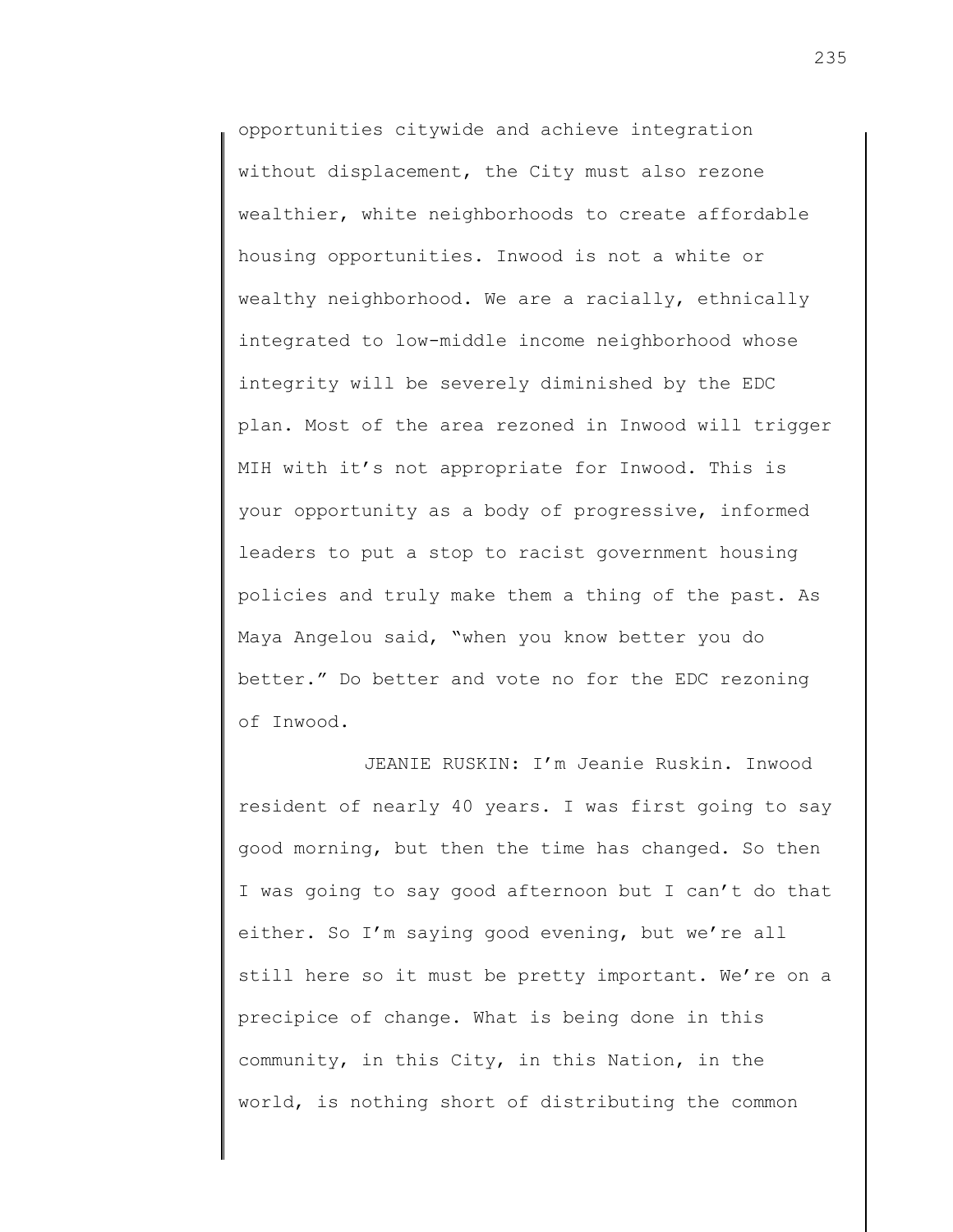wealth to the already wealthy. Leaving the meek, those of us with little voice, seemingly with no ability to affect our own destinies. Powerless. But what earth will be left to inherit? This is being documented well if you will but read things like the current issue of Harper's Magazine, "The Death of a Great American City New York and The Urban Crisis of Affluence." Or Mindy Thompson Fullilove's book, *Root Shock: How Tearing up City Neighborhoods Hurts America.* Or Jeremiah Moss, *Vanishing New York: How a Great City Lost It's Soul.* It is not a secret, the implications are dire. I appeal to you, Ydanis Rodriguez and the entire City Council to stem the tide of corruption and special interests which is determining the future not just of this community and this City, but of this nation and indeed our humanity. If you want a legacy to be proud of, Ydanis, this could be yours. Vote no on the EDC plan to rezone Inwood. You are better than what you have become. Thank you and goodnight.

CHAIRPERSON MOYA: Thank you.

JESSICE MATTE: Good evening. My name is Jessica Matte, thank you for this opportunity. I have lived in Northern Manhattan since I was 9 years old.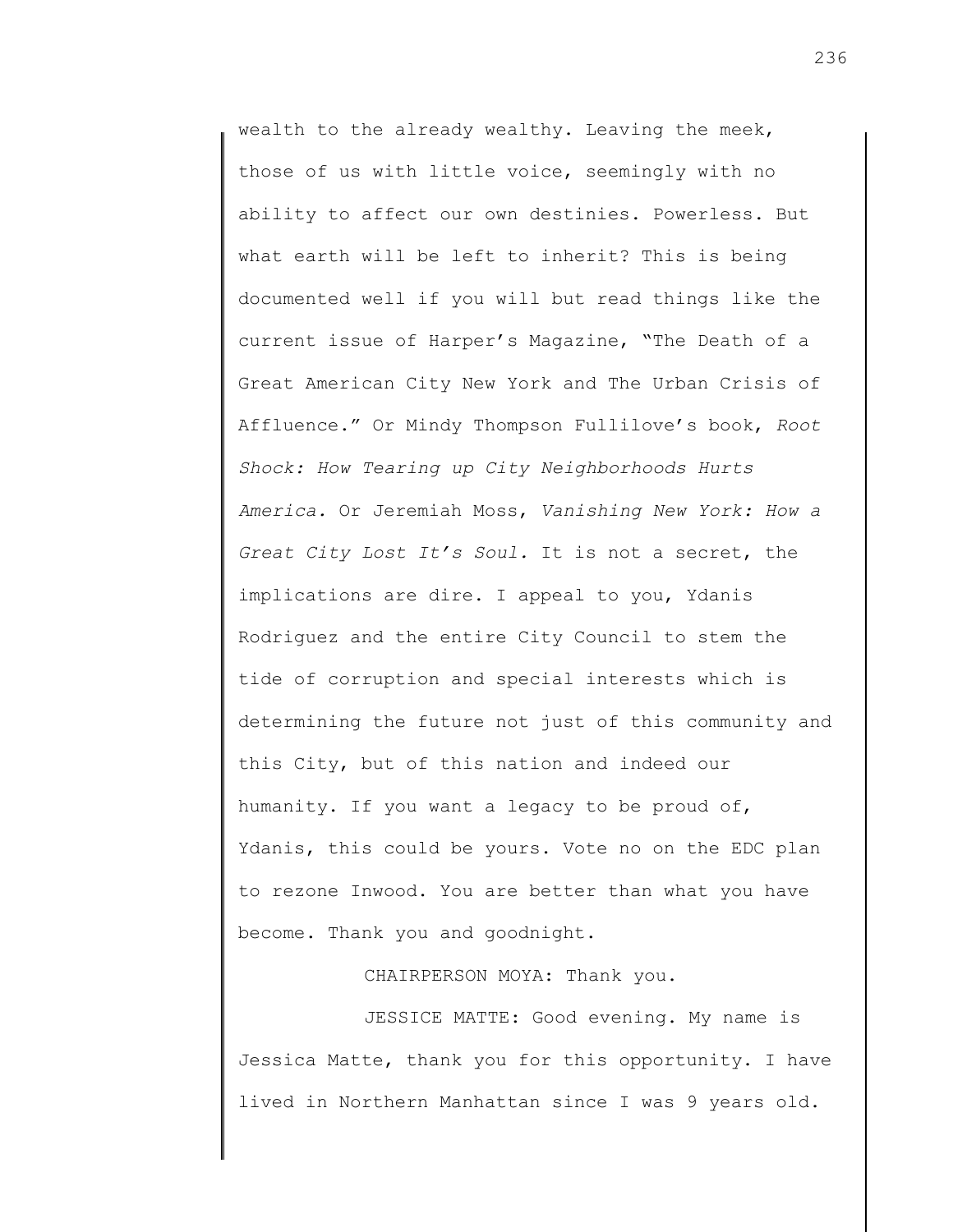And specifically in Inwood for 25 years. I am an immigrant, a product of our local public schools, and a retired public special education high school teacher. I am a mother, a grandmother, ley leader of the Social Justice Ministry at the Fort Washington Collegiate Church. I am also here today as a member of the Leadership Council of Northern Manhattan is Not For Sale. I tell you all of this to show that I am part of the fabric of my community. What happens in my community and to my neighbors happens to me. What makes New York City a wonderful place to live is our diversity. Every neighborhood has its own flavor and character. Council Member Rodriguez, how can you with good conscience believe that this New York City Inwood Rezoning plan as it stands today will improve the lives for the people that live there now. With only 20 to 30% affordable housing, that's not enough. Building high rise buildings will change the character of our neighborhood. Look what has happened to Williamsburg and Harlem, look what has happened to other cities like San Francisco. Since there are no controls on commercial rents, the up-zoning of the Commercial U will push out already struggling small business owners who in addition live in our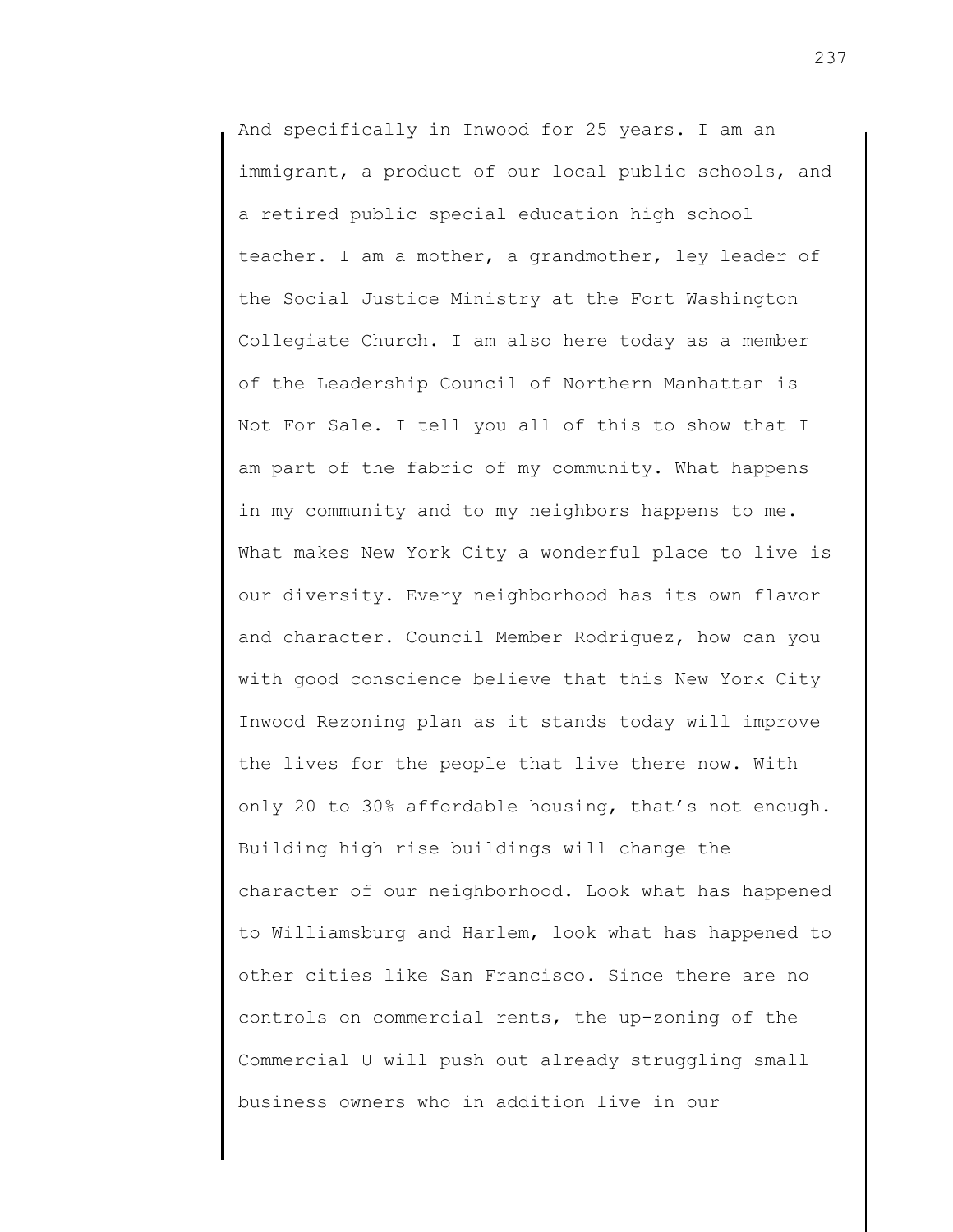neighborhoods. How do you believe that this will not push commercial rents up even more, therefore increasing the overall market rate value for tenants? And for those that have preferential rents, their rents have skyrocketed. People are living in fear, families are being displaced, can I finish?

CHAIRPERSON MOYA: You can finish up.

JESSICA MATTE: Oh okay, homelessness is on the increase. People that get paid off by their landlords to move out of the City because they can't afford to live in the City with the highest rents in the country. Members of City Council, who have been entrusted with the welfare of your constituents, we are at a cross roads. Do you want to push working class, middle class people out? Where will the poor, disabled and our seniors go? Do we want a predominantly wealthy, homogenized neighborhood? We already have that downtown. Should every neighborhood look like downtown Manhattan? New York City has always been a place where everyone was welcome and could find a community to live in. you already have our previous statements—

CHAIRPERSON MOYA: [interposing] Thank you. Thank you for your testimony.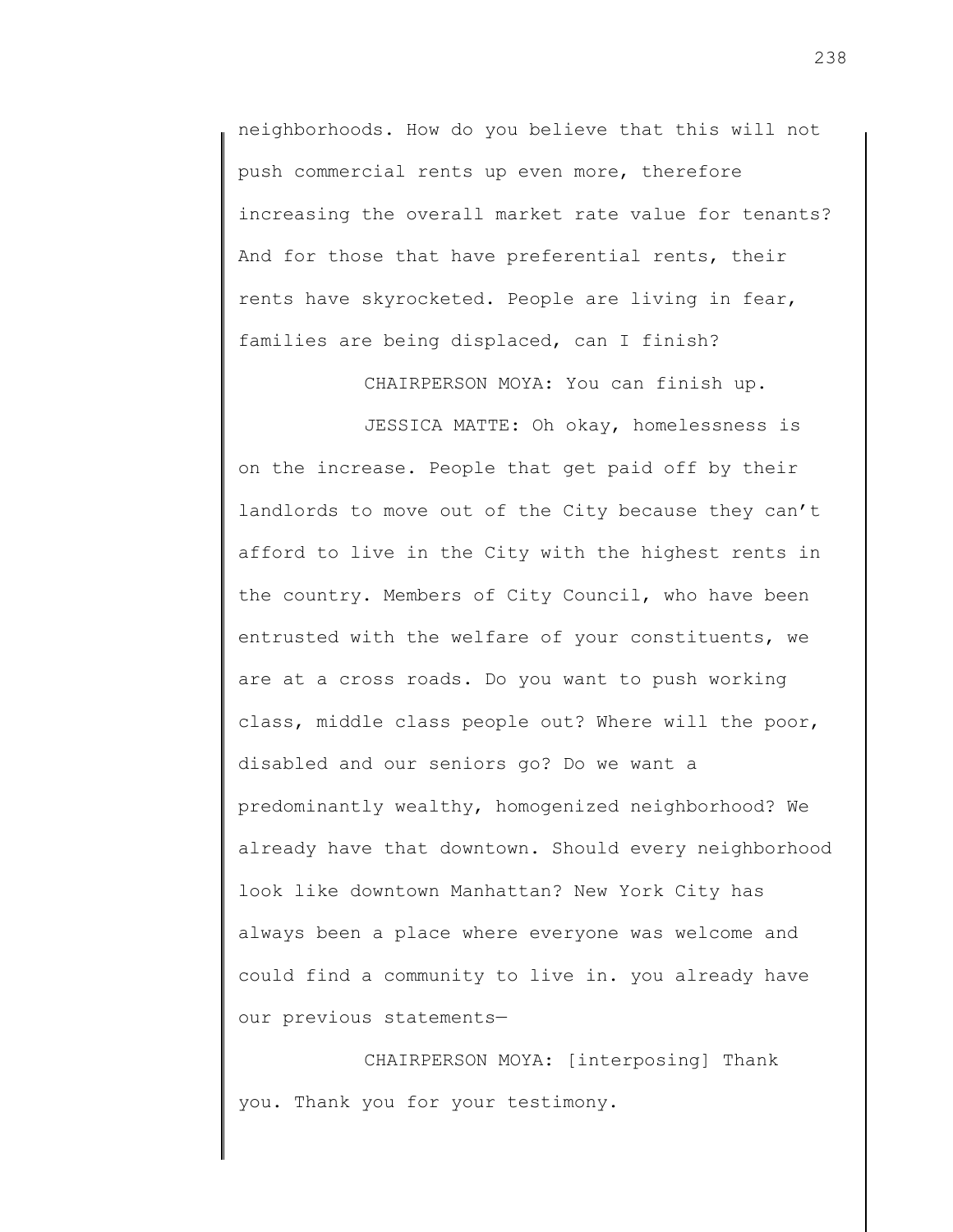JESSICA MATTE: Vote, vote your conscience, not your politics. Vote no.

CHAIRPERSON MOYA: Thank you. Thank you to the panel. I will be calling up the next panel now. Denise Rickles, Olga, Avi Garelick, Christopher Kelly, Adele Altman, Liz Demayo, Ivana Floyd. State your name and you can proceed.

DENISE RICKLES: Good evening. My name is Denise Rickles. I will begin by urging you to vote no on the rezoning plan. The Northern Manhattan Not for Sale Coalition has worked with a broad range of neighborhood people each with their unique set of skills to produce the Uptown United Plan that actually addresses the issues of our community. I complement the Community Board 12 for the independence and diligence in voting no with the recommendations and Borough President Brewer voted no with recommendations. City Planning Commission has often times been described as an enabler of developer driven projects. No surprise they voted yes. Commissioner de la Uz was quoted saying ULURP unfortunately fails to address the community's prime concerns. It is extremely disempowering for residents to be engaged and then not to be listened to.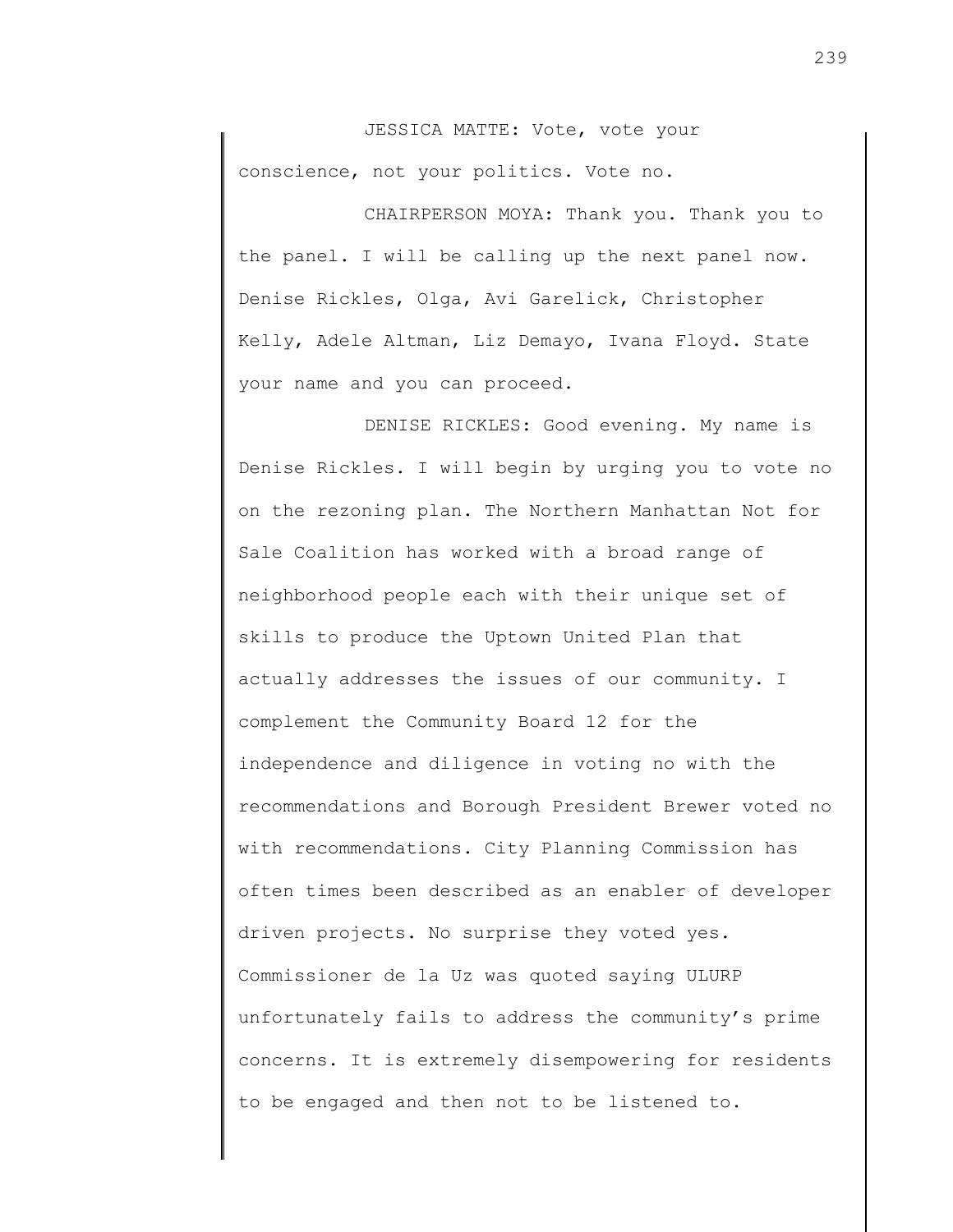Especially when what the residents are sharing is in the City's best interest and advances inclusive growth and equity. The EDCs testimony give the false impression that their community outreach efforts to incorporate the community into their planning is an elaborate charade with maps, charts, sticky notes. All to sell us on their plan. Over the two and a half year process they have totally ignored our input. The Board of Directors at the EDC and the 13 City Planning Commissioners are appointed by or indirectly approved by Mayor de Blasio. It's not surprising they all support his policies. I am asking the City Council to find in your inner Alexandria Ocasio-Cortez' voice and vote no. Councilman Rodriguez, we know your office has been inundated with calls for you to vote no. sadly, your response was to—

CHAIRPERSON MOYA: [interposing] Thank you.

DENISE RICKLES: with flashy ideas and distract from—

CHAIRPERSON MOYA: [interposing] Thank you so much for your testimony, thank you.

OLGA SHIGLOVA: My name is Olga Shiglova (SP?) and I'm an immigrant. I moved to Inwood five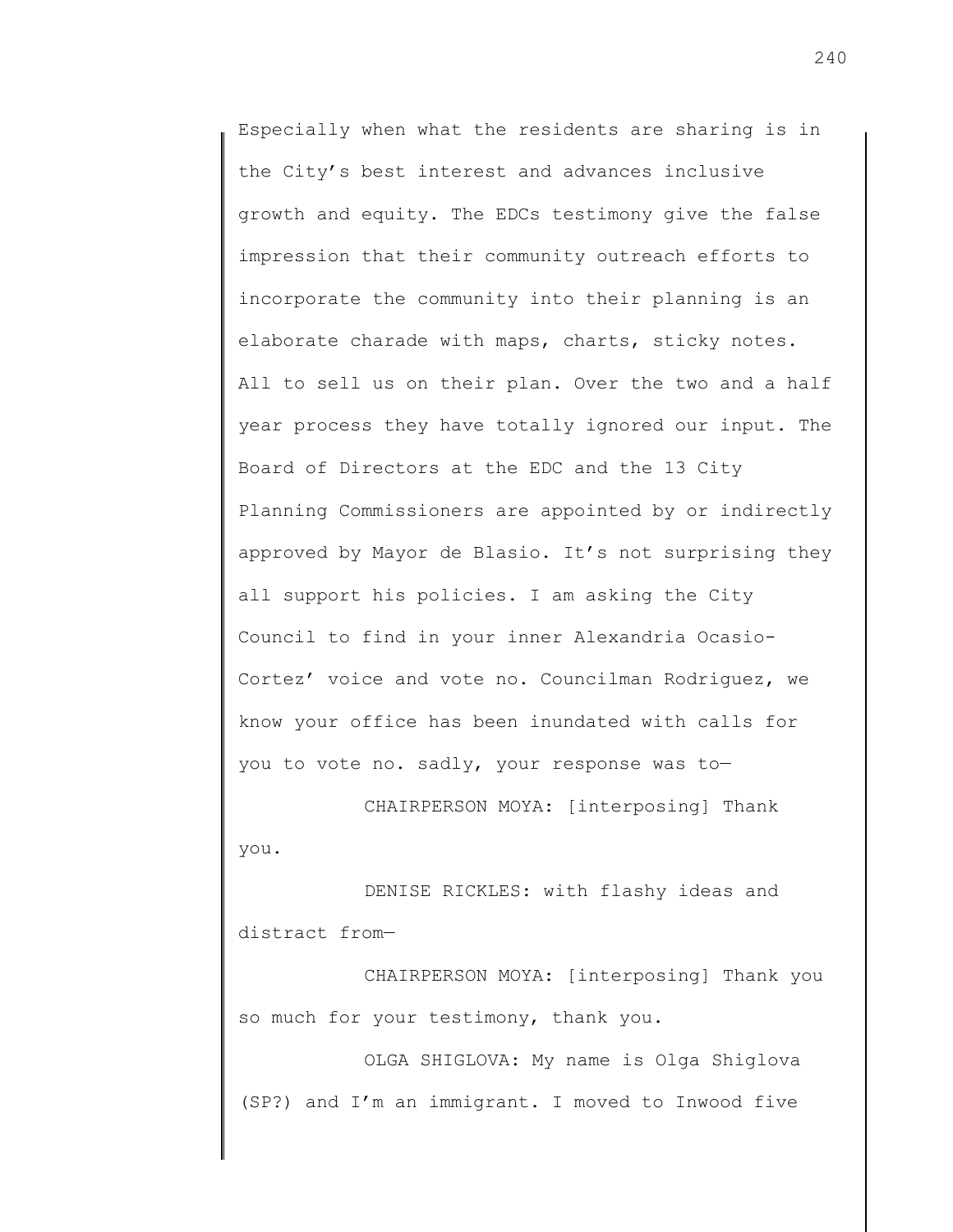years ago because it's close to City College where I'm a fulltime student. Inwood is the last neighborhood in Manhattan where immigrants like me can afford to live. If the EDC plan is approved Inwood will turn into another homogenous neighborhood that is hostile to low income residents like me. If the EDC plan is approved I will not be able to afford living here anymore. Therefore, it will be much harder for me to pursue my degree and advance in life. I work full time to be able to afford my education for which I've paid from my own pocket. I cannot get any financial aid because I'm an immigrant. I work as a waitress downtown. I get paid to serve tables and your job is to represent your constituents, serve their best interest and not serve the best interest of the developers. Today the Inwood residents demand that you vote against the rezoning. You must do your job and vote no on the EDC zoning proposal. Thank you.

CHAIRPERSON MOYA: Thank you.

AVI GARELICK: Good evening. My name is Avi Garelick, but I'll be reading testimony on behalf of John Krinsky Professor of political Science at City College and CUNY Graduate Center. Good evening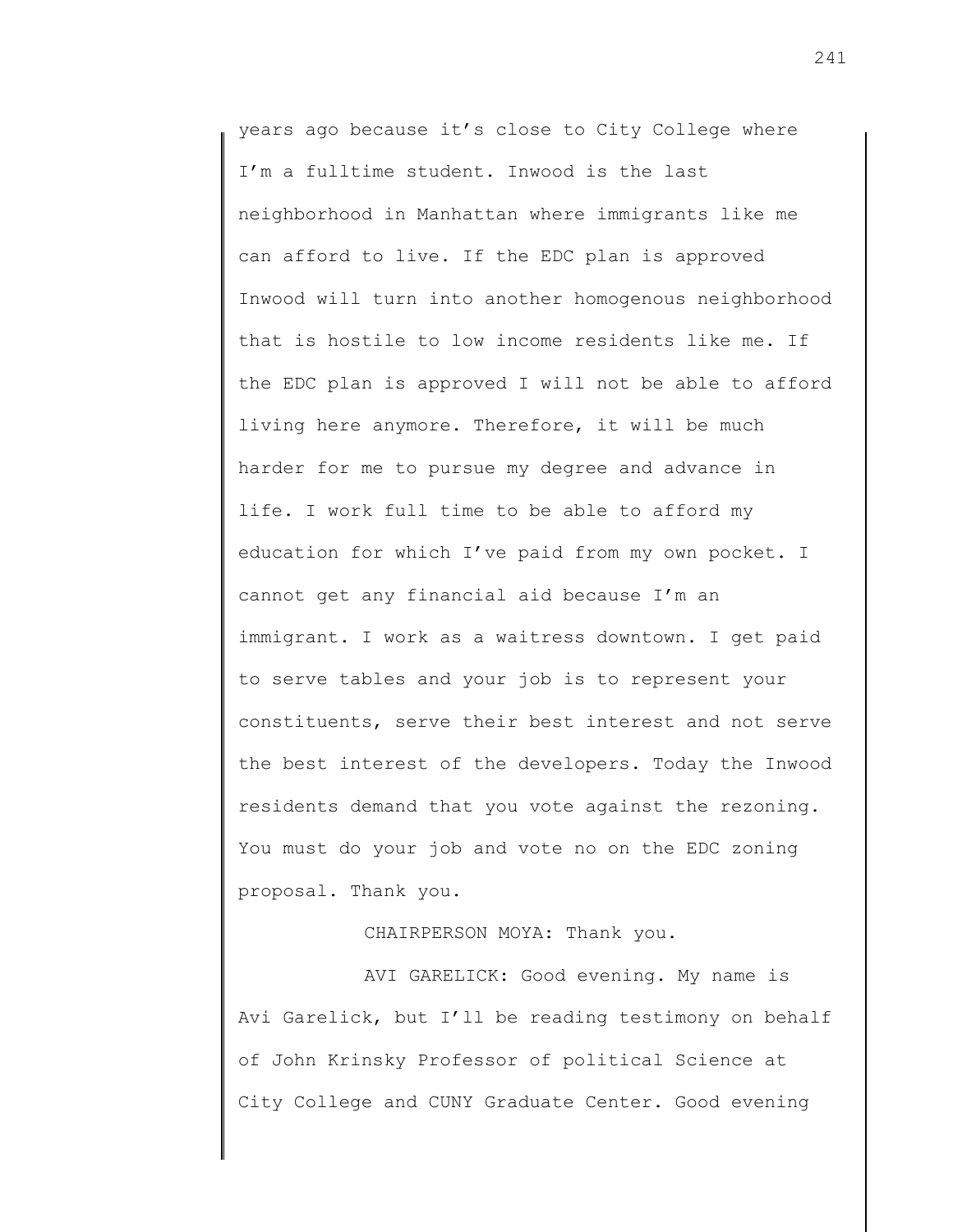members of the Council. Thank you for the opportunity to present this testimony. My name is John Krinsky. I am a professor of political science at The City College of New York. In the context of this rezoning, the President of City College, Dr. Vincent Boudreau was asked by Council Member Rodriguez to convene interested faculty members to assess the rezoning proposals for Inwood. His testimony reflects my research on this issue, but not an official position of City College, its president or Council Member Rodriguez. I have submitted a full working papers written testimony. In looking at proposals for Inwood, I've found that the current planned rezoning presents significant dangers to the low and moderate income renters in part because it proposes to do very little to protect them. And in part because it does not even likely replace the available housing that will be lost to this group. Further, incentives for further market rate development will only exacerbate the existing risks. Inwood faces severe displacement threats even before the proposed rezoning. According to the Furman Center in Community District 12, median asking rents are at \$2,050.00 (SIC), \$720.00 a month more than median rents. That's more than 50% higher.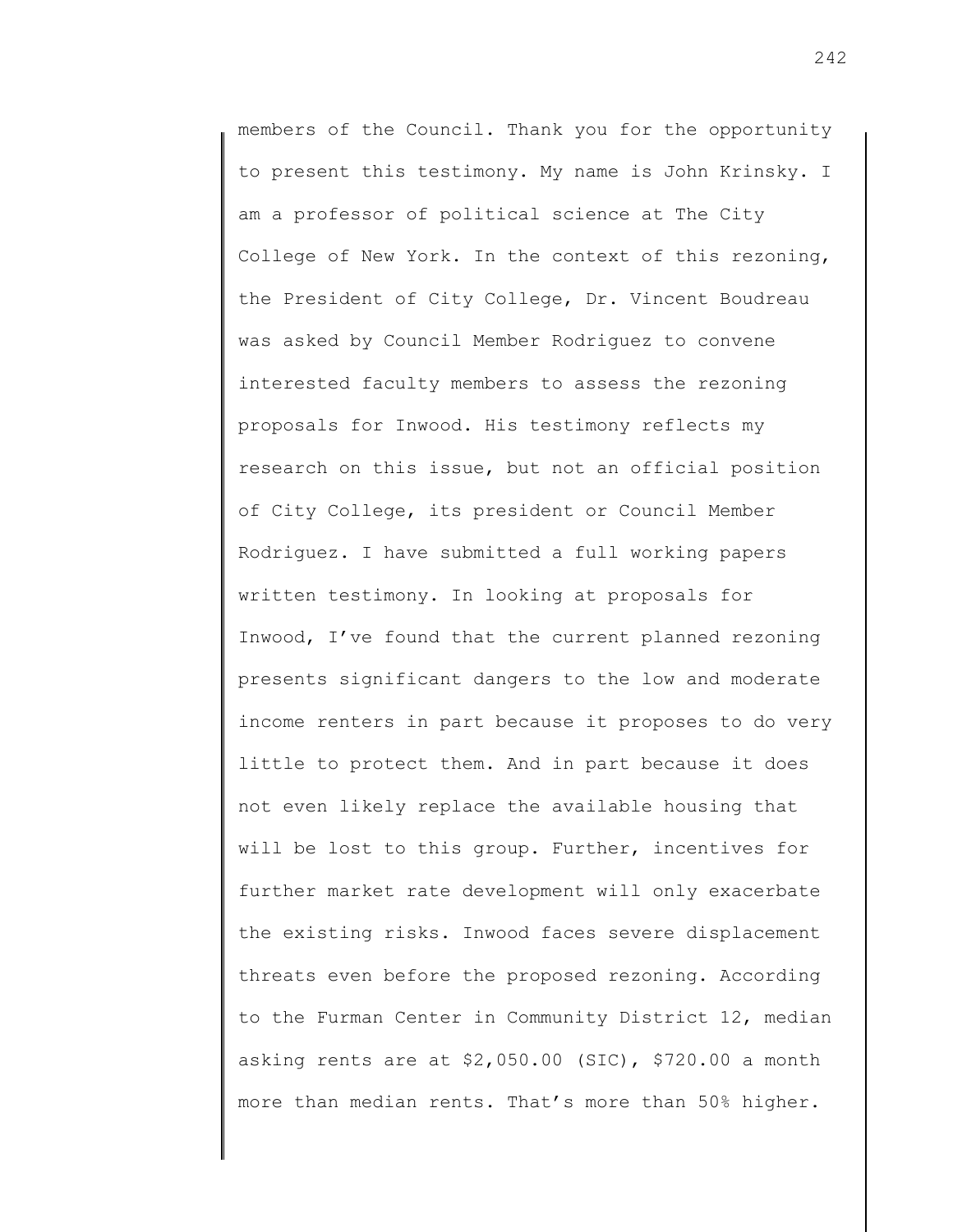Large landlords of multiple buildings in the neighborhood have capitalized their buildings in ways that push rent up often above median asking rent. Since 2013, the neighborhood has a steep climb in median and median asking rents jumping \$450.00 a month from 2012 to 2013 and an additional \$300.00 to 2016. Since 2013, the percentage of Latino and Latina residents of Community District 12 has begun to decline the median income has risen. 80% of cases in Manhattan Housing Court are from Upper Manhattan and at least one large landlord is significantly more aggressive in bringing eviction cases in Inwood than the rest of the portfolio citywide. Three recommendations to conclude; one there should be no rush to rezone Inwood. With the City Council and Mayor's Charter Revision Commissions in process it would be surprising if suggestions for changing land use were not a part of that. Two, no rezoning should proceed until HPD devises a new term sheet that is geared towards local community district level income distributions with some adjuster for fair housing. Three, no zoning should proceed without a solid and staffed partners in preservation program already on the groud—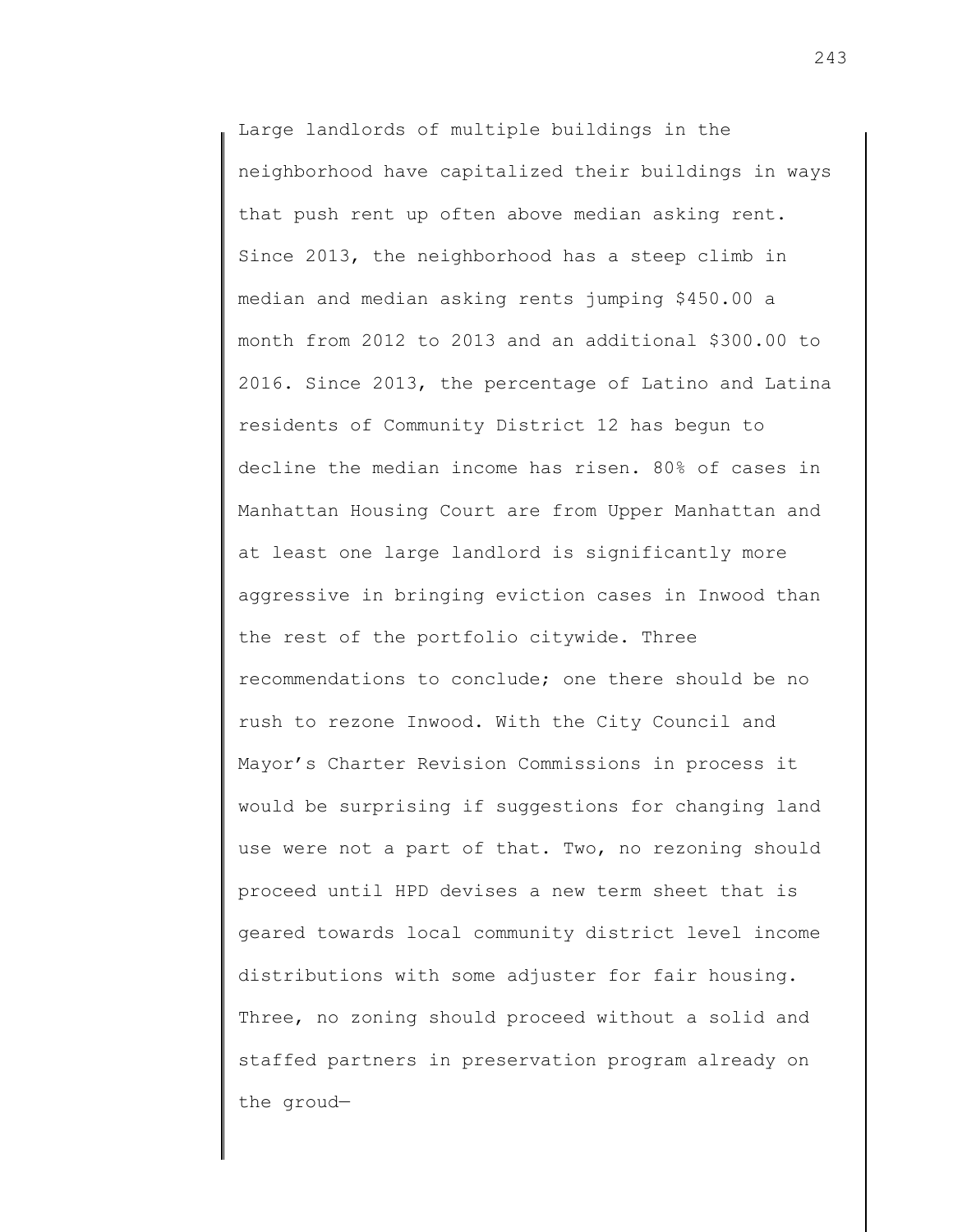CHAIRPERSON MOYA: [interposing] Thank you. Thank you for testimony, thank you.

CHRISTOPHER KELLY: Good evening. My name is Christopher Kelly and I am a proud lifelong resident of Inwood. I have spent the last 25 years of my life growing, learning and playing with parks and streets of Northern Manhattan and I'm here today to express my disappointment in the Inwood NYC Neighborhood Plan. In that it still does not respect or empathize with the current passionate residents of Inwood. You have already heard plenty of statistics concerning overcrowding, gentrification, loss of local business and infrastructure. And maybe that isn't enough. Today I ask you to consider something else. Less quantifiably tangible, but equally potent (SIC). Legacy through preservation. In my undergraduate coursework in urban planning an architecture at NYU, I came across a relevant quotation that I wish to share today. It is from the Historic District Councils Guide to Creating Historic Districts. They cite British artist John Ruskin in saying, "the earth and buildings on it belong as much to those who are to come after us as to us, and we have no rights by anything we do or neglect to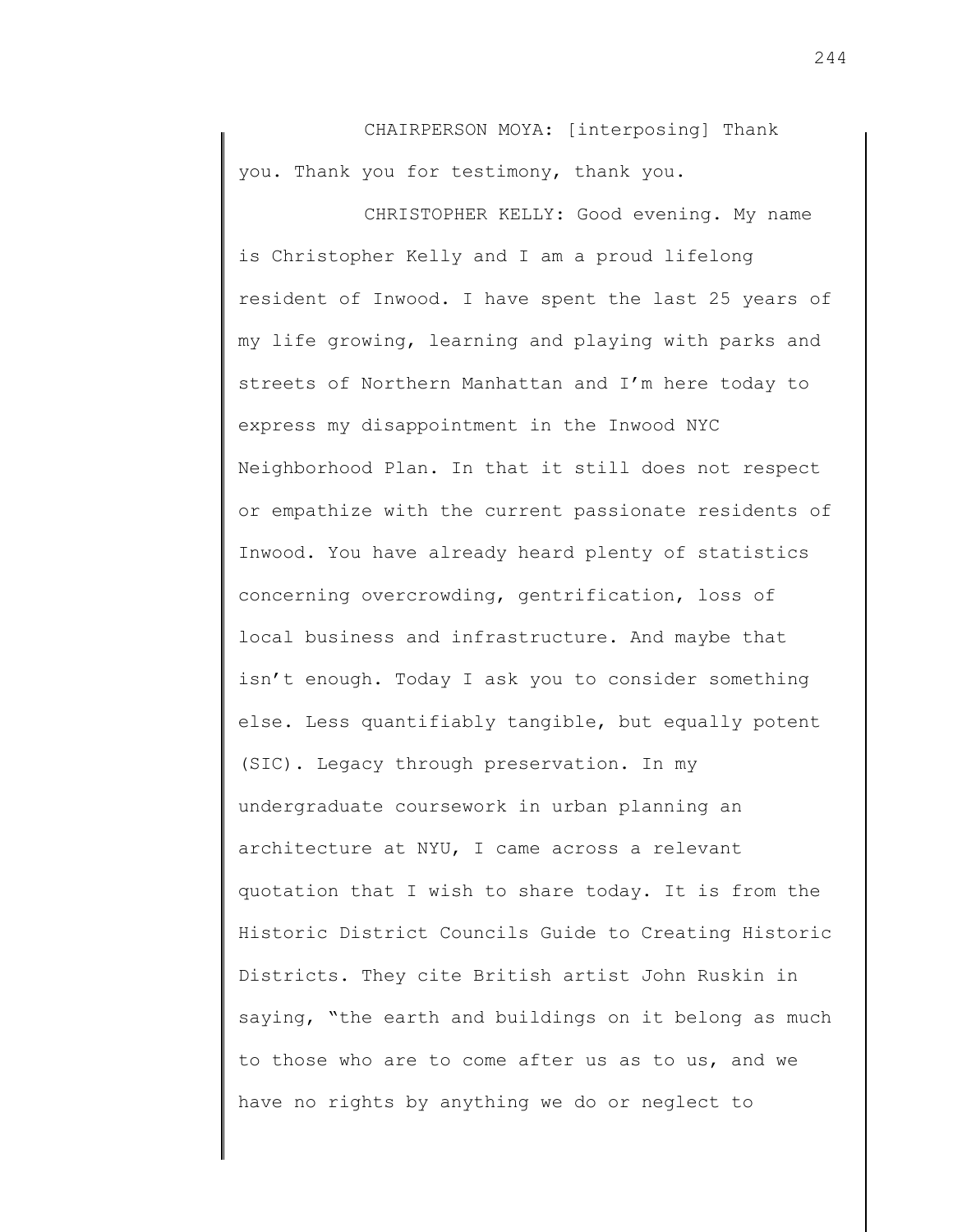involve them in unnecessary penalties or deprive them of the benefits which it was in our power to bequeath." Unfortunately I believe this proposed plan will do exactly that. Please don't eliminate the chance for young people like myself to have a home neighborhood space to thrive in and be proud of to hail from. Inwood, like all neighborhoods in NYC is special and we deserve appropriate and considerate zoning policies that properly acknowledge our communities many public land assets. There is always more work to do on any plan and these circumstances are no different so please, I urge you to vote no on this version of the Inwood NYC Neighborhood Plan. For a vote no is actually a vote yes. Yes to including the research and diligent work of local stakeholders who have drafted an alternative option known as the Unified Inwood Plan. Yes, to facilitating civic engagement through unified stewardship of this historic, unique and diversely inhabited neighborhood. And yes to a seat at the table. I have and deeply hope to continue to call Inwood my home. Please help me and all other like me make that happen. Thank you kindly.

CHAIRPERSON MOYA: Thank you.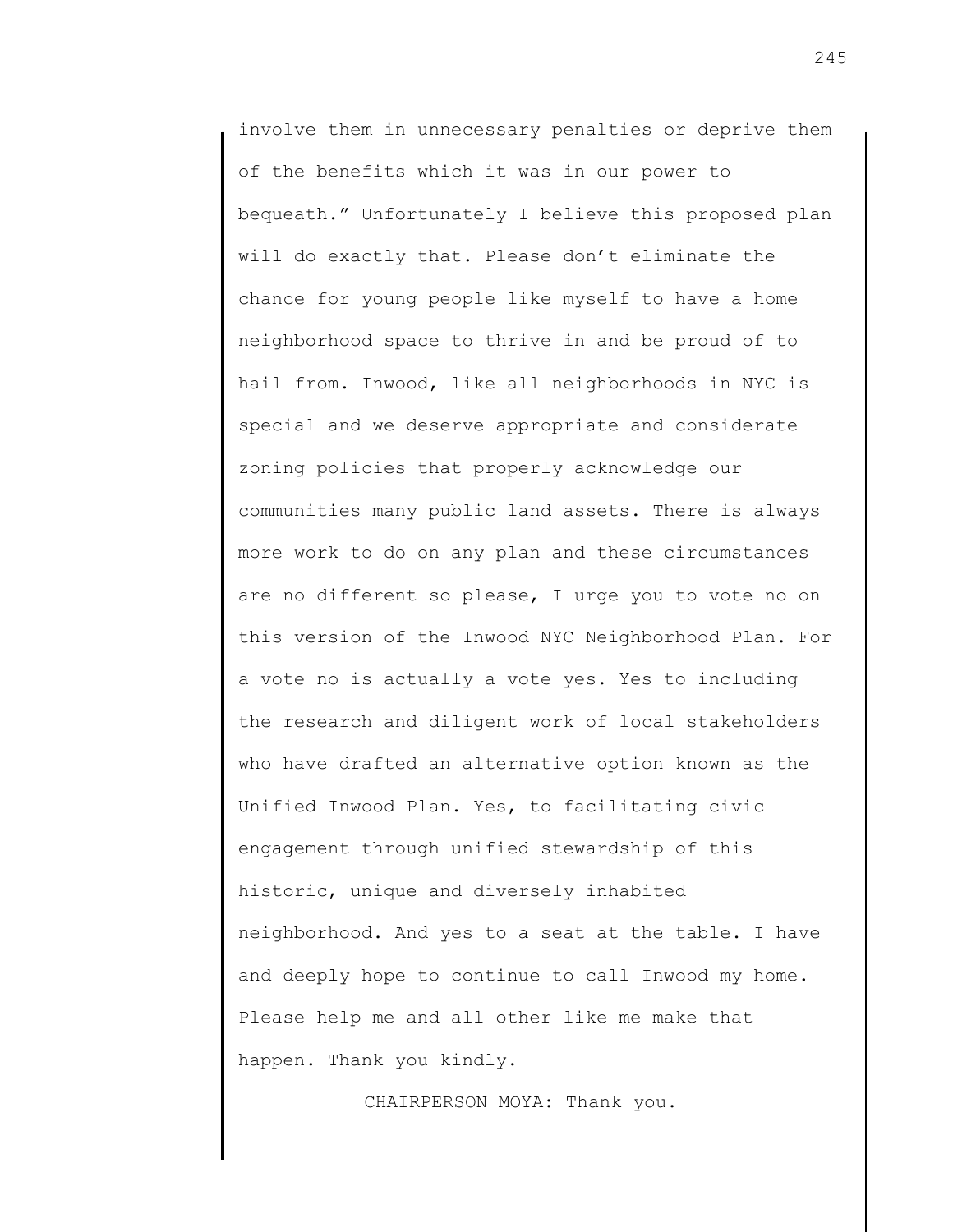IVANA FLOYD: Good evening. My name is Ivana Floyd. I have been in New York for the last 14 years. I am a jack of all trades type of person. Any job on the street, I will do if need be and that is my situation that is occurring now. I am a small business user, a wholesale shopper, a New York City Parks Department Worker, CUNY student. I was previously a full time student. I am juggling two jobs right now because I cannot to live in my neighborhood. And if you guys allow this rezoning to occur, I will be pushed out of my neighborhood just like she will, and just like all the other people who are here today. We're not sitting here just to sit here. We are sitting here because we care. Let us be your Jiminy Cricket. We are here with Northern Manhattan is Not for Sale, we are also here with the Uptown United Platform. We are here because we care. We need our former incinerator building to become a new solar green roof, recycling and composting building. We need it to be working. To add 14,000 or 30,000 new people in New York City. Currently I only make between \$4,000.00 and \$9,000.00 at both of my jobs. That is ridiculous. I have been here for so long and I love this City so much. I want my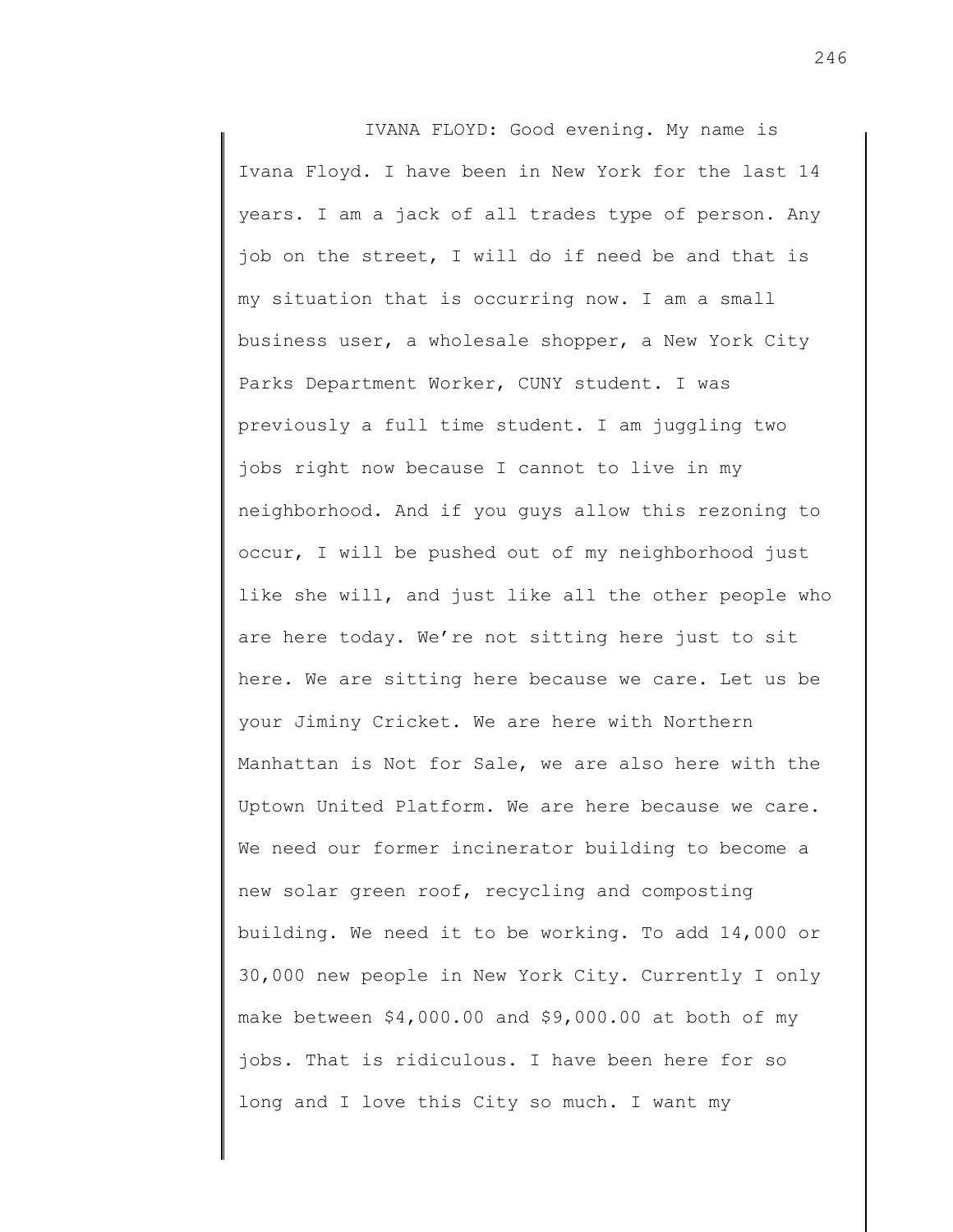children's-children's-children's-children's-children to be here and they cannot be here if you rezone. The rent I pay, I pay at least \$1,200.00 a month and that is between me and my mom, and I can only make up \$400.00 off of what I'm going. And even that's hard, going to school as a CUNY student. Tuition, I've been paying out of pocket myself. I am one class away from my associate's degree and it's the best feeling in the world, but if you do not work on our buses, our choke points, our storm sewers, our electricity. We need solar panels all across Inwood. We need it and we need it right away. This is not an easy situation we're bearing with here. We're all here because we care. Show us you care.

CHAIRPERSON MOYA: Thank you. Thank you to the panelists for your testimony. And we are not going to be calling the next panel. Osadris (SP?) Flores, Brian Cook, Jennifer Hun, Janet Sobleski (SP?), Bill Moraski (SP?), Phil Simpson, Leslie Charabalo (SP?), Thomas Lewin, Ellen Osuna. If you could just state your name and you can begin your testimony.

BRIAN COOK: Good evening. My name is Brian Cook. I'm the Assistant Comptroller for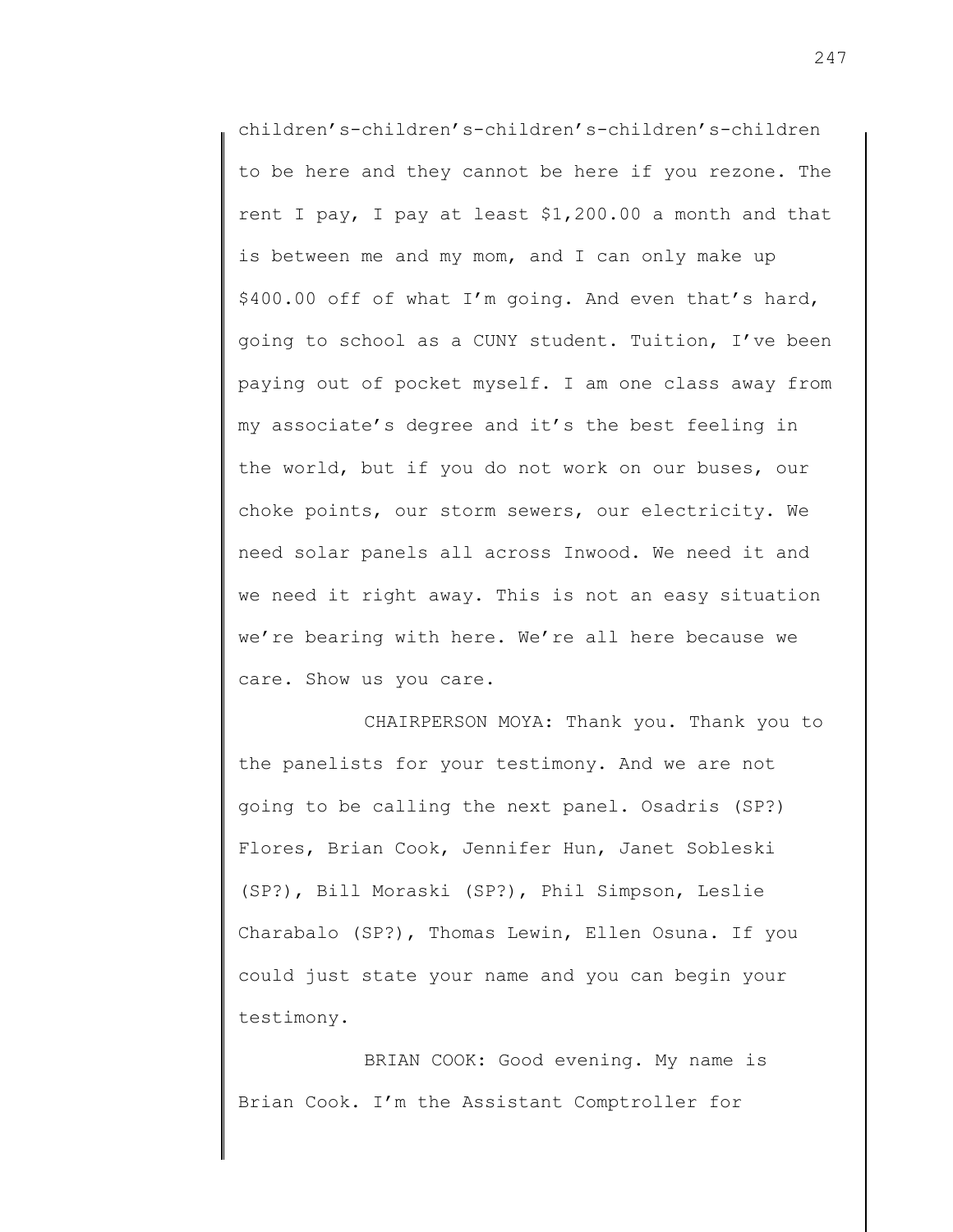Economic Development for New York City Comptroller Scott M. Stringer. I'm here to read some testimony on his behalf. We have submitted more for the record that goes into further detail. Thank you, Chair Moya and members of the Subcommittee on Zoning and Franchises for the opportunity to testify today on the proposed rezoning of Inwood. I grew up in Washington Heights in the 70s. The only decade in our City's history where more people left than arrived, but there were some that stayed and took it upon themselves to rebuild their neighborhoods. They created the thriving communities that for-profit developers now covet. Now, the very people who built their communities are being priced out. Rents are rising twice as fast as wages. Young people are struggling to stay in the places they've always called home and our seniors, the anchors of community, are struggling to get by. More New Yorkers live in poverty than there are people in Philadelphia or Phoenix and we are facing record levels of homelessness. We are a City of immigrants, but people increasingly can't afford to live here. We cannot allow the entry to New York be a million dollar condo. Forget a Tale of Two Cities, we are becoming a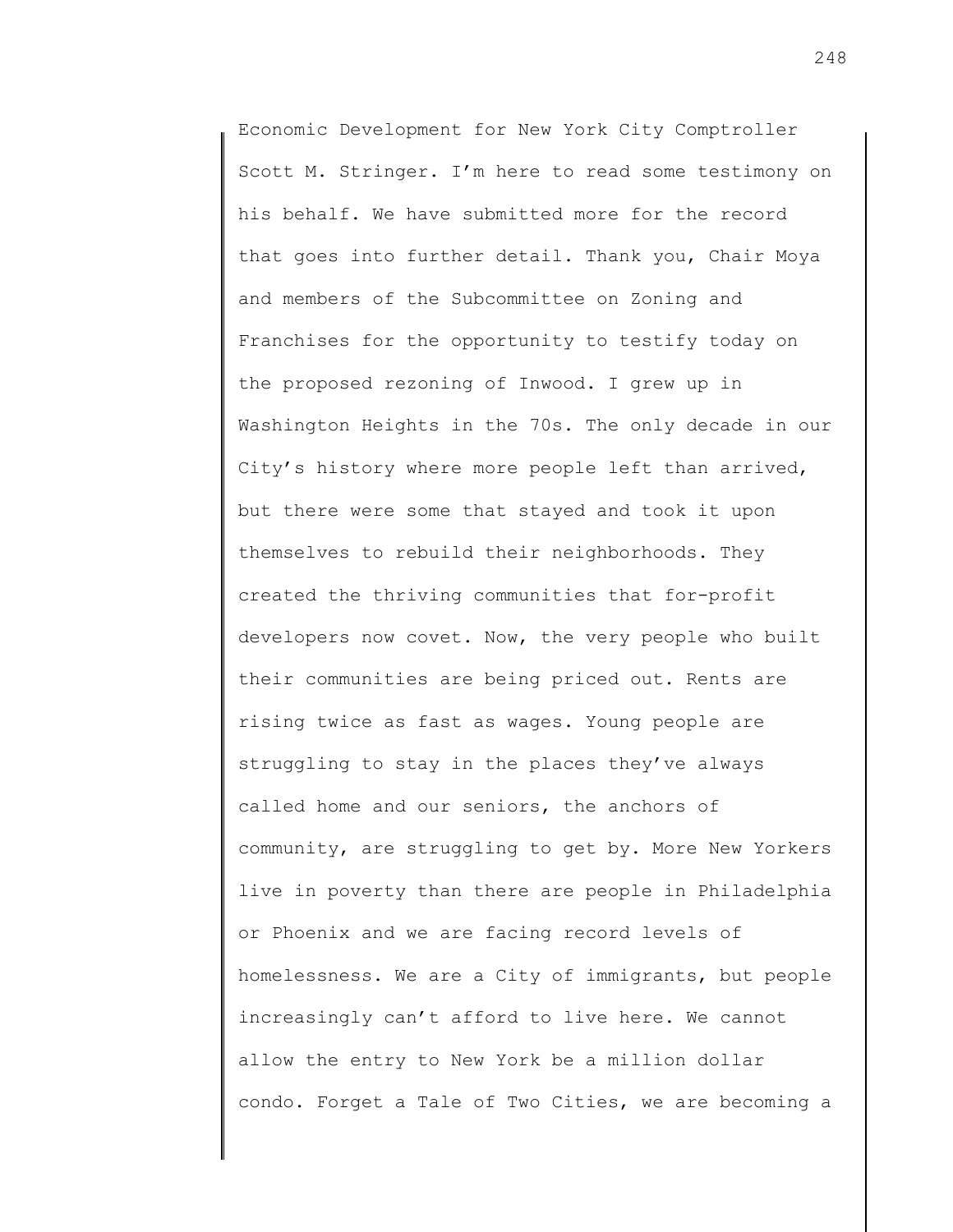tale of two blocks. With luxury condo's on one block and public housing on the other. With the current Inwood Rezoning Plan before the Committee today, we can almost guarantee that this tale of two blocks will continue and more Inwood residents will be pushed out. The proposed rezoning in Inwood will fundamentally change the landscape of the neighborhood. It will add at least 5,000 new residents, new community facility and additional commercial space. Any up-zoning of this scale must be done with delicate and deft hands to prevent unintended consequences. Throughout the ULURP process, community residents have expressed concerns regarding the potential displacement of existing residents, the change in neighborhood character and the need for deeper affordable housing. Absent (SIC) a comprehensive plan to address these concerns, I must express my opposition to the proposed rezoning. And there is more in the testimony submitted.

CHAIRPERSON MOYA: Thank you.

BRIAN COOK: Thank you.

PHIL SIMPSON: Good evening. My name is Phil Simpson. I live in Inwood, in the rezoning, in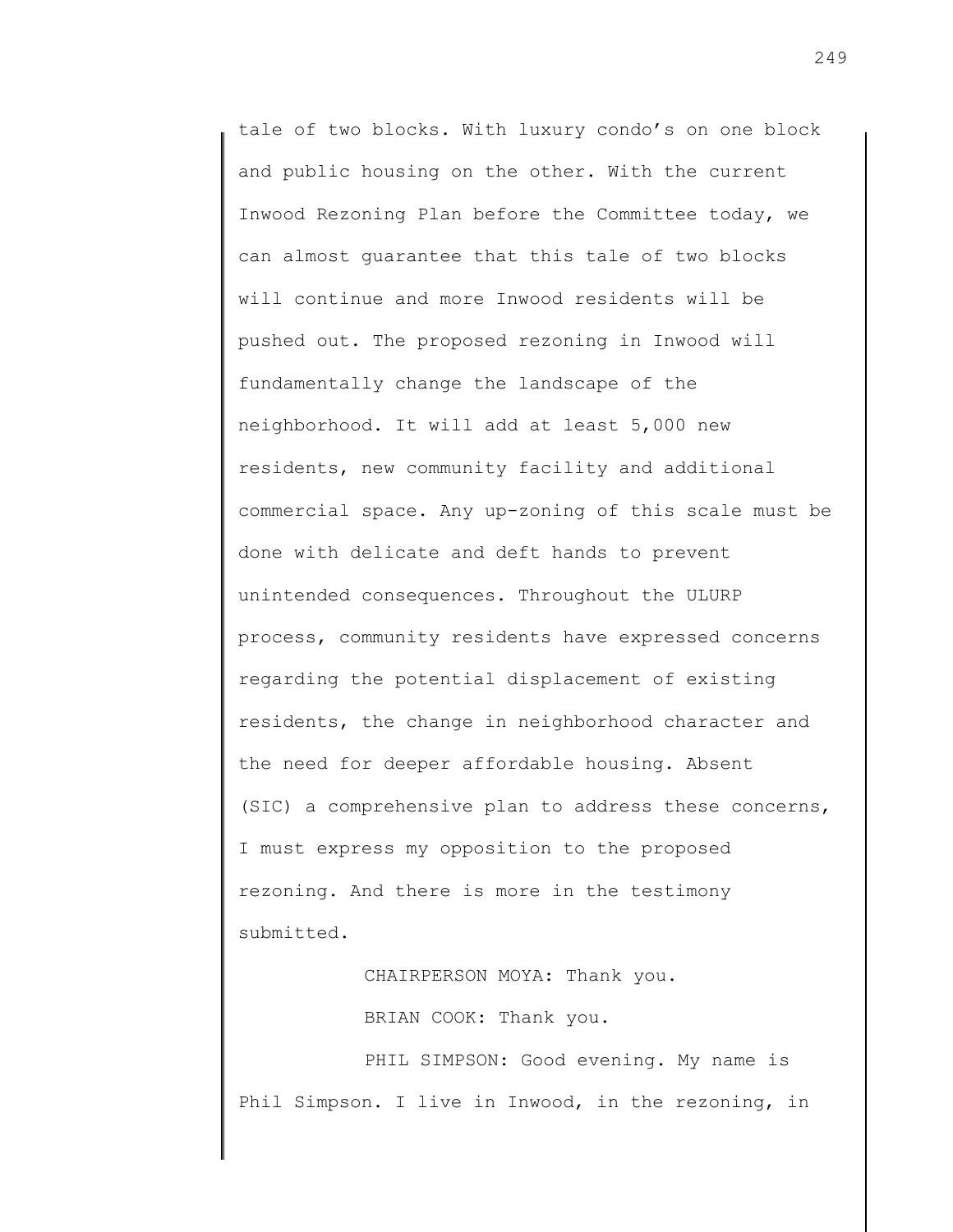fact on the block that's shown in Council Member Rodriguez' poster. I've been a commercial real estate lawyer for over 30 years. I also worked at HRA as a policy analyst, I have a Master's in public administration. I've been engaged with this rezoning for the last year and a half. This hearing is about a rezoning, I'm not going to get down in the weeds, because everyone in this room knows what this rezoning is about. This rezoning is now about housing for low income or working class people. The EDCs plan for the Commercial U exposed that myth. If our Mayor really wanted housing in Upper Manhattan, he'd tell DOT to give up the Safety City site and build housing. Instead, the Mayor has let DOT keep that side for a parking lot. And we've heard this evening from Hotel Trades Council, they're anticipating hotel construction not housing. This rezoning is not about creating a vibrant small business district. Inwood has one of the most vibrant small business districts you'll ever find in this City. This rezoning is about taking a functioning, working class community, largely immigrant, people of color, many women owned small businesses and turning it over to real estate speculators and developers. Even before the rezoning,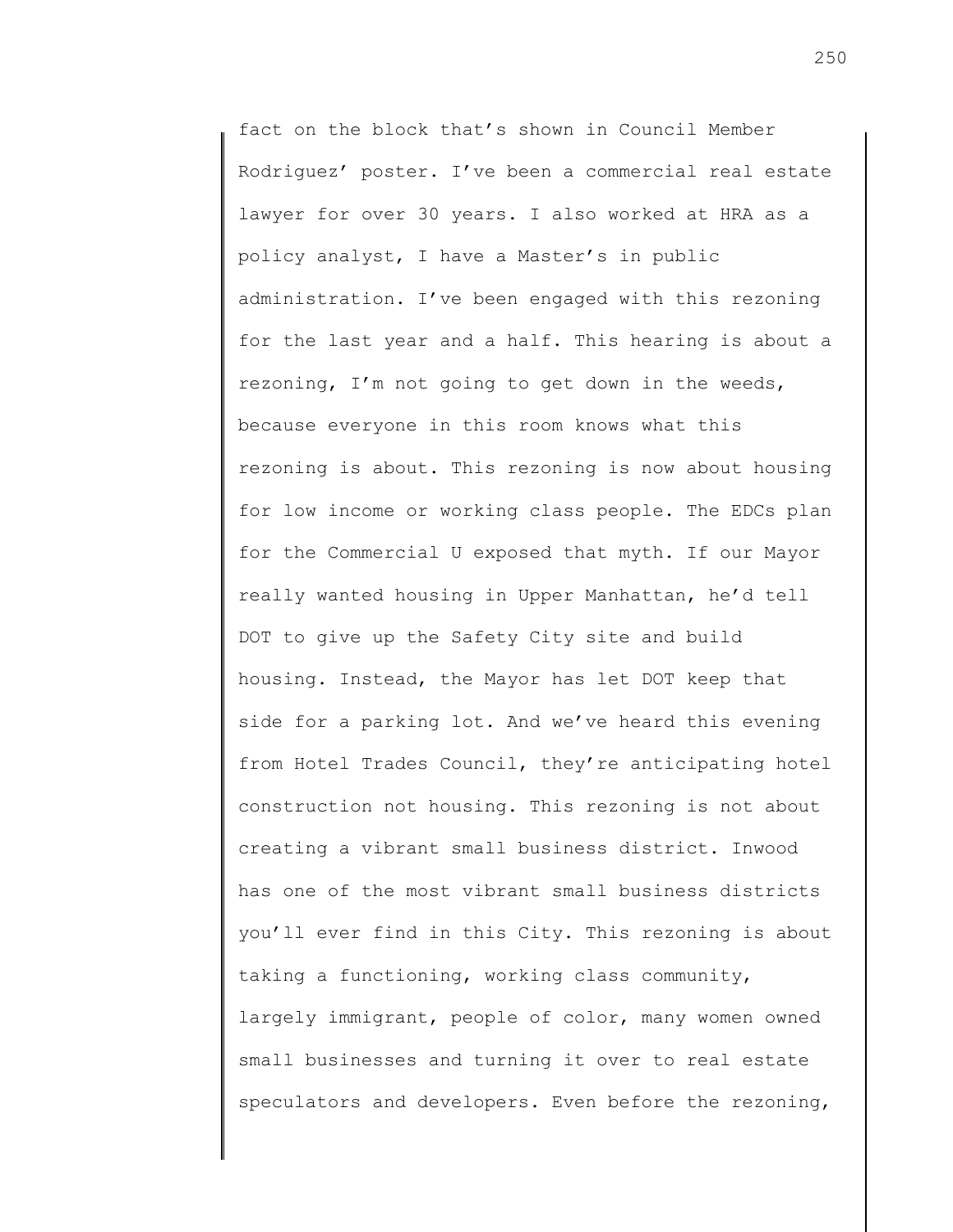the speculators and developers were moving in. As a lawyer I've seen it up close and personal. So the real question for the Council is simple, which side are you on? Are you on the side of the people who live and work, and strive in communities like Inwood or are you on the side of the speculators and the developers? Your vote, when you vote on this proposal will answer that question and trust me, your answer will be remembered. Which side are you on?

LESLIE CARABALLO CASTILLO: My name is Leslie Ann Caraballo Castillo. I currently live on Post Avenue. I am a recently retired member of the Citywide Council on Special Education of which I have represented District 6 and children with disabilities citywide for 5 years. I'm also a member of the Citizens Committee of Advocacy Council (INAUDIBLE) Committee of Children of New York and currently a legal fellow at the Supportive Housing Network of New York. I do not represent these organization today. I am just an educated Puerto Rican, Dominican mom here to represent my family and my community. I didn't plan to be here tonight. The changing times and the timing of this, can I hold my time for a second? I couldn't be here tonight. I didn't plan to be here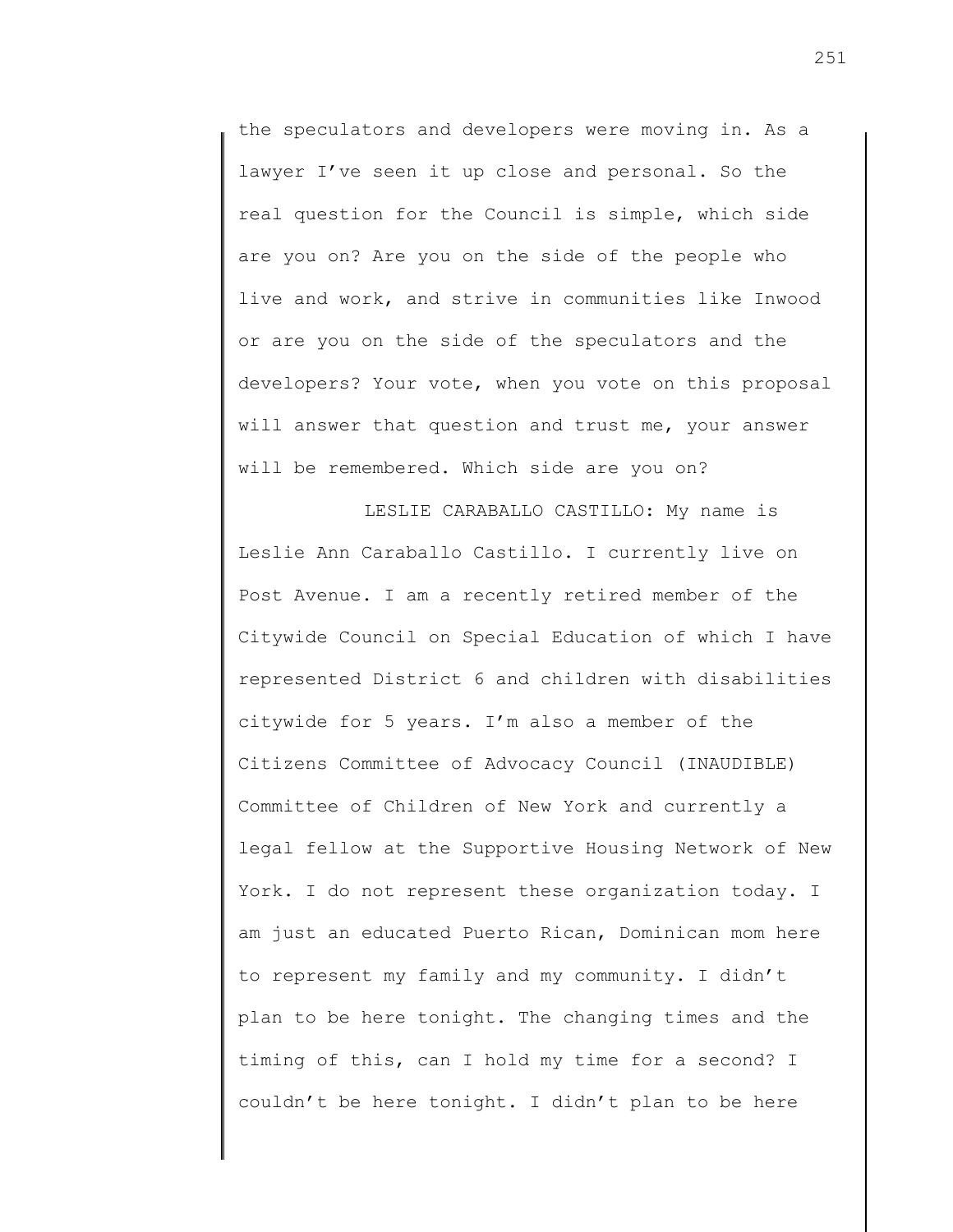and I stopped the clock because it's disingenuous to say that people, working families, parents are not here. They can't be here. I got an email at 5:08 p.m. I came here, ran from work, when I should be with my children, to have my voice heard. I'm here to ask that the City respect the community and the (INAUDIBLE) recommendations of the Community Board to vote no to this rezoning and stand with the Uptown United Plan. There is a certain privilege in the ability to be here. I'm able to be here because I have childcare right now. I am also arriving (SIC) to add the Community School of Law. I decided to pursue law after fighting a year and a half long battle to remain in my former home at Bogardus Place against a corporate landlord that likely regulated illegally. Inwood represents the last bastion of (INAUDIBLE) affordable housing in Manhattan. I grew up on the Upper West Side where small businesses and big box franchises have just destroyed the character of the neighborhood. Inwood could be case study for what can happen when government and community work together. And I'm also concerned about the library as a mom. The fact that there is no plan for that is unacceptable. De Blasio in a statement said not too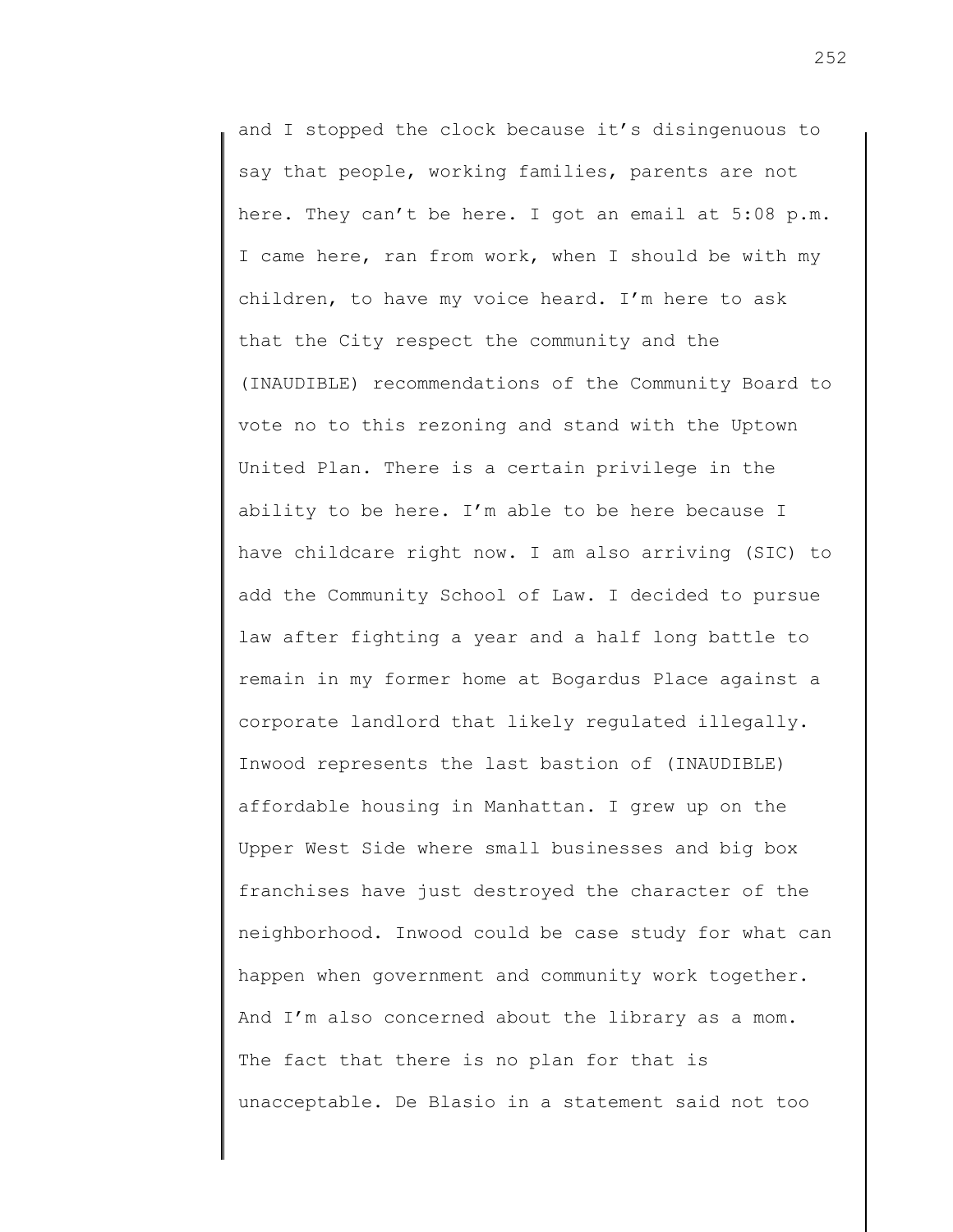long ago that the fabric of the City is changing and that some people will have to leave. That's unacceptable to me as a a New Yorker, as people that have put into the fabric of this City, for the lifetime of this City, we should have a place to stay here.

THOMAS LEWIN: Good evening. My name is Thomas Lewin. And as my shirt says, I love Inwood. I personally love living here specifically for the character of the neighborhood. The diversity of its inhabitants, its geography, its transit access and its balance of urban and green spaces. Having studied sustainable urban development, I strongly believe that the design of Inwood has a strong influence on these characteristics. Its pattern of six to eight story residential buildings with corridors of commercial overlays is one that has been described as a goldilocks density. Building that aren't too tall, that one can't get to the top of the stairs if need be, yet are dense enough and have enough commercial overlay to support an enormously vibrant community. I believe the City's plan to rezone Inwood with out of context tall towers would drastically change the geography of the neighborhood. While I agree that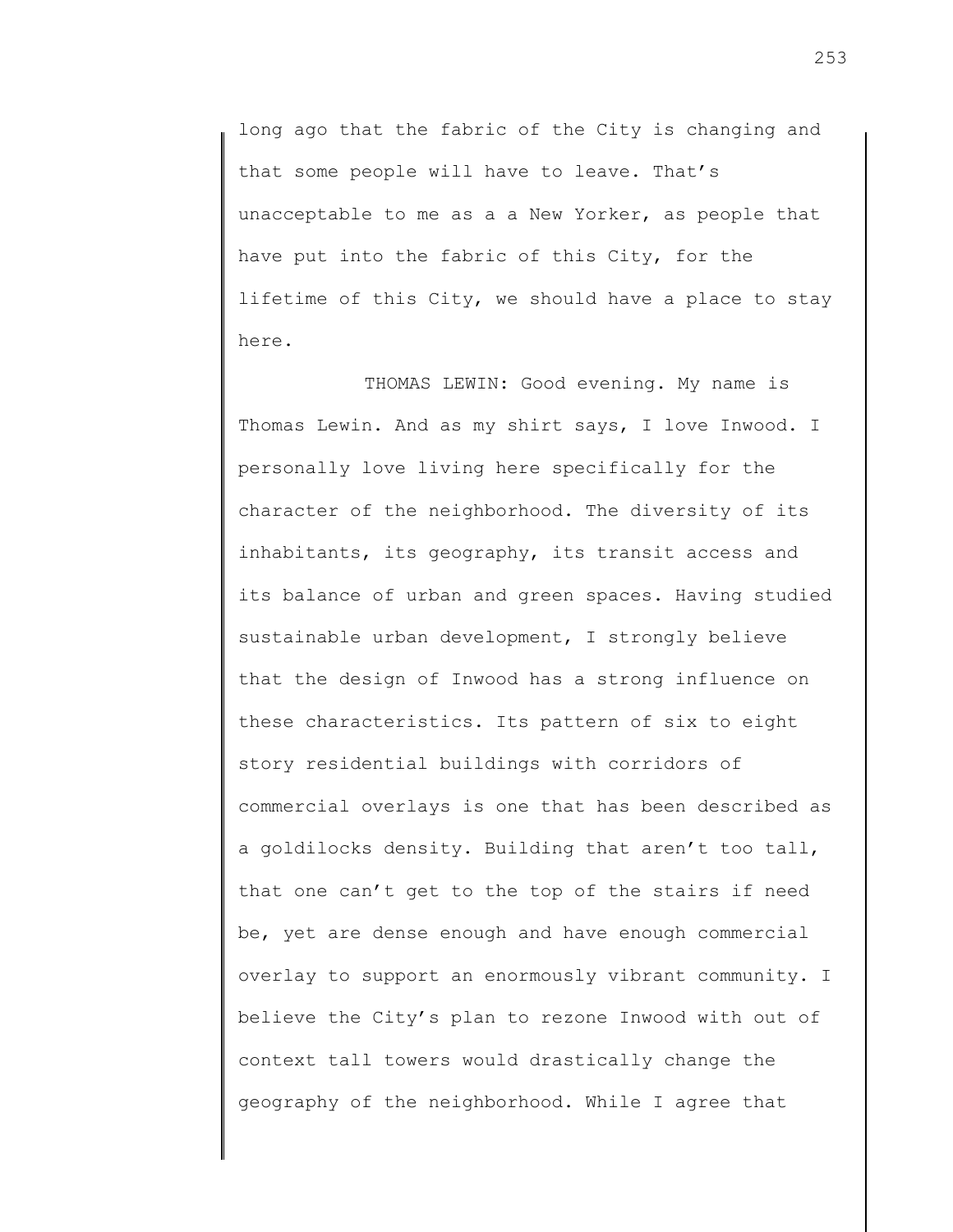there are many areas within Inwood that would benefit from a development change in context, I personally believe that the City is asking for density changes that would break Inwood's already strained transit and utilities infrastructure. And would bring Upper Manhattan out of its goldilocks density into one where neighborhood interactions and a strong community start to fall by the wayside. I urge the City Council, and Council Member Rodriguez to consider this as the rezoning plan moves forward. This is our opportunity to maintain the characteristics of Inwood that make it such a rich, sustainable neighborhood and even to improve it and make it all the more vibrant. Too much density would begin to choke the area eventually rendering it sterile, serving only short term real estate interests. It is in the City Council's hands to develop a good goldilocks plan that will serve the community best and encourage healthy economic growth for all of its diverse residents in the decades to come. Please follow Community Board 12s March resolution and vote no on the current rezoning plan. And consider the Uptown United Plan. Thank you.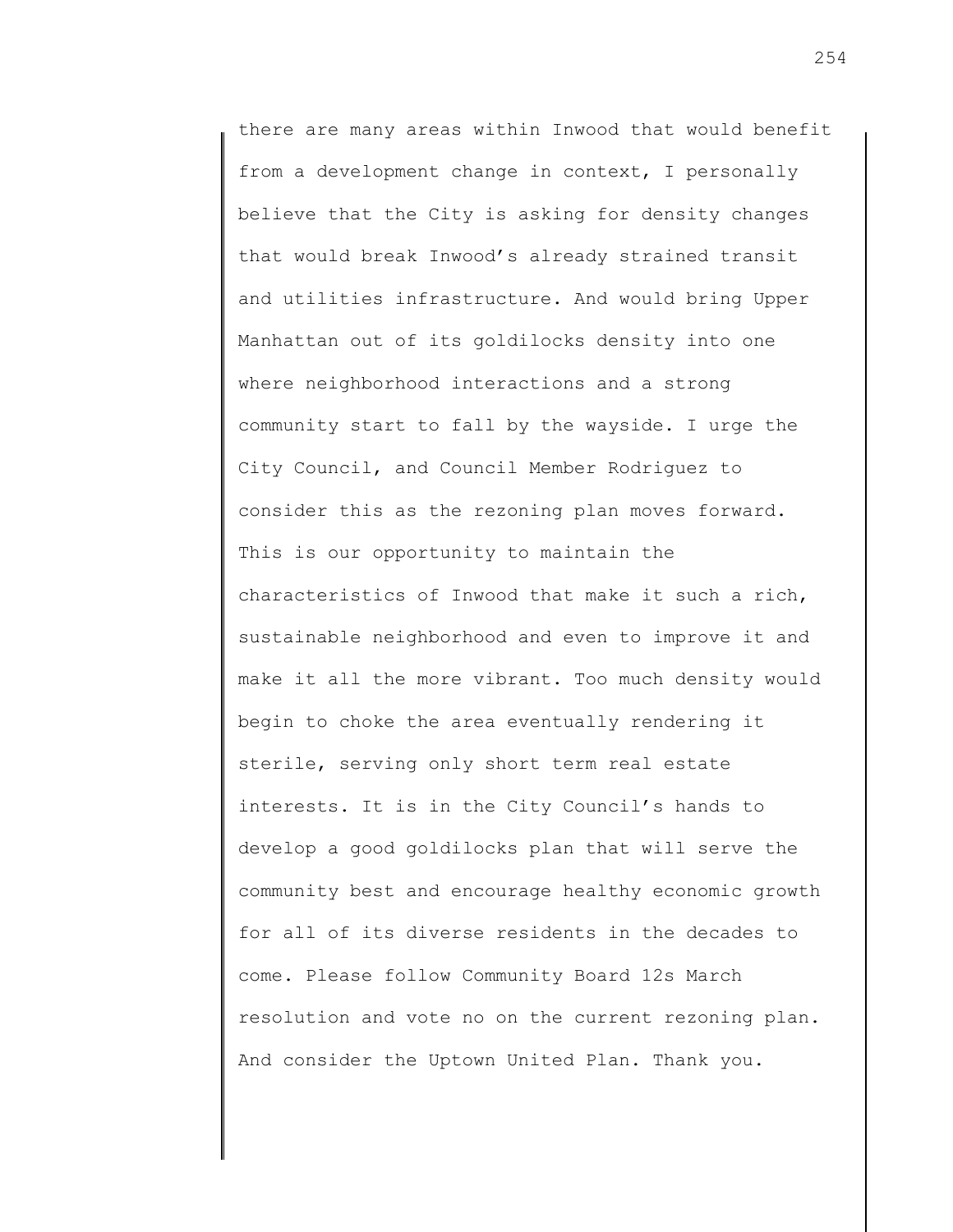ELLEN OSUNA: Good evening. My name is Ellen Osuna, I am a lifelong New Yorker and my heart breaks to feel the soul loss and displacement in so many other rezoned neighborhoods. I don't live in Inwood, I'm not asking to listen to me discuss the specifics of this plan, but so many other people have spoken wise and a well-researched opposition to this that they deserve to be listened to. As other have said, investments do not and should not depend on rezoning yet those investments are dangled as incentives to implement something that might be mixed with some direct benefits, but we know in our hearts will ultimately do more harm than is disclosed in these presentations. Despite all these words about affordability, and listening to the community, enough of the community is expressing not being listened to. That it's clear something is wrong here and this should be not proceed. Please, with respect to the work already done, with respect to how difficult your job must be, please do not support a plan that so much of the community opposes. Please work with those who form the Uptown United Plan and the Land Trust Option and collaborate to create something with deeper integrity that will have more support. This is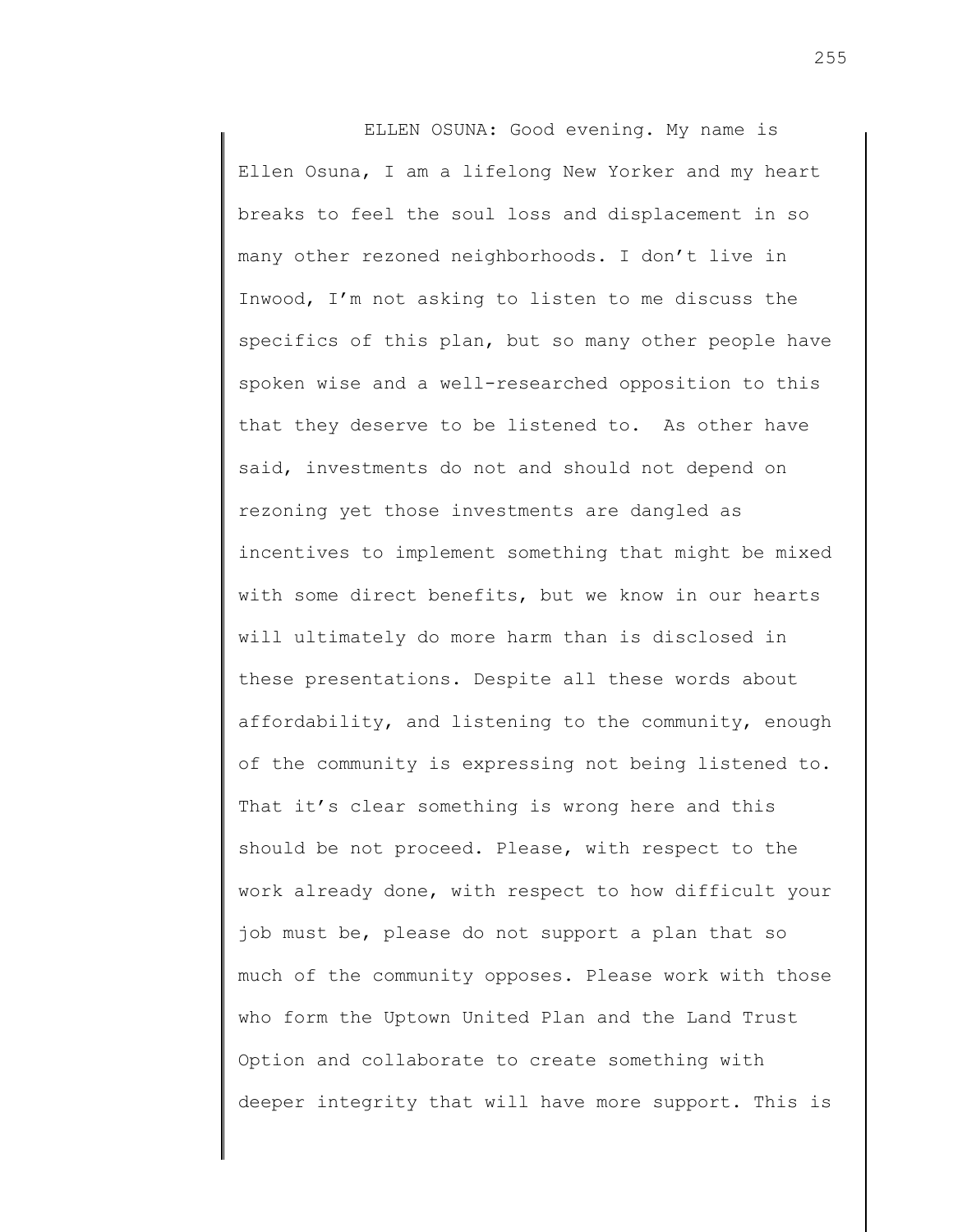a potent historical moment where so much truth is being brought to light. I would not personally compare you to Trump, but this is a moment when it is time to choose who one serves. At the foundation of this proposal there is a clear and vast disconnect with what much of the community wants and has done much work around. This is a time when disconnects on walking ones talk are coming to talk. Eric Schneiderman as one example. Mr. Rodriguez, your talk and your walk are much wise and deeper than those politicians are. If you really walk your talk with this and listen to the people, and learn from past rezoning's which would mean not putting something through that has so much opposition. If you can really walk your talk in this, less people will end up becoming jaded about all politicians. This world might have a shred of hope and this last corner of Manhattan with so much ancient history could be a beacon of what is possible. And you would be supported by what Martin Luther King called cosmic companionship when one walks in integrity. Thank you for listening.

CHAIRPERSON MOYA: Thank you. I know the Council Member has a question.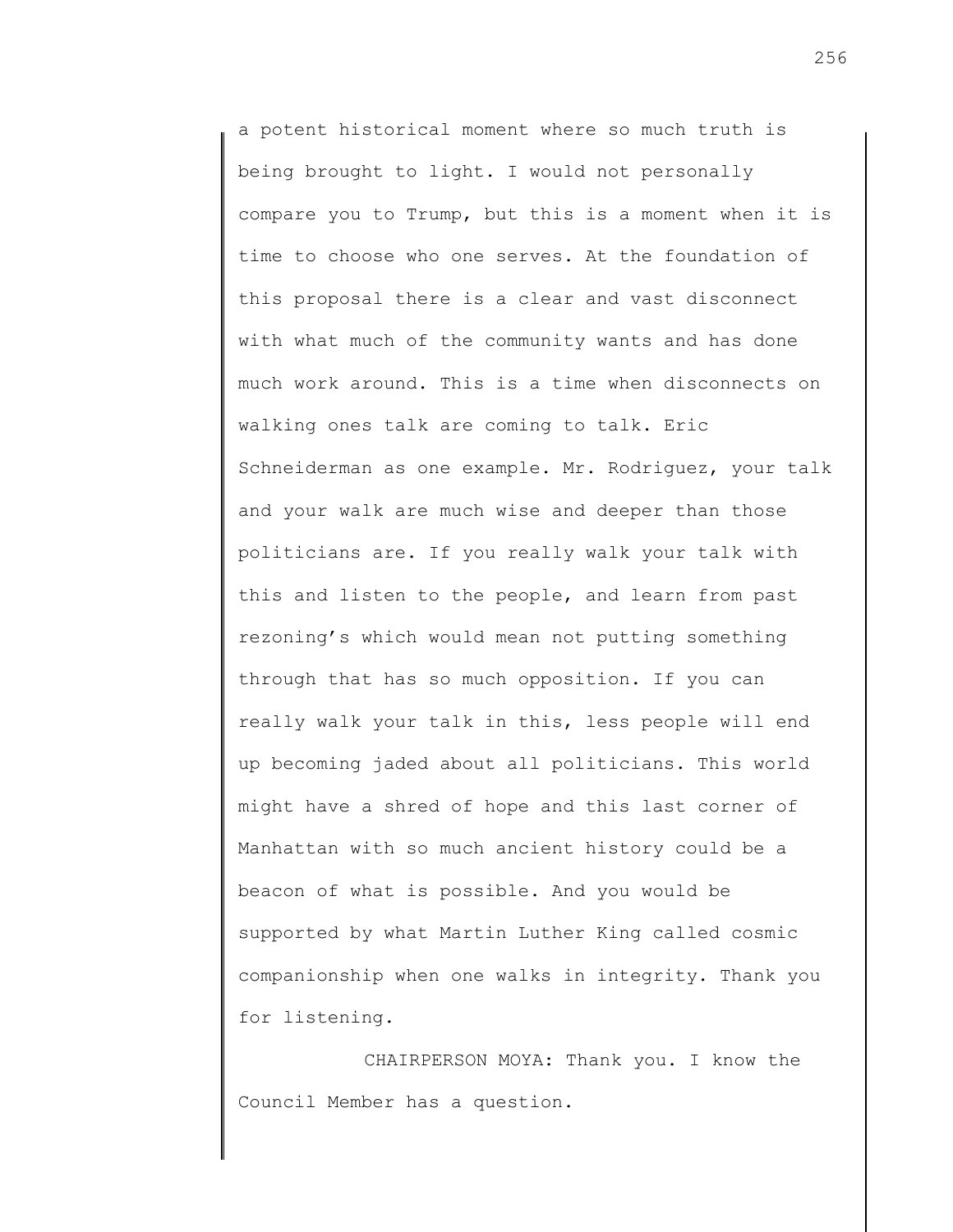COUNCIL MEMBER RODRIGUEZ: I would just like to say that probably you would be good if you take, because of the day that we have from here (INAUDIBLE) you look up the plan. The Uptown United Plan and you look at the plan presented, the one that we have right now by the EDC, and you look on what can be specific recommendations that you can say how can we take ideas from those and be able, I'm not going to say that necessarily that exercise would take us to agree, but I believe it can be progress to look at recommendations. That you could look from your plan, from ideas that have been discussing today. So that we can continue conversation in another moment during the day that we have ahead of us. I've said before, it's nice to come out after we voted for the Harlem rezoning, and the West Island rezoning, and we make Harlem not Black majority anymore. So they now come and say here, yes, against it, but not dealing with bad landers has been a community taking advantage of people that don't speak the language. To put them out, taking advantage of working class people that don't have money to pay for a good lawyer. Or people that don't know the rights they have. And pushing people over and over, every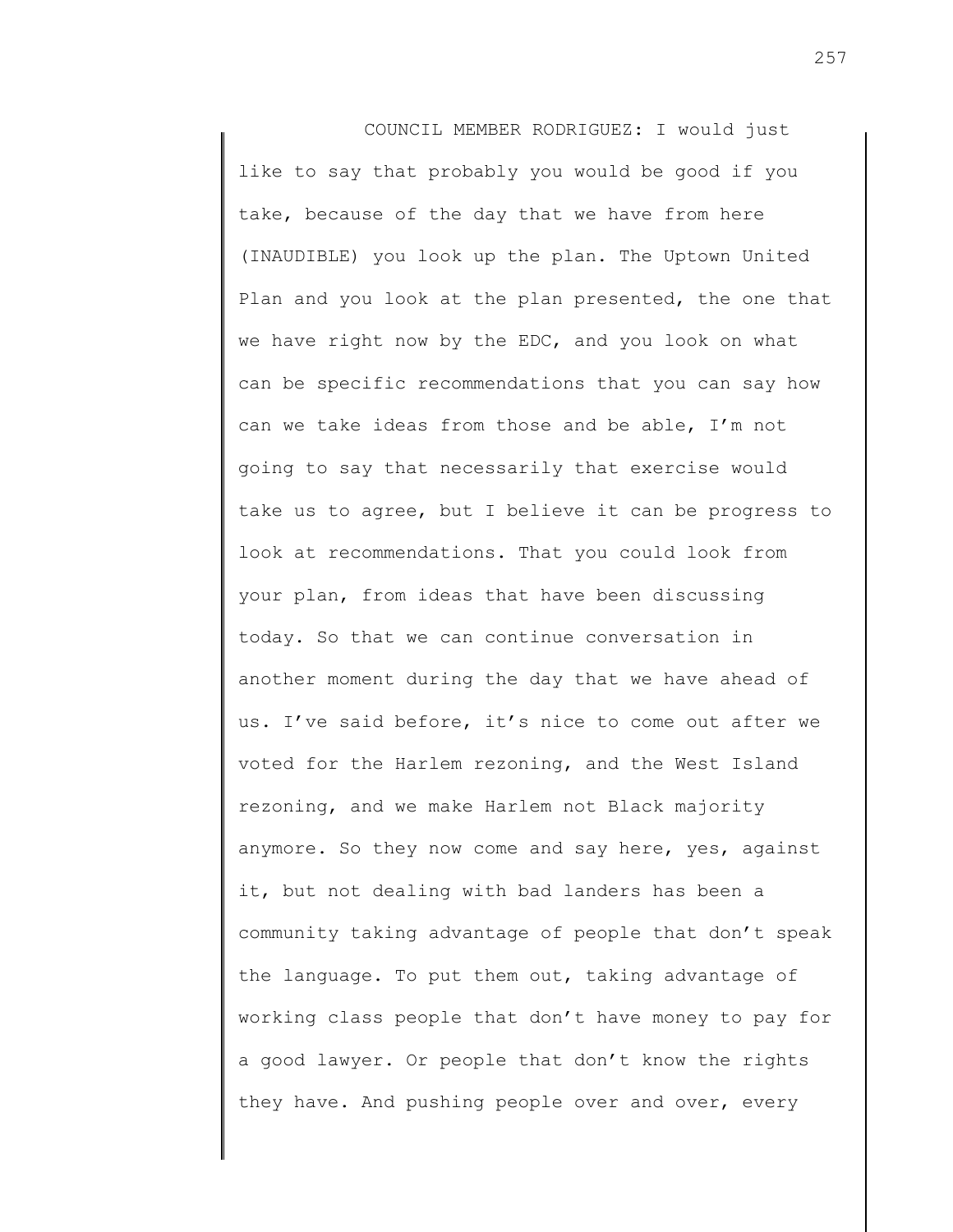day from our communities. Most of them being the disadvantaged ones. So I think that, yes, going deeply affordable is key, yes maintaining the landscape of the community is important, yes to increase the percentage affordable is important, but as I say, preservation is the key. And as preservation is important, it is also important to build affordable housing. And I don't, Brian, if you can answer the question or if you can take it to the Comptroller, how can the Comptroller use his power as he is sitting on the advisory board to invest our pension plan and work with us. And come back to us, and this is an initial conversation, I know that we have talked to him in the past. Right now I know that there is the board that invests our pension plan. I don't recall right now, but its maybe a billion dollars working with the SEIU so to be sure, to work with a union, basically to work with a phone, so that the union is able to build housing. In the last time of Bill Townsend, he also worked on probably a similar plan, working with the form that the comptroller together is able to advise on those boards, we need to be specific now. Most of those members, my sister used to be at DC-37 working in the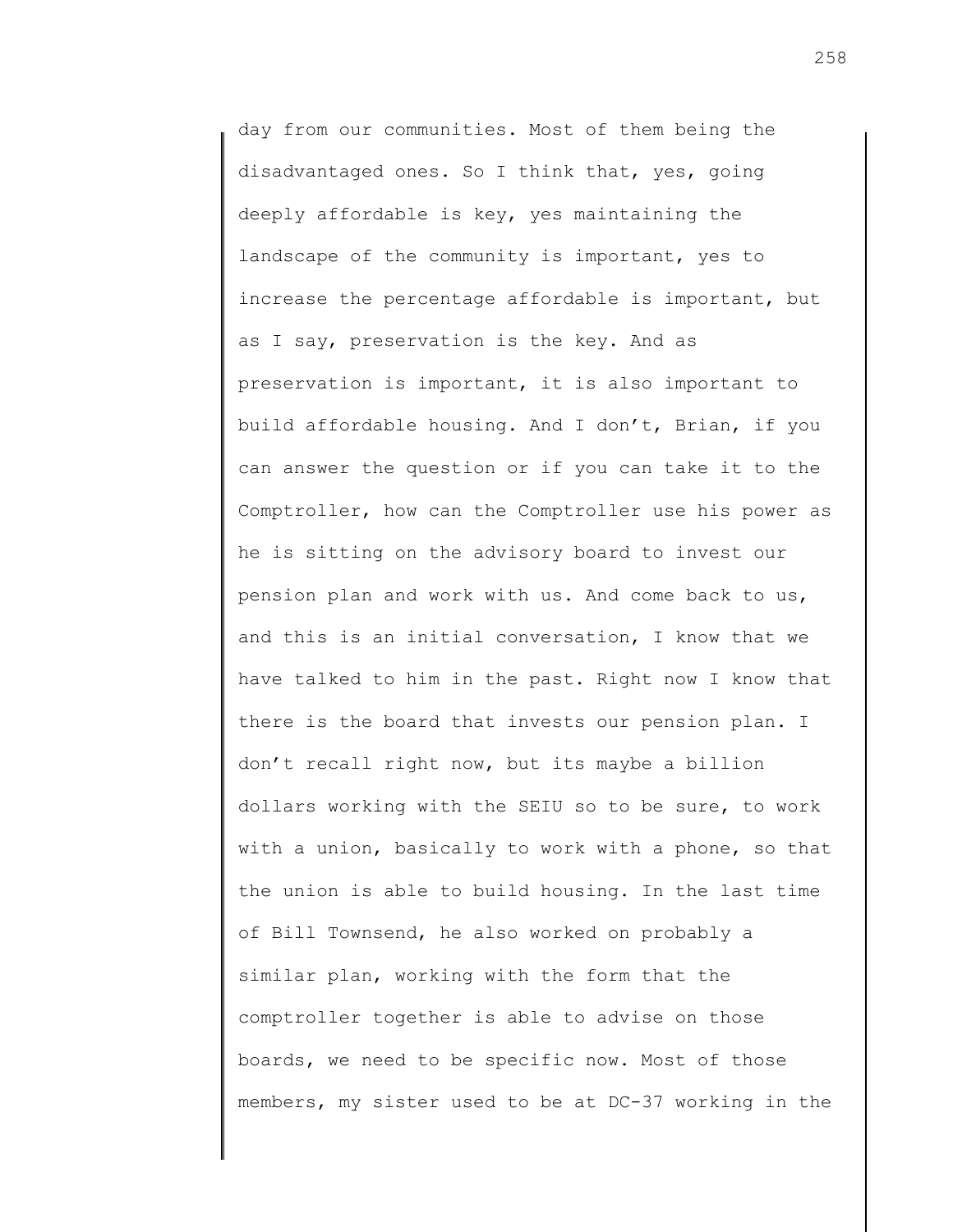school together because of the language, she knew more history than me, but even though (INAUDIBLE) she was able to go to City College, be a social studies teacher, she worked for 15 years but her salary ended with \$30,000.00 as a DC-37 member. So how can we work, with the Comptroller and the UFT, and the PW and those that influence on advising on how to invest our money and be able to say no leave that money there, the fund that is right now with SEIU, but what additional funds can the Comptroller work with us to build affordable housing especially to those members of union laborers who make the average income of the \$36,000.00 in our community.

BRIAN COOK: So, my Economic Development Bureau which I run also managed the ETI program. The Economically Targeted Investments which invests up to 2% of the pension fund into New York City, primarily into affordable housing. Right now we have about \$2.5 billion up (SIC), you are right, we do have AFL-CIO Housing Investment Trust which does union affordable housing. We have some single family home programs, we also have a program which I'm very proud of which is our PEP (SIC) hard loan program that focuses on the sort of HPD programs, mid-level buildings, the types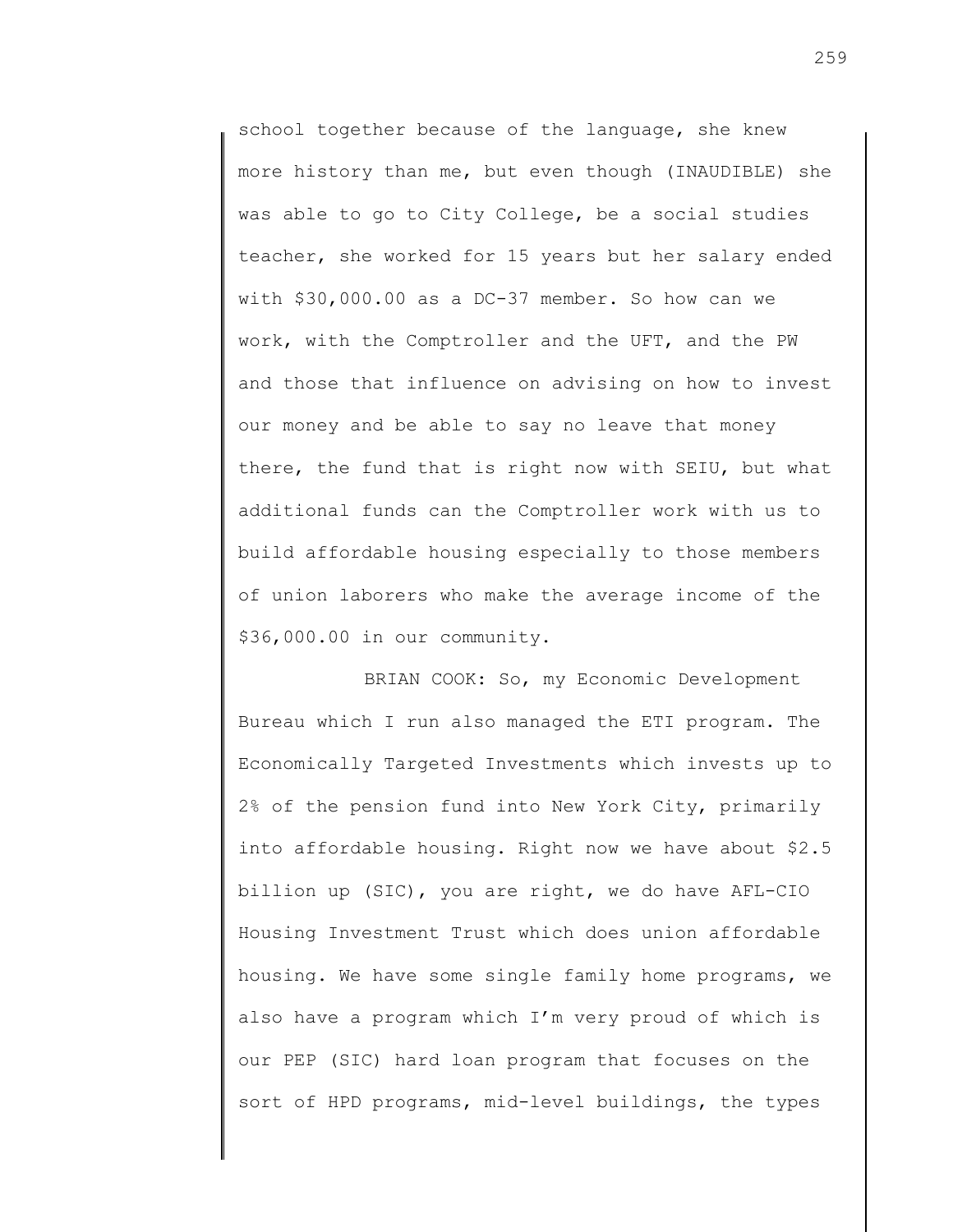of things you'd see in Washington Heights where we actually purchase direct loans and try and help on the construction level. I could go through more detail at some point but what I'd love to do—

COUNCIL MEMBER RODRIGUEZ; [interposing] That's okay. My suggestion is, because everyone here we need to push the envelope. And everyone here we need to understand, we share, that is something that I have in common with everyone here those of you that have been here so late to speak about this. Working class, most of them they're Black and Latino, they're new and the immigrants coming from the former Soviet Union living on Venice Avenue and living in poverty too. They're the ones that are not able to pay their rents. They need help. So I would like to encourage the Comptroller to work with us, to develop a plan specifically for Inwood so that we can be able to say no (INAUDIBLE) and I don't know if we have the flexibility on the phone (SIC).

BRIAN COOK: Right.

COUNCIL MEMBER RODRIGUEZ: But, all I think about, my suggestion is, and I know because of the time in here, take the suggestion, bring it to the Comptroller, and again I have mentioned it to him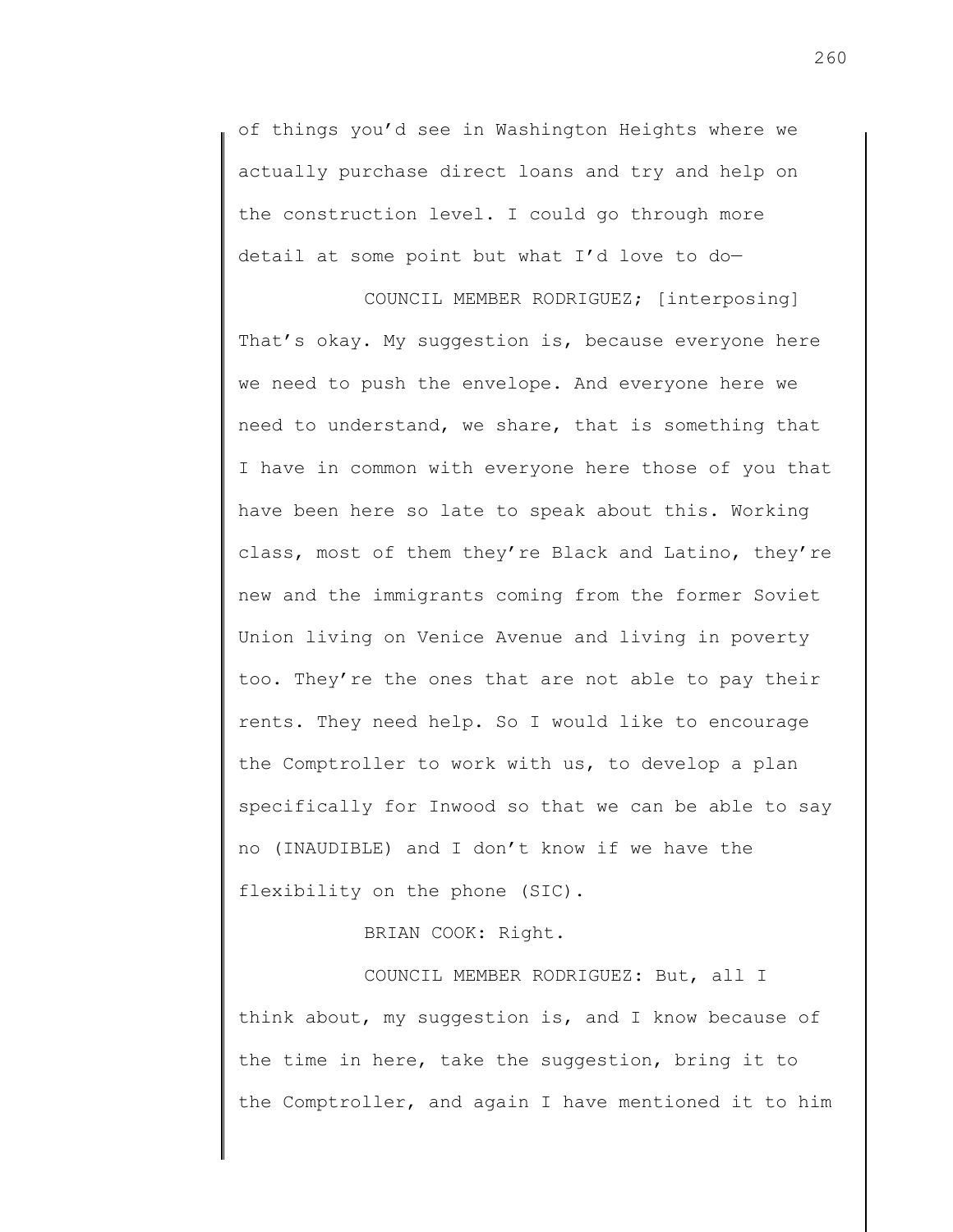before, I would like to sit with him and your team and be able to identify a way of how the Comptroller can work with us using the power that he has to advice on how we spend, we use our pension money and create a fund specifically to build affordable housing in Inwood.

BRIAN COOK: I will take it back.

CHAIRPERSON MOYA: Thank you. Thank you to the panel. We are now up to our last panel. I agree with that woo. Loris Ritter, David Eisenbach, Chris Nichol, Zoya Cosur (SP?), Zoisa (SIC) Perez, and Gertrude Hamilton. State your name and you can begin, thank you.

DAVID EISENBACH: My name is David Eisenbach. I ran for Public Advocate, I teach history at Columbia and I've been working with Council Member Rodriguez to pass the Small Business Job Survival Act. I've really enjoyed working with you and I look forward to passing that bill, that historic bill this fall. It's quite clear from this public hearing which is the most poetic public hearing I've ever been to. And also the most informative, that you have a hell of a decision to make. This is the career defining decision for you. I don't need to tell you that. It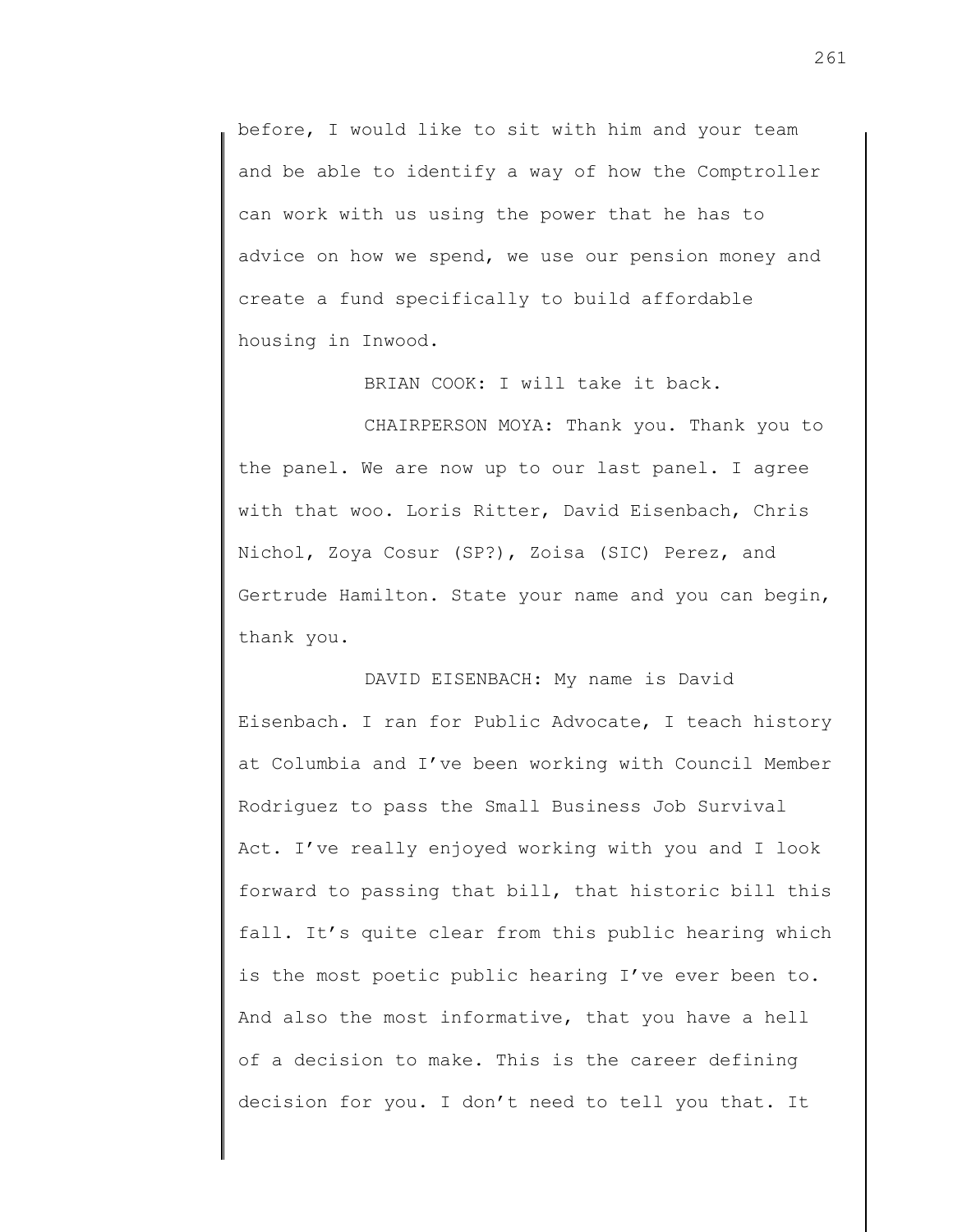is a historic moment which is why I decided to get into politics. It's not something I wanted to do, I actually like my job. Where we have to decide what kind of a society we're going to be, what kind of a political system are we going to be. Are we just going to be puppets of REBNY, that is going to hand over our neighborhoods, hand over our small business, and just allow the rich to get richer and the American dream to die. Or are we going to make our stand right now, and Council Member Rodriguez, I do kind of envy you because you can make this stand. You can be one who actually says enough is enough. And if you do that, and by the way, I'm running for Public Advocate and so are you, but if you do that, sir, I think the office could be yours. And so, I urge you to be the hero, to make it more difficult for me to get into political game and do the right thing. Thank you.

UNIDENTIFIED: So, the chocolate banana bread is part of a metaphor in case you haven't heard. We feel the EDC has given us a bunch of rotten bananas, but the community has come together and with love, and care, we have made chocolate banana bread. And Ydanis, all you have to do is vote it up. So we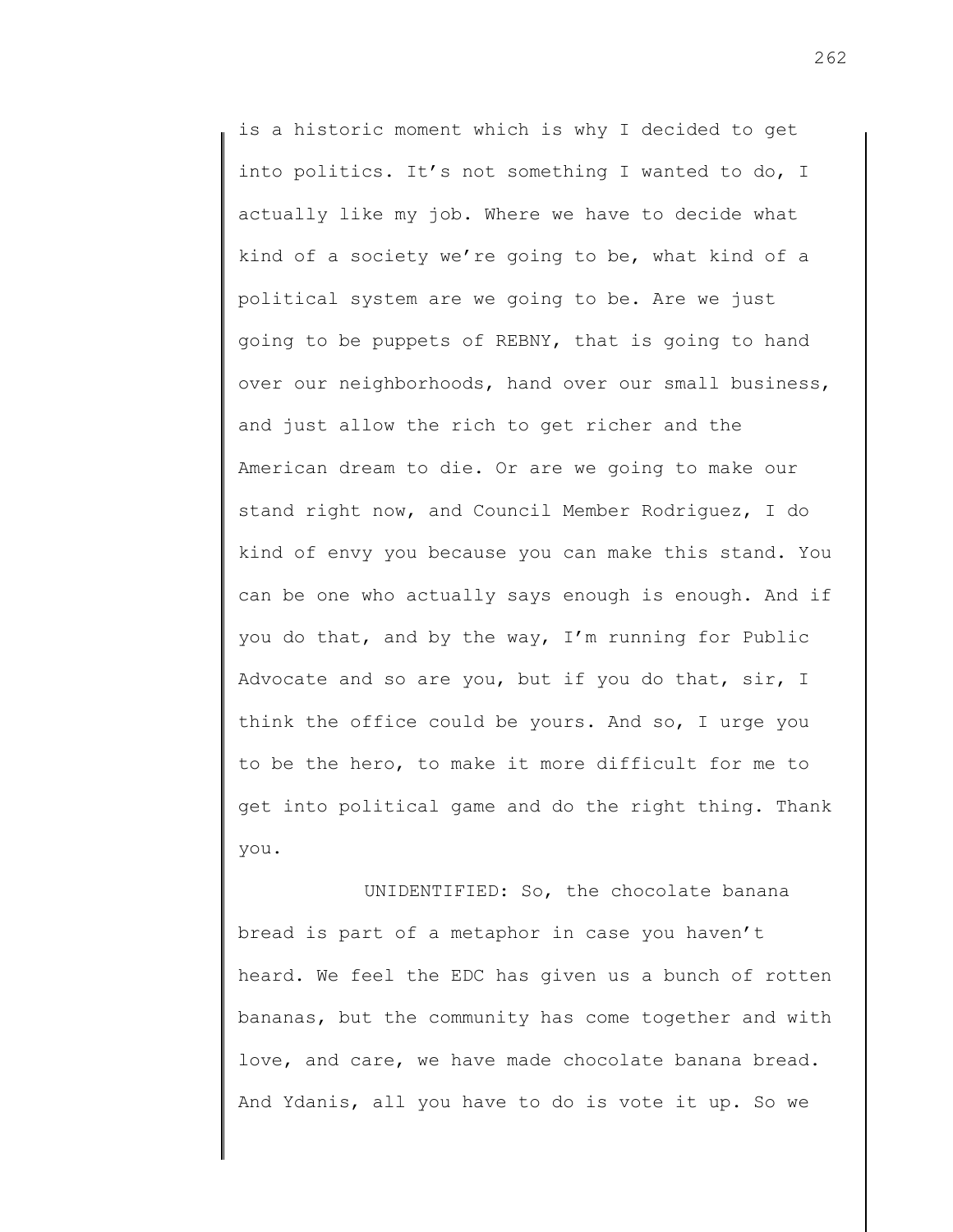hope you will. First, I want to just remind, I thank you for spending the time here this evening, both of you and all of the rest of you. But ultimately I want to remind you that you work for us, right, we pay your salaries, we elect you, and you work for us. And that means you need to represent us. The second point, I'm being a little messy, but I'm embarrassed that you used a photo taken on my street for the misleading poster up there because none of those things actually have to do with rezoning. Those are all things that we can do without changing the zoning text and we shouldn't allow the City to hold us hostage for those things. We should demand them on their own right and you know that you have the power to do that. And we hope you will, we will back you up if you do. But my remarks today have more to do with MIH, in case I get cut off, sneak preview MIH is bullshit. So, MIH was a policy that was designed to integrate white suburbs outside of D.C. in the 1960s and it's currently being touted as a progressive solution for affordable housing when in fact it is the opposite. It is an insidious trick to introduce market rate housing under a progressive banner. The kinds of market rate housing that have been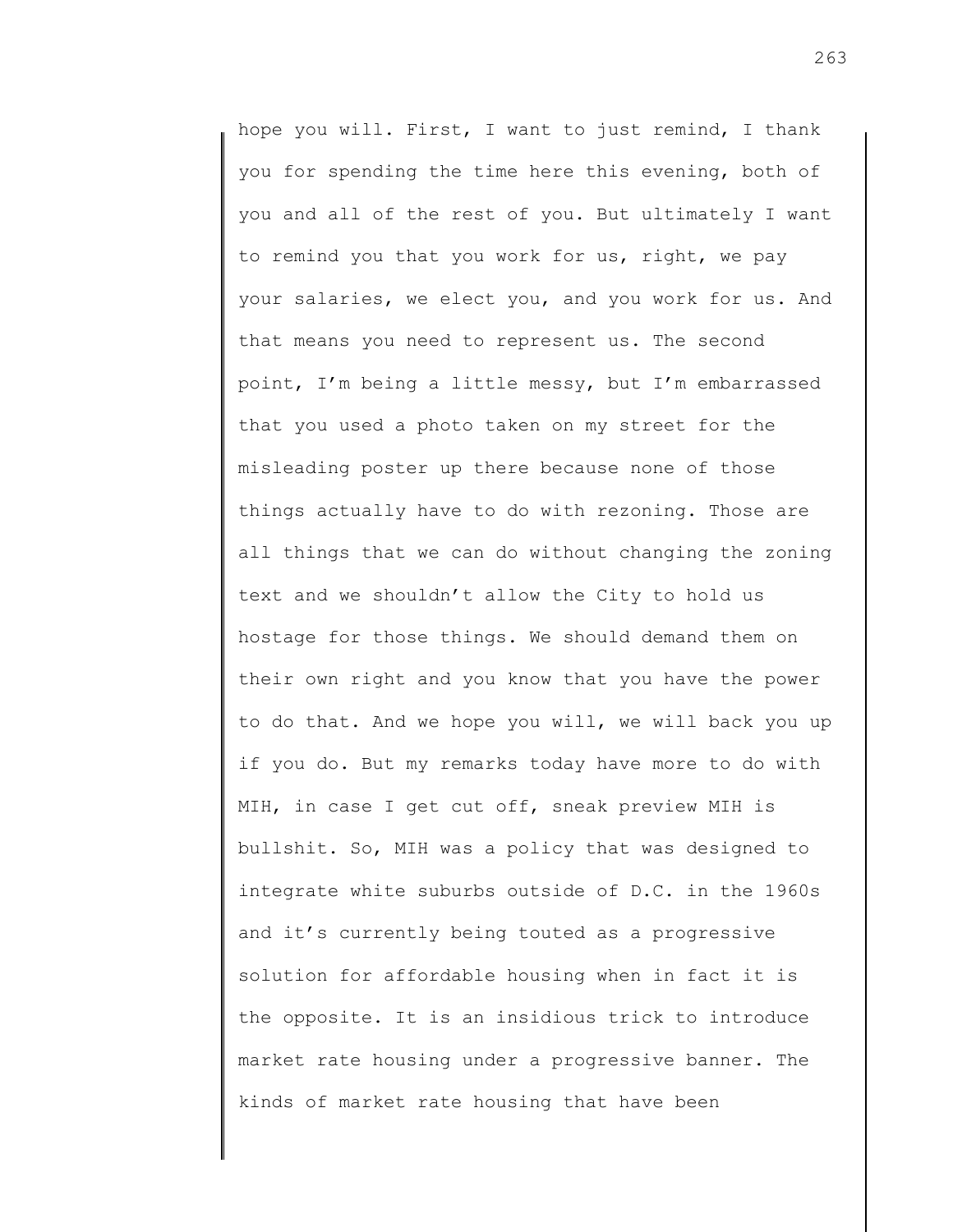introduced are obviously not affordable and neither are the levels of affordability that MIH provides. 28% of Inwood households earn less than \$24,500.00 a year. MIH will not even touch that category of people. And many of them are here today who are going to testify, well I guess they're not going to testify, but many of them left because they couldn't be here, because they have to work multiple jobs to make it work. MIH will only address a very small fraction of the need in our community and I think you know that, and I think you've taken a look at the affordability numbers. So, I think we need to reject any plan that bases its affordability off of MIH. That's my message, vote no unless we see the changes we need here. Thank you.

## CHAIRPERSON MOYA: Thank you.

ZOYA COSUR: Yes, thank you for the opportunity to speak. Thank you for hanging out all morning, all afternoon, all evening. MY name is Zoya Cosur, I'm a 23 year resident of Inwood. My parents were immigrants, they lived in East Harlem and then the East Village. I grew up in Michigan but somehow I ended up right back here. This proposed plan by EDC is a textbook recipe for rapid gentrification of the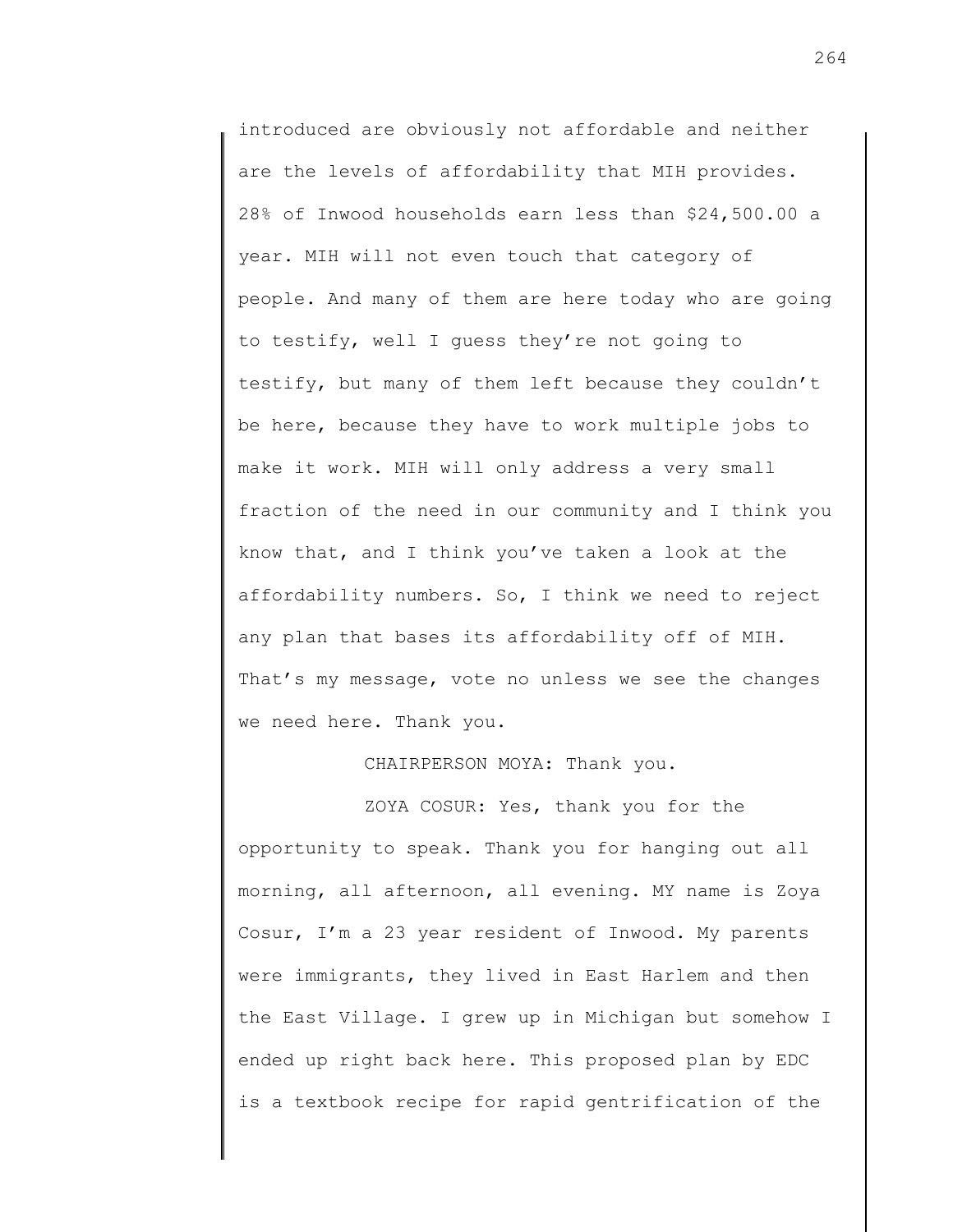last affordable neighborhood in Manhattan. The rationale offered for the rezoning is affordable housing, but it serves as a ruse for the opposite and that is a large scale displacement of low and middle income, mostly Latino residents as well as 179 potentially local and small businesses. That just not a number, its 179 businesses and families who built those businesses. Some over 20-30-40 years, who rely on that and where are they going to go. The City dramatically underestimated the number of current residents who will be displaced and priced out. The best data we have right now is that through up-zoning of the current buildings that are in Inwood now, there are 4,160 people at risk of direct displacement. And indirectly, 29,000 people who are in rent regulated housing and they are at risk of displacement. What I want to ask you is to vote no along with many other people here, and the other thing that I wanted to just respond to your question before or your challenge, to provide and to work together or come to some kind of compromise is that the Community Board 12 response as well as the response from Gale Brewer to the rezoning is in fact that amalgamation of the Uptown United Platform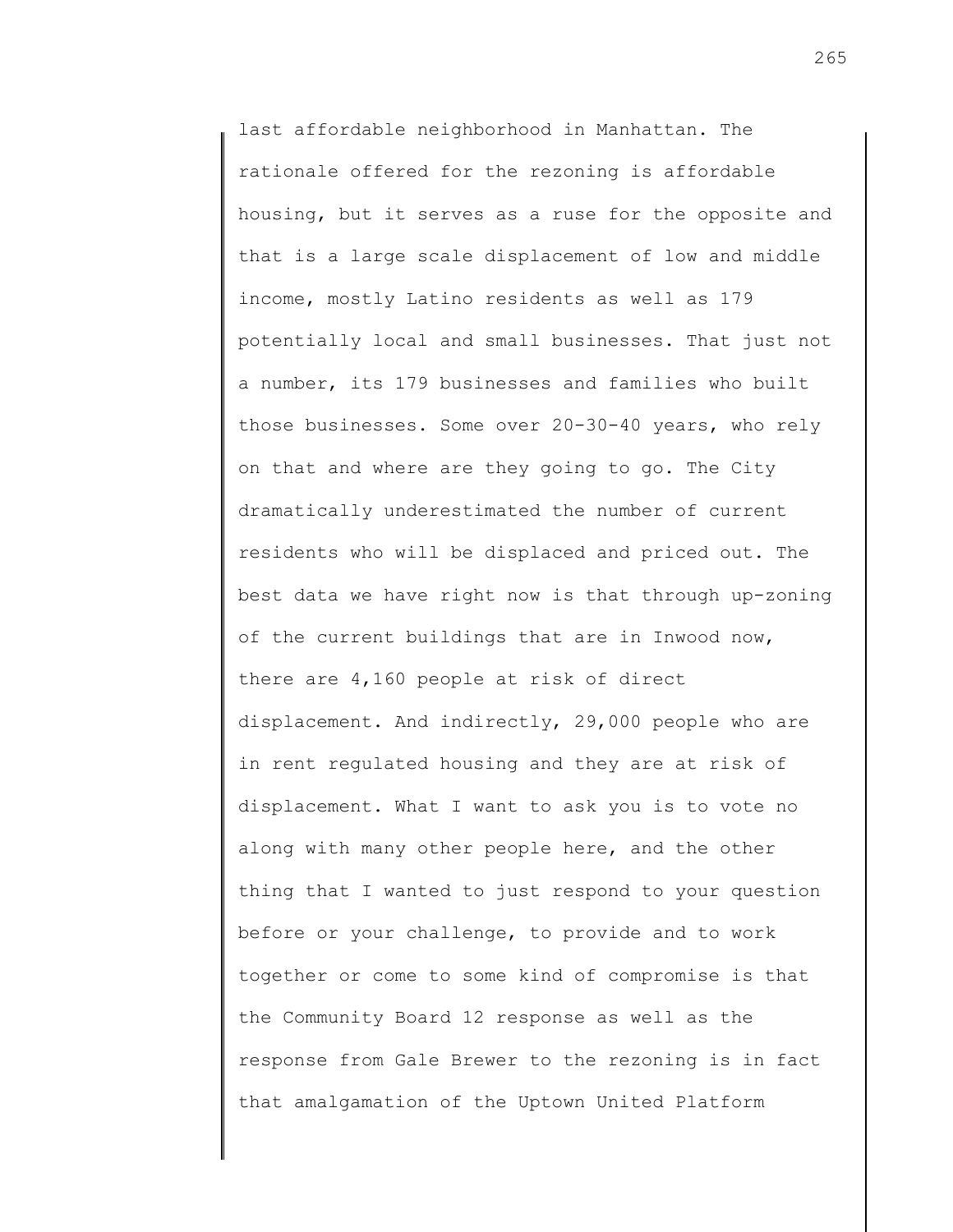responding to. So their proposed amendments are exactly incorporating what we have presented. You actually have that in hand from both Gale Brewer and Community Board 12. Thank you so much.

CHAIRPERSON MOYA: Thank you.

ZOISA PEREZ: [SPEAKING SPANISH 06:33:49- 06:36:37]

CHAIRPERSON MOYA: [interposing] [SPEAKING SPANISH 06:36:37-06:36:39]

[APPLAUSE FROM AUDIENCE]

CHAIRPERSON MOYA: Please, folks. I mean we're really almost there, could you not, just hold on for one more panelist please. Please. Thank you.

GERTRUDE HAMILTON: My name is Gertrude Hamilton. I'm going to be the final echo here. My family and family members have been in Inwood for more than 80 years. Not with me, but I grew up in Inwood and I came back. My husband and I came back in 2007 after our children had moved into Inwood and wanted us to move back and be with them which I was delighted to do. So I feel very deeply rooted in Inwood. And I'm going to just, again, reach out to Councilman Rodriguez and remind him that the inhabitants of Inwood from all classes and all ethnic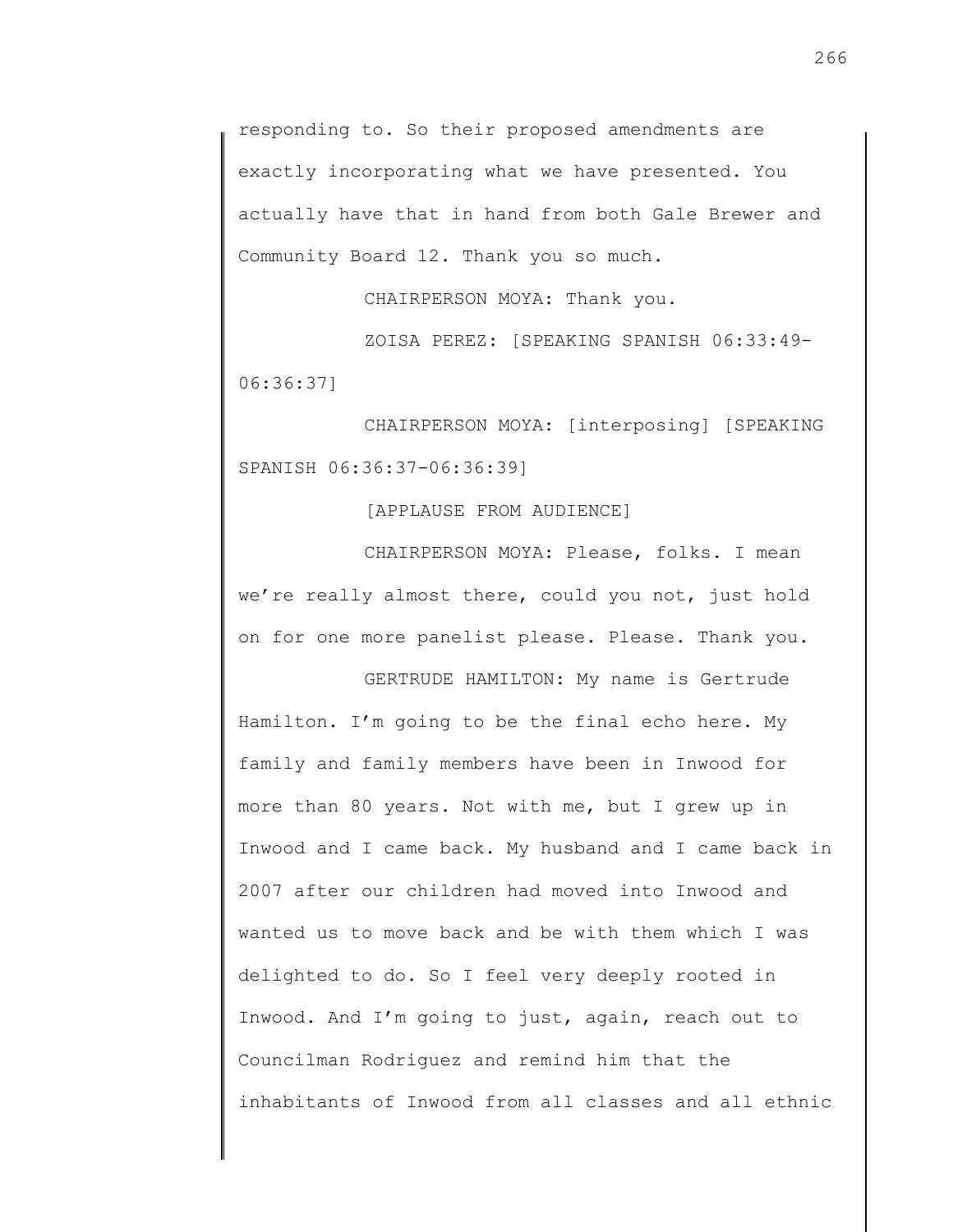backgrounds have reached out to him, letting him know of our problems with the current rezoning proposal. And Uptown United has given a carefully developed alternate plan that concentrates on affordable housing and preserving the characteristics of our diverse neighborhood which all of who are here, greatly treasure. And I have attended all of the public hearing meetings and I have heard the recommendations of the Community Board 12 and Gale Brewer and I agree with the amendments and urge you to consider them and try to incorporate them, and urge you to vote no on the proposal, and work with us to develop some good rezoning for Inwood. And not have disasters such as Williamsburg which did not accomplish what it was supposed to do. That's all.

CHAIRPERSON MOYA: Thank you.

COUNCIL MEMBER RODRIGUEZ: Thank you everyone. First I would like to thank, let's give an applause to Chair Moya. We take him to Washington Heights—

CHAIRPERSON MOYA: I'd love to.

COUNCIL MEMBER RODRIGUEZ: He'd love to be there. And everyone to be here, Zoisa, [SPEAKING SPANISH 06:39:21- 06:40:40]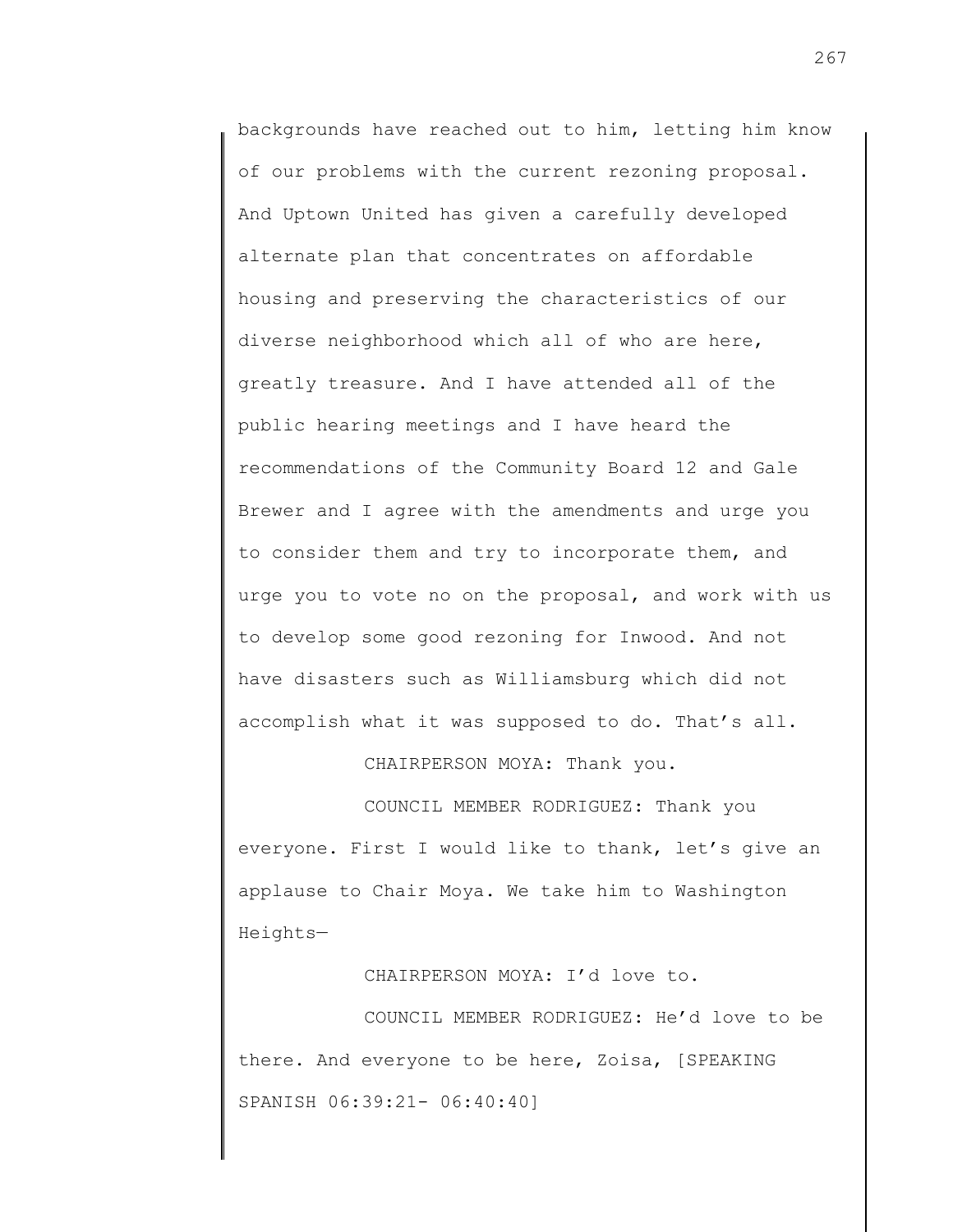ZOISA PEREZ: [SPEAKING SPANISH 06:40:37- 06:40:42]

COUNCIL MEMBER RODRIGUEZ: [SPEAKING SPANISH 06:40:53-06:41:02]

CHAIRPERSON MOYA: Okay.

ZOISA PEREZ: [SPEAKING SPANISH 06:41:01- 06:41:22]

COUNCIL MEMBER RODRIGUEZ: Gracias.

CHAIRPERSON MOYA: Gracias, thank you. Are there, hold on, no, no, no.

[PROTESTS FROM AUDIENCE]

CHAIRPESON MOYA: No, no, no, no. So, now, are there anymore members of the public who wish to testify? I'm seeing none, I now close the public hearing on this Application on LUs 135 through 140. Will be laid over. I would like to take this opportunity to thank the members of the public, thank you very much for taking the time to come out here, educate us and inform us on what your thoughts are. We truly appreciate that. I know that Council Member Rodriguez is actively working on this project, but I want to take this opportunity also to thank the Land Use Staff who has worked very, very hard on this project. All of the Land Use Staff members especially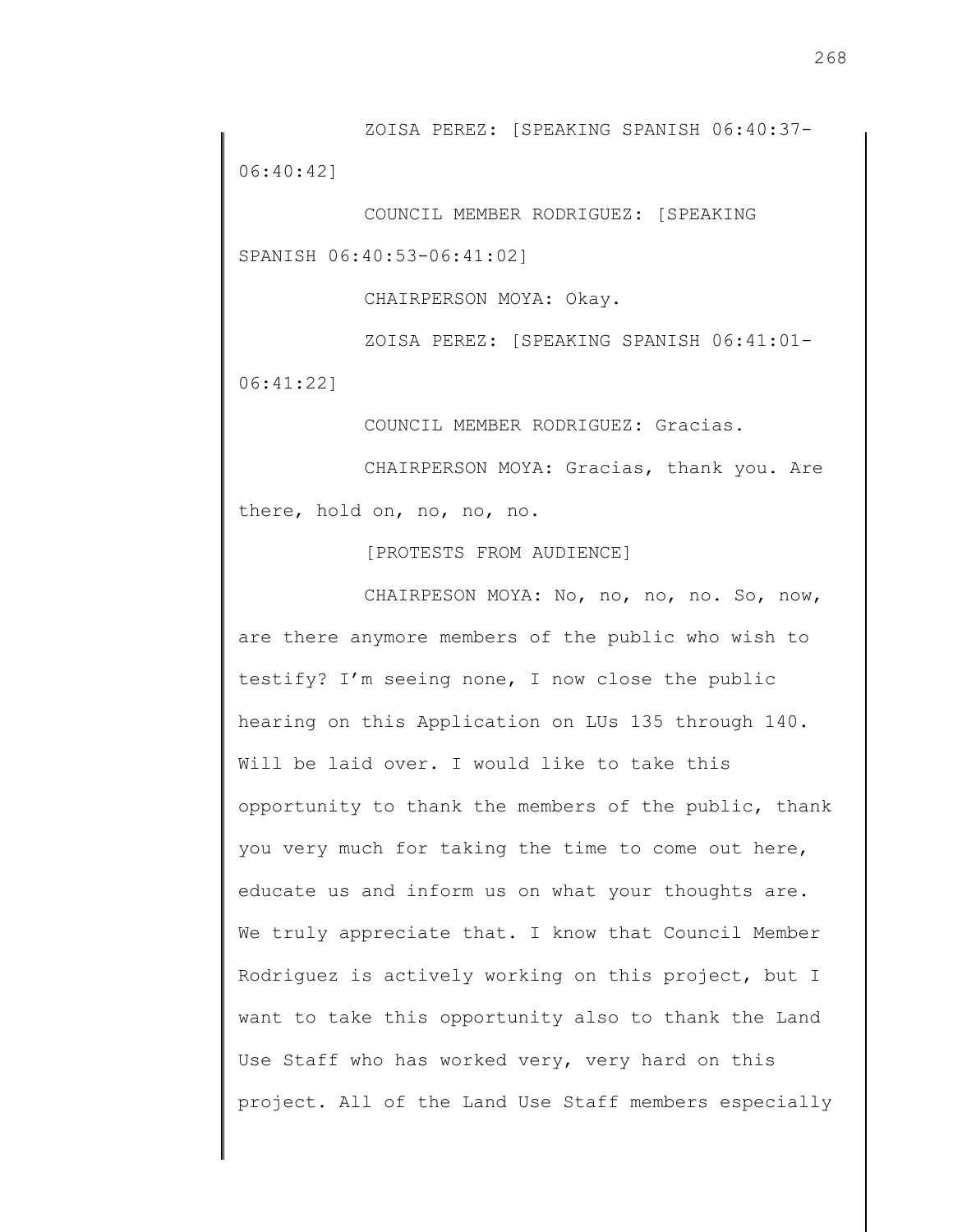my co-pilot here today, Julie Lubin, give her a big round of applause because she really deserves that. And with that, this meeting is adjourned. [gavel]